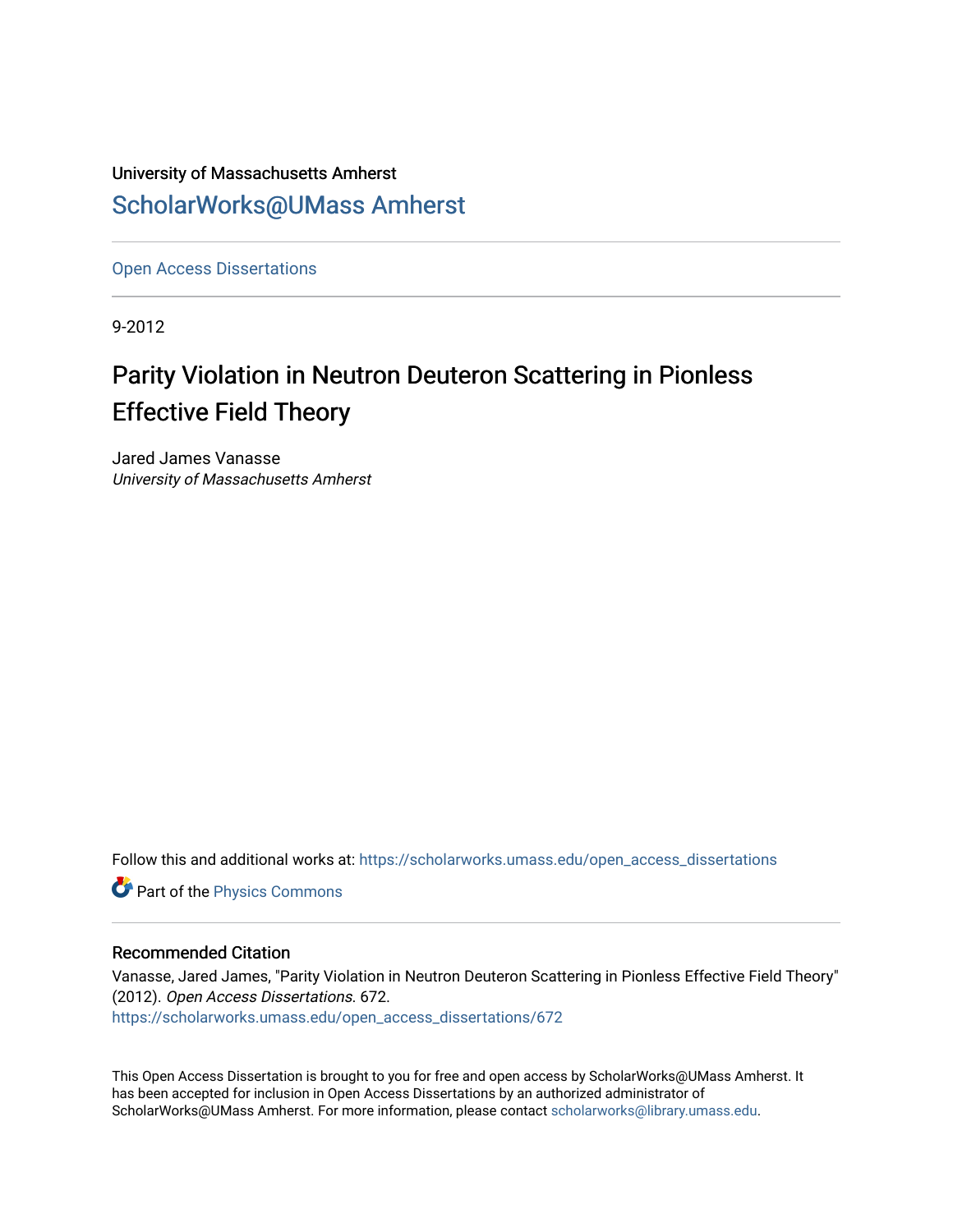# PARITY VIOLATION IN NEUTRON DEUTERON SCATTERING IN PIONLESS EFFECTIVE FIELD **THEORY**

A Dissertation Presented

by

JARED J. VANASSE

Submitted to the Graduate School of the University of Massachusetts Amherst in partial fulfillment of the requirements for the degree of

DOCTOR OF PHILOSOPHY

September 2012

Physics Department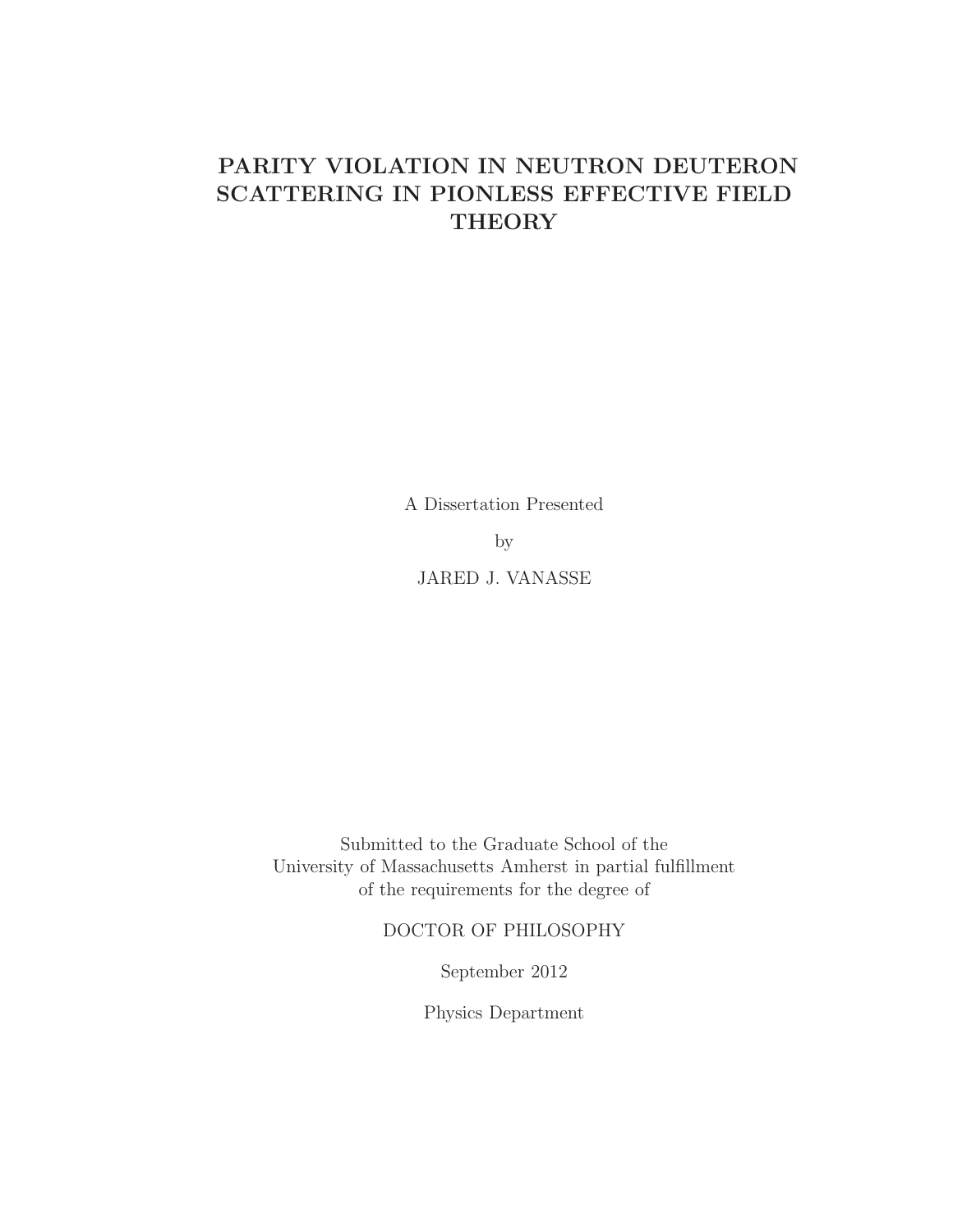c Copyright by Jared J. Vanasse 2012 All Rights Reserved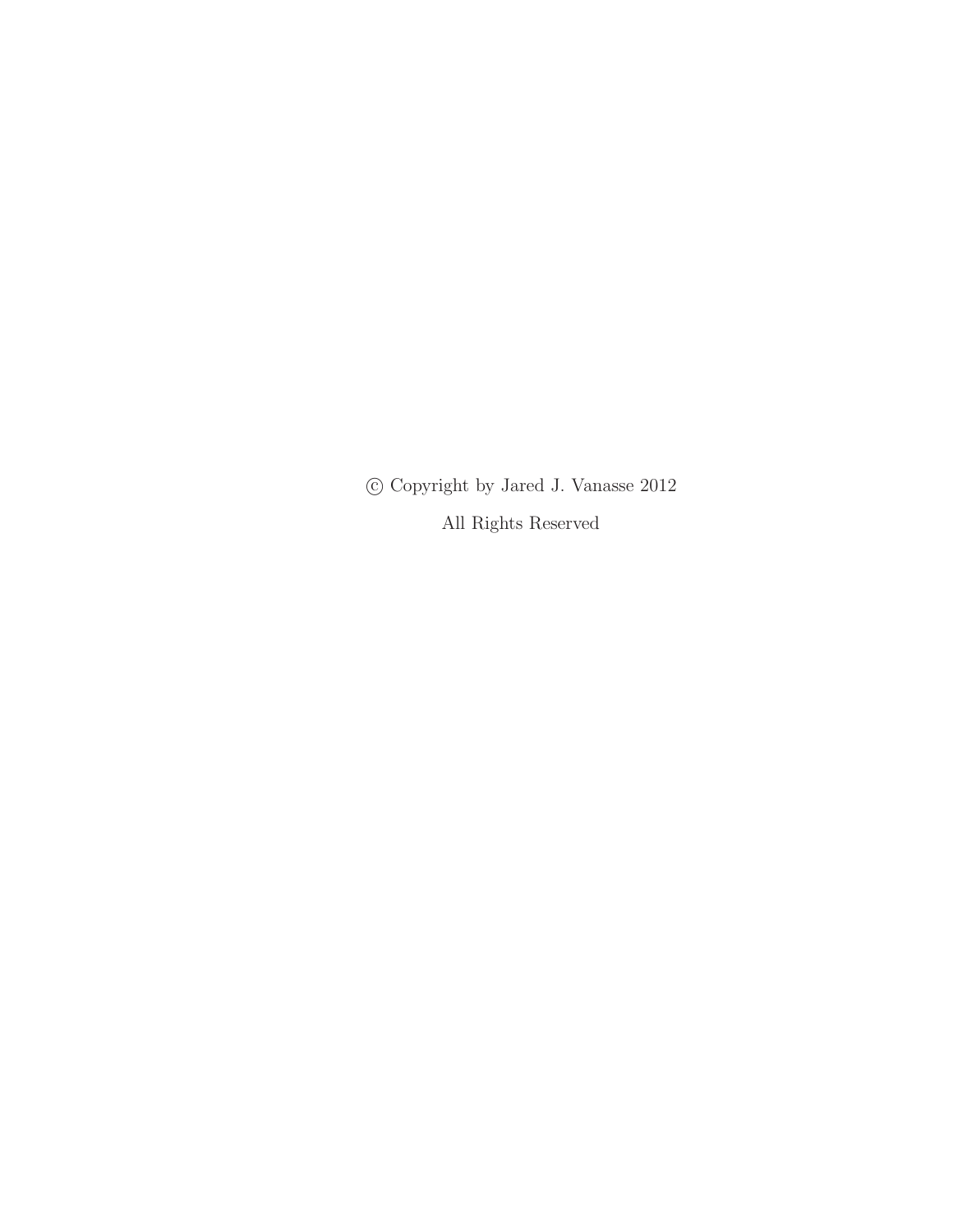# PARITY VIOLATION IN NEUTRON DEUTERON SCATTERING IN PIONLESS EFFECTIVE FIELD **THEORY**

A Dissertation Presented

by

JARED J. VANASSE

Approved as to style and content by:

Barry Holstein, Chair

John Donoghue, Member

Krishna Kumar, Member

Murugappan Muthukumar, Member

Donald Candela, Department Chair Physics Department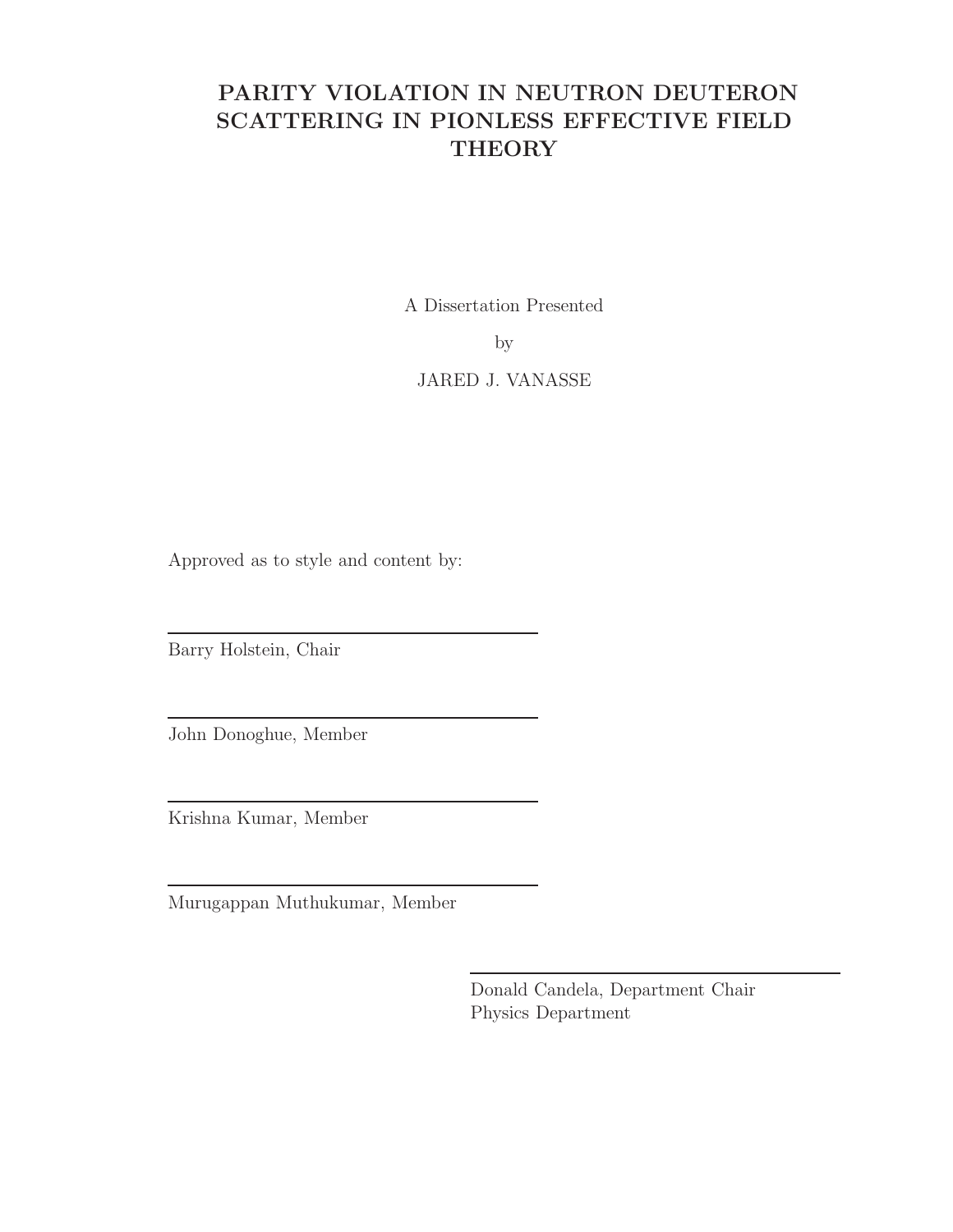To my parents because without them I literally would not be here.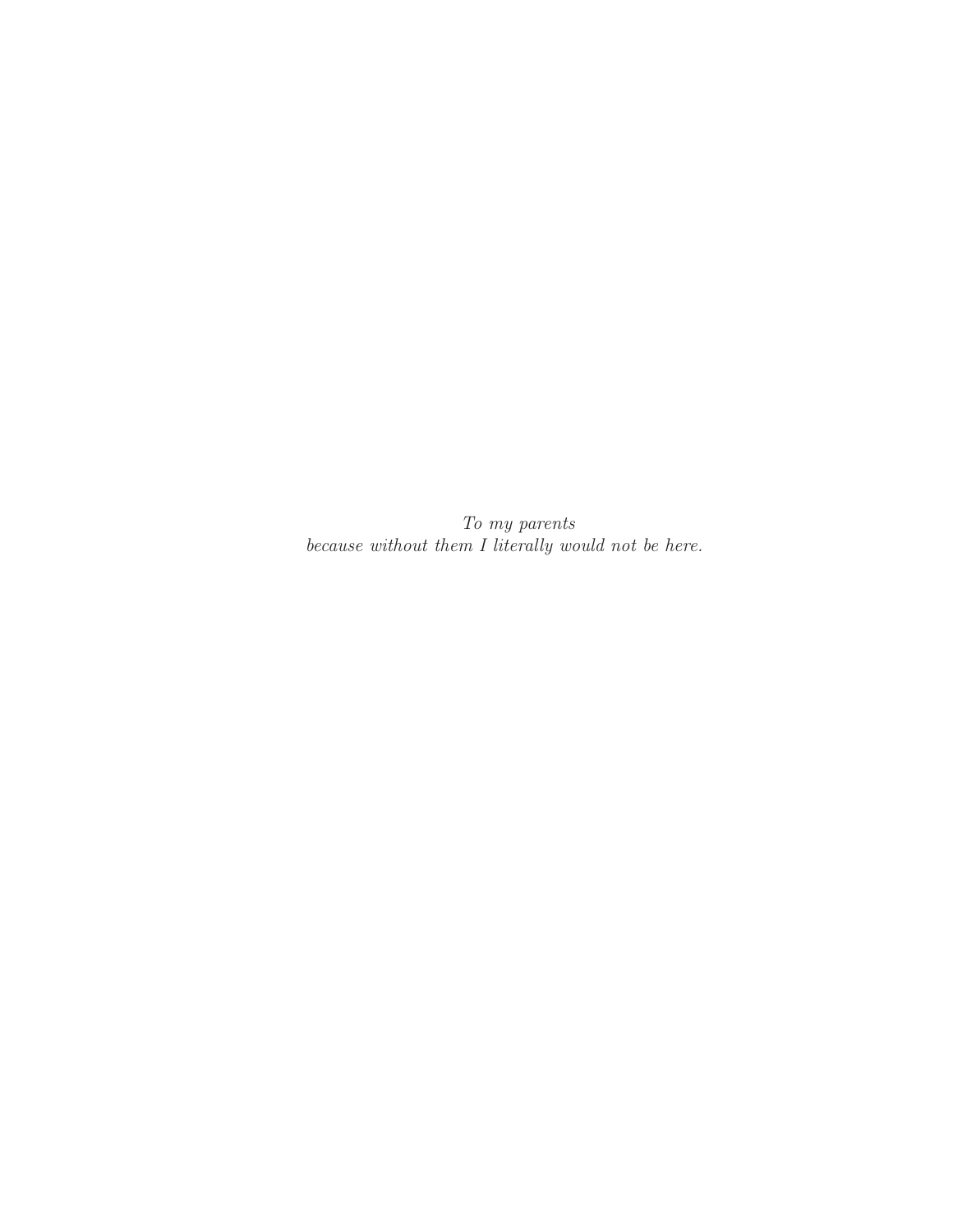## ACKNOWLEDGMENTS

I would like to aknowledge Barry Holstein for useful guidance during this project. Also I would like to thank Harald Griesshammer and Matthias Schindler for useful consversations during the course of this work.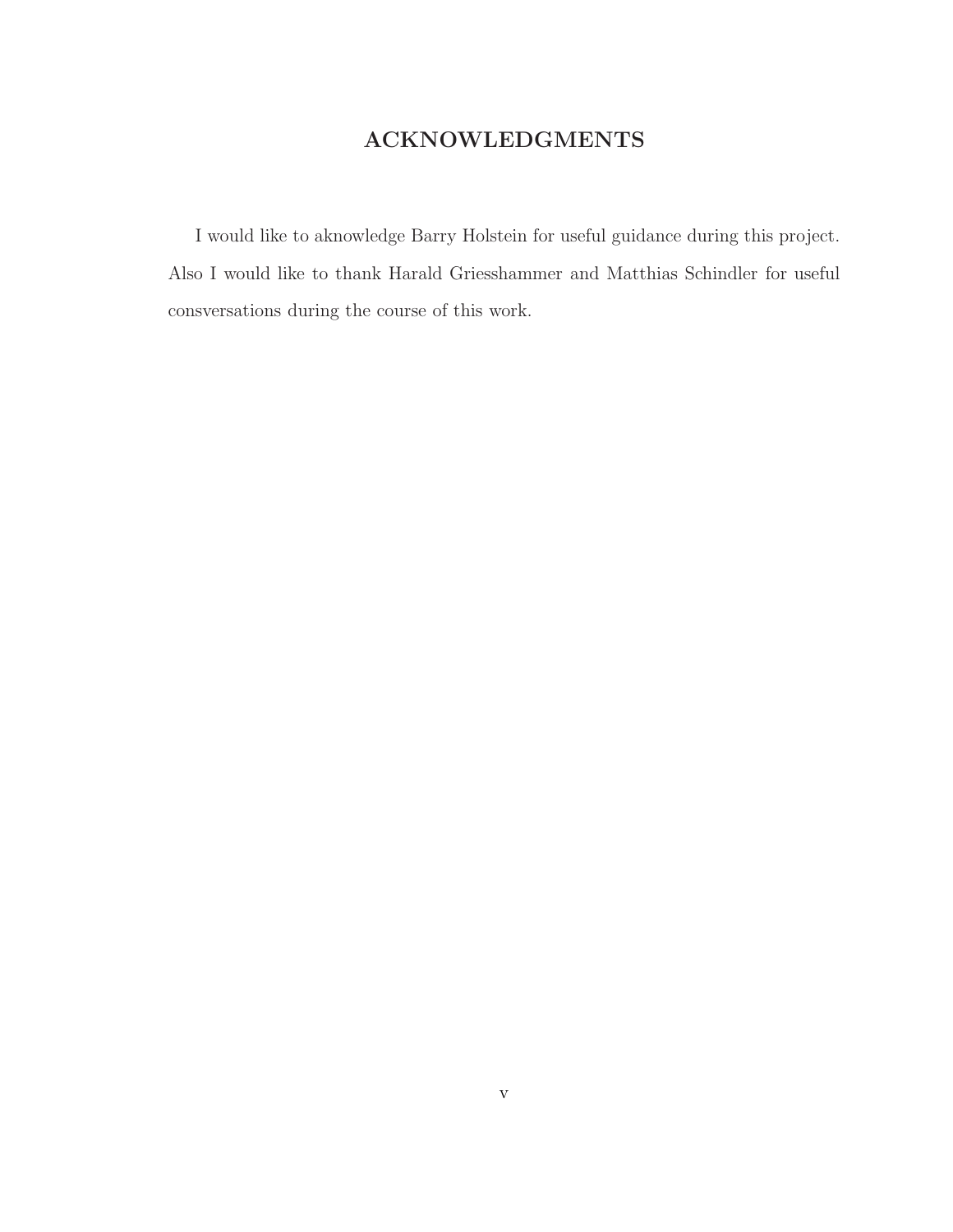### ABSTRACT

## PARITY VIOLATION IN NEUTRON DEUTERON SCATTERING IN PIONLESS EFFECTIVE FIELD THEORY

SEPTEMBER 2012

JARED J. VANASSE B.Sc., UNIVERSITY OF RHODE ISLAND M.Sc., UNIVERSITY OF MASSACHUSETTS AMHERST Ph.D., UNIVERSITY OF MASSACHUSETTS AMHERST

Directed by: Professor Barry Holstein

In this dissertation the parity violating neutron deuteron scattering amplitudes are calculated using pionless effective field theory to leading order. The five low energy parity violating constants present in pionless effective field theory are estimated by matching onto the "best" values for the parameters of the model by Desplanques, Donoghue, and Holstein (DDH). Using these estimates and the calculated amplitudes, predictions for the spin rotation of a neutron through a deuteron target are given with a value of  $1.8 \times 10^{-8}$  rad cm<sup>-1</sup>. Also given are the longitudinal analyzing power in neutron deuteron scattering with a polarized neutron yielding  $2.2 \times 10^{-8}$ , and a polarized deuteron giving  $4.0 \times 10^{-8}$ . These observables are discussed in the broader context of hadronic parity violation and as possible future experiments to determine the values of the five low energy parity violating constant present in pionless effective theory.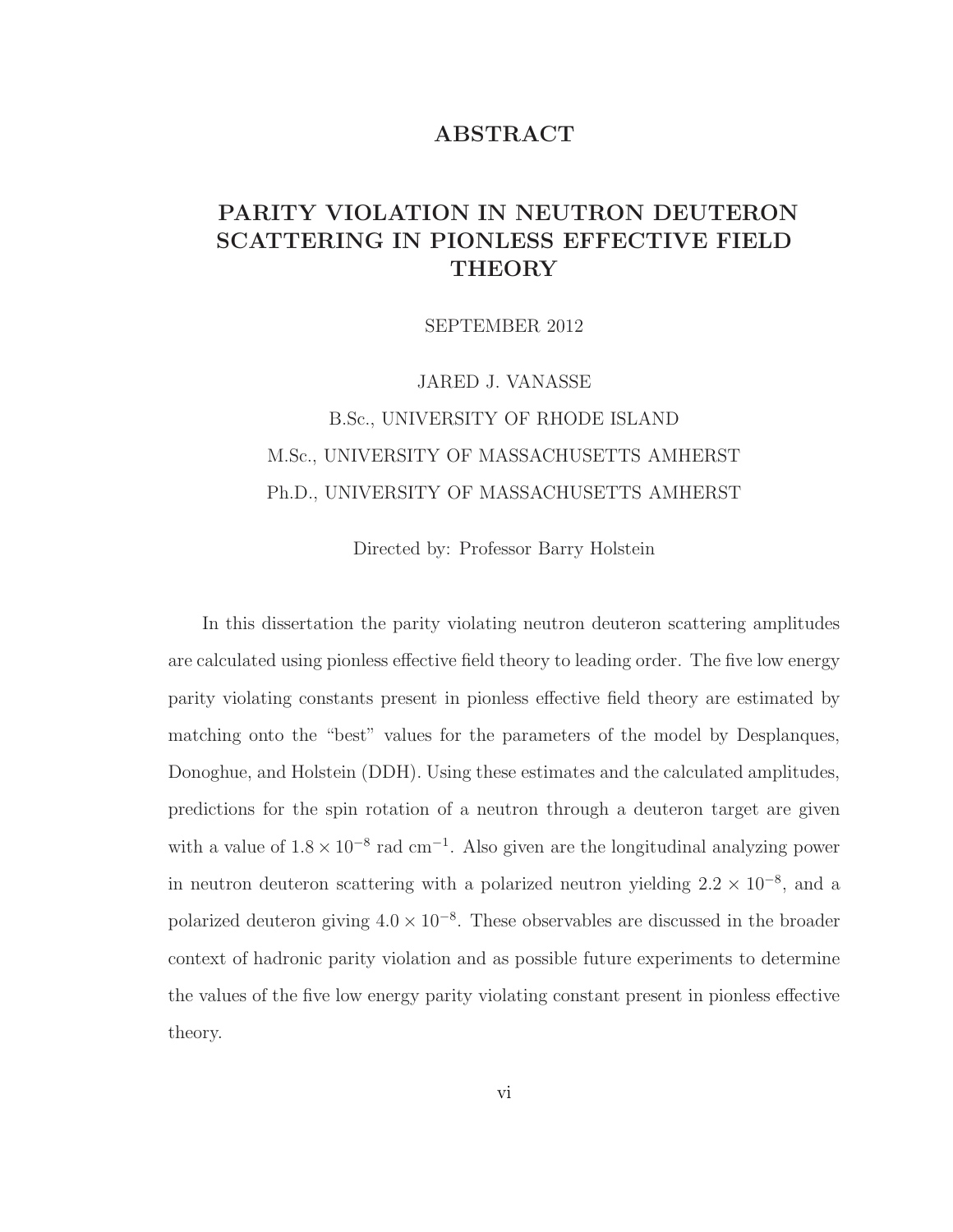# TABLE OF CONTENTS

## CHAPTER

| 1.1<br>1.2<br>1.3<br>1.4        | DDH and experiment $\dots\dots\dots\dots\dots\dots\dots\dots\dots\dots\dots\dots\dots\dots 11$ |
|---------------------------------|------------------------------------------------------------------------------------------------|
|                                 |                                                                                                |
| 2.1<br>2.2                      |                                                                                                |
|                                 |                                                                                                |
| 3.1<br>3.2<br>3.3<br>3.4        |                                                                                                |
|                                 |                                                                                                |
| 4.1<br>4.2<br>4.3<br>4.4<br>4.5 |                                                                                                |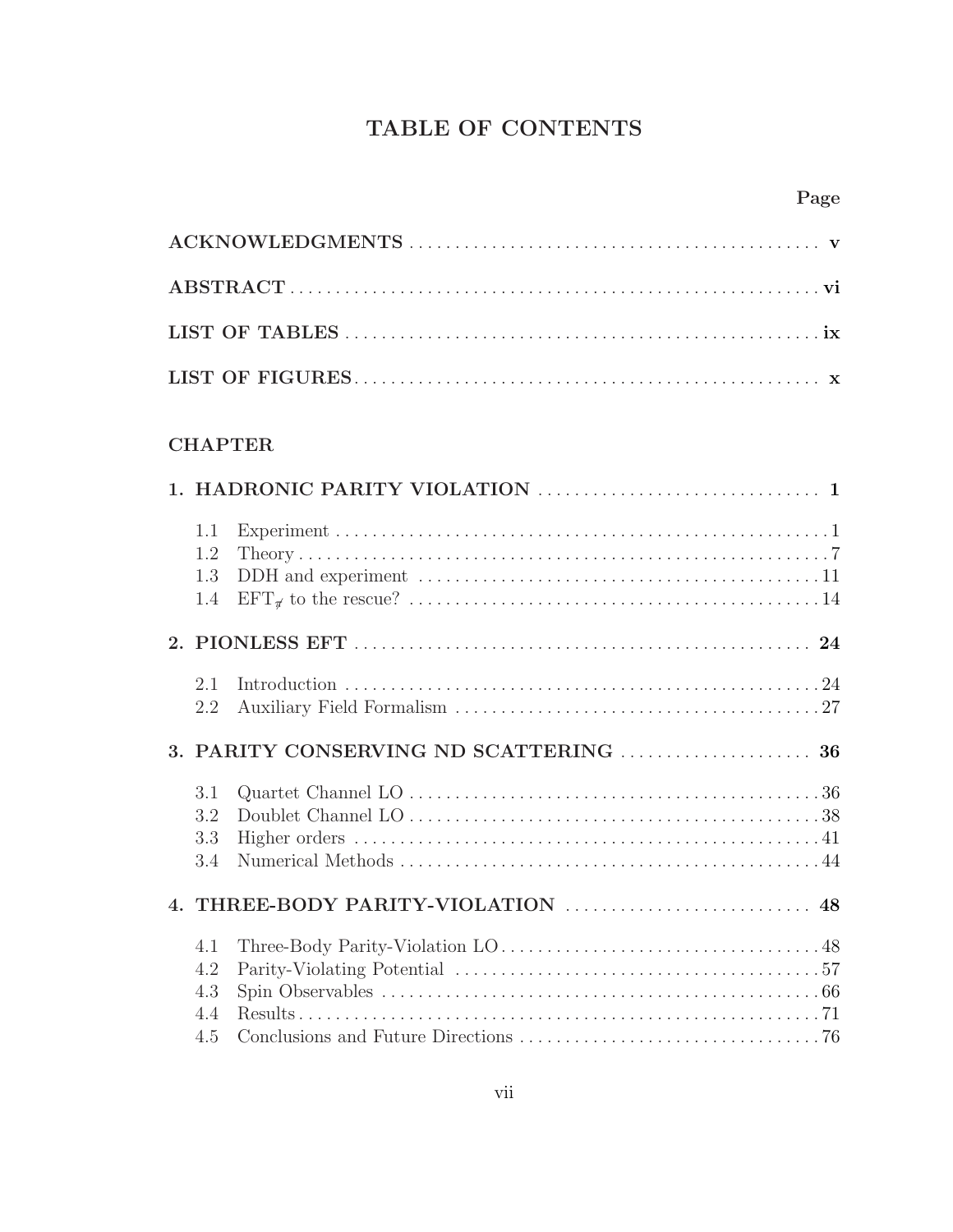## APPENDICES

|--|--|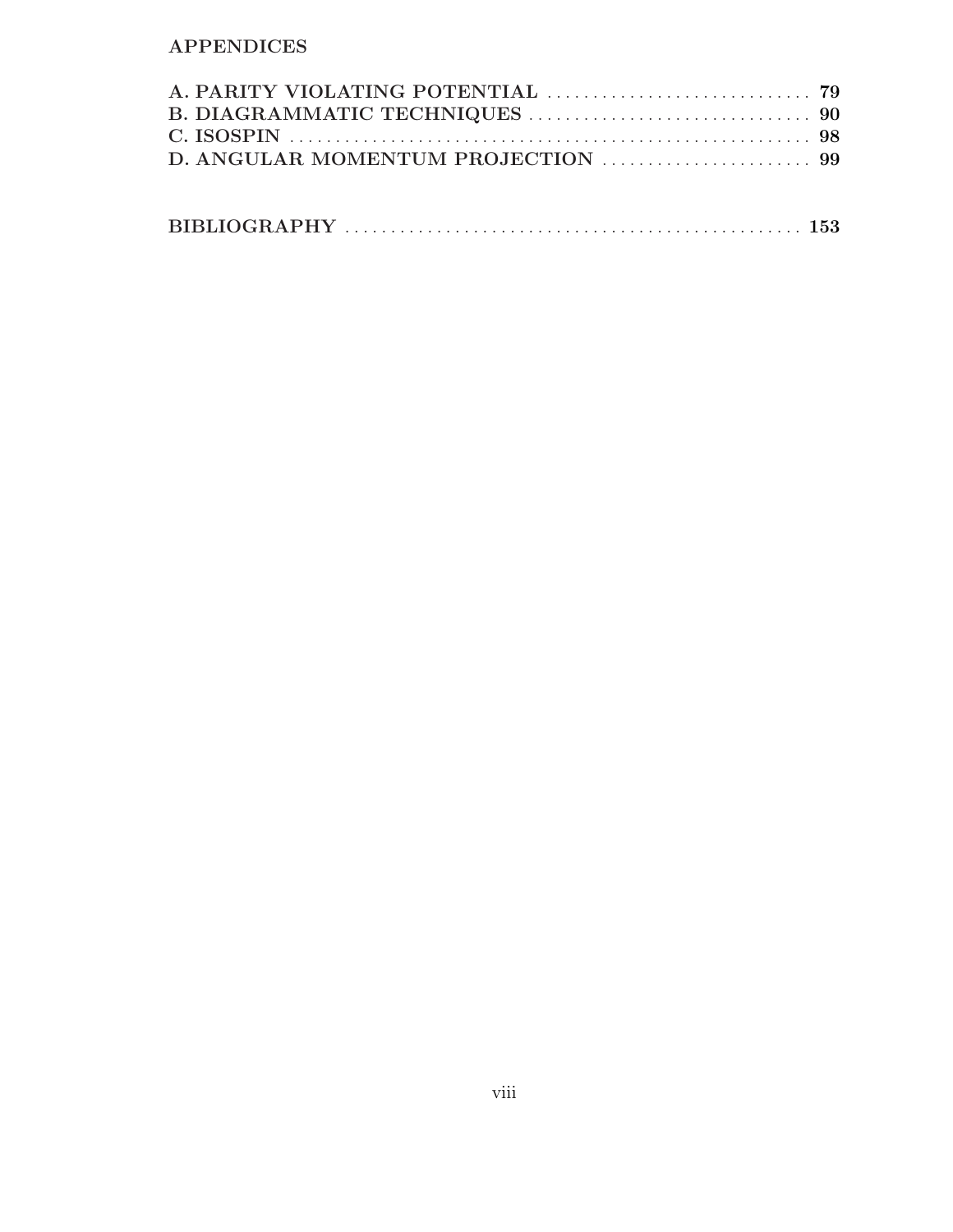# LIST OF TABLES

| Table | Page                                                                                                                                                                                                                                   |
|-------|----------------------------------------------------------------------------------------------------------------------------------------------------------------------------------------------------------------------------------------|
| 4.1   | Weak nucleon-nucleon-meson (NNM) couplings. All numbers are<br>quoted in units of the "sum rule" value $S_R = 3.8 \times 10^{-8} \dots \dots \dots \dots 59$                                                                           |
| 4.2   | PV potential in DDH and Zhu formalism. $\mathcal{T}_{ij} \equiv (3\tau_i^z \tau_j^z - \tau_i \cdot \tau_j)$ .<br>(Note $\Lambda_{\chi} \sim 4\pi F_{\pi}$ is the chiral scale [33, 82], where $F_{\pi} = 92.4 MeV$                     |
| 4.3   | Parity violating potential in Girlanda formalism.                                                                                                                                                                                      |
| 4.4   | Parity violating potential in Danilov formalism.<br>$\mathcal{T}_{ij} \equiv (3\tau_i^z\tau_j^z - \tau_i\cdot\tau_j), P_0 = \frac{1}{4}(1-\vec{\sigma}_i\cdot\vec{\sigma}_j), P_1 = \frac{1}{4}(3+\vec{\sigma}_i\cdot\vec{\sigma}_j),$ |
| 4.5   | Translation between various formalisms of PV potential $\dots\dots\dots\dots\dots65$                                                                                                                                                   |
| 4.6   | Values for observables at a cutoff of $\Lambda = 200$ MeV. In order to obtain<br>the corresponding observable each number in a given column is<br>multiplied by the appropriate $g_i$ and then all are added togehter.<br>73           |
| 4.7   | Values for observables at a cutoff of $\Lambda = 1500$ MeV. In order to<br>obtain the corresponding observable each number in a given<br>column is multiplied by the appropriate $g_i$ and then all are added<br>togehter.             |
| 4.8   |                                                                                                                                                                                                                                        |
|       | A.1 Comparison of Griesshammer et al. and Vanasse spin rotation<br>numbers in Griesshammer et al. formalism (Note range of<br>numbers is due to cutoff variation in numerical integration.) $\dots \dots 86$                           |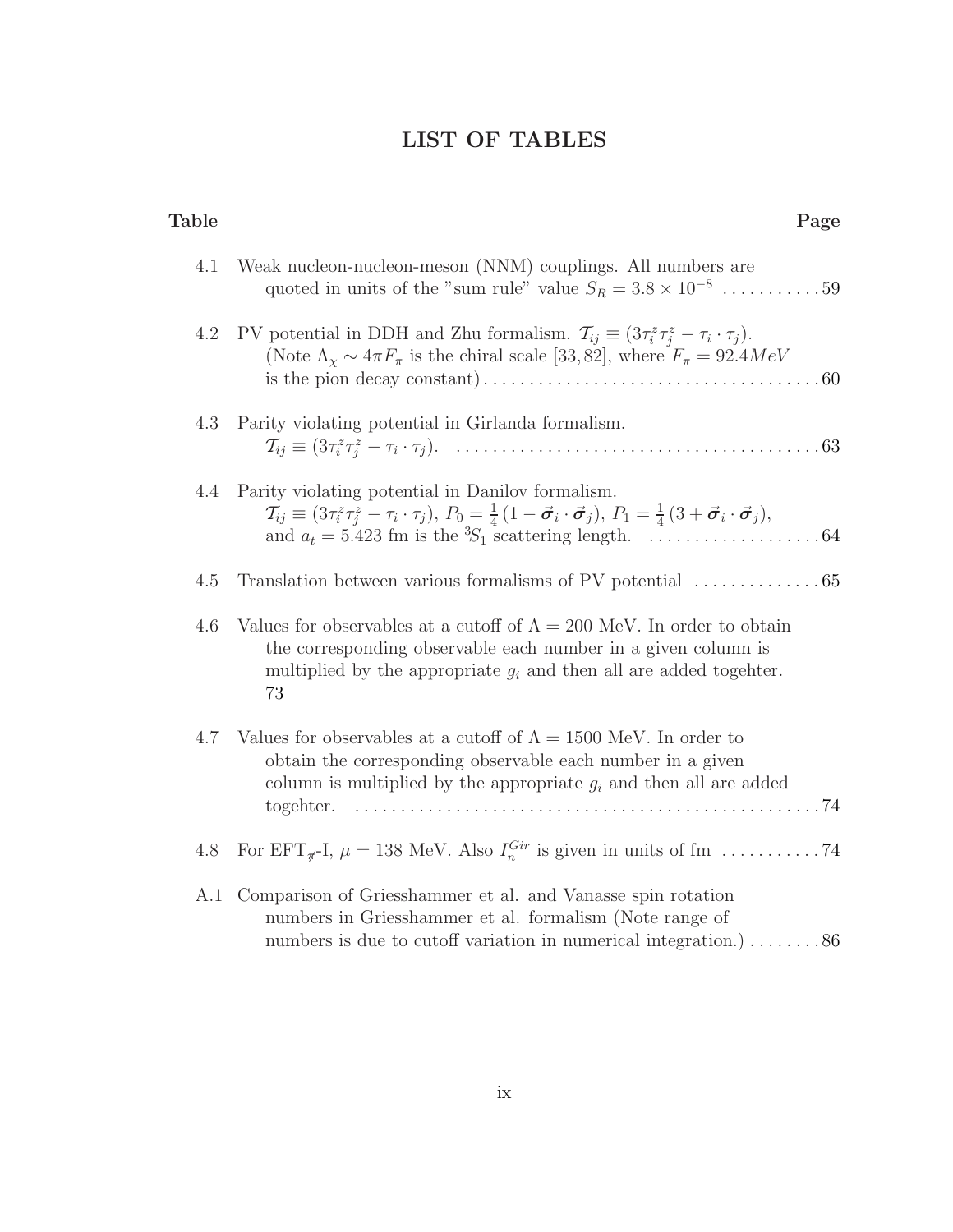# LIST OF FIGURES

| Figure  | Page                                                                                                                                                                                                                                                                                                                                                                                     |
|---------|------------------------------------------------------------------------------------------------------------------------------------------------------------------------------------------------------------------------------------------------------------------------------------------------------------------------------------------------------------------------------------------|
| $1.1\,$ | (a) Lowest lying energy levels of <sup>19</sup> F with opposite parity states $\frac{1}{2}$<br>$\frac{1}{2}^+$ separated by 110 keV.(b) Lowest lying energy levels of $^{18}F$<br>with opposite parity states $0^-$ - $0^+$ separated by 39 keV.(c)Lowest<br>lying energy levels of <sup>21</sup> Ne with opposite parity states $\frac{1}{2}$ <sup>+</sup> - $\frac{1}{2}$ <sup>-</sup> |
| 1.2     |                                                                                                                                                                                                                                                                                                                                                                                          |
| 1.3     | Important diagrams for $\langle B'M \mathcal{H}_{weak} B\rangle$ in quark model. (a)Diagram<br>corresponding to factorization approximation. (b) Diagram<br>corresponding to intermediate baryon states. $(c)$ Diagram is<br>calculated by using sum rules with $\Delta S = 1$ hyperon decay (This                                                                                       |
| 1.4     | Experimental determination of DDH coefficients which are in units of<br>$10^{-7}$ [63]. The error bands represent one standard deviation 14                                                                                                                                                                                                                                              |
| 2.1     |                                                                                                                                                                                                                                                                                                                                                                                          |
| 3.1     | infinite sum of diagrams required at LO in Quartet channel $\dots \dots \dots 36$                                                                                                                                                                                                                                                                                                        |
| 3.2     |                                                                                                                                                                                                                                                                                                                                                                                          |
| 3.3     | Integral Equations for doublet channel at LO $\,\ldots\, \ldots\, \ldots\, \ldots\, \ldots\, \ldots\, 40$                                                                                                                                                                                                                                                                                |
| 3.4     | Diagrams at NLO (Three-Body Forces are ignored) $\dots\dots\dots\dots\dots42$                                                                                                                                                                                                                                                                                                            |
| $3.5\,$ | Diagrams at NNLO (Again Three-Body Forces are ignored) $\dots \dots \dots 42$                                                                                                                                                                                                                                                                                                            |
| 3.6     | Certain Higher order contributions present at NLO in Quartet                                                                                                                                                                                                                                                                                                                             |
| $3.7\,$ | Certain Higher order contributions present at NNLO in Quartet                                                                                                                                                                                                                                                                                                                            |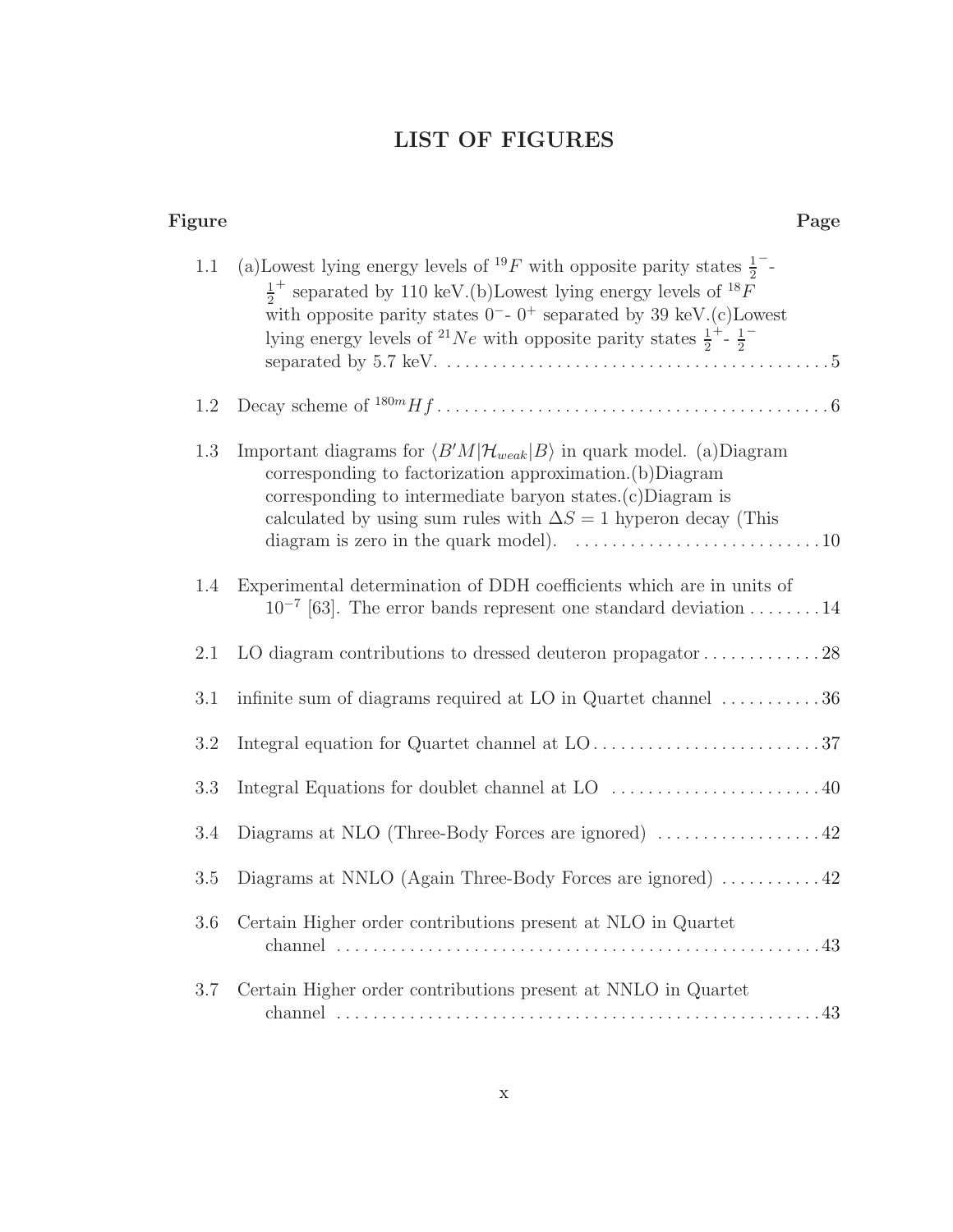| 3.8        |                                                                                                                                                                                                      |
|------------|------------------------------------------------------------------------------------------------------------------------------------------------------------------------------------------------------|
| 4.1        | Integral equations for parity-violation at LO (Note diagrams where                                                                                                                                   |
| 4.2        | Integral equations for parity-violation at LO (Note diagrams where                                                                                                                                   |
| 4.3        | PV diagrams at LO (Note diagrams where lower vertices are PV are                                                                                                                                     |
| 4.4        | Cutoff dependence of three-body force term $H_0(\Lambda)$ 52                                                                                                                                         |
| 4.5        | Beam and target asymmetries as function of c.m. energy, $E_{c.m.}$ .<br>Estimates for observables are found by using DDH "best" values.<br>The right pane of the plot refers to the deuteron breakup |
| B.1        |                                                                                                                                                                                                      |
| B.2        |                                                                                                                                                                                                      |
| <b>B.3</b> | Diagrammatic rules for summing over magnetic quantum numbers $\dots$ . 92                                                                                                                            |
|            | B.4 More Diagrammatic rules for summing over magnetic quantum                                                                                                                                        |
| B.5        |                                                                                                                                                                                                      |
| <b>B.6</b> |                                                                                                                                                                                                      |
|            | B.7 (Step One) Diagrams representing Clebsch-Gordan coefficients in Eq.                                                                                                                              |
| B.8        |                                                                                                                                                                                                      |
| B.9        | Identity in terms of first combination of Clebsch-Gordan                                                                                                                                             |
|            | B.10 (Step Two) Diagrams representing Clebsch-Gordan coefficients in Eq.                                                                                                                             |
|            | B.11 Identity in terms of second combination of Clebsch-Gordan                                                                                                                                       |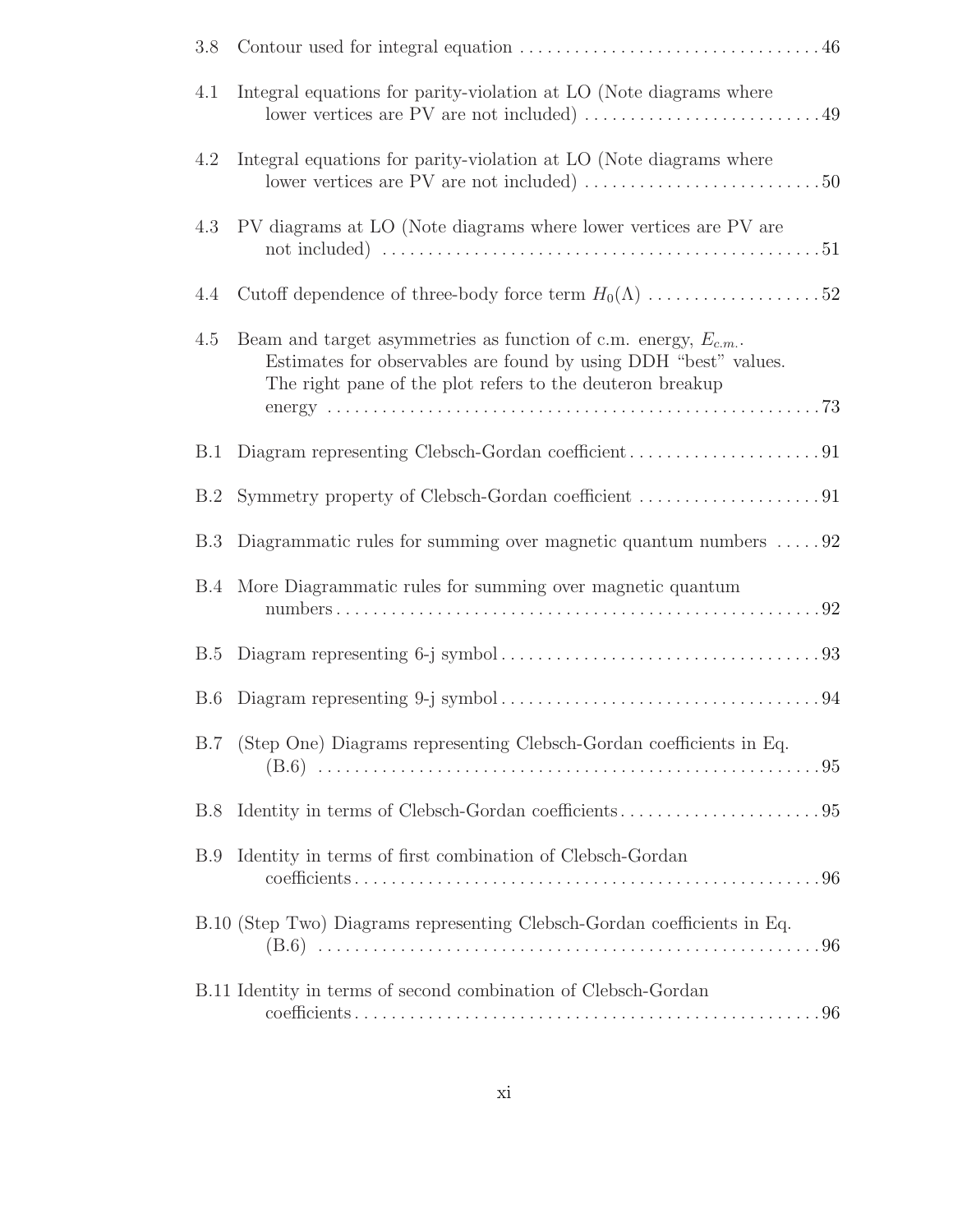| B.12 (Step Three) Diagrams representing Clebsch-Gordan coefficients in                   |
|------------------------------------------------------------------------------------------|
| B.13 (Final) Diagrams representing Clebsch-Gordan coefficients in Eq.                    |
| D.1 Diagrams representing Clebsch-Gordan coefficients in Eq. $(D.25) \dots 105$          |
| D.2 Diagram representing Clebsch-Gordan coefficients in Eq. $(D.33)$ 108                 |
| D.3 Diagram representing Clebsch-Gordan coefficients in Eq. $(D.39)$ 111                 |
| D.4 Diagram representing Clebsch-Gordan coefficients in Eq. $(D.45)$ 113                 |
| D.5 Diagram representing Clebsch-Gordan coefficients in Eq. $(D.50)$ 115                 |
| D.6 Diagram representing Clebsch-Gordan coefficients in Eq. $(D.57)$ 119                 |
| D.7 Feynman diagrams of SD mixing deuteron in initial and final                          |
| D.8 Diagrams representing Clebsch-Gordan coefficients in Eq. $(D.75) \dots 123$          |
| D.9 Diagram representing Clebsch-Gordan coefficients in Eq. $(D.83)$ 126                 |
| D.10 Diagrams representing Clebsch-Gordan coefficients in Eq. $(D.88) \ldots \ldots 128$ |
| D.11 Diagrams representing Clebsch-Gordan coefficients in Eq. $(D.95) \dots 131$         |
| D.12 Feynman diagram for deuteron initial state and singlet dibaryon final               |
| D.13 Diagram representing Clebsch-Gordan coefficients in Eq. $(D.121)$ 140               |
| D.14 Diagram representing Clebsch-Gordan coefficients in Eq. (D.128) 143                 |
| D.15 Diagram representing Clebsch-Gordan coefficients in Eq. $(D.132)$ 145               |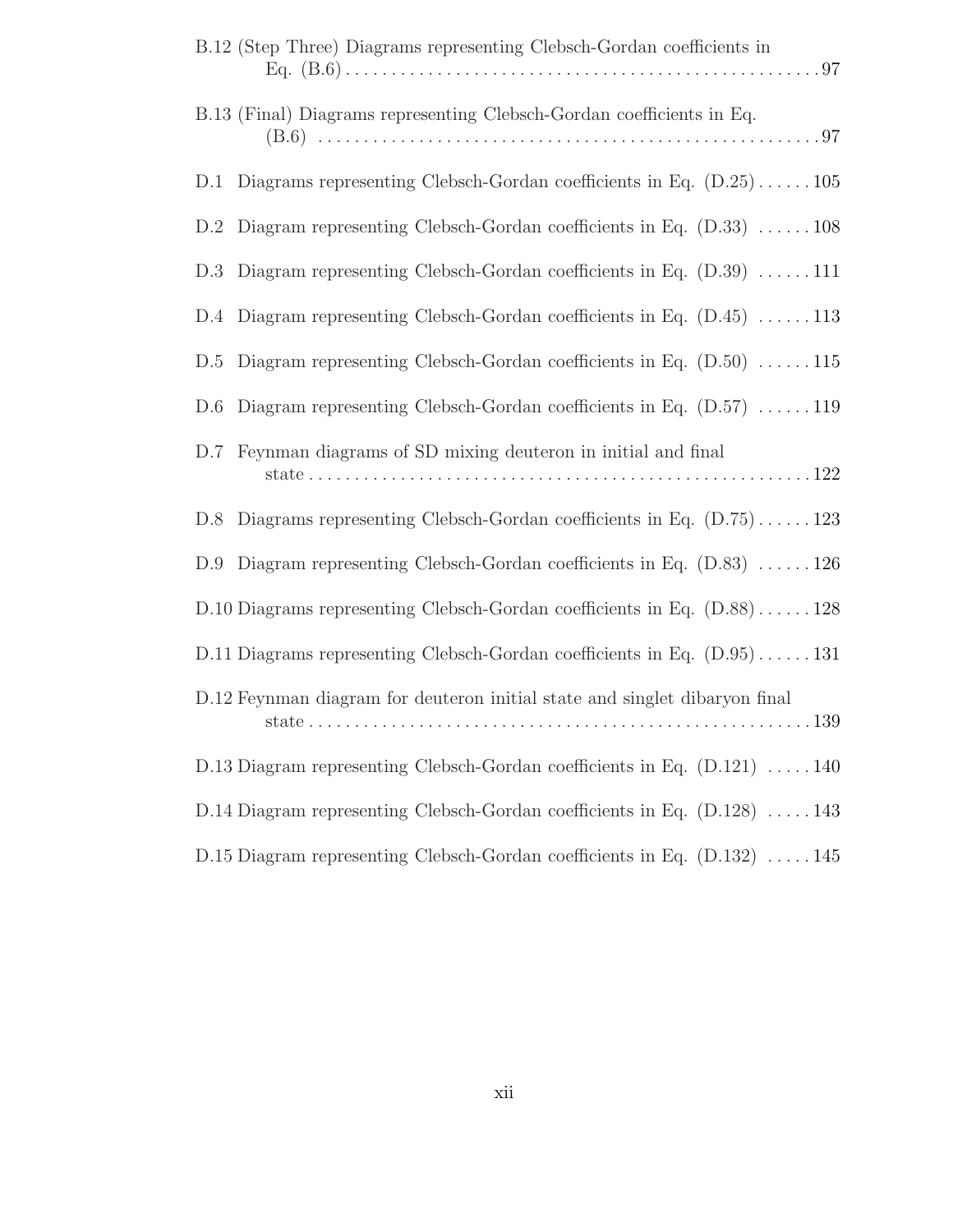# CHAPTER 1 HADRONIC PARITY VIOLATION

#### 1.1 Experiment

Before Lee and Yang suggested looking for parity violation [80], and its discovery by Wu et al. in  ${}^{60}Co$  beta decay [26] most physicists assumed that parity was conserved. After this discovery it was soon realized that parity violating (PV) effects should be observed in the nucleon-nucleon interaction, and the first experimental attempt to observe PV effects in nucleon-nucleon interactions were carried out by Tanner in 1958 in the reaction  $^{19}F(p,\alpha)^{16}O$ . However he was unable to observe a signal as his experiment was not sensitive enough [102]. Such experiments had to be performed in one part of  $10^8$ , as the scale for PV experiments is roughly set by  $G_F m_\pi^2 \sim 10^{-7}$ . Fortunately it was soon realized that for certain nuclei the nuclear structure amplifies the PV signal. The typical spacing between nuclear levels is of the order of MeV, but for certain nuclei there exists spacings between  $J^+ - J^-$  levels that are much smaller. For example in the case of  $^{18}F$  one finds the levels  $0^+$  and  $0^-$  at 1081 keV separated by an energy of 39 keV. The amplification of the PV signal can be seen quite trivially by the use of first order non-degenerate perturbation theory. (Note perturbation theory calls for a sum over all intermediate states, however only one state is shown as it is the dominant contribution of this sum)

$$
|\psi_{J^{+}}\rangle \simeq |J^{+}\rangle + |J^{-}\rangle \frac{\langle J^{-}|\mathcal{H}_{weak}|J^{+}\rangle}{E_{J^{+}} - E_{J^{-}}}
$$
\n(1.1)

$$
|\psi_{J^{-}}\rangle \simeq |J^{-}\rangle - |J^{+}\rangle \frac{\langle J^{+}|\mathcal{H}_{weak}|J^{-}\rangle}{E_{J^{+}} - E_{J^{-}}}
$$
\n(1.2)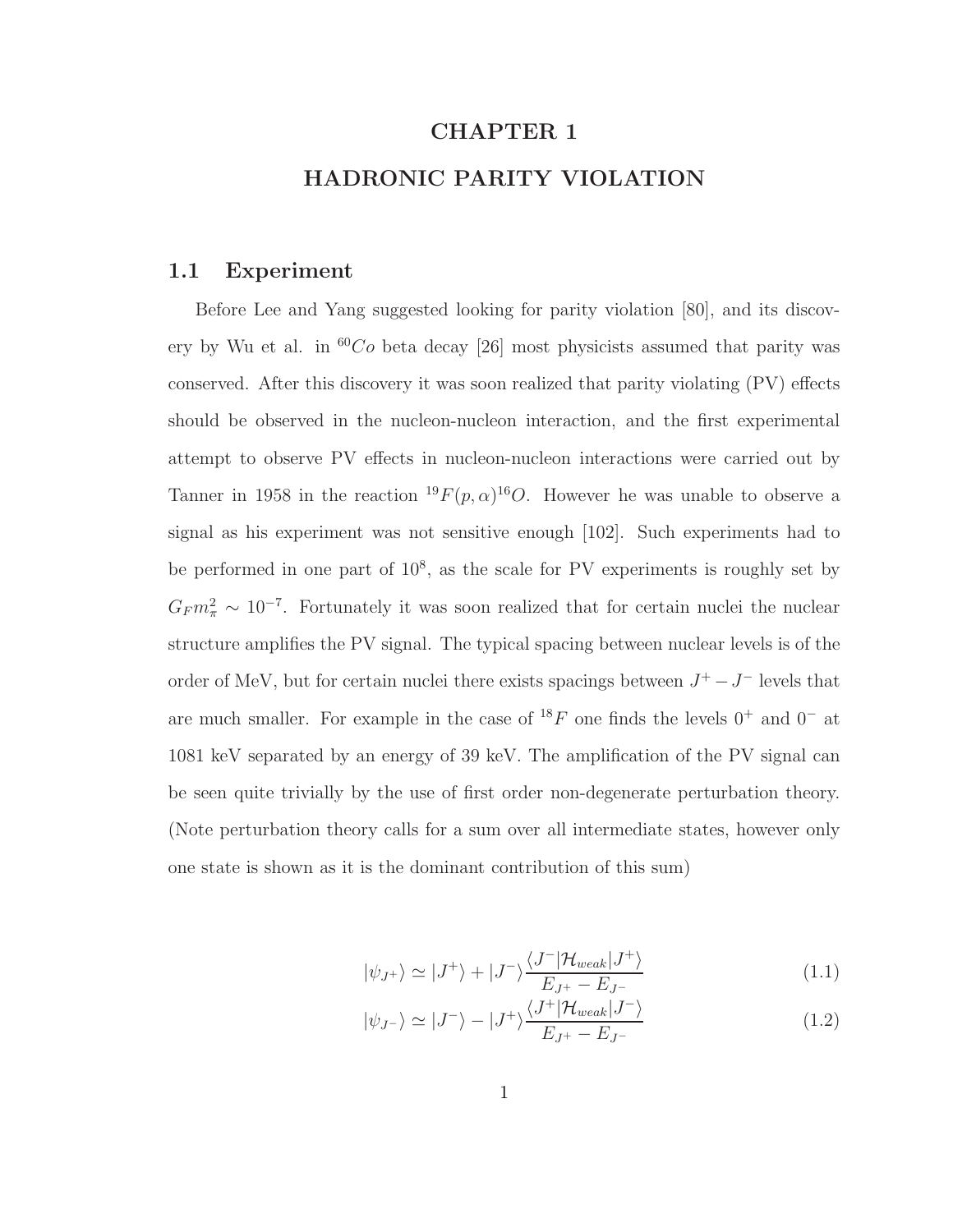Typically the mixing parameter  $\langle J^{\pm}|\mathcal{H}_{weak}|J^{\mp}\rangle/(E_{J^{\pm}}-E_{J^{\mp}})$  is of order  $10^{-6}$  for energy differences on the order of an MeV. However the energy differences between states for the example  ${}^{18}F$  is on the order of keV. Thus the denominator of our mixing parameter is larger than the typical case by a factor of 100 and the mixing parameter is of the order of  $10^{-4}$ , thus enhancing the PV signal. The 1081 keV  $0^-$  state in  $^{18}F$ decays to the  $1^+$  ground state as in Fig. 1.1b. Normally only an electric dipole  $(E1)$ decay is allowed from the  $0^-$  state to the  $1^+$  ground state and magnetic dipole  $(M1)$ decay is forbidden by parity. However, since there is a mixture of the  $0^+$  state in the 0 <sup>−</sup> state the M1 decay is allowed. In the decay of the 1081 keV state of unpolarized  $18F$  the E1 and M1 decay interfere creating an asymmetry in the circular polarization of outgoing photons. This asymmetry is given approximately by Eq.  $(1.3)$  in the two level mixing approximation [61] where we only go to first order in parity violation, include the lowest order multipoles, and ignore radiative corrections.

$$
P_{\gamma}({}^{18}F, 1081 \text{keV}) \approx 2 \text{Re} \left[ \frac{\langle 0^{+}, 1 | \mathcal{H}_{weak} | 0^{-}0 \rangle}{(E_{0^{+}} - E_{0^{-}})} \frac{\langle 1^{+} || M1 || 0^{+} \rangle}{\langle 1^{+} || E1 || 0^{-} \rangle} \right]
$$
(1.3)

The ratio  $|\langle M_1 \rangle / \langle E_1 \rangle| = 112$  is found from experiment as the ratio of the  $0^+ \rightarrow 1^+$ and  $0^- \rightarrow 1^+$  lifetimes [73, 74, 107]. However, this does not give the sign of the ratio which must be calculated and the weak transition matrix element must also be calculated. The photon circular polarization  $P_{\gamma}$  in <sup>18</sup>F has been measured by five different groups all giving bounds

$$
P_{\gamma}({}^{18}F, 1.018 \text{MeV}) = \begin{cases} (-7 \pm 20) \times 10^{-4} & \text{Caltech/Florence} & [7] \\ (3 \pm 6) \times 10^{-4} & \text{Florence} & [17] \\ (-10 \pm 18) \times 10^{-4} & \text{Mainz} & [49] \\ (2 \pm 6) \times 10^{-4} & \text{Queens} & [47] \\ (-4 \pm 30) \times 10^{-4} & \text{Florence} & [18] \end{cases}
$$

$$
(-4 \pm 30) \times 10^{-4}
$$
 Florence [18]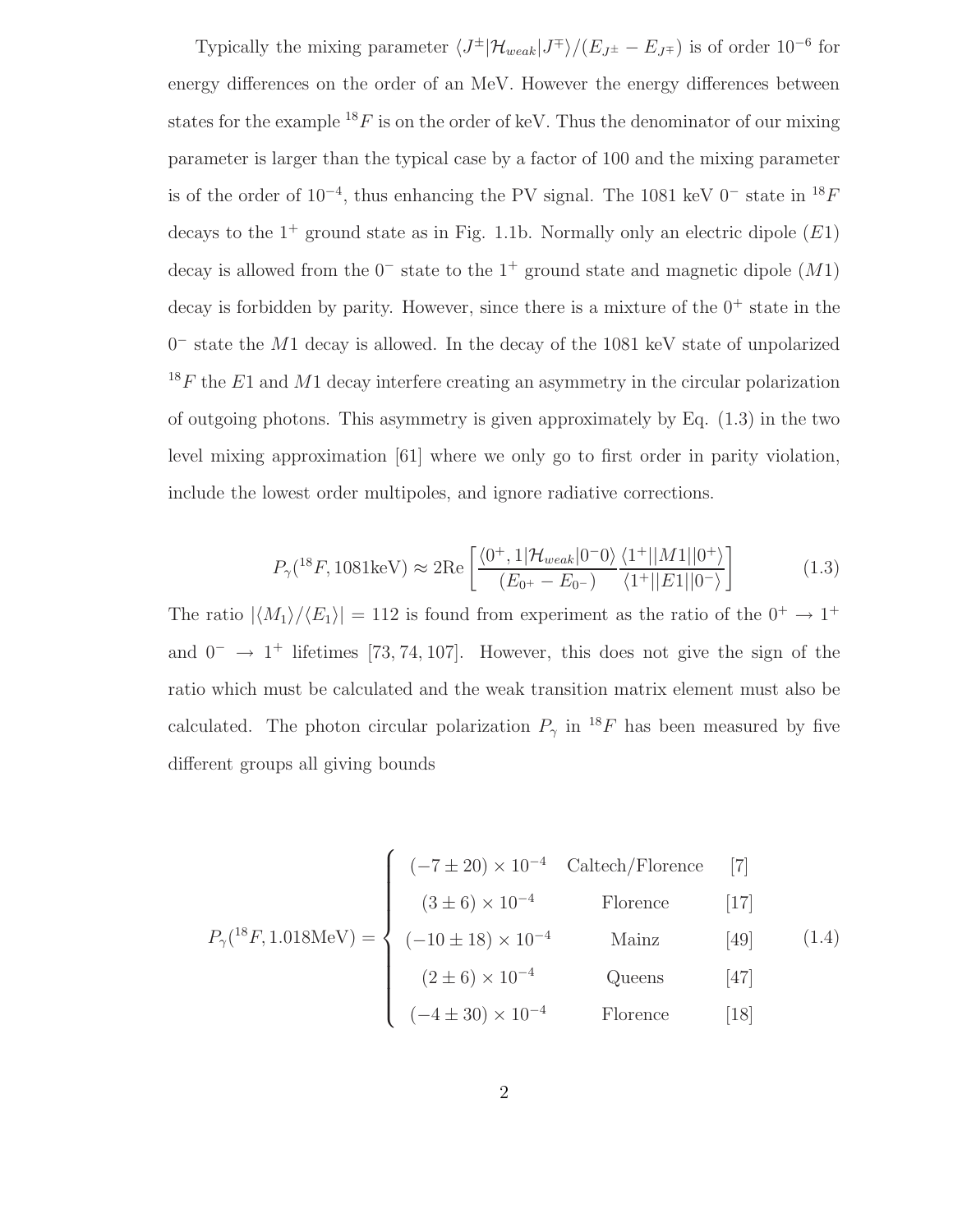Two other important measurements of this type are the photon asymmetry,  $A_{\gamma}$ , of polarized <sup>19</sup>F and the photon circular polarization asymmetry,  $P_{\gamma}$  of unpolarized <sup>21</sup>*Ne*. In the case of <sup>19</sup>*F* the  $\frac{1}{2}$  $-$  state is separated from the  $\frac{1}{2}$ + ground state by 110 keV and the next nearest state is at 5337 keV as seen from Fig. 1.1a. Using the two level approximation the photon asymmetry  $A_{\gamma}$  is given by the interference of the M1 and  $E1$  transitions in Eq.  $(1.5)$ . This equation is slightly more complicated than the  $18F$  case because the state to which the nucleus decays to is one of the states in the parity admixture and therefore both the excited state and the ground state have an M1 transition associated with them

$$
A_{\gamma}({}^{19}F, 110 \text{keV}) \approx 2 \text{Re} \left[ \frac{\langle \frac{1}{2}^{+}, \frac{1}{2} | \mathcal{H}_{weak} | \frac{1}{2}^{-}, \frac{1}{2} \rangle}{(E_{\frac{1}{2}^{+}} - E_{\frac{1}{2}^{-}})} \times \frac{\langle \frac{1}{2}^{+} ||M1||_{2}^{1+} \rangle - \langle \frac{1}{2}^{-} ||M1||_{2}^{1-} \rangle}{\langle \frac{1}{2}^{+} ||E1||_{2}^{1-} \rangle} \right]
$$
(1.5)

The matrix element  $\langle \frac{1}{2} \rangle$ 2  $^{+}||M1||^{\frac{1}{2}}$ <sup>+</sup> $\rangle = i8.69 \times 10^{-5}$  and is determined from the magnetic moment of 2.6289 [44,45] of the <sup>19</sup> F ground state. The matrix element  $\frac{\frac{1}{2}}{\frac{1}{2}}$  $^{+}||E1||\frac{1}{2}$  $\rightarrow$   $=$  $0.88 \times 10^{-5}$  is determined by the  $853 \pm 10$  psec lifetime of the  $\frac{1}{2}$ − level. Finally the sign of the E1 matrix element, the weak transition matrix element, and the  $\langle \frac{1}{2} \rangle$ 2  $^{-}$ || $M1$ || $\frac{1}{2}$  $^{-} \rangle$ matrix element must all be calculated. The photon asymmetry of polarized  $^{19}F$  has been measured by a group at Seattle achieving  $(-8.5 \pm 2.6) \times 10^{-5}$  [2] and a group at Mainz [42, 43] achieving  $(-6.8 \pm 1.8) \times 10^{-5}$ .

In the case of <sup>21</sup>Ne there is a 2795 keV  $\frac{1}{2}$ <sup>+</sup> state which is above the  $\frac{1}{2}$  state by 5.7 keV, and the next nearest excited state is the 3662 keV  $\frac{3}{2}$ − state as seen in Fig 1.1c. Again using the two level approximation the photon circular polarization of <sup>21</sup>Ne is given by the interference of the M1 and E1 transitions in Eq.  $(1.6)$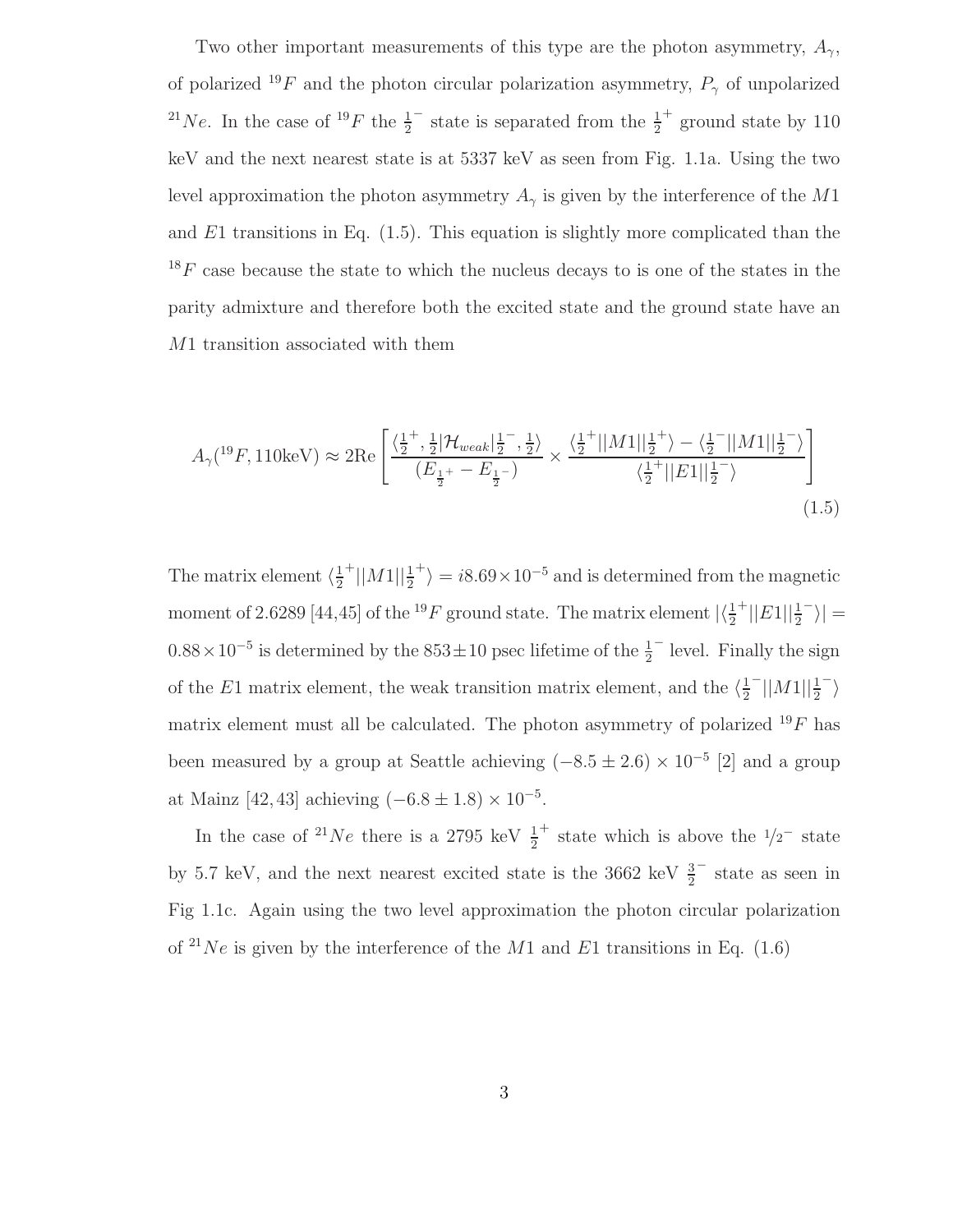$$
P_{\gamma}(^{21}Ne, 2789 \text{keV}) \approx 2 \frac{\langle \frac{1}{2}^{+}, \frac{1}{2} | \mathcal{H}_{weak} | \frac{1}{2}^{-} \frac{1}{2} \rangle}{(E_{\frac{1}{2}^{+}} - E_{\frac{1}{2}^{-}})} \frac{1 + \delta_{-}^{*} \delta_{+}}{1 + |\delta_{-}|^{2}} \text{Re}\left[\frac{\langle \frac{3}{2}^{+} ||M1|| \frac{1}{2}^{+} \rangle}{\langle \frac{3}{2}^{+} ||E1|| \frac{1}{2}^{-} \rangle}\right] \tag{1.6}
$$

where in addition to the  $M1$  and  $E1$  moments there is also corrections from the electric (magnetic) quadrupole terms E2 (M2) which are given by the  $\delta_+$  and  $\delta_$ terms from Eqs. (1.7) and (1.8) respectively.

$$
\delta_{-} = \langle \frac{3}{2}^{+} ||M2||\frac{1}{2}^{-} \rangle / \langle \frac{3}{2}^{+} ||E1||\frac{1}{2}^{-} \rangle \tag{1.7}
$$

$$
\delta_{+} = \langle \frac{3}{2}^{+} || E2 || \frac{1}{2}^{+} \rangle / \langle \frac{3}{2}^{+} || M1 || \frac{1}{2}^{+} \rangle \tag{1.8}
$$

The lifetimes for the  $\frac{1}{2}^+ \rightarrow \frac{3}{2}$ <sup>+</sup> and  $\frac{1}{2}^ \rightarrow \frac{3}{2}$ <sup>+</sup> decays in <sup>21</sup>Ne are respectively  $\tau_+ = 7.6\pm$ .8 fsec [105–107] and  $\tau_{-} = 696 \pm 51$ psec [44,45]. The  $\frac{1}{2}^{+} \rightarrow \frac{3}{2}$ <sup>+</sup> decay is determined by a combination of the M1 and E2 moment. Under the extreme assumption  $B(E2) = 30$ W.u., one can obtain the bound  $|\delta^+| < .39$ , while using a measurement of pair emission from the  $\frac{1}{2}^- \rightarrow \frac{3}{2}$ <sup>+</sup> transition one obtains the bound  $|\delta_{-}| < .6$  [83]. However, one must again calculate the sign of these quantities as well as the weak transition matrix element. The photon circular polarization asymmetry for unpolarized  $2^1Ne$  has been measured by a group at Seattle and Chalk River giving bounds of  $(24 \pm 24) \times 10^{-4}$  [99] and  $(3 \pm 16) \times 10^{-4}$  [38].

An extreme example of the amplification effect is given by the photon asymmetry in the 501 keV  $\gamma$  decay of an excited state of <sup>180</sup>Hf in which the measured result is  $-(1.66 \pm .18) \times 10^{-2}$  [77, 78]. In this decay the nearby opposite parity 8<sup>-</sup> and 8 <sup>+</sup> states are separated 57 keV, and the 8<sup>−</sup> state decays to the 6<sup>+</sup> state giving off a 501 keV photon as seen in Fig. 1.2. The PV signal in  $^{180m}Hf$  is further enhanced since the parity conserving decay mode is sixfold K-forbidden leading to the large observed asymmetry in polarized  $180mHf$ . These nuclei with adjacent energy levels of opposite parity were the only source of nuclear PV measurements until the 1980's, during which a solid PV measurement for proton proton  $(pp)$  scattering of  $-(0.93 \pm 0.000)$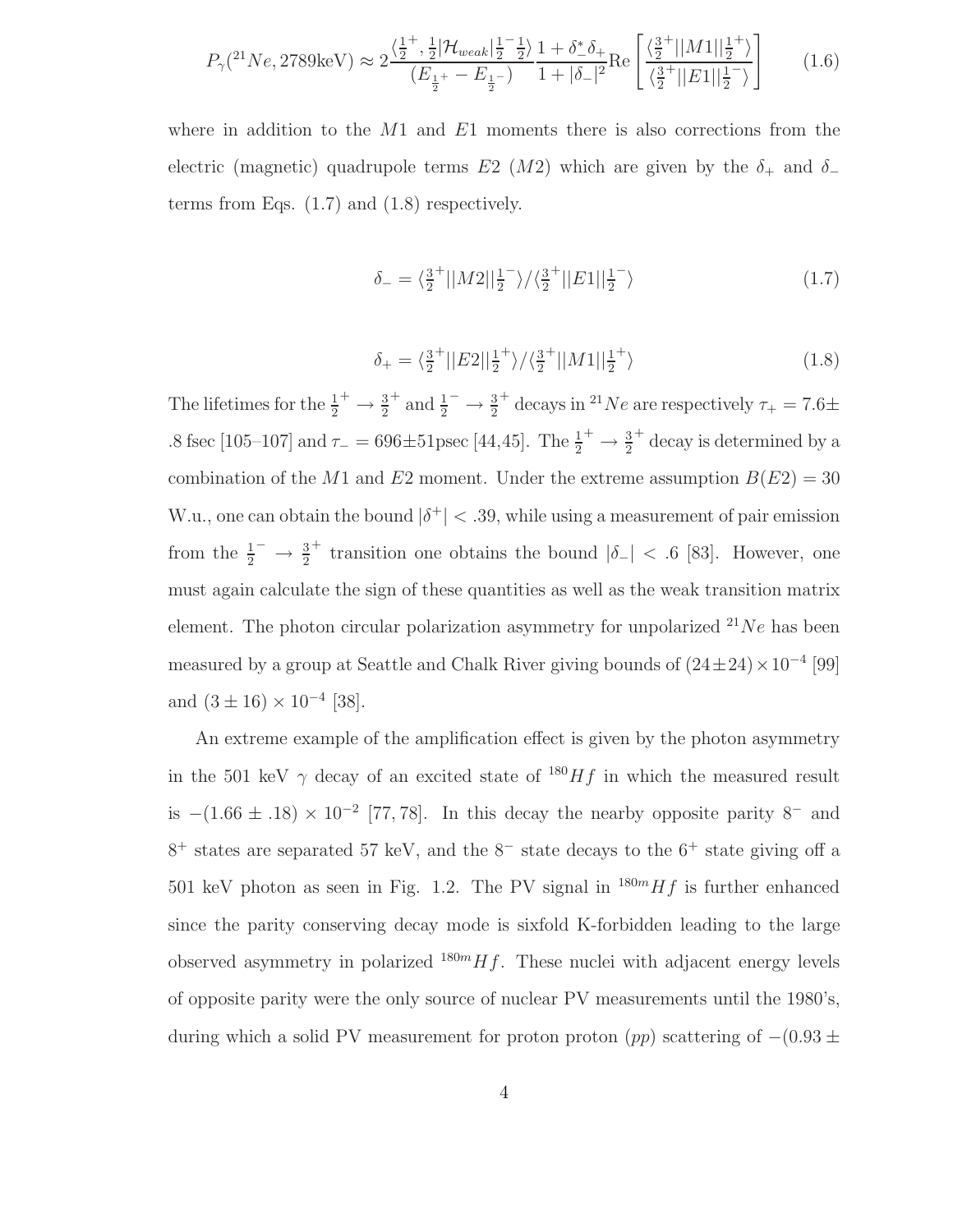

Figure 1.1: (a) Lowest lying energy levels of <sup>19</sup>F with opposite parity states  $\frac{1}{2}$  $^{-}$  -  $\frac{1}{2}$ 2 + separated by 110 keV.(b)Lowest lying energy levels of  $^{18}F$  with opposite parity states 0<sup>-</sup>-0<sup>+</sup> separated by 39 keV.(c)Lowest lying energy levels of <sup>21</sup>Ne with opposite parity states  $\frac{1}{2}$  $+$   $\frac{1}{2}$ 2 − separated by 5.7 keV.

 $0.20 \pm 0.05$ ) ×  $10^{-7}$  was given by the Bonn experiment at 13.6 MeV [46], as well as a PSI measurement of  $-(1.57 \pm 0.23) \times 10^{-7}$  at 45.0 MeV [89,92]. A measurement for proton alpha particle  $(p\alpha)$  scattering of  $-(3.34 \pm 0.93) \times 10^{-7}$  was also carried out at 46.0 MeV [69].

In the mid 1990's new PV measurements were carried out on the nuclear anapole moments of  $133Cs$  and  $205Tl$  [103, 108]. The anapole moment was proposed by Vaks and Zeldovich soon after the discovery of parity violation as a PV extension of normal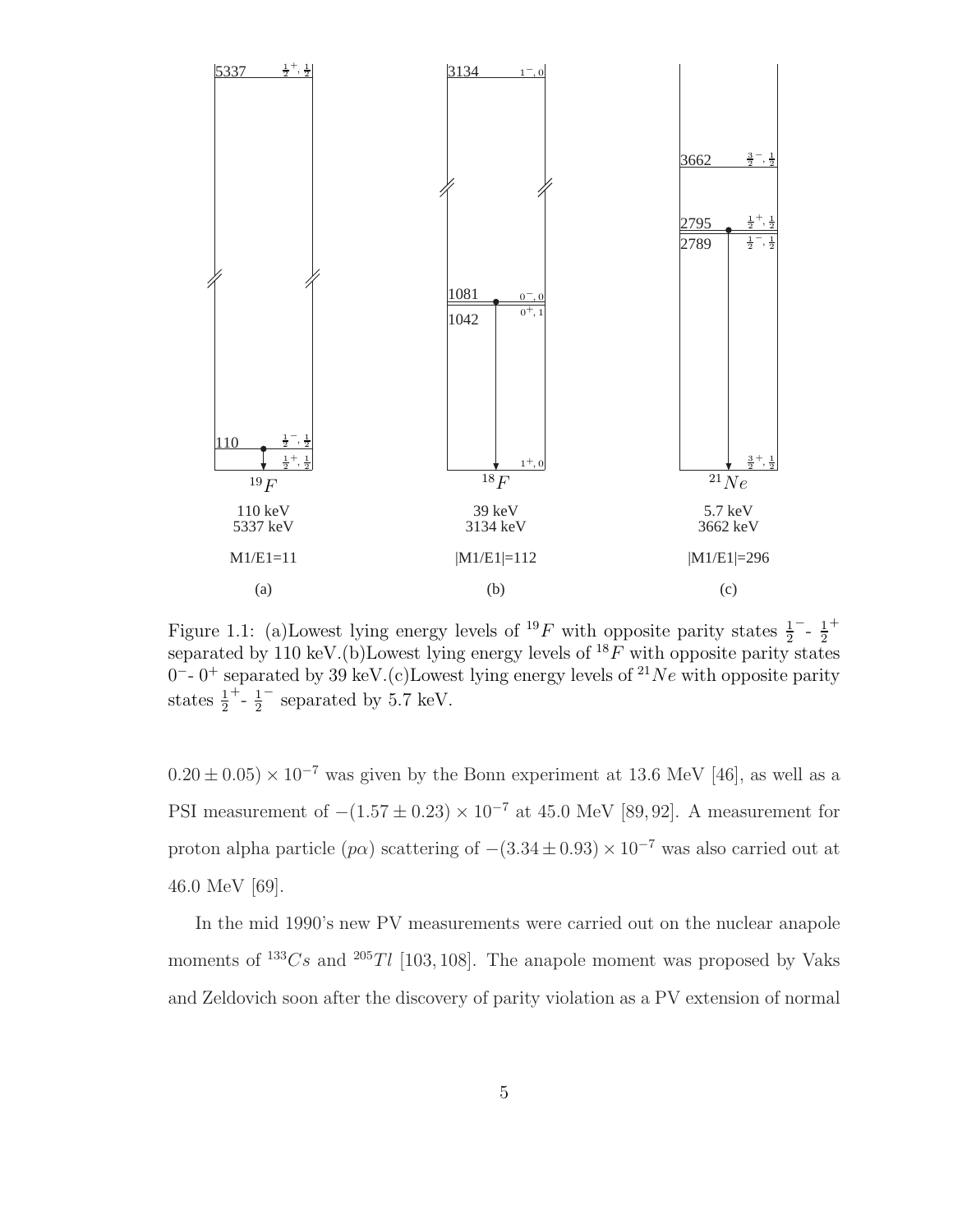

Figure 1.2: Decay scheme of  $^{180m}Hf$ 

electromagnetic multipole moments [109]. The form of the anapole moment as given in Eq. (1.9) is zero for on shell photons.

$$
\frac{a(q^2)}{M_N^2} \left( \not{q} q^\mu - q^2 \gamma^\mu \right) \gamma_5 \tag{1.9}
$$

Therefore the anapole moment cannot be probed by electromagnetic fields but rather is probed by off shell photons via interactions with electrons. In the case of the  $133Cs$  nucleus the electrons of the  $133Cs$  atom interact with the anapole moment of <sup>133</sup>Cs. The  $7S_{1/2} \rightarrow 6S_{1/2}$  atomic transition is suppressed and only allowed by M1 decay. However, due to an interaction with the anapole moment the  $7S_{1/2}$  state mixes with the  $6P_{3/2}$  state and due to this small mixing decay from the modified  $7S_{1/2}$  to the  $6S_{1/2}$  state can decay via the E1 channel. In the actual experiment an electric field is applied which gives an observable E1 decay from the  $7S_{1/2}$  to  $6S_{1/2}$ state. The nuclear spin is then effectively flipped back and forth which causes a modulation in this E1 decay because of the PV  $7S_{1/2} \rightarrow 6S_{1/2}$  nuclear spin dependent transition which is predominantly dependent on the nuclear anapole moment. After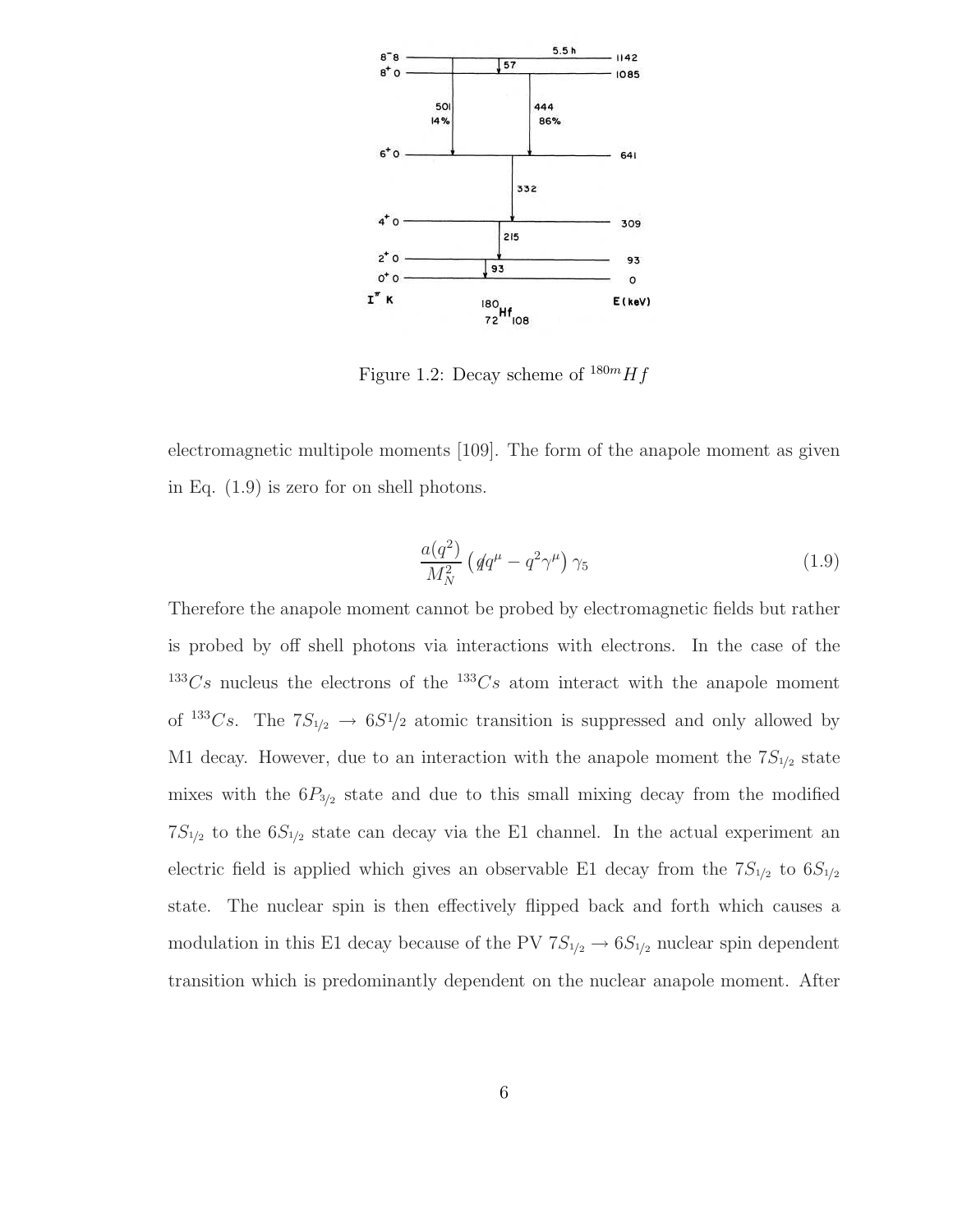subtracting out other subdominant nuclear PV effects from the  $^{133}Cs$  measurement a value of  $(.090 \pm .016)$  is found for the <sup>133</sup>Cs anapole moment [63].

In the case of <sup>205</sup>Tl the allowed M1 decay of the atomic levels  $6P_{1/2} \leftrightarrow 6P_{3/2}$ interferes with the E1 decay that occurs due to parity mixing between  $S$  and  $P$ atomic states, because of PV interactions with the nucleus. This interference results in the rotation of polarized light sent through a Thallium vapor target. In order to measure the spin dependent part of the PV interaction the hyperfine  $F = 0$  and  $F = 1$  transitions were compared, where  $F = I + J$ , I being the nuclear spin and J the spin plus orbital angular momentum of the valence electron. The measurement of  $^{205}Tl$  was carried out by two groups one at Oxford [40] and the other at Seattle [103] both only achieving bounds. From the measurements of the Seattle group a value of  $(.376 \pm .400)$  was obtained for the anapole moment after subtracting other subdominant nuclear PV effects [63]. (Note the Seattle result was used because its central value was more restrictive to the weak meson-nucleon coupling parameter space of the PV experiments shown in Fig. 1.4).

Finally for the photon asymmetry in  $np \to d\gamma$  the NPDGamma experiment formerly at LANSCE (Los Alamos Neutron Science Center) is being reassembled at the new fundamental neutron physics beamline at SNS (Spallation Neutron Source at Oak Ridge National Laboratory) [52]. Due to the increased luminosity at SNS this experiment should have the requisite sensitivity to measure the expected PV signal of roughly  $5 \times 10^{-8}$  at an expected level of  $1 \times 10^{-8}$ .

### 1.2 Theory

Nuclear parity-violation has typically been viewed in the context of the model by Desplanques, Donoghue, and Holstein (DDH) [31], which is a one meson exchange model where the degrees of freedom exchanged are the lightest possible such that  $\Delta S = 0$ , namely the charged pions, omega, and rho. All light neutral pseudoscalar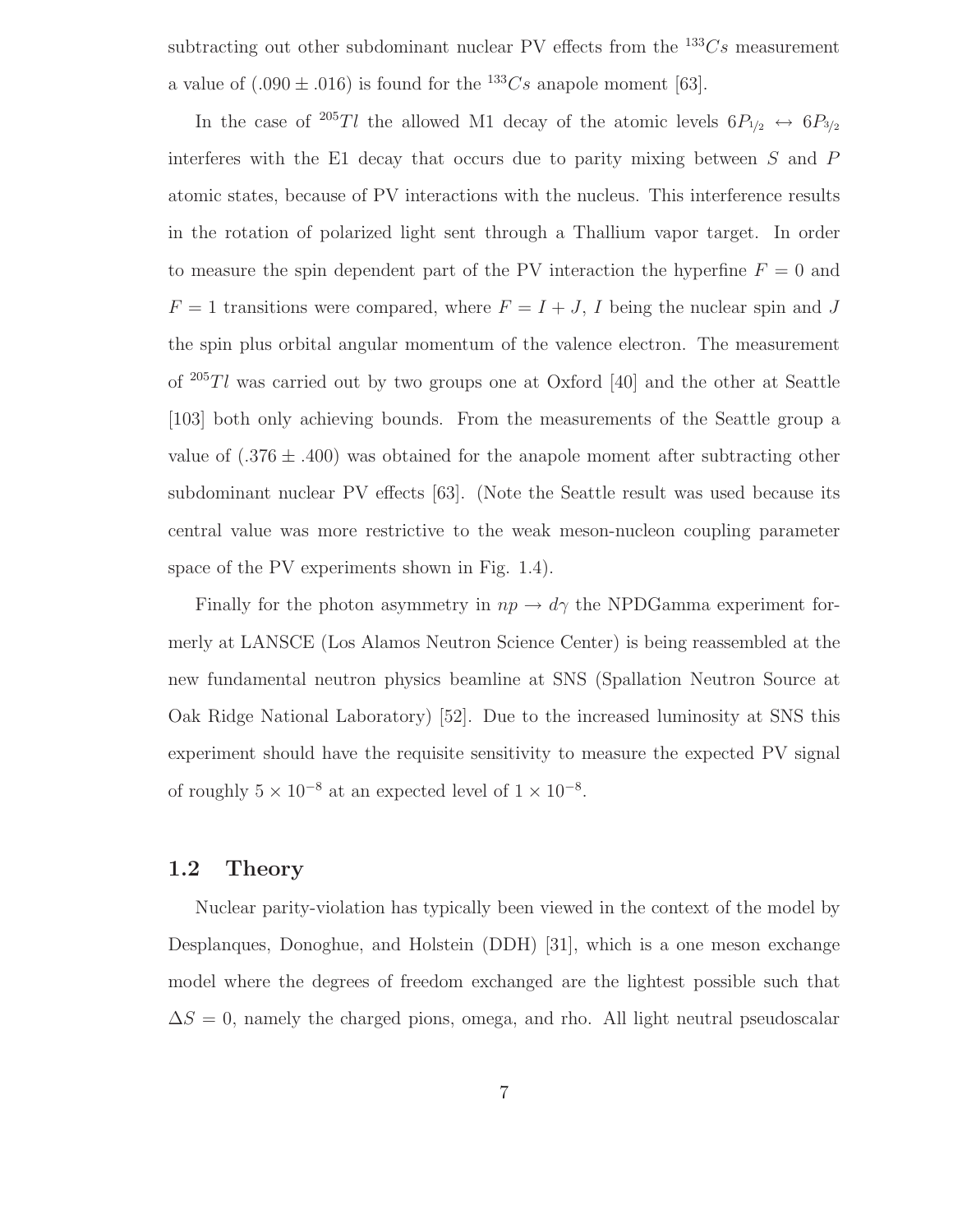mesons  $\pi_0$ ,  $\eta$ , and  $\eta'$  are excluded from the DDH model by Barton's theorem [8]. The model contains a total of seven phenomenological weak couplings, whose form and the resultant DDH potential are given later on in this thesis in Chapter 4 Section 2. DDH determined the value of these coupling by use of  $SU(6)_W$  and quark model techniques. In the quark model (non-leptonic weak sector) parity violation is mediated by the exchange of  $W^{\pm}$  and Z bosons and in the standard model is given by the Lagrangian in Eq. (1.10) (Note  $|g| = 2M_W$  $\sqrt{ }$  $|G_F|\sqrt{2}$  and  $M_W$  is the mass of the  $W^{\pm}$  boson.)

$$
\mathcal{L}_{weak} = \frac{g}{\sqrt{2}} (W^+ J^-_\mu + W^- J^+_\mu + Z J^Z_\mu)
$$
\n(1.10)

where the  $W^{\pm}$  and Z boson couple to quark currents of u,d, and s quarks which are defined in Eqs. (1.11). (Note that  $(J^+_\mu)^{\dagger} = J^-_\mu$  and all heavy quarks have been integrated out)

$$
J_{\mu}^{+} = \cos \theta_{C} \bar{u} \gamma_{\mu} (1 + \gamma_{5}) d + \sin \theta_{C} \bar{u} \gamma_{\mu} (1 + \gamma_{5}) s \qquad (1.11a)
$$

$$
J_{\mu}^{Z} = \bar{u}\gamma_{\mu}(1+\gamma_{5})u - \bar{d}\gamma_{\mu}(1+\gamma_{5})d - \bar{s}\gamma_{\mu}(1+\gamma_{5})s - 4\sin^{2}\theta_{W}J_{\mu}^{em}
$$
 (1.11b)

$$
J_{\mu}^{em} = \frac{2}{3}\bar{u}\gamma_{\mu}u - \frac{1}{3}\bar{d}\gamma_{\mu}d - \frac{1}{3}\bar{s}\gamma_{\mu}s
$$
\n(1.11c)

These currents can further be broken up into their isospin and strangeness dependence yielding

$$
J_{\mu\ ( \Delta I = 1)}^{+(\Delta S = 0)} = \cos \theta_C \bar{u} \gamma_\mu (1 + \gamma_5) d \qquad (1.12)
$$

$$
J_{\mu}^{+(\Delta S = -1/2)} = \sin \theta_C \bar{u} \gamma_{\mu} (1 + \gamma_5) s \qquad (1.13)
$$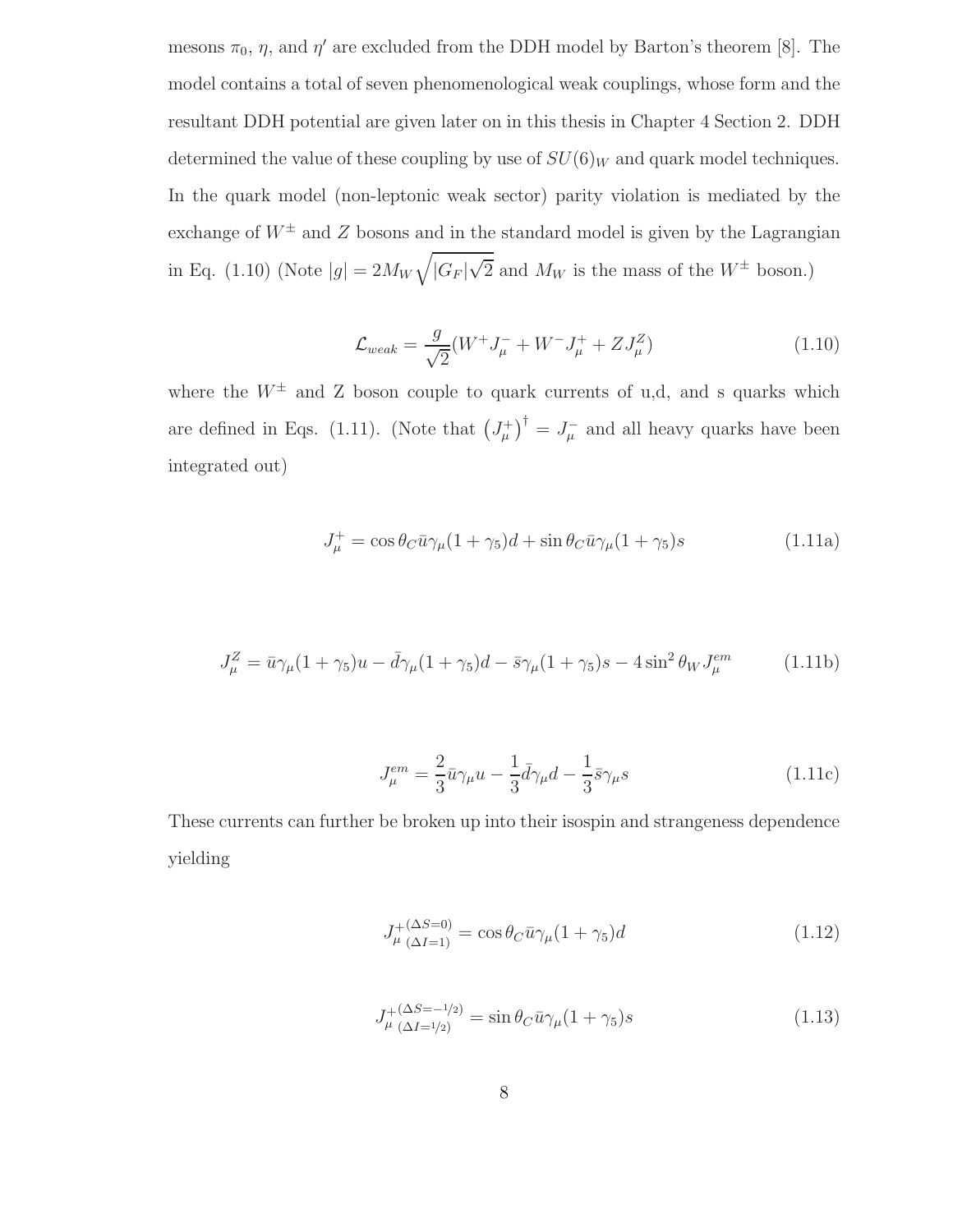$$
J_{\mu\;(\Delta I=0)}^{Z(\Delta S=0)} = \bar{u}\gamma_{\mu}(1+\gamma_{5})\bar{\mu} - \bar{d}\gamma_{\mu}(1+\gamma_{5})d - \bar{s}\gamma_{\mu}(1+\gamma_{5})s
$$
\n
$$
- \frac{2}{3}\sin^{2}\theta_{W}\left(\bar{u}\gamma_{\mu}u - \bar{d}\gamma_{\mu}d - 2\bar{s}\gamma_{\mu}s\right)
$$
\n(1.14)

$$
J_{\mu\;(\Delta I=1)}^{Z(\Delta S=0)} = -2\sin^2\theta_W\left(\bar{u}\gamma_\mu u + \bar{d}\gamma_\mu d\right) \tag{1.15}
$$

The masses of the  $W^{\pm}$  and Z bosons are roughly 100 GeV. The nuclear energies we consider range from an MeV to a GeV and therefore at the scales we are considering the  $W^{\pm}$  and Z bosons are heavy degrees of freedom and can be integrated out leaving one with an effective weak Hamiltonian between quarks. Keeping only the  $\Delta S = 0$ part of the weak Hamiltonian we find Eq (1.16)

$$
\mathcal{H}_{weak}(\Delta S = 0) = \frac{G_F}{\sqrt{2}} \left[ J_{\mu}^{-(\Delta S = 0)} J_{\mu}^{+(\Delta S = 0)} + J_{\mu}^{-(\Delta S = -1/2)} J_{\mu}^{+(\Delta S = -1/2)} + J_{\mu}^{-(\Delta S = -1/2)} J_{\mu}^{+(\Delta S = -1/2)} + J_{\mu}^{Z(\Delta S = 0)} (J_{\mu}^{Z(\Delta S = 0)} \left( J_{\mu}^{Z(\Delta S = 0)} \right) + J_{\mu}^{Z(\Delta S = 0)} \left( J_{\mu}^{Z(\Delta S = 0)} \left( J_{\mu}^{Z(\Delta S = 0)} \right) + J_{\mu}^{Z(\Delta S = 0)} \left( J_{\mu}^{Z(\Delta S = 0)} \left( J_{\mu}^{Z(\Delta S = 0)} \right) + J_{\mu}^{Z(\Delta S = 0)} \left( J_{\mu}^{Z(\Delta S = 0)} \left( J_{\mu}^{Z(\Delta S = 0)} \right) \right) + h.c.
$$
\n
$$
(1.16)
$$

With the weak Hamiltonian known the primary task at hand is to calculate the vertices  $\langle B'M|\mathcal{H}_{weak}|B\rangle$  and  $\langle B'V|\mathcal{H}_{weak}|B\rangle$  where B and B' are baryons, M pseudoscalar mesons, and V vector mesons. The first attempt to calculate these vertices was in the factorization approximation carried out by Michel [86]. In this procedure one inserts a sum of intermediate states but only keeps the ground state as in Eq. (1.17)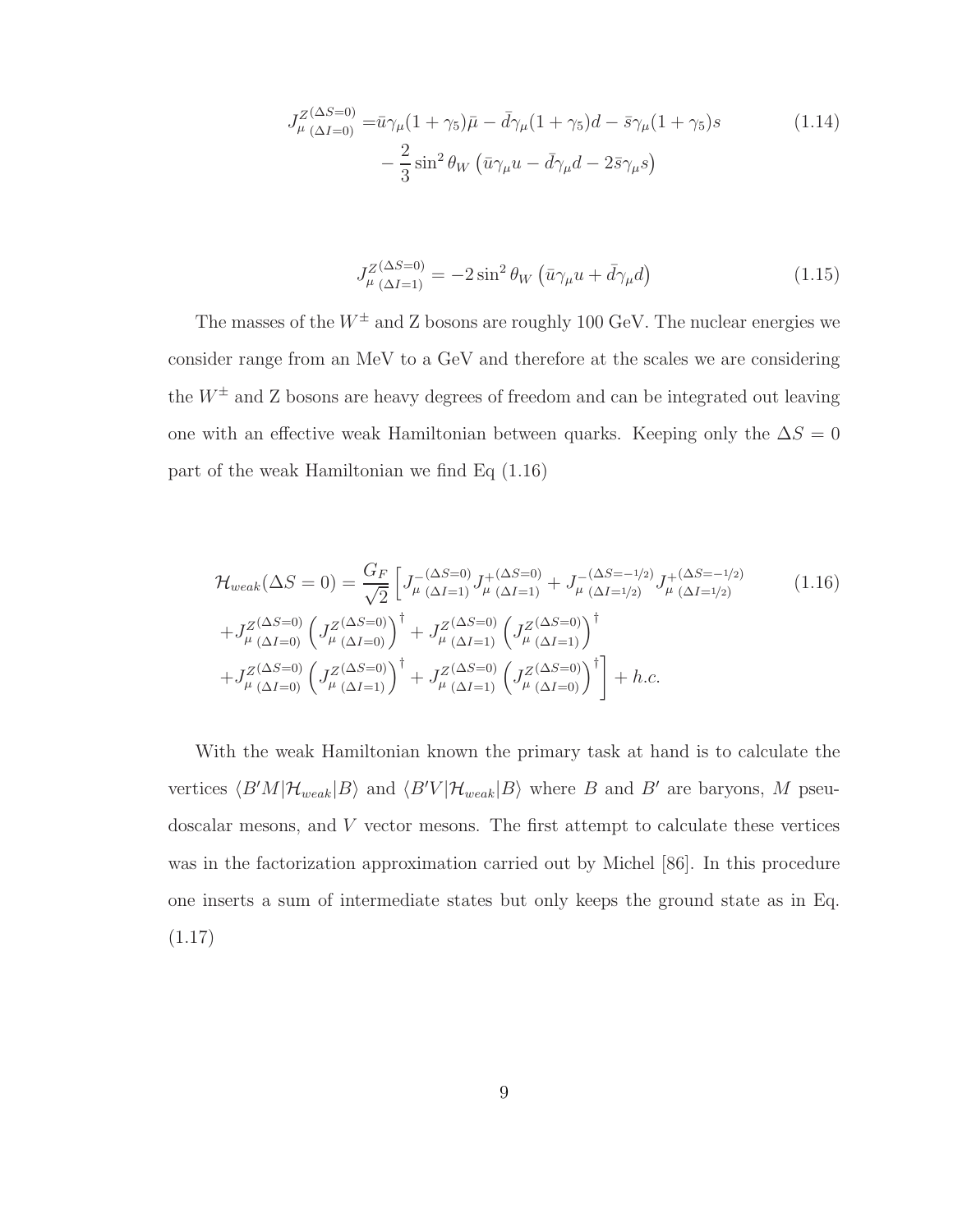$$
\langle \rho^- p | H_{weak} | n \rangle = \frac{G_F}{\sqrt{2}} \cos^2 \theta_C \langle \rho^- p | A_+^{\mu}(0) V_{\mu}^- | n \rangle
$$
\n
$$
\approx \frac{G_F}{\sqrt{2}} \cos^2 \theta_C \langle \rho | V_{\mu}^- (0) | 0 \rangle \langle p | A_+^{\mu}(0) | n \rangle
$$
\n(1.17)

Going beyond the factorization approximation DDH calculated further contributions to these amplitudes by using the quark model and  $SU(6)_W$  symmetry whose use was advocated by McKellar and Pick in this context [84, 85].  $(SU(6)_W$  symmetry is the combination of  $SU(3)$  flavor symmetry and  $SU(2)$  symmetry that is invariant to Lorentz boosts along the z direction. This symmetry is useful in the context of two-body decay because the products decay along a line where the  $SU(2)$  is valid) The important contributions are shown in Fig. 1.3, where diagram (a) corresponds to the factorization approximation used by Michel, diagram (b) involves baryons as intermediate states and is calculated by using the quark model. Finally diagram (c) is zero in the quark model and is calculated by using sum rules from  $SU(3)$  symmetry and PCAC relations so that diagram (c) can be related to known hyperon  $\Delta S = 1$ decay amplitudes.



Figure 1.3: Important diagrams for  $\langle B'M|\mathcal{H}_{weak}|B\rangle$  in quark model. (a)Diagram corresponding to factorization approximation.(b)Diagram corresponding to intermediate baryon states.(c)Diagram is calculated by using sum rules with  $\Delta S = 1$  hyperon decay (This diagram is zero in the quark model).

In  $SU(6)_W$  the pseudoscalar and vector mesons fall into the same 35-dimensional representation while the baryon octet and decuplet in  $SU(3)$  are put into a 56dimensional representation. Using a generalized Wigner-Eckart theorem and quark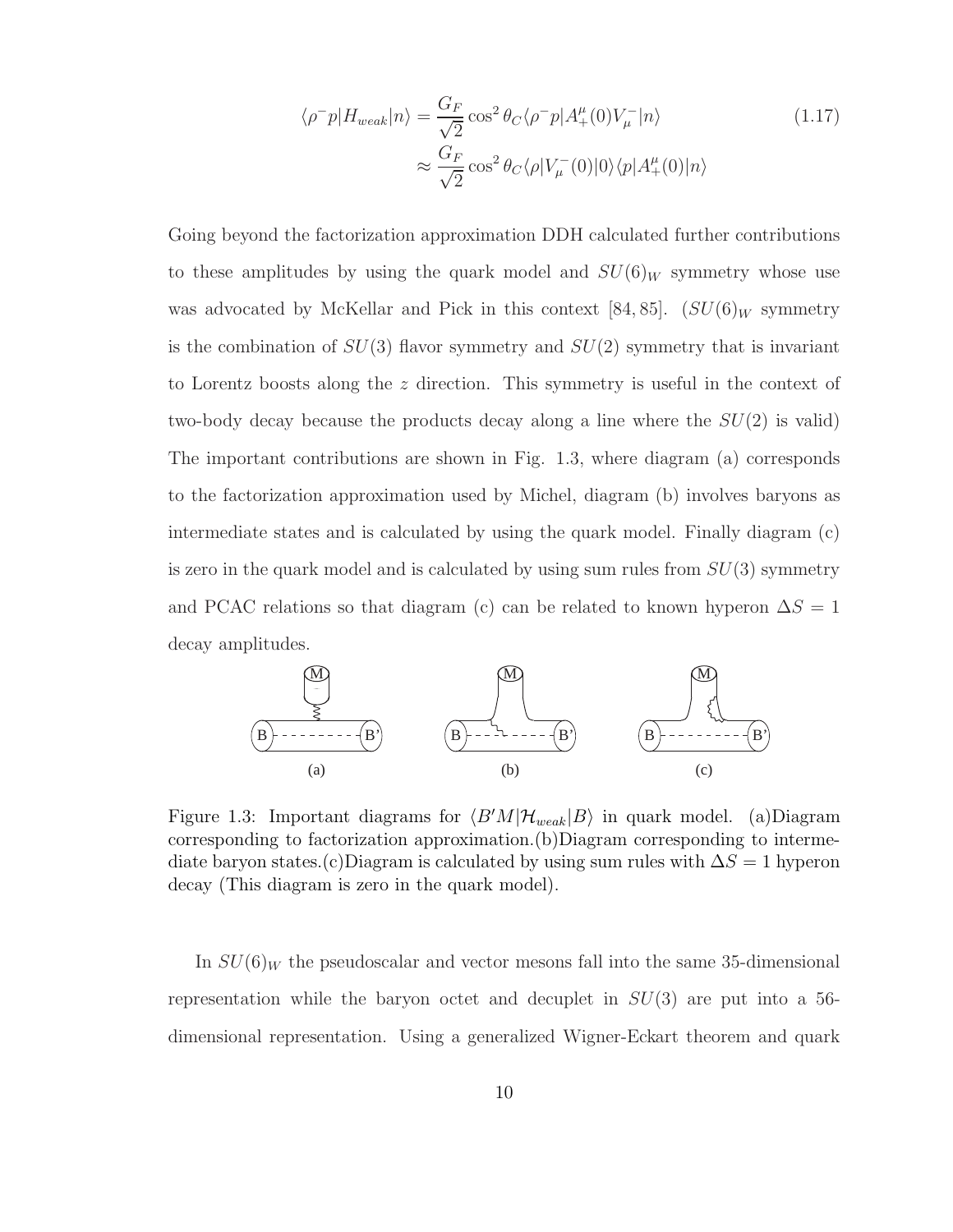model wavefunctions one can calculate all the non-zero diagrams as a geometrical factor (depending on  $SU(6)_W$  Clebsch-Gordan coefficients) times a complicated radial integral coming from quark model wavefunctions. The quark model wavefunction used by DDH were those of the MIT bag model [24, 25]. In addition to this DDH also took into account the renormalization of the weak quark operators by hard gluon corrections [3, 4, 51]. However, due to  $SU(6)_W$  symmetry breaking, uncertainty in the quark model wavefunctions, and hard gluon corrections DDH were only able to obtain reasonable ranges and "best" values for these vertices and in turn the DDH parameters. (An important thing to note is that one of the couplings  $h_q^1$  $_{\rho}^{\perp}$  is shown to be small by quark model calculations and is thus ignored [66].)

### 1.3 DDH and experiment

In the few body sector is is straightforward to calculate PV observables. For example in the longitudinal analyzing power of pp scattering one uses the Distorted Wave Born Approximation (DWBA) to calculate the scattering amplitudes. In DWBA one calculates the wavefunctions from the strong and coulomb potential by any desired method while ignoring the PV potential. Then the PV potential is sandwiched between these wavefunctions to give the scattering amplitudes. The longitudinal analyzing power has been calculated by many groups [22, 34–36, 54, 68] The results for pp scattering at 13.6 MeV and 45.0 MeV as well as for  $p\alpha$  scattering at 46.0 MeV are given in terms of the DDH parameters by Eqs.  $(1.18),(1.19)$ , and  $(1.20)$  respectively [30, 32]

$$
A_L(\vec{p}p, 13.6\text{MeV}) = .043(h^0_\rho + h^1_\rho) + .017h^2_\rho + .039(h^0_\omega + h^1_\omega)
$$
(1.18)

$$
A_L(\vec{p}p, 45.0 \text{MeV}) = .079(h^0_\rho + h^1_\rho) + .032h^2_\rho + .073(h^0_\omega + h^1_\omega)
$$
(1.19)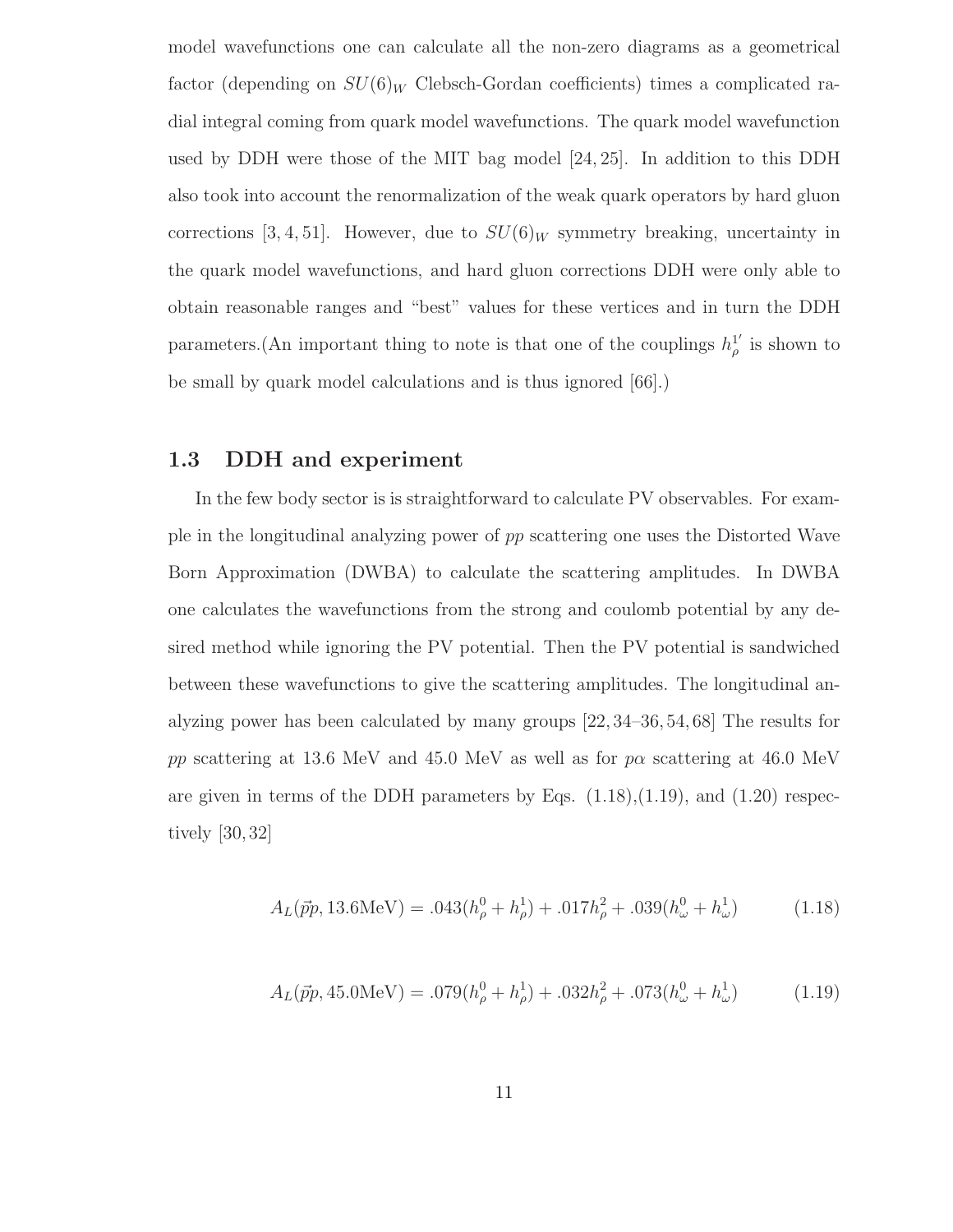$$
A_L(\vec{p}\alpha, 46.0 \text{MeV}) = -.034 f_\pi + .014 h_\rho^0 + .047 h_\rho^1 + .059 (h_\omega^0 + h_\omega^1) \tag{1.20}
$$

In the many body sector the primary method for calculating PV observables is by the use of shell model wavefunctions as in the anapole moments of  $133Cs$  and <sup>205</sup>Tl [62]. Shell model calculations can also be used for <sup>18</sup>F and <sup>19</sup>F [2,16]. However, one can remove most of the nuclear structure uncertainty of the matrix elements of PV observables in <sup>18</sup>F (<sup>19</sup>F) by matching it to the axial-charge  $\beta$  decay of <sup>18</sup>Ne  $(^{19}Ne)$  [2]. Doing this one finds good agreement with the shell model calculations. The shell model predictions for these observables in terms of the DDH coefficients are [63]. (Note we exclude a shell model prediction of  $^{21}Ne$  as it contains five nucleons above the closed  $^{16}O$  shell and thus is not believed to particularly reliable.)

$$
P_{\gamma}({}^{18}F, 1.081 \text{MeV}) = 4330 f_{\pi} - 490 h_{\rho}^{1} - 820 h_{\omega}^{1}
$$
 (1.21)

$$
A_{\gamma}({}^{19}F, .110 \text{MeV}) = -96f_{\pi} + 35h_{\rho}^{0} + 10h_{\rho}^{1} + 20h_{\omega}^{0} + 17h_{\omega}^{1}
$$
 (1.22)

$$
\kappa_{Anapole}(^{133}Cs) = 60.7f_{\pi} - 25.8h_{\rho}^{0} - 3.9h_{\rho}^{1} + .4h_{\rho}^{2} - 10.1h_{\omega}^{0} - 4.9h_{\omega}^{1}
$$
 (1.23)

$$
\kappa_{Anapole}(^{205}Tl) = -18.0f_{\pi} + 3.8h_{\rho}^{0} - .3h_{\rho}^{1} - .3h_{\rho}^{2} + 2.8h_{\omega}^{0} + 1.3h_{\omega}^{1} \tag{1.24}
$$

For most experiments it turns out the important contributions from the DDH model come from the isoscalar contribution  $h_{\rho}^{0} + .7h_{\omega}^{0}$  and the isovector contribution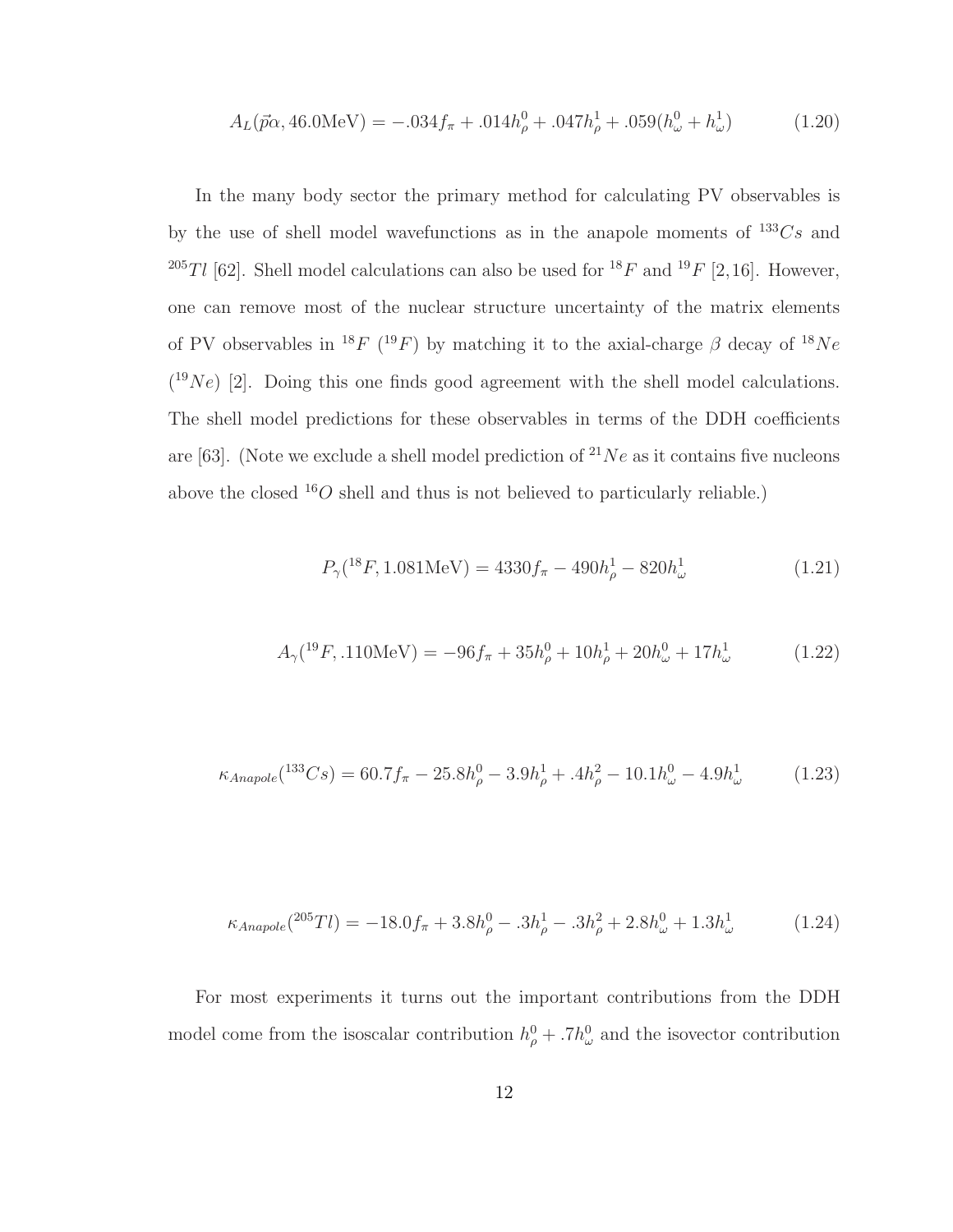$f_{\pi} - .1h_{\rho}^{1} - .18h_{\omega}^{1}$ . Plotting the PV observables using these combinations of coefficients and matching them to their measured values one obtains Fig. 1.4.

It is very clear from Fig. 1.4 that with the exception of the  $133Cs$  and  $205Tl$  anapole moment measurements that the other measurements overlap in a small region. In this overlap region the isoscalar DDH coefficients seem to be slightly larger than the DDH "best" values and the isovector combination of DDH coefficients (which is mostly determined by  $f_{\pi}$ ) is much smaller than the DDH "best" value. The anapole moments do not overlap with these predictions. In particular the  $^{133}Cs$  anapole moment [108] predicts a much larger value for the isovector combination  $f_{\pi} - .1h_{\rho}^{1} - .18h_{\omega}^{1}$  than the  $18F$  bound. However, the  $18F$  bound is thought to be fairly reliable since it has been measured by five different groups and its theoretical determination by matching onto the beta decay of  $19Ne$  is mostly model independent. The theoretical determination of the  $133Cs$  anapole moment relies on the use of shell model wave functions whose theoretical uncertainties could be the source of the discrepancy. As for the  $^{205}Tl$ anapole moment its band is about an order of magnitude larger that that of  $133Cs$ . Therefore most of the  $205Tl$  band lays to the lower left of the plot and within the bound does not overlap with all the other non-anapole measurements in the same region.

This discrepancy could be a result of either the modeling required to predict the anapole moment of  $133Cs$ , or the model dependence of the DDH potential. In order to overcome this model dependence it is incumbent to adopt a model independent tack. Such an approach at low energies is offered by pionless effective field theory  $(EFT_{\tau})$ , which requires only five low energy constants (LEC's)up to and including next-to-leading-order (NLO) in the two and three-body sector. Thus in order to understand parity-violation at low energies there must be at least five experiments and theoretical predictions for each. From the theoretical point of view few body interactions are the cleanest probes of hadronic parity-violation, since they are in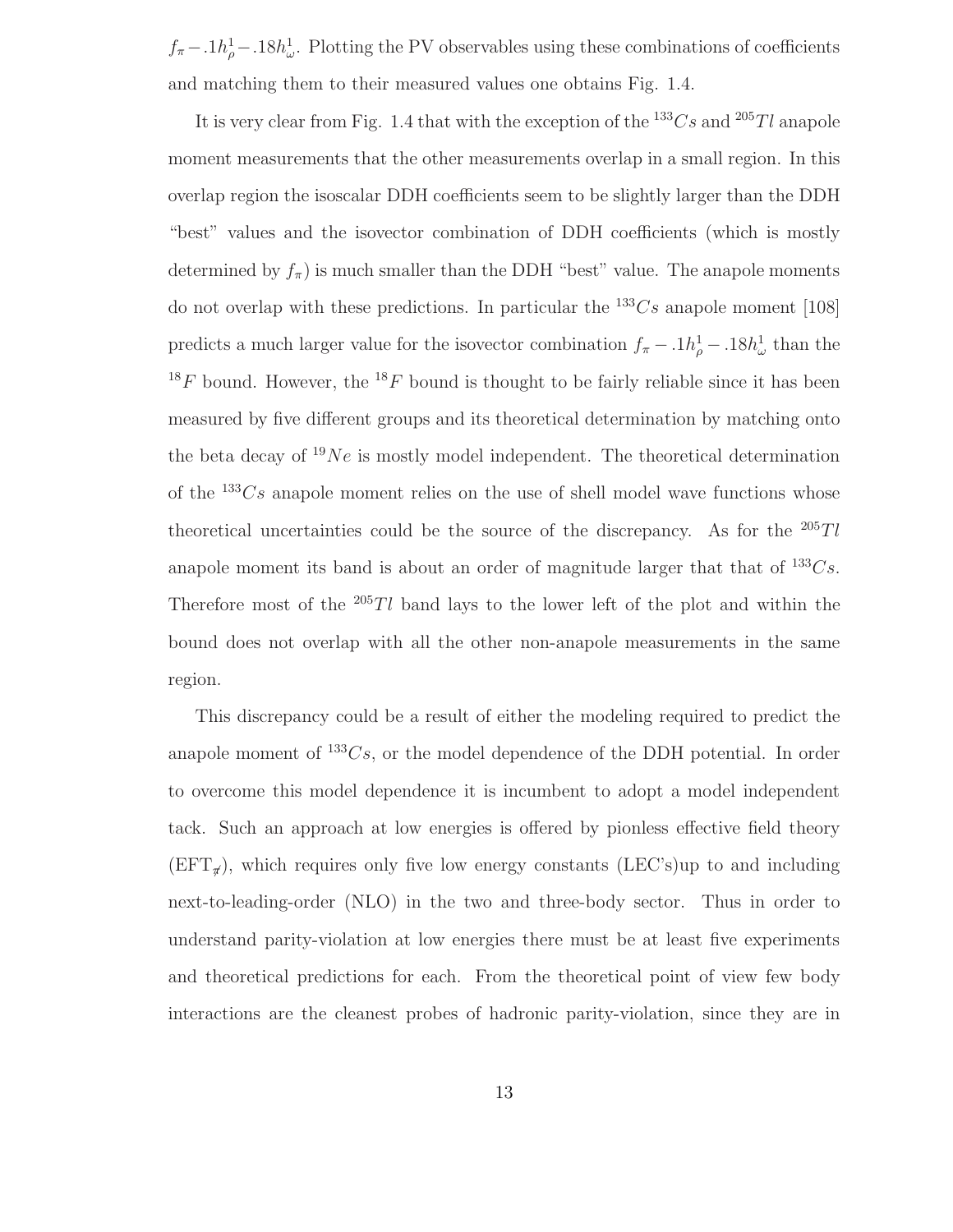principle exactly calculable. However, the associated experiments are difficult as they require high precision.



Figure 1.4: Experimental determination of DDH coefficients which are in units of 10−<sup>7</sup> [63]. The error bands represent one standard deviation

## 1.4 EFT $_{\pi}$  to the rescue?

Many predictions for PV observables have been made in the two-body sector using  $EFT_{\pi}$ . The longitudinal analyzing power in neutron-neutron  $(nn)$ , neutron-proton (np), and pp scattering has been calculated by Phillips, Schindler, and Springer [88] yielding

$$
A_L^{pp} = -8\sqrt{2}p\left[g_3 + g_4 + g_5\right]
$$
 (1.25)

$$
A_L^{nn} = -8\sqrt{2}p \left[ g_3 - g_4 + g_5 \right] \tag{1.26}
$$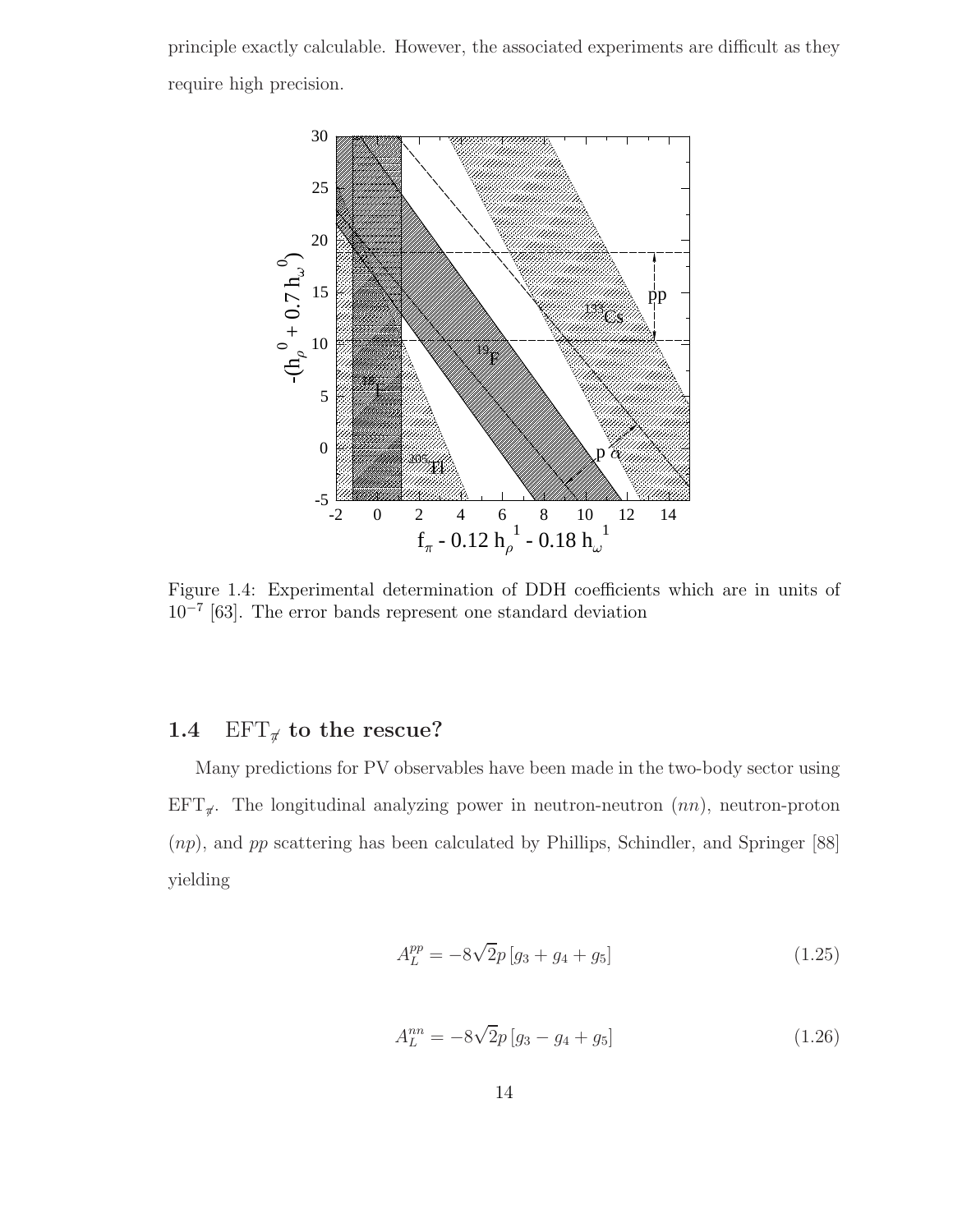$$
A_L^{np} = -8\sqrt{2p} \left[ \frac{1}{1 + 3\gamma a^{(1S_0)}} (g_3 - 2g_5) + \frac{\gamma_t a^{(1S_0)}}{1 + 3\gamma_t a^{(1S_0)}} (g_1 - 2g_2) \right]
$$
(1.27)

where the asymmetries are taken at energies such that  $p \ll \sqrt{2/|a| r}$  (here p is the external momentum, a the scattering length, and r the effective range) and the  $g_i$ are the PV LECs defined in Chapter 4. The advantage of using the notation  $g_i$  is that all results are the same in either the effective range expansion parametrization or Z-parametrization defined in the next chapter. Plugging in our estimates for the  $g_i$  based on DDH "best" values we find the predictions given below for the longitudinal asymmetries at  $p = 1$  MeV. (Note for all predictions with two values the first prediction comes from dividing our estimate of  $g_2$  by two and the other from using our prediction of  $g_2$  as it is suspected that the estimate in this thesis for  $g_2$  is a factor of two to large.)

$$
A_L^{pp} (1 \text{MeV}) = -2.4 \times 10^{-9} \tag{1.28}
$$

$$
A_L^{nn}(\text{1MeV}) = -2.0 \times 10^{-9} \tag{1.29}
$$

$$
A_L^{np}(\text{1MeV}) = -3.2 \times 10^{-9}, -5.7 \times 10^{-9}
$$
 (1.30)

These longitudinal asymmetries depend on all five PV LECs of  $EFT_{\pi}$ . In principle these longitudinal asymmetries allow one to perform four measurements that could determine four of the five PV LECs. The np asymmetry contains two different pieces that contain different energy dependence. (Note in our low energy limit this dependence goes away) Thus in principle measuring the  $np$  longitudinal asymmetry at two different energies where  $EFT_{\tilde{p}}$  is valid will give two independent constraints on the PV LECs. The other two independent constraints on the PV LECs come from the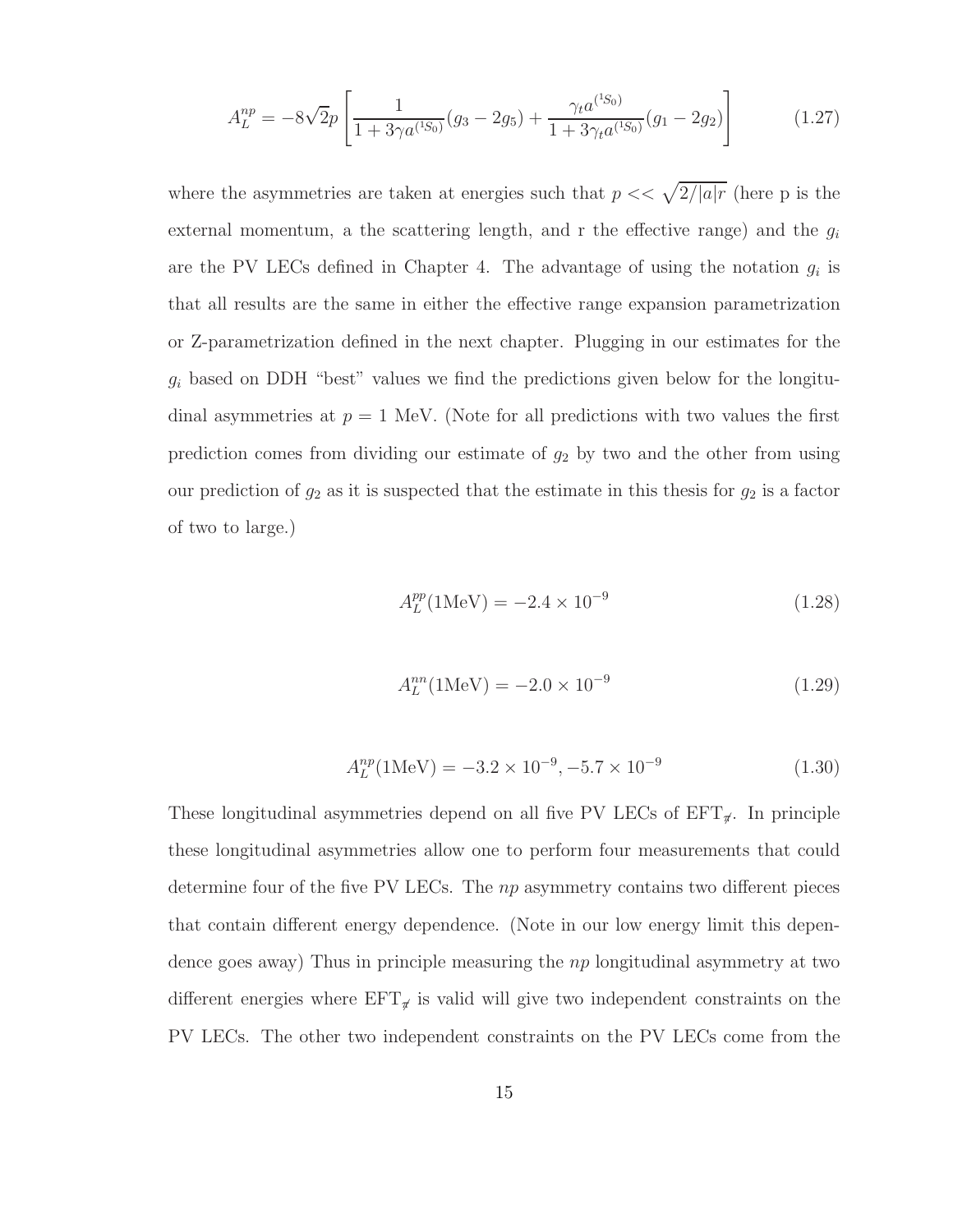nn and pp longitudinal asymmetries. However, the longitudinal  $nn$  asymmetry is not a realistic experiment and therefore nucleon-nucleon longitudinal asymmetry measurements in practice could allow for three independent constraints on the PV LECs. As of now the only measurement of these asymmetries in the range of  $EFT_{\pi}$  is the pp longitudinal asymmetry at 13.6 MeV. The 45.0 MeV pp longitudinal asymmetry would require the use of a pionful EFT.

In principle there is a whole other suite of polarization experiments that one could perform in the two-body sector that include spin correlation coefficients and spin transfer coefficients. In the case of spin correlation coefficients one must polarize both the target and the beam or collide two polarized beams. For spin transfer coefficients one polarizes either the beam or target initially and then measures the polarization of one of the nucleons after scattering. These experiments albeit much more difficult experimentally could provide further independent constraints on the PV LECs allowing them to be completely determined from just two body physics.

A different type of two-body experiment is the spin rotation of a neutron through a hydrogen target. Such an experiment must be performed at low energies such that the Compton wavelength of the neutron is sufficiently larger than the interatomic spacing of the hydrogen in order to interact coherently with the target. This condition is achieved with ultracold neutrons and liquid hydrogen where the Compton wavelength is of order 100 nm and the interatomic spacing of order 1 nm. One particular difficulty of this experiment is that the neutron will also rotate due to stray magnetic fields because of the Faraday effect. The earth's magnetic field alone is enough to potentially swamp any PV signal and care must be taken to take this into account. Neutron spin rotation in  $np$  scattering was calculated by Liu [81]. However strictly speaking Liu's calculation is not a pure effective field theory (EFT) calculation as he uses the potential determined by  $EFT_{\pi}$  together with conventional nuclear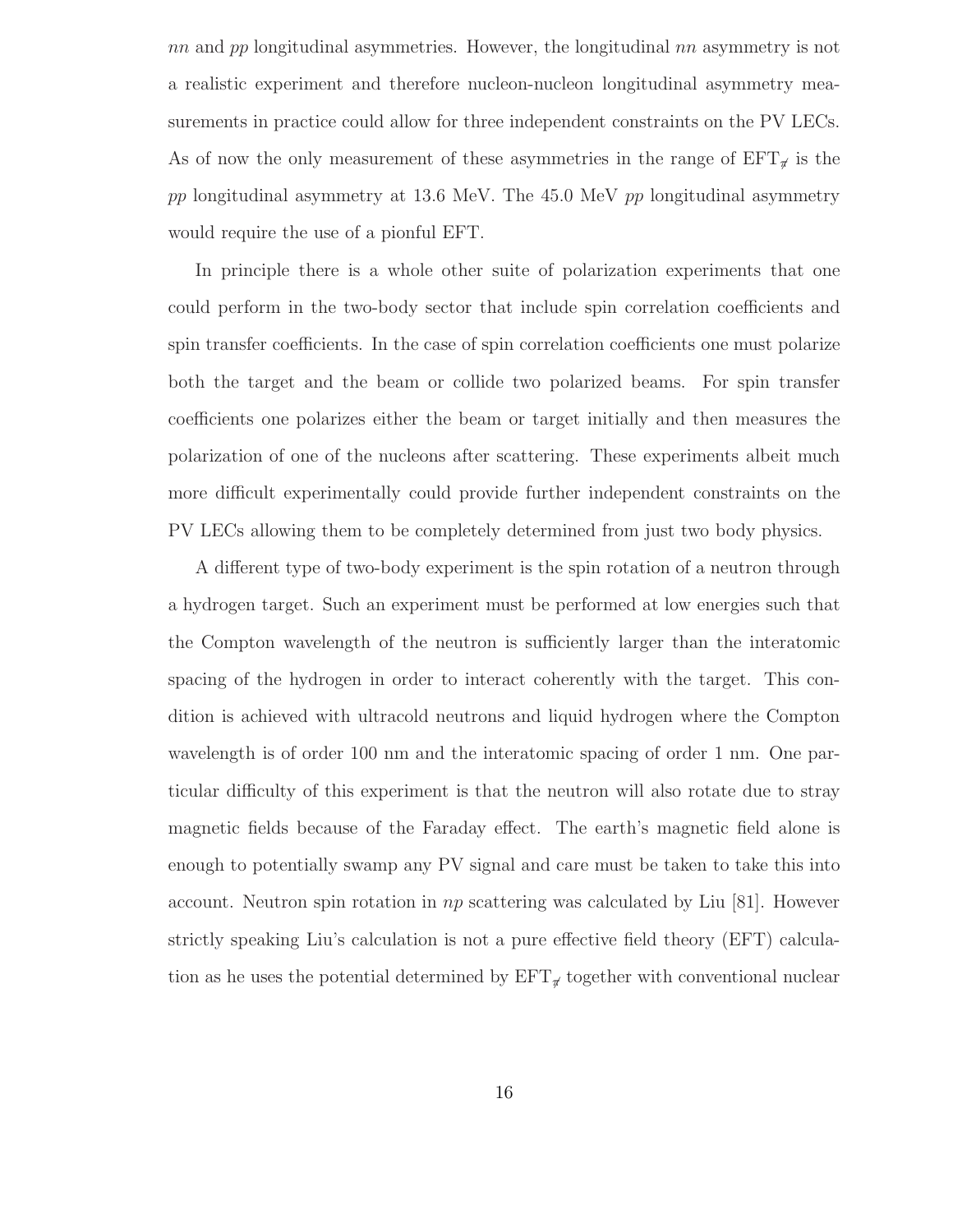wavefunctions to make predictions. Using pure  $EFT_{\tau}$  Griesshammer, Schindler, and Springer calculated the spin rotation to NLO obtaining

$$
\frac{d\phi^{np}}{dz} = -[4.5 \pm .5](2g_2 + g_1) + [18.5 \pm 1.9](g_3 - 2g_5)
$$
\n(1.31)

where the uncertainty is a conservative estimate of 10% due to the power counting estimates of NNLO effects and the units of the numbers are rad cm−<sup>1</sup> MeV. Again plugging in estimates for  $g_i$  based on the DDH "best" values we obtain a prediction for the spin rotation of

$$
\frac{d\phi^{np}}{dz} = 3.2 \times 10^{-9} \text{rad cm}^{-1}, 6.1 \times 10^{-9} \text{rad cm}^{-1}
$$
 (1.32)

The combination  $(g_3 - 2g_5)$  of PV LECs in the np spin rotation is the same as in the longitudinal asymmetry in  $np$  scattering. However, the combination of the  $g_2$  and  $g_1$  coefficients are different. Thus these two observables could be used to isolate the values for  $g_1$  and  $g_2$ . (We assumed liquid hydrogen has a number density of  $.22 \times 10^{23}$  $atoms cm<sup>-3</sup>$ .)

If one wishes to include interactions with photons then there is a whole other set of two-body observables with the radiative capture process  $np \to d\gamma$ . Two observables of particular interest in  $np \to d\gamma$  are the photon asymmetry  $A_{\gamma}$  and the photon circular polarization  $P_{\gamma}$ . In the case of the photon asymmetry the neutron is transversely polarized and one measures the asymmetry of photons going in the lower and upper part of the detector. Measurement of the photon circular polarization is achieved by sending in an unpolarized neutron and measuring the asymmetry between left and right circularly polarized photons. The photon asymmetry and photon circular polarization in  $np \to d\gamma$  has been calculated at zero energy by Schindler and Springer [97] as well as Ando and Hyun using  $EFT_{\pi}$  giving results of

$$
A_{\gamma} = 4\sqrt{2}M_N \frac{1 - \frac{\gamma_t a^{(3s_1)}}{3}}{\kappa_1 (1 - \gamma_t a^{(1s_0)})} g_2 \tag{1.33}
$$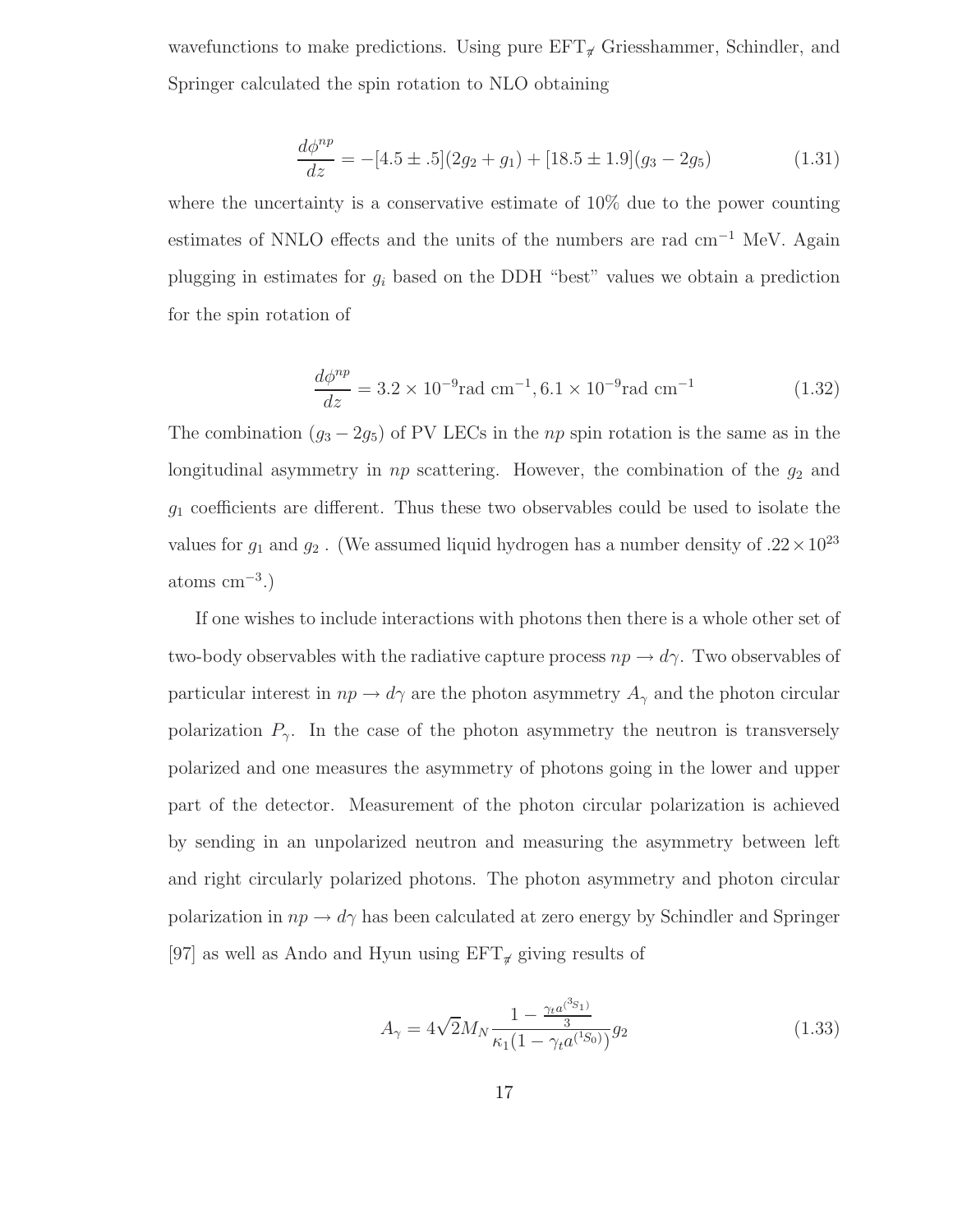$$
P_{\gamma} = -4\sqrt{2} \frac{M_N}{\kappa_1 (1 - \gamma_t a^{(1S_0)})} \left[ \left( 1 - \frac{2}{3} \gamma_t a^{(1S_0)} \right) g_2 + \frac{\gamma_t a^{(1S_0)}}{3} (g_3 - 2g_5) \right]
$$
(1.34)

where  $\kappa_1$  is the nucleon isovector dipole moment,  $\gamma_t$  the deuteron binding momentum described in the next chapter, and  $a^{(^1S_0)} (a^{(^3S_1)})$  the scattering length in the  ${}^1S_0$   $({}^3S_1)$ channel again described in the next chapter. Plugging in our estimates for the  $g_i$ based on DDH "best" values we find values for  $A_{\gamma}$  and  $P_{\gamma}$  of

$$
A_{\gamma} = 3.2 \times 10^{-8}, 6.4 \times 10^{-8}
$$
 (1.35)

$$
P_{\gamma} = 1.2 \times 10^{-7} \tag{1.36}
$$

The photon asymmetry  $A_{\gamma}$ , in leading-order (LO) EFT<sub> $\pi$ </sub> is solely determined by the  $g^{3S_1-3p_1}$  coefficient of the auxiliary field formalism. This is important because it gives a value for the  $f_{\pi}$  coefficient in the DDH potential. This means the measurement of the photon asymmetry could explain the source of the discrepancy between  $^{18}F$  and <sup>133</sup>Cs by giving an unambiguous prediction for the value of  $f_{\pi}$ . The measurement of  $P_{\gamma}$  will be difficult because the efficiency of the polarimeters used to measure the photon polarization is only about 8% whereas the polarization of the neutron beam at SNS used to measure  $A_{\gamma}$  is nearly 100%. One possible way around this is use to use the time reversed reaction  $\gamma d \to np$  which is being proposed to run at the HIγS (High Intensity Gamma Source) facility. Again we see the same combination  $(g_3 - 2g_5)$  for  $P_\gamma$  as for np spin rotation and  $A_L^{np}$  $L^{np}$ . This is simply due the fact that these observables project out the same isospin channels and the terms for  $g_3$  through  $g_5$  in the PV Lagrangian all have the same spin dependence.

There have also been predictions in the three-body sector for neutron spin rotation and the longitudinal beam asymmetry at a lab energy of 15 keV in nd scattering by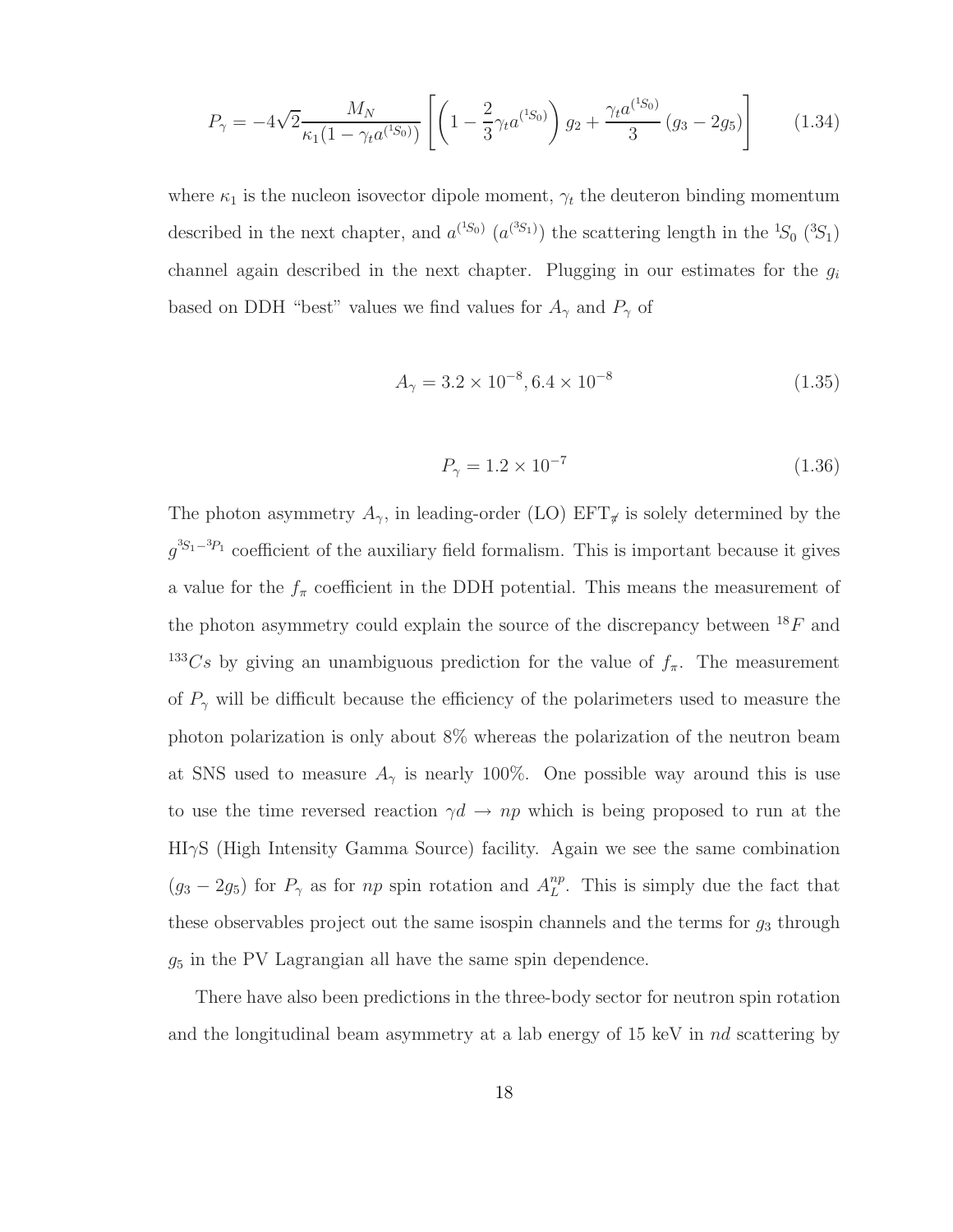Song et al [100]. Again these calculations are not performed in pure EFT but use a PV potential determined by EFT with Faddeev type integral equations. Neutron spin rotation in nd scattering has also been predicted by Schiavilla et al. by using EFT potentials with wavefunctions determined by hyperspherical techniques [95,96]. Both predictions for neutron spin rotation are comparable. Neutron spin rotation in nd scattering is carried out to LO in  $EFT_{\pi}$  in this thesis and it has been carried out to NLO by Griesshammer, Schindler, and Springer. Below we show the results for the spin rotation, and beam and target asymmetry at 15 keV lab energy given in this thesis to LO

$$
\frac{d\phi^{nd}}{dz} = -[19.0 \pm .3]g_1 - [37.1 \pm .9]g_2 - [13.5 \pm 3.3]g_3 + [8.96 \pm 2.15]g_4 \tag{1.37}
$$

$$
A_L(\vec{nd}) = -[14.5 \pm .1]g_1 - [39.8 \pm .2]g_2 - [2.27 \pm .44]g_3 + [1.52 \pm .30]g_4 \qquad (1.38)
$$

$$
A_L(n\vec{d}) = [9.04 \pm .12]g_1 - [59.8 \pm .1]g_2 + [2.06 \pm .41]g_3 - [1.38 \pm .28]g_4 \qquad (1.39)
$$

where the uncertainty is due to cutoff variation in the numerical integration. The units of the numbers in the spin rotation are rad cm−<sup>1</sup> MeV and those of the target and beam asymmetry are MeV. Again plugging in values for the  $g_i$  based on DDH "best" values we find predictions for the nd spin rotation and target and beam asymmetries of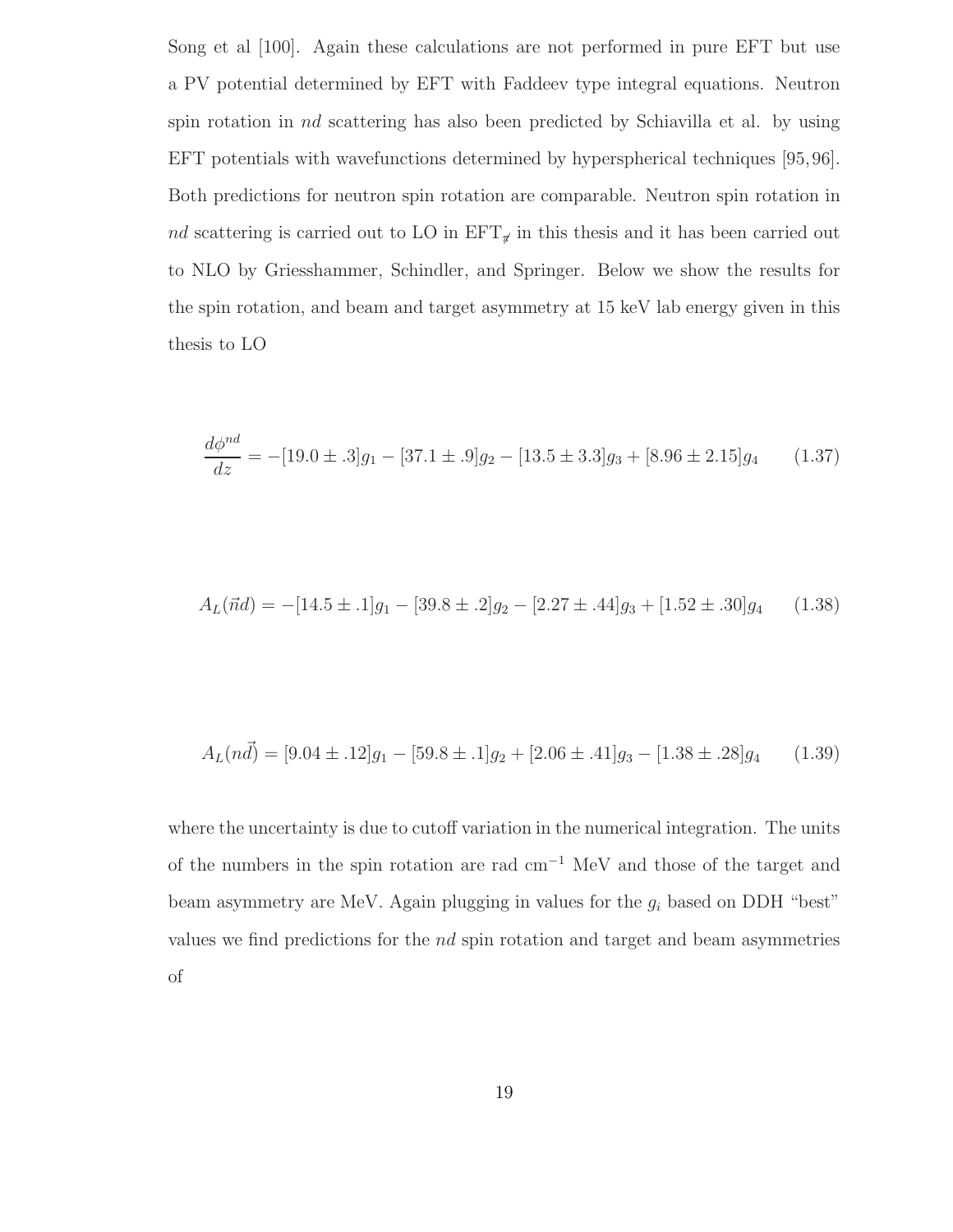$$
\frac{d\phi^{nd}}{dz} = 6.5 \times 10^{-9} \text{rad cm}^{-1}, 1.8 \times 10^{-8} \text{rad cm}^{-1}
$$
 (1.40)

$$
A_L(\vec{n}d) = 9.8 \times 10^{-9}, 2.2 \times 10^{-8}
$$
\n(1.41)

$$
A_L(n\vec{d}) = 2.1 \times 10^{-8}, 4.0 \times 10^{-8}
$$
\n(1.42)

The  $EFT_{\pi}$  predictions are in rough agreement with those of the hybrid techniques except for a as of yet mysterious factor of two which is due to the  $g_2$  coefficient. Assuming DDH "best" values the dominant contribution to the spin rotation comes from the  $g^{3S_1-3P_1}$  coefficient. Thus measurement of the photon asymmetry in  $np \to d\gamma$ could give us a rough idea for the order of magnitude of the nd spin rotation. The spin rotation prediction is determined by all of the PV LECs with the exception of the  $g_{(\Delta I=2)}^{^{1}S_0-^{3}P_0}$  term. This fact follows trivially since nd scattering has total isospin  $\frac{1}{2}$ and isospin  $\frac{1}{2}$  cannot be connected to another isospin  $\frac{1}{2}$  with an isotensor. Despite the spin rotation being determined by four PV LECs it will only give the value of the dominant contribution from the  $g^{3S_1-3P_1}$  term under the assumption that the coefficients are roughly determined by the DDH "best" values. The  $EFT_{\mathcal{J}}$  prediction for beam asymmetry agrees with the hybrid calculation of Song et al. up to a factor of two, and the beam asymmetry value has not yet been independently verified.

In the three-body sector another possible experiment is the longitudinal analyzing power in pd scattering which has not been calculated in  $EFT_{\pi}$ . However, a rough estimate at 15 MeV in terms of the Danilov parameters described in Chapter 4 has been carried out by Desplanques and Missimer using the Bethe Goldstone equation giving [32].

$$
A_L(\vec{p}d)(15\text{MeV}) = -[.21\rho_t + .07\lambda_s^{pp} - .13\lambda_t - .04\lambda_s^{pn}]M_N \tag{1.43}
$$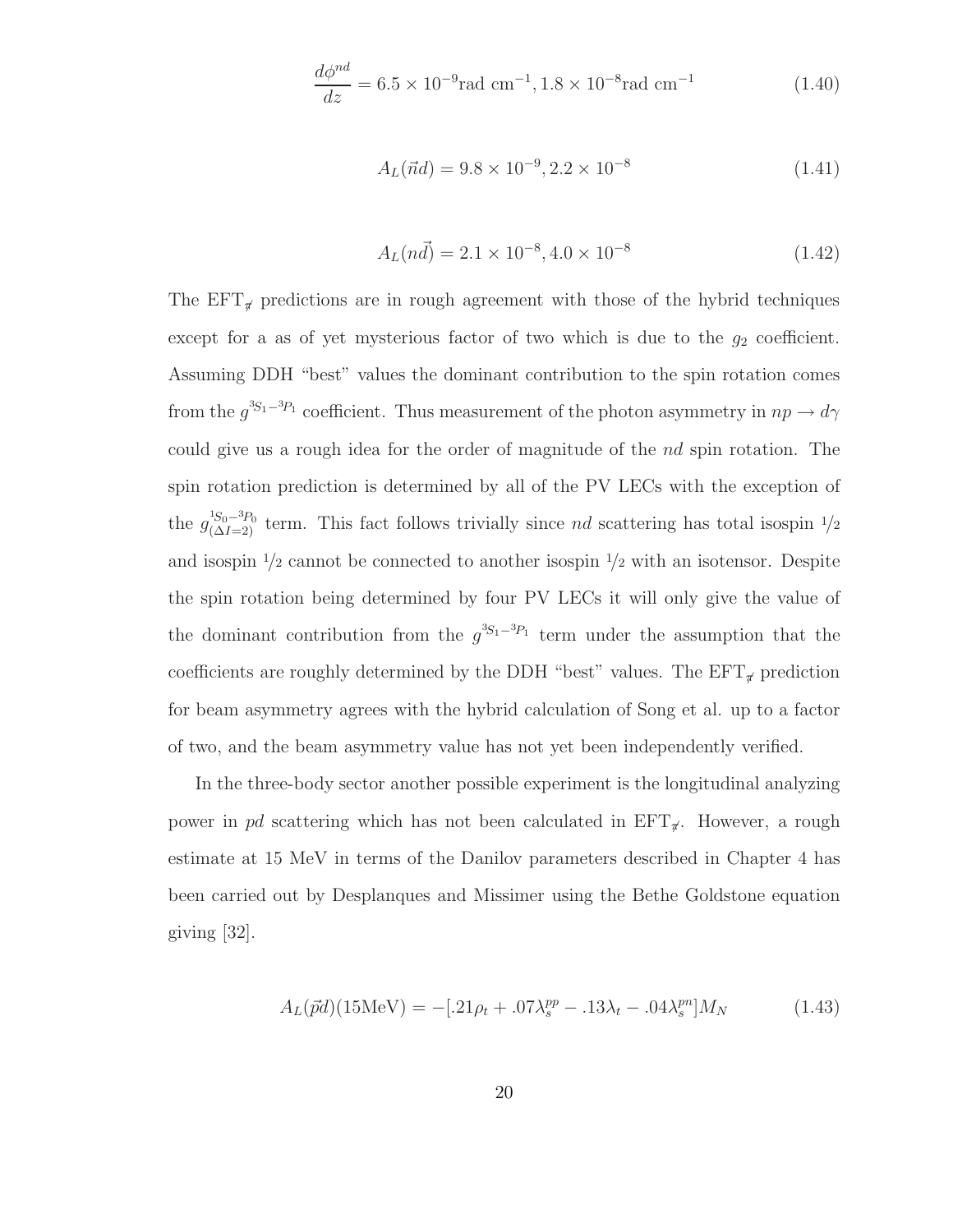and plugging in values for the Danilov parameters based on DDH "best" values one finds

$$
A_L(\vec{p}d)(15\text{MeV}) = -1.3 \times 10^{-7} \tag{1.44}
$$

There is also many other PV observables in elastic nd and pd scattering such as spin correlation coefficients and spin transfer coefficients. Again these experiments are complicated as they require either a polarized target or two polarized beams in the correlation coefficient measurement or measuring the final polarization in the spin transfer coefficient case. Including interactions with external photons there is many other possible observables in the threebody sector. In particular there is the photon asymmetry  $A_{\gamma}$ , for capture of polarized neutrons (protons) on a deuteron target resulting in the process  $\vec{n}d \rightarrow t\gamma$  ( $\vec{p}d \rightarrow {}^{3}He\gamma$ ). There is also the circular polarization asymmetry,  $P_{\gamma}$ , for an unpolarized neutron (proton) on a deuteron target resulting in  $nd \to t\gamma^{\circ}$  (pd  $\to {}^{3}He\gamma^{\circ}$ ). One could also perform the time reversed version of these reactions and measure parity violation in the photodisintegration of  ${}^{3}He$  or tritium and these are possible future experiments at  $H\bar{I}\gamma S$ . However, an experiment with a tritium target is not likely because of safety issues. As of now none of these observables have been calculated using  $EFT_{\pi}$ .

There are also predictions for  $A > 3$ . Viviani et al. have calculated parity violation in the longitudinal asymmetry of the charge-exchange reaction  ${}^{3}He(n,p){}^{3}H$  by using EFT potentials with wavefunctions determined from hyperspherical techniques [104]. Calculating this observable at zero incident neutron energy they found the expression Eq. (1.45) for the longitudinal asymmetry in terms of the DDH parameters.

$$
A_L(^3He(\vec{n},p)^3H) = -.18f_\pi - .14h_\rho^0 + .27h_\rho^1 + .0012h_\rho^2 - .13h_\omega^0 + .05h_\omega^1 \tag{1.45}
$$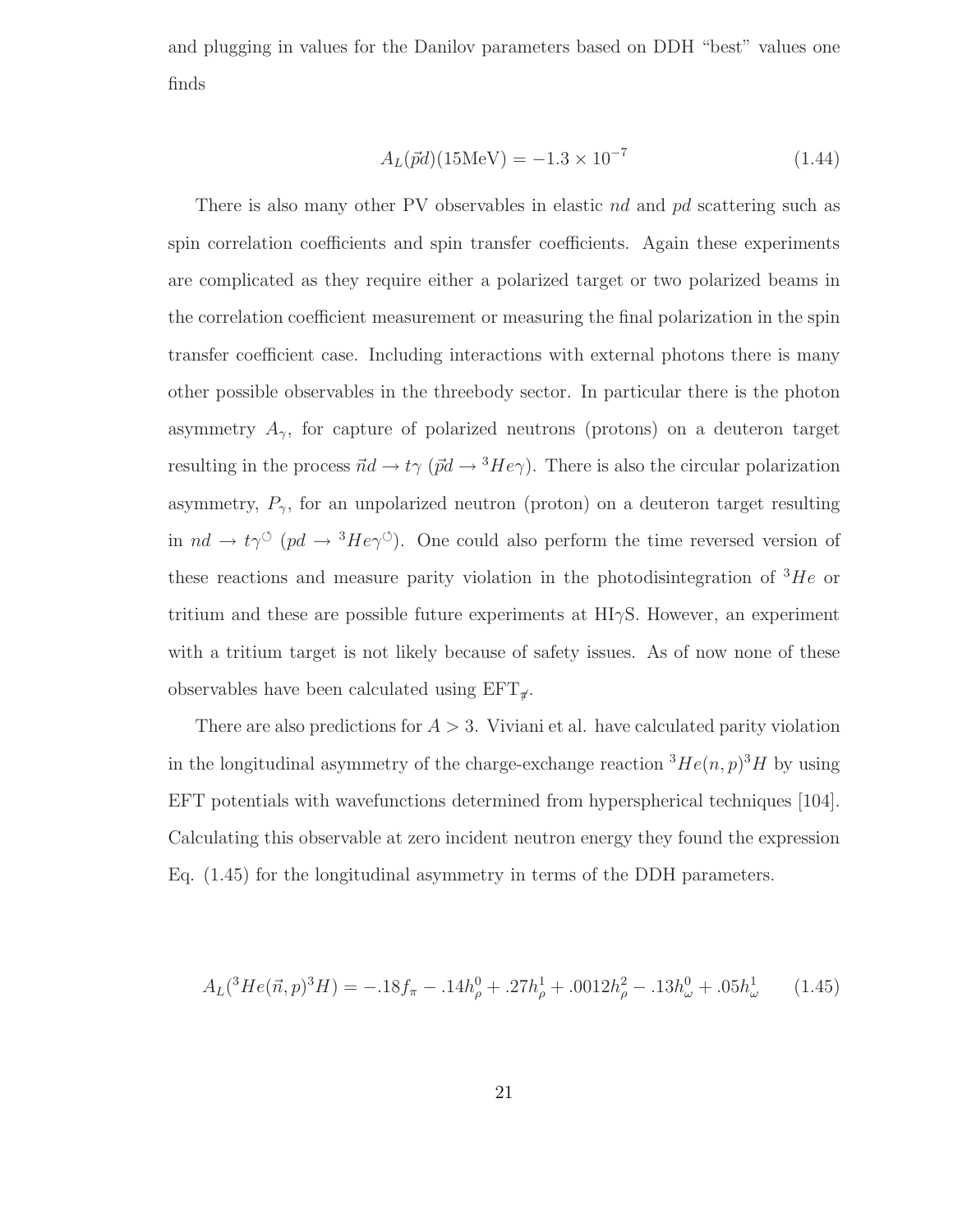Plugging in the "best" values for the DDH parameters one finds the prediction below for the longitudinal asymmetry.

$$
A_L(^3He(\vec{n},p)^3H) = 1 \times 10^{-7}
$$
\n(1.46)

Gudkov has also done the same calculation by using the resonance approach and obtained good agreement with the calculation of Viviani et al. [58]. However, no EFT calculation has been done for these many body interactions.

There are a plethora of possible PV observables for  $A > 3$  reactions. However, these reactions fall into three basic categories that one might like to consider namely polarization experiments in nN or pN scattering where N is a nucleus with  $A > 2$ (e.g. longitudinal asymmetries, spin transfer coefficients, and spin correlation coefficients), n or p capture on N, and neutron spin rotation through an N target. In principle there are many other possible reactions that one could consider because of various different breakup or exchange channels. Measurements involving higher body interactions may be easier to perform, and there is an existing 46.0 MeV measurement for the longitudinal asymmetry in  $\vec{p}\alpha$  scattering. Thus it is important that we predict these measurements using EFT, and nd scattering in an  $EFT_{\tau}$  formalism is an important first step in understanding how to perform PV calculations for  $A > 3$ nuclei. However as one adds more and more nucleons,  $EFT_{\pi}$  methods become more and more cumbersome, but more importantly they start to lose their validity as the binding energy of nuclei becomes comparable to the cutoff of the theory. As one goes to heavier and heavier nuclei it will be necessary to use a pionful EFT. In fact already at  $A = 4$  the binding energy of <sup>4</sup>He is  $E_B = 28.3$  MeV, which is considerably higher than the cutoff energy of  $EFT_{\pi}$ , at roughly  $m_{\pi}^2/M_N \sim 20$  MeV. Despite this we can still extend EFT to the four-body sector by including pions which will take considerable work and which requires an understanding of the three-body sector that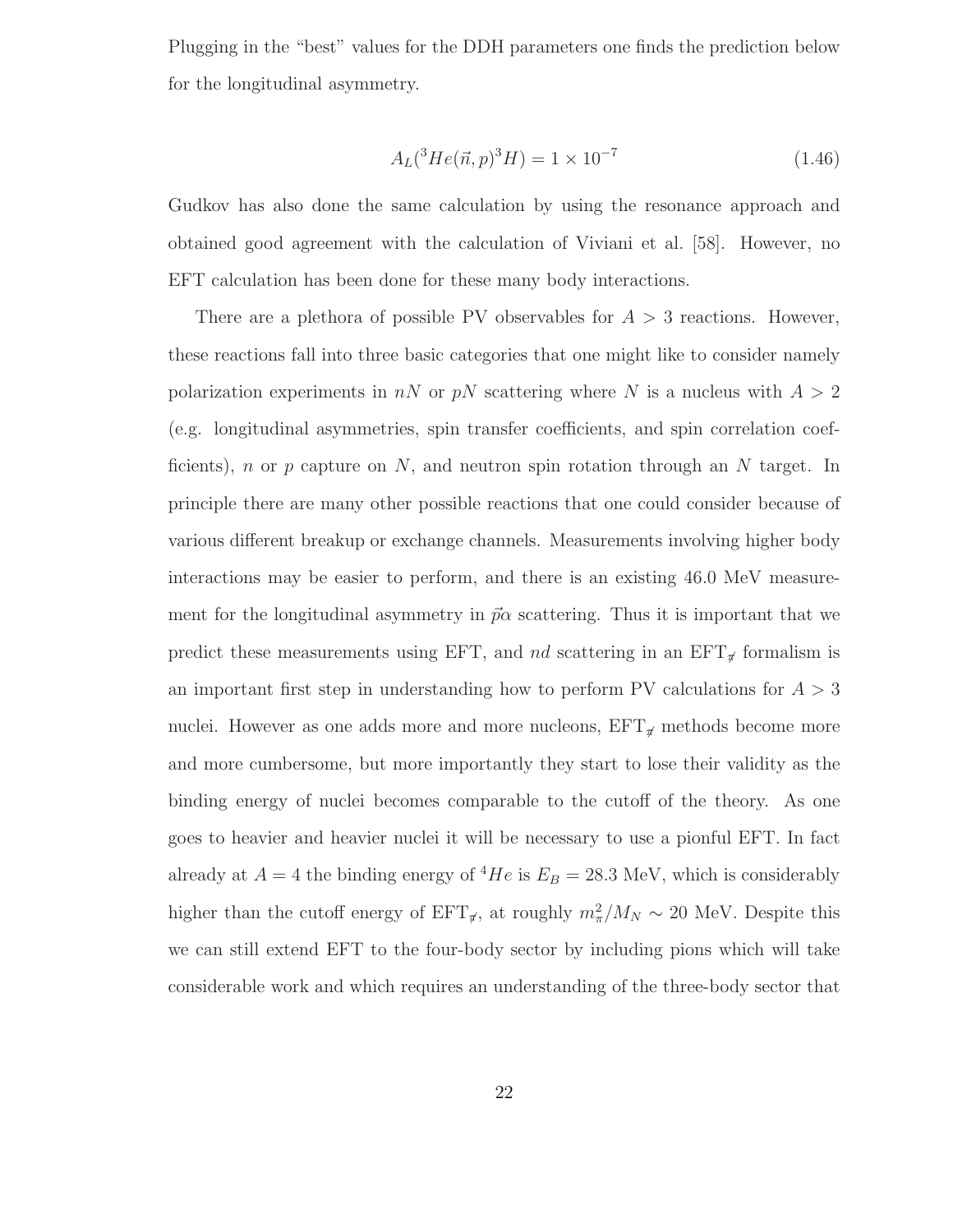is described in nd scattering by either pionful or pionless EFT. However, this will be deferred to future work.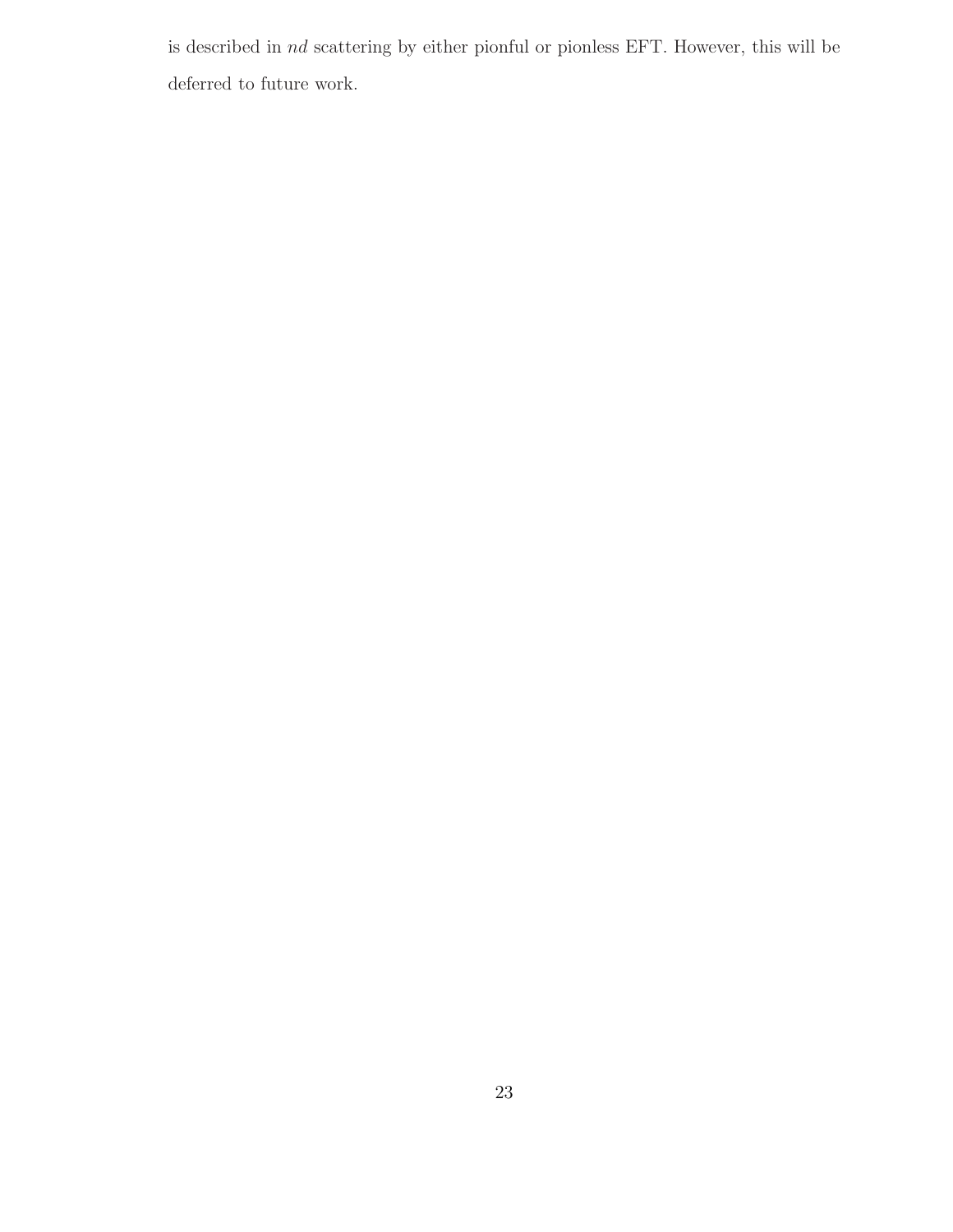# CHAPTER 2 PIONLESS EFT

#### 2.1 Introduction

 $EFT_{\pi}$  offers a model independent scheme by which low energy observables involving nucleons and couplings to external currents (photons, electrons, neutrinos and etc.) can be systematically calculated via an expansion of the momentum scale over the cutoff scale. The name  $EFT_{\pi}$  obviously implies that pions are not degrees of freedom and are therefore integrated out. Thus the pion mass sets a rough scale for the momentum cutoff of the theory at about 100 MeV. Since the energy scale of this theory is well below the average nucleon mass of 938.918 MeV, nucleons can be treated non-relativistically with relativistic corrections. Indeed at these low energies our only degrees of freedom are nucleon fields and possible couplings to external currents. Focusing solely on nucleon-nucleon interactions one finds that the Lagrangian can be written as contact interactions between nucleon fields. For example in the  ${}^{3}S_{1}$  channel for two-body nucleon interactions one finds the following interaction Lagrangian.

$$
\mathcal{L}_2 = -C_0^{(3S_1)} (N^T P_i N)^{\dagger} (N^T P_i N)
$$
\n
$$
+ C_2^{(3S_1)} \frac{1}{8} \left[ (N^T P_i N)^{\dagger} (N^T P_i \stackrel{\leftrightarrow}{\nabla}^2 N) + h.c. \right]
$$
\n
$$
- \frac{1}{16} C_4^{(3S_1)} \left( N^T P_i \stackrel{\leftrightarrow}{\nabla}^2 N \right)^{\dagger} \left( N^T P_i \stackrel{\leftrightarrow}{\nabla}^2 N \right) + \cdots
$$
\n(2.1)

where  $P_i = \frac{1}{\sqrt{2}}$  $\frac{1}{8}\sigma_2\sigma_i\tau_2$  projects out the (spin) (vector) isoscalar part of the nucleonnucleon interaction. We see right away that this is a non-renormalizable field theory.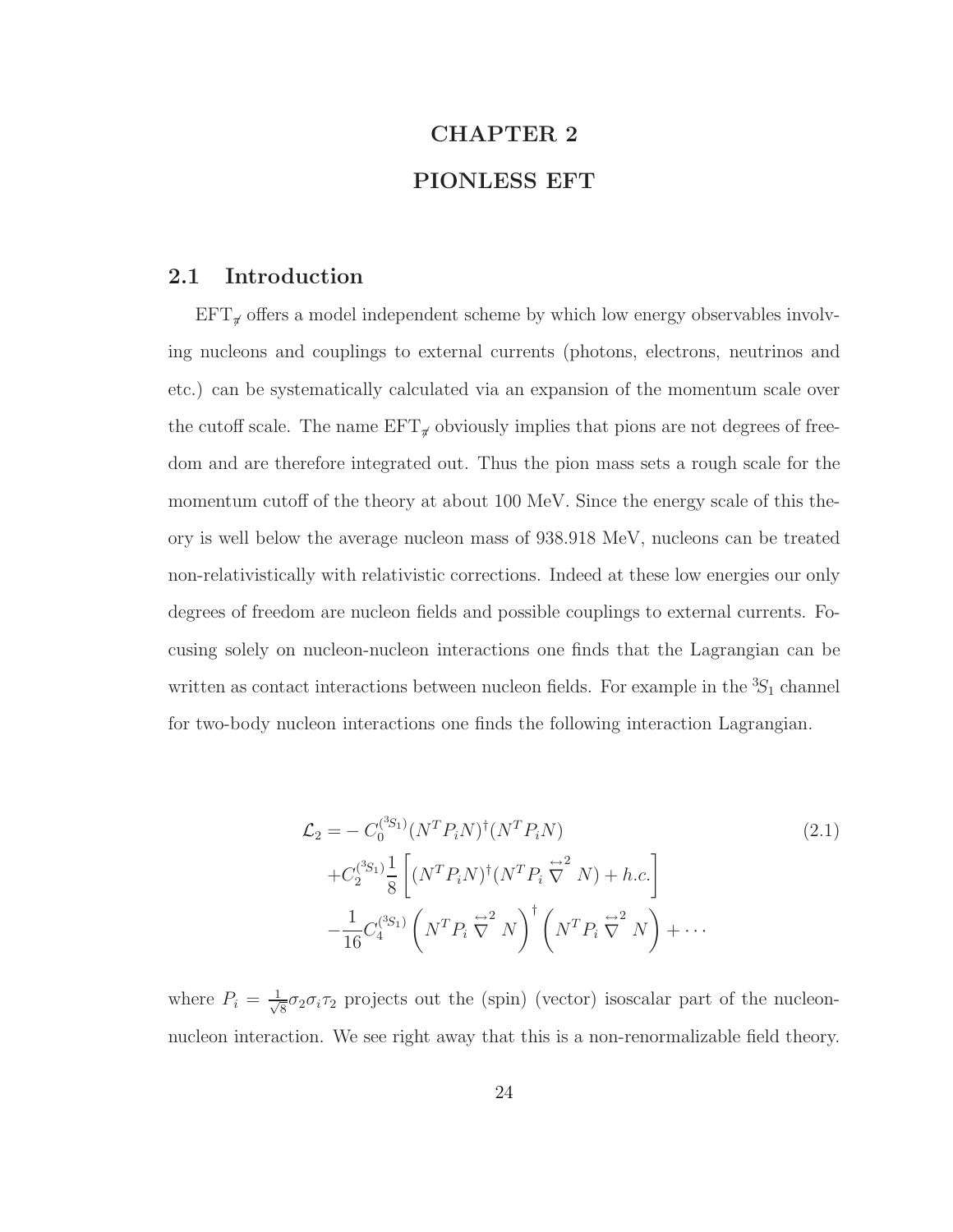However, this is not a problem as there exists an infinite number of terms in this Lagrangian into which all divergences can be absorbed. The symmetries of  $EFT_{\pi}$  are also clear, rotational symmetry, and isospin symmetry. However, in reality isospin symmetry is broken by the small mass difference between neutron and proton, about 1.293 MeV, about .2% of the average nucleon mass. Thus isospin breaking terms will only become necessary if we desire precision beyond 1% and will therefore be ignored for our purposes. The important point here is that this theory contains all the symmetries of QCD in terms of nucleon fields, and it is this feature which makes the theory model independent. The last important feature of  $EFT_{\pi}$  is its power counting scheme which allows one to to order the terms by the importance of their contributions. It turns out that naive dimensional analysis is too simple and does not lead to a consistent power counting scheme for energies above  $|1/a_t|$  or  $|1/a_s|$  where  $a_t$  is the scattering length in the <sup>3</sup>S<sub>1</sub> channel and  $a_s$  the scattering length in the <sup>1</sup>S<sub>0</sub> channel. It also turns out that a generic feature of nucleon-nucleon interactions is low energy bound states. These bound states are necessarily non-perturbative and thus require one to sum an infinite number of diagrams to reproduce the corresponding poles in the S matrix. A consistent power counting scheme for  $EFT_{\pi}$  is given by KSW (Kaplan, Savage, and Wise) power counting [71, 72], wherein the term  $C_0^{(3S_1)}$  $\int_{0}^{(\infty)}$  is combined with an infinite series of bubble diagrams, which can then be summed via a geometric series. The power counting scheme is made consistent by calculating the loop diagrams using dimensional regularization with the power divergence subtraction (PDS) subtraction scheme in which the poles occurring in 4 and 3-dimensions are subtracted by counterterms, in which case all higher order terms in the  $EFT_{\pi}$  can be treated perturbatively. This scheme has been used successfully in the two-body sector to calculate many observables including couplings to external currents [9, 23, 90].

In the  ${}^{3}S_1$  channel, using the KSW power counting scheme, the coefficients are matched onto the effective range expansion for the  ${}^{3}S_{1}$  channel amplitude. It is most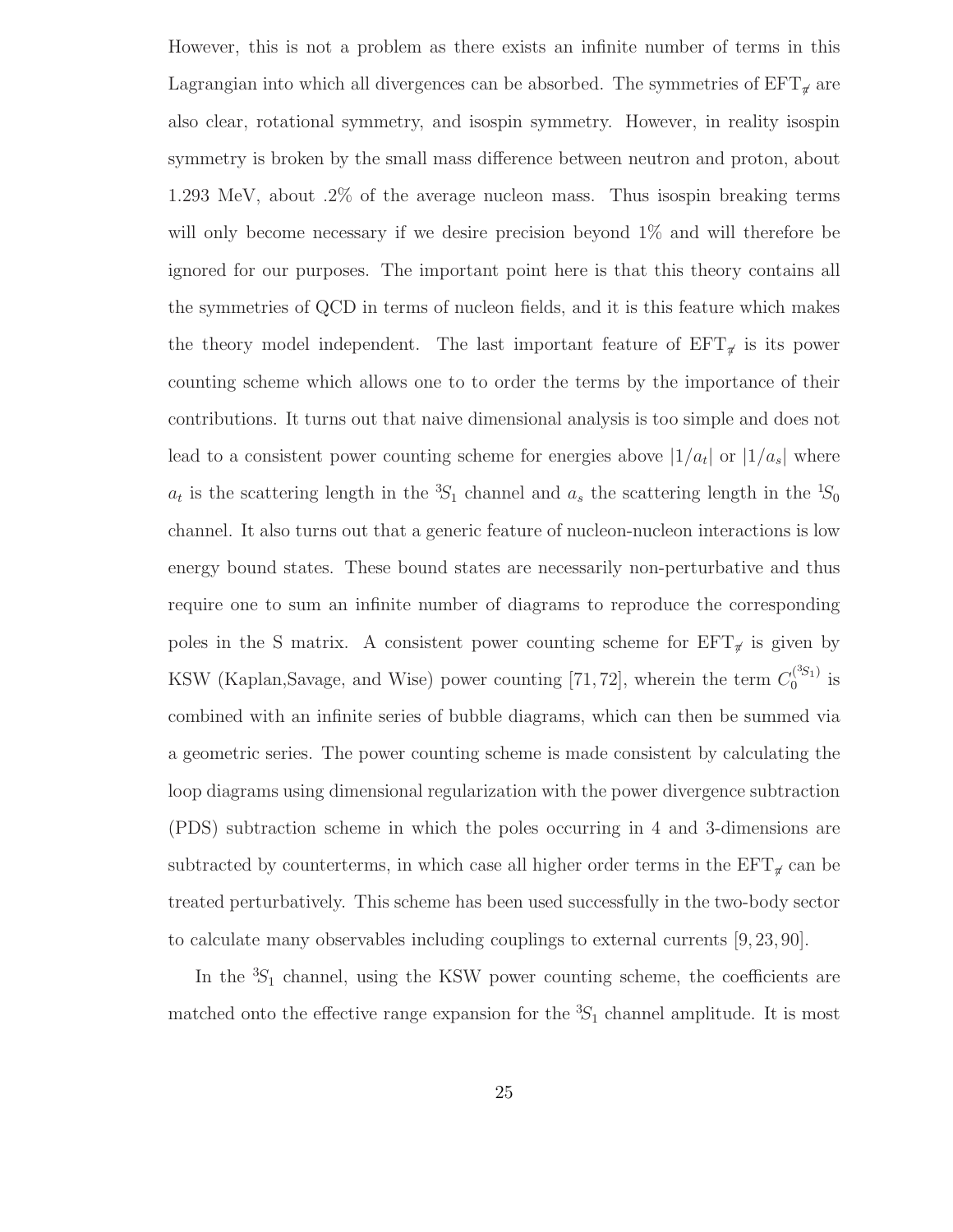convenient to expand the effective range expansion about the deuteron pole that corresponds to the deuteron bound state in the  ${}^{3}S_{1}$  channel

$$
k \cot(\delta_0) = -\gamma_t + \frac{1}{2}\rho_t(\vec{\mathbf{k}}^2 + \gamma_t^2) + \cdots
$$
 (2.2)

Here  $\gamma_t = 45.7025 \text{ MeV}$  is the deuteron binding momentum and  $\rho_t = 1.764 \text{ fm}$  is the effective range about the deuteron pole. When matching the coefficients of the Lagrangian above onto this effective range expansion one finds that the coefficients need to be refitted at each order. In order to avoid this we will use an alternate approach [23]. If we were expanding the effective range expansion about zero momentum this would be unnecessary.

$$
C_0^{3S_1} = C_{0,-1}^{3S_1} + C_{0,0}^{3S_1} + C_{0,1}^{3S_1} + \cdots
$$
 (2.3)

In this expansion of the coefficient  $C_0^{3S_1}$  above, the second part of the subscript refers to scaling of the coefficient with respect to powers of  $Q$ , where  $Q$  is the external momentum of our process in units of the cutoff scale  $\Lambda$ . Setting the scale  $\mu$  introduced by the KSW power counting to  $\mu \sim Q$  and noting that our effective range scales as  $\rho_t \sim 1/\Lambda$  one can show the following scaling properties for the coefficients of the Lagrangian in the expansion described above.

$$
C_{0,-1}^{3S_1} \sim \frac{1}{MQ}, \quad C_{0,0}^{3S_1} \sim \frac{1}{M\Lambda}, \quad C_{2,-2}^{3S_1} \sim \frac{1}{M\Lambda Q^2}, \quad C_{4,-3}^{3S_1} \sim \frac{1}{M\Lambda^2 Q^3}
$$
 (2.4)

One can see right away that the dominant contribution comes from the term  $C_{0}^{3S_1}$  ${}^{0.051}_{0,-1}.$ The other terms, although containing larger powers of momentum in their denominator, will be multiplied by additional powers of momentum due to the Lagrangian, thus making these terms higher order. These scaling properties determine the power counting of our theory. The term  $C_{0,-1}^{3S_1}$  will be summed up in an infinite series of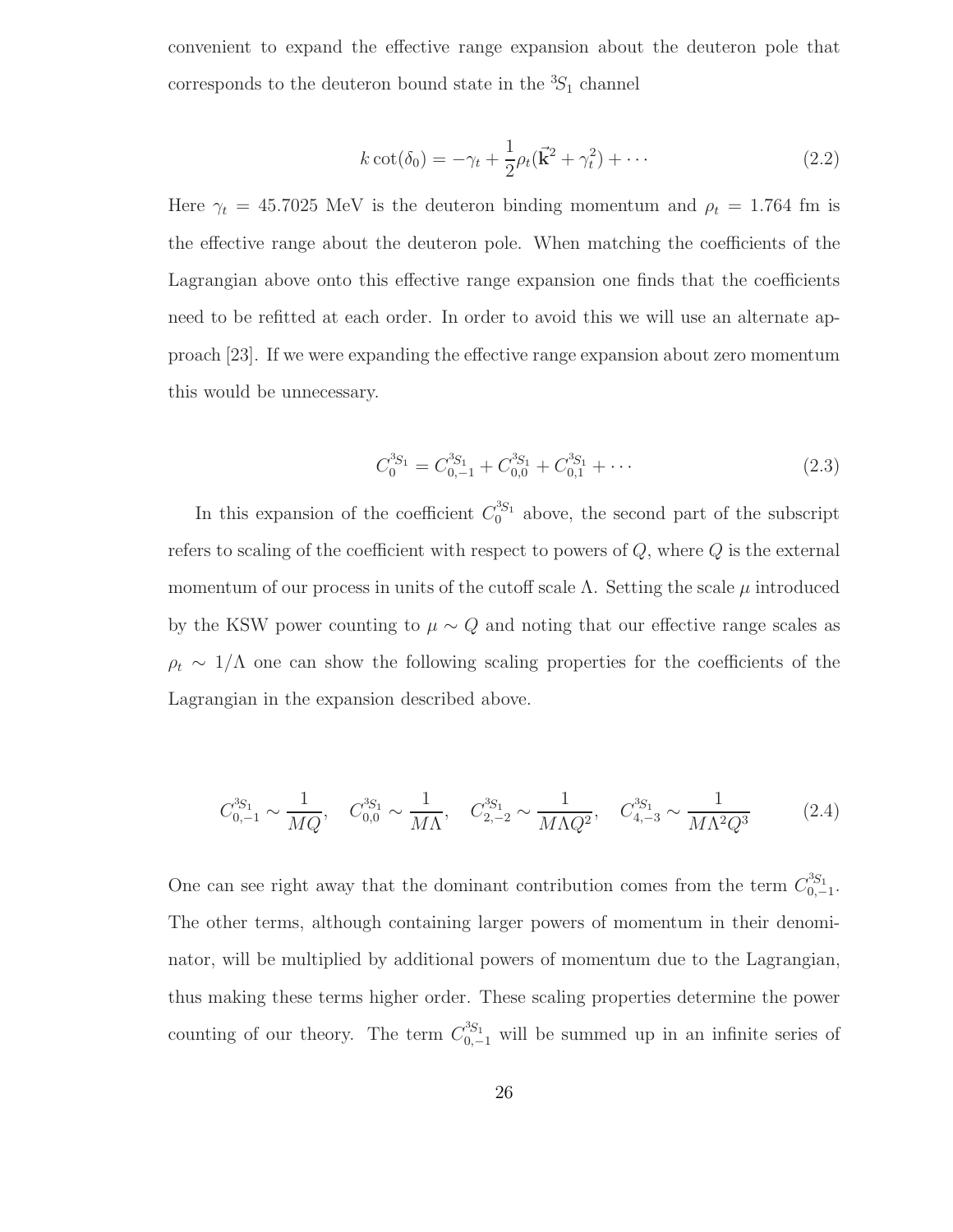diagrams at LO and all of the other terms will be included perturbatively at higher orders. With this knowledge in hand we can now determine the scaling properties and ultimately the power counting in the auxillary field formalism which will be useful for our three-body calculations.

#### 2.2 Auxiliary Field Formalism

In three-body calculations it is advantageous to use an interaction Lagrangian in terms of auxiliary fields [50, 70]

$$
\mathcal{L}_{PC}^{d} = N^{\dagger} \left( i \partial_{0} + \frac{\vec{\nabla}^{2}}{2M_{N}} \right) N
$$
\n
$$
- t_{i}^{\dagger} \left( i \partial_{0} + \frac{\vec{\nabla}^{2}}{4M_{N}} - \Delta_{(-1)}^{(3S_{1})} - \Delta_{(0)}^{(3S_{1})} \right) t_{i} + y_{t} \left[ t_{i}^{\dagger} N^{T} P_{i} N + h.c. \right]
$$
\n
$$
- s_{a}^{\dagger} \left( i \partial_{0} + \frac{\vec{\nabla}^{2}}{4M_{N}} - \Delta_{(-1)}^{(1S_{0})} - \Delta_{(0)}^{(1S_{0})} \right) s_{a} + y_{s} \left[ s_{a}^{\dagger} N^{T} \bar{P}_{a} N + h.c. \right]
$$
\n(2.5)

where  $P_i$  is as described before, and  $\bar{P}_a = \frac{1}{\sqrt{2}}$  $\frac{1}{8} \tau_2 \tau_a \sigma_2$  projects out the (spin) (scalar) isovector component of the nucleon-nucleon interaction. The field  $t_i$  is the deuteron auxiliary field and will henceforth be called the deuteron (strictly speaking this is not true as the deuteron contains a small D wave component). The field  $s_a$  is the singlet auxiliary field and refers to a pair of nucleons in the  ${}^{1}S_{0}$  channel. (Since there is only a virtual bound state in this channel this auxiliary field does not correspond to any real particle.) This auxiliary field formalism can be shown to be equivalent to the standard paradigm for  $EFT_{\tau}$  in which only nucleon fields occur by performing Gaussian integration over the auxiliary fields together with a field redefinition [11]. After this is done the field  $t_i$  is essentially replaced by  $N^T P_i N$  and the field  $s_a$  by  $N^T \bar{P}_a N$ . The auxiliary field formalism will be used for the rest of this presentation as it makes calculations simpler. (Note in the Lagrangian  $\Delta^{(3S_1)}$  is split up into two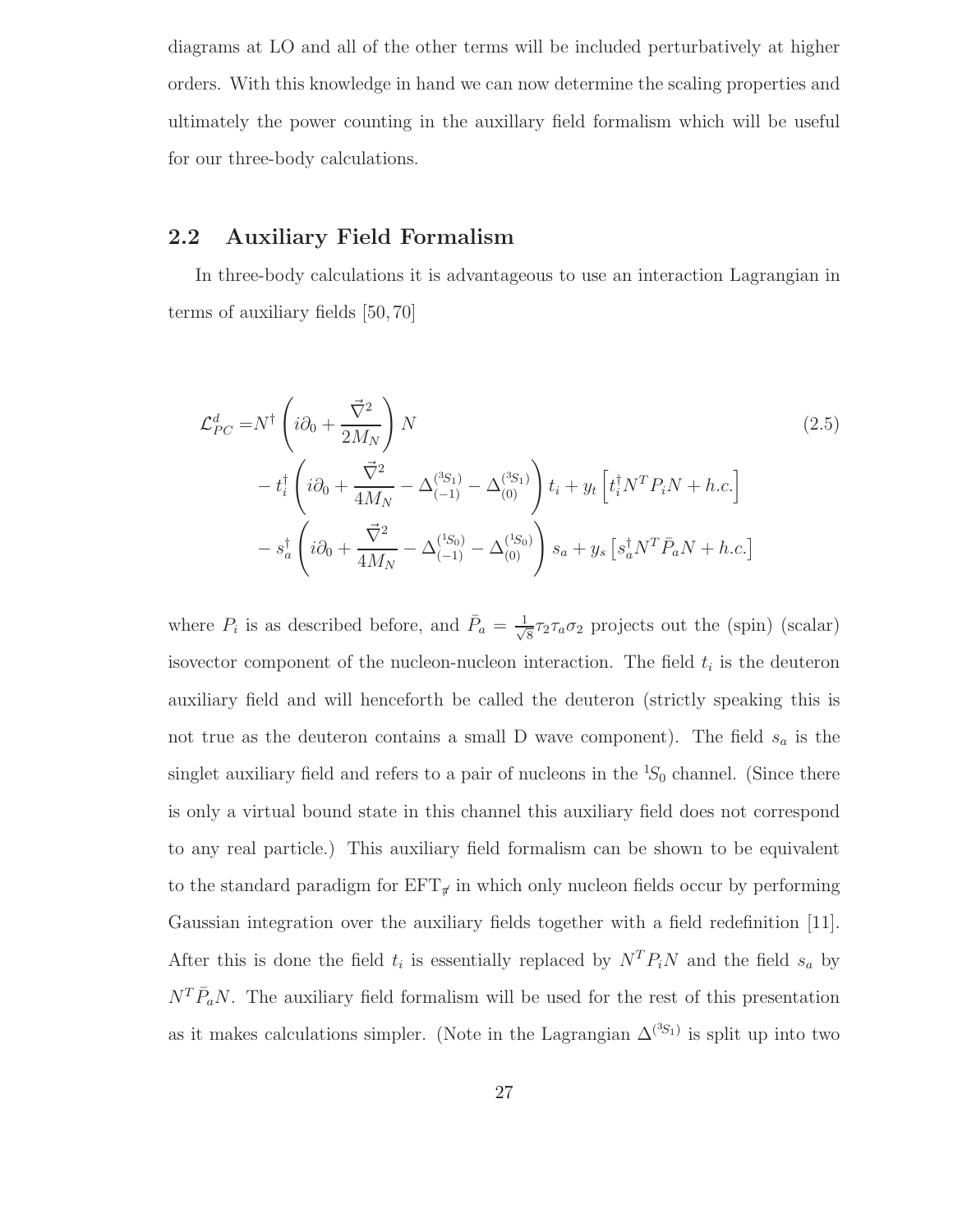

Figure 2.1: LO diagram contributions to dressed deuteron propagator

parts  $\Delta_{(-1)}^{(3S_1)}$  a LO piece, and  $\Delta_{(0)}^{(3S_1)}$  a NLO piece so that  $\Delta_{(-1)}^{(3S_1)}$  does not necessitate refitting at each order)

Performing Gaussian integration and the field redefinition one can match the coefficients of the auxiliary field formalism to that of the standard  $EFT_{\tau}$ . Then using the scaling properties of the coefficients of the standard  $EFT_{\sigma}$  we can find the scaling properties of our coefficients in the auxiliary field formalism. Doing so we find that our coefficients scale as follows in the  ${}^{3}S_{1}$  channel [50].

$$
\Delta_{(-1)}^{3S_1} \sim \frac{Q\Lambda}{M_N}, \quad \Delta_{(0)}^{3S_1} \sim \frac{Q^2}{M_N}, \quad y_d^2 \sim \frac{\Lambda}{M_N^2}
$$
 (2.6)

With the scaling properties in hand we can calculate the LO deuteron propagator. At LO the deuteron propagator is dressed by an infinite sum of nucleon bubbles as in Fig 2.1, and the bare deuteron propagator is given by  $i/\Delta_{(-1)}^{3S_1}$ . (The solid line in Fig. 2.1 represents the bare deuteron propagator and the thin lines nucleon propagators.) All these diagrams contribute at LO and scale as  $M_N/Q\Lambda$  with respect to the external momentum, as can be easily shown by power counting. For each nucleon bubble we get two nucleon propagators which each scale as  $M_N/Q^2$ , an integral over three momentum and energy which scales as  $Q^5/M_N$ , the coupling constant  $y_t^2$  which scales as  $\Lambda/M_N^2$ , and an extra bare deuteron propagator which scales as  $M_N/Q\Lambda$ . Using these power counting rules we find that for any number of nucleon bubbles the diagram will scale as  $M_N/Q\Lambda$ .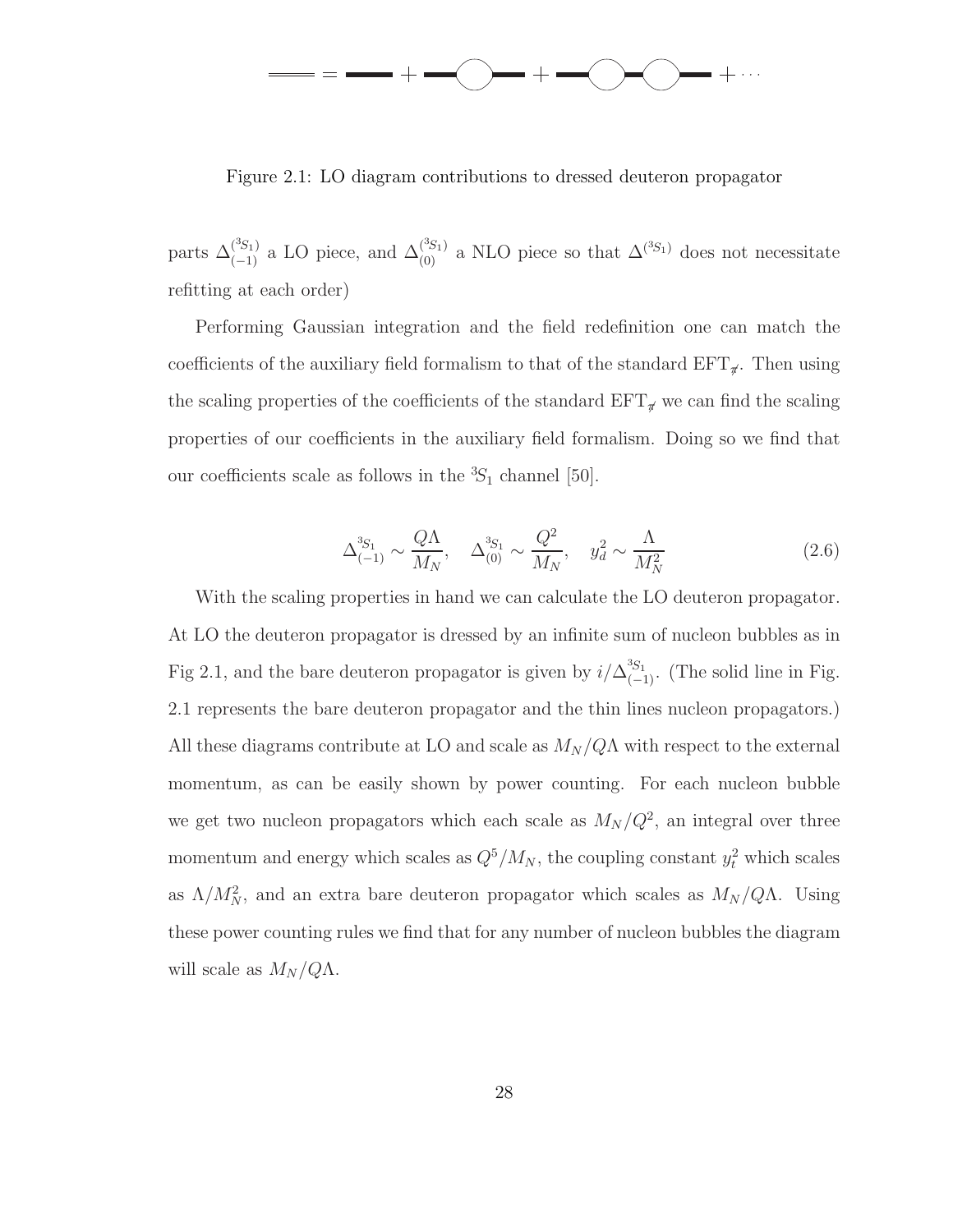The single nucleon bubble contribution can be straightforwardly calculated using dimensional regularization and the PDS subtraction scheme,

$$
i\Sigma(p) = \longrightarrow_{i \text{ times}} = -i \frac{y_t^2 M_N}{4\pi} \left( \mu - \sqrt{\frac{1}{4} \vec{p}^2 - M_N p_0 - i\epsilon} \right)
$$

and summing this nucleon bubble to all orders we find the following simple expression for the deuteron propagator at LO

$$
i\Delta_t^{LO}(p_0, \vec{\mathbf{p}}) = -\frac{4\pi i}{My_t^2} \frac{1}{\frac{4\pi\Delta_{(-1)}^{(3s_1)}}{M_N y_t^2} - \mu + \sqrt{\frac{\vec{\mathbf{p}}^2}{4} - M_N p_0 - i\epsilon}} \tag{2.7}
$$

At NLO the deuteron propagator gets a correction from the deuteron kinetic energy term and the  $\Delta_{(0)}^{3S_1}$  term. These corrections are treated as perturbations and therefore are not resummed into a NLO propagator. At NNLO there are simply two such corrections added perturbatively to the LO deuteron propagator [50]. Thus we find that the NNLO deuteron propagator is given by (Note at NNLO there is in addition two other corrections. There is the relativistic correction,  $\frac{\partial_0^2}{2M_N} \sim \frac{Q^4}{M_N^3}$  $\frac{Q^*}{M_N^3}$ , that is suppressed by two extra powers of the nucleon mass and thus ignored. There is also a correction term involving a self interaction of the deuteron with two derivatives. However, by renormalization group equations it can be shown that the first independent contribution of this term occurs at N3LO and is thus dropped at NNLO [23, 50]).

$$
i\Delta_t^{NNLO}(p_0, \vec{\mathbf{p}}) = i\Delta_t^{LO}(p_0, \vec{\mathbf{p}}) \left( 1 + \Delta_t^{LO}(p_0, \vec{\mathbf{p}}) (\Delta_{(0)}^{(3S_1)} + p_0 - \frac{\vec{\mathbf{p}}^2}{4M_N}) + (\Delta_t^{LO}(p_0, \vec{\mathbf{p}}))^2 (\Delta_{(0)}^{(3S_1)} + p_0 - \frac{\vec{\mathbf{p}}^2}{4M_N})^2 \right)
$$
(2.8)

With the NNLO deuteron propagator in hand there exist two approaches to fit these coefficients to physical observables. One is to fit the NNLO propagator onto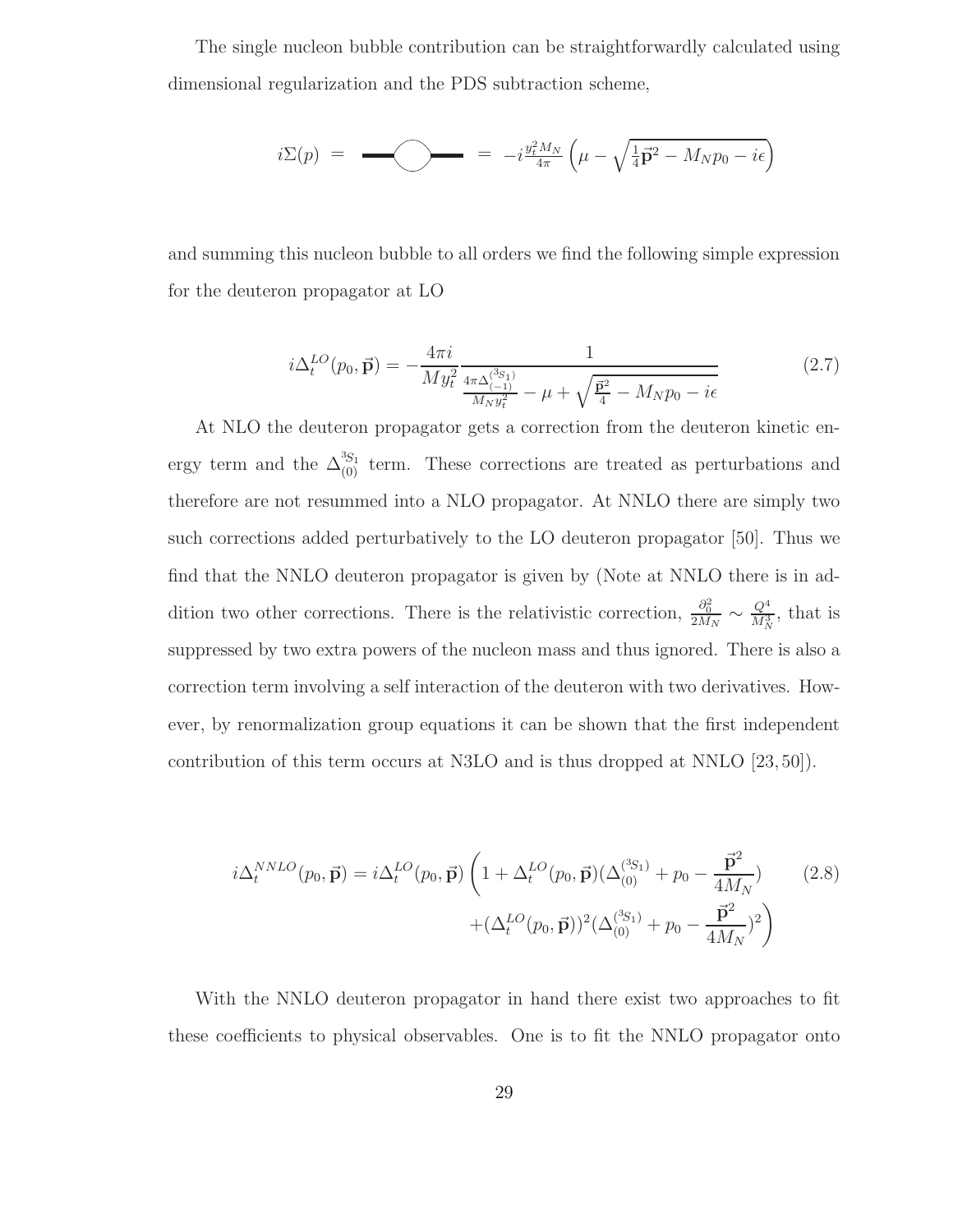the effective range expansion in the  ${}^{3}S_{1}$  channel, and the second is coined the Z parametrization [55, 87]. In the Z parametrization the deuteron pole is fit at LO. Then at NLO and higher orders the coefficients are chosen such that the deuteron pole does not move and has the correct residue. We will first start with the effective range expansion. Since there is a pole in the  ${}^{3}S_{1}$  channel which corresponds to the physical bound state of the deuteron we will expand the effective range expansion about this pole as given in (2.2). Now since  $\rho_t \ll \gamma_t$  we can expand our scattering amplitude T, with  $\rho_t$  treated perturbatively.

$$
T = \frac{4\pi}{M_N - \gamma_t + \frac{1}{2}\rho_t(\vec{k}^2 + \gamma_t^2) + \cdots - i|\vec{k}|}
$$
  
= 
$$
-\frac{4\pi}{M_N} \frac{1}{\gamma_t + i|\vec{k}|} \left(1 + \frac{1}{2}\rho_t \frac{(\gamma_t^2 + \vec{k}^2)}{\gamma_t + i|\vec{k}|} + \frac{1}{4}\rho_t^2 \frac{(\gamma_t^2 + \vec{k}^2)^2}{(\gamma_t + i|\vec{k}|)^2} + \cdots \right)
$$
(2.9)

It is this expression that we wish to match to the deuteron propagator in order to obtain values for our coefficients. The quantity  $-y_t^2 \Delta_t \left(\frac{\vec{k}^2}{M_t}\right)$  $\frac{\mathbf{k}^2}{M_N}$ , 0) is equivalent to the scattering amplitude. Matching this quantity onto Eq. (2.9) we find the following values for our coefficients and the NNLO propagator.

$$
i\Delta_t^{NNLO}(p_0, \vec{\mathbf{p}}) = \frac{4\pi i}{M_N y_t^2} \left[ \frac{1}{\gamma_t - \sqrt{\frac{\vec{p}^2}{4} - M_N p_0 - i\epsilon}} + \frac{\rho_t}{2} \frac{\gamma_t^2 + M_N p_0 - \frac{\vec{p}^2}{4}}{\left(\gamma_t - \sqrt{\frac{\vec{p}^2}{4} - M_N p_0 - i\epsilon}\right)^2} \right]
$$
(2.10)

$$
+\left(\frac{\rho_t}{2}\right)^2 \frac{\left(\gamma_t^2 + M_N p_0 - \frac{\vec{\mathbf{p}}^2}{4}\right)^2}{\left(\gamma_t - \sqrt{\frac{\vec{\mathbf{p}}^2}{4} - M_N p_0 - i\epsilon}\right)^3}
$$

$$
\Delta_{(-1)}^{(3S_1)} = \frac{2}{M_N} \frac{\mu - \gamma_t}{\rho_d}, \quad \Delta_{(0)}^{(3S_1)} = \frac{\gamma_t^2}{M_N}, \quad y_t^2 = \frac{8\pi}{M_N^2} \frac{1}{\rho_t}
$$
(2.11)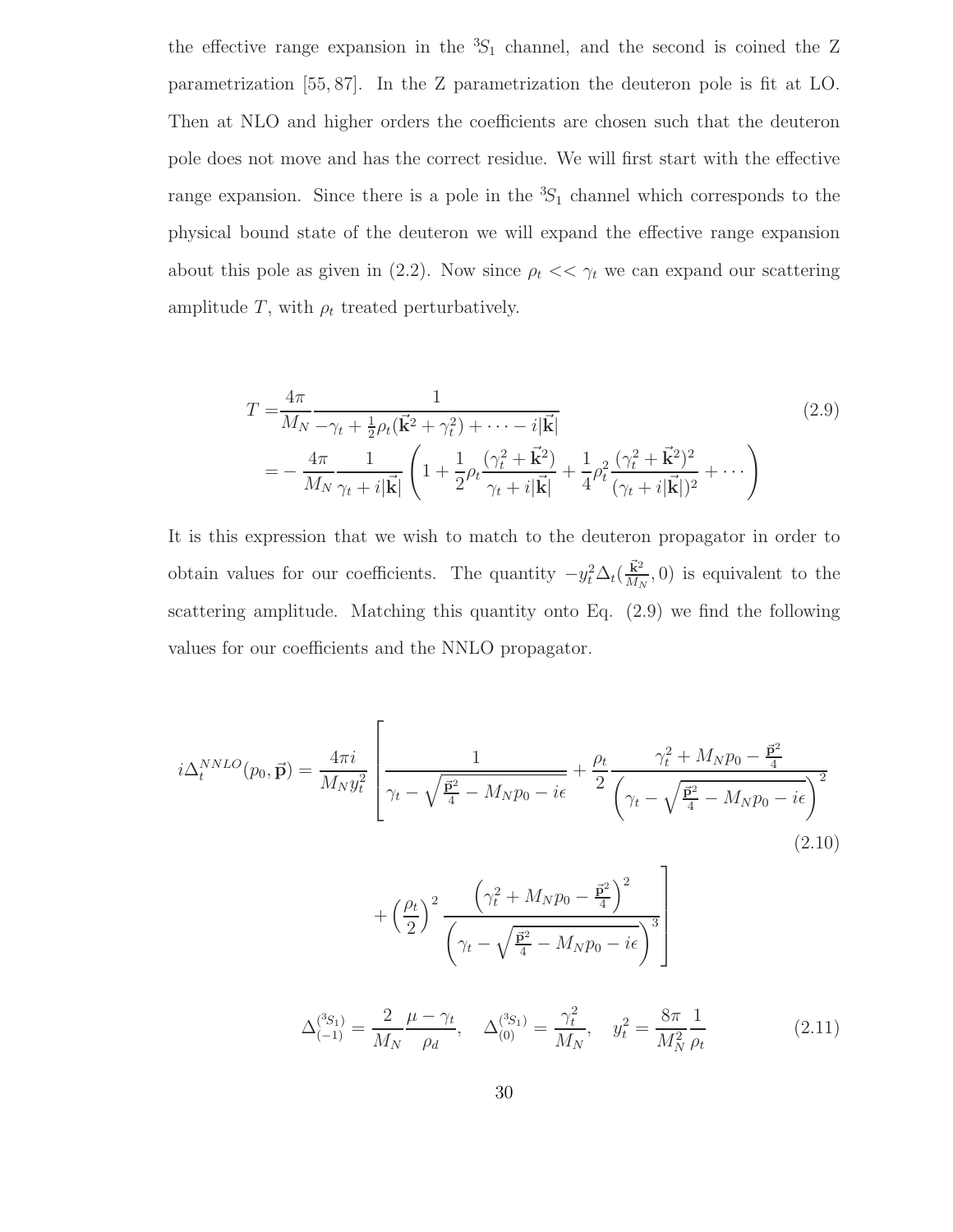The last bit of information we need from the deuteron propagator is the deuteron wave function renormalization  $Z_D$ , which is needed when calculating the amplitudes for nd scattering.  $Z_D$  is simply given by the residue of the deuteron propagator about the deuteron pole which is located at  $\vec{p} = 0$  and  $p_0 = -\gamma_t/M_N^2$  [50].

$$
Z_D = \left[\frac{\partial}{\partial p_0} \frac{1}{\Delta_t^{NNLO}(p_0, 0)}\bigg|_{p_0 = -\frac{\gamma_t^2}{M_N}}\right]^{-1}
$$
(2.12)

Using this formula we obtain a form which contains the LO, NLO, and NNLO contributions. Note that such contributions perturbatively approach the deuteron pole residue in the <sup>3</sup>S<sub>1</sub> scattering amplitude which is  $Z_t = 1/(1 - \rho_t \gamma_t)$ .

$$
Z_D = \frac{8\pi\gamma_t}{M_N^2 y_t^2} \left[ \underbrace{1}_{\text{LO}} + \underbrace{\rho_t \gamma_t}_{\text{NLO}} + \underbrace{(\rho_t \gamma_t)^2}_{\text{NNLO}} \right] \tag{2.13}
$$

We next address the deuteron propagator in the Z parametrization. First we must rewrite the scattering amplitude in the  ${}^{3}S_{1}$  channel in terms of the deuteron's pole residue  $Z_t$ . In order to do this we factor out the pole from the first line of the expression (2.9), then multiply and divide by  $Z_t$ , and finally we use that fact that  $Z_t - 1 = \gamma_t \rho_t Z_t$  to find [55]

$$
T = -\frac{4\pi}{M_N} \frac{1 + (Z_t - 1)}{\gamma_t + i|\vec{k}|} \frac{1}{1 + \frac{1}{2}(Z_t - 1)\left(1 + \frac{i|\vec{k}|}{\gamma_t}\right) + \cdots}
$$
\n
$$
= -\frac{4\pi}{M_N} \frac{1 + (Z_t - 1)}{\gamma_t + i|\vec{k}|} \left(1 - \frac{1}{2}(Z_t - 1)\left(1 + \frac{i|\vec{k}|}{\gamma_t}\right) + \frac{1}{4}(Z_t - 1)^2 \left(1 + \frac{i|\vec{k}|}{\gamma_t}\right)^2 + \cdots\right)
$$
\n(2.14)

Now we match this expression to the quantity  $-y_t^2 \Delta_t^{\text{NNLO}}(\frac{\vec{k}^2}{M_N})$  $\frac{\mathbf{k}^2}{M_N}$ , 0) to obtain the values of our coefficients and the resulting NNLO deuteron propagator. However, in order to match these expressions  $1/y_t^2$  has to be treated as a perturbation expansion in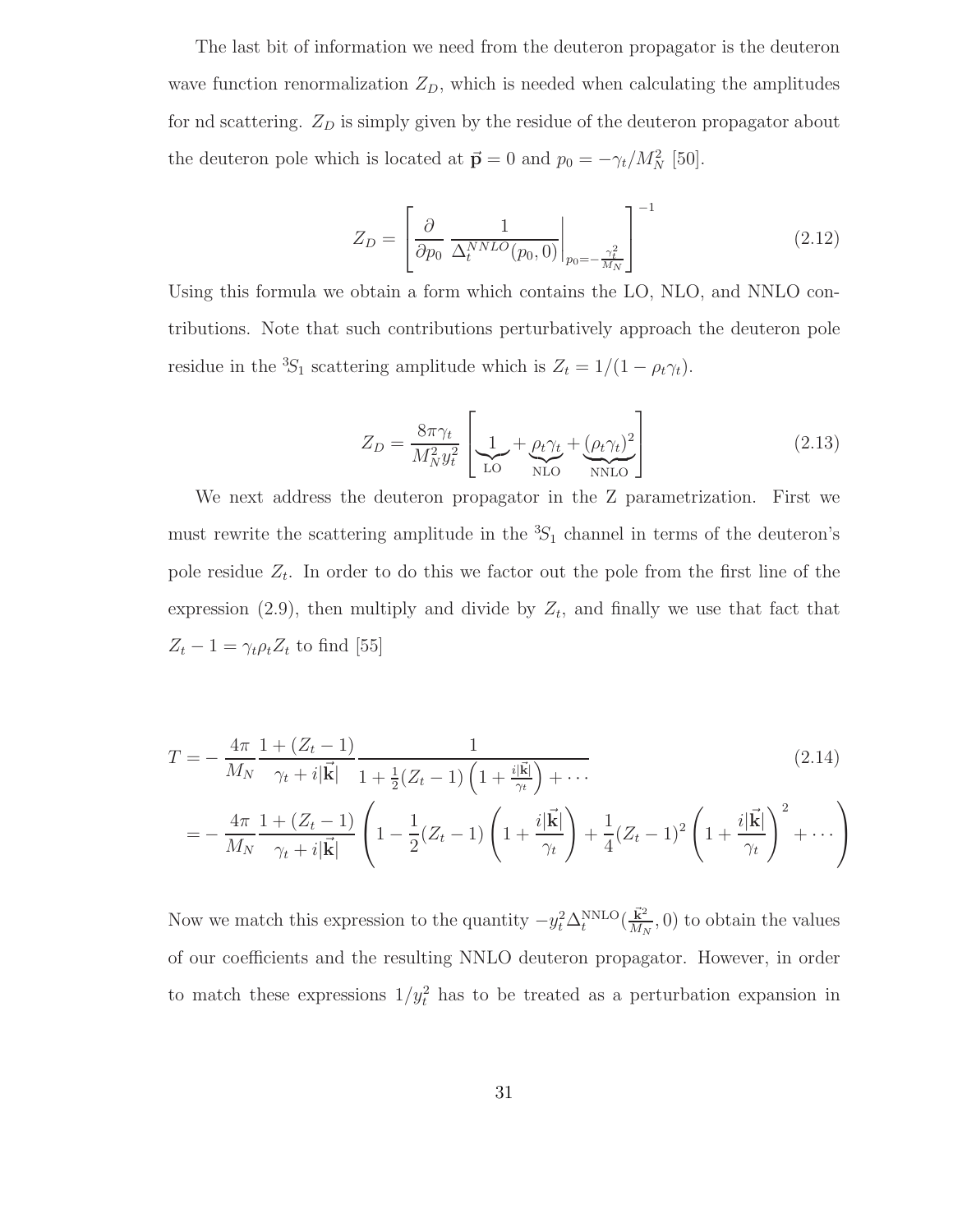$(Z_t - 1)$ . Noting that  $\rho_t = (Z_t - 1)/\gamma_t Z_t$ , and using our effective range expansion expression (2.11) for  $y_t^2$ , we find the following perturbative expansion for  $1/y_t^2$ 

$$
\frac{1}{y_t^2} = \frac{M_N^2}{8\pi\gamma_t} \frac{Z_t - 1}{1 + (Z_t - 1)} = \frac{M_N^2}{8\pi\gamma_d} (Z_t - 1) \left[ 1 + (Z_t - 1) + \cdots \right]
$$
(2.15)

For the expression  $-y_t^2 \Delta_t^{\text{NNLO}}(\frac{\vec{k}^2}{M_N})$  $\frac{\mathbf{k}^2}{M_N}$ , 0) in Eq. (2.8) we will expand  $1/y_t^2$  in a series in terms of  $(Z_t - 1)$  (Note the expansion above is justified since  $Z_t - 1 = .690(3)$ ) and rewrite the terms in our expansion via  $\gamma_t - i|\vec{\mathbf{k}}| = \gamma_t(2 - (1 + i|\vec{\mathbf{k}}|/\gamma_t)).$  Finally, we expand in powers of  $(Z_t - 1)$  and  $(1 + i|\mathbf{k}|/\gamma_t)$  and keep all terms up to order  $(Z_t - 1)^3$ and  $(1+i|\vec{k}|/\gamma_t)^2$ . Doing so we will reproduce the Z parametrization expression (2.14) for the  ${}^{3}S_1$  channel amplitude. Our coefficients acquire the values

$$
\Delta_{(-1)}^{(3S_1)} = \frac{M_N y_t^2}{4\pi} \frac{\mu - \gamma_t}{Z_t - 1}, \quad \Delta_{(0)}^{(3S_1)} = \frac{\gamma_t^2}{M_N}
$$
\n(2.16)

and we obtain the NNLO Z parametrization deuteron propagator

$$
i\Delta_{tZ}^{NNLO}(p_0, \vec{\mathbf{p}}) = \frac{4\pi i}{M_N y_t^2} \frac{1}{\gamma_t - \sqrt{\frac{\vec{\mathbf{p}}^2}{4} - M_N p_0 - i\epsilon}} \times \left[1 + \frac{Z_t - 1}{2\gamma_t} \left(\gamma_t + \sqrt{\frac{\vec{\mathbf{p}}^2}{4} - M_N p_0 - i\epsilon}\right) + \left(\frac{Z_t - 1}{2\gamma_t}\right)^2 \left(\frac{\vec{\mathbf{p}}^2}{4} - M_N p_0 - \gamma_t^2\right) + \cdots\right]
$$
\n(2.17)

(Note  $\Delta_{(-1)}^{(3S_1)}$  is written in terms of  $y_t^2$  since this expression will change depending on which order we calculate to.)

In the Z parametrization method the deuteron wave function renormalization is given by Eq (2.18). We can see that the deuteron wave function renormalization is exact at NLO and produces the correct deuteron pole residue, instead of being approached perturbatively in terms of the not so small parameter  $\rho_t \gamma_t = .409$  as in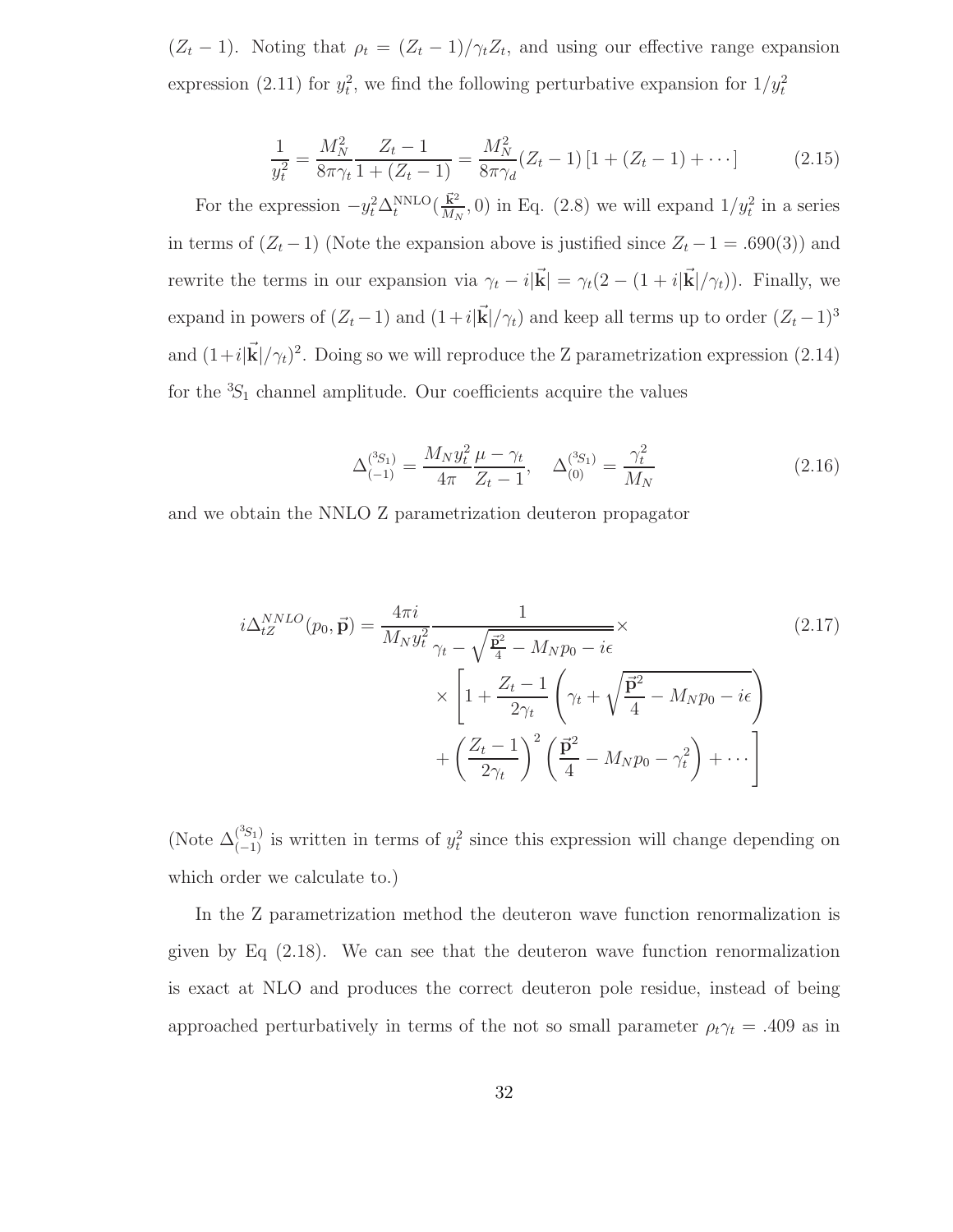the effective range expansion . This is one of the advantages of Z parametrization over matching onto the effective range expansion.

$$
Z_D = \frac{8\pi\gamma_t}{M_N^2 y_t^2} \left[ \underbrace{1}_{\text{LO}} + \underbrace{(Z_t - 1)}_{\text{NLO}} + \underbrace{0}_{\text{NNLO}} \right] \tag{2.18}
$$

Thus the deuteron propagator has been calculated to NNLO in both the effective range and Z parametrization formalisms. We must now do the same for the singlet propagator at NNLO. Fortunately the steps are basically the same and we will not show all the work. The  ${}^{1}S_0$  channel does not have any real bound state poles which must be fitted. Therefore the effective range expansion is about zero momentum giving the following expression.

$$
k \cot(\delta_0) = -\frac{1}{a_s} + \frac{1}{2}r_{0s}\vec{k}^2 + \cdots
$$
 (2.19)

where  $a_s = -23.714$  fm is the scattering length in the <sup>1</sup>S<sub>0</sub> channel and  $r_{0s} = 2.73$ fm is the effective range in the  ${}^{1}S_{0}$  channel. Using Eq. (2.19) one finds the following NNLO propagator and values for coefficients in the singlet channel.

$$
i\Delta_{s}^{NNLO}(p_{0}, \vec{\mathbf{p}}) = -\frac{4\pi i}{M_{N}y_{s}^{2}} \left[ \frac{1}{\frac{1}{a_{s}} - \sqrt{\frac{\vec{p}^{2}}{4} - M_{N}p_{0} - i\epsilon}} + \frac{r_{0s}}{2} \frac{M_{N}p_{0} - \frac{\vec{p}^{2}}{4}}{\left(\frac{1}{a_{s}} - \sqrt{\frac{\vec{p}^{2}}{4} - M_{N}p_{0} - i\epsilon}\right)^{2}} + \left(\frac{r_{0s}}{2}\right)^{2} \frac{\left(M_{N}p_{0} - \frac{\vec{p}^{2}}{4}\right)^{2}}{\left(\frac{1}{a_{s}} - \sqrt{\frac{\vec{p}^{2}}{4} - M_{N}p_{0} - i\epsilon}\right)^{3}} \right]
$$
\n
$$
\Delta_{(-1)}^{(1S_{0})} = \frac{2}{M_{N}} \frac{\mu - \frac{1}{a_{s}}}{r_{0s}}, \quad \Delta_{(0)}^{(1S_{0})} = 0, \quad y_{t}^{2} = \frac{8\pi}{M_{N}^{2}} \frac{1}{r_{0s}} \tag{2.21}
$$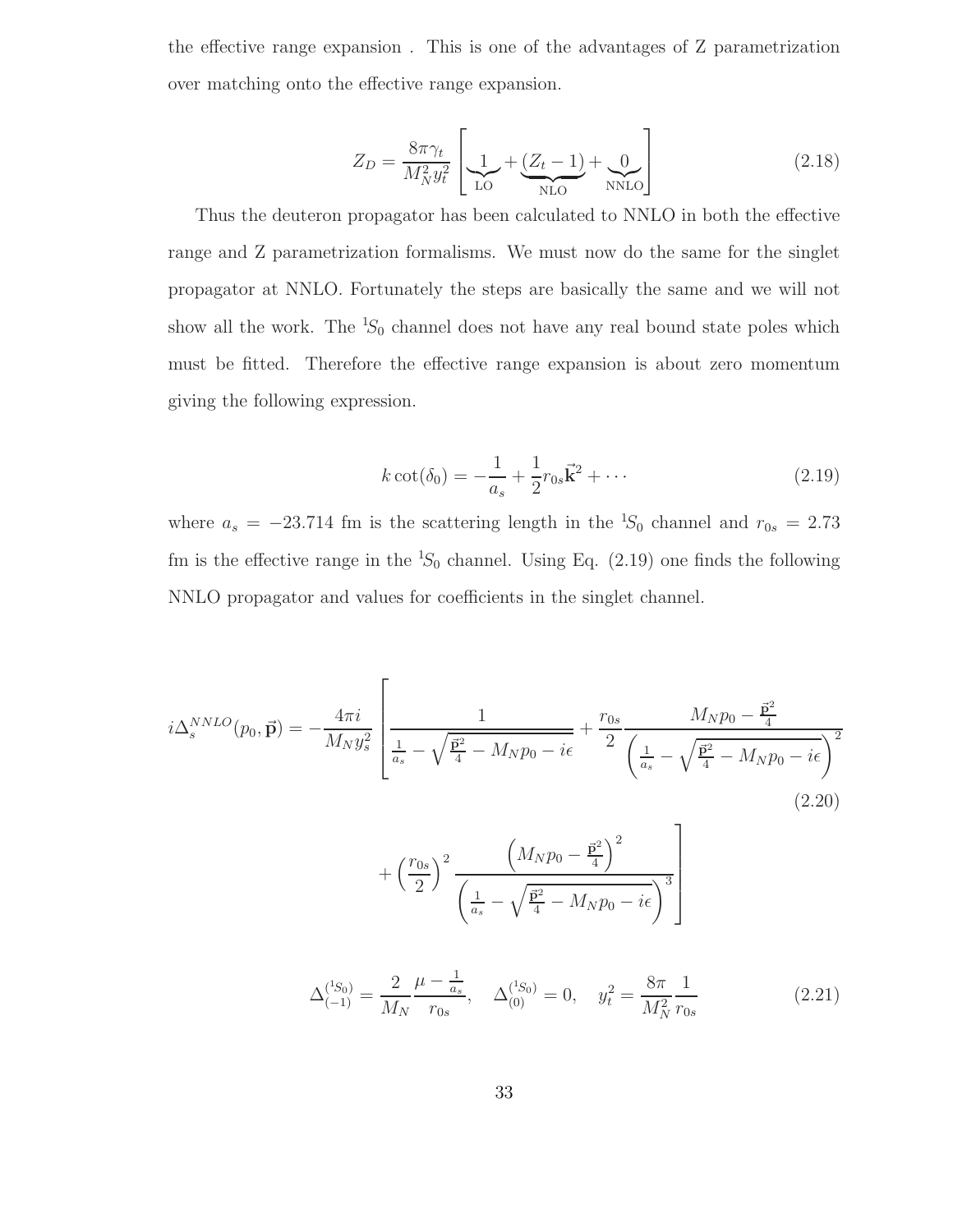All that is left to do is to determine the singlet propagator in the Z parametrization. It turns out that in the  ${}^{1}S_{0}$  channel there is a pole in the S matrix on the negative imaginary axis where the S matrix is a function of momentum. This pole is referred to as a virtual bound state. The amplitude can be expanded about this pole just as in the  ${}^{3}S_1$  channel we expanded about the deuteron pole. We then find the effective range expansion

$$
k \cot(\delta_0) = -\gamma_s + \frac{1}{2}\rho_s(\vec{k}^2 + \gamma_s^2) + \cdots
$$
 (2.22)

Unfortunately  $\gamma_s$  and  $\rho_s$  are not determined experimentally, since the virtual bound state is not accessible experimentally. Thus in order to determine the values for  $\gamma_s$  and  $\rho_s$  we match our new effective range expansion onto the old effective range expansion about zero momentum by matching the coefficients of the powers of  $\vec{k}$ . Doing this and ignoring terms higher order in both effective range expansions we find [55].

$$
\rho_s = r_{0s}
$$
\n
$$
\gamma_s = \frac{1}{a_s} + \frac{1}{2}\rho_s \gamma_s^2
$$
\n(2.23)

Solving these equations we get the values  $\gamma_s = -7.8904$  MeV and  $\rho_s = 2.730$  fm. Inclusion of the shape parameter in the effective range expansion changes these values slightly to  $\gamma_s = -7.8902$  MeV and  $\rho_s = 2.733$  fm. From these results we determine the singlet residue to be  $Z_s = 1/(1 - \gamma_s \rho_s) = .9016$ . Inclusion of the shape parameter changes this value slightly to  $Z_s = .9015$ . Now with knowledge of these parameters the singlet propagator in the Z parametrization is simply a carbon copy of the deuteron propagator in the Z parametrization, and we can make the following substitutions  $\gamma_t \to \gamma_s$  and  $Z_t \to Z_s$ . Carrying this out we find the following constraints on our coefficients and NNLO singlet propagator.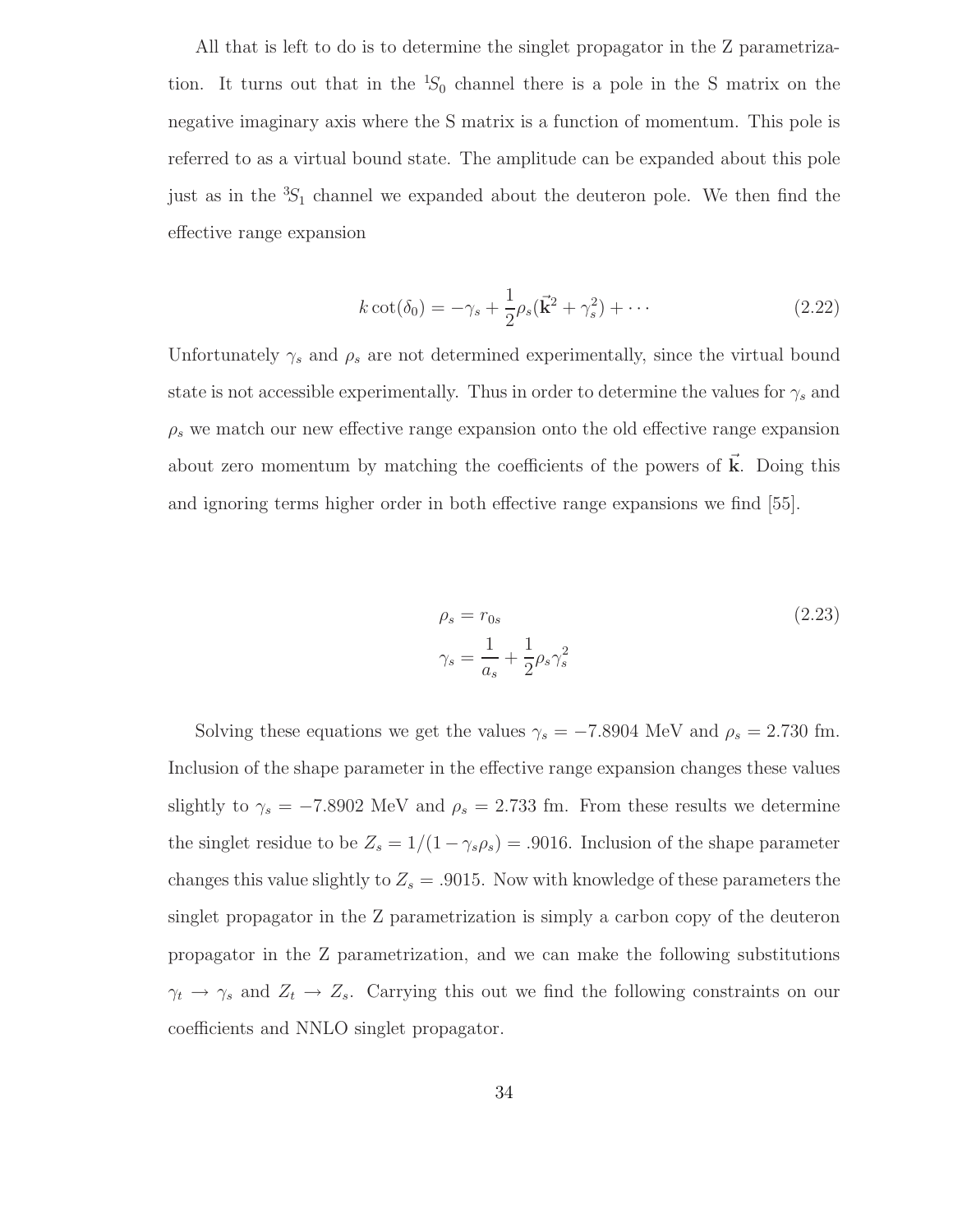$$
\frac{1}{y_s^2} = \frac{M_N^2}{8\pi\gamma_s} \frac{Z_s - 1}{1 + (Z_s - 1)} = \frac{M_N^2}{8\pi\gamma_s} (Z_s - 1) \left[ 1 + (Z_s - 1) + \cdots \right]
$$
(2.24)

$$
\Delta_{(-1)}^{(1S_0)} = \frac{M_N y_s^2 \mu - \gamma_s}{4\pi Z_s - 1}, \quad \Delta_{(0)}^{(1S_0)} = \frac{\gamma_s^2}{M_N}
$$
\n(2.25)

$$
i\Delta_{sZ}^{NNLO}(p_0, \vec{\mathbf{p}}) = -\frac{4\pi i}{M_N y_s^2} \frac{1}{\gamma_s - \sqrt{\frac{\vec{\mathbf{p}}^2}{4} - M_N p_0 - i\epsilon}} \times \left[1 + \frac{Z_s - 1}{2\gamma_s} \left(\gamma_t + \sqrt{\frac{\vec{\mathbf{p}}^2}{4} - M_N p_0 - i\epsilon}\right) + \left(\frac{Z_s - 1}{2\gamma_s}\right)^2 \left(\frac{\vec{\mathbf{p}}^2}{4} - M_N p_0 - \gamma_s^2\right) + \cdots\right]
$$
\n(2.26)

One should note that we did not calculate the singlet wave function renormalization. This calculation is unnecessary, as the singlet propagator is not our physical state of interest. Channels that contain the singlet propagator as an asymptotic state can be given an arbitrary renormalization. This ability will be useful when performing numerical computations. With the singlet and deuteron propagator forms up to NNLO known, we can proceed to use them to calculate parity-conserving (PC) and PV amplitudes in nd scattering.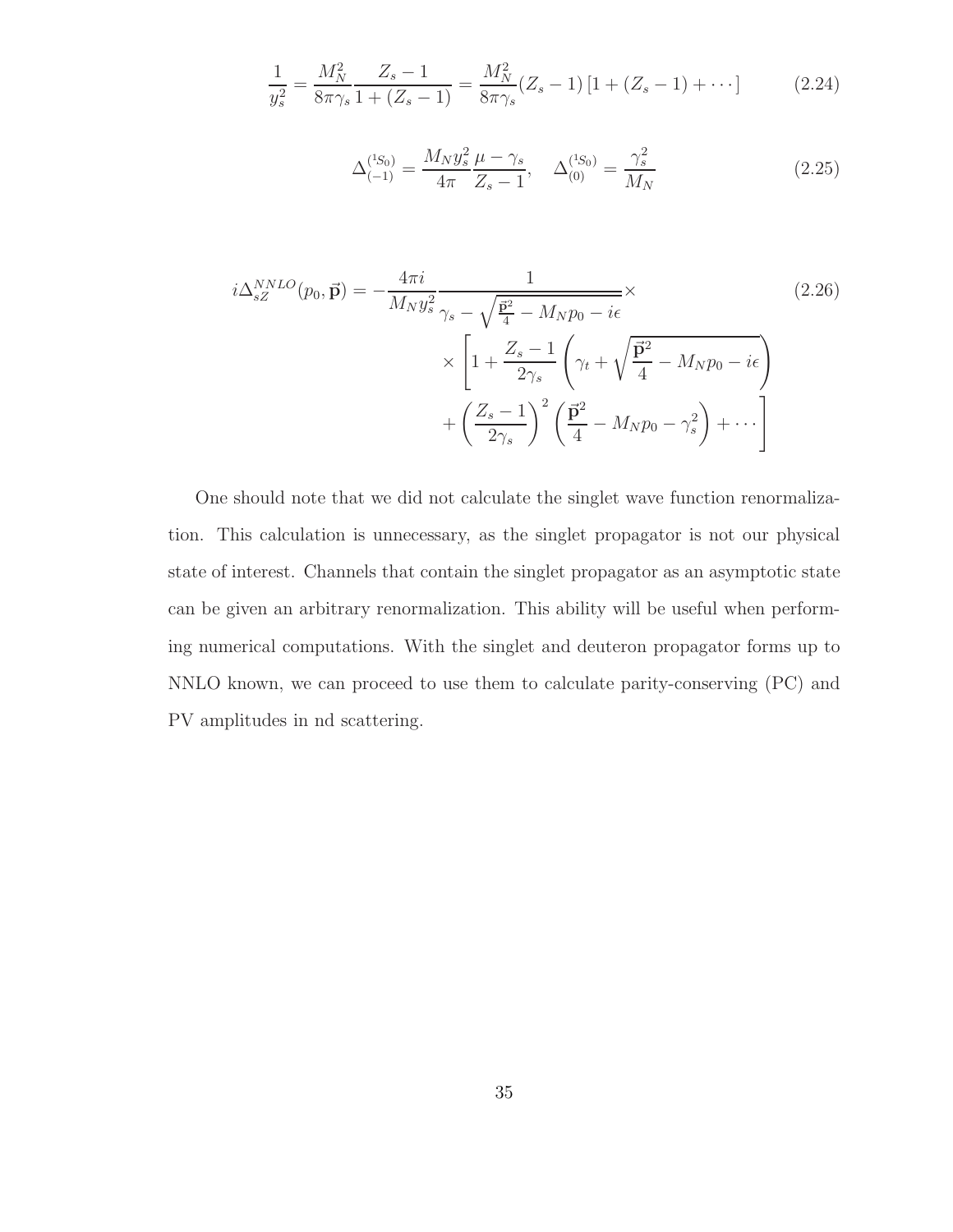## CHAPTER 3

## PARITY CONSERVING ND SCATTERING

#### 3.1 Quartet Channel LO

Before including parity violation we first examine PC nd scattering. In this case there exist two different channels, quartet and doublet, which refer to the two different possible combinations of neutron and deuteron spin, spin 3/2 and spin 1/2 respectively. We will first address the quartet channel, as it is the simpler of the two. In the quartet channel there are no diagrams with singlet propagators, since singlet propagators have spin zero and can never combine with a spin one half neutron to yield spin 3/2. Thus at LO we find we need to solve the following infinite sum of diagrams [50].



Figure 3.1: infinite sum of diagrams required at LO in Quartet channel

In the two-body case we found that we could sum the infinite sum of diagrams via a geometric series. Unfortunately in the three-body case we are not so lucky; the diagrams do not factorize since there are overlapping divergences. In order to solve this infinite sum of diagrams we are forced to solve an integral equation, Eq. (3.1) via numerical methods. This integral equation approach is equivalent to the Faddeev equations for three-body scattering and was first done by Skornyakov and Ter-Martirosian [60]. The integral equations can be represented diagramatically as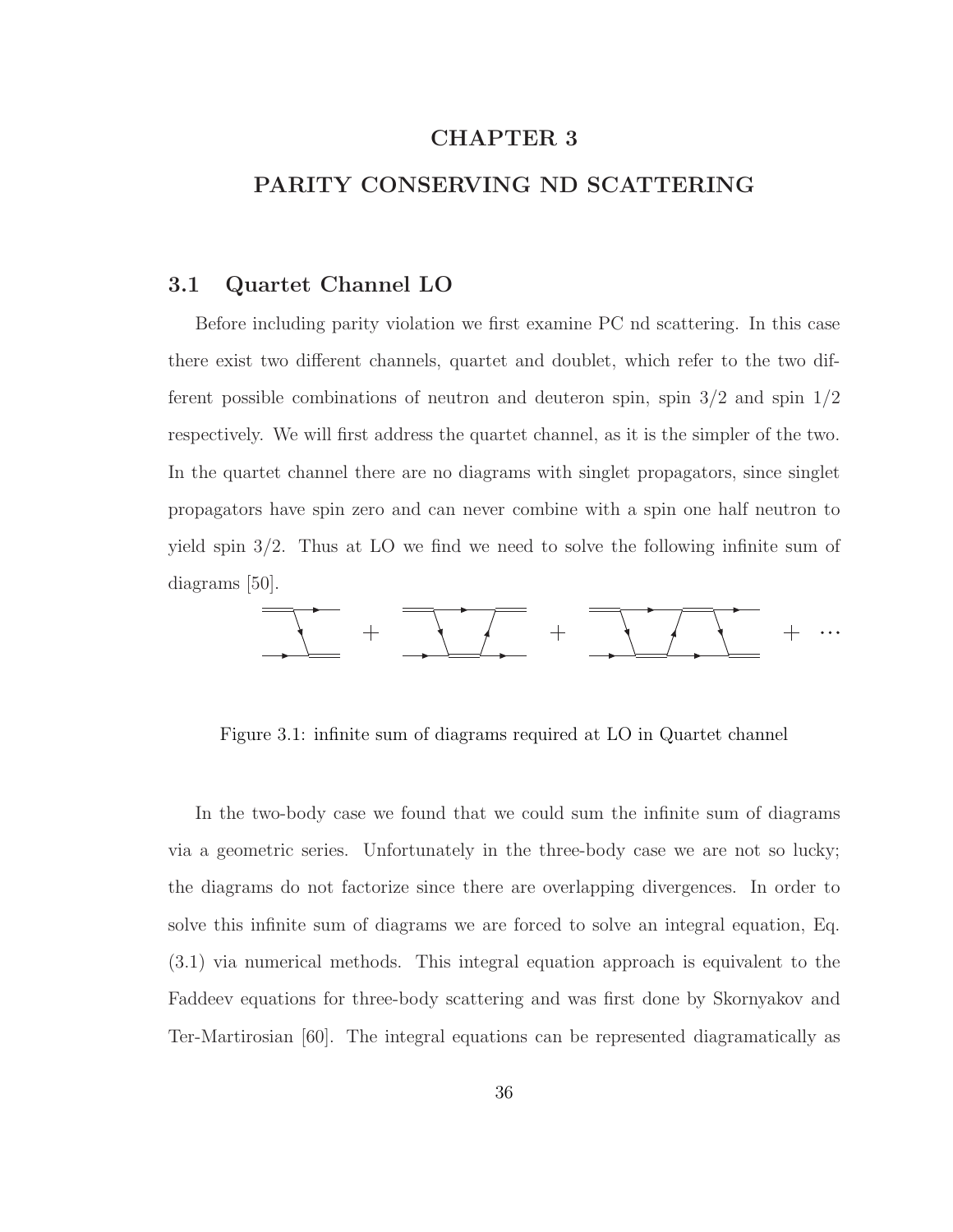in Fig 3.2. (Note the red oval is often referred to as a pinball and the corresponding diagram a pinball diagram)



Figure 3.2: Integral equation for Quartet channel at LO

We will calculate this integral equation half off shell. The incoming momentum  $\vec{k}$  and energy  $E = \frac{3}{4}$ 4  $\vec{k}^2$  $\frac{\vec{k}^2}{M_N} - \frac{\gamma_t^2}{M_N}$  in the center of mass system (c.m.) will be treated as on shell while the outgoing momentum  $\vec{p}$  and energy will be off shell. We will define the quantity  $h = \frac{\vec{k}^2}{2M}$  $\frac{\vec{\mathbf{k}}^2}{2M_N}-\frac{\vec{\mathbf{p}}^2}{2M_S}$  $\frac{\mathbf{p}^2}{2M_N}$  which vanishes if our integral equation is full on shell as then we would have  $|\vec{p}| = |\vec{k}|$ . Therefore h is a measure of the amount that we are off shell. Finally we write out the expression for the scattering amplitude where i (j) refer to the initial (final) deuteron polarizations,  $\alpha$  ( $\beta$ ) the initial (final) nucleon spin, and  $a$  (b) the initial (final) nucleon isospin.

$$
(it^{ji})_{\alpha a}^{\beta b} (\vec{k}, \vec{p}, h) = \frac{y_t^2}{2} (\sigma^i \sigma^j)_{\alpha}^{\beta} \delta_a^b - \frac{i}{4M_N - \frac{\vec{k}^2}{M_N} + h - \frac{(\vec{k} + \vec{p})^2}{2M_N} + i\epsilon
$$
\n
$$
+ \frac{y_t^2}{2} (\sigma^i \sigma^k)_{\gamma}^{\beta} \delta_c^b \int \frac{d^4 q}{(2\pi)^4} (it^{jk})_{\alpha a}^{\gamma c} (\vec{k}, \vec{q}, h + q_0) \times
$$
\n
$$
\times i \Delta_t^{LO} \left( \frac{\vec{k}^2}{4M_N} - \frac{\gamma_t^2}{M_N} + h + q_0, \vec{q} \right) \frac{i}{\frac{\vec{k}^2}{2M_N} - h - q_0 - \frac{\vec{q}^2}{2M_N} + i\epsilon} \times \frac{i}{-\frac{\vec{k}^2}{4M_N} - \frac{\gamma_t^2}{M_N} + 2h + q_0 - \frac{(\vec{q} + \vec{p})^2}{2M_N} + i\epsilon}
$$
\n(3.1)

We now integrate over the energy  $q_0$ , which can be done by choosing a contour in the lower half plane, whereby our integral is simply the residue of the pole at  $q_0 = \frac{\vec{q}^2}{2M}$  $\frac{\vec{\mathbf{q}}^2}{2M_N}-\frac{\vec{\mathbf{k}}^2}{2M_A}$  $\frac{\mathbf{k}^2}{2M_N} + h - i\epsilon$  due to one of the nucleon propagators. Then we pick out the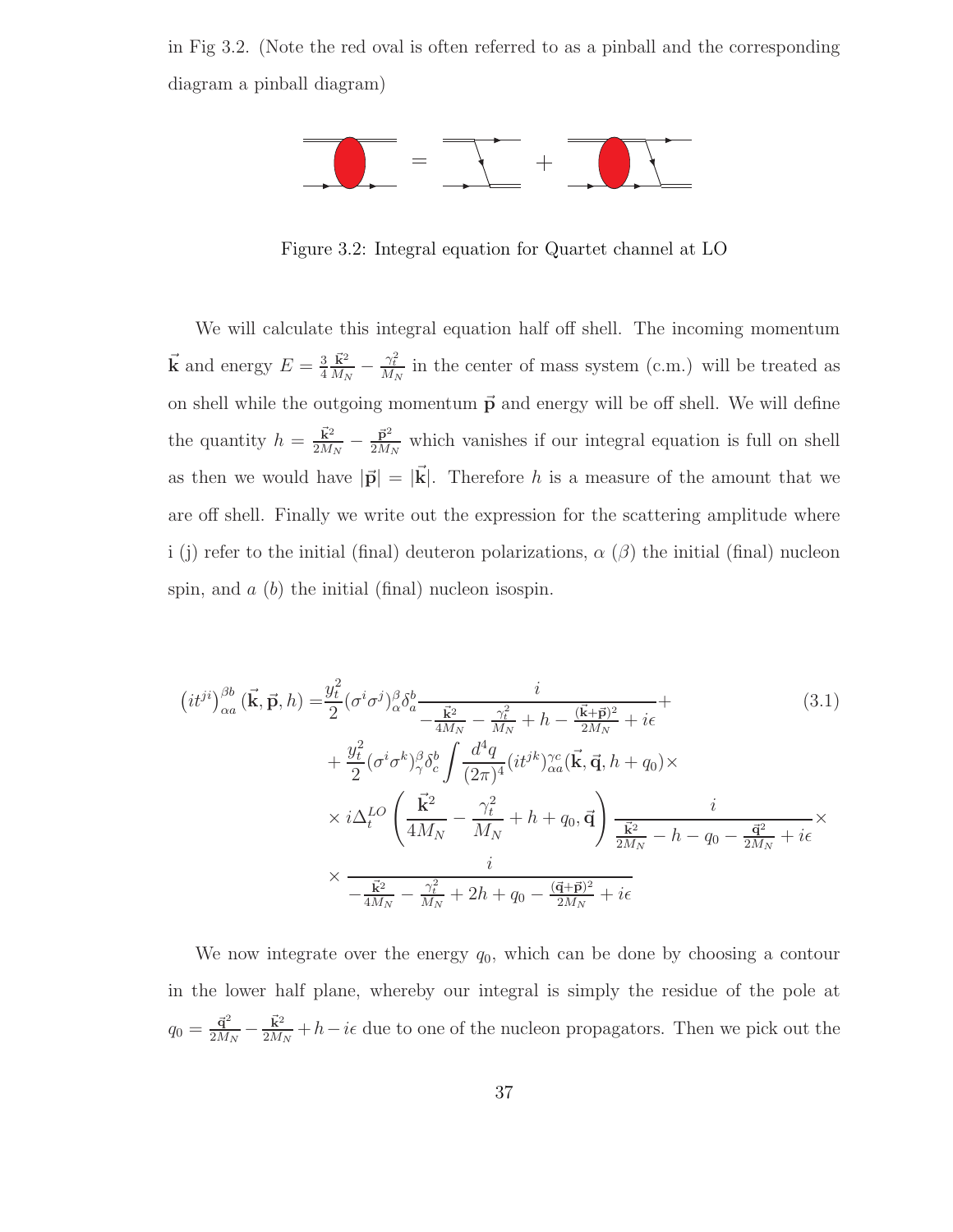quartet channel and project onto an angular momentum basis by using the Legendre polynomials. Doing this we find the simple one dimensional integral equations Eq. (3.2) expressing the partial wave basis of our amplitude.

$$
t^{l}(k, p) = -\frac{y_{t}^{2}M_{N}}{pk}Q_{l}\left(\frac{p^{2} + k^{2} - M_{N}E - i\epsilon}{pk}\right) -
$$
  
+ 
$$
\frac{2}{\pi} \int_{0}^{\Lambda} dq q^{2} t^{l}(k, q) \frac{1}{\gamma_{t} - \sqrt{\frac{3\vec{q}^{2}}{4} - M_{N}E - i\epsilon}} \frac{1}{qp}Q_{l}\left(\frac{p^{2} + q^{2} - M_{N}E - i\epsilon}{pq}\right)
$$
(3.2)

where

$$
Q_l(a) = \frac{1}{2} \int_{-1}^{1} dx \frac{P_l(x)}{x+a}
$$
\n(3.3)

is equivalent to the Legendre polynomials of the second kind up to a factor of  $(-1)^{l}$ . We note that in Eq.  $(3.2)$  the integral ranges from 0 to  $\Lambda$  instead of 0 to infinity. The use of a cutoff for the integral serves two purposes. Firstly, it gives a cutoff regularization for potential divergences. Secondly, since we will have to solve this integral equation numerically we have to impose some cutoff anyway since we cannot integrate to infinity. One may be concerned that we are using two different regularization schemes here. We are using dimensional regularization for the deuteron propagator and a cutoff regularization for the integral equation. However any effects from choosing different regularization schemes are of higher order [14].

# 3.2 Doublet Channel LO

Now we move to the doublet channel. There are two extra complications that arise in this case. One comes from the fact that we now need to include the singlet propagator since it can combine with the spin one half nucleon to give a total spin of one half. This feature leads to having to solve two sets of coupled integral equations.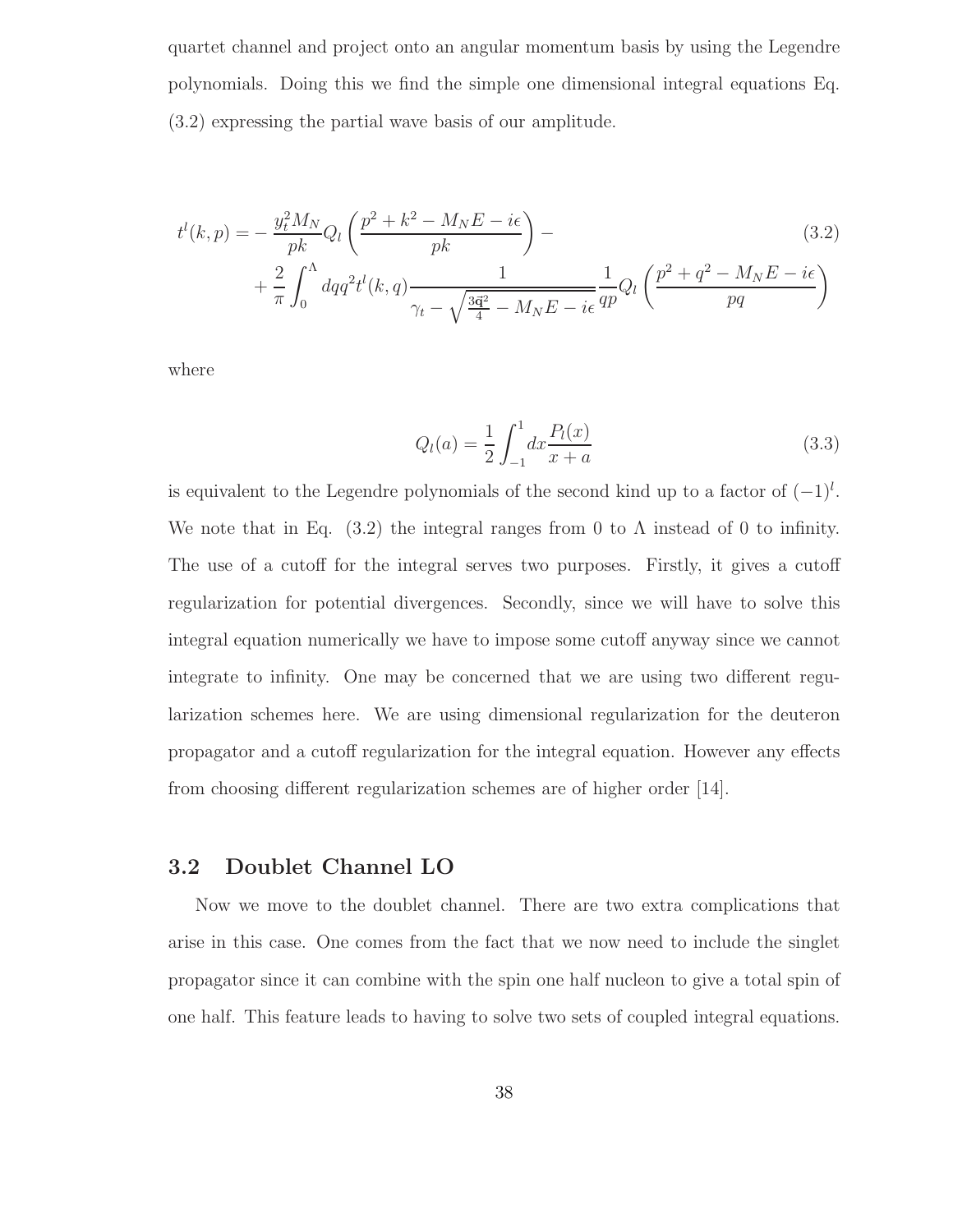The second complication arises from three-body forces. The three-body force only arises in the doublet S wave channel at LO because there is no centrifugal barrier and the Pauli exclusion principle does not exclude a bound state in this channel. Since the resulting kernel of the integral equation in the doublet S wave channel is non-compact, the equation does not possess a unique solution (in the limit  $\Lambda \to \infty$ ). At finite cutoff this results in the solution varying greatly with the choice of cutoff. This can be remedied by the insertion of a three-body force with an appropriate scale dependence on  $\Lambda$ . The basic form of the three-body force up to NNLO is given by [13–15]

$$
\mathcal{H}(E,\Lambda) = \frac{2H_0^{LO}(\Lambda)}{\Lambda^2} + \frac{2H_0^{NLO}(\Lambda)}{\Lambda^2} + \frac{2H_0^{NNO}(\Lambda)}{\Lambda^2} + \frac{2H_2^{NNLO}(\Lambda)}{\Lambda^4}(M_N E + \gamma_t^2) \tag{3.4}
$$

The term  $H_0$  is chosen at each order so that we get the correct scattering length of  $a_{\frac{1}{2}} = .65$  fm at zero energy in the doublet S wave channel. This parameter is split up into pieces depending on the order at which we are working so that  $H_0$  doesn't have to be refit at each order. The value of  $H_2$  is chosen such that we get the correct triton binding energy of  $B_d = -8.48$  MeV. Now with all these complications in mind we must solve a set of coupled integral equations which is represented by the diagrams in Fig. 3.3. The diagrams with three-body forces will only contribute to the Doublet S wave channel. In the diagrams of Fig. 3.3 the double dashed line represents the LO singlet propagator and the thick solid blue line represents a sum of two diagrams, one containing a deuteron propagator and the other having a singlet propagator in place of the solid blue line.

Now similarly to the quartet channel we integrate over the energy, project out the doublet channel, and project into an angular momentum basis. We then get the coupled Eqs. (3.5) and (3.6), where  $t_{N t \to N t}^{l}(k, p)$  is the amplitude for neutron and deuteron going to a neutron and deuteron, while  $t_{N t \to N s}^{l}(k, p)$  is the amplitude for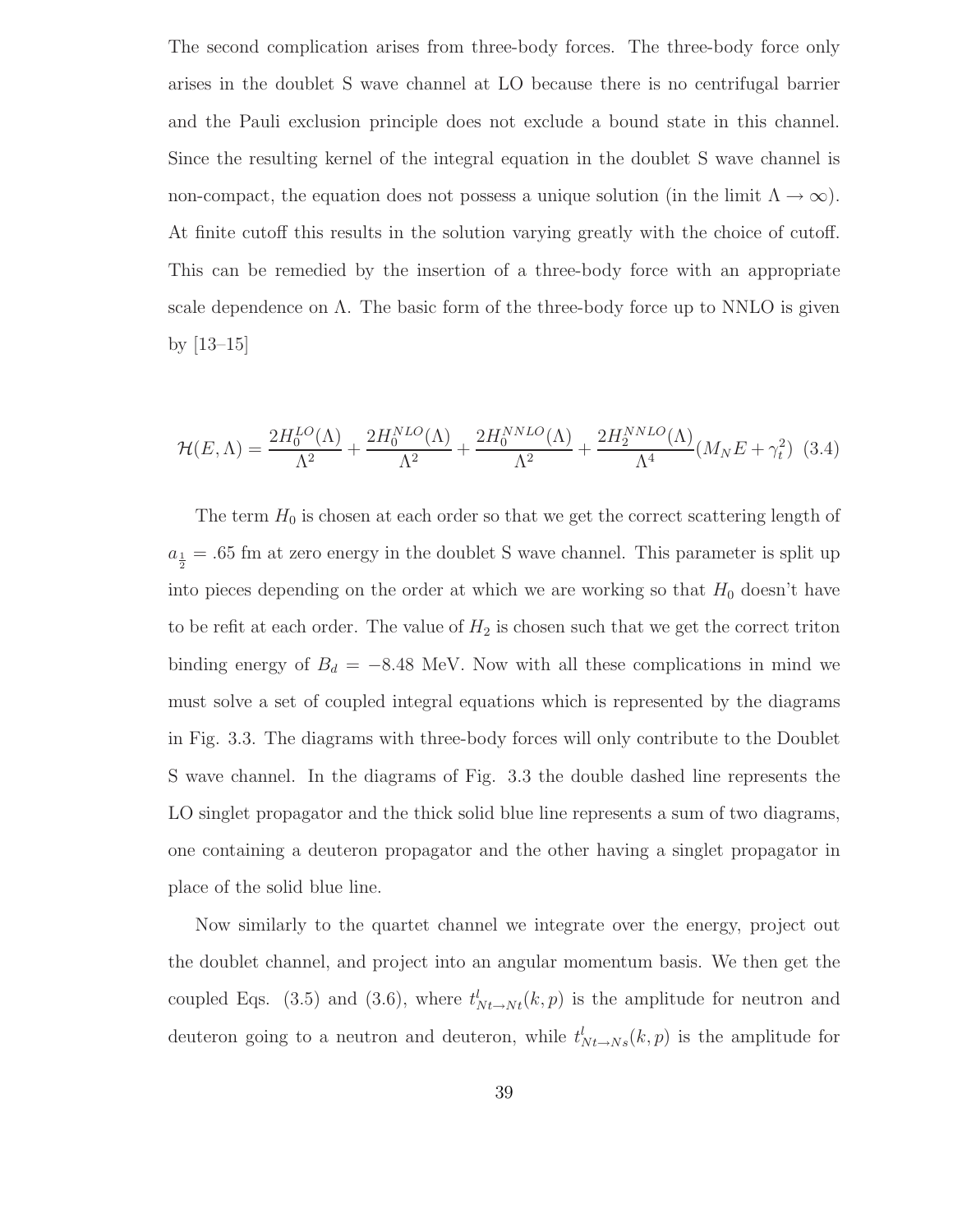

Figure 3.3: Integral Equations for doublet channel at LO

neutron and deuteron going to neutron and singlet combination of nucleons. In these expressions we note the  $\delta_{l0}$  associated with the three-body force. This simply states that the three-body force only enters in the S wave. Finally it should be noted that  $\mathcal{H}(E,\Lambda)$  only contains the leading order contribution from Eq. (3.4).

$$
t_{Nt \to Nt}^{l}(k, p) = \frac{4y_t^2 M_N}{pk} Q_l \left( \frac{p^2 + k^2 - M_N E - i\epsilon}{pk} \right) + \delta_{l0} \mathcal{H}(E, \Lambda)
$$
(3.5)  

$$
- \frac{1}{\pi} \int_0^{\Lambda} dq q^2 t_{Nt \to Nt}^{l}(k, q) \frac{1}{\gamma_t - \sqrt{\frac{3\vec{q}^2}{4} - M_N E - i\epsilon}} \times \left[ \frac{1}{qp} Q_l \left( \frac{p^2 + q^2 - M_N E - i\epsilon}{pq} \right) + \delta_{l0} \mathcal{H}(E, \Lambda) \right]
$$

$$
+ \frac{3}{\pi} \frac{y_t}{y_s} \int_0^{\Lambda} dq q^2 t_{Nt \to Ns}^{l}(k, q) \frac{1}{\gamma_s - \sqrt{\frac{3\vec{q}^2}{4} - M_N E - i\epsilon}} \times \left[ \frac{1}{qp} Q_l \left( \frac{p^2 + q^2 - M_N E - i\epsilon}{pq} \right) + \delta_{l0} \mathcal{H}(E, \Lambda) \right]
$$
(3.5)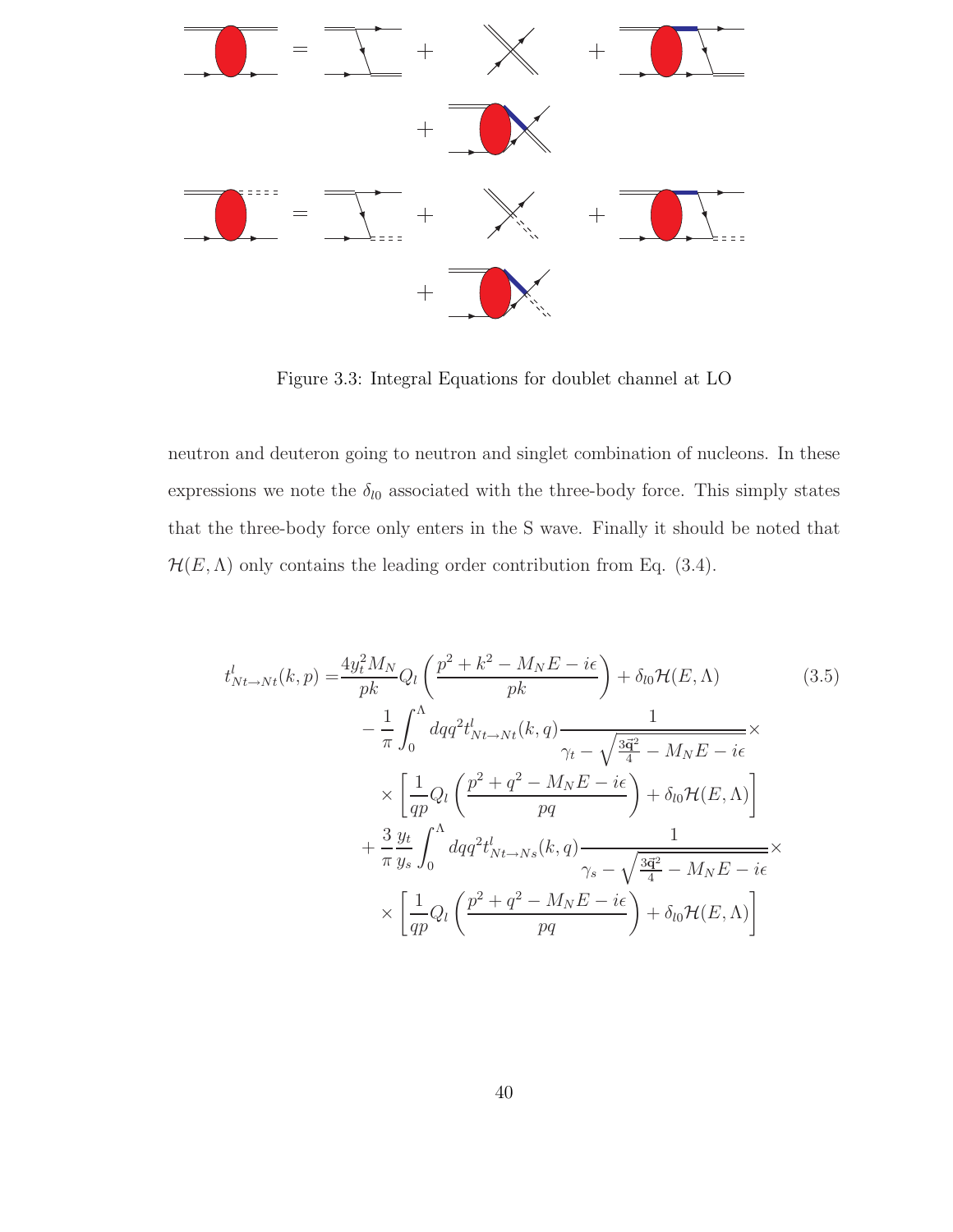$$
t_{Nt \to Ns}^{l}(k, p) = -\frac{12y_{d}y_{s}M_{N}}{pk}Q_{l}\left(\frac{p^{2} + k^{2} - M_{N}E - i\epsilon}{pk}\right) + \delta_{l0}\mathcal{H}(E, \Lambda)
$$
(3.6)  

$$
-\frac{1}{\pi}\int_{\Lambda}^{\infty}dq q^{2}t_{Nt \to Nt}^{l}(k, q)\frac{1}{\gamma_{t} - \sqrt{\frac{3\vec{q}^{2}}{4} - M_{N}E - i\epsilon}} \times \left[\frac{1}{qp}Q_{l}\left(\frac{p^{2} + q^{2} - M_{N}E - i\epsilon}{pq}\right) + \delta_{l0}\mathcal{H}(E, \Lambda)\right]
$$

$$
+\frac{3}{\pi}\frac{y_{t}}{y_{s}}\int_{0}^{\Lambda}dq q^{2}t_{Nt \to Ns}^{l}(k, q)\frac{1}{\gamma_{s} - \sqrt{\frac{3\vec{q}^{2}}{4} - M_{N}E - i\epsilon}} \times \left[\frac{1}{qp}Q_{l}\left(\frac{p^{2} + q^{2} - M_{N}E - i\epsilon}{pq}\right) + \delta_{l0}\mathcal{H}(E, \Lambda)\right]
$$

Note that all these amplitudes are unrenormalized. In order to find the renormalized amplitude we must multiply  $t_{N_t \to N_t}^l(k, p)$  by the LO deuteron wavefunction renormalization  $Z_D$ . Lastly since the channel  $t^l_{N_t\rightarrow N_s}(k, p)$  is of no direct physical interest to us we can renormalize it in any manner we wish. At higher orders one must renormalize the amplitude  $t_{N t \to N t}^{l}(k, p)$  with the corresponding order in deuteron wavefunction renormalization  $Z_D$ .

#### 3.3 Higher orders

With the integral equations for these amplitudes solved at LO two natural questions arise. Firstly how do we solve these integral equations and secondly how do we continue this to higher orders. The issue of how these equations are solved will be saved for the next section so instead we will now focus on the issue of higher orders. Once the LO amplitudes are calculated we can evaluate the NLO amplitude by simply solving the diagrams in Fig. 3.4 where the cross denotes an insertion of the deuteron (singlet) kinetic energy term and the  $\Delta_{(0)}^{3S_1}$  ( $\Delta_{(0)}^{1S_0}$ ) term. We note that the deuteron (singlet) propagator with a cross is simply our deuteron (singlet) propagator at NLO. In order to solve these diagrams one can numerically integrate them with the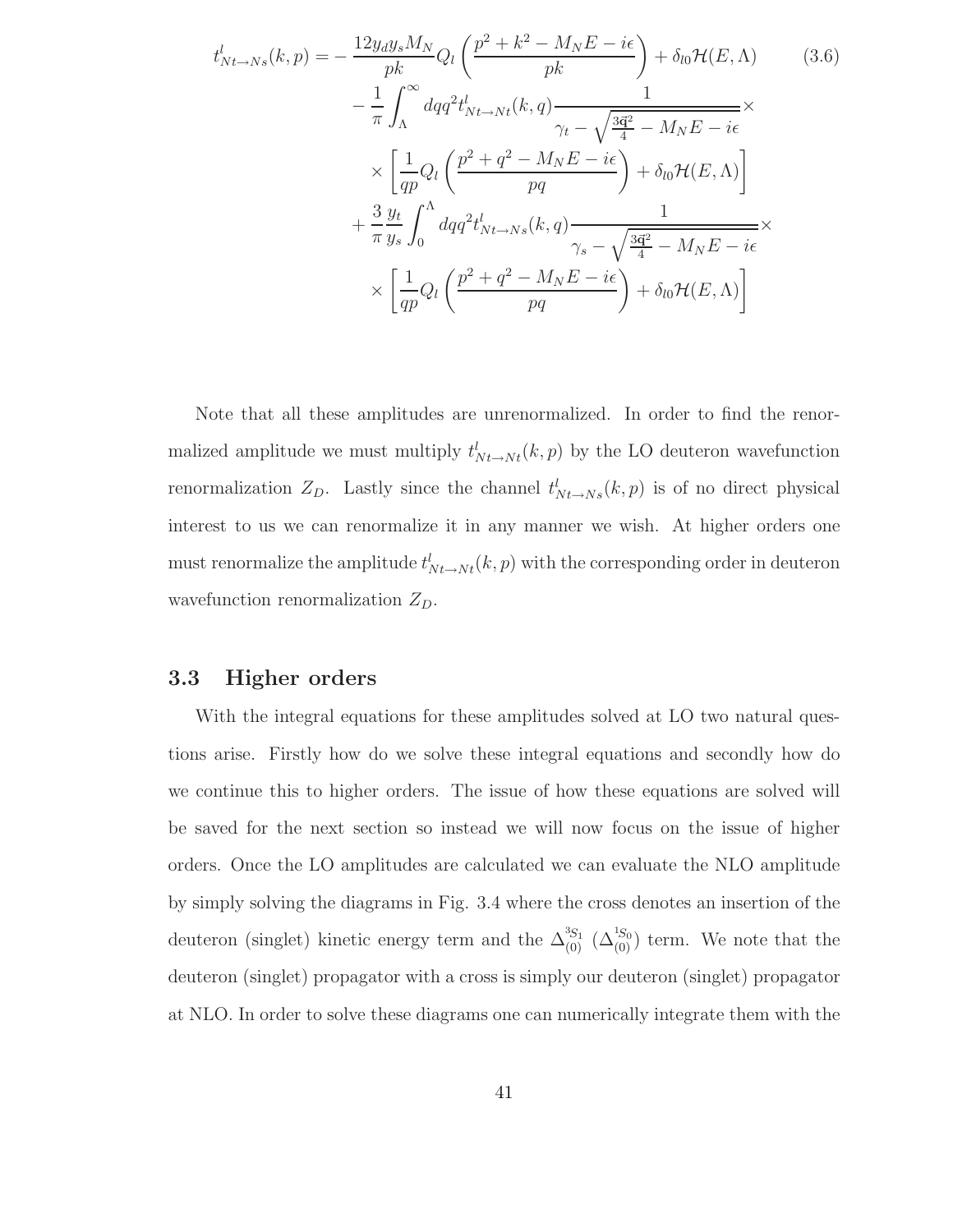half off shell LO amplitudes. Finally it should be noted that only the first diagram contributes in the quartet channel and the other two will contribute to the doublet channel. Also we have ignored NLO diagrams with three-body forces as they only occur in the Doublet S wave channel



Figure 3.4: Diagrams at NLO (Three-Body Forces are ignored)

At NNLO one has to solve the set of diagrams in Fig. 3.5. The first two diagrams can be solved as before by using numerical integration with our half off shell LO amplitudes. However the the next four diagrams represent an issue, as they require knowledge of the full off shell LO amplitude. So we are either forced to solve the full off shell LO amplitude which is numerically expensive or we must adopt another approach.



Figure 3.5: Diagrams at NNLO (Again Three-Body Forces are ignored)

It turns out that there is a relatively simple way to calculate to higher orders without calculating the full off shell LO amplitude [15]. At NLO we simply replace the LO deuteron and singlet propagators in our integral equation by the NLO propagators. Likewise for NNLO we replace the LO propagators with their NNLO counterparts.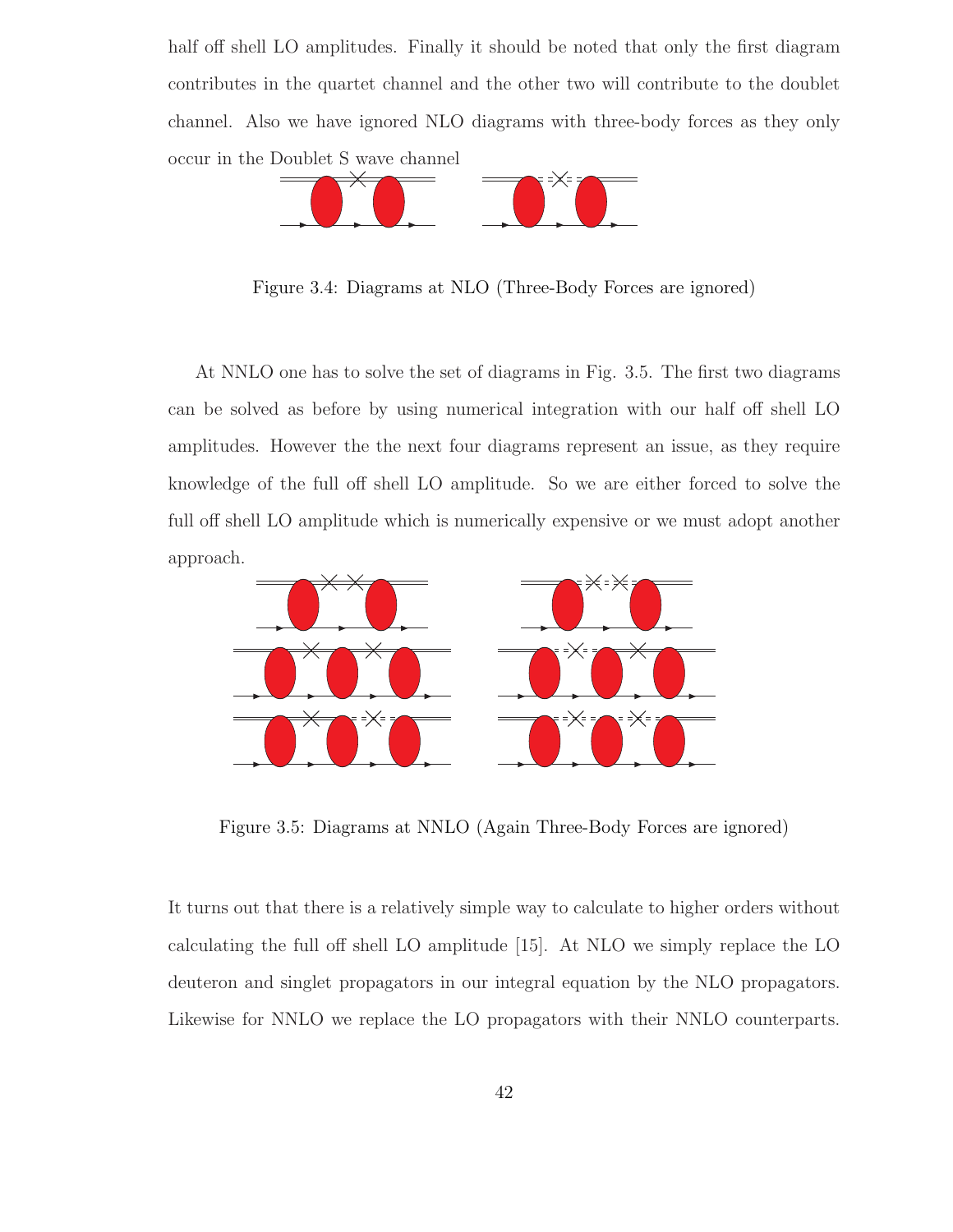In the doublet S wave channel we must also replace the LO three-body force with its NLO and NNLO counterparts. Doing this we can get the amplitudes correct up to NNLO. However, the amplitudes will contain an infinite number of certain higher order terms. For example in this method one will get the higher order terms at NLO in Fig. 3.6 and NNLO in Fig. 3.7. Despite these higher order terms our calculation is still correct up to NNLO and does not necessitate the calculation of the full off shell LO amplitude.



Figure 3.6: Certain Higher order contributions present at NLO in Quartet channel



Figure 3.7: Certain Higher order contributions present at NNLO in Quartet channel

Also at NNLO their are contributions from a two-body SD mixing operator which is given by the Lagrangian in Eq. (3.7) for the auxiliary field formalism

$$
\mathcal{L}^{SD} = y_{SD} d^{i\dagger} \left[ N \left( (\overrightarrow{\partial} - \overleftarrow{\partial})^i (\overrightarrow{\partial} - \overleftarrow{\partial})^j - \frac{1}{3} (\overrightarrow{\partial} - \overleftarrow{\partial})^2 \right) P_j N \right] + h.c \qquad (3.7)
$$

As of now the contributions of this term to the nd scattering amplitude at NNLO have not been calculated. It can be shown that if averaged over  $\vec{J}$  (total angular momentum  $\vec{\mathbf{J}} = \vec{\mathbf{L}} + \vec{\mathbf{S}}$  that these terms cancel out, which is explicitly shown in the appendix. A calculation of the NNLO phase shifts has been calculated in [50] where the  $\vec{J}$  values have been averaged over rendering this SD mixing term needless.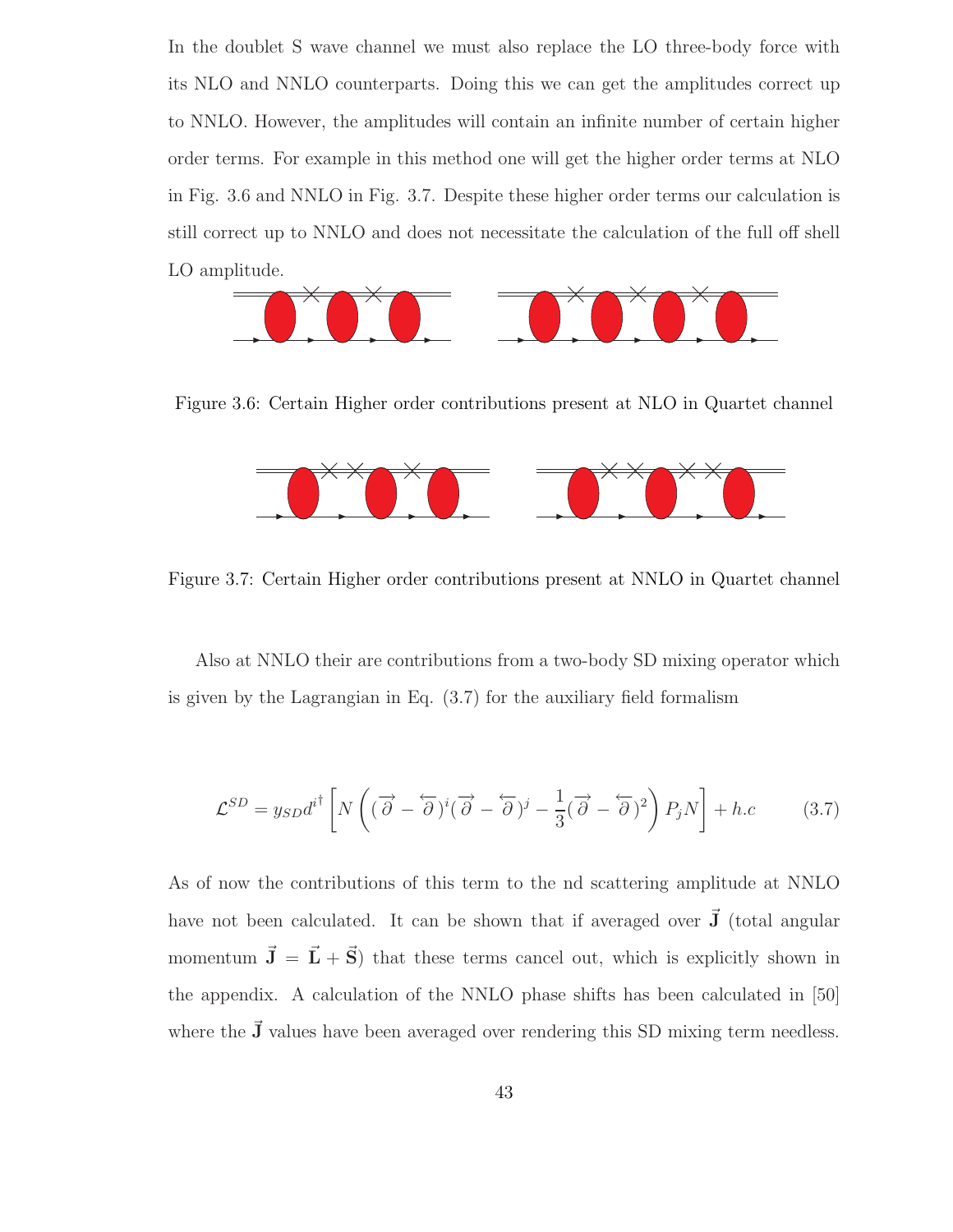However these terms will be necessary to give an accurate description of polarization phenomena in nd scattering, therefore these terms have been projected out in angular momentum in the appendix for possible future use in nd polarization phenomena

# 3.4 Numerical Methods

We will now address the method by which we will solve the integral equations. For simplicity we will only focus on the quartet channel as the method used in the Doublet channel is identical but only slightly more complicated due to the presence of two coupled integral equations and the three-body force. In order to simplify our notation we will rewrite the integral equation in the quartet channel as(Note we are calculating the renormalized amplitude at LO.)

$$
t^{l}(k, p) = B(k, p) + \int_{0}^{\Lambda} dq K(k, p, q) t(k, q)
$$
\n(3.8)

where

$$
B(k, p) = -\frac{8\pi\gamma_t}{M_N} \frac{1}{pk} Q_l \left( \frac{p^2 + k^2 - M_N E - i\epsilon}{pk} \right)
$$
(3.9)

and

$$
K(k, p, q) = \frac{2}{\pi} \frac{1}{\gamma_t - \sqrt{\frac{3q^2}{4} - M_N E - i\epsilon}} \frac{1}{qp} Q_l \left( \frac{p^2 + q^2 - M_N E - i\epsilon}{qp} \right)
$$
(3.10)

The integral equation we are faced with is a simple first order linear Fredholm type integral equation of the second kind, and can in general be simply solved by use of the Nystrom method [29]. In this procedure one discretizes the integral equation by use of a quadrature where in our case  $q_i$  are the quadrature points and  $w_i$  are the corresponding quadrature weights. Discretizing our integral equation we can rewrite it as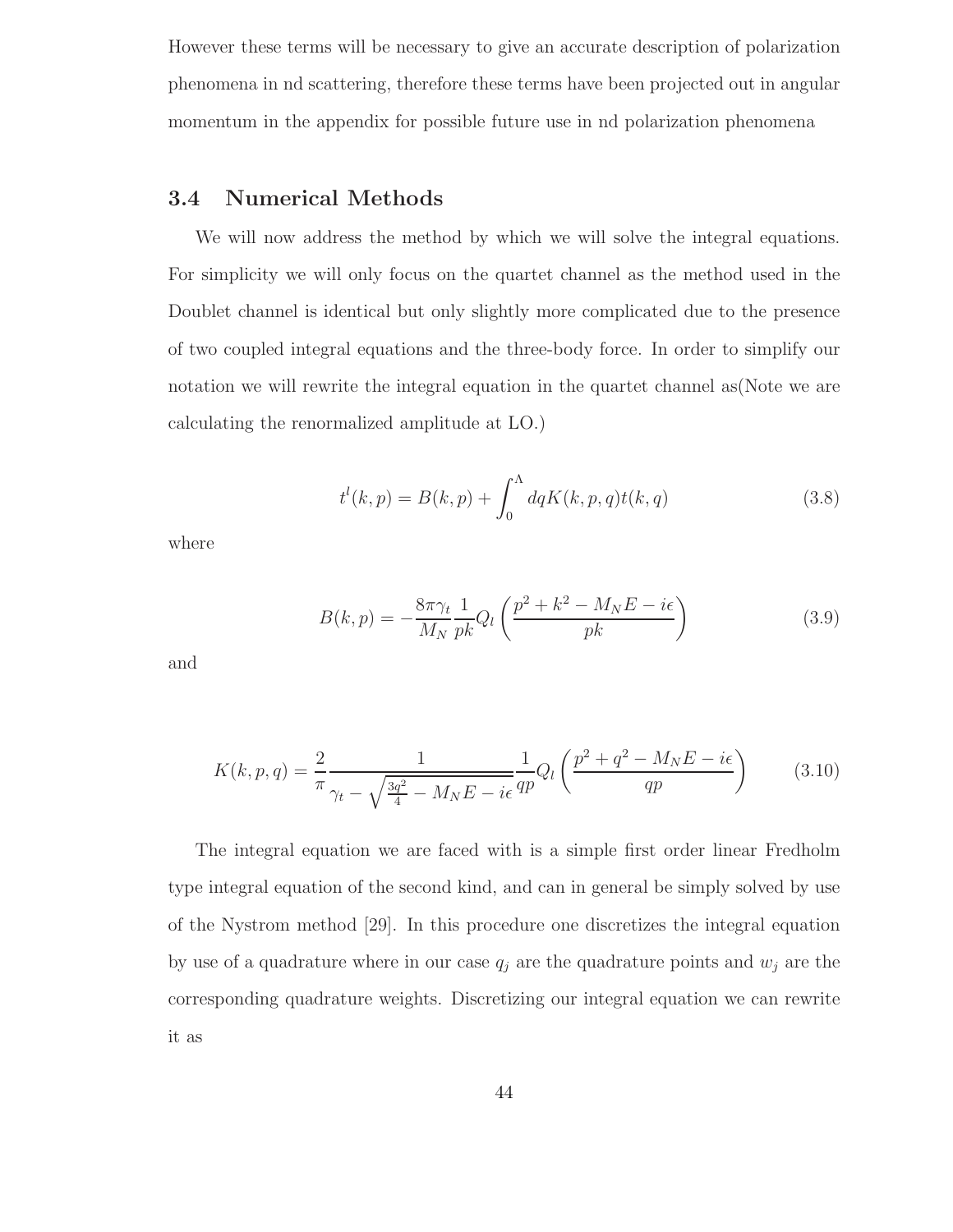$$
t_i = B_i + \sum_j w_j K_{ij} t_j \tag{3.11}
$$

where

$$
t_i = t(k, p_i), \quad B_i = B(k, p_i), \quad K(k, p_i, q_j) = K_{ij}
$$
\n(3.12)

Our integral equation has now been turned into a system of linear equations. This system can be simply solved by inverting a matrix, yielding

$$
t_i = \left(\delta_{ij} - \sum_j w_j K_{ij}\right)^{-1} B_j \tag{3.13}
$$

This method of solution would be fine except that our kernel  $K(k, p, q)$  has singularities along the real axis. Thus in order to have our solution converge we would need to choose and inordinately large number of mesh points. The first singularity comes from the deuteron propagator and is located at two positions

$$
q = k + i\epsilon, -k - i\epsilon \tag{3.14}
$$

We see the singularity  $k + i\epsilon$  is located in the first and fourth quadrants and in the limit  $\epsilon \to 0$  will lay on the real axis. For certain values of momentum the function  $Q_l(a)$ , where  $a = (p^2 + q^2 - M_N E - i\epsilon)/qp$ , gives branch point singularities. Below threshold, namely  $E < 0$  it is easy to see that these singularities do not come close to the real axis. However, when  $E \geq 0$  the branch point singularities will be a distance  $\epsilon$ away from the real axis. The singularity due to the deuteron propagator is fixed and can be dealt with numerically by several different methods [29]. However the branch point singularities are not fixed, and occur when the argument in  $Q_l(a)$  approaches 1 or -1, i.e. when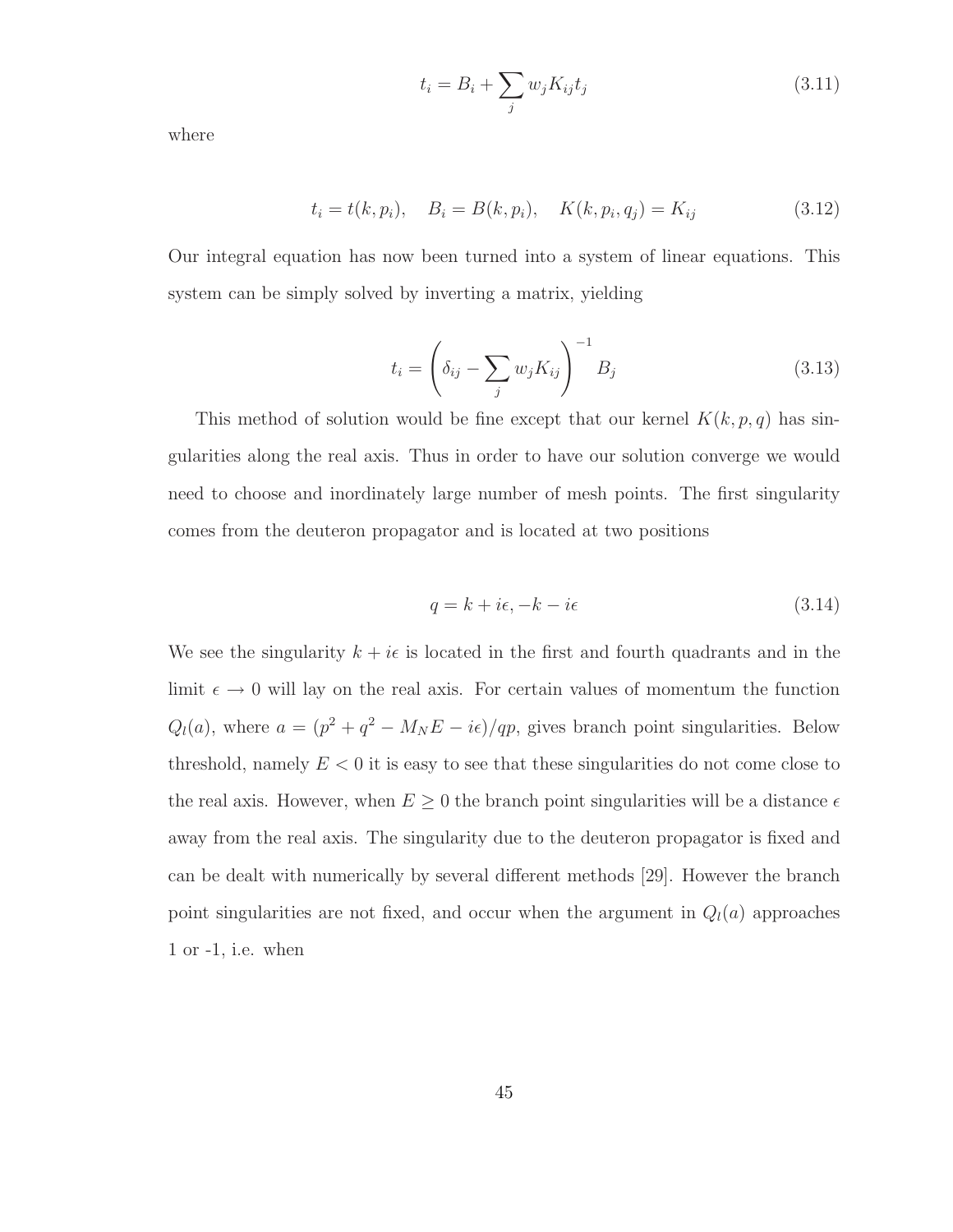$$
q = \pm \frac{1}{2}p \pm \sqrt{M_N E - \frac{3}{4}p^2 + i\epsilon}
$$
 (3.15)

In order to deal with such singularities we will use the method invented by Hetherington and Schick [64]. We first analytically continue the amplitude  $t(k, p)$  into the complex plane by letting  $p$  be defined along the path  $C'B$  in the complex plane as shown below. However the Nystron method demands that we use the same values for p and q. Thus we change the integral to be along the path  $C'B$  in the complex plane.



Figure 3.8: Contour used for integral equation

The integral along the path  $C'B$  will be equivalent to the integral along the real axis as long as there are no singularities inside the contour  $C'BC$ . It has been shown by Brayshaw that there are no singularities from the solution  $t(k, p)$  for  $\varphi < \tan^{-1}(2k/\gamma_t)$ [19]. The singularities from the deuteron propagator are clearly not an issue as they are only in the first and third quadrants. Finally it can also be shown that there are no branch point singularities inside the contour  $[1, 21]$ . Thus we can solve the half off shell amplitude along the path  $C'B$ . Now setting  $p = k$  and again integrating q along the path  $C'B$  we can solve the full on shell amplitude along the real axis by integrating the solution from the path  $C'B$ . This is allowed as long as there are no new singularities introduced into the contour by setting  $p = k$ . By changing the value of  $p$  the only singularities that move are the branch points. However, it can be easily shown that since  $p$  is on shell there are no branch point singularities in the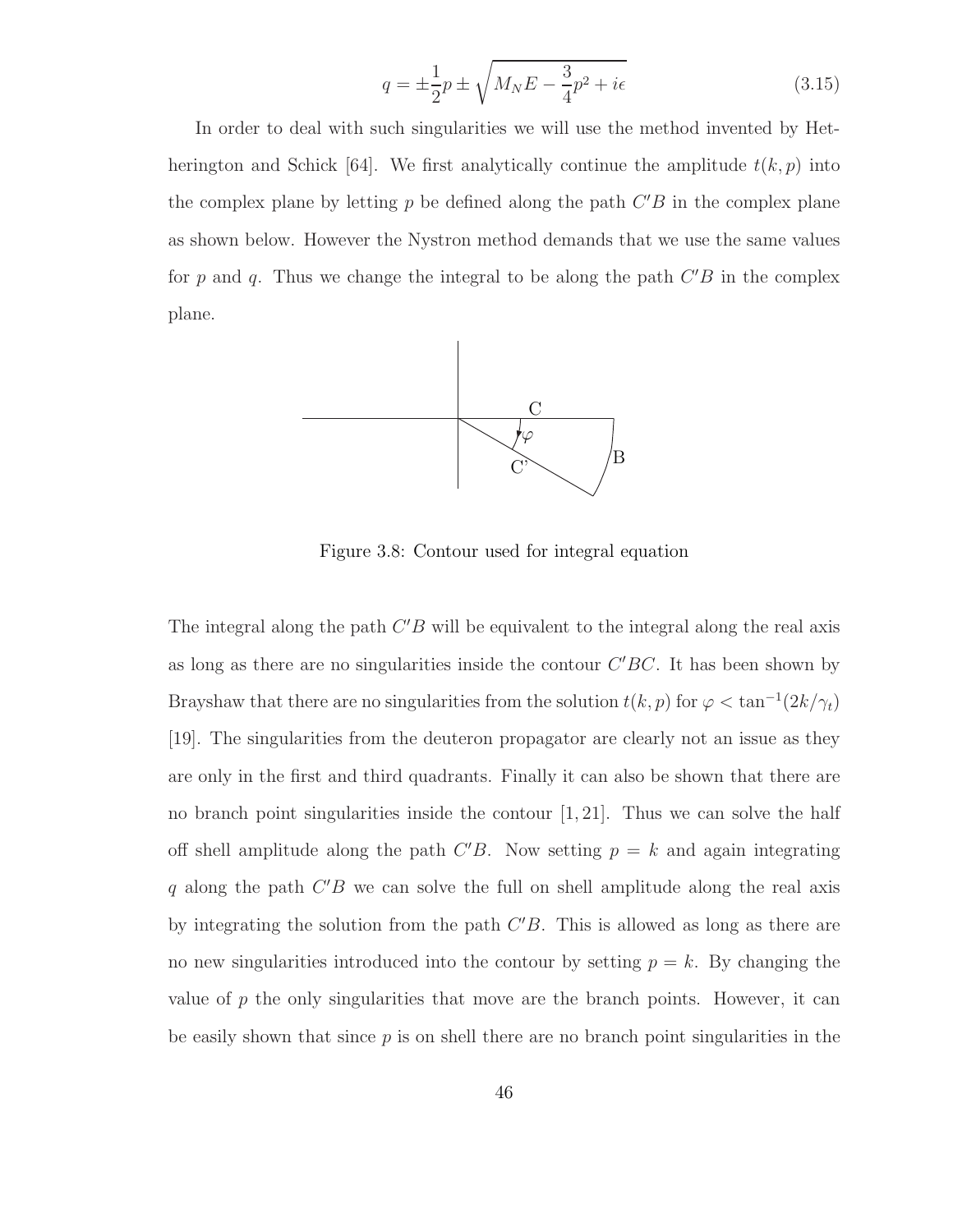contour. Thus integrating along the path  $C'B$  is again equivalent to integrating along the real axis. In order to stay as far away from the singularities as possible we choose the angle  $\varphi = \frac{1}{2}$  $\frac{1}{2} \tan^{-1}(2k/\gamma_t)$ . Finally note we never solve the amplitude along the real axis. We simply use the amplitude along the path  $C'B$  to solve all of our PV amplitudes.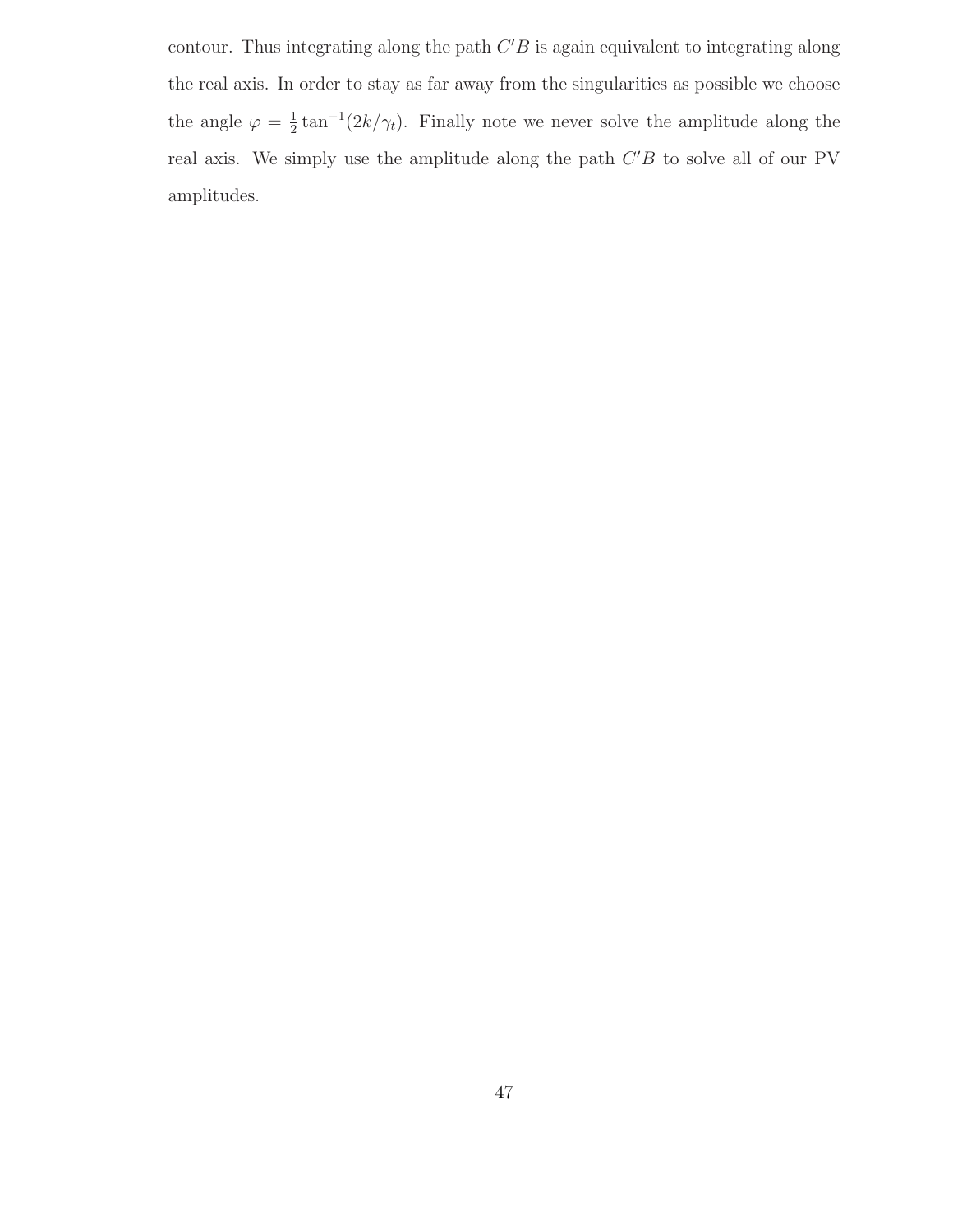# CHAPTER 4

## THREE-BODY PARITY-VIOLATION

## 4.1 Three-Body Parity-Violation LO

In the auxiliary field formulation the two-body PV Lagrangian is given by a form including five low energy constants [97].

$$
\mathcal{L}_{PV}^{d} = -\left[g^{(3S_1 - {}^{1}P_1)}t_i^{\dagger} \left(N^t \sigma_2 \tau_2 i \stackrel{\leftrightarrow}{\nabla_i} N\right) \right. \n+ g^{(1S_0 - {}^{3}P_0)}(s_a^{\dagger} \left(N^T \sigma_2 \vec{\sigma} \cdot \tau_2 \tau_a i \stackrel{\leftrightarrow}{\nabla} N\right) \n+ g^{(1S_0 - {}^{3}P_0)}(s^{3ab}(s^a)^{\dagger} \left(N^T \sigma_2 \vec{\sigma} \cdot \tau_2 \tau^b \stackrel{\leftrightarrow}{\nabla} N\right) \n+ g^{(1S_0 - {}^{3}P_0)}(s^a)^{\dagger} \left(N^T \sigma_2 \vec{\sigma} \cdot \tau_2 \tau^b i \stackrel{\leftrightarrow}{\nabla} N\right) \n+ g^{(3S_1 - {}^{3}P_1)} \epsilon^{ijk}(t_i)^{\dagger} \left(N^T \sigma_2 \sigma^k \tau_2 \tau_3 \stackrel{\leftrightarrow}{\nabla} N\right) + h.c.
$$
\n(4.1)

where  $a \stackrel{\leftrightarrow}{\nabla} b = a(\overrightarrow{\nabla})b - (\overrightarrow{\nabla} a)b$ , and  $\mathcal{I} = \text{diag}[1, 1, -2]$  projects out the isotensor contribution. As in the parity-conserving case for three-body interactions one needs to solve an infinite sum of diagrams for the PV amplitude at LO [15, 50], leading to a coupled set of integral equations given in Fig. 4.1. Numerical solution is necessary, as such integral equations cannot be solved analytically. In general we must solve a set of four coupled integral equations. However, since parity-violation is so small,  $G_F m_\pi^2 \sim 10^{-7}$  we can ignore second order PV terms. Then the integral equations for the parity-conserving amplitudes decouple [59], and are exactly the same as in previous papers [15, 50, 55]. The remaining coupled PV integral equations at LO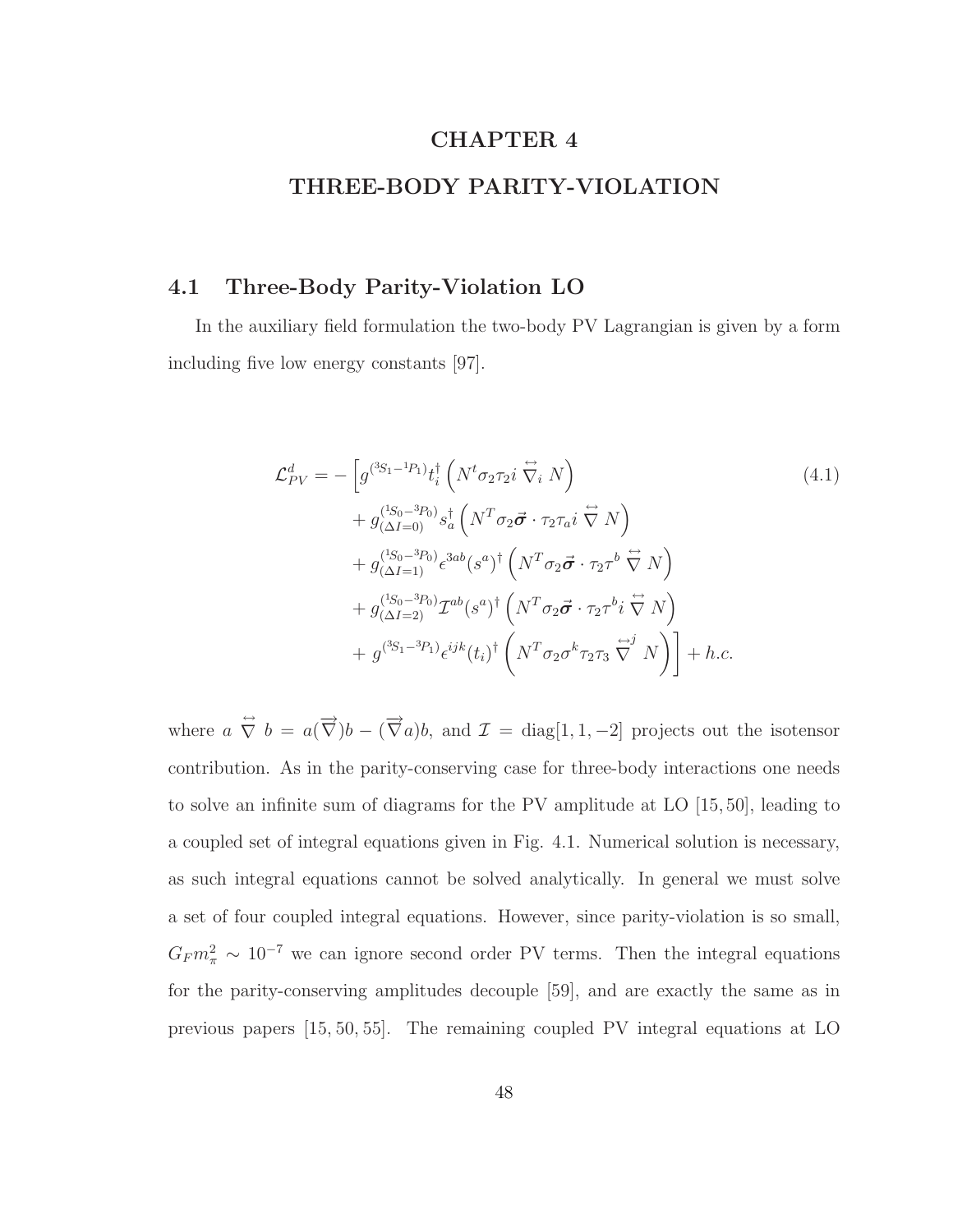are shown in Fig. 4.2, where the boxes represent PV vertices, the double line the dressed deuteron propagator, the double dashed lines the dressed singlet propagator, and the line with arrow the nucleon propagator. The thick lines represent a sum over both deuteron and singlet propagators. Thus the thick line allows one to represent two Feynman diagrams with a single diagram. There are also diagrams where two dibaryon lines and two nucleon lines meet at a single vertex, due to the three-body force term in the Lagrangian.



Figure 4.1: Integral equations for parity-violation at LO (Note diagrams where lower vertices are PV are not included)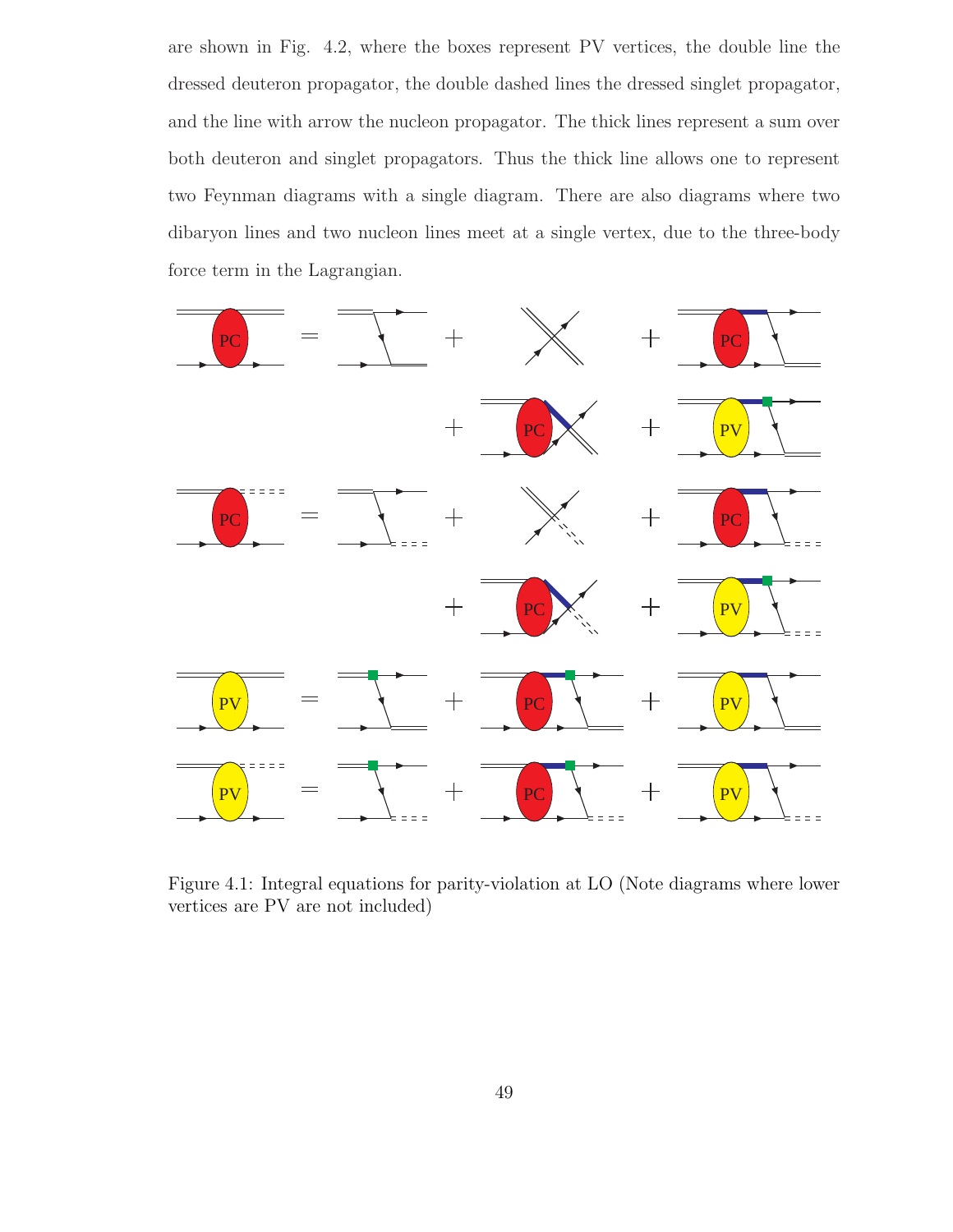

Figure 4.2: Integral equations for parity-violation at LO (Note diagrams where lower vertices are PV are not included)

This three-body force term enters at LO, only in the Doublet S-wave channel. (Note we have not yet projected out any specific channel.) The momentum integrals are regulated

using a sharp cutoff  $\Lambda$ . The three-body force term is cutoff dependent. This cutoff is convenient because it can be implemented straightforwardly numerically. The LO three-body force term in the Doublet S wave channel as given by (3.4) [12, 13] has its cutoff dependence chosen such that the doublet S wave amplitude produces the correct scattering length [14, 15, 55]. There is no need to include a PV three-body force, as it has been explicitly shown that no such term exists up to and including NLO [56].) The cutoff dependence for  $H_0(\Lambda)$  is given below in Fig 4.4 from 200 MeV to 1500 MeV.

To first order in parity-violation the integral equation for the PV amplitude is given by the sum of diagrams shown in Fig. 4.3. The first diagram corresponds to a pure PV transition with no scattering in the initial or final channel. The next set of diagrams has a PV transition with scattering either in the initial or final channel but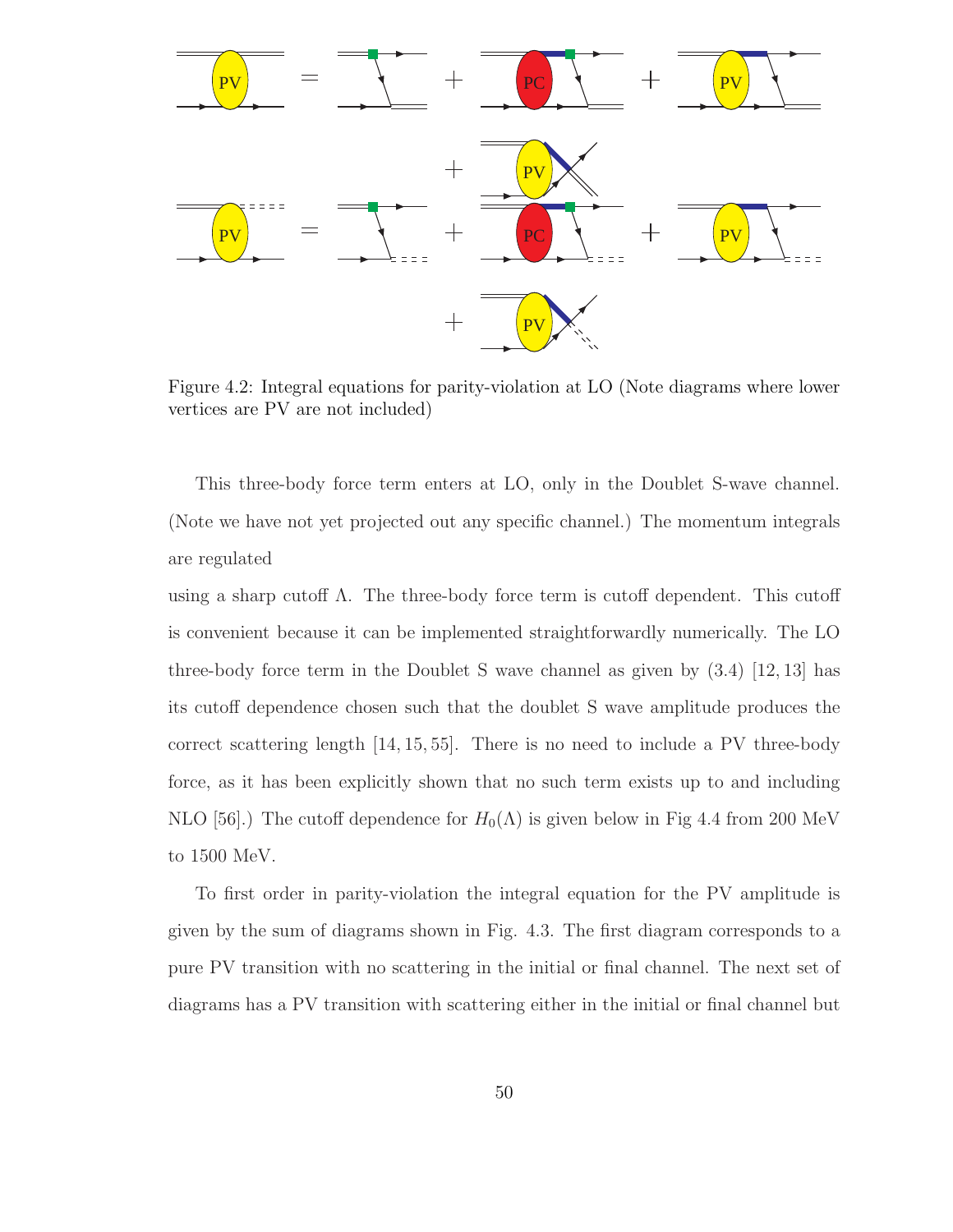

Figure 4.3: PV diagrams at LO (Note diagrams where lower vertices are PV are not included)

not both. (Also note that for these diagrams the singlet field acts as an intermediate state, which can only exist in the doublet channel.) Finally we have the set of diagrams with a PV transition and scattering in both the final and initial channels.

Summing all of these figures one finds the PV amplitude given in Eq. (4.2), where  $\vec{k}$  is the incoming nucleon momentum and  $\vec{p}$  is the outgoing nucleon momentum in the c.m. frame. Since our diagrams are on shell we have  $|\vec{k}| = |\vec{p}|$ , and the total energy in the c.m. frame is given by  $E = \frac{3\vec{k}^2}{4M_s}$  $\frac{3\vec{k}^2}{4M_N} - \frac{\gamma_t^2}{M_N}$ . The vector index letter w  $(x)$ , represents the initial (final) deuteron auxiliary field polarization. Finally the Greek index  $\alpha$  ( $\beta$ ) is the initial (final) spinor index and a (b) is the initial (final) isospinor index.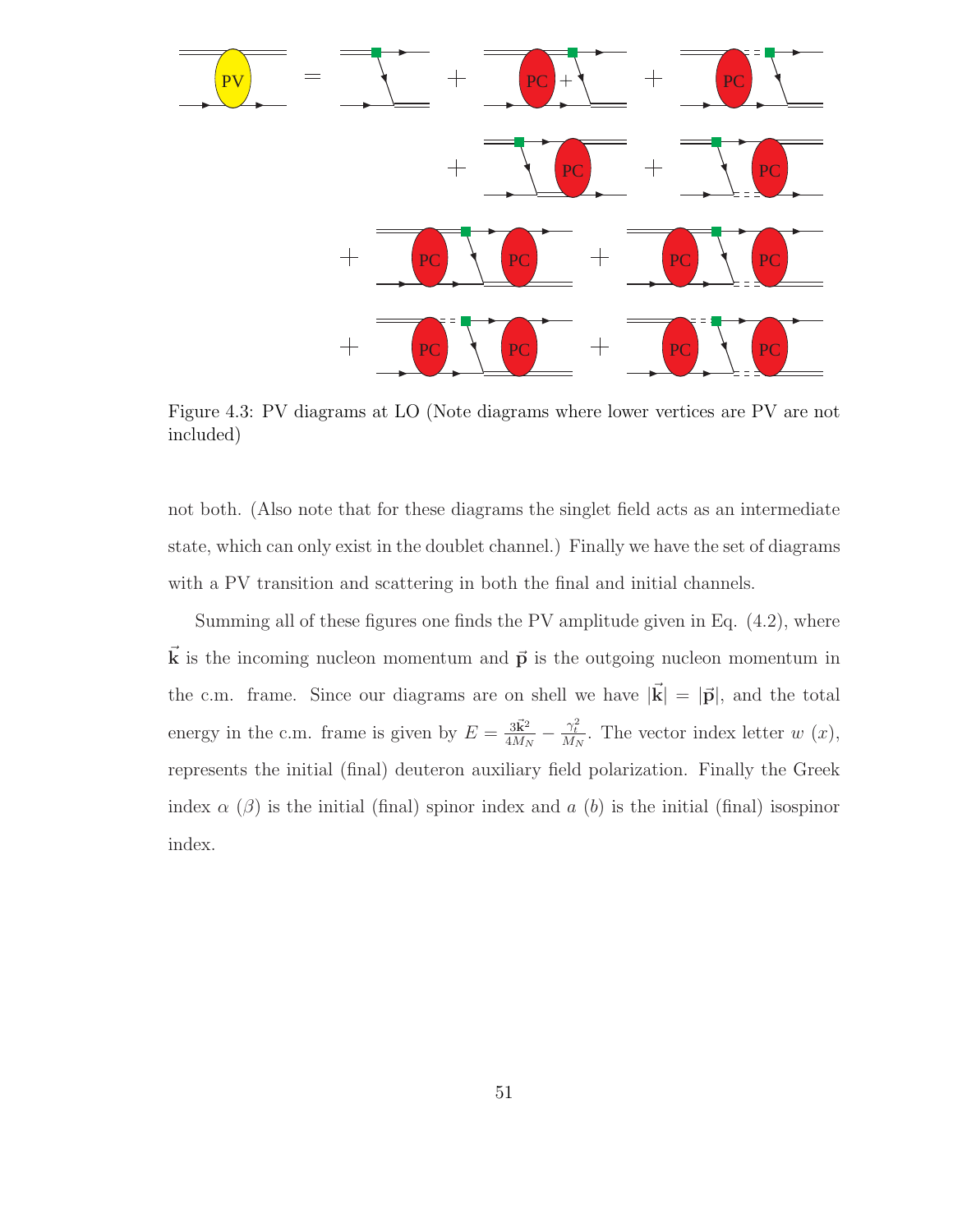

Figure 4.4: Cutoff dependence of three-body force term  $H_0(\Lambda)$ 

$$
(it_{PV}^{xw})_{\alpha a}^{\beta b}(\vec{\mathbf{k}}, \vec{\mathbf{p}}) = \frac{4M_N}{\sqrt{8}} \frac{i}{\vec{k}^2 + \vec{\mathbf{k}} \cdot \vec{\mathbf{p}} + \vec{\mathbf{p}}^2 - M_N E - i\epsilon} \left( \mathcal{K}_{PV}^{11-xw} \right)_{\alpha a}^{\beta b}(\vec{\mathbf{p}}, \vec{\mathbf{k}}) \tag{4.2}
$$
\n
$$
+ \frac{4M_N}{\sqrt{8}} \int \frac{d^4q}{(2\pi)^4} \mathbf{v}_p^T (i\hat{\mathbf{K}}^{xy})_{\gamma c}^{\beta b}(\vec{\mathbf{q}}, \vec{\mathbf{p}}, q_0) i\mathbf{D} \left( \frac{\vec{\mathbf{k}}^2}{4M_N} - \frac{\gamma_t^2}{M_N} + q_0, \vec{\mathbf{q}} \right) \tag{4.2}
$$
\n
$$
+ \frac{4M_N}{\sqrt{8}} \int \frac{d^4q}{(2\pi)^4} \left( (it^{xy})_{\gamma c}^{\beta b}(\vec{\mathbf{p}}, \vec{\mathbf{q}}) \right) \frac{i}{\frac{\vec{k}^2}{2M_N} - q_0 - \frac{\vec{q}^2}{2M_N} + i\epsilon} + \frac{4M_N}{\sqrt{8}} \int \frac{d^4q}{(2\pi)^4} \left( (it^{xy})_{\gamma c}^{\beta b}(\vec{\mathbf{p}}, \vec{\mathbf{q}}) \right)^T i\mathbf{D} \left( \frac{\vec{\mathbf{k}}^2}{4M_N} - \frac{\gamma_t^2}{M_N} + q_0, \vec{\mathbf{q}} \right) \tag{4.2}
$$
\n
$$
+ \frac{4M_N}{\sqrt{8}} \int \frac{d^4q}{(2\pi)^4} \int \frac{d^4\ell}{(2\pi)^4} \left( (it^{xz})_{\delta d}^{\beta b}(\vec{\mathbf{p}}, \vec{\mathbf{e}}) \right)^T i\mathbf{D} \left( \frac{\vec{\mathbf{k}}^2}{4M_N} - \frac{\gamma_t^2}{M_N} + q_0, \vec{\mathbf{q}} \right) \tag{4.2}
$$
\n
$$
+ \frac{(i\tilde{\mathbf{k}}^{xy})_{\gamma c}^4(\vec{\mathbf{q}}, \vec{\mathbf{e}}, q_0 + \ell
$$

The vector  $\mathbf{v}_p$  projects out the nucleon-deuteron amplitude in cluster-configuration space and is defined as [55]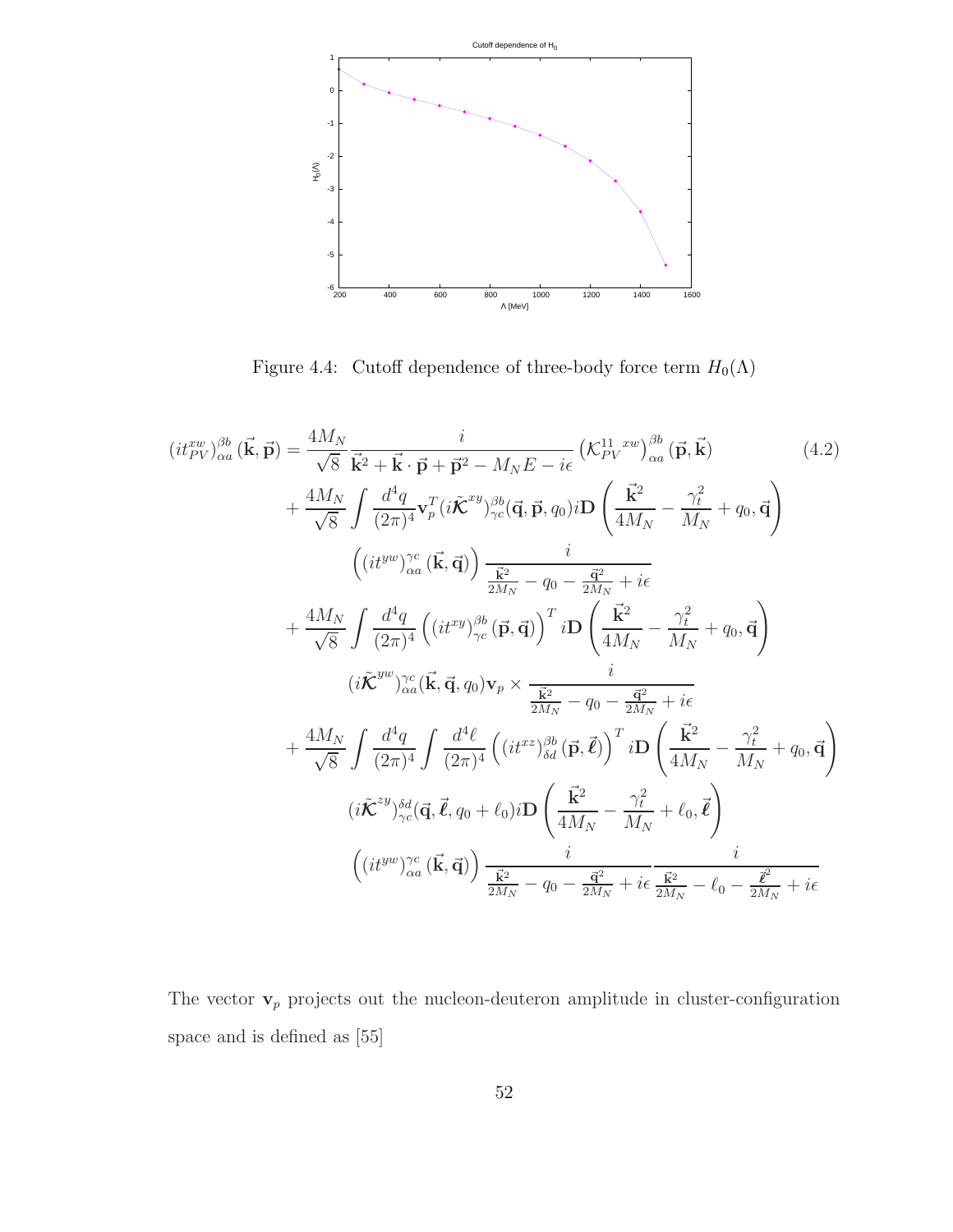$$
\mathbf{v}_p = \begin{pmatrix} 1 \\ 0 \end{pmatrix} \tag{4.3}
$$

and the parity-conserving amplitudes  $t$  are a vector defined as follows

$$
\left(\left(it^{xw}\right)_{\alpha a}^{\beta b}(\vec{\mathbf{k}},\vec{\mathbf{q}})\right) = \left(\begin{array}{c}\left(it^{xw}_{Nt \to Nt}\right)_{\alpha a}^{\beta b}(\vec{\mathbf{k}},\vec{\mathbf{q}})\\ \left(it^{xw}_{Nt \to Ns}\right)_{\alpha a}^{\beta b}(\vec{\mathbf{k}},\vec{\mathbf{q}})\end{array}\right) \tag{4.4}
$$

where  $t_{N t \to N t}$  is the amplitude for  $nd$  scattering and  $t_{N t \to N s}$  is the amplitude for  $nd$ going to a nucleon and a singlet combination of the remaining nucleons. (Note that we have not yet projected out quartet or doublet channels.) The expressions  $\mathbf{D}(E, \vec{\mathbf{q}})$ and  $(i\tilde{\mathcal{K}}^{xw})^{\beta b}_{\alpha a}(\vec{q}, \vec{\ell}, q_0)$  are both matrices defined via.

$$
i\mathbf{D}(E,\vec{\mathbf{q}}) = \begin{pmatrix} i\Delta_t^{LO}(E,\vec{\mathbf{q}}) & 0 \\ 0 & i\Delta_s^{LO}(E,\vec{\mathbf{q}}) \end{pmatrix}
$$
(4.5)

$$
(i\tilde{\mathcal{K}}^{xw})_{\alpha a}^{\beta b}(\vec{\mathbf{q}}, \vec{\ell}, q_0) = \frac{i}{\frac{1}{2}\vec{\mathbf{q}}^2 + \vec{\mathbf{q}} \cdot \vec{\ell} + \frac{1}{2}\vec{\ell}^2 + \frac{1}{4}\vec{k}^2 + \gamma_t^2 - M_N q_0 - i\epsilon} \times \left(4.6\right)
$$
  
 
$$
\times \left( \begin{array}{cc} (\mathcal{K}_{PV}^{11}{}^{xw})_{\alpha a}^{\beta b}(\vec{\mathbf{q}}, \vec{\ell}) & (\mathcal{K}_{PV}^{12}{}^{xw})_{\alpha a}^{\beta b}(\vec{\mathbf{q}}, \vec{\ell}) \\ (\mathcal{K}_{PV}^{21}{}^{xw})_{\alpha a}^{\beta b}(\vec{\mathbf{q}}, \vec{\ell}) & (\mathcal{K}_{PV}^{22}{}^{xw})_{\alpha a}^{\beta b}(\vec{\mathbf{q}}, \vec{\ell}) \end{array} \right)
$$
(4.6)

where the functions  $(\mathcal{K}_{PV}^{XYxw})_{\alpha a}^{\beta b}(\vec{q}, \vec{\ell})$ , which contain all of the PV dependence are defined as

$$
\left(\mathcal{K}_{PV}^{11\ xw}\right)_{\alpha a}^{\beta b}(\vec{\mathbf{k}},\vec{\mathbf{p}}) = y_t^2 \left(g_1(\sigma^x)_{\alpha}^{\beta} \delta_a^b(\vec{\mathbf{k}} + 2\vec{\mathbf{p}})^w + ig_2 \epsilon^{w\ell y} (\sigma^y \sigma^x)_{\alpha}^{\beta} (\tau_3)_{a}^b(\vec{\mathbf{k}} + 2\vec{\mathbf{p}})^{\ell} \right. \tag{4.7a}
$$

$$
+ g_1(\sigma^w)_{\alpha}^{\beta} \delta_a^b (2\vec{\mathbf{k}} + \vec{\mathbf{p}})^x - ig_2 \epsilon^{x\ell y} (\sigma^w \sigma^y)_{\alpha}^{\beta} (\tau_3)_{a}^b (2\vec{\mathbf{k}} + \vec{\mathbf{p}})^{\ell}\right)
$$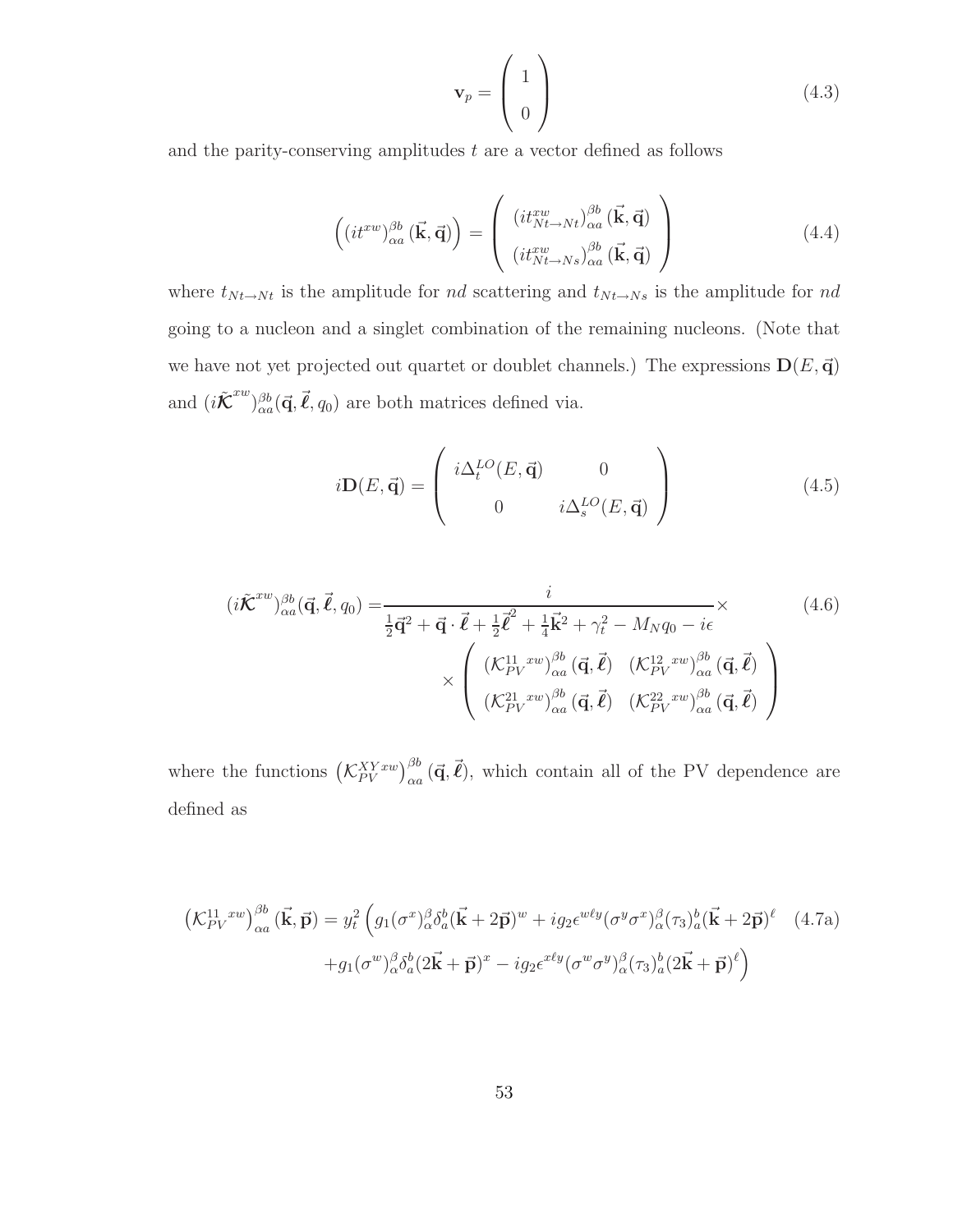$$
\begin{split}\n\left(\mathcal{K}_{PV}^{12\ xA}\right)_{\alpha a}^{\beta b}(\vec{\mathbf{k}},\vec{\mathbf{p}}) &= y_{t}y_{s}\left(g_{3}(\sigma^{\ell}\sigma^{x})_{\alpha}^{\beta}(\tau^{A})_{a}^{b} + ig_{4}\epsilon^{3AC}(\sigma^{\ell}\sigma^{x})_{\alpha}^{\beta}(\tau^{C})_{a}^{b}\right)(\vec{\mathbf{k}}+2\vec{\mathbf{p}})^{\ell} \quad (4.7b) \\
&+ y_{s}y_{t}\left(g_{1}\delta_{\alpha}^{\beta}(\tau^{A})_{a}^{b}(2\vec{\mathbf{k}}+\vec{\mathbf{p}})^{x} - ig_{2}\epsilon^{x\ell y}(\tau^{A}\tau_{3})_{a}^{b}(\sigma^{y})_{\alpha}^{\beta}(2\vec{\mathbf{k}}+\vec{\mathbf{p}})^{\ell}\right) \\
\left(\mathcal{K}_{PV}^{21\ Bw}\right)_{\alpha a}^{\beta b}(\vec{\mathbf{k}},\vec{\mathbf{p}}) &= y_{s}y_{t}\left(g_{1}(\tau^{B})_{a}^{b}\delta_{\alpha}^{\beta}(\vec{\mathbf{k}}+2\vec{\mathbf{p}})^{w} + ig_{2}\epsilon^{w\ell y}(\sigma^{y})_{\alpha}^{\beta}(\tau_{3}\tau^{B})_{a}^{b}(\vec{\mathbf{k}}+2\vec{\mathbf{p}})^{\ell}\right) \\
&+ y_{t}y_{s}\left(g_{3}(\sigma^{w}\sigma^{\ell})_{\alpha}^{\beta}(\tau^{B})_{a}^{b} - ig_{4}\epsilon^{3BC}(\sigma^{w}\sigma^{\ell})_{b}^{\beta}(\tau^{C})_{a}^{b}\right)(2\vec{\mathbf{k}}+\vec{\mathbf{p}})^{\ell}\n\end{split}
$$
\n
$$
(4.7c)
$$

$$
\left(\mathcal{K}_{PV}^{22}{}^{BA}\right)_{\alpha a}^{\beta b}(\vec{\mathbf{k}},\vec{\mathbf{p}}) = y_s^2 \left(g_3(\sigma^\ell)_{\alpha}^{\beta}(\tau^A\tau^B)_{a}^{b} + ig_4 \epsilon^{3AC}(\sigma^\ell)_{\alpha}^{\beta}(\tau^C\tau^B)_{a}^{b}\right) (\vec{\mathbf{k}} + 2\vec{\mathbf{p}})^{\ell} \tag{4.7d}
$$

$$
+ y_s^2 \left(g_3(\tau^A\tau^B)_{a}^{b}(\sigma^\ell)_{\alpha}^{\beta} - ig_4 \epsilon^{3BC}(\tau^A\tau^C)_{a}^{b}(\sigma^\ell)_{\alpha}^{\beta}\right) (2\vec{\mathbf{k}} + \vec{\mathbf{p}})^{\ell}
$$

(Note that the capital letters A,B, and C are used for the singlet auxiliary field polarization and the lowercase letters w,x, and y are used for the deuteron auxiliary field polarization.) where the coefficients  $g_i$  are defined in Eq. (4.14). Integrating over the energy and picking up the poles from the nucleon propagators in our diagrams Eq.  $(4.2)$  becomes.

$$
(t_{PV}^{xw})_{\alpha a}^{\beta b}(\vec{\mathbf{k}},\vec{\mathbf{p}}) = \frac{4M_N}{\sqrt{8}} \mathbf{v}_p^T (\mathcal{K}^{xw})_{\alpha a}^{\beta b}(\vec{\mathbf{k}},\vec{\mathbf{p}}) \mathbf{v}_p
$$
\n
$$
- \frac{4M_N}{\sqrt{8}} \int \frac{d^3 q}{(2\pi)^3} \mathbf{v}_p^T (\mathcal{K}^{xy})_{\gamma c}^{\beta b}(\vec{\mathbf{q}},\vec{\mathbf{p}}) \mathbf{D} (\vec{E} - \frac{\vec{\mathbf{q}}^2}{2M_N},\vec{\mathbf{q}}) ((t^{yw})_{\alpha a}^{\gamma c}(\vec{\mathbf{k}},\vec{\mathbf{q}}))
$$
\n
$$
- \frac{4M_N}{\sqrt{8}} \int \frac{d^3 q}{(2\pi)^3} ((t^{xy})_{\gamma c}^{\beta b}(\vec{\mathbf{q}},\vec{\mathbf{p}}))^T \mathbf{D} (\vec{E} - \frac{\vec{\mathbf{q}}^2}{2M_N},\vec{\mathbf{q}}) (\mathcal{K}^{yw})_{\alpha a}^{\gamma c}(\vec{\mathbf{k}},\vec{\mathbf{q}}) \mathbf{v}_p
$$
\n
$$
+ \frac{4M_N}{\sqrt{8}} \int \frac{d^3 q}{(2\pi)^3} \int \frac{d^3 \ell}{(2\pi)^3} ((t^{xz})_{\delta d}^{\beta b}(\vec{\ell},\vec{\mathbf{p}},))^T \mathbf{D} (\vec{E} - \frac{\vec{\mathbf{q}}^2}{2M_N},\vec{\mathbf{q}})
$$
\n
$$
(\mathcal{K}^{zy})_{\gamma c}^{\delta d}(\vec{\mathbf{q}},\vec{\mathbf{\ell}}) \mathbf{D} (\vec{E} - \frac{\vec{\ell}^2}{2M_N},\vec{\mathbf{\ell}}) ((t^{yw})_{\alpha a}^{\gamma c}(\vec{\mathbf{k}},\vec{\mathbf{q}}))
$$

where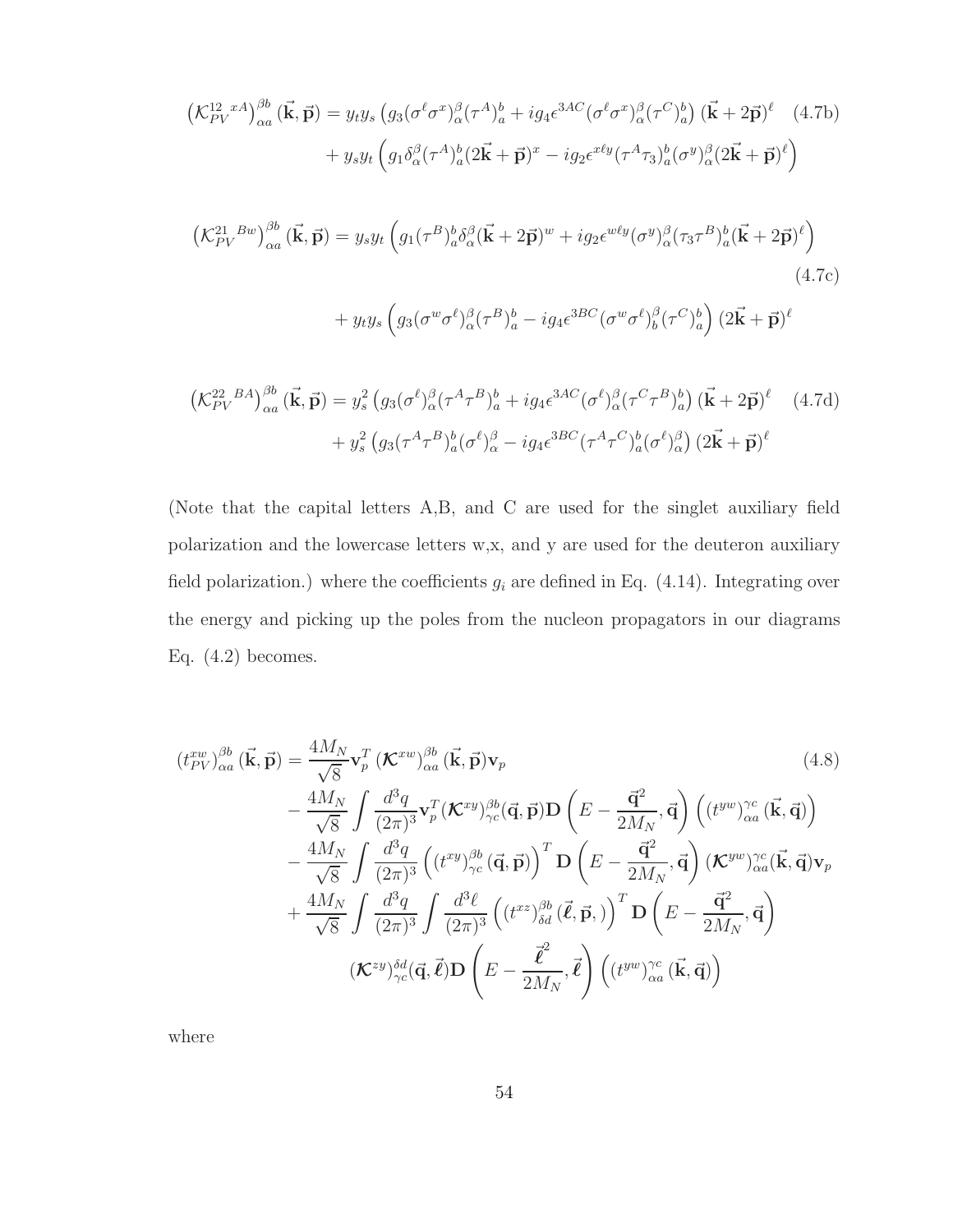$$
(\mathcal{K}^{xw})_{\alpha a}^{\beta b}(\vec{\mathbf{q}}, \vec{\ell}) = \frac{1}{\vec{\mathbf{q}}^2 + \vec{\mathbf{q}} \cdot \vec{\ell} + \vec{\ell}^2 - M_N E - i\epsilon} \times \left(\begin{array}{cc} (\mathcal{K}_{PV}^{11} \, xw)^{\beta b} \\ \times \end{array} \begin{array}{cc} (\vec{\mathbf{q}}, \vec{\ell}) & (\mathcal{K}_{PV}^{12} \, xw)^{\beta b} \\ (\mathcal{K}_{PV}^{21} \, xw)^{\beta b} & (\vec{\mathbf{q}}, \vec{\ell}) & (\mathcal{K}_{PV}^{22} \, xw)^{\beta b} \\ (\mathcal{K}_{PV}^{22} \, xw)^{\beta b} & (\vec{\mathbf{q}}, \vec{\ell}) \end{array}\right) \tag{4.9}
$$

Now that we have derived the PV amplitude, we note that it contains the related scattering amplitudes from the PC sector. As mentioned earlier such PC scattering amplitudes are calculated in [55], by numerically solving Faddeev's equation in an angular momentum basis. However, as part of this solution one runs into singularities along the real axis. To overcome this difficulty the method of Hetherington and Schick is employed, in which the axis of integration is rotated into the complex plane, therefore avoiding the singularities [1, 21, 64]. One can then use the solutions along the deformed contour to solve for the amplitudes along the real axis. Details of the procedure to calculate these amplitudes can be found in [98]. In order to use the solutions to Faddeev's equations we need to project out our PV amplitude into an angular momentum basis. However, unlike the PC sector, the PV amplitudes mix different angular momentum states. Also, since at leading order, spin and orbital angular momentum mix, the appropriate angular momentum basis to use is the total angular momentum  $\vec{\mathbf{J}} = \vec{\mathbf{L}} + \vec{\mathbf{S}}$ . Thus we express our PV amplitude as

$$
t_{PV}(\vec{k}, \vec{p}) = \sum_{J=0}^{\infty} \sum_{M=-J}^{M=J} \sum_{L=|J-S|}^{J+S} \sum_{L'=|J-S'|}^{J+S'} \sum_{S,S'} 4\pi t_{L'S',LS}^{JM}(k, p) \mathcal{Y}_{J,L'S'}^{M}(\hat{\mathbf{p}}) \left(\mathcal{Y}_{J,LS}^{M}(\hat{\mathbf{k}})\right)^{*}
$$
\n(4.10)

where the spin angle functions are given by

$$
\mathscr{Y}_{J,LS}^{M}(\hat{\mathbf{k}}) = \sum_{m_L,m_S} C_{L,S,J}^{m_L,m_S,M} Y_L^{m_L}(\hat{\mathbf{k}}) \chi_S^{m_S}
$$
(4.11)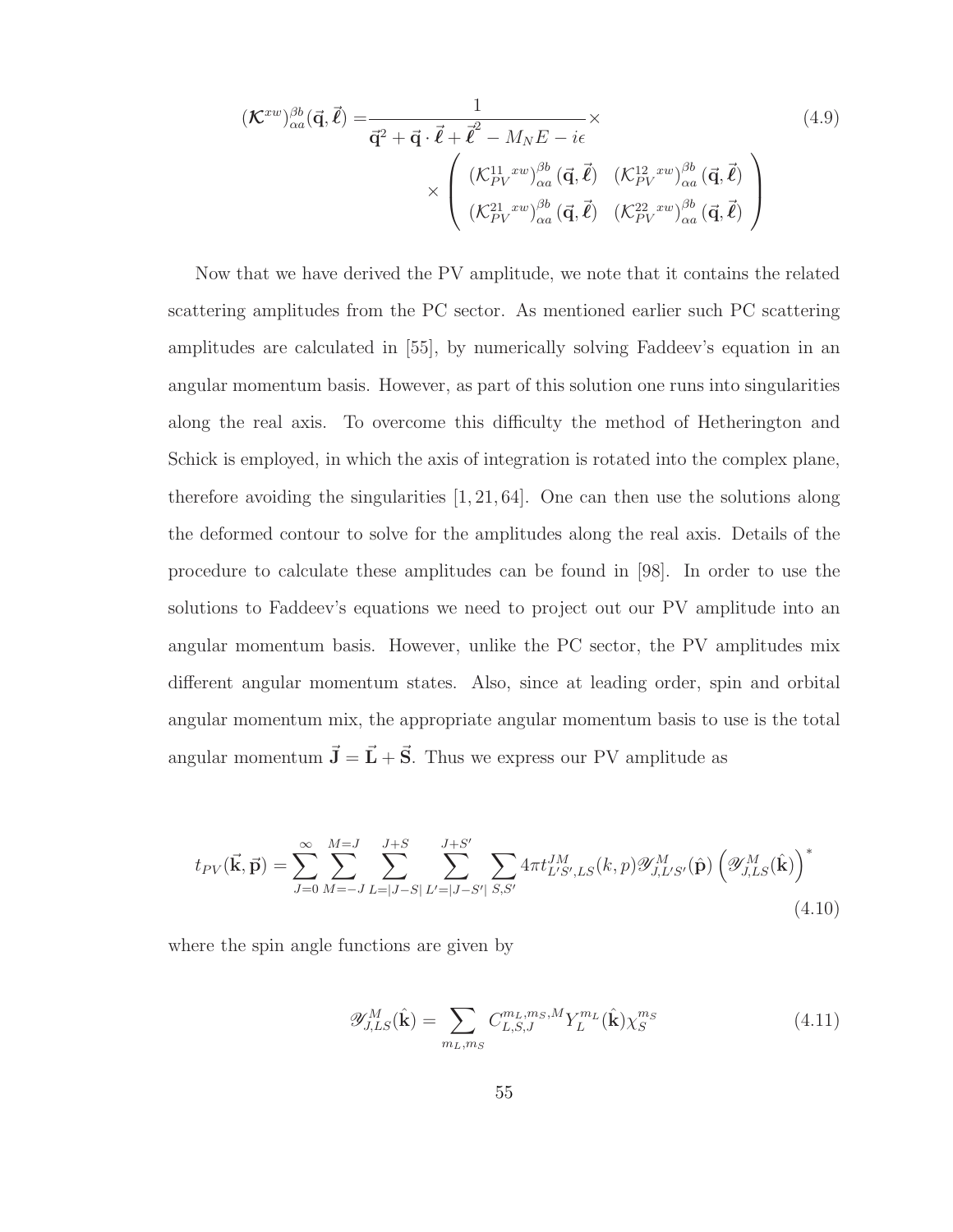$\chi_S^{m_S}$  being the spinor part of the spin-angle functions,  $C_{L,S,J}^{m_L,m_S,M}$  the appropriate Clebsch-Gordan coefficient, and  $Y_L^{m_L}(\hat{\mathbf{k}})$  is the appropriate spherical harmonic. Since the spin-angle functions are orthogonal, we can project out the amplitudes in our angular momentum basis via

$$
t_{L'S',LS}^{JM}(k,p) = \frac{1}{4\pi} \int d\Omega_k \int d\Omega_p \left( \mathcal{Y}_{J,L'S'}^M(\hat{\mathbf{p}}) \right)^* t_{PV}(\vec{\mathbf{k}}, \vec{\mathbf{p}}) \mathcal{Y}_{J,LS}^M(\hat{\mathbf{k}})
$$
(4.12)

At sufficiently low energies S-P mixing will dominate. Thus we will calculate only the amplitudes  $t_{1S',0S}^{SM}$  (Note J=S here since L=0) for all possible values of S and S'. All spin and angle dependence is contained within the matrix  $(\mathcal{K}^{xw})_{\alpha a}^{\beta b}(\vec{q}, \vec{\ell})$ , and the appropriate projections in  $\vec{J}$ ,  $\vec{L}$ , and  $\vec{S}$  can be found in the appendix. Going to a partial wave basis we finally obtain Eq. (4.13) for the PV partial wave amplitudes.

$$
t_{PV}^{JM}_{L'S',LS}(k,p) = \frac{M_N}{\sqrt{8}\pi} \mathbf{v}_p^T \mathbf{K}(k,p)_{L'S',LS}^{J} \mathbf{v}_p +
$$
\n
$$
- \frac{M_N}{2\sqrt{8}\pi^3} \int_0^\infty dq q^2 \mathbf{v}_p^T \mathbf{K}(q,p)_{L'S',LS}^{J} \mathbf{D} \left( E - \frac{\vec{\mathbf{q}}^2}{2M_N}, \vec{\mathbf{q}} \right) (t_{PC}^{JM}_{L.S,LS}(k,q))
$$
\n
$$
- \frac{M_N}{2\sqrt{8}\pi^3} \int_0^\infty dq q^2 (t_{PC}^{JM}_{L'S',L'S'}(q,p))^T \mathbf{D} \left( E - \frac{\vec{\mathbf{q}}^2}{2M_N}, \vec{\mathbf{q}} \right)
$$
\n
$$
\mathbf{K}(k,q)_{L'S',LS}^{J} \mathbf{v}_p
$$
\n
$$
+ \frac{M_N}{4\sqrt{8}\pi^5} \int_0^\infty dq q^2 \int_0^\infty d\ell \ell^2 (t_{PC}^{JM}_{L'S',L'S'}(p,\ell))^T \mathbf{D} \left( E - \frac{\vec{\mathbf{q}}^2}{2M_N}, \vec{\mathbf{q}} \right)
$$
\n
$$
\mathbf{K}(q,\ell)_{L'S',LS}^{JM} \mathbf{D} \left( E - \frac{\vec{\ell}^2}{2M_N}, \vec{\ell} \right) (t_{PC}^{JM}_{L.S,LS}(k,q))
$$
\n(4.13)

This expression contains the PC amplitudes in the partial wave basis of total angular momentum  $\vec{J} = \vec{L} + \vec{S}$ . (These are equivalent to the PC amplitudes in the partial wave basis of orbital angular momentum.) It can be shown straightforwardly that the PC amplitudes are independent of total angular momentum  $\vec{J}$ . Thus we can use the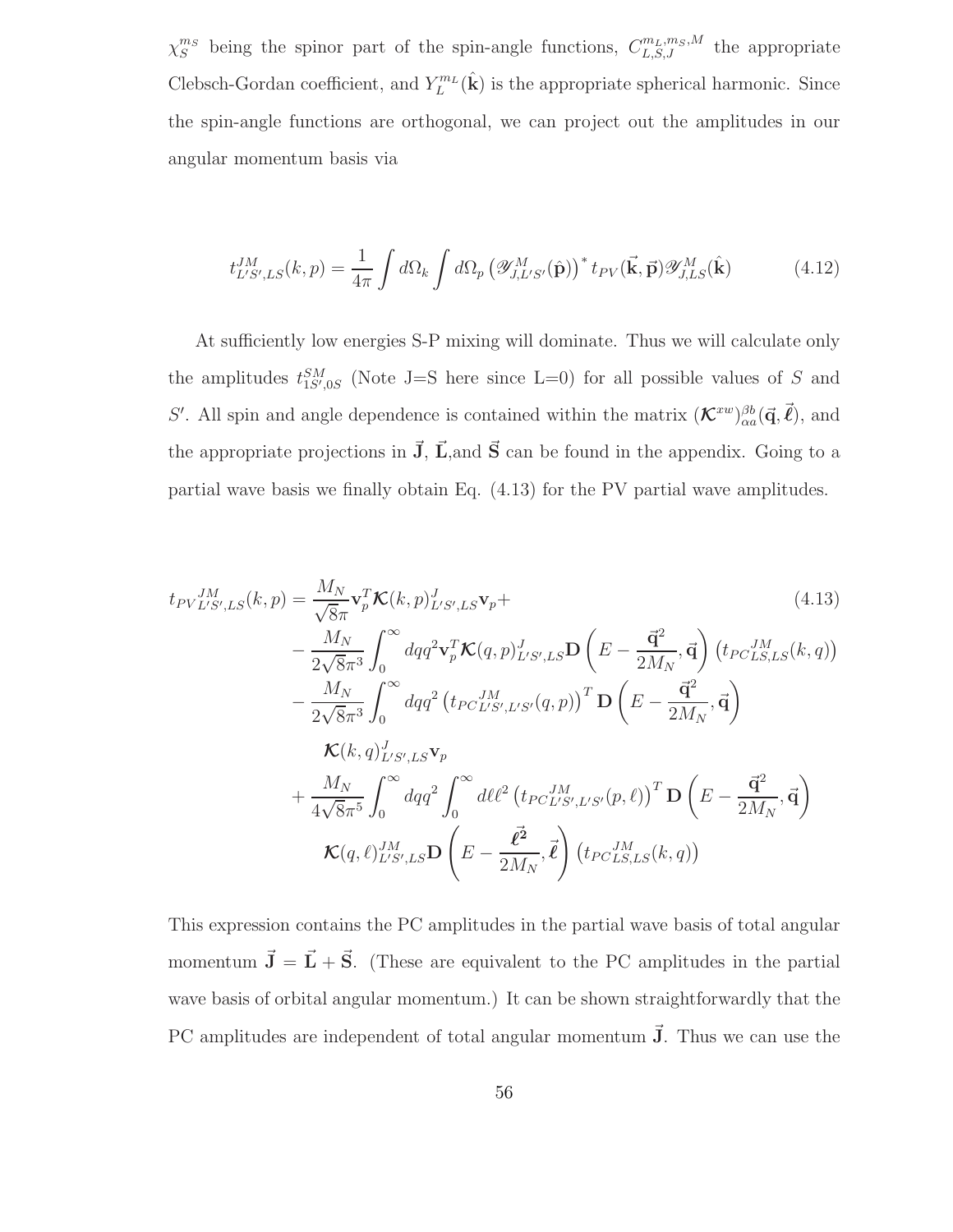PC amplitudes as calculated numerically by [15, 50, 55] and perform the integration numerically in order to obtain the associated PV amplitudes.

Before integrating Eq. (4.13) we multiply by the LO deuteron renormalization  $Z_D = (8\pi\gamma_d)/(M_N^2 y_t^2)$  [50], and use the renormalized PC amplitudes. We find that all the PV LEC's occur in the combinations.

$$
\frac{g^{3S_1-1 p_1}}{y_t}, \frac{g^{3S_1-3 p_1}}{y_t}, \frac{g_{(\Delta I=0)}^{1 S_0-3 p_0}}{y_s}, \frac{g_{(\Delta I=1)}^{1 S_0-3 p_0}}{y_s}
$$

(Note  $g_{(\Delta I=2)}^{1S_0-3p_0}$  does not appear as a  $\Delta I=2$  transition is not allowed for a first order PV transition in nd scattering.) For the sake of convenience we find it useful to make the following definitions.

$$
g_1 = \frac{g^{3S_1 - 1}P_1}{y_t}, g_2 = \frac{g^{3S_1 - 3P_1}}{y_t}, g_3 = \frac{g^{1S_0 - 3P_0}_{(\Delta I = 0)}}{y_s}, g_4 = \frac{g^{1S_0 - 3P_0}_{(\Delta I = 1)}}{y_s}, g_5 = \frac{g^{1S_0 - 3P_0}_{(\Delta I = 2)}}{y_s}
$$
(4.14)

Since these coefficients are unknown, we will write the PV partial wave amplitudes as follows, where  $(t_{PV}^{JM}_{L'S',LS}(k, p))^{i}$  is calculated by setting  $g_j = 0, j \neq i$  and  $g_i = 1$ in the PV partial wave amplitude. Thus the PV amplitude can be written as.

$$
t_{PV}^{JM}_{L'S',LS}(k,p) = \sum_{i=1}^{4} g_i \left( t_{PV}^{JM}_{L'S',LS}(k,p) \right)^i
$$
 (4.15)

# 4.2 Parity-Violating Potential

It is clear from Eq. (4.15) that in order to obtain numerical values for the PV amplitude one needs to know the size of the coefficients  $g_i$ , which at this time are not determined from either theory or experiment. Nevertheless, we can obtain estimates by matching the  $g_i$  onto the familiar DDH coefficients. We will carry out this procedure in three steps. First we match the DDH coefficients onto the coefficients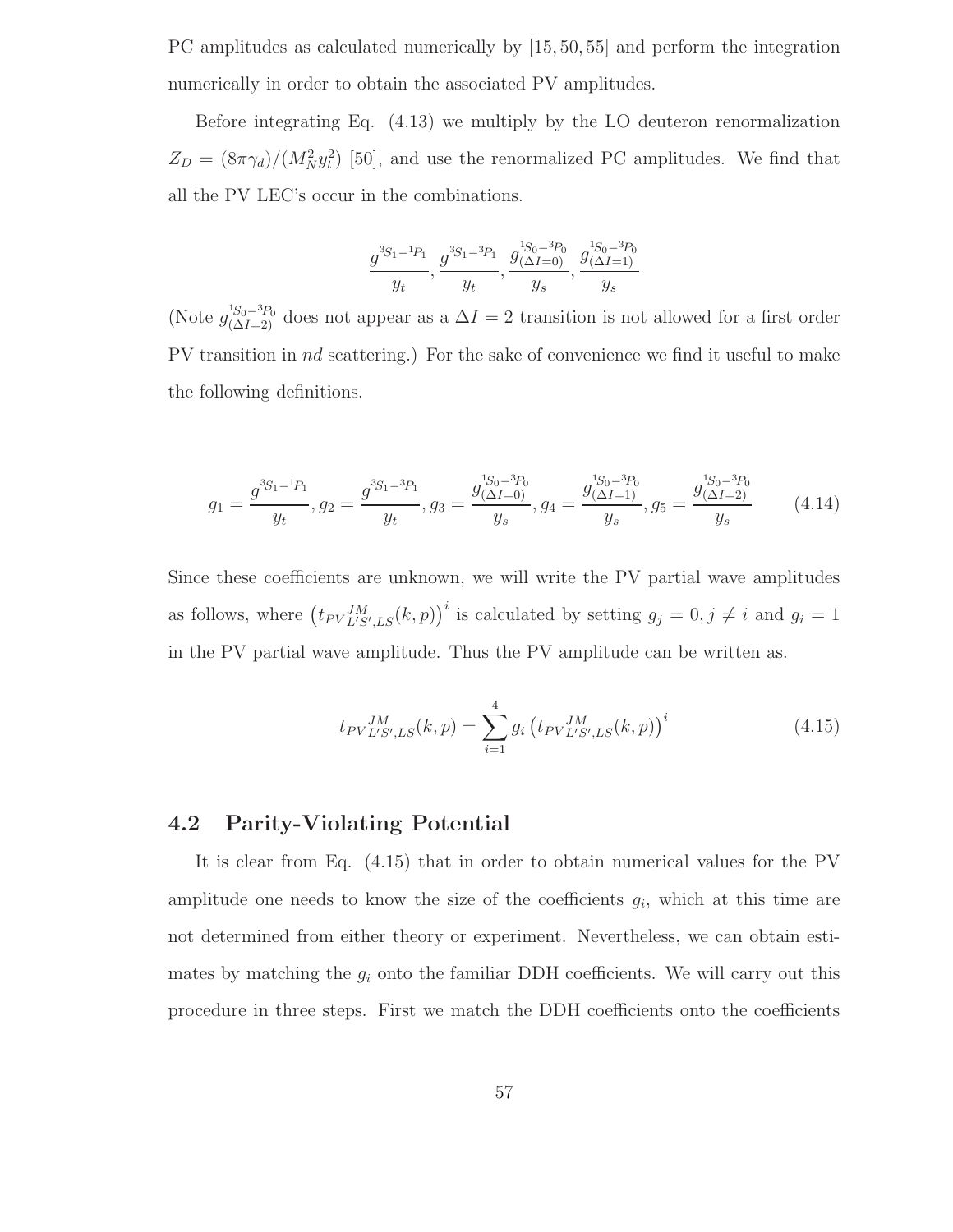of the Zhu potential [110]. Then we match the Zhu potential on to the Girlanda potential [95, 96]. Finally we project the coefficients of the Girlanda potential onto the coefficients of the auxiliary field formalism. We also show how all these formalisms can be matched to the familiar Danilov parameters

The DDH model [31] is a single-meson-exchange picture, limited to exchange of the lightest mesons  $\pi$ ,  $\rho$ , and  $\omega$ <sup>1</sup>. The strong Hamiltonian is given by

$$
\mathcal{H}_{st} = ig_{\pi NN} \bar{N} \gamma_5 \tau \cdot \pi N + g_{\rho} \bar{N} \left( \gamma_{\mu} + i \frac{(1 + \chi_{\rho})}{2M_N} \sigma_{\mu\nu} k^{\nu} \right) \tau \cdot \rho^{\mu} N \qquad (4.16)
$$

$$
+ g_{\omega} \bar{N} \left( \gamma_{\mu} + i \frac{(1 + \chi_{\omega})}{2M_N} \sigma_{\mu\nu} k^{\nu} \right) \omega^{\mu} N
$$

with the strong couplings given approximately by  $g_{\pi NN}^2/4\pi \simeq 13.5$  and  $g_{\rho}^2/4\pi =$ 1  $\frac{1}{9}g_{\omega}^2/4\pi \simeq .67$ , while the magnetic moment terms are approximately  $\chi_{\rho} = \kappa_p - \kappa_n = 3.7$ and  $\chi_{\omega} = \kappa_p + \kappa_n = -.12$ . The phenomenological weak interaction Hamiltonian posited by DDH consists of seven weak coupling terms

$$
\mathcal{H}_{wk} = i \frac{f_{\pi}^1}{\sqrt{2}} \bar{N} (\tau \times \pi)_z N + \bar{N} \left( h_{\rho}^0 \tau \cdot \rho^{\mu} + h_{\rho}^1 \rho_z^{\mu} + \frac{h_{\rho}^2}{2\sqrt{6}} (3\tau_z \rho_z^{\mu} - \tau \cdot \rho^{\mu}) \right) \gamma_{\mu} \gamma_5 N
$$
\n
$$
+ \bar{N} \left( h_{\omega}^0 \omega^{\mu} + h_{\omega}^1 \tau_z \omega^{\mu} \right) \gamma_{\mu} \gamma_5 N - h_{\rho}^{\prime 1} \bar{N} (\tau \times \rho^{\mu})_z \frac{\sigma_{\mu\nu} k^{\nu}}{2M_N} \gamma_5 N
$$
\n
$$
(4.17)
$$

DDH attempted to obtain theoretical predictions for the seven constants using  $SU(6)$ symmetry and quark model techniques. (Note  $h'_{\rho}$ <sup>1</sup> is shown to be small by quark model calculations and is dropped in the following.) However, due to the difficulty

<sup>&</sup>lt;sup>1</sup>Since CP is conserved there are no neutral pseudoscalar mesons  $\pi^0$ ,  $\eta$ , or  $\eta'$  by Barton's theorem [8]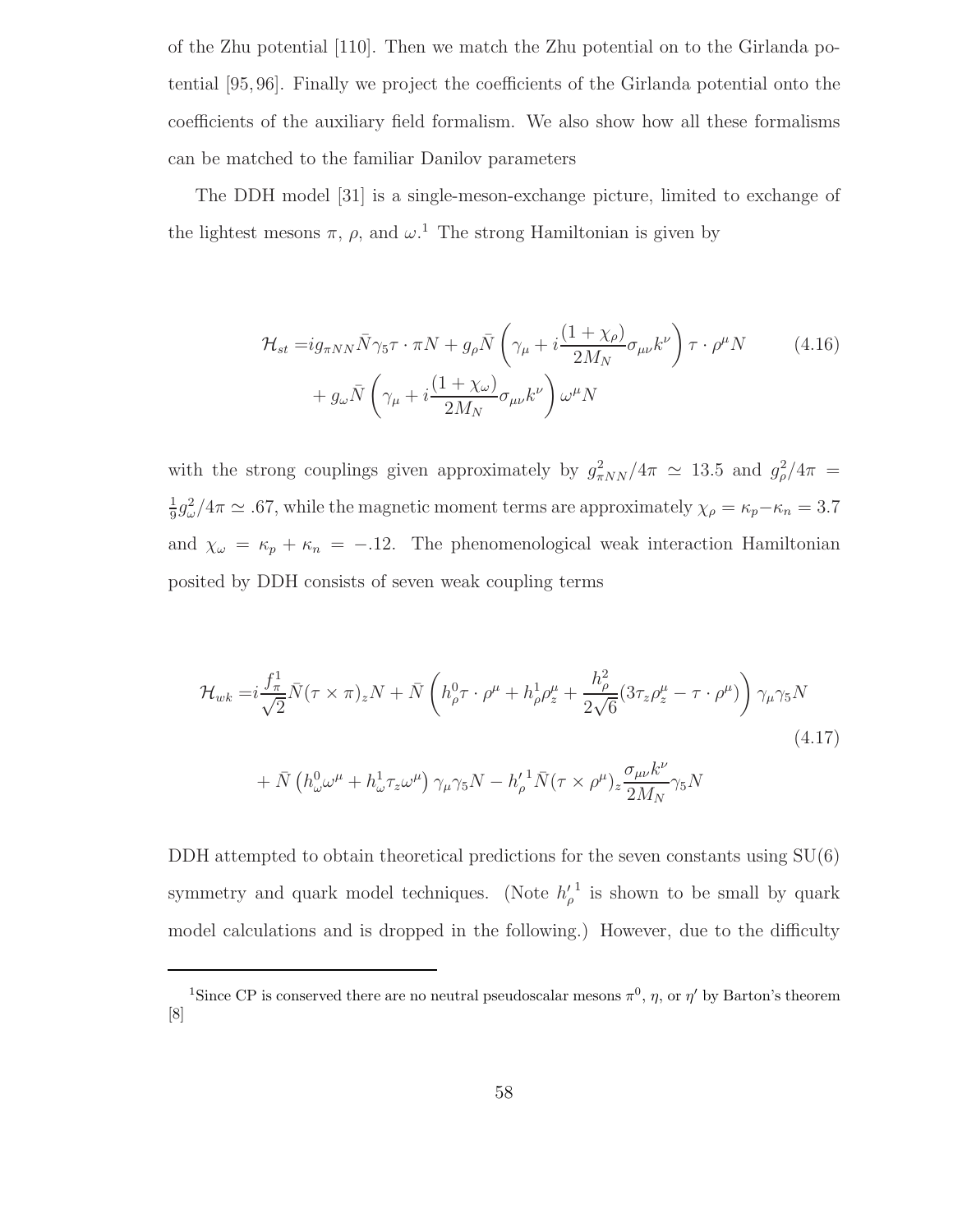|                                                                                  | $DDH$ [31]            | $DDH$ [31]   |       | DZ [37]   FCDH [48] |
|----------------------------------------------------------------------------------|-----------------------|--------------|-------|---------------------|
| Coupling                                                                         | Reasonable Range      | "Best" Value |       |                     |
| $J_{\pi}$                                                                        | $0 \rightarrow 30$    | $+12$        | $+3$  | $+7$                |
|                                                                                  | $30 \rightarrow -81$  | $-30$        | $-22$ | $-10$               |
| $h^0_{\rho} \overline{h^1_{\rho} \overline{h^2_{\rho} \overline{h^0_{\omega}}}}$ | $-1 \rightarrow 0$    | $-.5$        | $+1$  | $-1$                |
|                                                                                  | $-20 \rightarrow -29$ | $-25$        | $-18$ | $-18$               |
|                                                                                  | $15 \rightarrow -27$  | $-5$         | $-10$ | $-13$               |
| $h^1_\omega$                                                                     | $-5 \rightarrow -2$   | $-3$         | -6    | -6                  |

of this calculation they were only able to come up with reasonable ranges and "best" values as shown in Table 4.1. (Also shown are estimates by other groups.)

Table 4.1: Weak nucleon-nucleon-meson (NNM) couplings. All numbers are quoted in units of the "sum rule" value  $S_R = 3.8 \times 10^{-8}$ 

The form of any PV potential can be written as a sum of operators  $O_{ij}^{(n)}$  with corresponding coefficients  $c_n^{\alpha}$ , where  $\alpha$  refers to the specific potential of interest..

$$
V_{ij}^{\alpha} = \sum_{n} c_n^{\alpha} O_{ij}^{(n)} \tag{4.18}
$$

At the lowest energies the component of the operators that contain momentum is of two forms.

$$
\mathbf{X}_{ij,+}^{(n)} = {\{\vec{\mathbf{p}}_{ij}, f_n^{\alpha}(r_{ij})\}}
$$
\n
$$
\mathbf{X}_{ij,-}^{(n)} = i[\vec{\mathbf{p}}_{ij}, f_n^{\alpha}(r_{ij})]
$$
\n(4.19)

where  $\vec{p}_{ij} = (\vec{p}_1 - \vec{p}_2)/2$  is the momentum of the nucleon-nucleon system in the c.m. frame.

The coefficients, operators, and regulator functions  $f_n^{DDH}(r_{ij})$  for the DDH potential and  $f_n^{Zhu}(r_{ij})$  for the Zhu potential are given in Table 4.2. The functions  $f_n^{DDH}(r_{ij})$ are Yukawa functions, where the mass corresponds to the appropriate meson [67].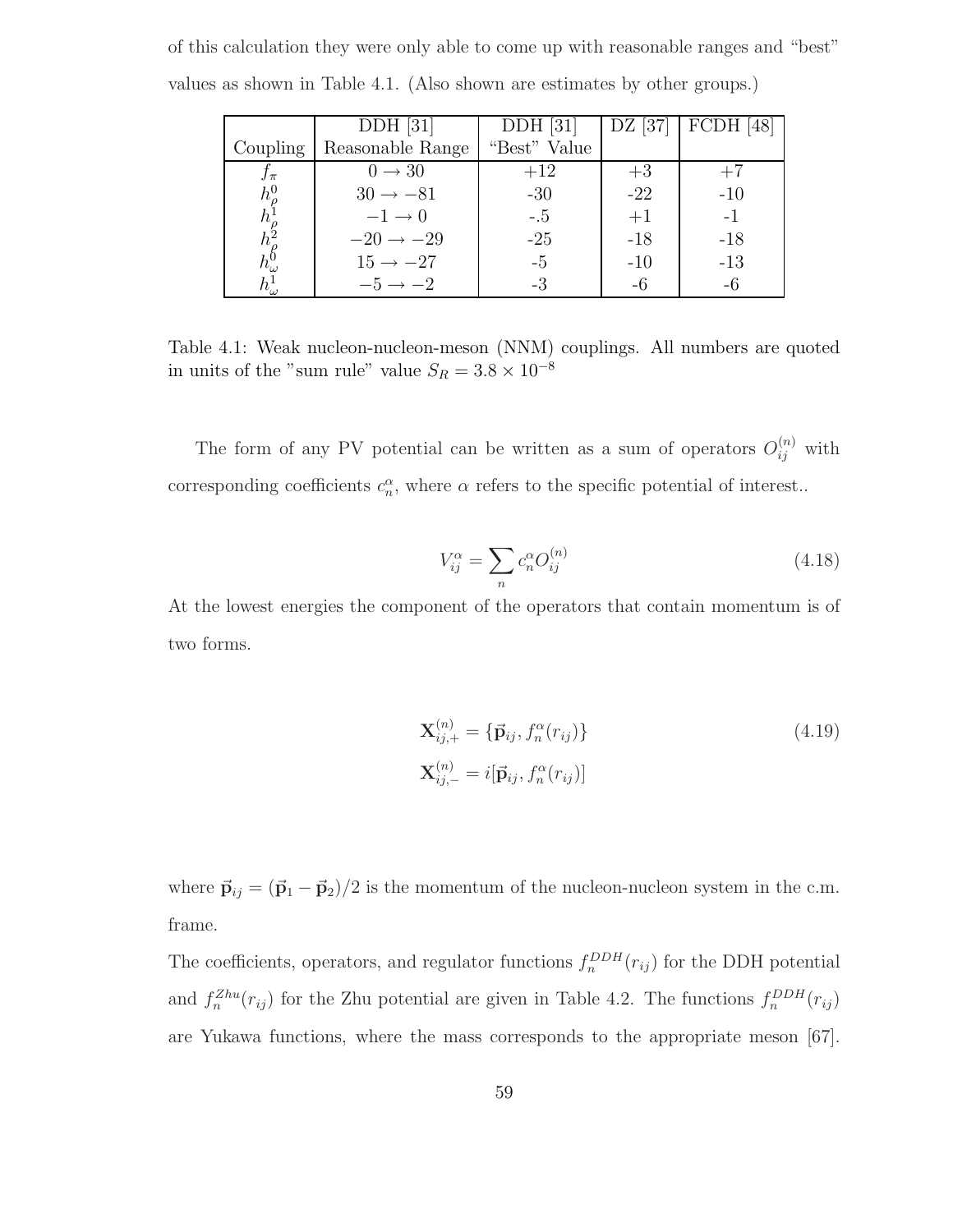Table 4.2: PV potential in DDH and Zhu formalism.  $\mathcal{T}_{ij} \equiv (3\tau_i^z \tau_j^z - \tau_i \cdot \tau_j)$ . (Note  $\Lambda_{\chi} \sim 4\pi F_{\pi}$  is the chiral scale [33,82], where  $F_{\pi} = 92.4 MeV$  is the pion decay constant)

| $\boldsymbol{n}$ | $c_n^{DDH}$                                                  | $c_n^{Zhu}\,$                           | $f_n^{DDH}(r)$  | $f_n^{Zhu}$      |                                                                                                                           |
|------------------|--------------------------------------------------------------|-----------------------------------------|-----------------|------------------|---------------------------------------------------------------------------------------------------------------------------|
| 1                | $+\frac{g_{\pi NN}}{2\sqrt{2}M_N}f_{\pi}$                    | $\frac{m^2}{\Lambda^3} 2 \tilde{C}_6$   | $f_{\pi}(r)$    | $f_m(r)$         | $(\tau_i \times \tau_j)^z (\vec{\boldsymbol{\sigma}}_i + \vec{\boldsymbol{\sigma}}_j) \cdot \boldsymbol{X}^{(1)}_{ij,-1}$ |
| $\overline{2}$   | $-\frac{g_{\rho}}{M_{N}}h_{\rho}^{0}$                        | $\frac{m^2}{\Lambda^3}$ 2C <sub>3</sub> | $f_{\rho}(r)$   | $f_m(r)$         | $(\tau_i\cdot \tau_j)(\vec{\boldsymbol{\sigma}}_i-\vec{\boldsymbol{\sigma}}_j)\cdot \boldsymbol{X}^{(2)}_{i\,i}$          |
| 3                | $\frac{g_{\rho}(1+\chi_{\rho})}{M_N}h_{\rho}^0$              | $\frac{m^2}{\Lambda^3}$ 2 $C_3$         | $f_{\rho}(r)$   | $f_m(r)$         | $(\tau_i\cdot \tau_j)(\vec{\bm{\sigma}}_i \times \vec{\bm{\sigma}}_j)\cdot \bm{X}^{(3)}_{ij,-}$                           |
| 4                | $-\frac{g_{\rho}}{2M_{N}}h_{\rho}^{1}$                       | $\frac{m^2}{\Lambda^3}C_4$              | $f_{\rho}(r)$   | $f_m(r)$         | $(\tau_i+\tau_j)^z(\vec{\boldsymbol{\sigma}}_i-\vec{\boldsymbol{\sigma}}_j)\cdot\boldsymbol{X}^{(4)}_{ii}$ .              |
| 5                | $\frac{g_{\rho}(1+\chi_{\rho})}{2M_{N}}h_{\rho}^{1}$         | $rac{m^2}{\Lambda^3}\tilde{C}_4$        | $f_{\rho}(r)$   | $f_m(r)$         | $(\tau_i+\tau_j)^z(\vec{\bm{\sigma}}_i\times\vec{\bm{\sigma}}_j)\cdot\bm{X}^{(5)}_{ij,-}$                                 |
| 6                | $-\frac{g_{\rho}}{2\sqrt{6}M_N}h_{\rho}^2$                   | $-\frac{m^2}{\Lambda^3} 2C_5$           | $f_{\rho}(r)$   | $f_m(r)$         | $\mathcal{T}_{ij}(\vec{\bm{\sigma}}_i-\vec{\bm{\sigma}}_j)\cdot\bm{X}^{(6)}_{ij,+}$                                       |
|                  | $\frac{g_{\rho}(1+\chi_{\rho})}{2\sqrt{6}M_{N}}h_{\rho}^{2}$ | $-\frac{m^2}{\Lambda^3}2C_5$            | $f_{\rho}(r)$   | $f_m(r)$         | $\mathcal{T}_{ij}(\vec{\boldsymbol{\sigma}}_i\times\vec{\boldsymbol{\sigma}}_j)\cdot\boldsymbol{X}^{(7)}_{ij}$            |
| 8                | $-\frac{g_{\omega}}{M_N}h_{\omega}^0$                        | $\frac{m^2}{\Lambda^3}$ 2C <sub>1</sub> | $f_{\omega}(r)$ | $f_m(r)$         | $\big(\vec{\bm{\sigma}}_i-\vec{\bm{\sigma}}_j\big)\cdot\bm{X}^{(8)}_{ij,+}$                                               |
| 9                | $-\frac{g_{\omega}(1+\chi_{\omega})}{M_N}h_{\omega}^0$       | $\frac{m^2}{\Lambda^3}$ 2C <sub>1</sub> | $f_{\omega}(r)$ | $f_m(r)$         | $\left(\vec{\bm{\sigma}}_i \times \vec{\bm{\sigma}}_j\right) \cdot \bm{X}_{ii,-}^{(9)}$                                   |
| 10               | $-\frac{g_{\omega}}{2M_N}h_{\omega}^1$                       | $\frac{m^2}{\Lambda_v^3}C_2$            | $f_{\omega}(r)$ | $f_m(r)$         | $(\tau_i+\tau_j)^z(\vec{\bm{\sigma}}_i-\vec{\bm{\sigma}}_j)\cdot\bm{X}^{(10)}_{ij,+}$                                     |
| 11               | $\frac{g_\omega(1+\chi_\omega)}{2M_N}h_\omega^1$             | $\frac{m^2}{\Lambda_v^3}C_2$            | $f_{\omega}(r)$ | $f_m(r)$         | $(\tau_i+\tau_j)^z(\vec{\bm{\sigma}}_i\times\vec{\bm{\sigma}}_j)\cdot\bm{X}^{(11)}_{ij,-}$                                |
| 12               | $g_{\omega}h_{\omega}^1-g_{\rho}h_{\rho}^1$                  | $\frac{m^2}{\Lambda_{\chi}^3}(C_2-C_4)$ | $f_{\rho}(r)$   | $f_m(r)$         | $(\tau_i - \tau_j)^z (\vec{\boldsymbol{\sigma}}_i + \vec{\boldsymbol{\sigma}}_j) \cdot \boldsymbol{X}^{(12)}_{i i + 1}$   |
| 13               | $-\frac{g_{\rho}}{2M_N}h^{'1}_{\rho}$                        | $\overline{0}$                          | $f_{\rho}(r)$   | $\boldsymbol{0}$ | $(\tau_i \times \tau_j)^z (\vec{\boldsymbol{\sigma}}_i + \vec{\boldsymbol{\sigma}}_j) \cdot \boldsymbol{X}^{(13)}_{ii}$   |

However, at the lowest energies the functions for the DDH potential can be written as  $f_i(r) = \frac{1}{m_i^2} \delta^3(\vec{r})$ , where  $i = \pi, \rho$ , or  $\omega$  [67]. Likewise the functions  $f_m(r)$  for the Zhu potential become delta functions, with  $f_m(r) = \frac{1}{m^2} \delta^3(\vec{r})$  in the low energy limit, where  $m$  is a mass sufficiently greater than our energies of interest such that the delta function approximation is valid (for our low energies of interest  $m = m_{\pi}$  is sufficient). Thus at low energies the DDH potential and the Zhu potential can be trivially matched yielding [110]

$$
\frac{\tilde{C}_1}{C_1} = \frac{\tilde{C}_2}{C_2} = 1 + \chi_{\omega} \simeq .88
$$
\n(4.20)

$$
\frac{\tilde{C}_3}{C_3} = \frac{\tilde{C}_4}{C_4} = \frac{\tilde{C}_5}{C_5} = 1 + \chi_\rho \simeq 4.7
$$
\n(4.21)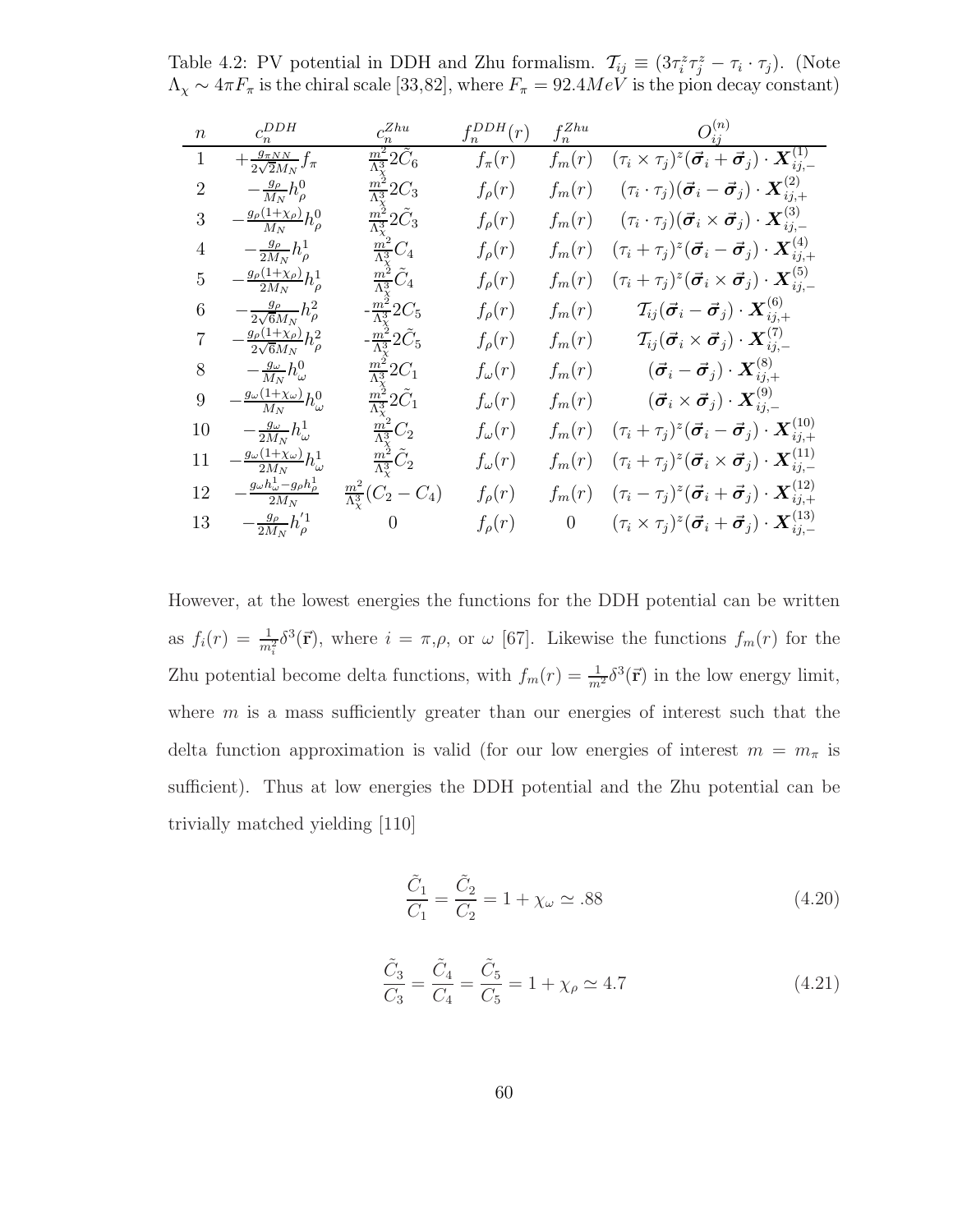$$
C_1^{DDH} = -\frac{\Lambda_{\chi}^3}{2M_N m_{\omega}^2} g_{\omega} h_{\omega}^0 \stackrel{\text{bestguess}}{\longrightarrow} 2.25 \times 10^{-6}
$$
\n
$$
C_2^{DDH} = -\frac{\Lambda_{\chi}^3}{2M_N m_{\omega}^2} g_{\omega} h_{\omega}^1 \stackrel{\text{bestguess}}{\longrightarrow} 1.35 \times 10^{-6}
$$
\n
$$
C_3^{DDH} = -\frac{\Lambda_{\chi}^3}{2M_N m_{\rho}^2} g_{\rho} h_{\rho}^0 \stackrel{\text{bestguess}}{\longrightarrow} 4.58 \times 10^{-6}
$$
\n
$$
C_4^{DDH} = -\frac{\Lambda_{\chi}^3}{2M_N m_{\rho}^2} g_{\rho} h_{\rho}^1 \stackrel{\text{bestguess}}{\longrightarrow} 7.64 \times 10^{-8}
$$
\n
$$
C_5^{DDH} = \frac{\Lambda_{\chi}^3}{4\sqrt{6}M_N m_{\rho}^2} g_{\rho} h_{\rho}^0 \stackrel{\text{bestguess}}{\longrightarrow} -7.80 \times 10^{-7}
$$
\n
$$
\tilde{C}_6^{DDH} \simeq \frac{\Lambda_{\chi}^3}{4\sqrt{2}M_N m_{\pi}^2} g_{\pi NN} f_{\pi} \stackrel{\text{bestguess}}{\longrightarrow} 9.19 \times 10^{-5}
$$

As first pointed out by Danilov, one needs five PV terms at the lowest energies in the two-body sector [28], since only S-P mixing is involved. By conservation of angular momentum the state  ${}^{3}S_1$ , can only connect with the states  ${}^{1}P_1$  or  ${}^{3}P_1$ . Since  ${}^{3}S_1$  is an isosinglet there is a unique way to get to the isosinglet state  ${}^{1}P_1$  and isotriplet state  ${}^{3}P_1$ . Similarly, the state  ${}^{1}S_{0}$  can only connect with the state  ${}^{3}P_{0}$ . However, both  ${}^{1}S_{0}$  and  ${}^{3}P_{0}$  are isotriplet states so the operator connecting these states can carry  $\Delta I = 0, 1$ , or 2. The existence of five unique operators which characterize parity violation at low energy appears to be in contradiction with the DDH and Zhu potential, which involve ten different operators. However, at low energies five of these operator structures are redundant as shown by Girlanda [53]. In this procedure one begins with all possible up to one-derivative P violating CP conserving relativistic terms.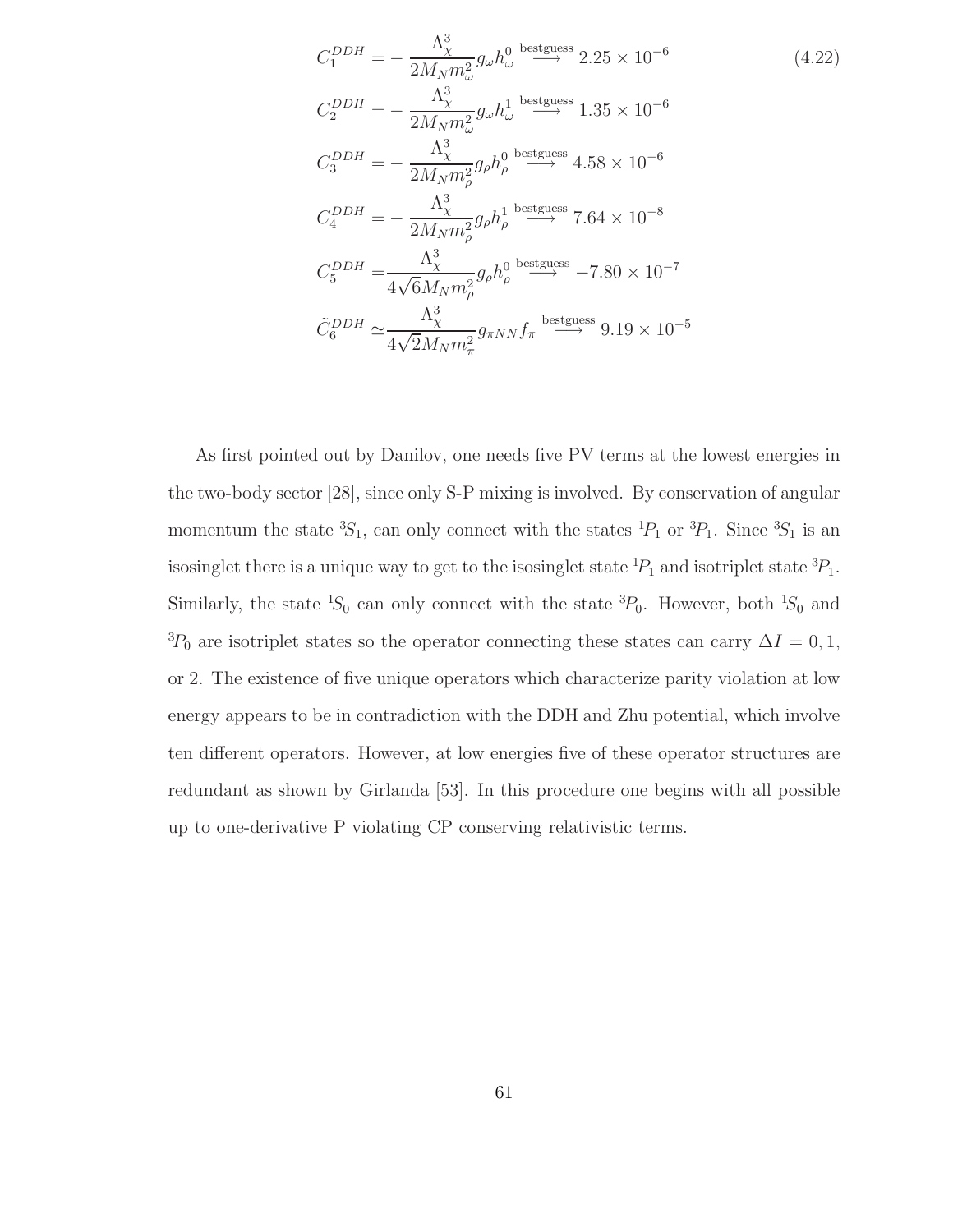$$
\mathcal{O}_{1} = \bar{\psi}\gamma^{\mu}\psi\bar{\psi}\gamma_{\mu}\gamma_{5}\psi \qquad \tilde{\mathcal{O}}_{1} = \bar{\psi}\gamma^{\mu}\gamma_{5}\psi\partial^{\nu}(\bar{\psi}\sigma_{\mu\nu}\psi) \qquad (4.23)
$$
\n
$$
\mathcal{O}_{2} = \bar{\psi}\gamma^{\mu}\psi\bar{\psi}\tau_{3}\gamma_{\mu}\gamma_{5}\psi \qquad \tilde{\mathcal{O}}_{2} = \bar{\psi}\gamma^{\mu}\gamma_{5}\psi\partial^{\nu}(\bar{\psi}\tau_{3}\sigma_{\mu\nu}\psi)
$$
\n
$$
\mathcal{O}_{3} = \bar{\psi}\tau_{a}\gamma^{\mu}\psi\bar{\psi}\tau^{a}\gamma_{\mu}\gamma_{5}\psi \qquad \tilde{\mathcal{O}}_{3} = \bar{\psi}\tau_{a}\gamma^{\mu}\gamma_{5}\psi\partial^{\nu}(\bar{\psi}\tau^{a}\sigma_{\mu\nu}\psi)
$$
\n
$$
\mathcal{O}_{4} = \bar{\psi}\tau_{3}\gamma^{\mu}\psi\bar{\psi}\gamma_{\mu}\gamma_{5}\psi \qquad \tilde{\mathcal{O}}_{4} = \bar{\psi}\tau_{3}\gamma^{\mu}\gamma_{5}\psi\partial^{\nu}(\bar{\psi}\sigma_{\mu\nu}\psi)
$$
\n
$$
\mathcal{O}_{5} = \mathcal{I}_{ab}\bar{\psi}\tau_{a}\gamma^{\mu}\psi\bar{\psi}\tau_{b}\gamma_{\mu}\gamma_{5}\psi \qquad \tilde{\mathcal{O}}_{5} = \mathcal{I}_{ab}\bar{\psi}\tau_{a}\gamma^{\mu}\gamma_{5}\psi\partial^{\nu}(\bar{\psi}\tau_{b}\sigma_{\mu\nu}\psi)
$$
\n
$$
\mathcal{O}_{6} = i\epsilon_{ab3}\bar{\psi}\tau_{a}\gamma^{\mu}\psi\bar{\psi}\tau_{b}\gamma_{\mu}\gamma_{5}\psi \qquad \tilde{\mathcal{O}}_{6} = i\epsilon_{ab3}\bar{\psi}\tau_{a}\gamma^{\mu}\gamma_{5}\psi\partial^{\nu}(\bar{\psi}\tau_{b}\sigma_{\mu\nu}\psi)
$$

Using Fierz transformations and the equations of motion, there exist six identities

$$
\mathcal{O}_3 = \mathcal{O}_1 \qquad \qquad \tilde{\mathcal{O}}_2 + \tilde{\mathcal{O}}_4 = M_N(\mathcal{O}_2 + \mathcal{O}_4) \qquad (4.24)
$$
\n
$$
\mathcal{O}_2 - \mathcal{O}_4 = 2\mathcal{O}_6 \qquad \qquad \tilde{\mathcal{O}}_2 - \tilde{\mathcal{O}}_4 = -2M_N\mathcal{O}_6 - \tilde{\mathcal{O}}_6
$$
\n
$$
\tilde{\mathcal{O}}_3 + 3\tilde{\mathcal{O}}_1 = 2M_N(\mathcal{O}_1 + \mathcal{O}_3) \qquad \qquad \tilde{\mathcal{O}}_5 = M_N\mathcal{O}_5
$$

reducing the number of unique operators to six. However, in a non-relativistic reduction it turns out that two of the operators have equivalent structures leaving five unique operators at the lowest energies. The resulting PV Lagrangian in the Girlanda formalism is given by

$$
\mathcal{L}_{\text{PV}}^{\text{Gir}} = \mathcal{G}_1(N^{\dagger} \vec{\sigma} N \cdot N^{\dagger} i \stackrel{\leftrightarrow}{\nabla} N - N^{\dagger} N N^{\dagger} i \stackrel{\leftrightarrow}{\nabla} \cdot \vec{\sigma} N) - \tilde{\mathcal{G}}_1 \epsilon_{ijk} N^{\dagger} \sigma_i N \nabla_j (N^{\dagger} \sigma_k N) \quad (4.25)
$$

$$
- \mathcal{G}_2 \epsilon_{ijk} [N^{\dagger} \tau_3 \sigma_i N \nabla_j (N^{\dagger} \sigma_k N) + N^{\dagger} \sigma_i N \nabla_j (N^{\dagger} \tau_3 \sigma_k N)]
$$

$$
- \tilde{\mathcal{G}}_5 \mathcal{I}_{ab} \epsilon_{ijk} N^{\dagger} \tau_a \sigma_i N \nabla_j (N^{\dagger} \tau_b \sigma_k N) + \mathcal{G}_6 \epsilon_{ab3} \stackrel{\rightarrow}{\nabla} (N^{\dagger} \tau_a N) \cdot N^{\dagger} \tau_b \vec{\sigma} N
$$

(In Eq. (4.25) a factor of  $1/\Lambda_{\chi}^{3}$  has been absorbed into the coefficients. This notation agrees with the notation of Phillips, Schindler, and Springer [88].) With this PV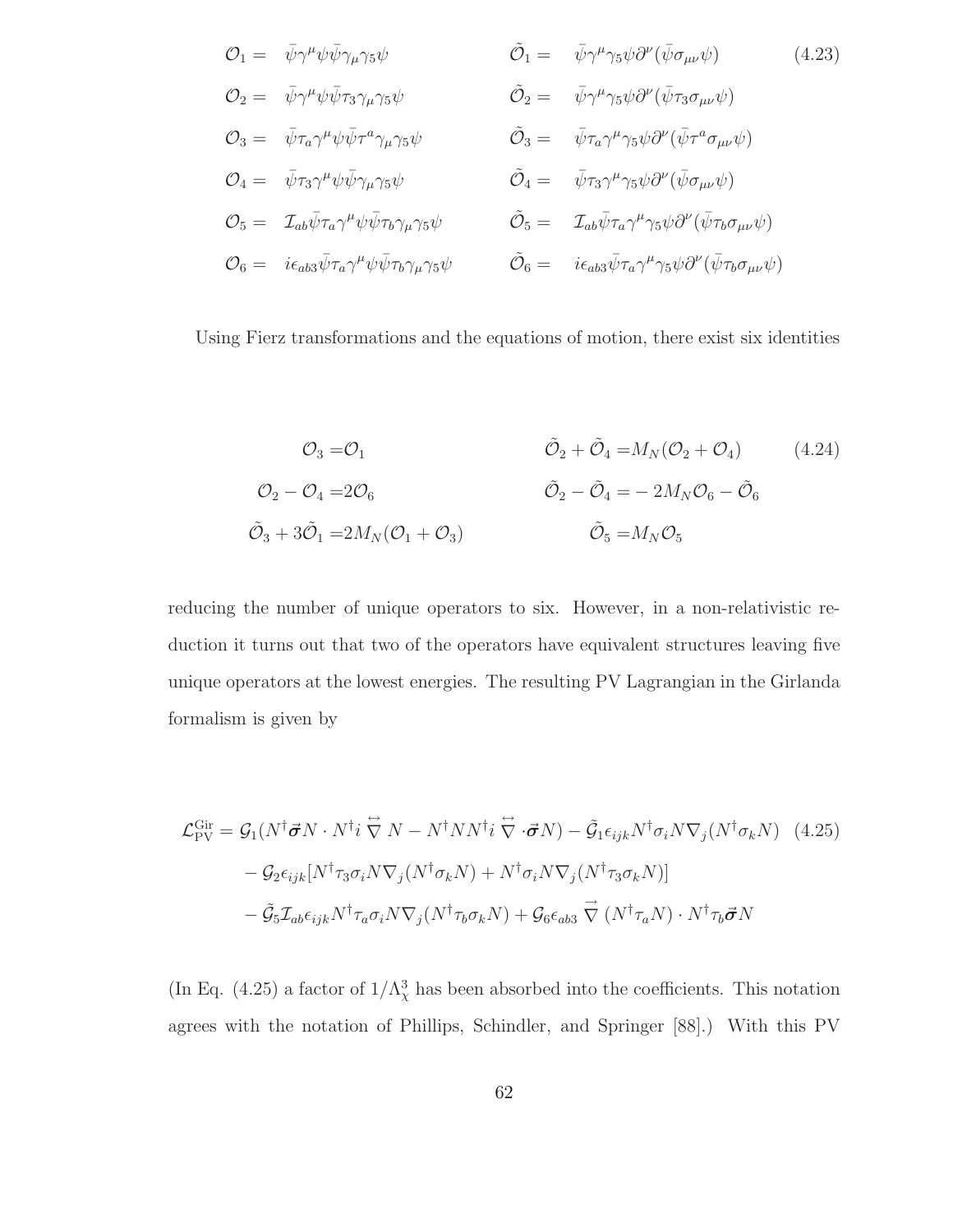Lagrangian one can compute the Girlanda potential which takes on the following form given by Table 4.3 and Eq. (4.18), where n runs from one to five, and  $\mu$  is a mass chosen to be much larger than the energies of interest (again for our purposes we choose  $\mu = m_{\pi}$ ).

Table 4.3: Parity violating potential in Girlanda formalism.  $\mathcal{T}_{ij} \equiv (3\tau_i^z \tau_j^z - \tau_i \cdot \tau_j)$ .

| $n \qquad c_n^{Gir}$      | $f_n^{Gir}(r)$                      | $O^{(n)}_{ii}$                                                                                                           |
|---------------------------|-------------------------------------|--------------------------------------------------------------------------------------------------------------------------|
| $-\mu^2 \mathcal{G}_6$    | $\frac{1}{\mu^2} \delta^3(\vec{r})$ | $(\tau_i \times \tau_j)^z (\vec{\boldsymbol{\sigma}}_i + \vec{\boldsymbol{\sigma}}_j) \cdot \boldsymbol{X}_{ij,-}^{(1)}$ |
| $2\mu^2\mathcal{G}_2$     | $\frac{1}{\mu^2} \delta^3(\vec{r})$ | $(\tau_i+\tau_j)^z(\vec{\boldsymbol{\sigma}}_i-\vec{\boldsymbol{\sigma}}_j)\cdot\boldsymbol{X}^{(2)}_{ij,+}$             |
| 3 $-2\mu^2 \mathcal{G}_5$ | $\frac{1}{\mu^2} \delta^3(\vec{r})$ | $\mathcal{T}_{ij}(\vec{\boldsymbol{\sigma}}_i-\vec{\boldsymbol{\sigma}}_j)\cdot\boldsymbol{X}^{(3)}_{ij,+}$              |
| 4 $2\mu^2\mathcal{G}_1$   | $\frac{1}{\mu^2} \delta^3(\vec{r})$ | $\big(\vec{\bm{\sigma}}_i-\vec{\bm{\sigma}}_j)\cdot\bm{X}^{(4)}_{ij,+}$                                                  |
| 5 $2\mu^2 \tilde{G}_1$    | $\frac{1}{\mu^2} \delta^3(\vec{r})$ | $(\vec{\bm{\sigma}}_i \times \vec{\bm{\sigma}}_j) \cdot \bm{X}_{ii,-}^{(5)}$                                             |

Using (4.24) and the nonrelativistic reduction one can reduce the Zhu potential to a set of five operators, allowing the matching of the Zhu coefficients onto the Girlanda coefficients as shown in Table 4.5.

For our calculations, we also require the coefficients in the auxiliary field formalism Eq. (4.1). This matching of the  $\mathcal{G}_i$  and  $g_i$  requires two steps. One first performs Gaussian integration over the auxiliary fields followed by a field redefinition to rewrite the Lagrangian, Eq (4.1) in terms of nucleon fields, as done by Schindler, and Springer [97]. Then one can match this partial wave formalism onto the Girlanda formalism by performing Fierz rearrangements and using the constraints Eq. (4.24) with a nonrelativistic reduction, yielding the results in Table 4.5. The matching of the partial wave and Girlanda formalism is carried out in greater detail in the appendix. (This has also been done using a different method by Phillips, Schindler, and Springer [88].)

Finally we wish to match the Girlanda potential onto the Danilov potential which is given by Table 4.4 and Eq.  $(4.18)$ , where *n* runs from one to five. In order to match the Girlanda formalism to the Danilov formalism we note the identity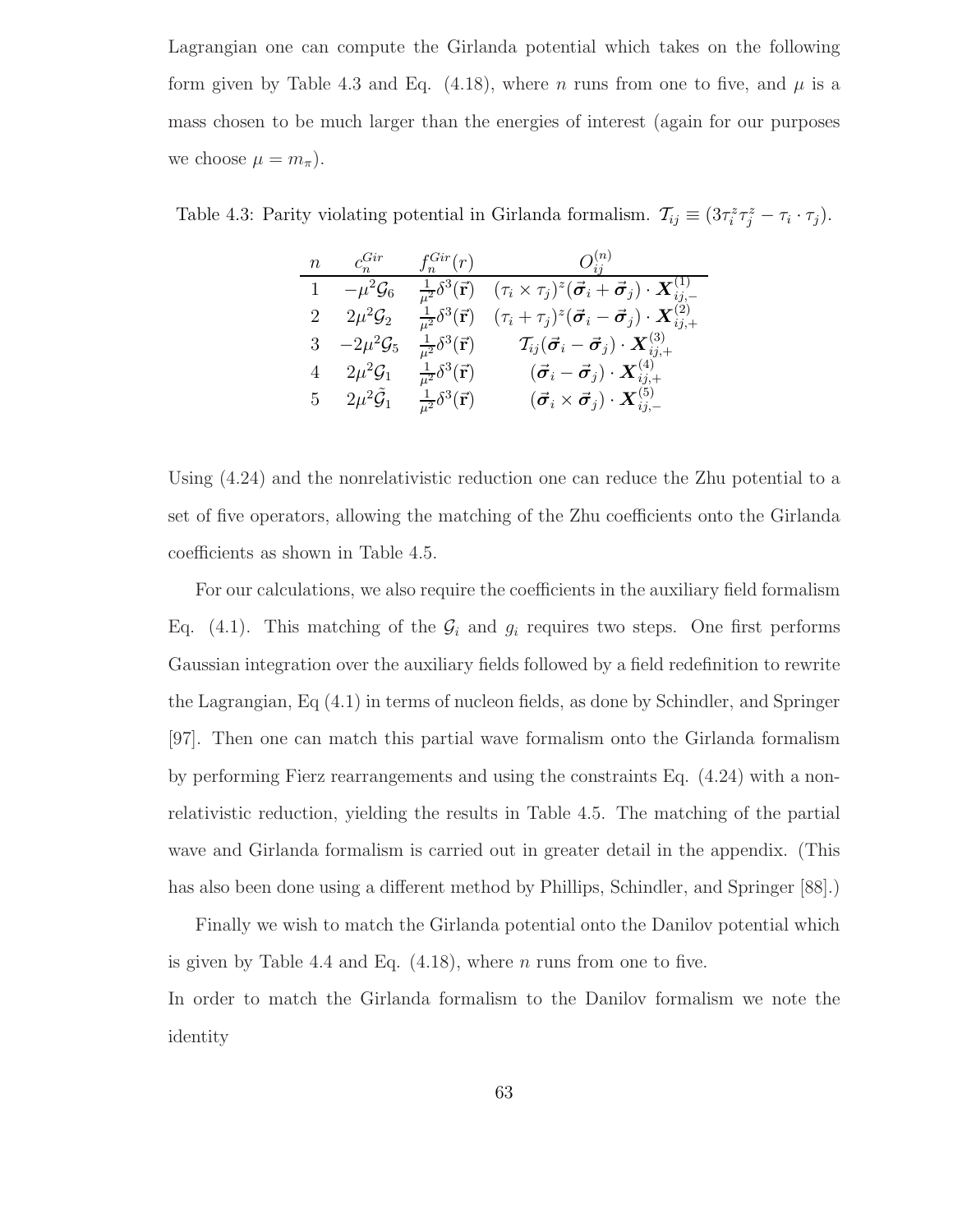Table 4.4: Parity violating potential in Danilov formalism.  $\mathcal{T}_{ij} \equiv (3\tau_i^z \tau_j^z - \tau_i \cdot \tau_j),$  $P_0 = \frac{1}{4}$  $\frac{1}{4}(1-\vec{\sigma}_i \cdot \vec{\sigma}_j),\ P_1 = \frac{1}{4}$  $\frac{1}{4}(3+\vec{\sigma}_i\cdot\vec{\sigma}_j)$ , and  $a_t=5.423$  fm is the  ${}^3S_1$ <sup>\*</sup> scattering length.

$$
\begin{array}{cccccc}\nn & c_n^{Dan} & f_n^{Dan}(r) & O_{ij}^{(n)} \\
\hline\n1 & \frac{1}{2}a_t \rho_t & \frac{4\pi}{M_N} \delta^3(\vec{r}) & (\tau_i - \tau_j)^z (\vec{\sigma}_i + \vec{\sigma}_j) \cdot \mathbf{X}_{ij,+}^{(1)} \\
2 & \frac{1}{2} \lambda_s^1 / \gamma_s & \frac{4\pi}{M_N} \delta^3(\vec{r}) & (\tau_i + \tau_j)^z (\vec{\sigma}_i - \vec{\sigma}_j) \cdot \mathbf{X}_{ij,+}^{(2)} \\
3 & \frac{1}{2\sqrt{6}} \lambda_s^2 / \gamma_s & \frac{4\pi}{M_N} \delta^3(\vec{r}) & \mathcal{T}_{ij} (\vec{\sigma}_i - \vec{\sigma}_j) \cdot \mathbf{X}_{ij,+}^{(3)} \\
4 & a_t \lambda_t & \frac{4\pi}{M_N} \delta^3(\vec{r}) & (\vec{\sigma}_i - \vec{\sigma}_j) P_1 \cdot \mathbf{X}_{ij,+}^{(4)} \\
5 & \lambda_s^0 / \gamma_s & \frac{4\pi}{M_N} \delta^3(\vec{r}) & (\vec{\sigma}_i - \vec{\sigma}_j) P_0 \cdot \mathbf{X}_{ij,+}^{(5)}\n\end{array}
$$

$$
\langle P|[-i\nabla, \delta^3(\vec{r})]|S\rangle = \langle P|\{-i\nabla, \delta^3(\vec{r})\}|S\rangle
$$
\n(4.26)

which follows trivially since P waves are zero at the origin. Next we make use of the identical identities in spin and isospin space. (Note  $P_0^{\tau} = \frac{1}{4}$  $\frac{1}{4}(1-\vec{\tau}_i\cdot\vec{\tau}_j),$  and  $P_1^{\tau} = \frac{1}{4}$  $\frac{1}{4}\left(3+\vec{\boldsymbol{\tau}}_i\cdot\vec{\boldsymbol{\tau}}_j\right)\right)$ 

$$
i(\vec{\boldsymbol{\sigma}}_i \times \vec{\boldsymbol{\sigma}}_j) = (\vec{\boldsymbol{\sigma}}_i - \vec{\boldsymbol{\sigma}}_j) (P_0 - P_1)
$$
\n(4.27)

$$
i(\vec{\boldsymbol{\tau}}_i \times \vec{\boldsymbol{\tau}}_j)^z = (\vec{\boldsymbol{\tau}}_i - \vec{\boldsymbol{\tau}}_j)^z (P_0^{\tau} - P_1^{\tau})
$$
\n(4.28)

The isospin operator  $i(\vec{\tau}_i \times \vec{\tau}_j)^z$  only appears with the spin operator  $(\vec{\sigma}_i + \vec{\sigma}_j)$  in the Girlanda potential. Since this spin operator only projects out the triplet state of the S wave, only the isosinglet part of the operator  $i(\vec{\tau}_i \times \vec{\tau}_j)^z$  is projected out. Thus by Eq. (4.28) we find that in combination with the spin operator  $(\vec{\sigma}_i + \vec{\sigma}_j)$  the isospin operator  $i(\vec{\tau}_i \times \vec{\tau}_j)^z = (\vec{\tau}_i - \vec{\tau}_j)^z$ . Finally using Eqs. (4.26), (4.27), and the fact that the identity  $I$  is  $I = P_0 + P_1$  one can straightforwardly match the Girlanda coefficients to the Danilov coefficients, giving the results shown in Table 4.5. Also shown in Table 4.5 are the relation between the Zhu, Girlanda, Auxiliary, and Danilov formalisms. The primary goal in low energy hadronic parity violation is to determine the value of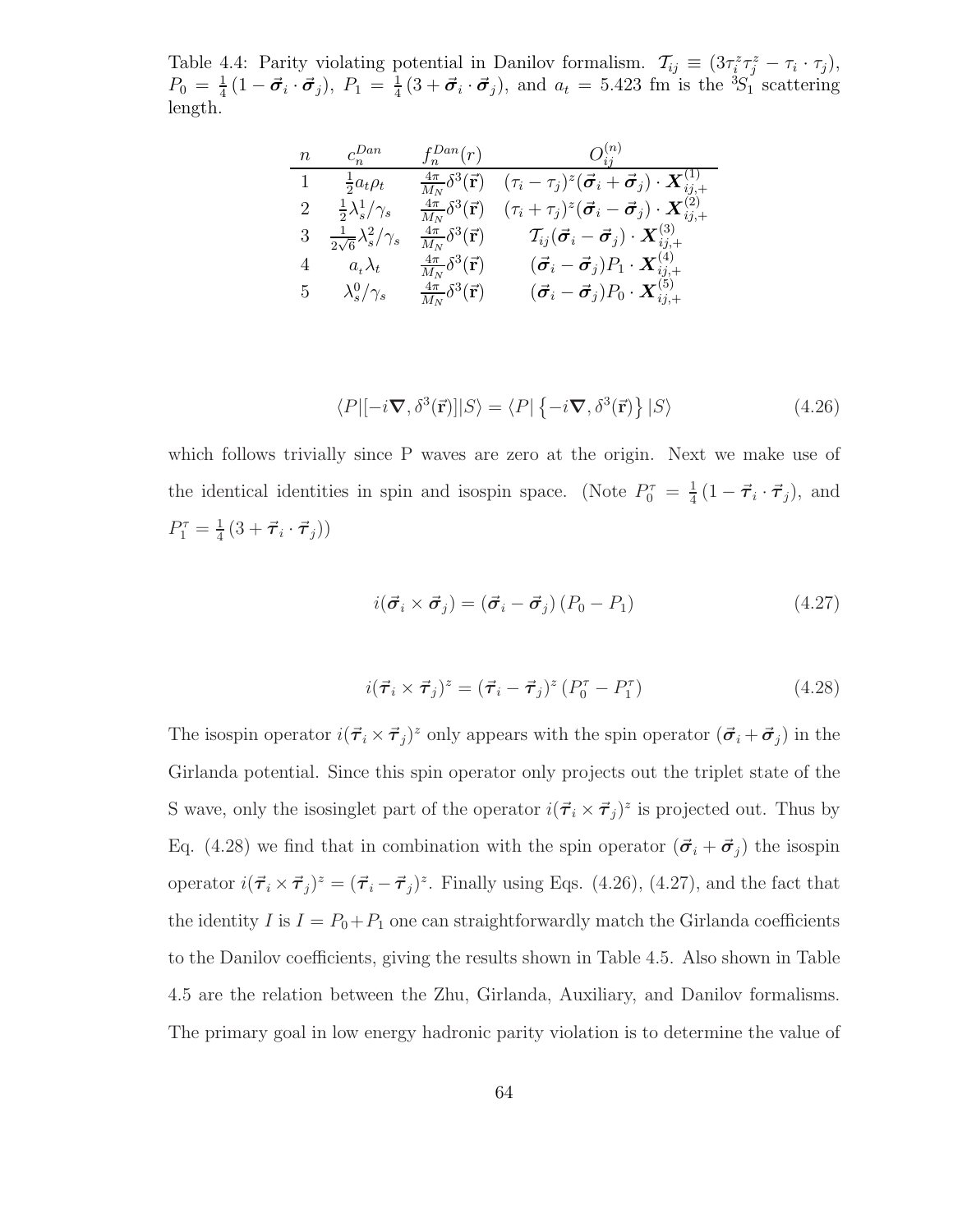the Danilov parameters. At low energies all of these different EFT formalisms can be shown to be equivalent to the Danilov parameters, as shown in Table 4.5. Thus one can use whichever formalism is more convenient.

| Zhu                                                                                                               | Girlanda                                                                              | Auxiliary   Danilov |                                                         |
|-------------------------------------------------------------------------------------------------------------------|---------------------------------------------------------------------------------------|---------------------|---------------------------------------------------------|
| $\frac{\overline{M}_N(\frac{1}{a_t}-\mu)}{2\pi\Lambda^3_{\gamma}}\left(C_1-\tilde{C}_1-3(C_3-\tilde{C}_3)\right)$ | $\frac{M_N(\frac{1}{a_t}-\mu)}{2\pi}\left(\mathcal{G}_1-\tilde{\mathcal{G}}_1\right)$ | $-2\sqrt{2}g_1$     | $\lambda_t a_t(\frac{1}{a_t}-\mu)$                      |
| $\frac{M_N(\frac{1}{a_t}-\mu)}{2\pi\Lambda_v^3}\left(2\tilde{C}_6 + (C_2 - C_4)\right)$                           | $-\frac{M_N(\frac{1}{a_t}-\mu)}{2\pi}\mathcal{G}_6$                                   | $2\sqrt{2}g_2$      | $\rho_t a_t(\frac{1}{a_t}-\mu)$                         |
| $\frac{M_N(\gamma_s-\mu)}{2\pi\Lambda_v^3}\left(C_1+\tilde{C}_1+(C_3+\tilde{C}_3)\right)$                         | $\frac{M_N(\gamma_s-\mu)}{2\pi}\left(\tilde{\cal G}_1+{\cal G}_1\right)$              | $-2\sqrt{2}g_3$     | $\lambda_s^1 \frac{1}{\gamma_s} (\gamma_s - \mu)$       |
| $\frac{M_N(\gamma_s-\mu)}{2\pi\Lambda_s^3}\left(C_2+C_4+\tilde{C}_2+\tilde{C}_4\right).$                          | $\frac{M_N(\gamma_s-\mu)}{\pi}G_2$                                                    | $-2\sqrt{2}g_4$     | $\lambda_s^1 \frac{1}{\gamma_s} (\gamma_s - \mu)$       |
| $-\frac{M_N(\gamma_s-\mu)\sqrt{6}}{\pi\Lambda^3_\nu}\left(C_5+\tilde{C}_5\right).$                                | $-\frac{M_N(\gamma_s-\mu)\sqrt{6}}{2}\mathcal{G}_5$                                   | $-4\sqrt{3}g_5$     | $\big  \lambda_s^2 \frac{1}{\gamma_s} (\gamma_s - \mu)$ |

Table 4.5: Translation between various formalisms of PV potential

Having matched the auxiliary coefficients  $g_i$  to the Zhu coefficients we can now use the matching of the Zhu coefficients to the DDH "best" values to obtain estimates for the auxiliary coefficients which yields.

$$
g_1 = -\frac{M_N(\frac{1}{a_t} - \mu)}{8\sqrt{2}\pi} \left[ \frac{g_\omega \chi_\omega}{M_N m_\omega^2} h_\omega^0 - \frac{3g_\rho \chi_\rho}{M_N m_\rho^2} h_\rho^0 \right] \sim 1.75 \times 10^{-10} \text{MeV}^{-1}
$$
(4.29a)

$$
g_2 = \frac{M_N(\frac{1}{a_t} - \mu)}{8\sqrt{2}\pi} \left[ \frac{g_{\pi NN}}{\sqrt{2}M_N m_\pi^2} f_\pi + \frac{g_\rho}{M_N m_\rho^2} h_\rho^1 - \frac{g_\omega}{M_N m_\omega^2} h_\omega^1 \right] \sim -6.34 \times 10^{-10} \text{MeV}^{-1}
$$
\n(4.29b)

$$
g_3 = \frac{M_N(\gamma_s - \mu)}{8\sqrt{2}\pi} \left[ \frac{g_\omega(2 + \chi_\omega)}{M_N m_\omega^2} h_\omega^0 + \frac{g_\rho(2 + \chi_\rho)}{M_N m_\rho^2} h_\rho^0 \right] \sim 1.50 \times 10^{-10} \text{MeV}^{-1}
$$
 (4.29c)

$$
g_4 = \frac{M_N(\gamma_s - \mu)}{8\sqrt{2}\pi} \left[ \frac{g_\rho (2 + \chi_\rho)}{M_N m_\rho^2} h_\rho^1 + \frac{g_\omega (2 + \chi_\omega)}{M_N m_\omega^2} h_\omega^1 \right] \sim 1.47 \times 10^{-11} \text{MeV}^{-1}
$$
 (4.29d)

$$
g_5 = \frac{M_N(\gamma_s - \mu)}{8\sqrt{2}\pi} \left[ \frac{g_\rho (2 + \chi_\rho)}{\sqrt{6} M_N m_\rho^2} h_\rho^2 \right] \sim 4.39 \times 10^{-11} \text{MeV}^{-1}
$$
 (4.29e)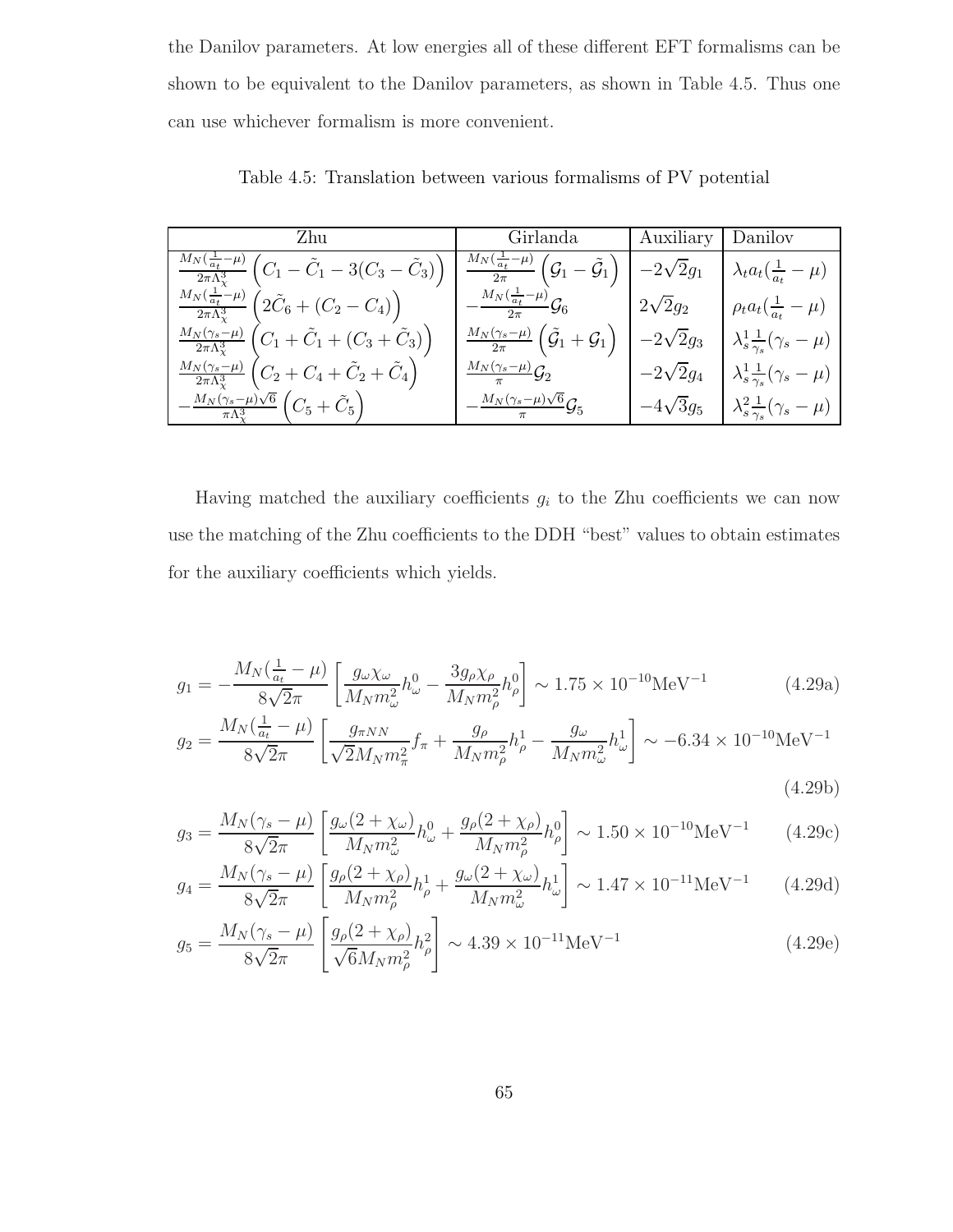#### 4.3 Spin Observables

Now that we have the PV amplitudes calculated we, of course, need to relate them to observables. We wish to find quantities that would be zero in the absence of parity violation. One such observable is the neutron asymmetry  $A_N$  [94], wherein we scatter longitudinally polarized neutrons from an unpolarized deuteron target. Then we measure the difference of the two cross sections  $\sigma_+$  and  $\sigma_-$  defined below. The observable is defined as

$$
A_N = \frac{\sigma_+ - \sigma_-}{\sigma_+ + \sigma_-} \tag{4.30}
$$

where  $\sigma_{+}$  ( $\sigma_{-}$ ) represents the cross section of positive (negative) helicity nucleons

In order to calculate observables we need to write them in terms of the partial wave amplitudes calculated above. We denote the transition matrix with the addition of spin by the operator  $M$ , which is not diagonal in the orbital angular momentum basis, but rather diagonal in the total angular momentum basis where the total angular momentum is  $\vec{J} = \vec{L} + \vec{S}$ . The basis states for the total angular momentum are given by.

$$
|JMLS\rangle = \sum_{m_L, m_S} C_{L,S,J}^{m_L, m_S, M} |L, m_L\rangle |S, m_S\rangle \tag{4.31}
$$

Plugging in a complete set of states around M we find the following. (Note the inclusion of the factor  $4\pi$  is arbitrary, but is is included so our PC amplitudes will be equivalent to the PC amplitudes in the standard partial wave expansion in orbital angular momentum.)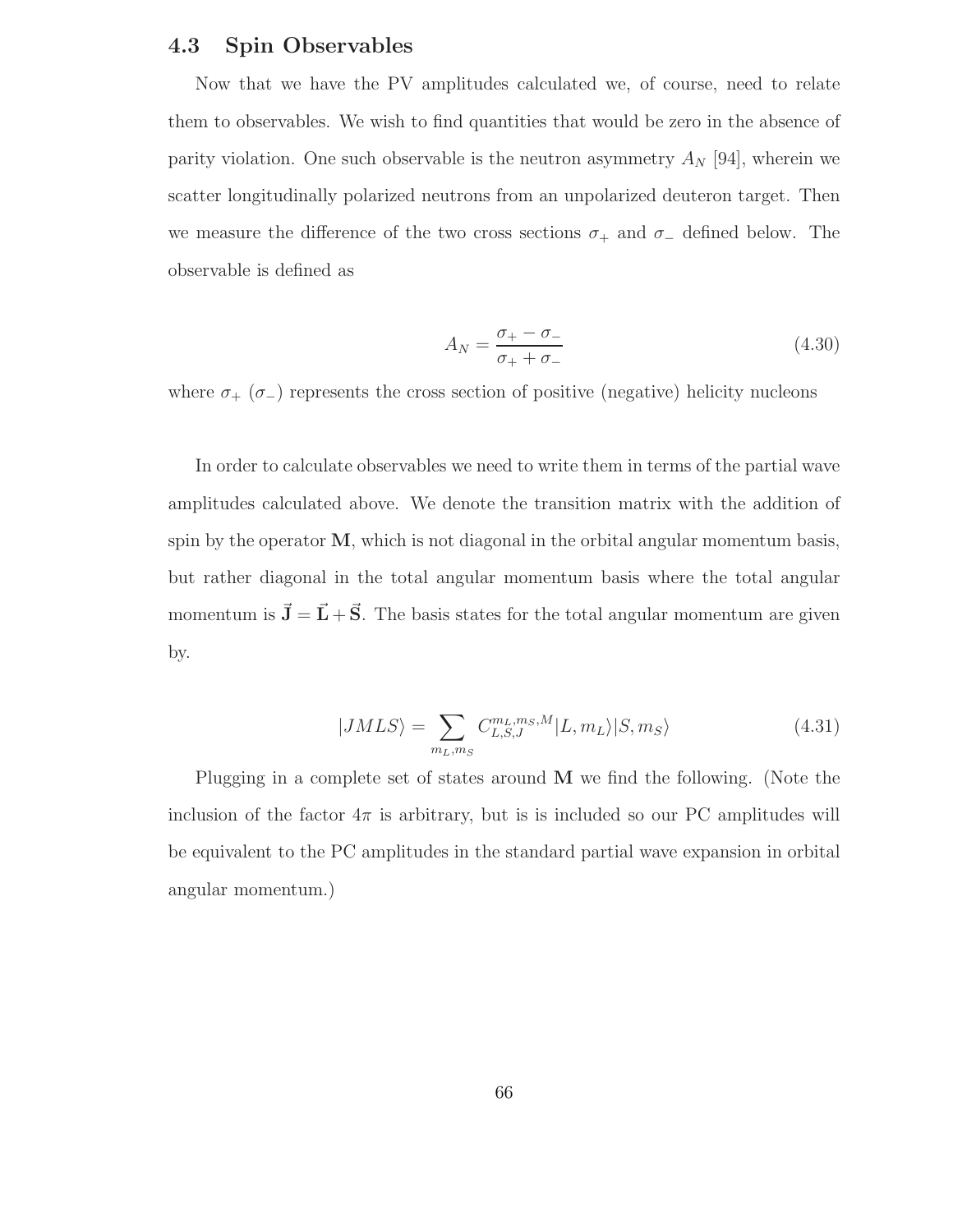$$
\langle p, S', m'_{S} | \mathbf{M} | k, S, m_{S} \rangle = 4\pi \sum_{J, M} \sum_{L, L'} \sum_{\tilde{S}, \tilde{S}'} \langle p, S', m'_{S} | JML'\tilde{S}' \rangle \langle JML'\tilde{S}' | \mathbf{M} | JML\tilde{S} \rangle \times
$$
\n(4.32)

$$
\times \langle JML\tilde{S}|k,S,m_S\rangle
$$

Then using Eq. (4.31) we find

$$
\langle p, S', m'_{S} | \mathbf{M} | k, S, m_{S} \rangle = 4\pi \sum_{J, M} \sum_{L, L'} \sum_{\tilde{S}, \tilde{S}'} \sum_{m_{L}, m_{\tilde{S}}} \sum_{m_{L'}, m_{\tilde{S}'}} C_{L, \tilde{S}, J}^{m_{L}, m_{\tilde{S}}, M} C_{L', \tilde{S}', J}^{m_{L'}, m_{\tilde{S}'}, M} \times
$$
\n
$$
\times \langle S', m'_{S} | \tilde{S}', m_{\tilde{S}'} \rangle \langle p | L', m'_{L} \rangle \langle L, m_{L} | k \rangle \langle \tilde{S}, m_{\tilde{S}} | S, m_{S} \rangle M_{L' \tilde{S}', L \tilde{S}}^{JM}
$$
\n(4.33)

Setting  $\hat{\mathbf{k}} = \hat{\mathbf{z}}$  we obtain Eq. (4.34), where  $\theta$  is the angle between  $\vec{\mathbf{k}}$  and  $\vec{\mathbf{p}}$ 

$$
\langle p, S', m'_{S} | \mathbf{M} | k, S, m_{S} \rangle = \sqrt{4\pi} \sum_{J} \sum_{L, L'} \sum_{m'_{L}} \sqrt{2L + 1} C_{L, S, J}^{0, m_{S}, M} C_{L', S', J}^{m'_{L}, m'_{S}, M} \times
$$
\n
$$
\times Y_{L'}^{m'_{L}}(\theta, \phi) M_{L'S', LS}^{J}
$$
\n(4.34)

We now define  $M_{m'_1,m'_2;m_1,m_2}$  as the T matrix where the nucleon has initial (final) spin  $m_2$ ,  $(m'_2)$ , and the deuteron has initial (final) spin  $m_1$ ,  $(m'_1)$ .

$$
M_{m'_1, m'_2; m_1, m_2} = \sqrt{4\pi} \sum_{J} \sum_{L, L'} \sum_{S, S'} \sum_{m_s, m'_S} \sum_{m'_L} \sqrt{2L + 1} C^{m_1, m_2, m_S}_{1, 1/2, S'} C^{m'_1, m'_2, m'_S}_{1, 1/2, S'} \times (4.35)
$$
  
 
$$
\times C^{0, m_S, M}_{L, S, J} C^{m'_L, m'_S, M}_{L', S', J} Y^{m'_L}_{L'}(\theta, \phi) M^J_{L'S', LS}
$$

Observables are most easily defined in terms of  $M_{m'_1,m'_2;m_1,m_2}$ . Having  $M_{m'_1,m'_2;m_1,m_2}$  in terms of the calculated functions  $M_{L'S',LS}^J$ , we can calculate observables by truncating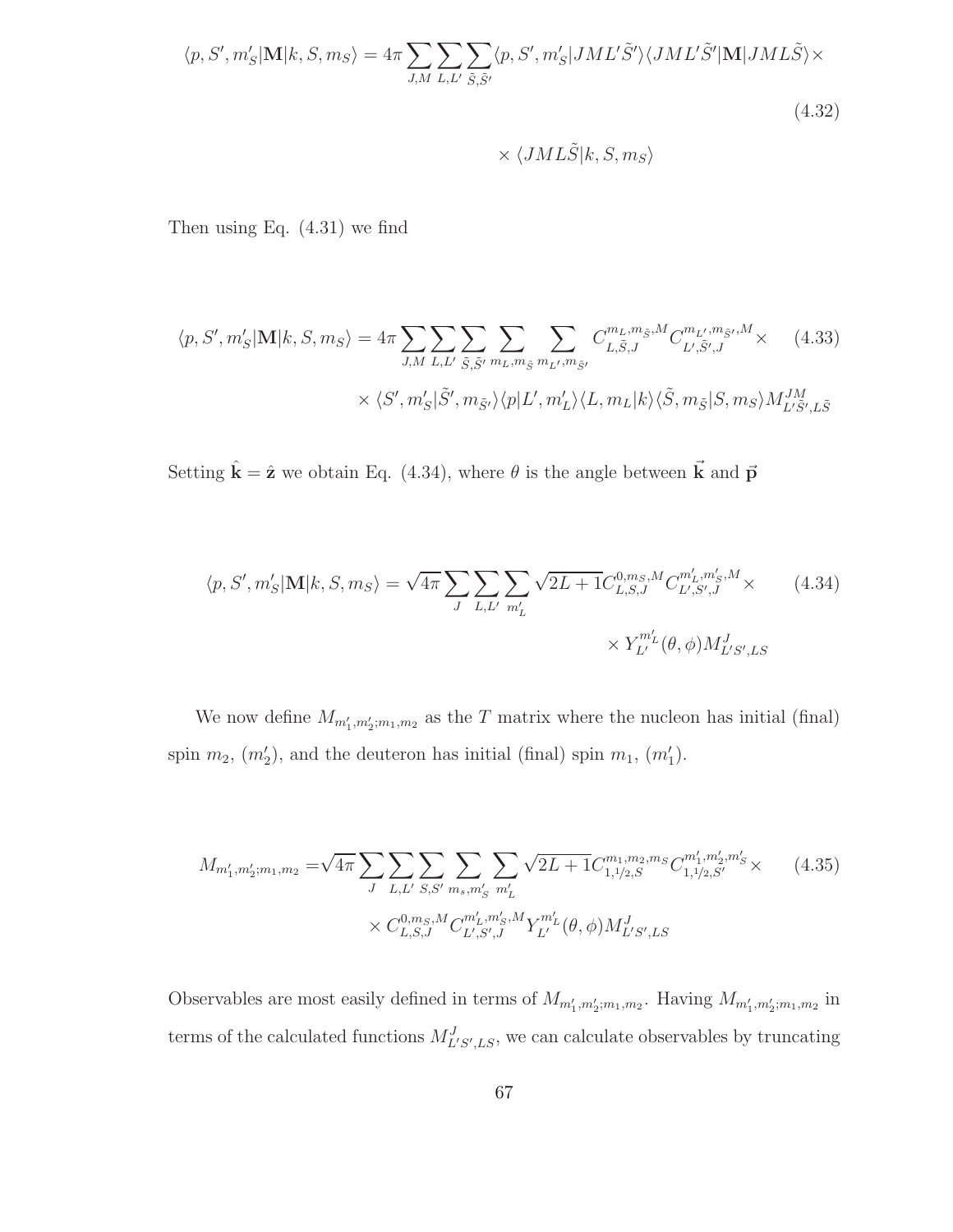the sum over  $J, L$ , and  $L'$  at some reasonable level. The observable  $A_N$  is defined in terms of these matrix elements via

$$
A_N = \frac{\sum_{m'_1, m'_2} \sum_{m_1, m_2} (-1)^{1/2 - m_2} \int d\Omega |M_{m'_1, m'_2; m_2, m_2}|^2}{\sum_{m'_1, m'_2} \sum_{m_1, m_2} \int d\Omega |M_{m'_1, m'_2; m_2, m_2}|^2}
$$
(4.36)

Combining our expressions and explicitly summing over values of angular momentum from 0 to 1, and spin and  $J$  from  $^{1}\!/_{2}$  to  $^{3}\!/_{2}$  we find.

$$
A_N = \frac{2}{3} \text{Re} \left[ \left( M_{01/2,01/2}^{1/2} + M_{11/2,11/2}^{1/2} \right) \left( M_{11/2,01/2}^{1/2} \right)^* \right. \tag{4.37}
$$
  
\n
$$
+ 2\sqrt{2} \left( M_{01/2,01/2}^{1/2} + M_{13/2,13/2}^{1/2} \right) \left( M_{13/2,01/2}^{1/2} \right)^* \right. \tag{4.37}
$$
  
\n
$$
- 4 \left( M_{03/2,03/2}^{3/2} + M_{11/2,11/2}^{1/2} \right) \left( M_{11/2,03/2}^{3/2} \right)^* \right. \tag{4.37}
$$
  
\n
$$
- 2\sqrt{5} \left( M_{03/2,03/2}^{3/2} + M_{13/2,13/2}^{3/2} \right) \left( M_{13/2,03/2}^{3/2} \right)^* \right] / \left[ |M_{01/2,01/2}^{1/2} |^2 + 2 |M_{03/2,03/2}^{3/2} |^2 + 3 |M_{11/2,11/2}^{1/2} |^2 + 3 |M_{13/2,13/2}^{3/2} |^2 \right]
$$

At this point it would be useful to know if the amplitudes are at least reasonable. The amplitudes should satisfy unitarity to a large degree (Violation is due to numerics and excluding higher order PV terms). A simple test for unitarity is given by the optical theorem, which requires that

$$
A_N = \frac{\sum_m \text{Im}\left(M_{m,1/2;m,1/2}\middle|\theta=0} - M_{m,-1/2;m,-1/2}\middle|\theta=0\right)}{\sum_m \text{Im}\left(M_{m,1/2;m,1/2}\middle|\theta=0} + M_{m,-1/2;m,-1/2}\middle|\theta=0\right)}\tag{4.38}
$$

Again explicitly summing over angular momentum from 0 to 1, spin, and total angular momentum from  $J = \frac{1}{2}$  to  $J = \frac{3}{2}$  we find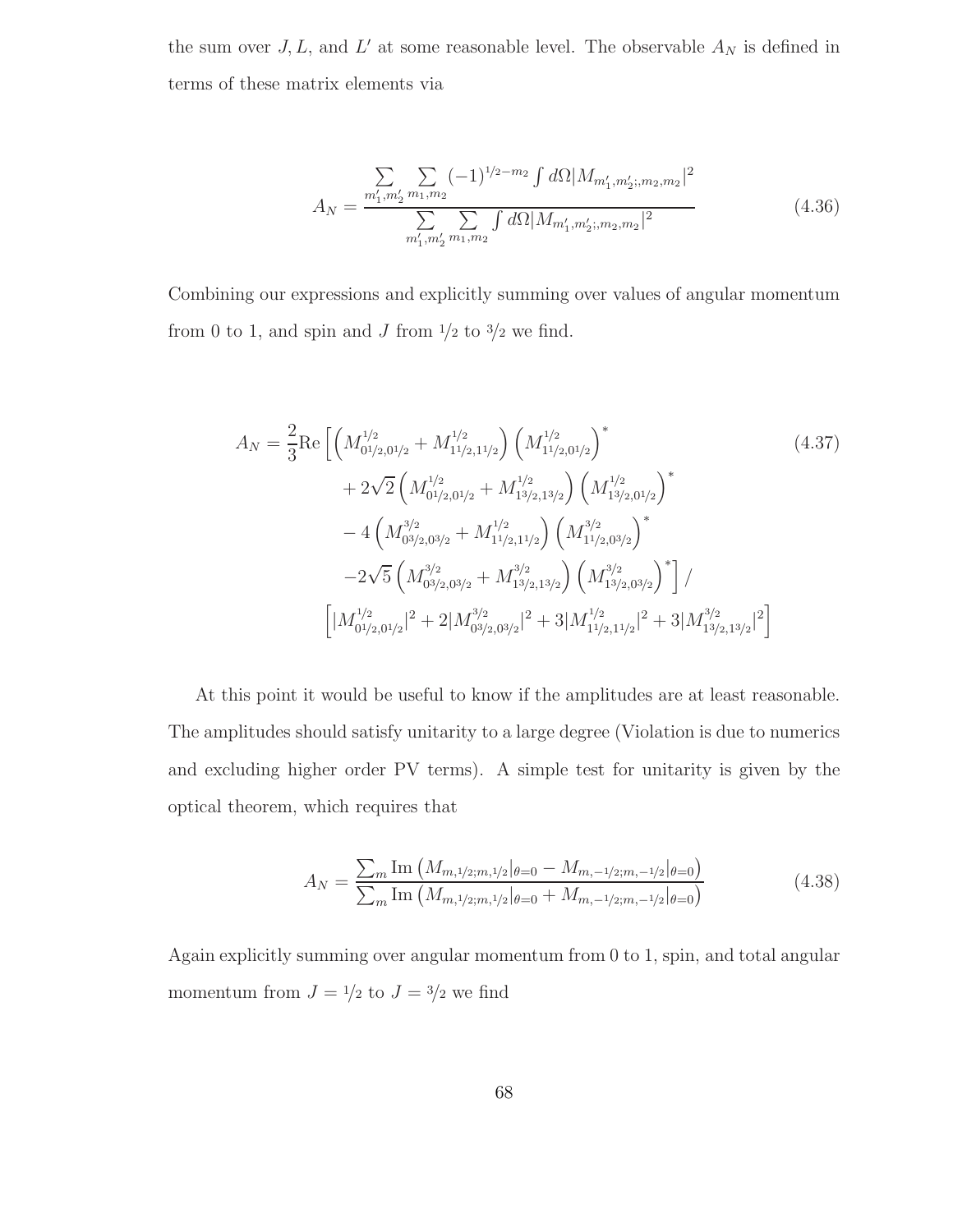$$
A_N = \frac{2}{3} \text{Im} \left[ M_{11/2,01/2}^{1/2} + 2\sqrt{2} M_{13/2,01/2}^{1/2} - 4M_{11/2,03/2}^{3/2} - 2\sqrt{5} M_{13/2,01/2}^{3/2} \right] / \tag{4.39}
$$
  

$$
\text{Im} \left[ M_{01/2,01/2}^{1/2} + 2M_{03/2,03/2}^{3/2} + 3M_{11/2,11/2}^{1/2} + 3M_{13/2,13/2}^{1/2} \right]
$$

Another possible PV observable is the spin rotation. At low energies a neutron traveling through matter can be described by an index of refraction [65]. If a neutron passes through a slab of matter of thickness d, the form of the asymptotic wavefunction is given by

$$
e^{ik(z-d)}e^{ikdn_{m_2}}|m_2\rangle \tag{4.40}
$$

where  $m_2$  represents the spin of the neutron in the direction of momentum  $\vec{k}$  which is chosen to be the z-axis. The index of refraction in the case of neutron deuteron scattering is given by

$$
n_{m_2} - 1 = \frac{2\pi N}{k^2} \frac{1}{3} \sum_{m_1} M_{m1,m2;m1,m2} \big|_{\theta=0}
$$
 (4.41)

where  $N = .4 \times 10^{23}$  atoms cm<sup>-3</sup> is the number density of liquid deuterium and k is the magnitude of the momentum of the neutron in the c.m. coordinates. Now suppose that the neutron is polarized transversely to the neutron momentum. Without loss of generality we assume that the neutron is polarized along the positive x-axis, then the initial wavefunction of the neutron is

$$
e^{ikz}\frac{1}{\sqrt{2}}\left(|+1/2\rangle+|-1/2\rangle\right)
$$
\n(4.42)

After it passes through the slab of thickness d the neutron wavefunction becomes.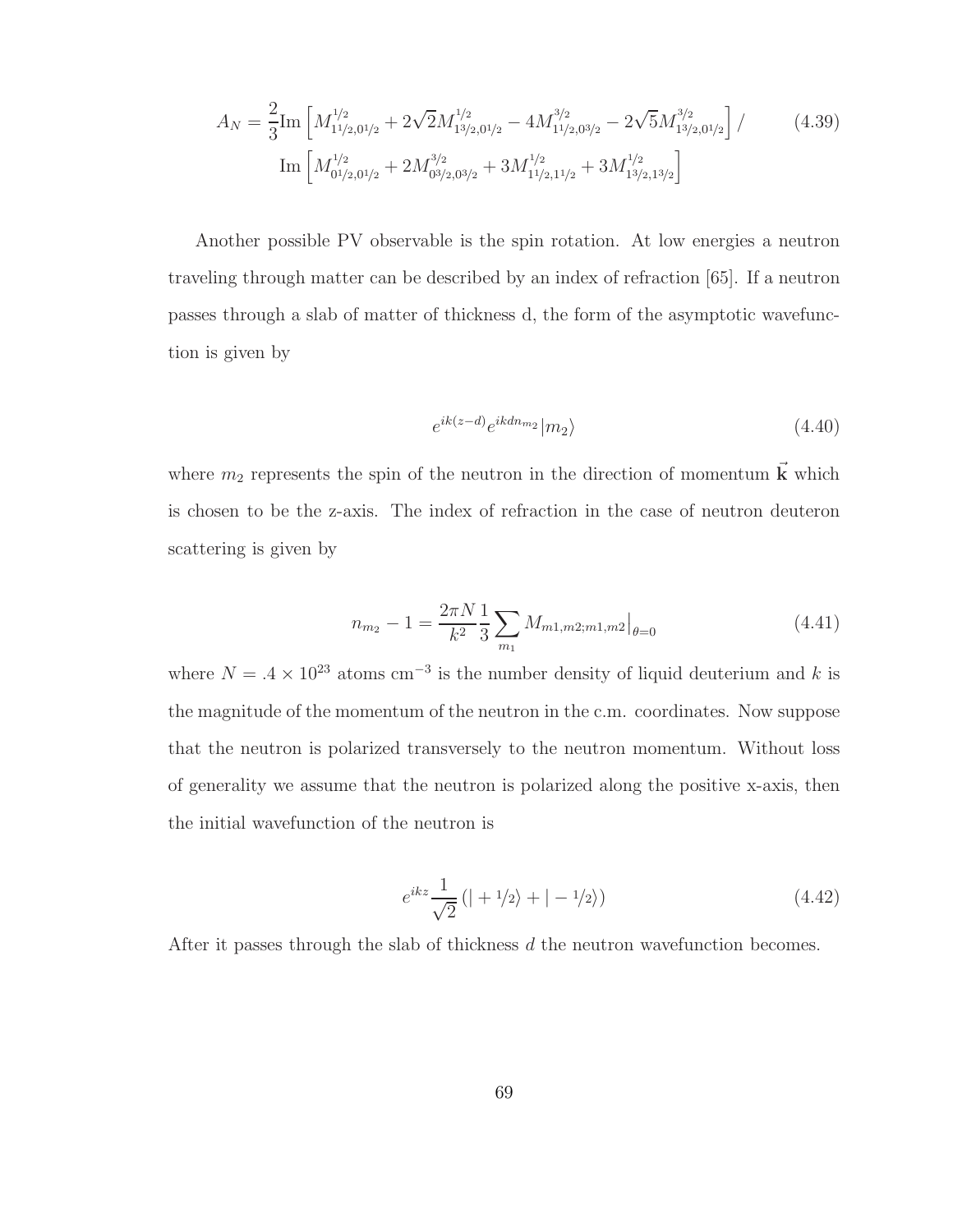$$
e^{ik(z-d)}e^{ikd(n_{+1/2}+n_{-1/2})/2}\frac{1}{\sqrt{2}}\left(e^{ikd(n_{+1/2}-n_{-1/2})/2}|1/2\rangle+e^{-ikd(n_{+1/2}-n_{-1/2})/2}|-1/2\rangle\right)
$$
\n(4.43)

In the case of parity violation it is generally true that  $n_{+1/2} \neq n_{-1/2}$ . This leads to a rotation in the polarization of the neutron, where the angle of rotation  $\phi$  is given by [94].

$$
\frac{d\phi}{dz} = -\frac{2M_N N}{9k} \sum_m \text{Re}\left[M_{m,1/2;m,1/2}|\theta=0} - M_{m,-1/2;m,-1/2}|\theta=0\right] \tag{4.44}
$$

Using Eq. (4.35) for  $M_{m'_1,m'_2;m_1,m_2}$  and explicitly summing over angular momentum, spin, and  $J$  we find

$$
\frac{d\phi}{dz} = -\frac{8M_N N}{27k} \text{Re} \left[ M_{1\frac{1}{2},0\frac{1}{2}}^{1/2} + 2\sqrt{2} M_{1\frac{3}{2},0\frac{1}{2}}^{1/2} - 4M_{1\frac{1}{2},0\frac{3}{2}}^{3/2} - 2\sqrt{5} M_{1\frac{3}{2},0\frac{1}{2}}^{3/2} \right] \tag{4.45}
$$

The last PV observable that we will consider is a deuteron asymmetry, wherein an unpolarized beam of neutrons is scattered from a polarized deuteron target. At first the deuteron target is polarized in the positive  $z$  direction where the positive  $z$ direction is in the direction of the neutron's initial momentum. The neutron scatters from the deuteron target and we measure the cross section  $\sigma_1$ . Then the deuteron target is polarized in the opposite direction and we measure the cross section  $\sigma_{-1}$ . If there is parity violation one will find in general that  $\sigma_1 \neq \sigma_{-1}$ . leading to the PV observable

$$
A_D = \frac{\sigma_1 - \sigma_{-1}}{\sigma_1 + \sigma_{-1}}\tag{4.46}
$$

In terms of matrix elements one finds the following expression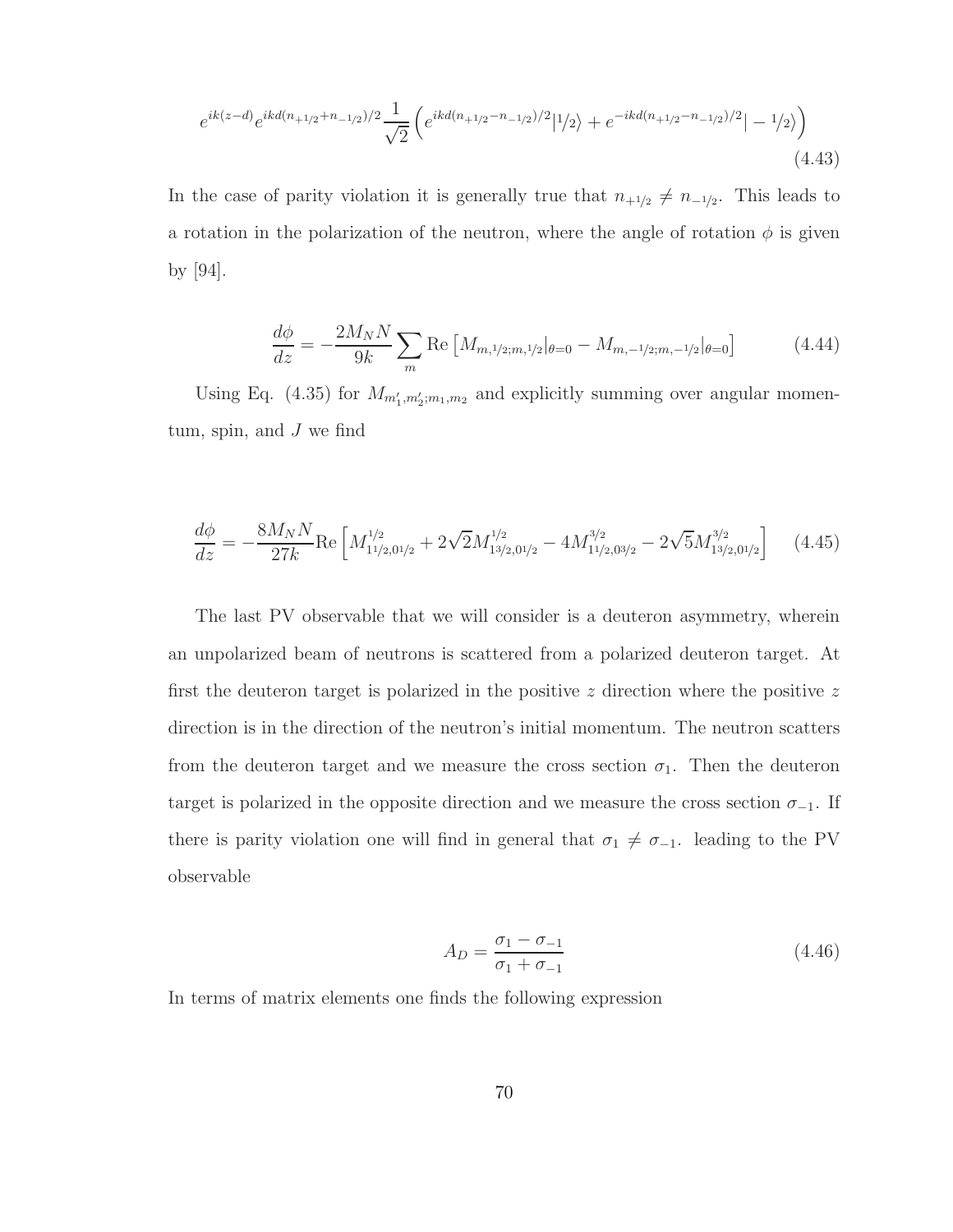$$
A_D = \frac{\sum_{m_1, m_2' m_2} \sum_{m_2} \int d\Omega \left( |M_{m_1', m_2'; 1, m_2}|^2 - |M_{m_1', m_2'; - 1, m_2}|^2 \right)}{\sum_{m_1', m_2'} \sum_{m_2} \int d\Omega \left( |M_{m_1', m_2'; 1, m_2}|^2 + |M_{m_1', m_2'; - 1, m_2}|^2 \right)} \tag{4.47}
$$

Now using equation (4.35) and summing angular momentum from 0 to 1, and spin, and J from  $\frac{1}{2}$  to  $\frac{3}{2}$  we find

$$
A_D = -\text{Re}\left[2\left(M_{11/2,11/2}^{1/2} + M_{01/2,01/2}^{1/2}\right)\left(M_{11/2,01/2}^{1/2}\right)^{*}\right] \qquad (4.48)
$$
  
+  $\sqrt{2}\left(M_{13/2,13/2}^{1/2} + M_{01/2,01/2}^{1/2}\right)\left(M_{13/2,01/2}^{1/2}\right)^{*}$   
-  $2\left(M_{11/2,11/2}^{3/2} + M_{03/2,03/2}^{3/2}\right)\left(M_{11/2,03/2}^{3/2}\right)^{*}$   
+  $2\sqrt{5}\left(M_{13/2,13/2}^{3/2} + M_{03/2,03/2}^{3/2}\right)\left(M_{13/2,03/2}^{3/2}\right)^{*}\right]/$   

$$
\left[\left|M_{01/2,01/2}^{1/2}\right|^{2} + 2\left|M_{03/2,03/2}\right|^{2} + 3\left|M_{11/2,11/2}^{1/2}\right|^{2} + 6\left|M_{13/2,13/2}^{1/2}\right|^{2}\right]
$$

Our observable can also be calculated by means of the optical theorem.

$$
A_D = \frac{\sum_{m_2} \text{Im} \left( M_{1,m_2;1,m_2} |_{\theta=0} - M_{-1,m_2;-1,m_2} |_{\theta=0} \right)}{\sum_{m_2} \text{Im} \left( M_{1,m_2;1,m_2} |_{\theta=0} + M_{-1,m_2;-1,m_2} |_{\theta=0} \right)}
$$
(4.49)

Explicity summing over angular momentum from 0 to 1, spin, and J from  $J = \frac{1}{2}$  to  $J = \frac{3}{2}$  we find

$$
A_D = -\operatorname{Im}\left[2M_{11/2,01/2}^{1/2} + \sqrt{2}M_{13/2,01/2}^{1/2} - 2M_{1,1/2,03/2}^{3/2} + 2\sqrt{5}M_{13/2,03/2}^{3/2}\right]/\tag{4.50}
$$

$$
\operatorname{Im}\left[M_{01/2,01/2}^{1/2} + 2M_{03/2,03/2}^{3/2} + 3M_{11/2,11/2}^{1/2} + 6M_{13/2,13/2}^{1/2}\right]
$$

### 4.4 Results

Plotting our results for beam and target asymmetry as a function of center of mass energy  $E_{c,m}$  we find the plots given in Fig. 4.5. The thickness of the plot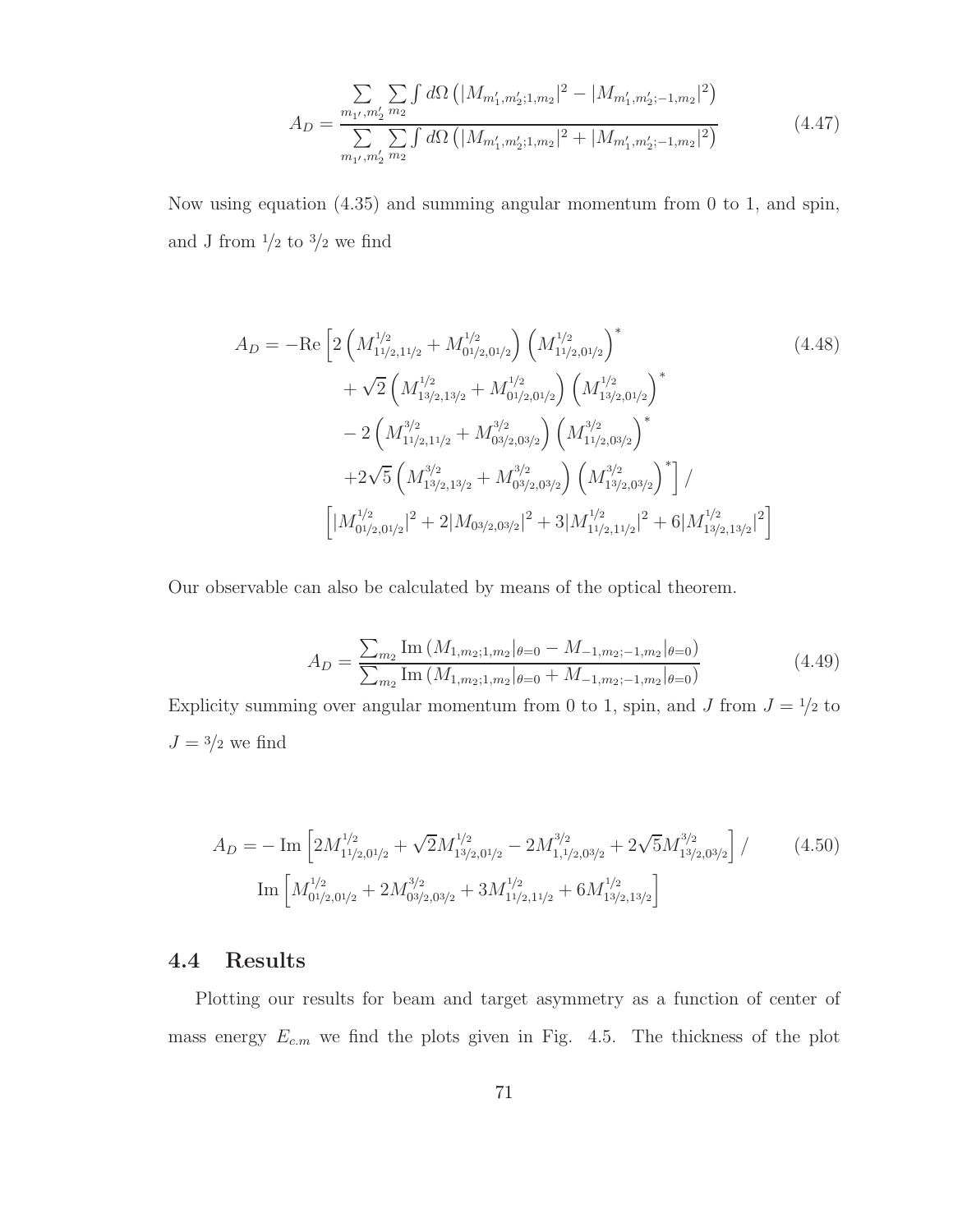denotes the cutoff variation. The momentum cutoff variation runs from 200 MeV to 1500 MeV. It appears that the results begin to converge after 900 MeV as found by other authors [55]. Also it should be noted that the cutoff variation for the beam and target asymmetries at low energies is actually smaller than as shown in the plots, and is displayed with the given thickness in order that the plot be visible. The plots for the beam and target asymmetries extend all the way to 2.22 MeV, which is the deuteron breakup energy. However, the observables cannot be taken seriously at these high energies as higher partial waves and higher order contributions will become important. (It should also be noted that a significant difference was found at about .32 MeV if P waves were not included in the parity-conserving amplitudes.) The spin rotation observable varied from  $1.83 \times 10^{-8}$  rad cm<sup>-1</sup> to  $1.84 \times 10^{-8}$  rad cm<sup>-1</sup> due to cutoff variation. (We use a liquid deuterium number density of  $N = .4 \times 10^{23}$ atoms cm<sup>-3</sup> [100].) This value is roughly two times the previous estimates for the spin rotation [95, 96, 100]. Also the beam asymmetry ranges from  $2.23 \times 10^{-8}$  to  $2.24 \times 10^{-8}$  due to cutoff dependence, at  $E_{lab} = 15$  keV, and again this is roughly a factor of two greater than previous calculations [100]. Finally the target asymmetry varies due to cutoff dependence at  $E_{lab} = 15 \text{ keV}$  with values ranging from roughly  $3.97 \times 10^{-8}$  to  $3.99 \times 10^{-8}$ .

Finally in order to compare with possible experiments Tables 4.6 and 4.7 show all three observables in terms of their contributions from each of the  $g_i$ . The spin rotation is given at zero energy and the beam and target asymmetry are given at a lab energy of 15 keV. In order to obtain a prediction for the observable each row is multiplied by the appropriate value of  $g_i$  and then these products are added together to yield the observable. Below are two tables with different values for the cutoff. The first table shows the cutoff at 200 MeV and the second at setting the cutoff to 1500 MeV.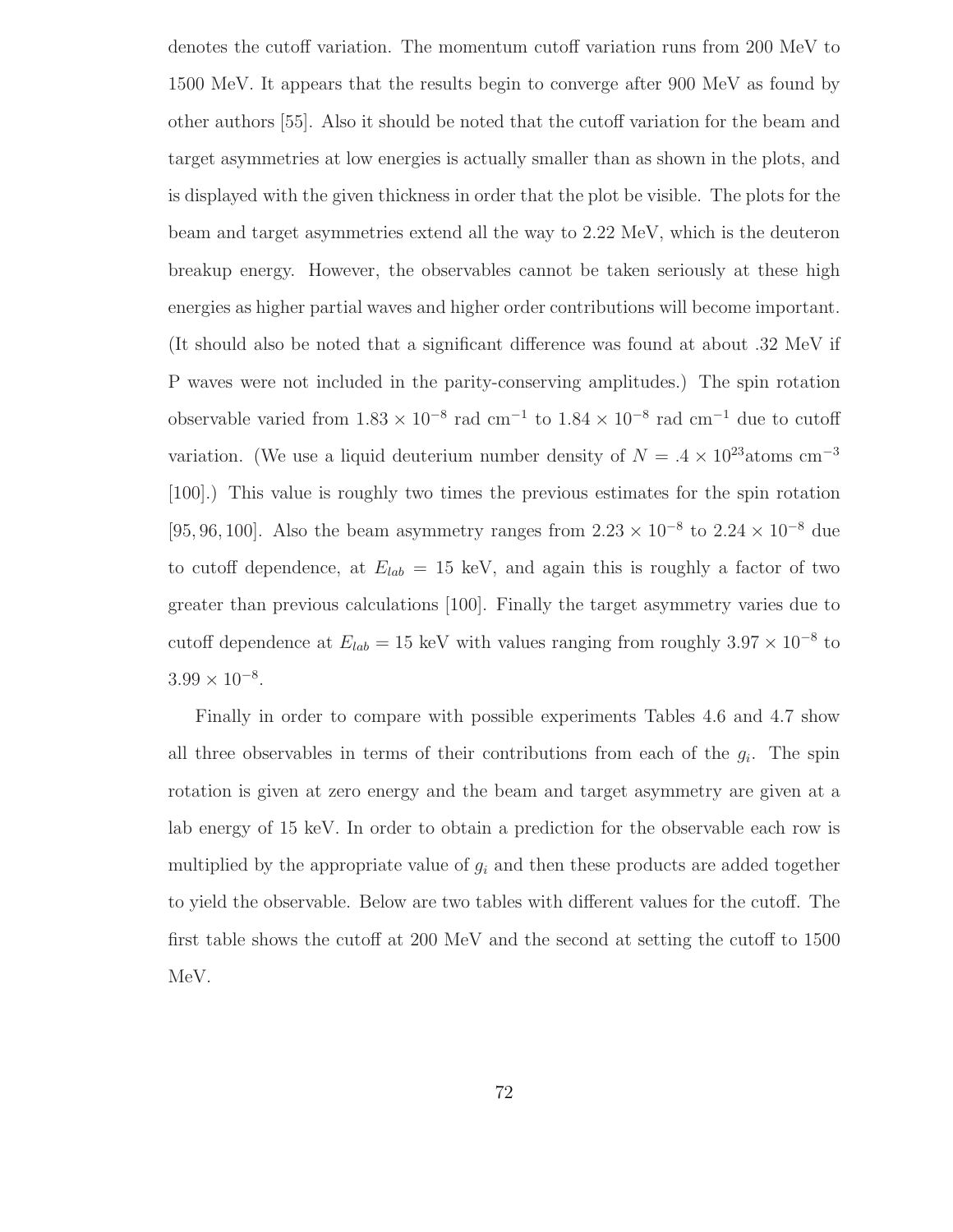

Figure 4.5: Beam and target asymmetries as function of c.m. energy,  $E_{c.m.}$ . Estimates for observables are found by using DDH "best" values. The right pane of the plot refers to the deuteron breakup energy

Table 4.6: Values for observables at a cutoff of  $\Lambda = 200$  MeV. In order to obtain the corresponding observable each number in a given column is multiplied by the appropriate  $g_i$  and then all are added togehter.

| $g_i$    | Rotation, $E_{lab} = 0 \text{ keV}$    | $A_N, E_{lab} = 15 \text{ keV}$ | $A_D, E_{lab} = 15 \text{ keV}$ |
|----------|----------------------------------------|---------------------------------|---------------------------------|
|          | $-18.7$ rad cm <sup>-1</sup> MeV       | $-14.4~MeV$                     | 8.92 MeV                        |
| $\Omega$ | $-36.2$ rad cm <sup>-1</sup> MeV       | $-39.6$ MeV                     | $-59.7~\mathrm{MeV}$            |
| 3        | $-10.2$ rad cm <sup>-1</sup> MeV       | $-1.83\;\mathrm{MeV}$           | $1.65 \text{ MeV}$              |
|          | $6.81 \text{ rad cm}^{-1} \text{ MeV}$ | 1.22~MeV                        | $-1.10~MeV$                     |

We can now compare our results for the spin rotation to previous calculations using a hyperspherical harmonics method or by solving a differential Faddeev equation in configuration space [95, 96, 100]. The authors of both of these papers calculated the spin rotation in terms of the numbers  $I_n$  as given by Eq. (4.52)

$$
\frac{1}{N}\frac{d\phi}{dz} = \sum_{n=1}^{5} c_n^{Gir} I_n^{Gir}
$$
\n(4.51)

where  $c_n^{Gir}$  are defined in Table 4.3. Using Tables 4.5, 4.6, and 4.7 it is straightforward to compute the values  $I_n^{Gir}$  as predicted by pure  $EFT_{\pi}$  at LO. The results from the two previous calculations of the nd spin rotation for the values  $I_n^{Gir}$  are compared in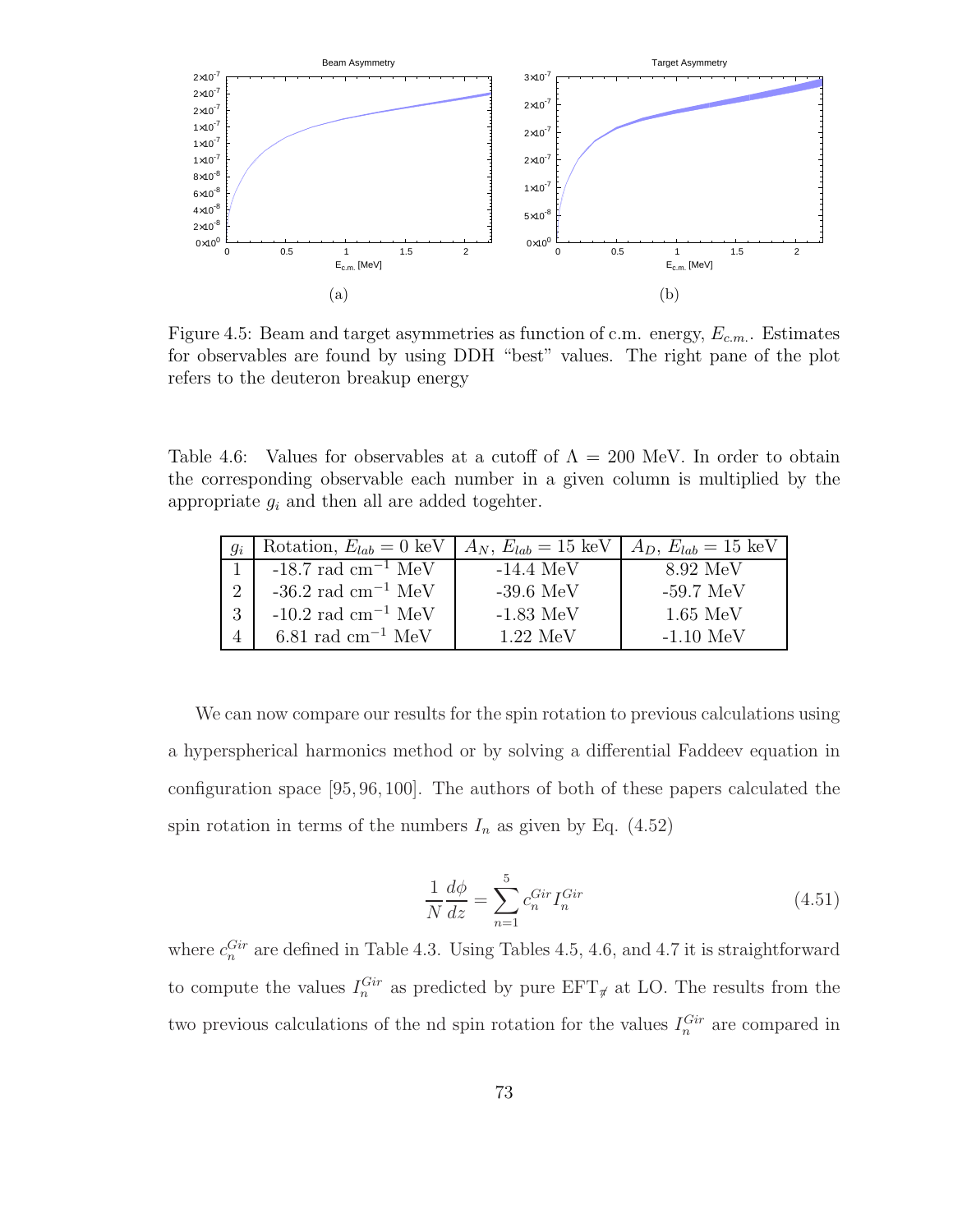Table 4.7: Values for observables at a cutoff of  $\Lambda = 1500$  MeV. In order to obtain the corresponding observable each number in a given column is multiplied by the appropriate  $g_i$  and then all are added togehter.

| $g_i$                       | Rotation, $E_{lab} = 0$ keV   $A_N$ , $E_{lab} = 15$ keV |             | $A_D, E_{lab} = 15 \text{ keV}$ |
|-----------------------------|----------------------------------------------------------|-------------|---------------------------------|
|                             | $-19.2$ rad cm <sup>-1</sup> MeV                         | $-14.5$ MeV | 9.15~MeV                        |
| $\mathcal{D}_{\mathcal{L}}$ | -38.0 rad $\rm cm^{-1}~MeV$                              | $-39.9$ MeV | $-59.8~MeV$                     |
| 3                           | -16.7 rad cm <sup>-1</sup> MeV                           | $-2.71$ MeV | 2.47 MeV                        |
|                             | 11.1 rad $\text{cm}^{-1}$ MeV                            | 1.81 MeV    | $-1.65$ MeV                     |

Table 4.8 with those given by pure  $EFT_{\tilde{r}}$  at LO as well as with  $EFT_{\tilde{r}}$  at NLO which has been calculated in [57].

$$
\frac{1}{N}\frac{d\phi}{dz} = \sum_{n=1}^{5} c_n^{Gir} I_n^{Gir}
$$
\n(4.52)

Table 4.8: For  $EFT_{\pi}I$ ,  $\mu = 138$  MeV. Also  $I_n^{Gir}$  is given in units of fm

| τGir<br>$\cdot$ <sub>n</sub> | $EFT_{\pi}$ -I/AV18 |            | $EFT_{\pi}$ -I/AV18+UIX |            | $EFT_{\pi}$     |                |
|------------------------------|---------------------|------------|-------------------------|------------|-----------------|----------------|
| $n =$                        | Song                | Schiavilla | Song                    | Schiavilla | LO.             | <b>NLO</b>     |
|                              | [100]               | [95]       |                         |            |                 | [57]           |
|                              | 61.6                | 65.6       | 60.0                    | 63.2       | $129.3 - 135.7$ | $98.5 - 120.3$ |
| 2                            | 60.6                | 62.3       | 58.8                    | 57.8       | $35.0 - 57.1$   | $33.4 - 51.9$  |
| $\overline{4}$               | $-76.1$             | $-77.9$    | $-75.7$                 | $-75.2$    | $-59.6 - 77.2$  | $-48.2 - 67.2$ |
| 5                            | $-9.46$             | $-9.89$    | $-6.62$                 | $-6.12$    | $7.16 - 8.66$   | $-1.85 - 10.6$ |

The manner by which all these results are matched is outlined in the appendix. The range of numbers given for  $EFT_{\pi}$  at LO and NLO is simply due to cutoff variation in the numerical integration. Looking at the table we see that with the exception of the  $n = 1$  term the  $EFT_{\pi}$  approach gives very similar results within the cutoff variation. However, at low cutoff values for the LO  $n = 5$  term we see that it has a different sign than the other results. This is likely due to the fact that in  $EFT_{\sigma}$  this term is calculated by subtracting two terms one of which has a larger cutoff variation. We also note the  $n = 2$  term for large cutoff values at LO clearly agrees with the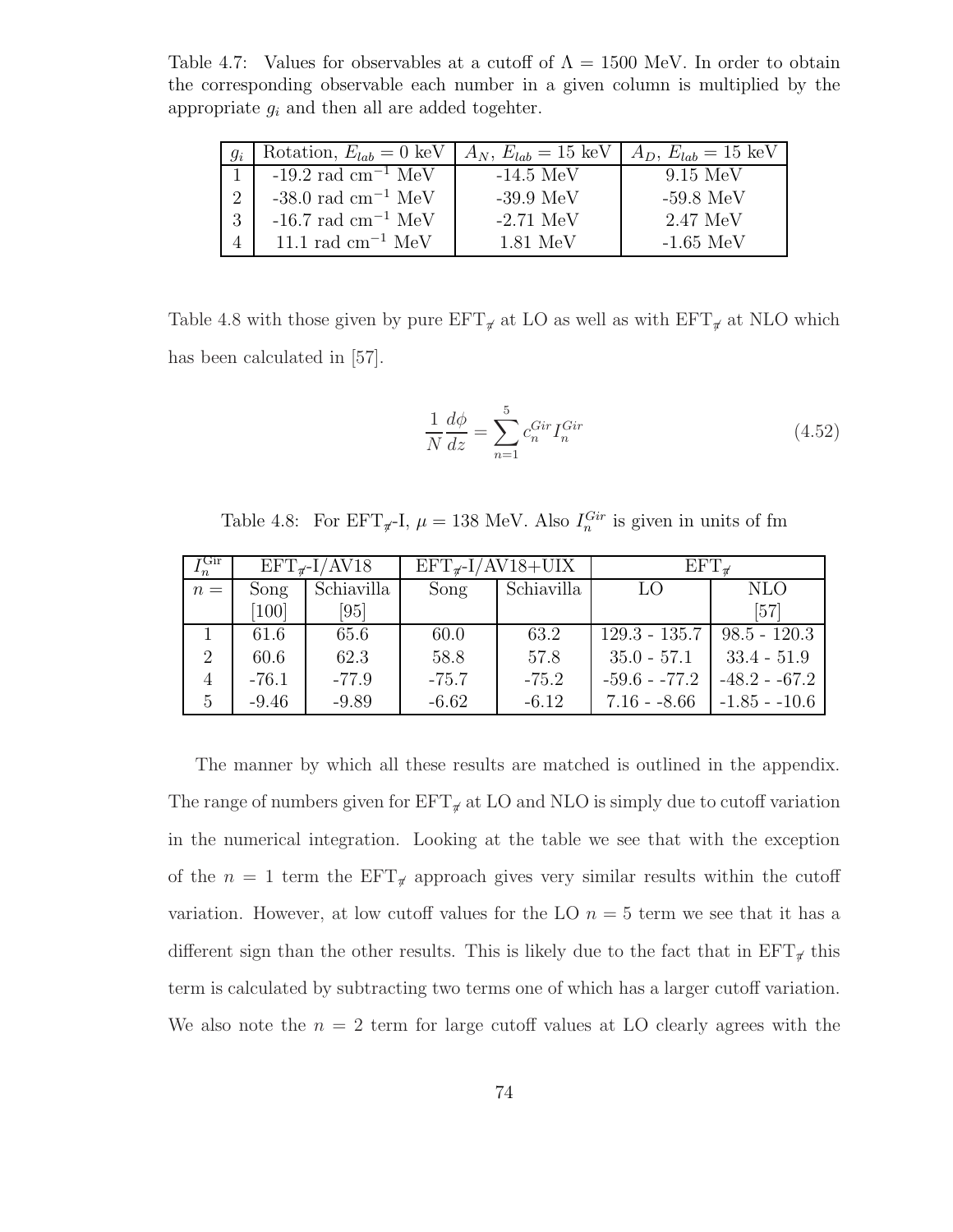other schemes where three body forces are included. This should come as no surprise as the  $EFT_{\pi}$  approach at LO necessarily includes a three-body force term. At larger values of cutoff it is clear the  $EFT_{\pi}$  approach seems to converge towards the other approaches. At LO the largest cutoff variation comes from the  $g_3$  and  $g_4$  terms, and the terms  $n = 2$  through  $n = 5$  all contain one of these terms, thus they have a much larger cutoff variation than the  $n = 1$  term. The  $n = 1$  term in the  $EFT_{\pi}$  approaches is roughly a factor of two larger than in the other approaches. This result is consistent with our spin rotation and beam asymmetry predictions which were roughly a factor of two larger than the predictions given by the other authors in Table 4.8. The NLO  $EFT_{\mathcal{H}}$  results do not seem to differ greatly from the LO predictions. However, we note that the NLO results seem to under predict the results of Song et al. and Schiavilla et al. Also the cutoff variation for the  $n = 1$  term seems to be much larger than that at LO. This is concerning as one naivley expects the cutoff variation to get smaller as one goes to higher orders in  $EFT_{\pi}$ .

Finally we should note that the calculation for the beam and target asymmetries were done using both the standard cross section methods and the optical theorem. Plotting the results from both, we found they were indistinguishable. This agreement confirms that our amplitudes are unitary and acts as a check on the validity of our results. For the values quoted in the table, it was found that for the beam and target asymmetries, as well as the values from either the cross sections or optical theorem agreed to less than one percent.

Looking at our results we see from Tables 4.6 and 4.7 that the dominant contribution to all the observables comes from the  $g_2$  term. The dominant contribution to this coefficient comes in particular from the quartet S to quartet P channel. Thus the dominant contribution to all the observables comes from the quartet S to quartet P contribution to the  $g_2$  term. Also looking at the estimates of the  $g_i$  we see that  $g_2$  is the only term that contains the pion exchange term from the DDH potential.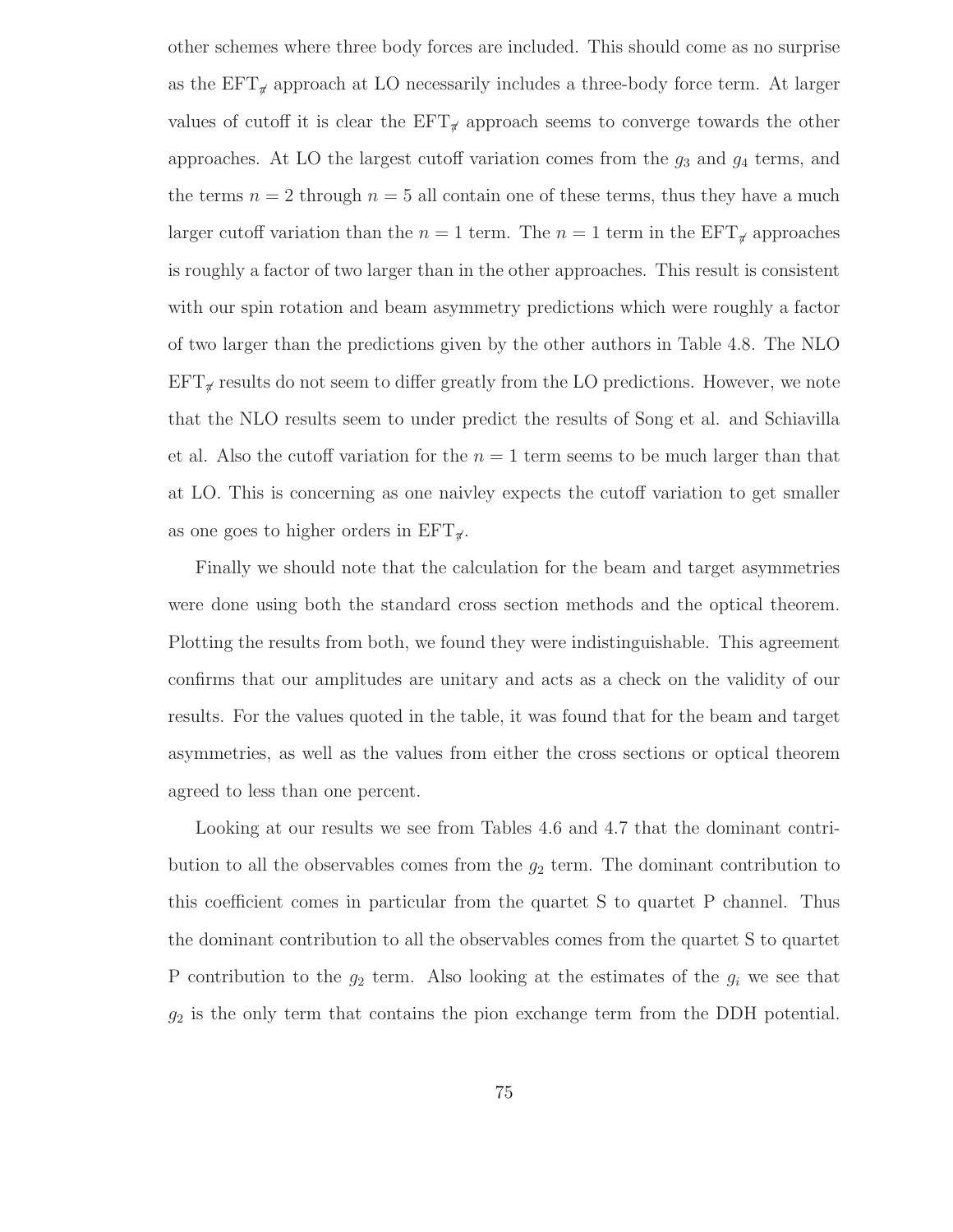Thus the dominant contribution to all of the observables is given by pion exchange in agreement with previous findings [95, 96, 100]. Finally we note that the target asymmetry is larger than the other two observables calculated. Thus this could be a useful observable to find hadronic parity violation. However, experimentally a polarized target experiment would be more difficult than a polarized beam experiment.

#### 4.5 Conclusions and Future Directions

Above we calculated the low energy PV nd transition amplitudes using  $EFT_{\tau}$ . Matching the auxiliary field formalism onto the DDH potential, we obtained estimates for the coefficients of the auxiliary field formalism. Using these amplitudes and estimates for  $g_i$ , we were able to make predictions for the spin rotation, beam asymmetry, and target asymmetry in low energy nd interactions. The values obtained for the neutron spin rotation and beam asymmetry were roughly a factor of two larger than those found by other authors, making them possibly more accessible to experiment [95, 96, 100]. Unfortunately due to the smallness of these values they will still require very precise experiments to measure. However, the five LEC's used in parity-violation at LO are not very well determined. Thus upon further experiments it may be found that the values of the LEC's are such that the observables for nd interactions are larger than predicted.

The largest contribution to parity violation was shown to come from the coefficient  $g_2$ , which contains the pion contribution, and such experiments should then allow one to determine its value. It is noted that to first order in parity violation the  $\Delta I = 2$  $(g_5)$  term does not contribute. Thus nd scattering is sensitive to four out of the five PV coefficients.

In principle we should be able to calculate to NLO in  $EFT_{\pi}$  without the need for PV three-body forces [56]. Griesshammer, Schindler, and Springer calculated the NLO PV amplitudes using the partially resummed approach which introduces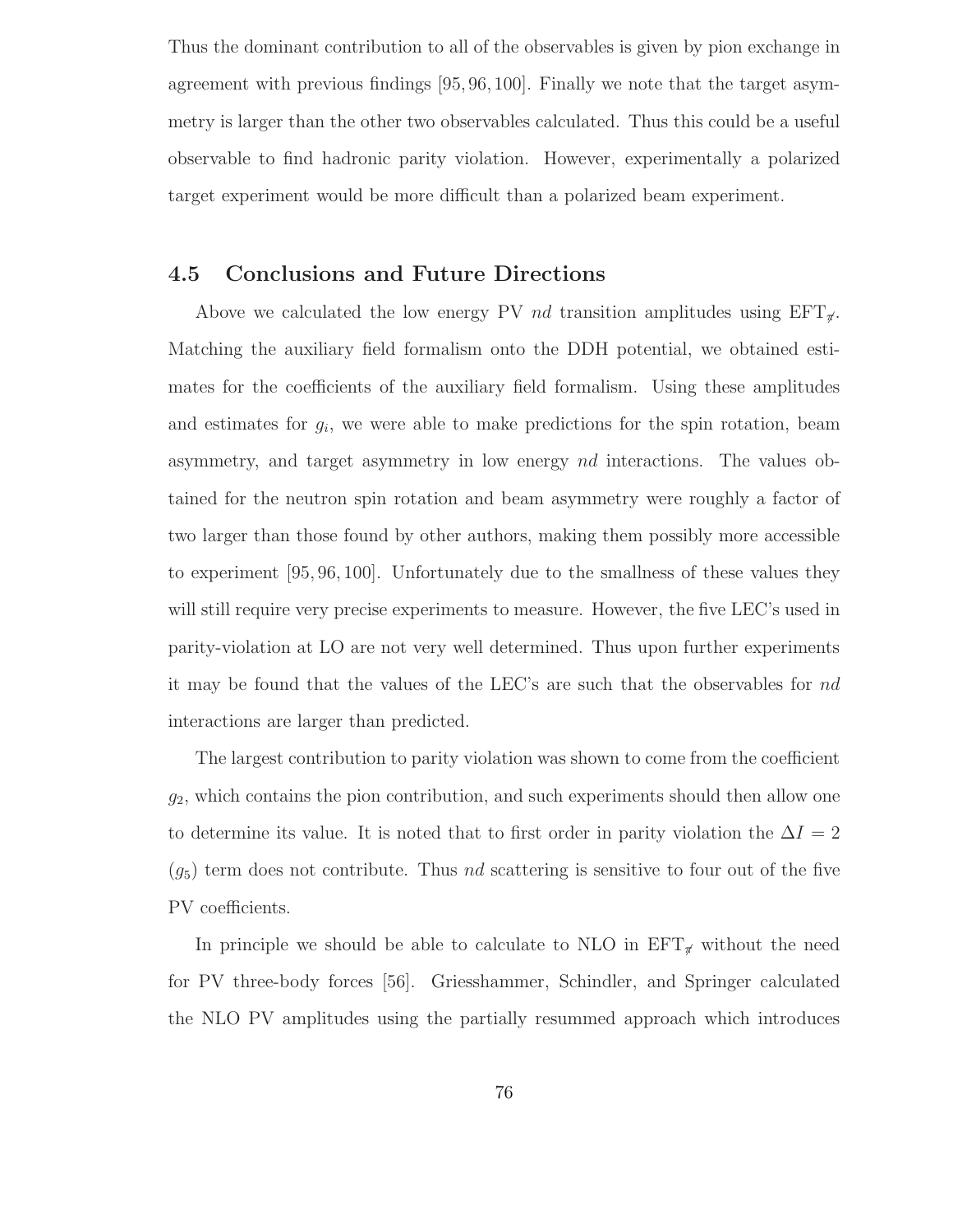higher order contributions at NLO [57]. However, to calculate the NLO contributions without higher order contributions, one must calculate the full off shell LO amplitude. Since a calculation of the full off shell LO amplitude is numerically expensive, it will be left to a future publication.

Other possible future directions are to calculate parity violating effects in the pd channel. In the pd channel one has the extra complication of the coulomb force. Parity conserving pd scattering has been carried out by Rupak and Kong and more recently by Konig and Hammer [76,91]. In each of these papers the coulomb effect is treated perturbatively. Also the infrared singularities from the photon are reuglated by giving the photon a small mass. The results are extrapolated by making the photon mass smaller and smaller until the results begin to converge. In the paper of Konig and Hammer they did both the Quartet and Doublet channel. They also used a special integration mesh that put many points near the singuarltiy introduced by the photon propagator therefore leading to better convergence.

The coulomb force has also been treated nonpertubatively in the case of the bound state of <sup>3</sup>He by Ando and Birse [5]. By using the same three-body force at LO for the nd and pd channel they showed that the binding energy of both the triton and <sup>3</sup>He can be predicted to the  $1\%$  level, thus showing that an isospin violating three-body force term is not required at LO. Since they were performing a bound state calculation the form for their off shell couloumb T-matrix was only valid at energies below zero. Also the infrared singularities from the photon were regulated by the finite extent of the bound state wavefunctions. To extend this nonpertubative approach to the scattering regime would require one to use the off shell coulomb T matrix for energies greater than zero. The singularities introduced by the off shell coulomb T matrix would introduce new complications into the numerical solution. In particular at zero energy the off shell coulomb T matrix posseses an essential singularity which is very problematic [75]. It may be necessary at higher orders to calculate the amplitudes at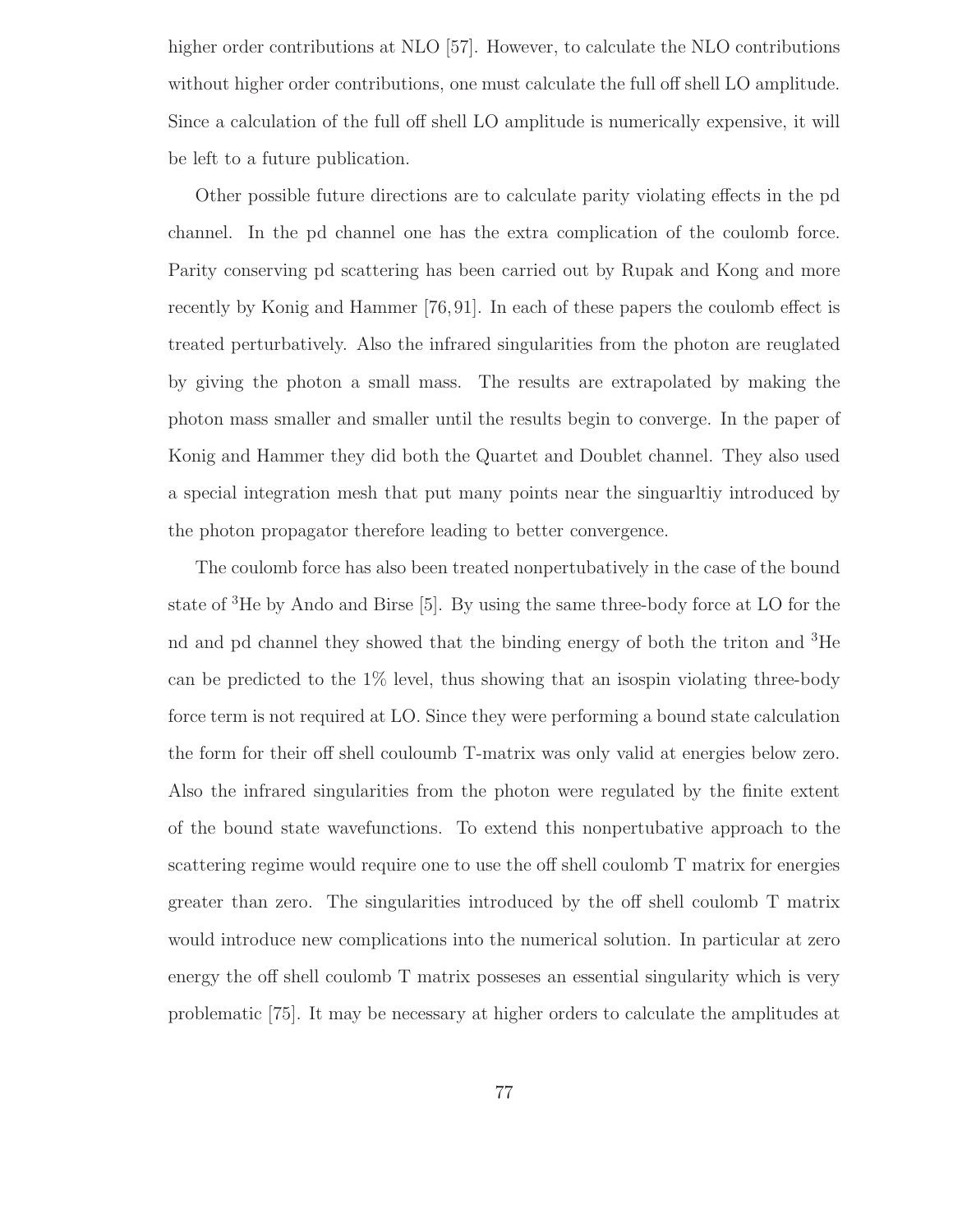zero energy in order to fit potential new three-body forces to pd scattering data at zero energy.

Ultimately one would like to predict the LEC's of our EFT from QCD. This would most likely be done by the use of lattice QCD. A possible route to obtain a prediction for the long range pion coupling found in pionful EFT has been outlined by Beane and Savage [10]. The prediction of the five LEC's from lattice QCD is far from feasable at this point in time. Predicting the LEC's constants from lattice QCD would connect high energy pertubative QCD with low energy non-perturbative EFT techniques for QCD thus leading to further credence that QCD is the correct theory of nuclear forces.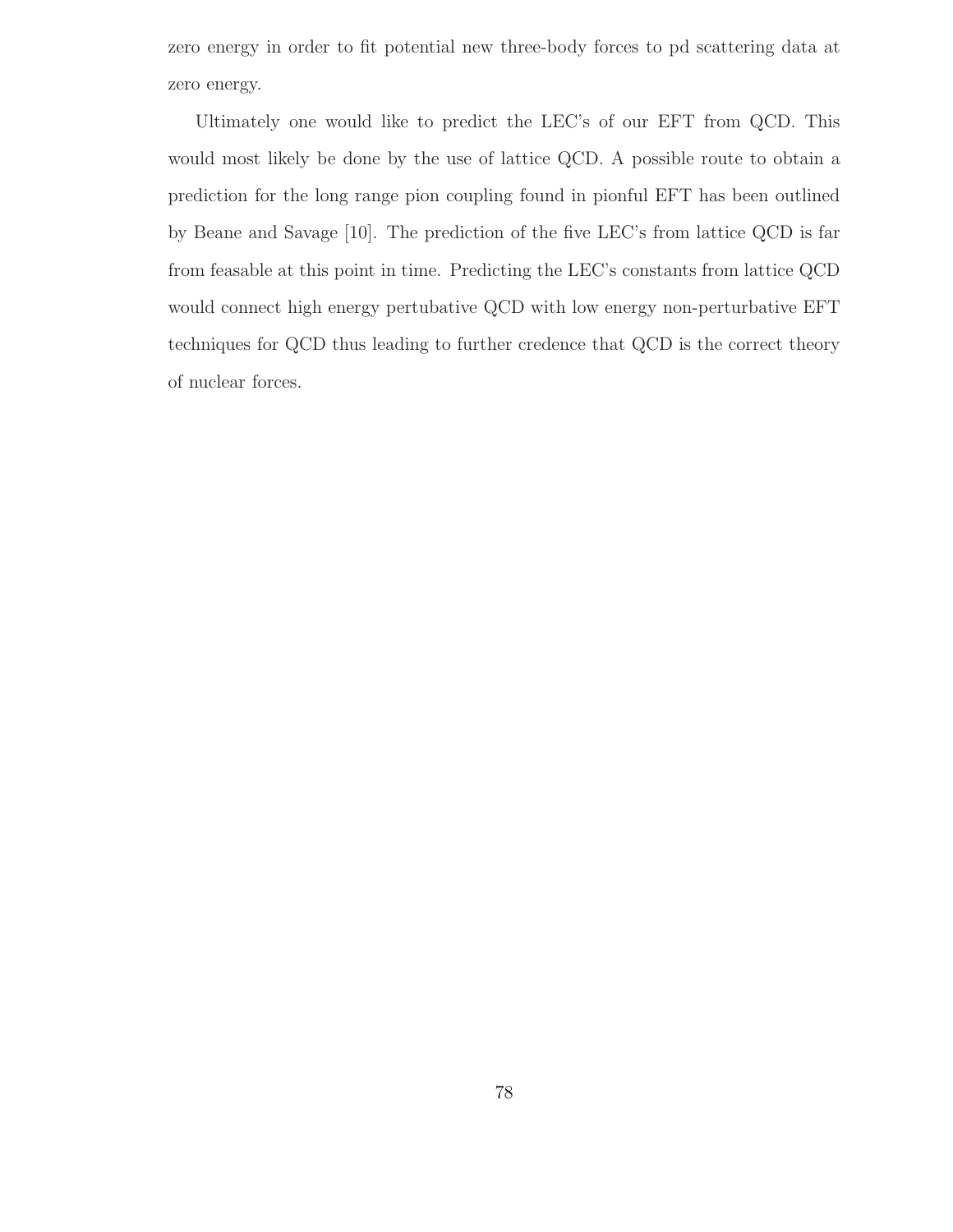## APPENDIX A PARITY VIOLATING POTENTIAL

### A.1 Matching Auxiliary to Girlanda

The matching of the Girlanda LEC's onto the auxiliary field coefficients is outlined here. Performing the non-relativistic reduction on the constraints derived by Girlanda Eqs. (4.24) one finds the results Eqs. (A.1).

$$
N_3^{(2)} - N_3^{(1)} = -\left(N_1^{(2)} - N_1^{(1)}\right) - 2N_1^{(3)}
$$
\n(A.1a)

$$
N_3^{(3)} = -2(N_1^{(2)} - N_1^{(1)}) - N_1^{(3)}
$$
\n(A.1b)

$$
-N_4^{(1)} - N_4^{(2)} = 2N_6^{(1)}
$$
 (A.1c)

$$
N_5^{(2)} - N_5^{(1)} = -N_5^{(3)}
$$
\n(A.1d)

$$
N_2^{(2)} - N_2^{(1)} = -N_2^{(3)}
$$
 (A.1e)

where the operators  $N_i^{(j)}$  $i^{(j)}$  are defined as

$$
N_i^{(1)} = F_i \otimes N^\dagger N N^\dagger i \stackrel{\leftrightarrow}{\nabla} .\vec{\sigma} N \tag{A.2a}
$$

$$
N_i^{(2)} = F_i \otimes N^{\dagger} \vec{\sigma} N \cdot N^{\dagger} i \stackrel{\leftrightarrow}{\nabla} N \tag{A.2b}
$$

$$
N_i^{(3)} = F_i \otimes \epsilon_{ijk} N^{\dagger} \sigma_i N \nabla_j (N^{\dagger} \sigma_k N) \tag{A.2c}
$$

$$
N_6^{(1)} = F_6 \otimes i \stackrel{\rightarrow}{\nabla} (N^\dagger N) N^\dagger \vec{\sigma} N \tag{A.2d}
$$

and the operators  $F_n^{ij,kl}$  represent the isospin operators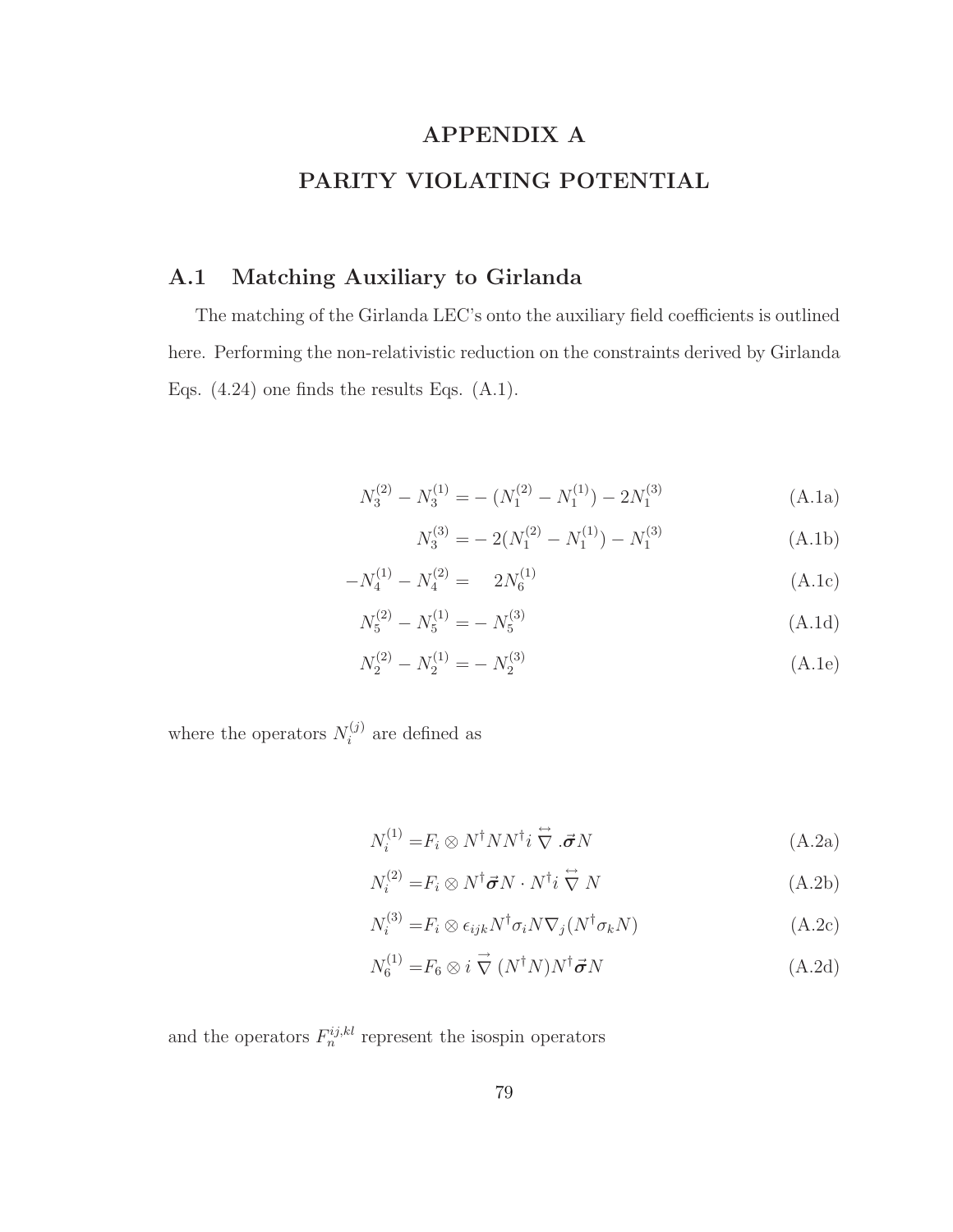$$
F_1^{ij,kl} = \delta_{ij}\delta_{kl} \tag{A.3a}
$$

$$
F_2^{ij,kl} = \delta_{ij}\tau_{kl}^3 + \delta_{kl}\tau_{ij}^3
$$
\n(A.3b)

$$
F_3^{ij,kl} = \tau_{ij}^a \tau_{kl}^a \tag{A.3c}
$$

$$
F_4^{ij,kl} = \delta_{ij}\tau_{kl}^3 - \delta_{kl}\tau_{ij}^3
$$
 (A.3d)

$$
F_5^{ij,kl} = \mathcal{I}^{ab} \tau_{ij}^a \tau_{kl}^b \tag{A.3e}
$$

$$
F_6^{ij,kl} = i\epsilon^{ab3}\tau_{ij}^a\tau_{kl}^b\tag{A.3f}
$$

Combining the constraints derived by Girlanda Eqs. (A.1) with appropriate SU(2) Fierz identities one can match the partial wave  $EFT_{\pi}$  given by the Lagrangian Eq. (A.4) onto the Girlanda Lagrangian given by Eq. (4.25). They are also matched using a different approach in [88]

$$
\mathcal{L}_{PV}^{PW} = -\left[C^{(3S_1 - 1P_1)}(N^T \sigma_2 \vec{\sigma} \tau_2 N)^{\dagger} \cdot (N^T \sigma_2 i \stackrel{\leftrightarrow}{\nabla} \tau_2 N)\right]
$$
\n
$$
+ C^{(1S_0 - 3P_0)}_{(\Delta I = 0)}(N^T \sigma_2 \tau_2 \vec{\tau} N)^{\dagger} (N^T \sigma_2 \vec{\sigma} \cdot i \stackrel{\leftrightarrow}{\nabla} \tau_2 \vec{\tau} N)\right]
$$
\n
$$
+ C^{(1S_0 - 3P_0)}_{(\Delta I = 1)} \epsilon^{3ab} (N^T \sigma_2 \tau_2 \tau^a N)^{\dagger} (N^T \sigma_2 \vec{\sigma} \cdot \stackrel{\leftrightarrow}{\nabla} \tau_2 \tau^b N)\right]
$$
\n
$$
+ C^{(1S_0 - 3P_0)}_{(\Delta I = 2)} \mathcal{I}^{ab} (N^T \sigma_2 \tau_2 \tau^a N)^{\dagger} (N^T \sigma_2 \vec{\sigma} \cdot i \stackrel{\leftrightarrow}{\nabla} \tau_2 \tau^b N)\right]
$$
\n
$$
+ C^{(3S_1 - 3P_1)} \epsilon^{ijk} (N^T \sigma_2 \sigma^i \tau_2 N)^{\dagger} (N^T \sigma_2 \sigma^k \tau_2 \tau_3 \stackrel{\leftrightarrow}{\nabla} j N)\right] + h.c.
$$
\n(4.4)

The necessary  $SU(2)$  Fierz transformations are given below (Note there is an extra minus sign due to the anticommutivity of the nucleon fields.)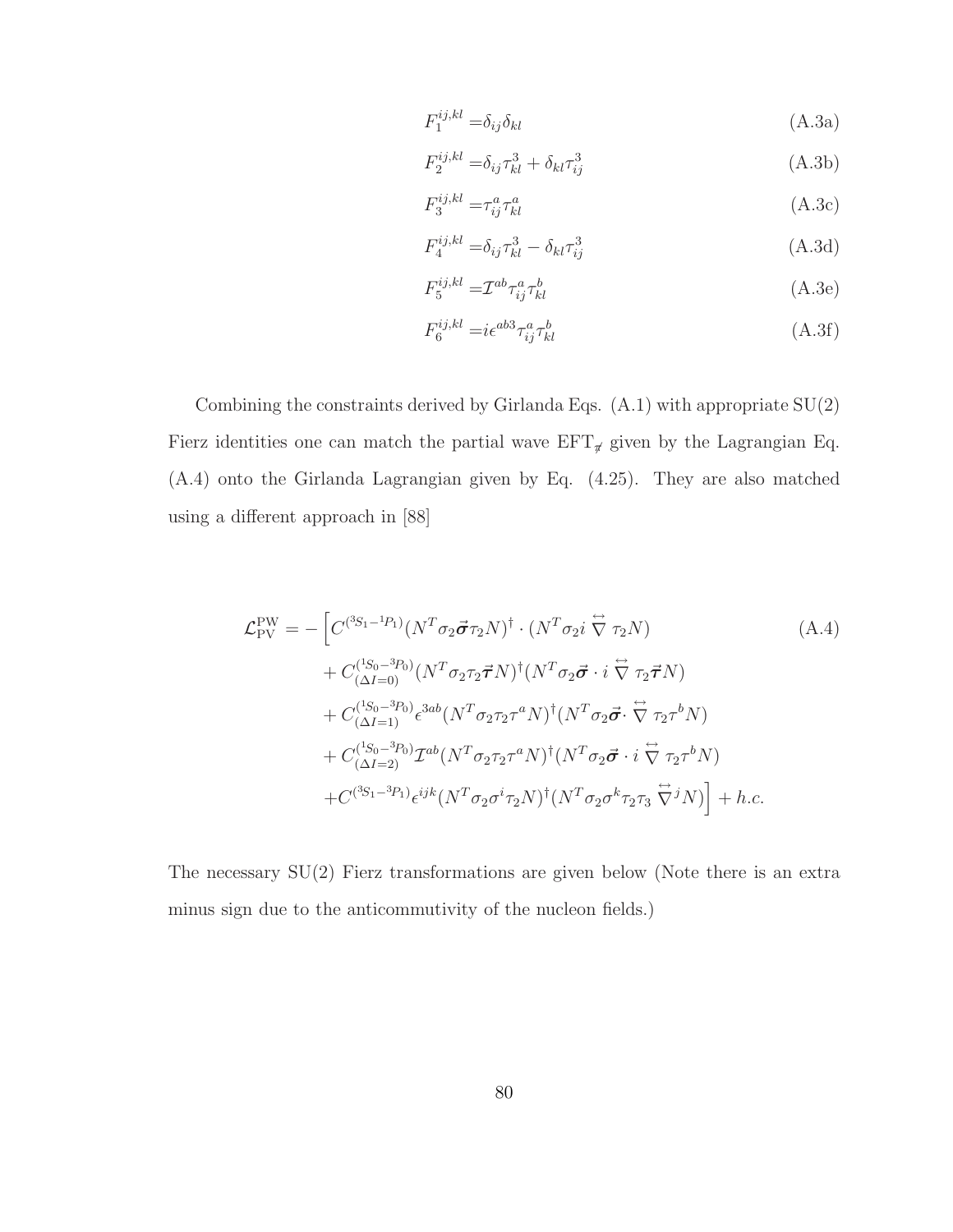$$
(\sigma_i \sigma_2)[\sigma_2] = \frac{1}{2} \left\{ (\sigma_i[|) - (|[\sigma_i] + i\epsilon_{ijk}(\sigma_j][\sigma_k)] \right\}
$$
 (A.5a)

$$
\epsilon_{ijk}(\sigma_j \sigma_2)[\sigma_2 \sigma_k] = \left\{ i(\sigma_i)[\sigma_i] \right\} \tag{A.5b}
$$

$$
(\sigma_2)[\sigma_2 \sigma_i] = \frac{1}{2} \left\{ (\sigma_i)[) - (][\sigma_i) - i\epsilon_{ijk}(\sigma_j][\sigma_k) \right\}
$$
 (A.5c)

$$
(\tau_2)[\tau_2] = \frac{1}{2} \left\{ (|1 - (\tau_a)[\tau^a) \right\} \tag{A.5d}
$$

$$
(\tau_2)[\tau_2 \tau_3] = \frac{1}{2} \left\{ (\tau_3)[) - (][\tau_3) - i\epsilon_{ab3}(\tau_a][\tau_b) \right\} \tag{A.5e}
$$

$$
(\tau_3 \tau_2)[\tau_2] = \frac{1}{2} \left\{ (\tau_3)[) - (][\tau_3) + i\epsilon_{ab3}(\tau_a][\tau_b) \right\} \tag{A.5f}
$$

$$
(\tau_a \tau_2)[\tau_2 \tau^a] = \frac{1}{2} \left\{ 3(|[) + (\tau_a][\tau^a) \right\} \tag{A.5g}
$$

$$
\epsilon_{3ab}(\tau_a \tau_2)[\tau_2 \tau_b] = \left\{ i(\tau_3)[\tau_3] \right\} \tag{A.5h}
$$

$$
\mathcal{I}_{ab}(\tau_a \tau_2)[\tau_2 \tau_b] = -\mathcal{I}_{ab}(\tau_a][\tau_b)
$$
\n(A.5i)

where " $($ ", " $)$ ", " $[$ ", " $]$ " stands for  $N_1^{\dagger}$ ,  $N_2$ ,  $N_3^{\dagger}$ , and  $N_4$  respectively. Using these Fierz transformations Eqs. (A.5) and the identities derived by Girlanda Eqs. (A.1) we find the following relationship between the partial wave basis and the Girlanda Lagrangian.

$$
C^{(3S_1 - 1P_1)} = \frac{1}{4} (\mathcal{G}_1 - \tilde{\mathcal{G}}_1)
$$
\n
$$
C^{(1S_0 - 3P_0)}_{(\Delta I = 0)} = \frac{1}{4} (\mathcal{G}_1 + \tilde{\mathcal{G}}_1)
$$
\n
$$
C^{(1S_0 - 3P_0)}_{(\Delta I = 1)} = \frac{1}{2} \mathcal{G}_2
$$
\n
$$
C^{(1S_0 - 3P_0)}_{(\Delta I = 2)} = -\frac{1}{2} \tilde{\mathcal{G}}_5
$$
\n
$$
C^{(3S_1 - 3P_1)} = \frac{1}{4} \mathcal{G}_6
$$
\n
$$
(3S_1 - 3S_1) = \frac{1}{4} \mathcal{G}_6
$$

Now finally to match the partial wave basis onto the auxiliary field formalism Eq. (4.1) we simply use Gaussian integration on the auxiliary fields and a field redefinition in which higher order terms are thrown out [97]. Performing this we find the following relationship between the PV LEC's in each basis. Note below that  $X$  is either  ${}^{1}S_{0}$  or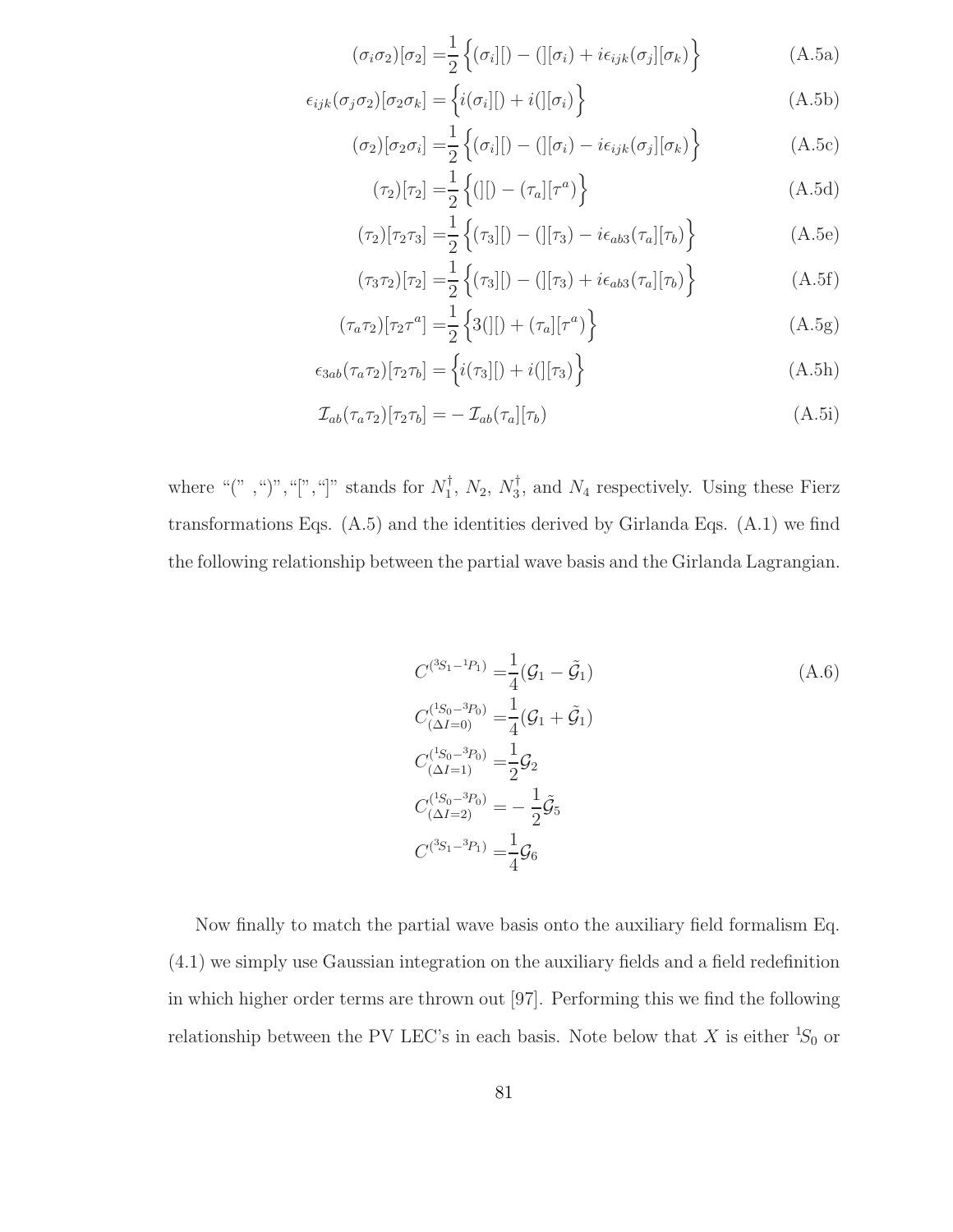${}^{3}S_{1}$  and Y is  ${}^{1}P_{1}$ ,  ${}^{3}P_{1}$ , or  ${}^{3}P_{0}$ . The cutoff dependence of the terms comes from using the usual KSW power counting scheme with PDS subtraction. (Also note there is an extra minus sign in Eq. (A.7) compared to [97] because of a difference in convention for the PC auxiliary field Lagrangian.)

$$
\frac{g^{(X-Y)}}{y_X} = -\sqrt{8} \frac{\Delta^{(X)}}{y_X^2} C^{(X-Y)} \tag{A.7}
$$

$$
\frac{\Delta^{(^3S_1)}}{y_t^2} = \frac{M_N}{4\pi} \left(\frac{1}{a_t} - \mu\right)
$$
 (A.8)

$$
\frac{\Delta^{(1S_0)}}{y_s^2} = \frac{M_N}{4\pi} \left(\frac{1}{a_s} - \mu\right)
$$
 (A.9)

Combing Eqs. (A.6) and (A.7) we match the coefficients of the Girlanda Lagrangian onto those of the auxiliary field Lagrangian. Note here we have used the conventions for the auxiliary field coefficients as defined in Eq. (4.14) to give.

$$
g_1 = -\frac{M_N(\frac{1}{a_t} - \mu)}{4\sqrt{2\pi}} (G_1 - \tilde{G}_1)
$$
\n
$$
g_2 = -\frac{M_N(\frac{1}{a_t} - \mu)}{4\sqrt{2\pi}} G_6
$$
\n
$$
g_3 = -\frac{M_N(\frac{1}{a_s} - \mu)}{4\sqrt{2\pi}} (G_1 + \tilde{G}_1)
$$
\n
$$
g_4 = -\frac{M_N(\frac{1}{a_s} - \mu)}{2\sqrt{2\pi}} G_2
$$
\n
$$
g_5 = \frac{M_N(\frac{1}{a_s} - \mu)}{2\sqrt{2\pi}} G_5
$$
\n(4.10)

#### A.2 Girlanda Potential

In this appendix we will show how to calculate the Girlanda potential from the Girlanda Lagrangian and show discrepancies between the form calculated here and the form that appears in [96]. The Girlanda Lagrangian is given in Eq. (4.25)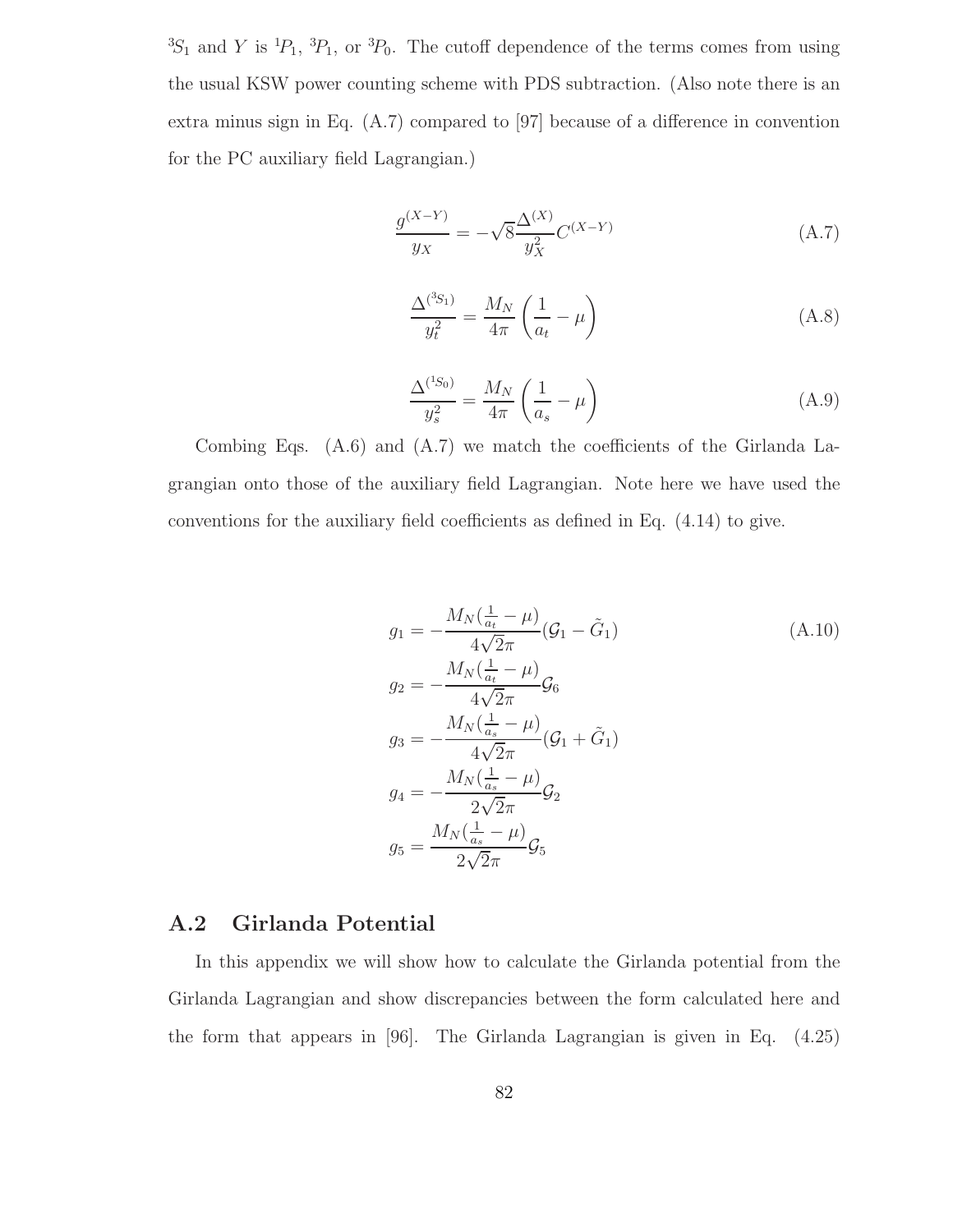and from this we find the tree level amplitude in the c.m. system is given by Eq. (A.11), where  $(k, c, p)$  is one nucleons' initial (spin,isospin,momentum),  $(l, d, -p)$  is the other nucleons' initial (spin,isospin,momentum), likewise the final (spin,isospin, momentum) of each nucleon is given by  $(i, a, p')$  and  $(j, b, -p')$  [88].

$$
2\mathcal{G}_{1}((\sigma_{A})_{ik}\delta_{jl} - \delta_{ik}(\sigma_{A})_{jl})(p+p')_{A}\delta_{ac}\delta_{bd}
$$
\n
$$
-2\mathcal{G}_{1}((\sigma_{A})_{jk}\delta_{il} - \delta_{jk}(\sigma_{A})_{il})(p-p')_{A}\delta_{bc}\delta_{ad}
$$
\n
$$
+2\tilde{\mathcal{G}}_{1}\epsilon_{ABC}(\sigma_{A})_{ik}(\sigma_{B})_{jl}(ip'-ip)_{C}\delta_{ac}\delta_{bd}
$$
\n
$$
-2\tilde{\mathcal{G}}_{1}\epsilon_{ABC}(\sigma_{A})_{jk}(\sigma_{B})_{il}(-ip'-ip)_{C}\delta_{bc}\delta_{ad}
$$
\n
$$
+2\mathcal{G}_{2}\epsilon_{ABC}(\sigma_{A})_{ik}(\sigma_{B})_{jl}(ip'-ip)_{C}((\tau_{3})_{ac}\delta_{bd} + \delta_{ac}(\tau_{3})_{bd})
$$
\n
$$
-2\mathcal{G}_{2}\epsilon_{ABC}(\sigma_{A})_{jk}(\sigma_{B})_{il}(-ip'-ip)_{C}((\tau_{3})_{bc}\delta_{ad} + \delta_{bc}(\tau_{3})_{ad})
$$
\n
$$
+2\tilde{\mathcal{G}}_{5}\epsilon_{ABC}(\sigma_{A})_{ik}(\sigma_{B})_{jl}(ip'-ip)_{C}\mathcal{I}_{DE}(\tau_{D})_{ac}(\tau_{E})_{bd}
$$
\n
$$
-2\tilde{\mathcal{G}}_{5}\epsilon_{ABC}(\sigma_{A})_{jk}(\sigma_{B})_{il}(-ip'-ip)_{C}\mathcal{I}_{DE}(\tau_{D})_{bc}(\tau_{E})_{ad}
$$
\n
$$
+2\mathcal{G}_{6}\delta_{ik}(\sigma_{A})_{jl}(-ip'+ip)\epsilon_{BC3}(\tau_{B})_{ac}(\tau_{C})_{bd}
$$
\n
$$
-2\mathcal{G}_{6}\delta_{jk}(\sigma_{A})_{il}(ip'+ip)\epsilon_{BC3}(\tau_{B})_{bc}(\tau_{C})_{ad}
$$

We note that the Fourier transform of the following operators gives

$$
\mathscr{F}\left([-i\vec{\nabla},\delta^3(r)]\right) = -i\int d^3x e^{-ip'\cdot r}(\vec{\nabla}\delta^3(r))e^{ip.r} = (p'-p) \tag{A.12}
$$

$$
\mathscr{F}\left(\{-i\vec{\nabla},\delta^3(r)\}\right) = -i\int d^3x e^{-ip'\cdot r}[(\vec{\nabla}\delta^3(r)) + \delta^3(r)]\vec{\nabla}e^{ip.r} = (p'+p) \qquad (A.13)
$$

Taking the Fourier transform of the above amplitude Eq. (A.11) and using Eqs. (A.12) and (A.13) one finds the form for the Girlanda potential in Eq. (A.14)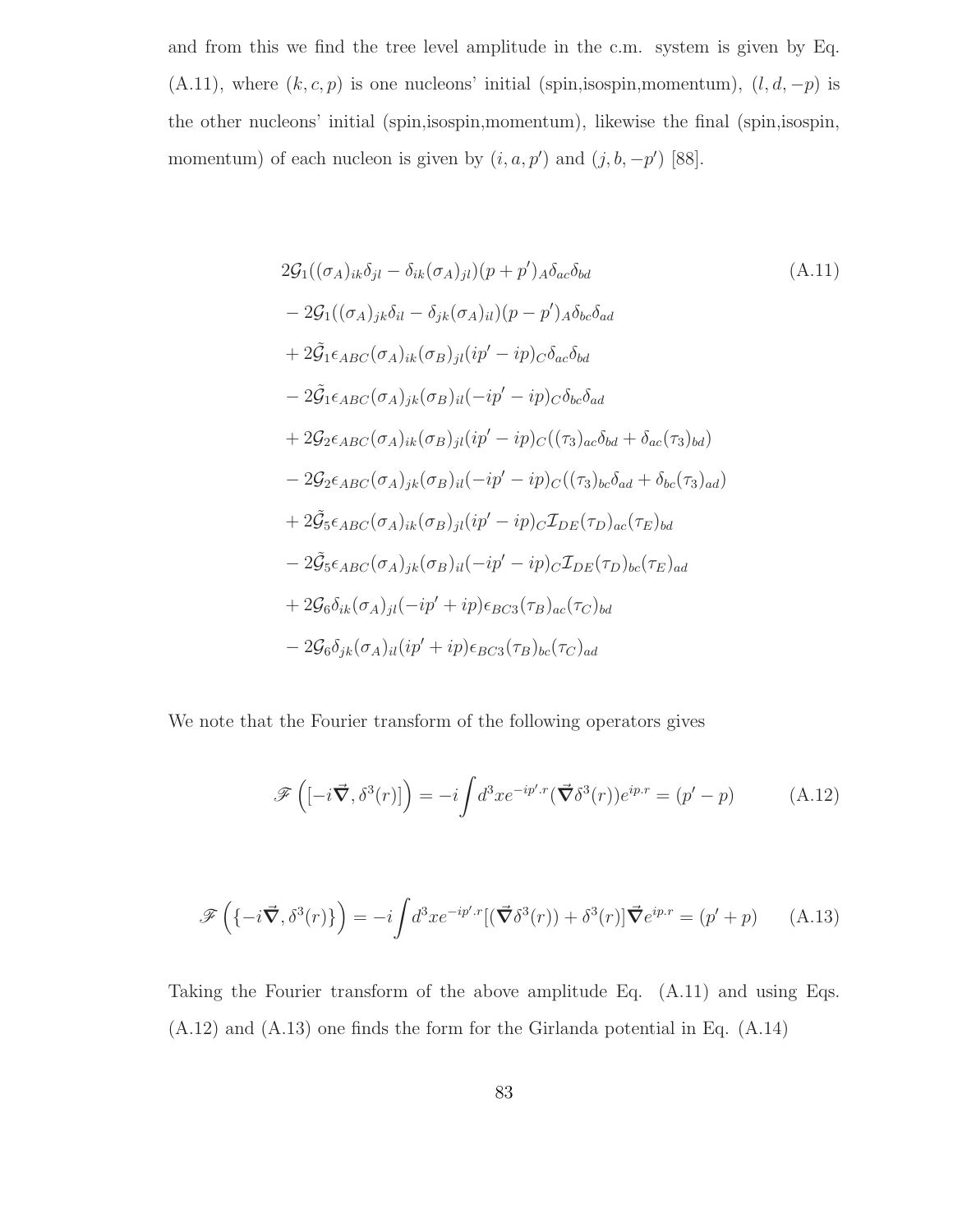$$
V_{PV}^{\text{Gir}}(r) = 2\mathcal{G}_{1}(\vec{\sigma}_{1} - \vec{\sigma}_{2}) \cdot \{-i\vec{\nabla}, \delta^{3}(r)\}\
$$
\n
$$
+ 2\tilde{\mathcal{G}}_{1}(\vec{\sigma}_{1} \times \vec{\sigma}_{2}) \cdot i[-i\vec{\nabla}, \delta^{3}(r)]
$$
\n
$$
+ 2\mathcal{G}_{2}(\vec{\sigma}_{1} \times \vec{\sigma}_{2})(\tau_{1} + \tau_{2})_{z} \cdot i[-i\vec{\nabla}, \delta^{3}(r)]
$$
\n
$$
+ 2\tilde{\mathcal{G}}_{5}(\vec{\sigma}_{1} \times \vec{\sigma}_{2})\mathcal{I}_{ab}\tau_{1}^{a}\tau_{2}^{b} \cdot i[-i\vec{\nabla}, \delta^{3}(r)]
$$
\n
$$
- 2\mathcal{G}_{6}\vec{\sigma}_{2}(\tau_{1} \times \tau_{2})_{z} \cdot i[-i\vec{\nabla}, \delta^{3}(r)]
$$
\n(A.14)

We now use the fact that at low energies (One could also use the constraints derived by Girlanda to obtain the simplification below.)

$$
\langle P|[-i\vec{\nabla}, \delta^3(r)]|S\rangle = \langle P|\{-i\vec{\nabla}, \delta^3(r)\}|S\rangle
$$
\n(A.15)

and using the relation (Note  $P_0^{\sigma} = \frac{1}{4}$  $\frac{1}{4}(1-\vec{\sigma}_1\cdot\vec{\sigma}_2)$  and  $P_1^{\sigma}=\frac{1}{4}$  $\frac{1}{4}(3+\vec{\boldsymbol{\sigma}}_1\cdot\vec{\boldsymbol{\sigma}}_2))$ 

$$
(\vec{\boldsymbol{\sigma}}_1 - \vec{\boldsymbol{\sigma}}_2) = i(\vec{\boldsymbol{\sigma}}_1 \times \vec{\boldsymbol{\sigma}}_2)(P_0^{\sigma} - P_1^{\sigma})
$$
\n(A.16)

We rewrite Eq. (A.14) to find

$$
V_{PV}^{\text{Gir}}(r) = 2\left\{ \left[ \mathcal{G}_1 + \mathcal{G}_2(\tau_1 + \tau_2)_z + \tilde{\mathcal{G}}_5 \mathcal{I}_{ab} \tau_1^a \tau_2^b \right] (\vec{\sigma}_1 - \vec{\sigma}_2) \cdot \{-i \vec{\nabla}, \delta^3(r) \} \right\}
$$
\n
$$
+ i \mathcal{G}_1(\vec{\sigma}_1 \times \vec{\sigma}_2) \cdot i[-i \vec{\nabla}, \delta^3(r)]
$$
\n
$$
- \mathcal{G}_6\left(\frac{\vec{\sigma}_1 + \vec{\sigma}_2}{2}\right) (\tau_1 \times \tau_2)_z \cdot i[-i \vec{\nabla}, \delta^3(r)] \right\}
$$
\n(A.17)

The Girlanda potential quoted by Girlanda et al. is (Note Girlanda uses a Yukawa regulator function instead of a delta function. However, in the limit where  $\mu \rightarrow \infty$ the  $\mu$  dependence goes away and one is left with a delta function)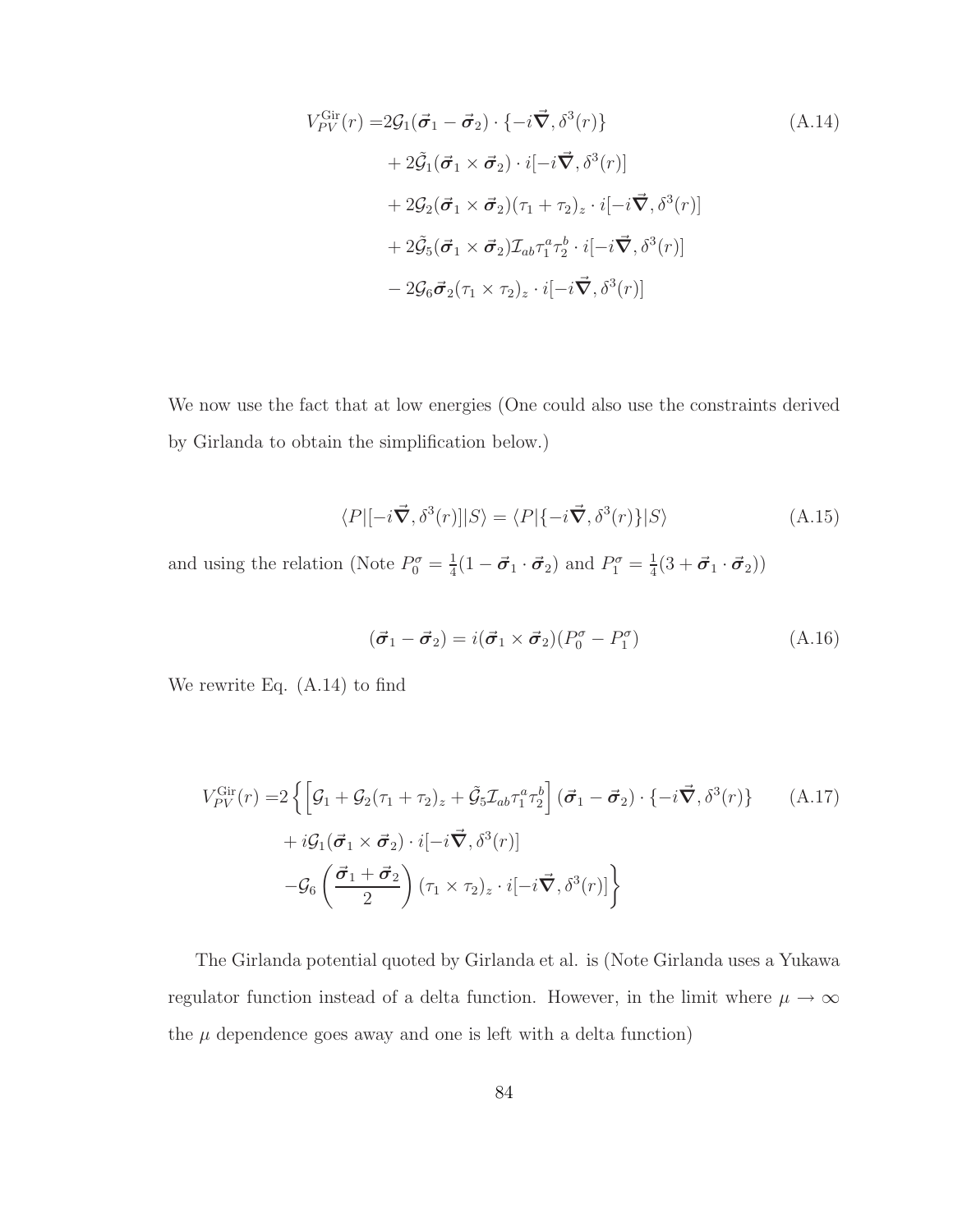$$
V_{PV}^{\text{Gir}}(r) = 2 \left\{ \left[ \mathcal{G}_1 + \mathcal{G}_2 \left( \frac{\tau_1 + \tau_2}{2} \right)_z + \tilde{\mathcal{G}}_5 \mathcal{I}_{ab} \tau_1^a \tau_2^b \right] (\vec{\sigma}_1 - \vec{\sigma}_2) \cdot \{-i \vec{\nabla}, \delta^3(r)\} \right\}
$$
\n
$$
+ i \mathcal{G}_1 (\vec{\sigma}_1 \times \vec{\sigma}_2) \cdot i[-i \vec{\nabla}, \delta^3(r)]
$$
\n
$$
+ \mathcal{G}_6 (\vec{\sigma}_1 + \vec{\sigma}_2) (\tau_1 \times \tau_2)_z \cdot i[-i \vec{\nabla}, \delta^3(r)] \right\}
$$
\n(A.18)

We see that the  $\mathcal{G}_2$  term differs by a factor of  $\frac{1}{2}$  and also the  $\mathcal{G}_6$  term differs by a sign and a factor of 2

## A.3 Spin Rotation Matching

In this section we will show how the results for the spin rotation of a neutron through a deuterium target from this work can be related to the work of Schiavilla et al, Song et al, and Griesshammer et al. [57, 95, 96, 100]. We will first relate our predictions to those of Griesshammer et al. as they are both pure  $EFT_{\pi}$  calculations and are the easiest to relate. The prediction of Griesshammer et al. for the spin rotation is given by

$$
\left[\frac{1}{N}\frac{d\phi}{dz}\right]_{\text{Gri.}} = [8.0 \pm 0.8] \text{rad MeV}^{-\frac{1}{2}} g^{3S_1 - ^1P_1} + [17.0 \pm 1.7] \text{rad MeV}^{-\frac{1}{2}} g^{3S_1 - ^1P_1} \quad \text{(A.19)}
$$

$$
+ [2.3 \pm 0.5] \text{rad MeV}^{-\frac{1}{2}} \left(3g^{1S_0 - ^3P_0}_{(\Delta I = 0)} - 2g^{1S_0 - ^3P_0}_{(\Delta I = 0)}\right)
$$

Our prediction for the spin rotation is

$$
\left[\frac{1}{N}\frac{d\phi}{dz}\right]_{\text{Van.}} = -[18.7 - 19.2]\text{rad cm}^{-1}\text{MeV}\frac{1}{Ny_t}g^{3S_1 - 1p_1}
$$
\n
$$
- [36.2 - 38.0]\text{rad cm}^{-1}\text{MeV}\frac{1}{Ny_t}g^{3S_1 - 1p_1}
$$
\n
$$
- [3.4 - 5.56]\text{rad cm}^{-1}\text{MeV}\frac{1}{Ny_s}\left(3g_{(\Delta I = 0)}^{1S_0 - 3p_0} - 2g_{(\Delta I = 0)}^{1S_0 - 3p_0}\right)
$$
\n(A.20)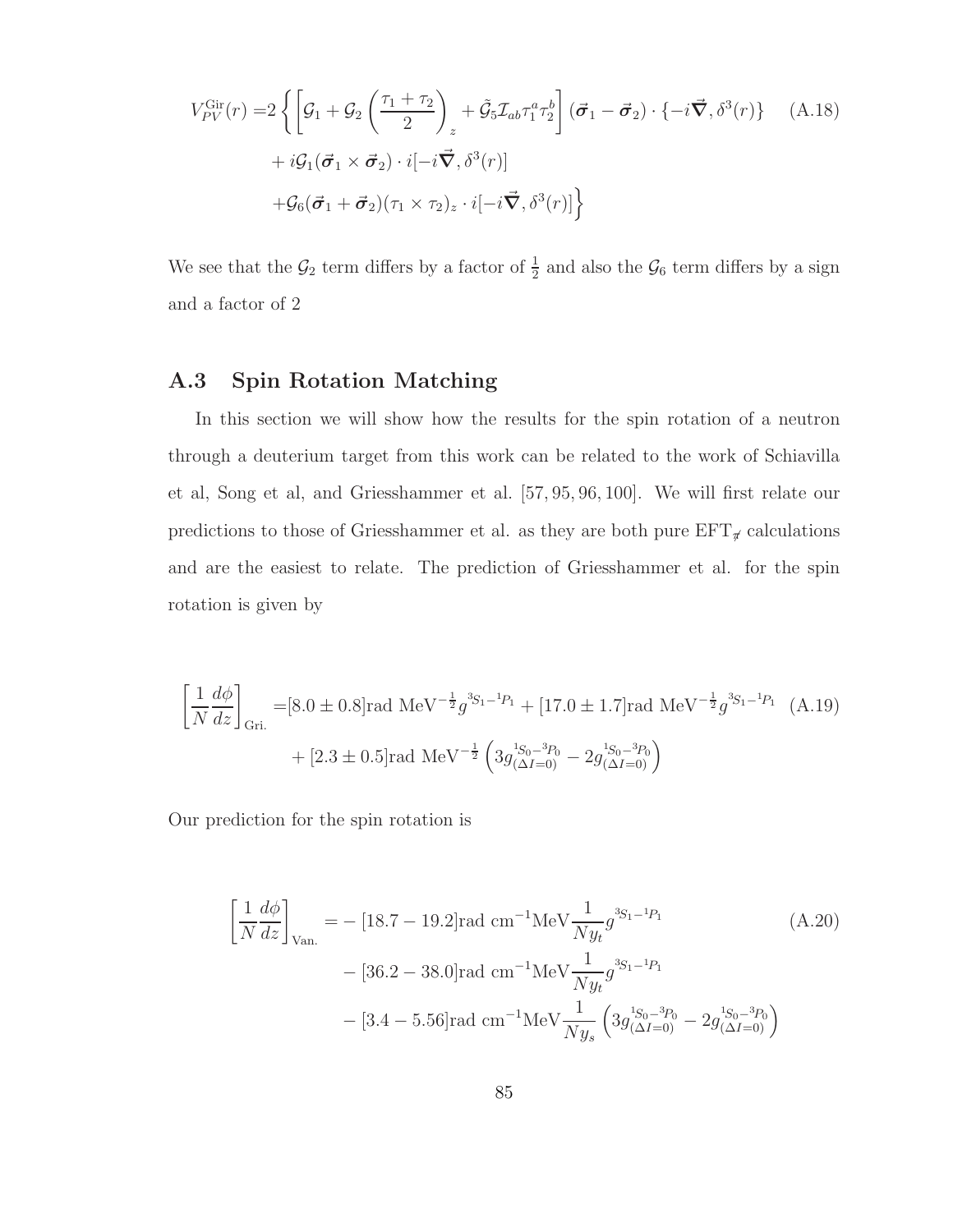where  $N = .4 \times 10^{23}$  atoms cm<sup>-3</sup> is the number density of liquid deuterium. In order to match our numbers to that of Griesshammer we must note that their PC Lagrangian differs by a minus sign from ours. Also in their convention  $y_s = y_t = \sqrt{4\pi/M_N}$ . Taking these conventions into consideration and converting to similar units we find the two values are related by

[Gri.#] = -[Van.#]
$$
\frac{1}{N} \sqrt{\frac{M_N}{4\pi}} 10^{26} (197.327)^{-2}
$$
 (A.21)

where  $[Gri, \#]$ ,  $[Van, \#]$  is anyone of the numbers quoted by Griesshammer et al. or us respectively in Eqs.  $(A.19)$  and  $(A.20)$  respectively. Computing our values for the spin rotation in the Griesshammer et al. formalism using Eq. (A.21) we find Table A.1 comparing our predictions to that of Griesshammer et al.

Table A.1: Comparison of Griesshammer et al. and Vanasse spin rotation numbers in Griesshammer et al. formalism (Note range of numbers is due to cutoff variation in numerical integration.)

| coefficient                                                                | Girlanda et al. | Vanasse       |  |
|----------------------------------------------------------------------------|-----------------|---------------|--|
| $q^{3S_1 - 1}P_1$                                                          | $7.2 - 8.8$     | $10.4 - 10.7$ |  |
| $q^{3S_1-3P_1}$                                                            | $15.3 - 18.7$   | $20.1 - 21.1$ |  |
| $3g^{^{1}S_0-{}^3P_0}_{(\Delta I=0)} -2g^{^{1}S_0-{}^3P_0}_{(\Delta I=1)}$ | $1.8 - 2.8$     | $1.89 - 3.09$ |  |
|                                                                            | $1.8 - 2.8$     | $1.89 - 3.09$ |  |

We see that the values are in rough agreement and therefore as noted before the NLO corrections do not contribute significantly to the the spin rotation.

The spin rotation observable as defined by Girlanda et al. and Song et al. is given by Eq.  $(4.52)$  [95,96,100]. Plugging in  $c_n^{Gir}$  as defined in Table 4.3 into Eq.  $(4.52)$  we find the spin rotation observable is given by Eq  $(A.22)$ .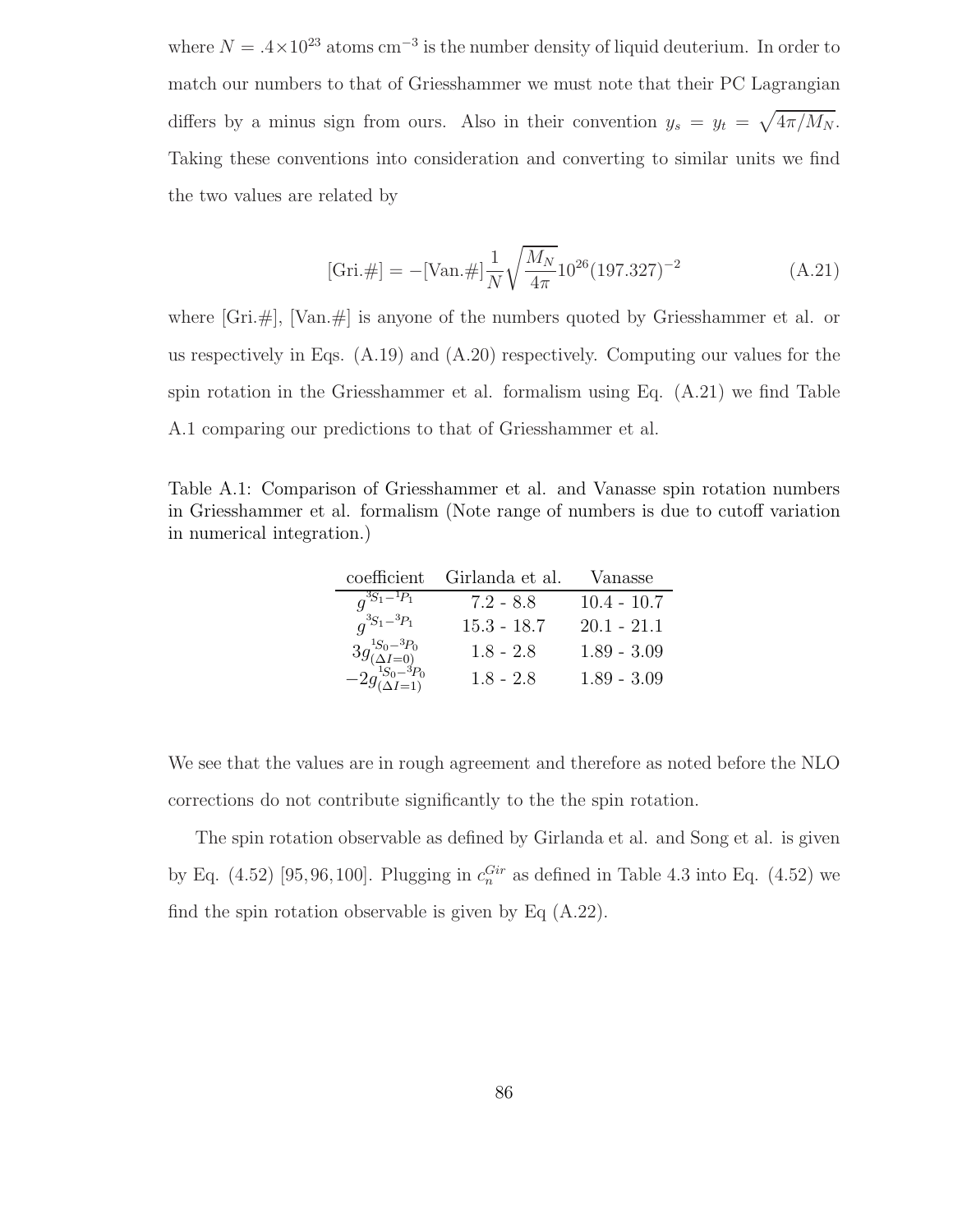$$
\left[\frac{1}{N}\frac{d\phi}{dz}\right]_{\text{Sonia.}} = \sum_{n=1}^{5} c_n^{Gir} I_n^{Gir}
$$
\n
$$
= -\mu^2 \mathcal{G}_6 I_1 + 2\mu^2 \mathcal{G}_2 I_2 + 2\mu^2 \mathcal{G}_1 I_4 + 2\mu^2 \tilde{\mathcal{G}}_1 I_5
$$
\n(A.22)

Now in order to match the  $I_n$  numbers of Schiavilla et al. and Song et al. to the numbers of Griesshammer et al. we insert the relationship between the auxiliary and Girlanda coefficients Eqs. (A.10) into the Griesshammer et al. expression for the spin rotation Eq. (A.19). We also note from the the definition of  $g_i$ , Eq. (4.14) we must multiply by a factor of either  $y_t$  or  $y_s$  to get the PV coefficient appearing in the auxiliary field Lagrangian Eq. (4.1). Finally taking into account that for Griesshammer et al.  $y_t = y_s = \sqrt{4\pi/M_N}$  we obtain Eq. (A.23) for the spin rotation from Griesshammer et al.

$$
\frac{1}{N}\frac{d\phi}{dz} = [8.0 \pm .8] \frac{(\frac{1}{a_t} - \mu)}{2\sqrt{2}} \sqrt{\frac{M_N}{\pi}} \left( \mathcal{G}_1 - \tilde{\mathcal{G}}_1 \right) + [17.0 \pm 1.7] \frac{(\frac{1}{a_t} - \mu)}{2\sqrt{2}} \sqrt{\frac{M_N}{\pi}} \mathcal{G}_6 \quad (A.23)
$$

$$
+ [6.9 \pm 1.5] \frac{(\frac{1}{a_s} - \mu)}{2\sqrt{2}} \sqrt{\frac{M_N}{\pi}} \left( \mathcal{G}_1 + \tilde{\mathcal{G}}_1 \right) - [4.6 \pm 1.0] \frac{(\frac{1}{a_s} - \mu)}{\sqrt{2}} \sqrt{\frac{M_N}{\pi}} \mathcal{G}_2
$$

Matching Eqs. (A.22) and (A.23) and taking all necessary conversions we find the following values for  $I_n$  in units of femtometers. Note we choose  $\mu = 138$  MeV for our cutoff,(roughly the pion mass) as chosen by Schiavilla et al and Song et al. [95,96,100].

$$
I_{1} = -[17.0 \pm 1.7] \frac{(\frac{1}{a_{t}} - \mu)}{2\sqrt{2\mu^{2}}} \sqrt{\frac{M_{N}}{\pi}} (197.327)
$$
\n
$$
I_{2} = -[4.6 \pm 1.0] \frac{(\frac{1}{a_{s}} - \mu)}{2\sqrt{2\mu^{2}}} \sqrt{\frac{M_{N}}{\pi}} (197.327)
$$
\n
$$
I_{4} = \left\{ [8.0 \pm .8] \left( \frac{1}{a_{t}} - \mu \right) + [6.9 \pm 1.5] \left( \frac{1}{a_{s}} - \mu \right) \right\} \frac{1}{4\sqrt{2\mu^{2}}} \sqrt{\frac{M_{N}}{\pi}} (197.327)
$$
\n
$$
I_{5} = \left\{ [6.9 \pm 1.5] \left( \frac{1}{a_{s}} - \mu \right) - [8.0 \pm .8] \left( \frac{1}{a_{t}} - \mu \right) \right\} \frac{1}{4\sqrt{2\mu^{2}}} \sqrt{\frac{M_{N}}{\pi}} (197.327)
$$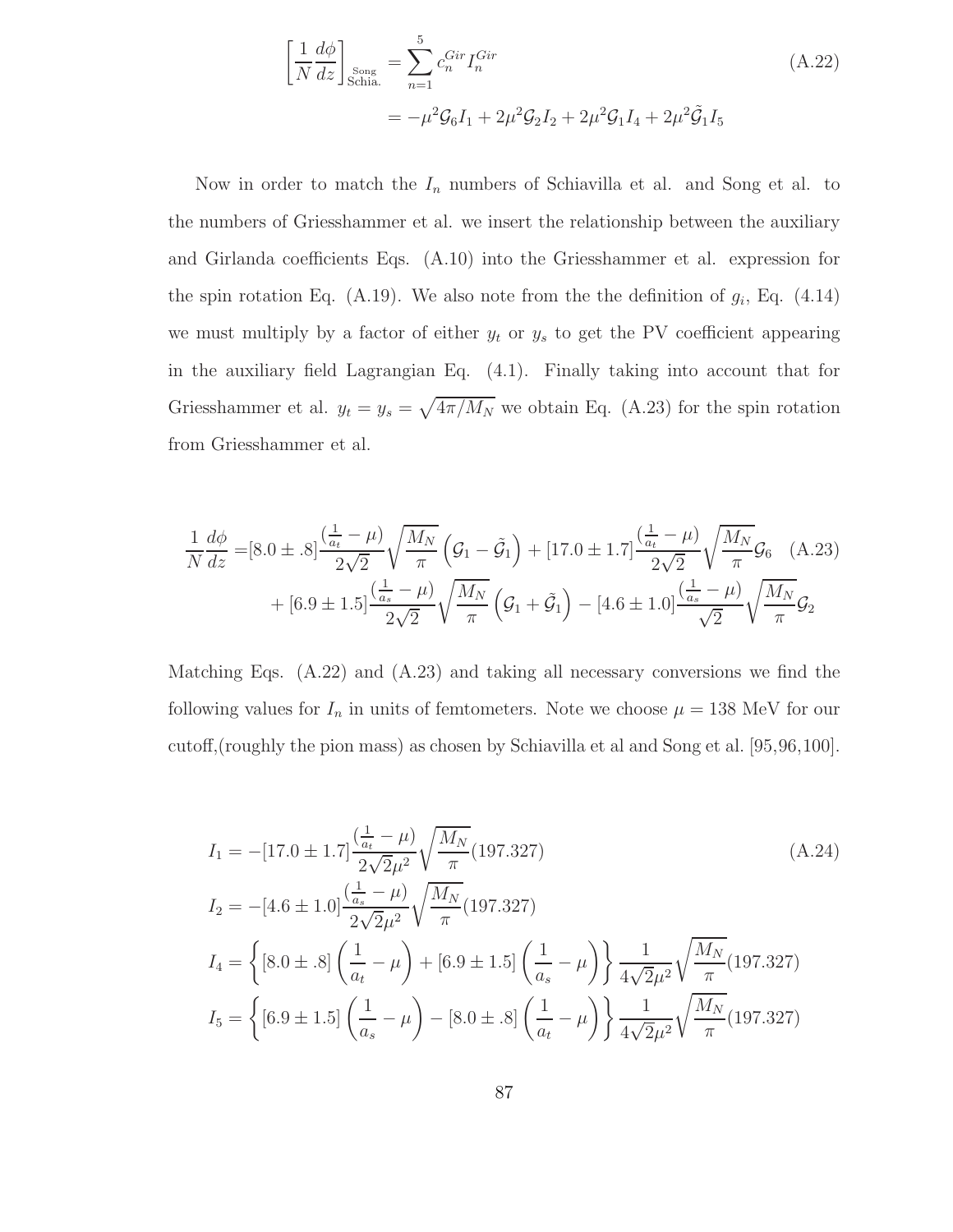Plugging numbers into Eq. (A.24) and taking into account the cutoff variation we find the range of values for  $I_n$  given below

$$
I_1 = 98.5 - 120.3 \text{fm}
$$
\n
$$
I_2 = 33.4 - 51.9 \text{fm}
$$
\n
$$
I_4 = -48.2 - 67.2 \text{fm}
$$
\n
$$
I_5 = -1.85 - 10.6 \text{fm}
$$
\n(A.25)

Now having matched our calculations to Griesshammer et al. and having matched Griesshammer et al. to Song et al. and Schiavilla et al. we can straightforwardly match our calculations to Song et al. and Schiavilla et al. using Eqs. (A.21) and (A.24) giving.

$$
I_{1} = -[36.2 - 38.0] \frac{(\frac{1}{a_{t}} - \mu)}{4\sqrt{2\mu^{2}}} \frac{M_{N}}{N\pi} 10^{26} (197.327)^{-1}
$$
\n
$$
I_{2} = -[6.81 - 11.1] \frac{(\frac{1}{a_{s}} - \mu)}{4\sqrt{2\mu^{2}}} \frac{M_{N}}{N\pi} 10^{26} (197.327)^{-1}
$$
\n
$$
I_{4} = \left\{ [18.7 - 19.2] \left( \frac{1}{a_{t}} - \mu \right) + [10.2 - 16.7] \left( \frac{1}{a_{s}} - \mu \right) \right\} \frac{1}{8\sqrt{2\mu^{2}}} \frac{M_{N}}{N\pi} 10^{26} (197.327)^{-1}
$$
\n
$$
I_{5} = \left\{ [10.2 - 16.7] \left( \frac{1}{a_{s}} - \mu \right) - [18.7 - 19.2] \left( \frac{1}{a_{t}} - \mu \right) \right\} \frac{1}{8\sqrt{2\mu^{2}}} \frac{M_{N}}{N\pi} 10^{26} (197.327)^{-1}
$$

where again the range of numbers is due to cutoff variation in the numerical integration. Now plugging in numbers we find the following values for  $I_n$  in units of fermis

$$
I_1 = 129.3 - 135.7, I_2 = 35.0 - 57.1, I_4 = -59.6 - -77.2, I_5 = 7.16 - -8.66
$$
\n(A.27)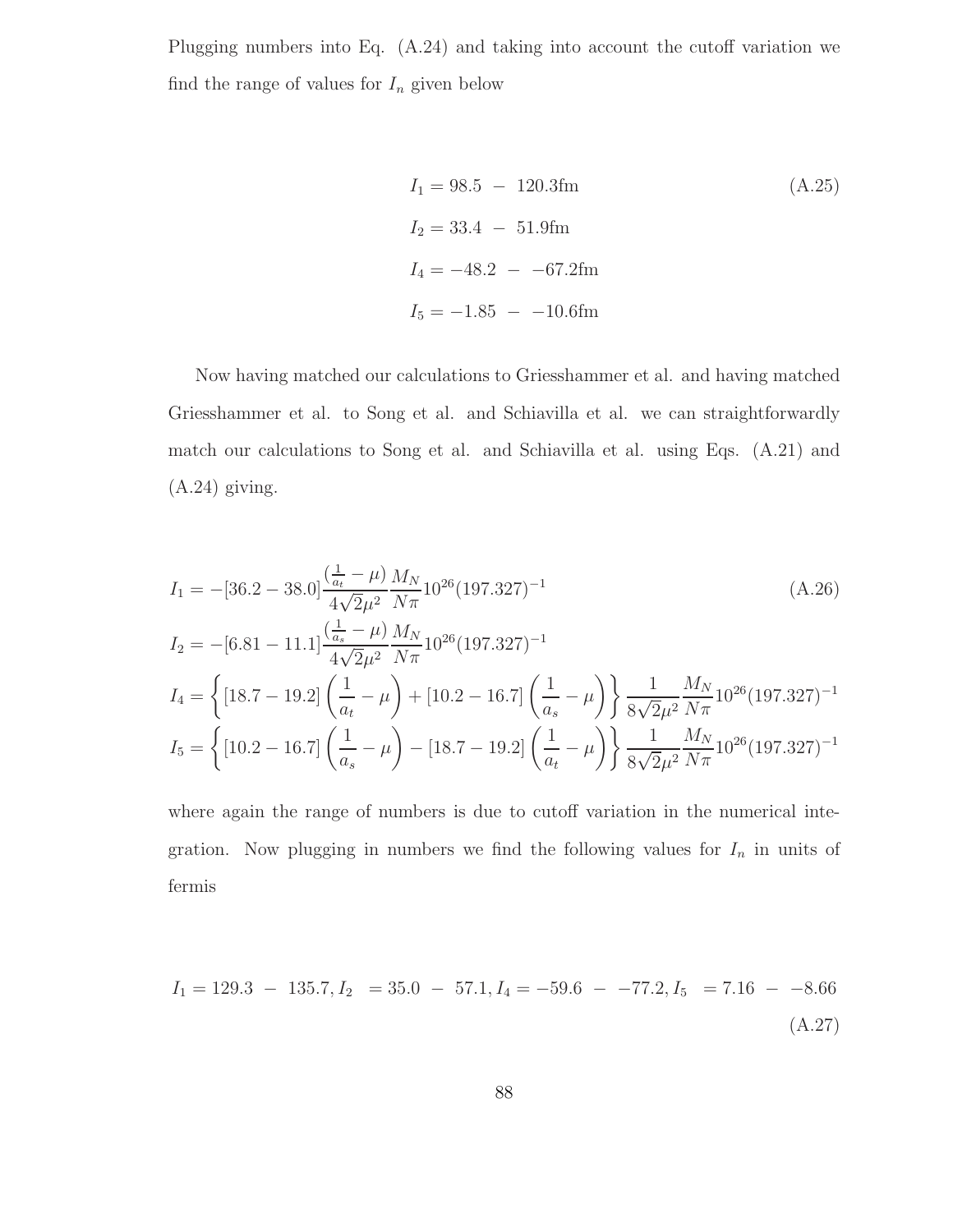All the results of this appendix are summarized in Table 4.8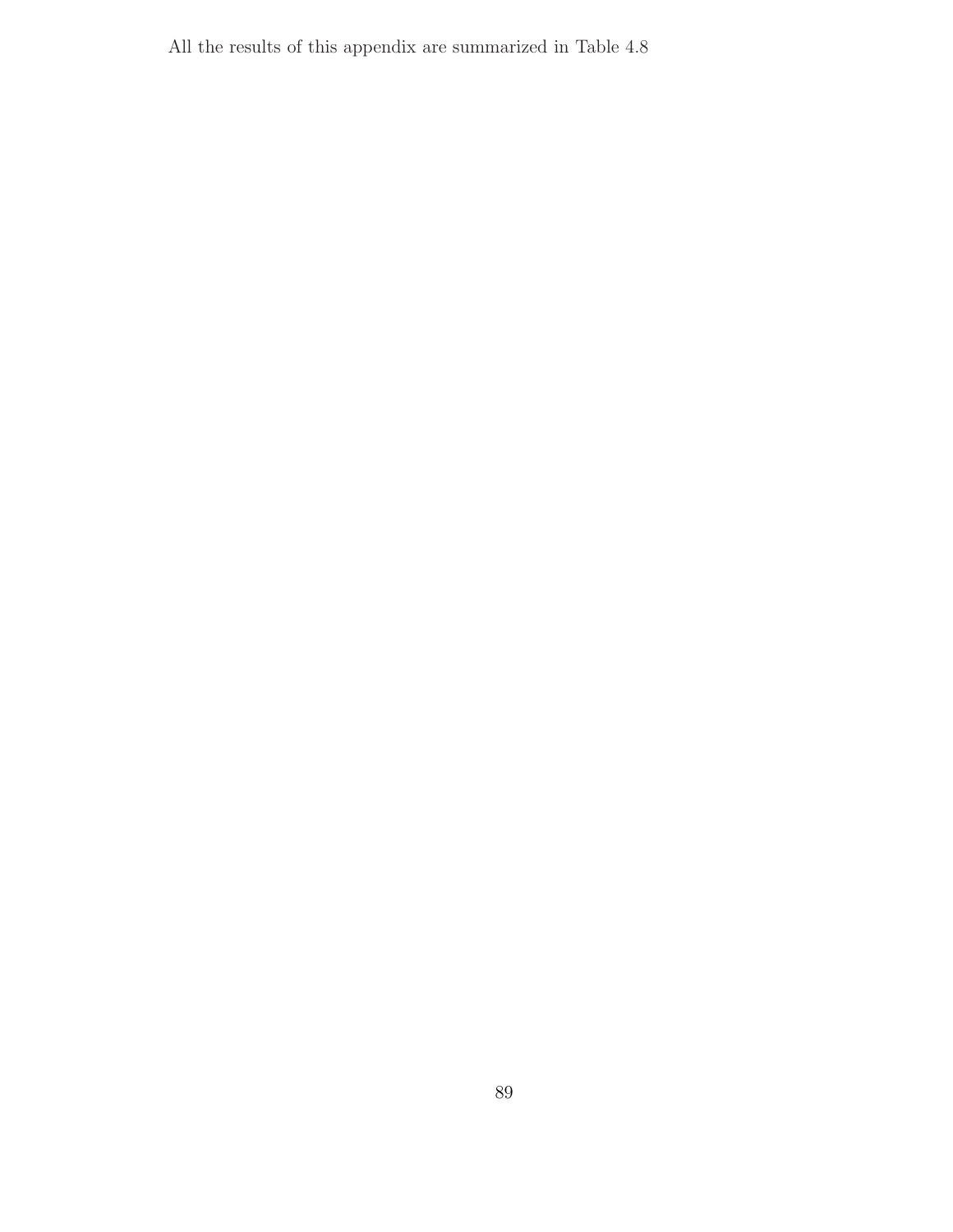# APPENDIX B DIAGRAMMATIC TECHNIQUES

When projecting out the amplitudes in total angular momentum, we will inevitably run into what seems to be a mess of Clebsch-Gordan coefficients. However, this seeming mess of Clebsch-Gordan coefficients simplifies quite nicely to 6-j and 9-j symbols. This should come as no surprise since, in dealing with our Clebsch-Gordan coefficients, all magnetic quantum numbers are summed over, therefore, the physics cannot depend on these. Thus, the product of Clebsch-Gordan coefficients must reduce to 6-j symbols, 9-j symbols, and Clebsch-Gordans with 0 magnetic quantum numbers. Despite this being rather intuitive, it is difficult to show this algebraically by using the explicit definition of 6-j and 9-j symbols. Fortunately, techniques where Clebsch-Gordan coefficients are represented diagrammatically offer a more straightforward way to reduce a seeming mess of Clebsch-Gordan coefficients to its respective 3nj-symbols. There are many different diagrammatic techniques for dealing with Clebsch-Gordan coefficients [6, 20, 27, 41]. Some techniques make use of the Wigner 3-j symbols. However, the relationship between the Wigner 3j-symbols and Clebsch-Gordan coefficients is complicated by messy phase factors. Thus, we prefer to use a technique that deals with Clebsch-Gordan coefficients directly, which was developed by George Strobel [101].

The first step in this technique is the representation of the Clebsch-Gordan coefficient. Clebsch-Gordan coefficients are represented by a line with an arrow at the end as in Fig. B.1. The value in the middle of the line represents the first angular momentum of the Clebsch-Gordan coefficient, the value on the non-arrow end the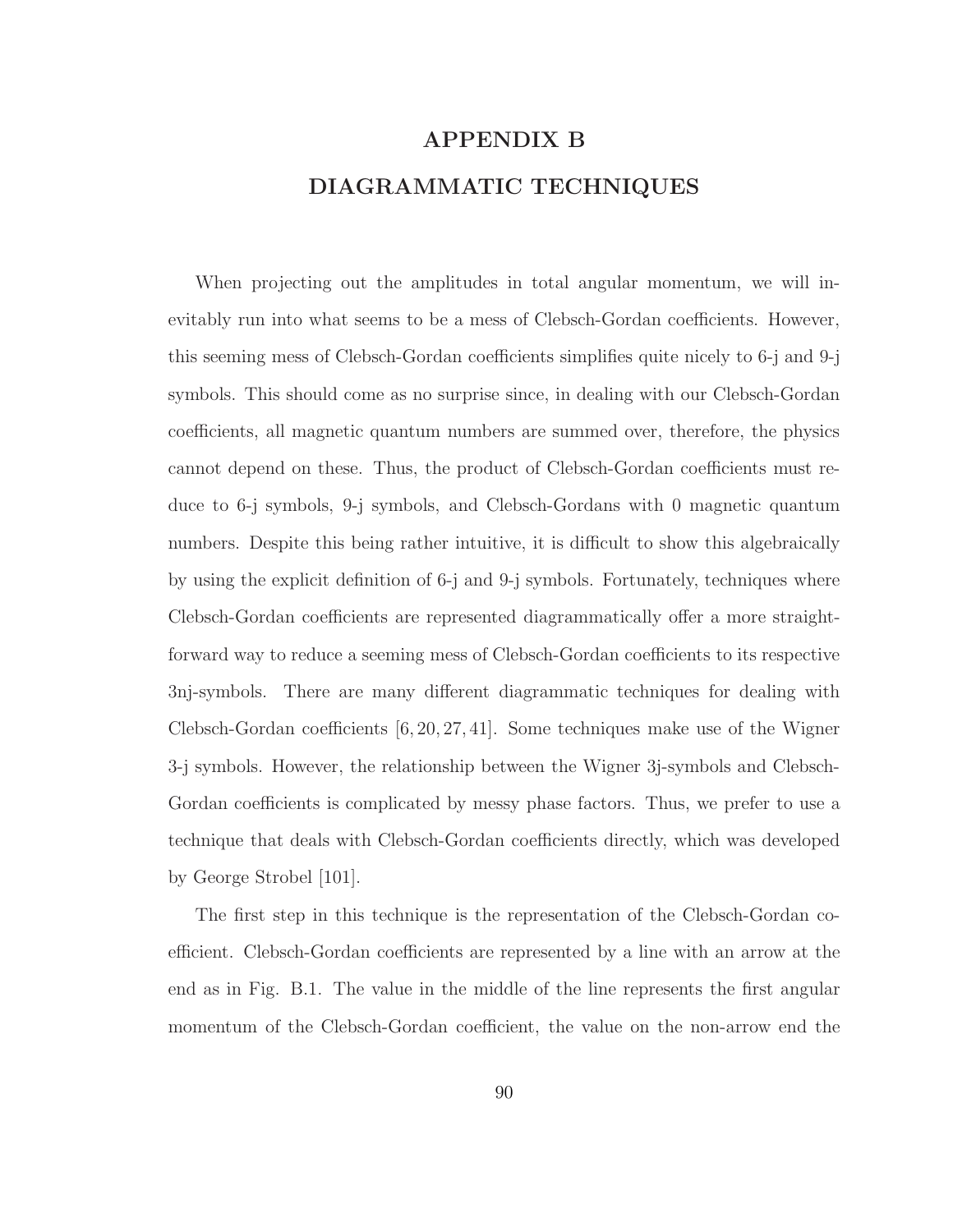second angular momentum, and the angular momentum on the arrow end the third angular momentum.

$$
C^{m_1, m_2, M}_{j_1, j_2, J} = \begin{vmatrix} J \\ j_1 \\ j_2 \end{vmatrix}
$$

Figure B.1: Diagram representing Clebsch-Gordan coefficient

One important property of the Clebsch-Gordan coefficients is the symmetry property

$$
C_{j_1,j_2,J}^{m_1,m_2,M} = (-1)^{j_1+j_2-J} C_{j_2,j_1,J}^{m_2,m_1,M}
$$
\n(B.1)

which is represented diagrammatically in Fig. B.2

$$
\begin{vmatrix} J \\ j_1 \\ j_2 \end{vmatrix} = (-1)^{j_1+j_2-J} \begin{vmatrix} J \\ j_2 \\ j_1 \end{vmatrix}
$$

Figure B.2: Symmetry property of Clebsch-Gordan coefficient

This property, as we will see, is very important as it will allow us to switch the order of  $j_1$  and  $j_2$ . In switching the ordering we obtain a phase factor that does not depend on the magnetic quantum numbers. Thus, this reordering will not affect the sum over magnetic quantum numbers, which is what we are trying to remove. In this diagrammatic approach, when a shared magnetic number between two Clebsch-Gordan coefficients is summed over, we simply cross the lines at the angular momentum corresponding to this magnetic quantum number. Several examples of how this work are given in Fig. B.3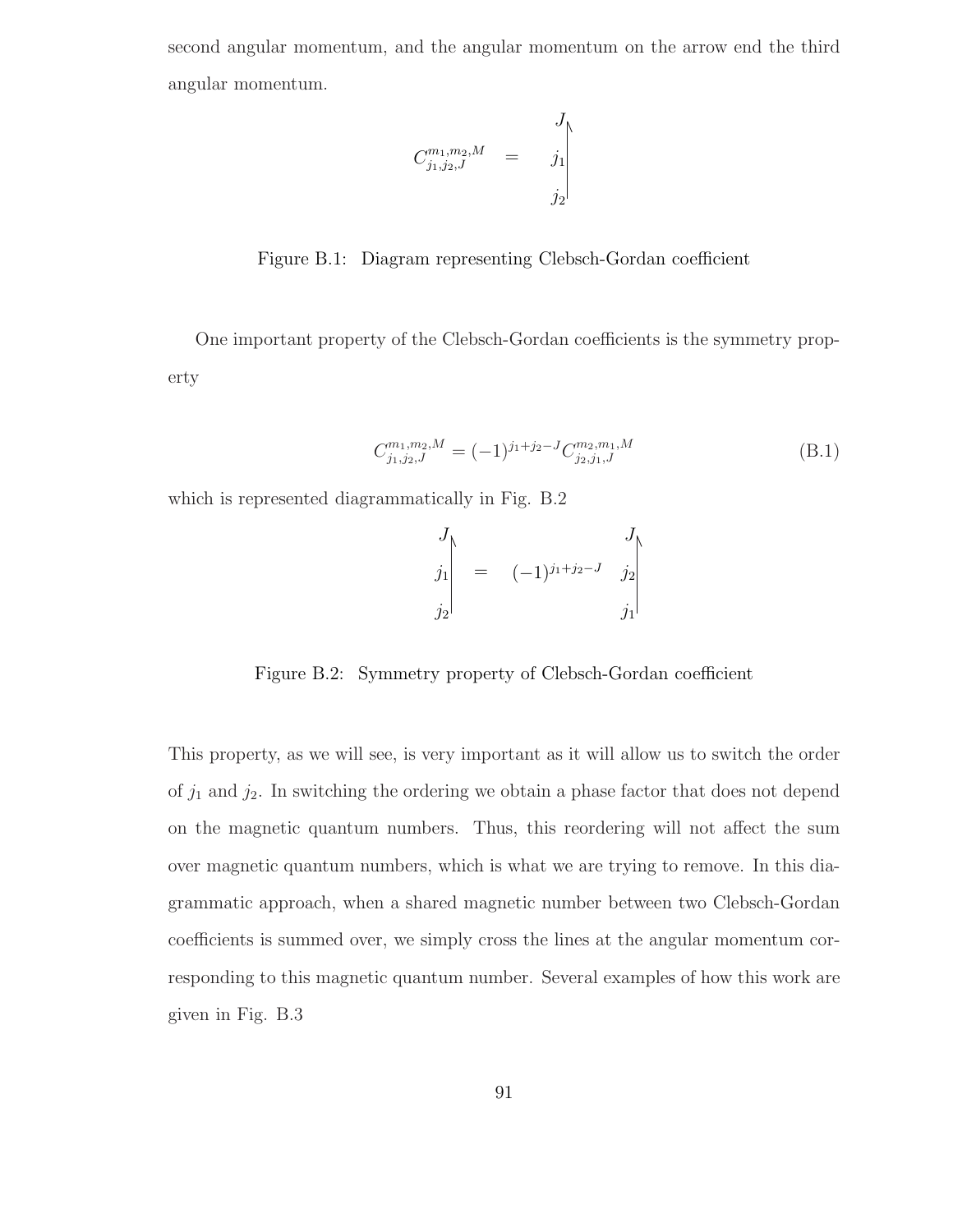$$
\sum_{q} C_{k,j_1,J_1}^{q,m_1,M_1} C_{k,j_2,J_2}^{q,m_2,M_2} = \sum_{j_2}^{J_1 \le k \ge J_2} \sum_{j_1} C_{k_1,j_1,J}^{q_1,m_1,M} C_{k_2,j_2,J}^{q_2,m_2,M} = \sum_{j_1}^{J} \left\langle k_1 \atop \right\rangle_{j_2}^{J}
$$

Figure B.3: Diagrammatic rules for summing over magnetic quantum numbers

When we have a single Clebsch-Gordan coefficient and we sum over its magnetic quantum numbers we represent this by a circle on the corresponding angular momentum. An example is given in Fig. B.4

$$
\sum_{m_1} \sum_{m_2} C^{m_1, m_2, M}_{j_1, j_2, J} = j_2 \updownarrow
$$
  

$$
j_1 \updownarrow
$$

Figure B.4: More Diagrammatic rules for summing over magnetic quantum numbers

Now we wish to show how 6-j and 9-j symbols can be written in in terms of diagrams. We will first start with the 6-j symbol by making use of the identity [39]

$$
(-1)^{j_1+j_2+j_3+j_6}\sqrt{\bar{j}_4\bar{j}_5}\begin{Bmatrix}j_1 & j_2 & j_4 \ j_3 & j_6 & j_5 \end{Bmatrix}C^{m_1,m_6-m_1,m_6}_{j_1,j_5,j_6} = \sum_{\substack{m_2\\m_2}}C^{m_1,m_2,m_1+m_2}_{j_1,j_2,j_4}C^{m_1+m_2,m_6-m_1-m_2,m_6-m_1-m_2,m_6-m_1-m_2,m_6-m_1}
$$
(B.2)

(Note in the bar notation  $\bar{x} = 2x + 1$ .) Next we use the symmetry property Eq. (B.1) on the first Clebsch-Gordan coefficient on both the left and right hand side of Eq. (B.2). Then we multiply both sides by  $C_{j_5,j_1,j_7}^{m_6-m_1,m_1,m_7}$  and sum over  $m_1$ . Using the orthogonality of the Clebsch-Gordan coefficients we find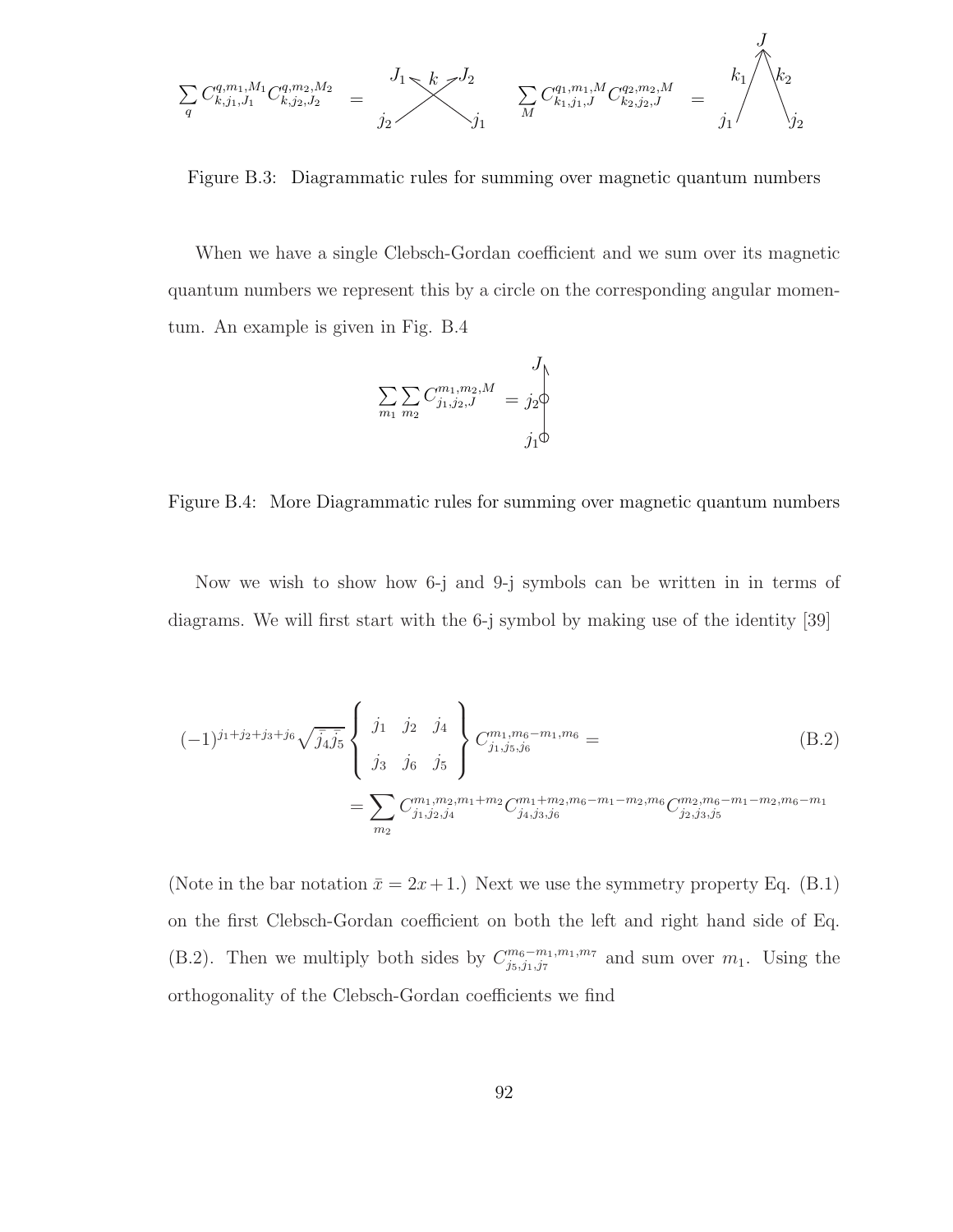$$
(-1)^{j_1+j_3+j_4+j_5}\sqrt{\bar{j}_4\bar{j}_5}\begin{Bmatrix}j_1 & j_2 & j_4\\j_3 & j_6 & j_5\end{Bmatrix}\delta_{j_6j_7}\delta_{m_6m_7} =
$$
\n
$$
= \sum_{m_1} \sum_{m_2} C^{m_6-m_1,m_1,m_7}_{j_5,j_1,j_7} C^{m_2,m_1,m_1+m_2}_{j_2,j_1,j_4} C^{m_1+m_2,m_6-m_1-m_2,m_6-m_1-m_2,m_6-m_1-m_2,m_6-m_1}
$$
\n(B.3)

Finally using our diagrammatic rules on Eq. (B.3) we find the following diagram for 6-j symbols given in Fig. B.5. (Note the sum over  $m_1$  and  $m_2$  in Eq. (B.3) can be rewritten as a sum over all magnetic quantum numbers using the fact that  $C_{j_1,j_2,j_3}^{m_1,m_2,m_3} = 0$  if  $m_1 + m_2 \neq m_3$ .)

$$
\begin{array}{ccc}\nj_6 & j_7 \\
j_4 \n\searrow j_2\n\searrow j_5 = (-1)^{j_1+j_3+j_4+j_5}\sqrt{j_4j_5}\n\left\{\n\begin{array}{ccc}\nj_1 & j_2 & j_4 \\
j_3 & j_6 & j_5\n\end{array}\n\right\}\n\delta_{j_6j_7}\delta_{m_6m_7}\n\end{array}
$$

Figure B.5: Diagram representing 6-j symbol

Now we will show how to derive such a digram for the 9-j symbols. We start from the following identity which is similar to that for the 6-j symbol [79]

$$
\sum_{m_1,m_2,m_4,m_5,m_7,m_8} C^{m_7,m_8,m_9}_{j_7,j_8,j_9} C^{m_1,m_2,m_3}_{j_1,j_2,j_3} C^{m_4,m_5,m_6}_{j_4,j_5,j_6} C^{m_1,m_4,m_7}_{j_1,j_4,j_7} C^{m_2,m_5,m_8}_{j_2,j_5,j_8} =
$$
\n(B.4)\n
$$
= \sqrt{\bar{j}_3\bar{j}_6\bar{j}_7\bar{j}_8} \begin{Bmatrix} j_1 & j_2 & j_3 \ j_4 & j_5 & j_6 \ j_7 & j_8 & j_9 \end{Bmatrix} C^{m_3,m_6,m_9}_{j_3,j_6,j_9}
$$

Next we multiply both sides by  $C^{m_3,m_6,m_{10}}_{i_3,i_6,i_{10}}$  $\frac{m_3,m_6,m_{10}}{j_3,j_6,j_{10}}$  and sum over  $m_3$  and  $m_6$ . Using the orthogonality of Clebsch-Gordan coefficients we find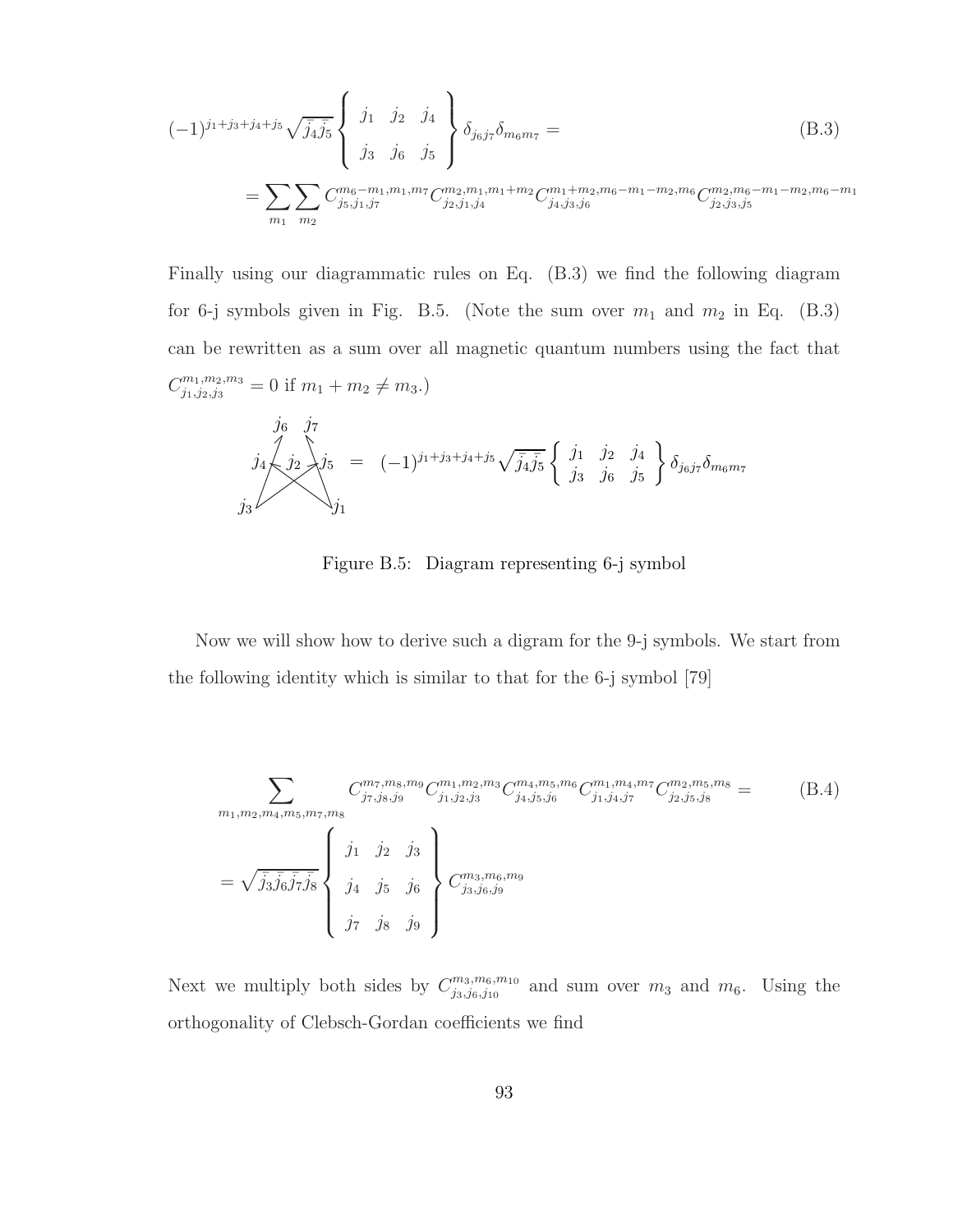$$
\sum_{m_1,m_2,m_3,m_4,m_5,m_6,m_7,m_8} C^{m_3,m_6,m_{10}}_{j_3,j_6,j_{10}} C^{m_7,m_8,m_9}_{j_7,j_8,j_9} C^{m_1,m_2,m_3}_{j_1,j_2,j_3} \times
$$
\n
$$
\times C^{m_4,m_5,m_6}_{j_4,j_5,j_6} C^{m_1,m_4,m_7}_{j_1,j_4,j_7} C^{m_2,m_5,m_8}_{j_2,j_5,j_8} = \sqrt{\bar{j}_3\bar{j}_6\bar{j}_7\bar{j}_8} \begin{Bmatrix} j_1 & j_2 & j_3 \\ j_1 & j_2 & j_3 \\ j_4 & j_5 & j_6 \\ j_7 & j_8 & j_9 \end{Bmatrix} \delta_{j_9j_{10}} \delta_{m_9m_{10}}
$$
\n(B.5)

Finally using our diagrammatic approach on Eq. (B.5) we find the following diagram for the 9-j symbol given in Fig. B.6

$$
\begin{array}{ccc}\nj_1 & j_2 & j_3 \\
j_4 & j_5 & j_6 \\
\hline\n\end{array}\n\begin{array}{c}\nj_3 \\
j_6 = \frac{(\bar{j}_3 \bar{j}_6 \bar{j}_9 \bar{j}_7 \bar{j}_8 \bar{j}_{10})^{1/2}}{j_{10}} \begin{Bmatrix}j_1 & j_2 & j_3 \\
j_4 & j_5 & j_6 \\
j_7 & j_8 & j_9\n\end{Bmatrix} \delta_{j_9 j_{10}} \delta_{m_9 m_{10}}
$$

Figure B.6: Diagram representing 9-j symbol

At this point we could use similar identities to derive diagrams for higher 3n-j symbols. However, for our purposes we will be content with stopping at 9-j symbols as these are the highest 3n-j symbol that will be encountered in this work. With the diagrams for the 6-j and 9-j symbol in hand it only remains to show how to use the diagrammatic technique to reduce an arbitrary product of Clebsch-Gordan coefficients summed over their magnetic quantum numbers to its respective 9-j, 6 j, and 3-j symbols. We will do this by considering the example of Clebsch-Gordan coefficients Eq. (B.6), that will appear in our angular momentum reduction for PV amplitudes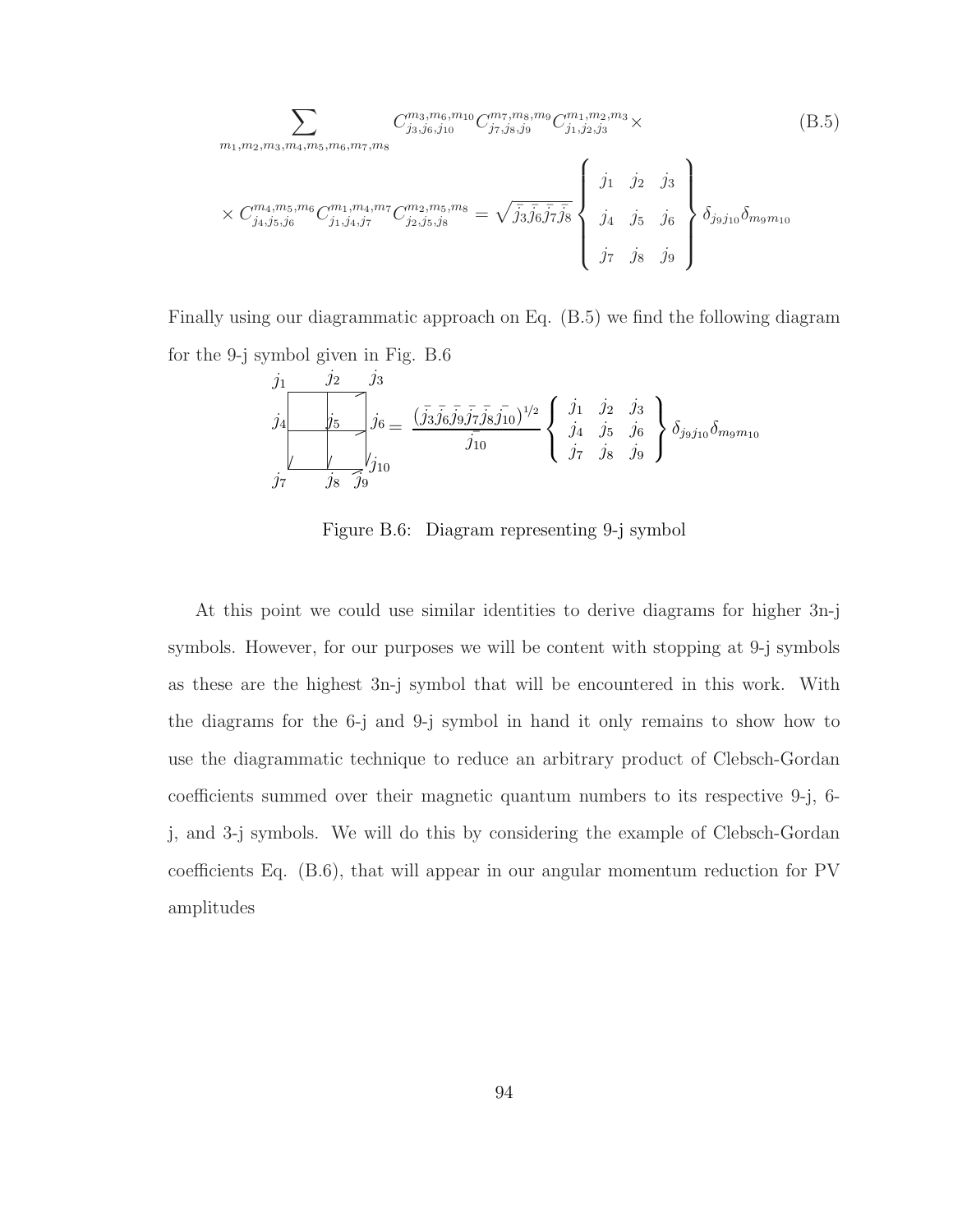$$
\sum_{m_1,m_2} \sum_{m_L,m_S} \sum_{m'_1,m'_2} \sum_{m'_L,m'_S} \sum_{m,m'} \sum_{k,q}
$$
\n
$$
C_{1,1/2,S'}^{m'_1,m'_2,m'_S} C_{1,1/2,S}^{m_1,m_2,m_S} C_{L,S,J}^{m_L,m_S,M} C_{L',S',J}^{m'_L,m'_S,M}
$$
\n
$$
C_{1,L',L}^{m,m'_L,m_L} C_{1,1,1}^{m_1,m,m'} C_{1,k,1}^{m'_1,m'} C_{1/2,k,1/2}^{m_2,q,m'_2}
$$
\n(B.6)

Rewriting this product in terms of diagrams and separating certain lines by explicitly summing over magnetic quantum numbers we find the diagrams given in Fig. B.7



Figure B.7: (Step One) Diagrams representing Clebsch-Gordan coefficients in Eq. (B.6)

We note that by splitting up the Clebsch-Gordan coefficients in the following diagrams they are almost in the form of 6-j symbols. Thus we will now insert appropriate combinations of Clebsch-Gordan coefficients to complete each of these diagrams and have them appear in the 6-j symbol form of Fig B.5. Then we can show that the product of Clebsch-Gordan coefficients reduces to three 6-j symbols. Clebsch-Gordan coefficients can be added to the diagram trivially by noting the identity can be rewritten as in Fig. B.8

$$
\sum_{J,M} \sum_{m_1,m_2} C_{k_1,k_2,J}^{q_1,q_2,M} C_{j_1,j_2,J}^{m_1,m_2,M} = \sum_{J} \left\{\begin{matrix} & J \\ & \downarrow \\ & & \downarrow \\ & & \downarrow \\ & & & \downarrow \end{matrix} \right\} = \sum_{m_1,m_2} \delta_{m_1q_1} \delta_{m_2q_2} = 1
$$

Figure B.8: Identity in terms of Clebsch-Gordan coefficients

We first add the combination of the ClebschGordan coefficients in Fig B.9 which is equivalent to the identity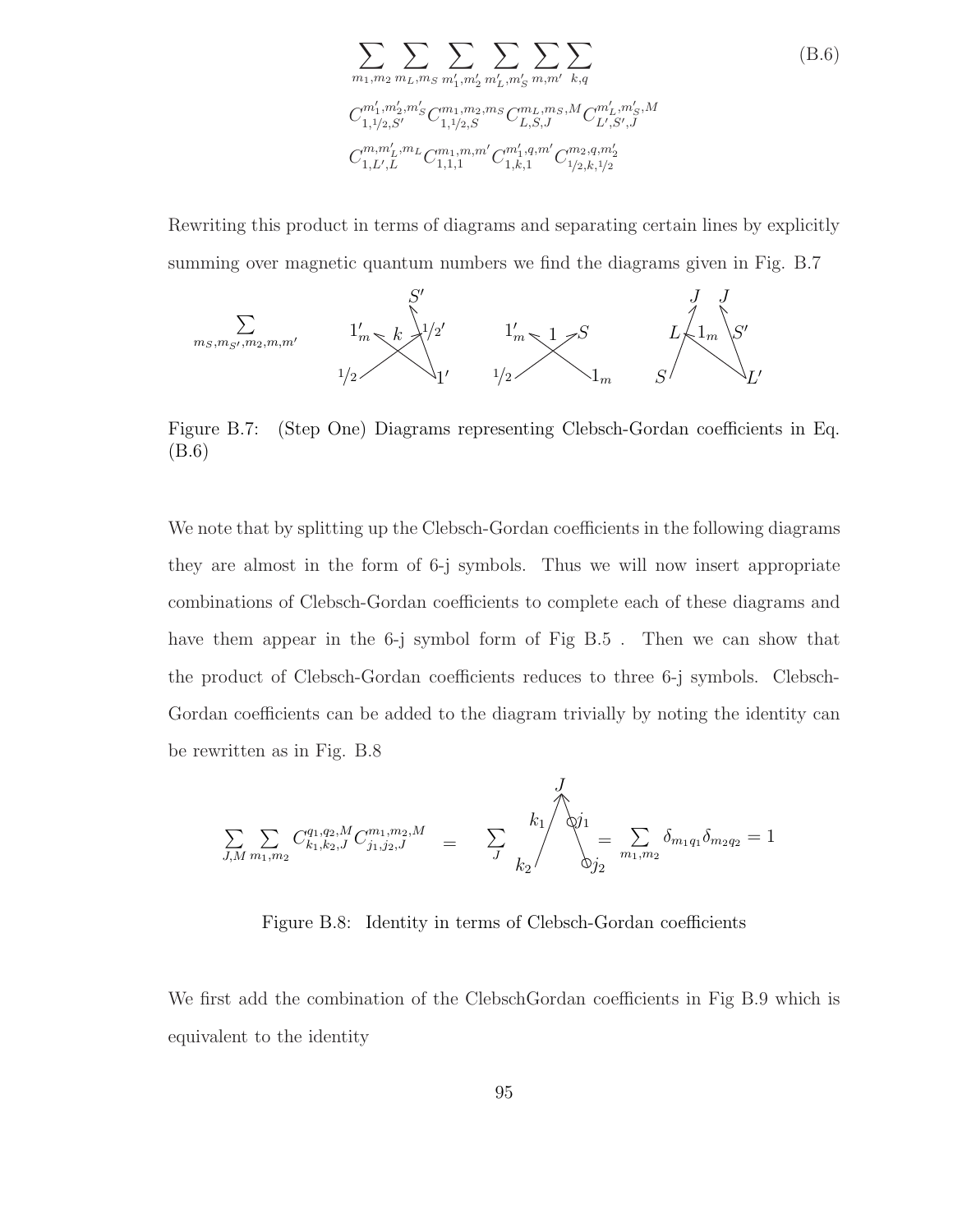$$
\sum_{j,m_j} \frac{j}{1'_m} \left\{ \begin{array}{c} j \\ \widetilde{1'_m} \\ \widetilde{1'_2} \end{array} \right.
$$

Figure B.9: Identity in terms of first combination of Clebsch-Gordan coefficients

Adding these Clebsch-Gordan coefficients to the diagrams we find the new set of diagrams given in Fig B.10



Figure B.10: (Step Two) Diagrams representing Clebsch-Gordan coefficients in Eq. (B.6)

Next we note that from from our diagrammatic rule for 6-j symbols from Fig B.5 we find  $j = S'$  and  $m_j = m'_S$ . Thus taking this into account and inserting the identity again as defined in Fig B.11 we find our diagrams reduce to the form given in B.12

$$
\sum_{j',m_{j'}} \frac{j'}{S} \sum_{i=1}^j \frac{j'}{\widetilde{S}^{\bigcirc}
$$

Figure B.11: Identity in terms of second combination of Clebsch-Gordan coefficients

Finally we again use the diagrammatic definition of our 6-j symbol to find that  $j' = S'$ and  $m_{j'} = m_{S'}$ . Doing so we finally get diagrams for three 6-j symbols as seen in Fig B.13

Throughout the diagrammatic reduction of the products of Clebsch-Gordan coefficients Eq.  $(B.6)$  we have felt free to use the symmetry property Eq.  $(B.1)$  in order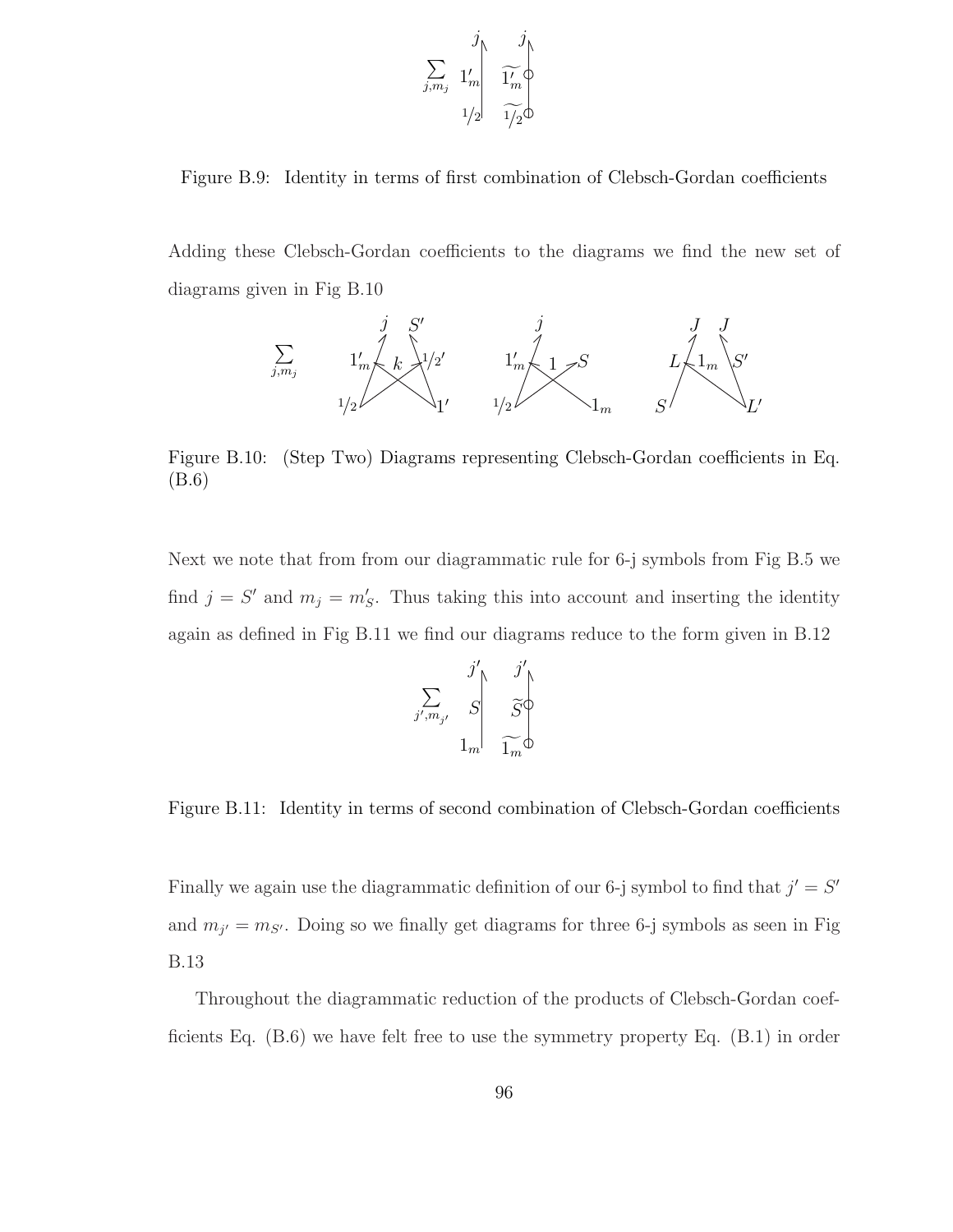

Figure B.12: (Step Three) Diagrams representing Clebsch-Gordan coefficients in Eq. (B.6)



Figure B.13: (Final) Diagrams representing Clebsch-Gordan coefficients in Eq. (B.6)

to switch the first and second angular momentum. However, we have not kept close track of the phases in this reduction. Taking into account these phases and using our definition for the diagrams in Fig B.5 with Fig B.13 we find that Eq. (B.6) reduces to

$$
(-1)^{L-J-S}3\sqrt{2\bar{S}\bar{S}'\bar{L}}\left\{\begin{array}{ccc}1 & k & 1\\ 1/2 & S' & 1/2\end{array}\right\}\left\{\begin{array}{ccc}1 & 1 & 1\\ 1/2 & S' & S\end{array}\right\}\left\{\begin{array}{ccc}L' & 1 & L\\ S & J & S'\end{array}\right\}\n(B.7)
$$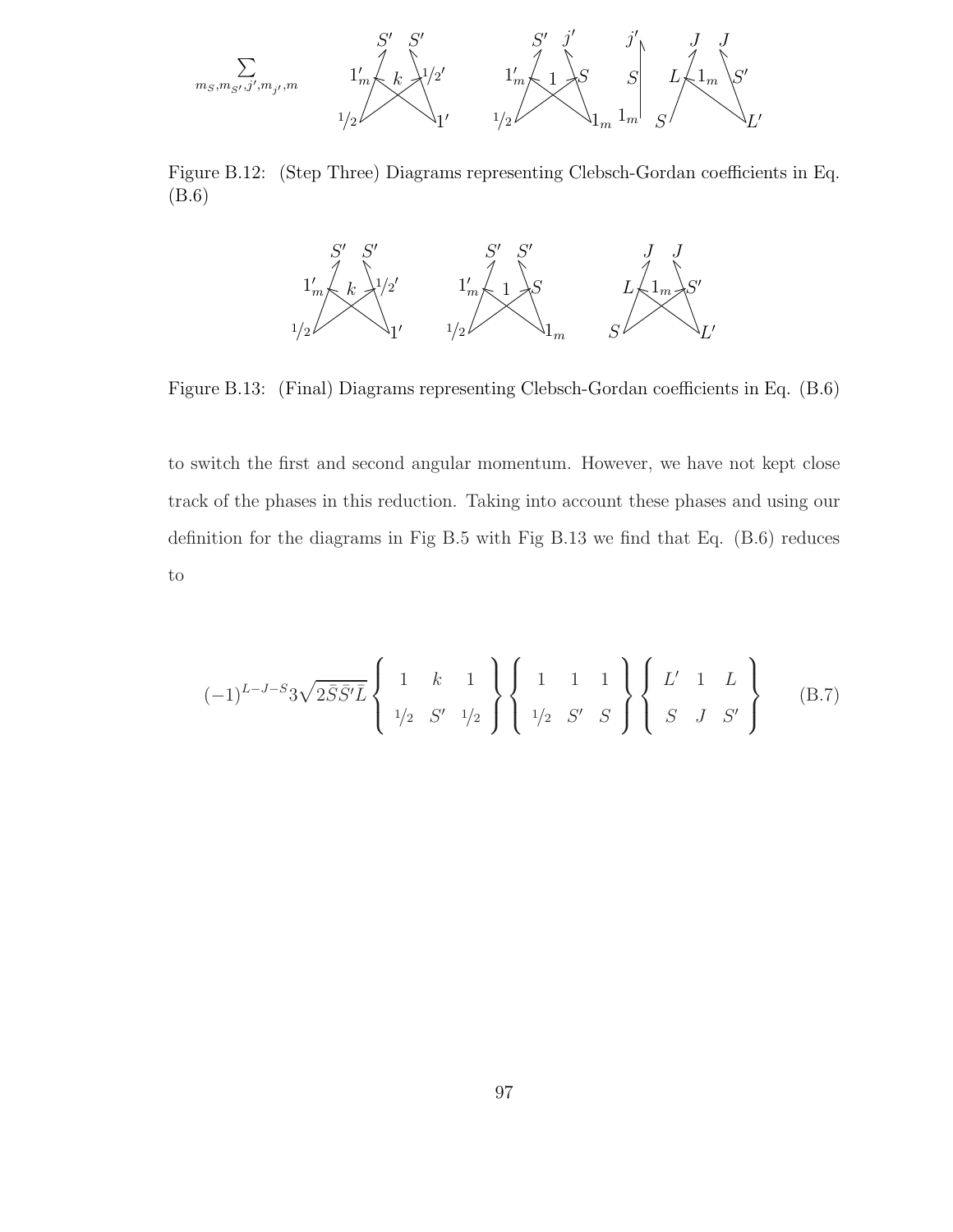# APPENDIX C ISOSPIN

The relevant isospin projections are as follows. Note the subscript  $1 \otimes 1/2$  on the bras and kets simply means that the state is a product state of isospin 1 and  $\frac{1}{2}$ , and  $\tau$  are the usual  $2\times 2$  Pauli matrices

$$
\langle \frac{1}{2}, \frac{-1}{2} | \mathbf{1} | \frac{1}{2}, \frac{-1}{2} \rangle = 1
$$
\n(C.1)

$$
\langle 1/2, -1/2 | \tau_3 | 1/2, -1/2 \rangle = -1 \tag{C.2}
$$

$$
\langle 1/2, -1/2 | \tau^A | 1/2, -1/2 \rangle_{1 \otimes 1/2} = -\sqrt{3}
$$
 (C.3)

$$
\epsilon^{3AB} \langle 1/2, -1/2 | \tau^B | 1/2, -1/2 \rangle_{1 \otimes 1/2} = -i \frac{2}{\sqrt{3}} \tag{C.4}
$$

$$
\langle 1/2, -1/2 | \tau^A \tau_3 | 1/2, -1/2 \rangle_{1 \otimes 1/2} = -\frac{1}{\sqrt{3}} \tag{C.5}
$$

$$
_{1\otimes 1/2}\langle \frac{1}{2}, -\frac{1}{2}|\tau^A \tau^B| \frac{1}{2}, -\frac{1}{2}\rangle_{1\otimes 1/2} = -1
$$
 (C.6)

$$
\epsilon^{3AC} {}_{1\otimes 1/2} \langle 1/2, -1/2 | \tau^C \tau^B | 1/2, -1/2 \rangle_{1\otimes 1/2} = -i\frac{2}{3}
$$
 (C.7)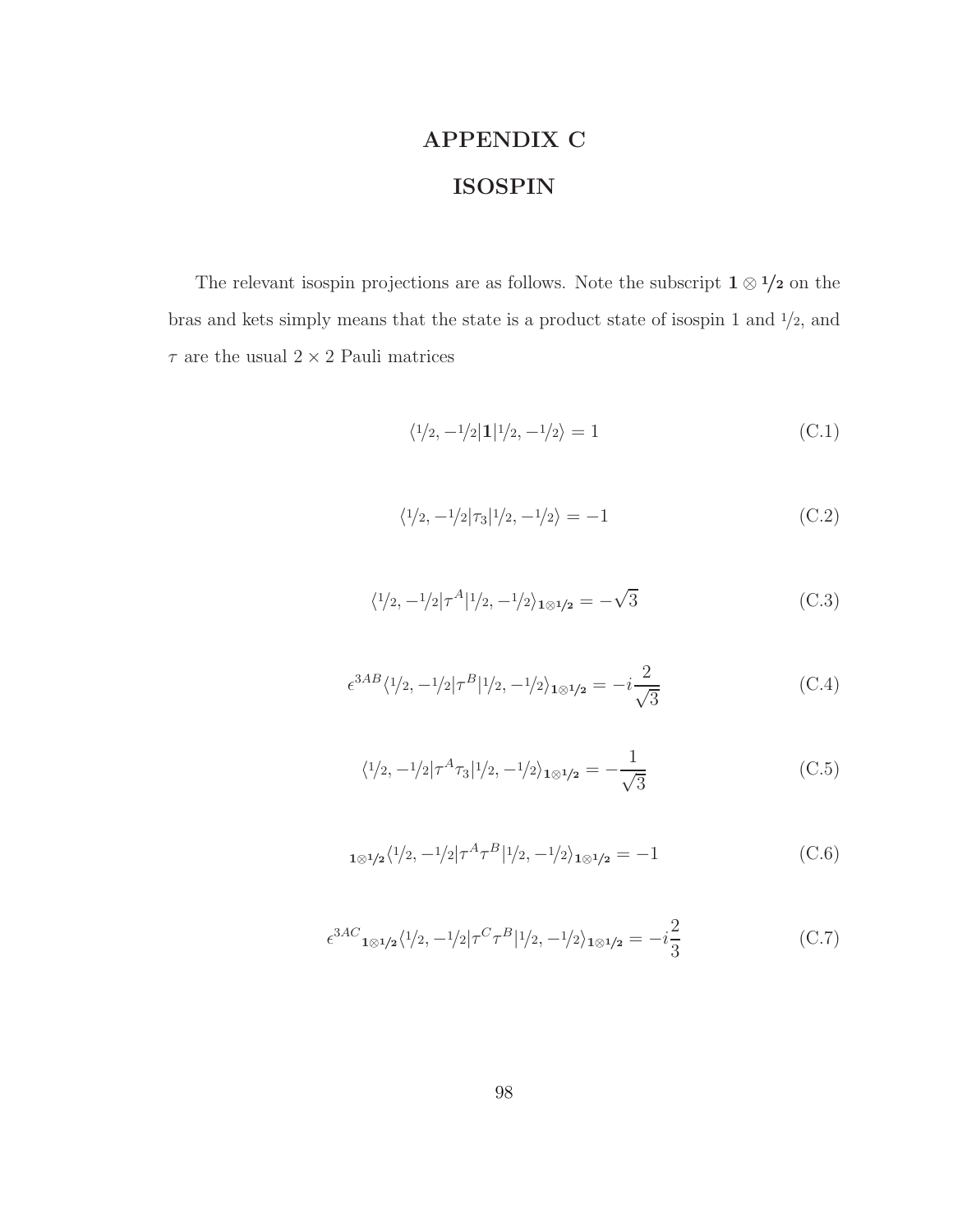## APPENDIX D

## ANGULAR MOMENTUM PROJECTION

The integrals that one needs to solve when projecting out the amplitudes in a partial wave basis take on the following form.

$$
\int \int d\Omega_p d\Omega_k \frac{1}{a + \hat{\mathbf{k}} \cdot \hat{\mathbf{p}}} Y_\ell^m(\hat{\mathbf{k}}) Y_{\ell'}^{-m}(\hat{\mathbf{p}})
$$
(D.1)

In order to solve these integrals we note that integrating over all positions of  $\vec{p}$  and  $\vec{k}$ is equivalent to integrating over all angles between  $\vec{p}$  and  $\vec{k}$  where  $\vec{k}$  is fixed along the z-axis and then integrating over all rotations of  $\vec{k}$ . Thus we can rewrite our integral as follows where  $d\Omega$  refers to integration over the angle between  $\vec{k}$  and  $\vec{p}$ 

$$
\int \int d\Omega d\Omega_k \frac{1}{a + \cos \theta} Y_{\ell}^m(\hat{\mathbf{k}}) Y_{\ell'}^{-m}(\hat{\mathbf{p}})
$$
(D.2)

Using rotational symmetry we can rewrite our product of spherical harmonics as follows in terms of Wigner D functions [93].

$$
Y_{\ell}^{m}(\hat{\mathbf{k}})Y_{\ell'}^{-m}(\hat{\mathbf{p}}) = \sum_{m'} \mathscr{D}_{m0}^{(\ell)}(\hat{\mathbf{k}})^{*} Y_{\ell}^{0}(\hat{\mathbf{z}}) \mathscr{D}_{-mm'}^{(\ell')}(\hat{\mathbf{k}})^{*} Y_{\ell'}^{m'}(\theta, \phi)
$$
(D.3)

Now using the unitarity of the Wigner D functions, the Clebsch-Gordan series, and the definition of the Wigner D functions this can be rewritten as [93].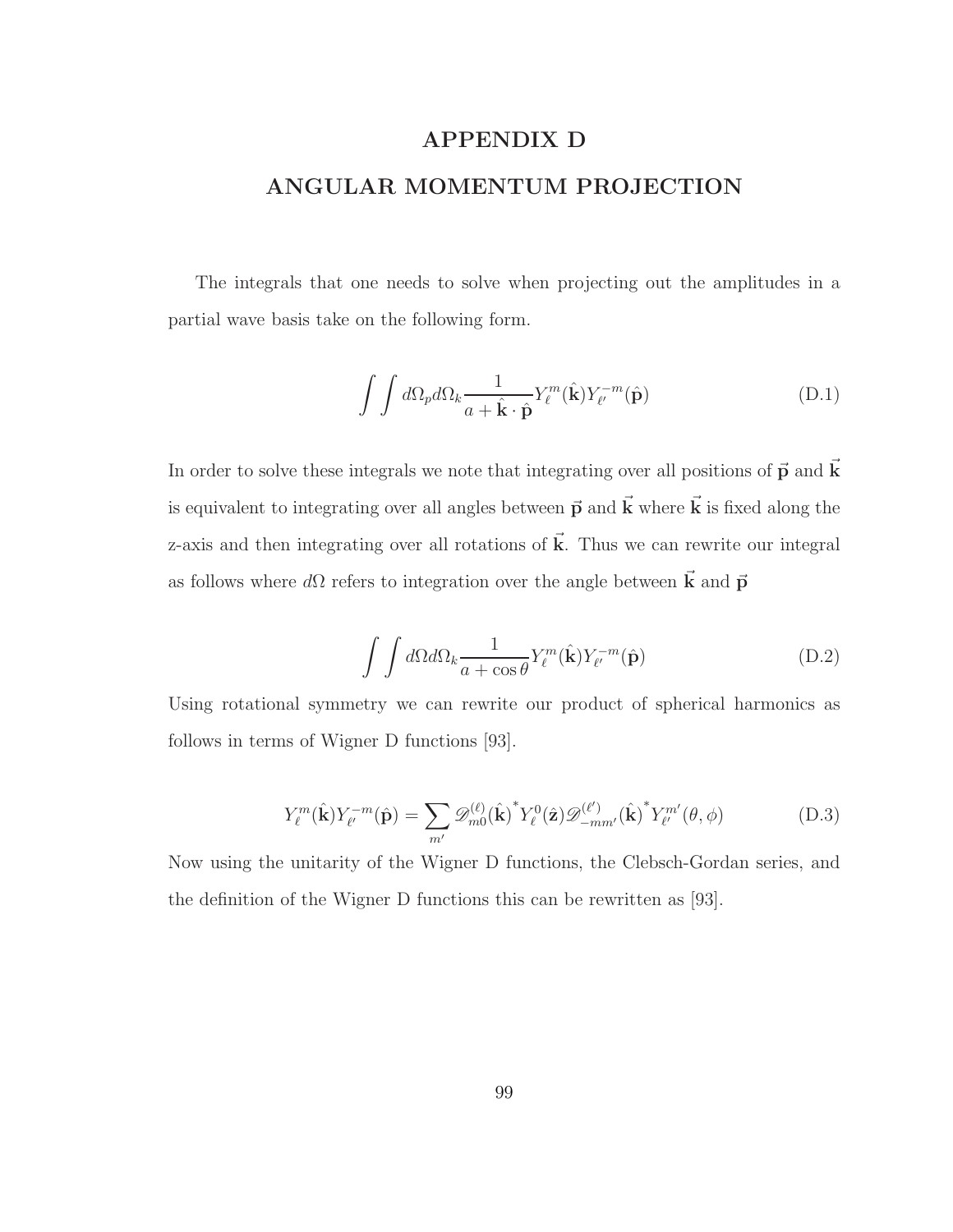$$
Y_{\ell}^{m}(\hat{\mathbf{k}})Y_{\ell'}^{-m}(\hat{\mathbf{p}}) = \sqrt{\frac{2\ell+1}{2j+1}} \sum_{m'} \sum_{j} C_{\ell,\ell',j}^{m,-m,0} C_{\ell,\ell,j}^{0,m',m'} Y_{j}^{m'}(\hat{\mathbf{k}}) Y_{\ell'}^{m'}(\theta,\phi)
$$
(D.4)

Now plugging this expression into our integral, we find that we only get nonzero values for  $j = m' = 0$ . Simplifying the integral we get the simple expression

$$
4\pi\sqrt{(2l+1)(2l'+1)}C_{\ell,\ell',0}^{m,-m,0}C_{\ell,\ell',0}^{0,0,0}Q_{\ell'}(a)
$$
 (D.5)

where

$$
Q_{\ell}(a) = \frac{1}{2} \int_{-1}^{1} \frac{P_{\ell}(x)}{a+x} dx
$$
 (D.6)

are functions that are related to Legendre Polynomials of the second kind up to a factor of  $(-1)^{\ell}$ , and  $P_{\ell}(x)$  are the standard Legendre polynomials. Putting this altogether and using explicit values for the Clebsch-Gordan coefficients we find our integral is

$$
\int \int d\Omega_p d\Omega_k \frac{1}{a + \hat{\mathbf{k}} \cdot \hat{\mathbf{p}}} Y_\ell^m(\hat{\mathbf{k}}) Y_{\ell'}^{-m}(\hat{\mathbf{p}}) = 4\pi (-1)^m \delta_{\ell \ell'} Q_{\ell'}(a) \tag{D.7}
$$

Now when doing our projections we will inevitably have to solve integrals of the following kind for diagrams with a single PV vertex

$$
\sqrt{\frac{4\pi}{3}} \int d\Omega_k \int d\Omega_p \frac{1}{a + \hat{\mathbf{k}} \cdot \hat{\mathbf{p}}} Y_{L'}^{m'_L}^*(\hat{\mathbf{p}}) Y_L^{m_L}(\hat{\mathbf{k}}) \left( k Y_1^m(\hat{\mathbf{k}}) + 2p Y_1^m(\hat{\mathbf{p}}) \right) \tag{D.8}
$$

Using the following identity [93]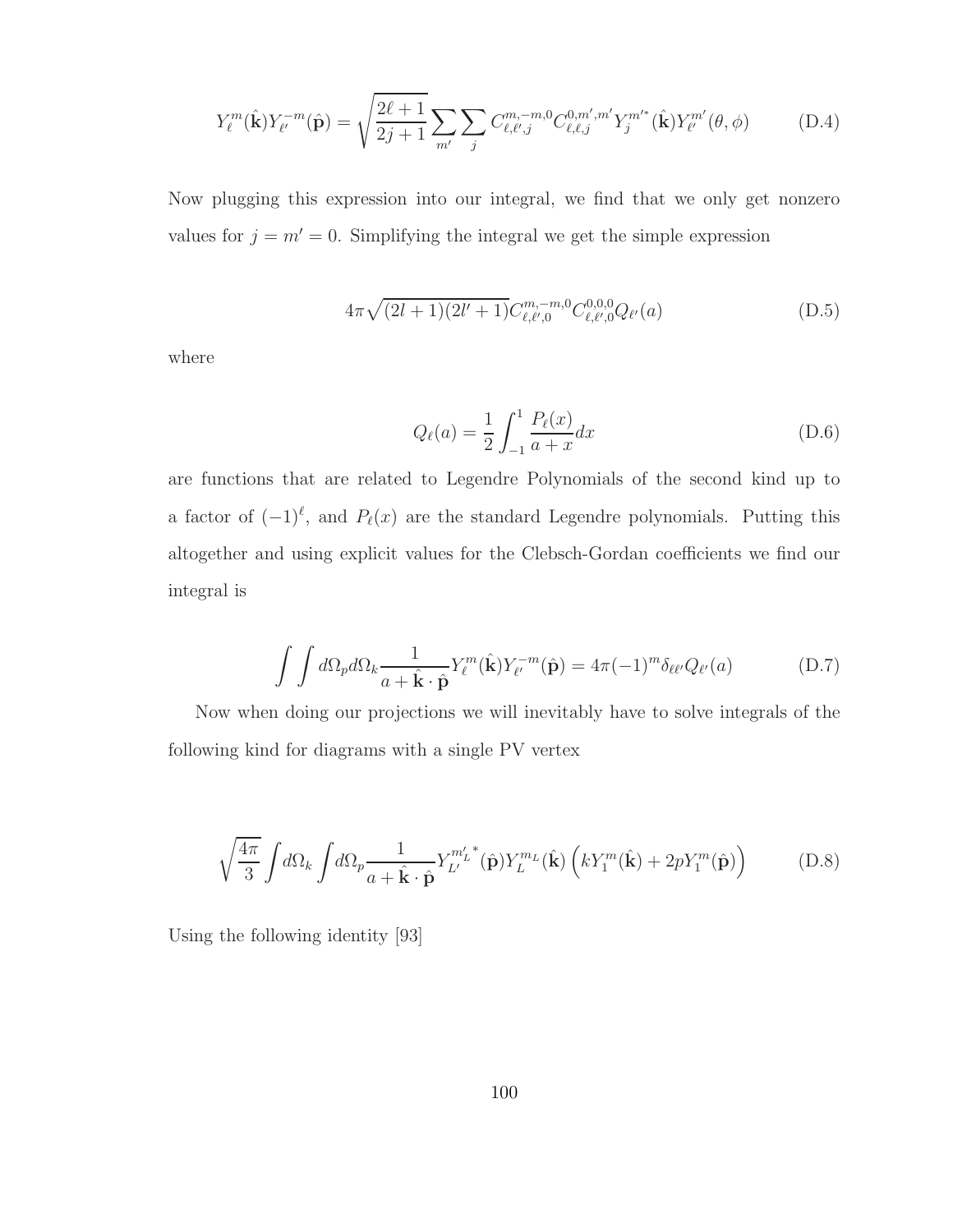$$
Y_{L_1}^{m_1}(\hat{\mathbf{r}})Y_{L_2}^{m_2}(\hat{\mathbf{r}}) = \frac{\sqrt{(2L_1+1)(2L_2+1)}}{4\pi} \sum_{L'} \sum_{m'} C_{L_1, L_2, L'}^{m_1, m_2, m'} C_{L_1, L_2, L'}^{0, 0, 0} \sqrt{\frac{4\pi}{2L' + 1}} Y_{L'}^{m'}(\hat{\mathbf{r}})
$$
\n(D.9)

we find our integral reduces to

$$
\int d\Omega_k \int d\Omega_p \frac{1}{a + \hat{\mathbf{k}} \cdot \hat{\mathbf{p}}} \left( Y_{L'}^{m_L'}(\hat{\mathbf{p}}) \sum_{L''} \sum_{m''} \sqrt{\frac{2L+1}{2L''+1}} C_{L,1,L''}^{0,0,0} C_{L,1,L''}^{m_L, m, m_{L''}} k Y_{L''}^{m''}(\hat{\mathbf{k}}) \right)
$$
\n
$$
+ Y_L^{m_L}(\hat{\mathbf{k}}) \sum_{L''} \sum_{m''} \sqrt{\frac{2L'+1}{2L''+1}} C_{L',1,L''}^{0,0,0} C_{L',1,L''}^{-m_L', m, m_L''}(-1)^{m''+m'_L} 2p Y_{L''}^{-m''*}(\hat{\mathbf{p}}) \right)
$$
\n(D.10)

This integral can be performed trivially using equation ( D.7) to find

$$
4\pi \left( \sqrt{\frac{2L+1}{2L'+1}} C_{L,1,L'}^{0,0,0} C_{L,1,L'}^{m_L, m, m'_L} kQ_{L'}(a) + + \sqrt{\frac{2L'+1}{2L+1}} (-1)^{m'_L - m_L} C_{L',1,L}^{0,0,0} C_{L',1,L}^{-m'_L, m, -m_L} 2pQ_L(a) \right)
$$
(D.11)

Using the symmetry property Eq. (D.18) of the Clebsch-Gordan coefficients we finally obtain

$$
U_{JL} = \sqrt{\frac{4\pi}{3}} \int d\Omega_k \int d\Omega_p \frac{1}{a + \hat{\mathbf{k}} \cdot \hat{\mathbf{p}}} Y_{L'}^{m'_L}(\hat{\mathbf{p}}) Y_L^{m_L}(\hat{\mathbf{k}}) \left( k Y_1^m(\hat{\mathbf{k}}) + 2p Y_1^m(\hat{\mathbf{p}}) \right) = (D.12)
$$
  
=  $4\pi \sqrt{\frac{2L+1}{2L'+1}} C_{L,1,L'}^{0,0,0} C_{L,1,L'}^{m_L, m, m'_L} (k Q_{L'}(a) + 2p Q_L(a))$ 

In the SD mixing case one must solve similar integrals, which are solved in an analogous manner, their results are summarized below as they will be necessary in the proceeding sections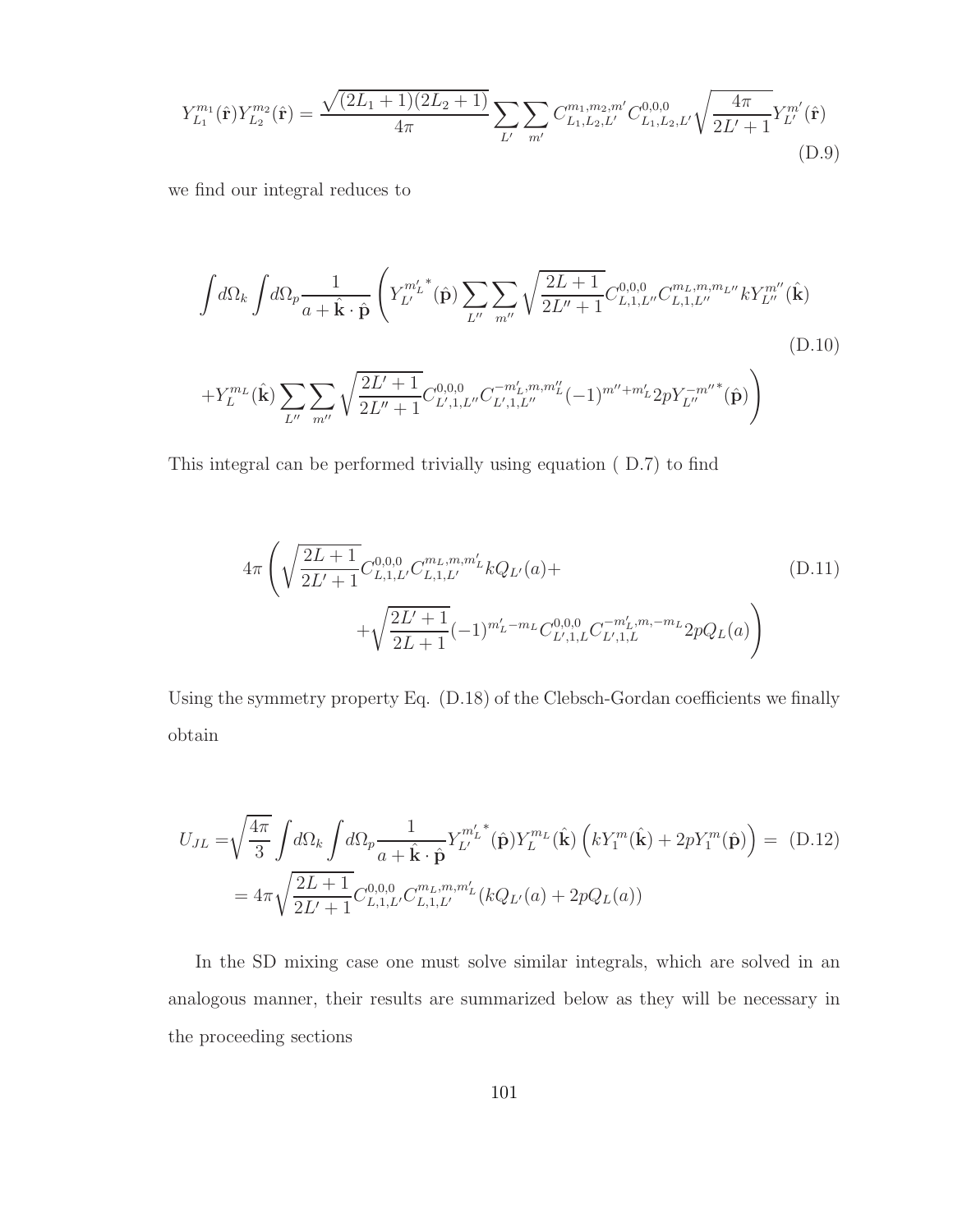$$
\frac{4\pi}{3}k^2 \int d\Omega_k \int d\Omega_p \frac{1}{a + \hat{\mathbf{k}} \cdot \hat{\mathbf{p}}} Y_L^{m'_L}(\hat{\mathbf{p}})^* Y_L^{m_L}(\hat{\mathbf{k}}) Y_1^{m_1}(\hat{\mathbf{k}}) Y_1^{m_2}(\hat{\mathbf{k}}) =
$$
\n
$$
= 4\pi k^2 \sum_{L''} \sum_{m''} \sqrt{\frac{\bar{L}}{\bar{L}'} C_{1,1,L''}^{m_1, m_2, m''} C_{L,L'',L'}^{m_L, m'',m'_L} C_{1,1,L''}^{0,0,0} C_{L,L'',L'}^{0,0,0} Q_{L'}(a)
$$
\n(D.13)

$$
\frac{4\pi}{3}p^2 \int d\Omega_k \int d\Omega_p \frac{1}{a + \hat{\mathbf{k}} \cdot \hat{\mathbf{p}}} Y_{L'}^{m'_L}(\hat{\mathbf{p}})^* Y_L^{m_L}(\hat{\mathbf{k}}) Y_1^{m_1}(\hat{\mathbf{p}}) Y_1^{m_2}(\hat{\mathbf{p}}) =
$$
\n
$$
= 4\pi p^2 \sum_{L''} \sum_{m''} \sqrt{\frac{\bar{L}}{\bar{L}'} C_{1,1,L''}^{m_1, m_2, m''} C_{L,L'',L'}^{m_L, m'', m'_L} C_{1,1,L''}^{0,0,0} C_{L,L'',L'}^{0,0,0} Q_L(a)
$$
\n(D.14)

$$
\frac{4\pi}{3}kp\int d\Omega_k \int d\Omega_p \frac{1}{a+\hat{\mathbf{k}}\cdot\hat{\mathbf{p}}} Y_L^{m'_L}(\hat{\mathbf{p}})^* Y_L^{m_L}(\hat{\mathbf{k}}) Y_1^{m_1}(\hat{\mathbf{k}}) Y_1^{m_2}(\hat{\mathbf{p}}) =
$$
\n
$$
= 4\pi kp \sum_{L''} \sum_{m''} \sqrt{\frac{\bar{L}}{\bar{L}'} C_{L,1,L''}^{m_L, m_1, m''} C_{L'',1,L'}^{m'', m_2, m'_L} C_{L,1,L''}^{0,0,0} C_{L'',1,L'}^{0,0,0} Q_{L''}(a)
$$
\n(D.15)

We also quote here various properties of the Clebsch-Gordan coefficients as they will be necessary in the proceeding.

$$
\sum_{m} (-1)^{j-m} C_{j,j,J}^{m,-m,0} = \sqrt{2j+1} \, \delta_{J0}
$$
 (D.16)

$$
\sum_{m_1} \sum_{m_2} C^{m_1, m_2, M_1}_{j_1, j_2, J_1} C^{m_1, m_2, M_2}_{j_1, j_2, J_2} = \delta_{J_1 J_2} \delta M_1 M_2 \tag{D.17}
$$

$$
C_{j_1,j_2,J}^{m_1,m_2,M} = (-1)^{j_2+m_2} \sqrt{\frac{\bar{J}}{\bar{j_1}}} C_{J,j_2,j_1}^{-M,m_2,-m_1}
$$
(D.18)

$$
= (-1)^{j_2 + m_2} \sqrt{\frac{\bar{J}}{\bar{j}_1}} C^{-m_2, M, m_1}_{j_2, J, j_1}
$$
 (D.19)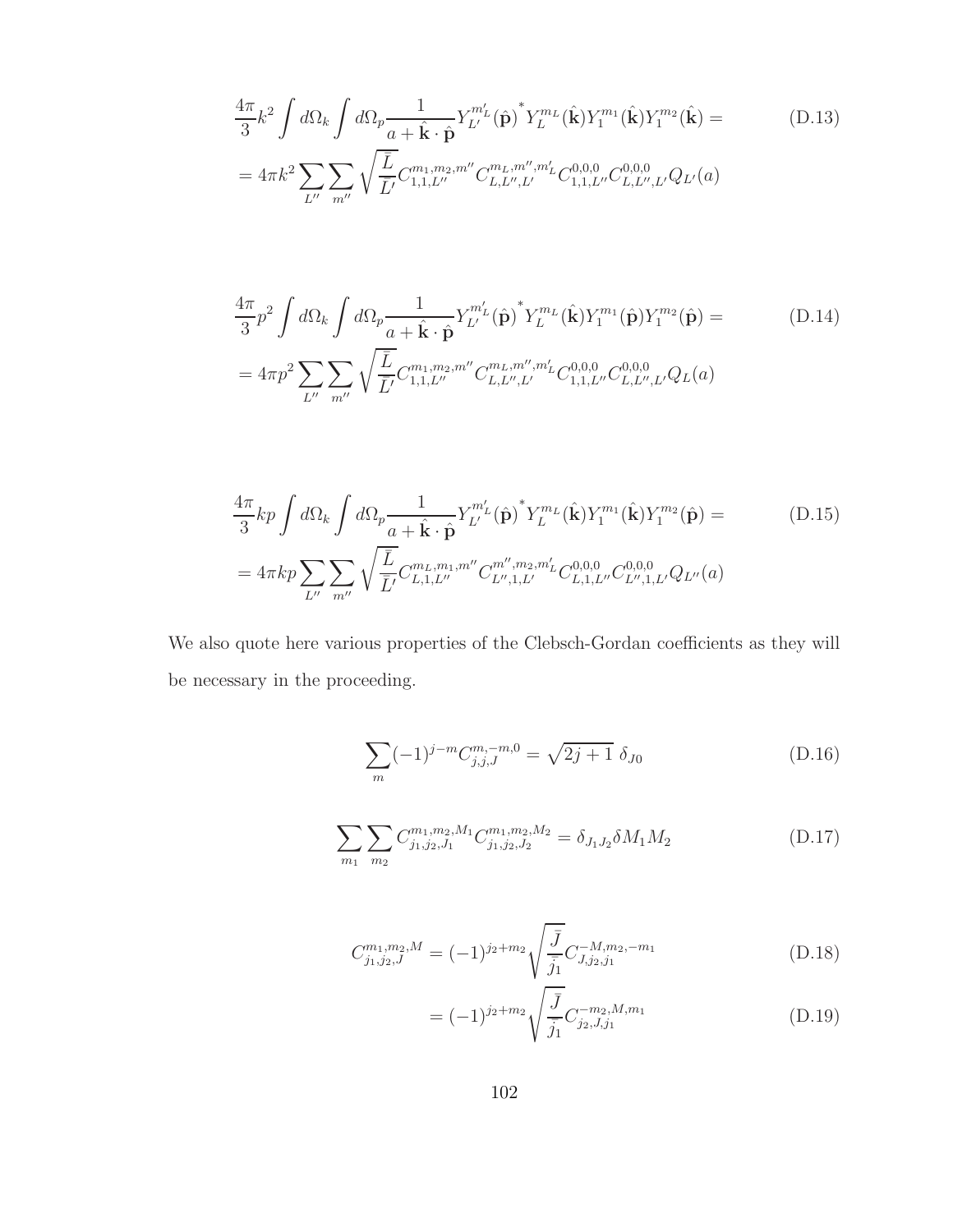## D.1 Parity Violating Projection

The projection we must carry out for the PV amplitudes is of the form

$$
\mathcal{K}(k,p)_{L'S',LS}^J = \int d\Omega_k \int d\Omega_p \left( \mathcal{Y}_{J,L'S'}^M(\hat{\mathbf{p}}) \right)^* \left( \mathcal{K}^{ji} \right)_{\alpha a}^{\beta b} (\vec{\mathbf{k}}, \vec{\mathbf{p}}) \mathcal{Y}_{J,LS}^M(\hat{\mathbf{k}})
$$
(D.20)

where  $(\mathcal{K}^{ji})_{\alpha a}^{\beta b}(\vec{k}, \vec{p})$  is given by Eq. (4.9). (Note the polarization, spin and isospin indices are summed over corresponding indices that are not explicitly shown in the spin angle functions). Each matrix element of  $(\mathcal{K}^{ji})_{\alpha a}^{\beta b}(\vec{k}, \vec{p})$  has a different projection. Each of these four different projections has in turn four pieces given by Eqs. (4.7). Fortunately many of these terms can be related by time reversal simplifying the projection considerably.

#### D.1.1 Deuteron to Deuteron Term

We will first show how to project out the first  $g^{3S_1-3P_1}$  piece of the matrix element  $\left[\left(\mathcal{K}^{ji}\right)_{\alpha a}^{\beta b}(\vec{\mathbf{k}},\vec{\mathbf{p}})\right]$ as given in  $(4.9)$  and  $(4.7a)$ . In order to project this term out we use properties of spherical tensors and the Wigner-Eckart theorem to reduce the following expression to a sum over Clebsch-Gordan coefficients.

$$
U_{JL} = i\epsilon^{i\ell\kappa} \langle 1/2, m_2' | \sigma^{\kappa} \sigma^j | 1/2, m_2 \rangle (\vec{\mathbf{k}} + 2\vec{\mathbf{p}})^{\ell}
$$
(D.21)  

$$
= \sqrt{\frac{2}{3}} \sum_{m,m'} \sum_{\kappa,q} \sqrt{\bar{\kappa}} C_{1,1,1}^{m_1, m,m'} C_{1,\kappa,1}^{m'_1, q,m'} C_{1/2,\kappa,1/2}^{m_2, q,m'_2} \langle 1/2 | |T_{\kappa}| | 1/2 \rangle (-1)^m (\vec{\mathbf{k}} + 2\vec{\mathbf{p}})^{-m}
$$

Using the above expression with  $(4.9)$ , $(4.7a)$ , and  $(D.20)$  and, for the time being ignoring the isospin, we find the expression for our projection is.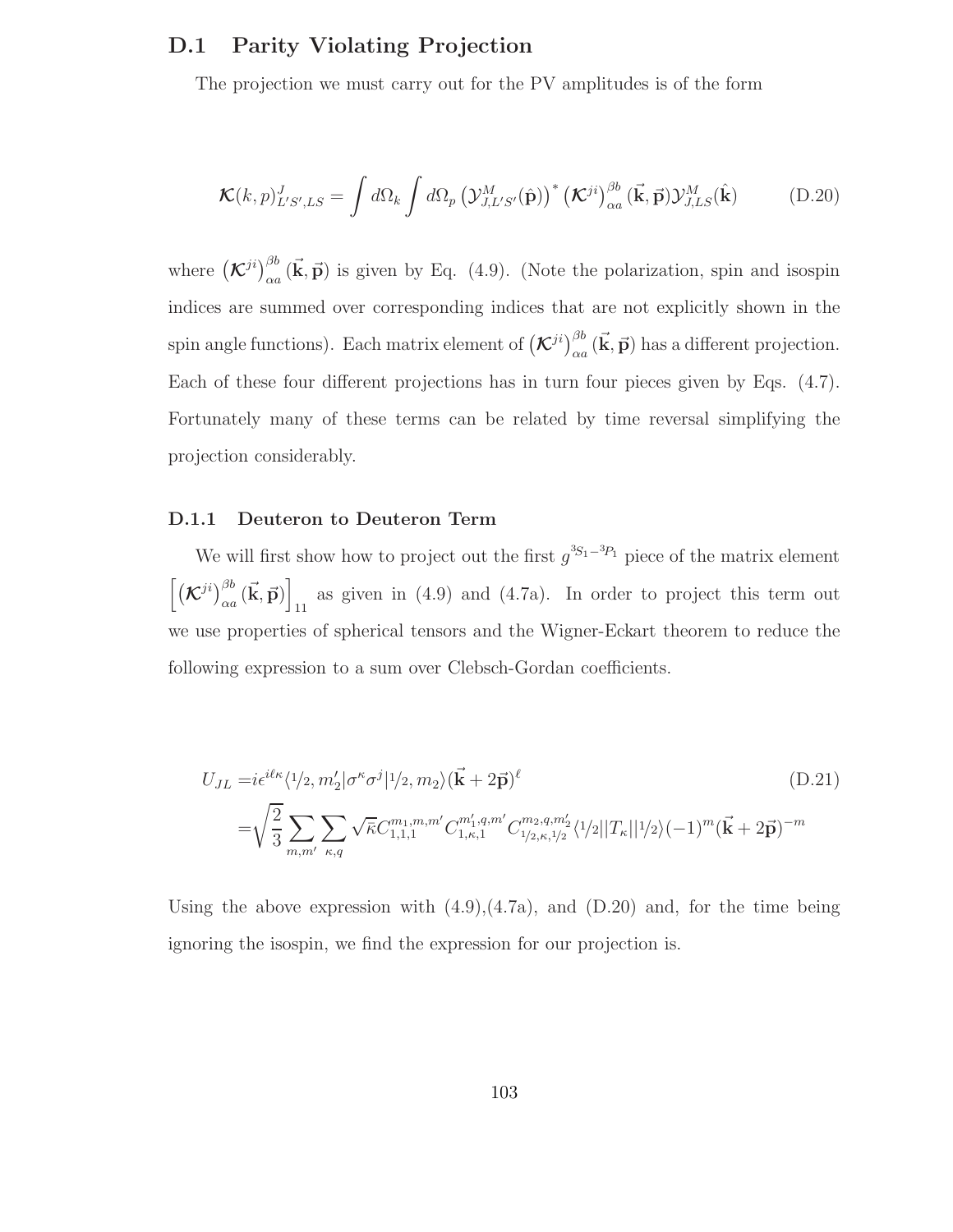$$
V_{JL} = \sqrt{\frac{4\pi}{3}} \frac{1}{kp} g^{3S_1 - 3p_1} y_t \int d\Omega_p \int d\Omega_k \frac{1}{a + \hat{\mathbf{k}} \cdot \hat{\mathbf{p}}} \sum_{m_1, m_2} \sum_{m_L, m_S} \sum_{m'_1, m'_2} \sum_{m'_L, m'_S} (D.22)
$$
  
\n
$$
C_{1,1/2,S'}^{m'_1, m'_2, m'_S} C_{1,1/2,S}^{m_1, m_2, m_S} C_{L,S,J}^{m_L, m_S, M} C_{L',S',J}^{m'_L, m'_S, M}
$$
  
\n
$$
Y_{L'}^{m'_L}^*(\hat{\mathbf{p}}) Y_L^{m_L}(\hat{\mathbf{k}}) \left(k Y_1^{-m} (\hat{\mathbf{k}}) + 2p Y_1^{-m} (\hat{\mathbf{p}})\right) (-1)^m
$$
  
\n
$$
\sqrt{\frac{2}{3}} \sum_{m,m'} \sum_{\kappa,q} \sqrt{\bar{\kappa}} C_{1,1,1}^{m_1, m,m'} C_{1,\kappa,1}^{m'_1, q,m'} C_{1/2,\kappa,1/2}^{m_2, q,m'_2} \langle 1/2 ||T_{\kappa}||1/2 \rangle
$$

where  $a = (k^2 + p^2 - M_N E)/kp$  throughout the rest of the appendix. Integration over the angular variable can be carried out trivially by using (D.12) leaving a sum of products of Clebsch-Gordan coefficients .

$$
V_{JL} = 4\pi g^{3S_1 - 3P_1} y_t \sqrt{\frac{2}{3}} C_{L,1,L'}^{0,0,0} \sqrt{\frac{L}{L}} \frac{1}{kp} \sum_{m_1, m_2} \sum_{m_L, m_S} \sum_{m'_1, m'_2} \sum_{m'_L, m'_S} \sum_{m, m'_L, m'_S} \sum_{m, m'_L, m'_S} \sqrt{\overline{\kappa}} \langle 1/2 | |T_{\kappa}| |1/2 \rangle C_{1,1/2,S'}^{m'_1, m'_2, m'_S} C_{1,1/2,S}^{m_1, m_2, m_S} C_{L,S,J}^{m_L, m_S, M} C_{L',S',J}^{m'_L, m'_S, M}
$$
  
\n
$$
(-1)^m C_{L,1,L'}^{m_L, -m, m'_L} C_{1,1,1}^{m_1, m, m'} C_{1,\kappa,1}^{m'_1, q, m'} C_{1/2,\kappa,1/2}^{m_2, q, m'_2} \times \frac{1}{kp} (kQ_{L'}(a) + 2pQ_L(a))
$$
\n
$$
(D.23)
$$

Then using the symmetry property Eq. (D.19) of the Clebsch-Gordan coefficients we find.

$$
V_{JL} = 4\pi g^{3S_1 - 3P_1} y_t \sqrt{\frac{2}{3}} C_{L,1,L'}^{0,0,0} \frac{1}{kp} \sum_{m_1, m_2} \sum_{m_L, m_S} \sum_{m'_1, m'_2} \sum_{m'_L, m'_S} \sum_{m, m'} \sum_{\kappa, q} \sqrt{\overline{\kappa}} \langle 1/2 | |T_{\kappa}| |1/2 \rangle C_{1,1/2,S'}^{m'_1, m'_2, m'_S} C_{1,1/2,S}^{m_1, m_2, m_S} C_{L,S,J}^{m_L, m_S, M} C_{L',S',J}^{m'_L, m'_S, M}
$$
  
\n
$$
C_{1,L',L}^{m, m'_L, m_L} C_{1,1,1}^{m_1, m, m'} C_{1,\kappa,1}^{m'_1, q, m'} C_{1/2,\kappa,1/2}^{m_2, q, m'_2} \times \frac{1}{kp} (kQ_{L'}(a) + 2pQ_L(a))
$$
\n
$$
(D.24)
$$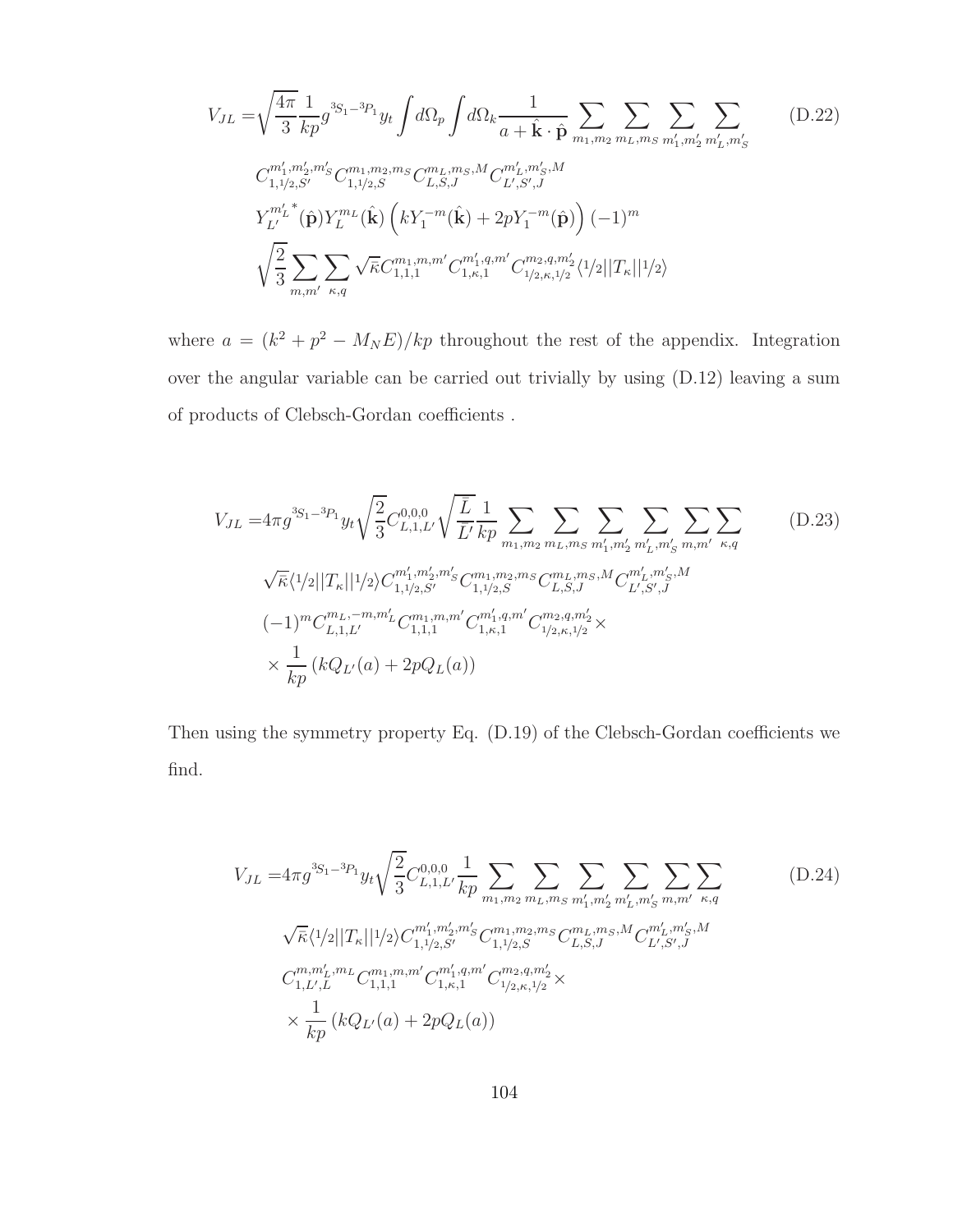Using the graphical methods one finds that the product of Clebsch-Gordan coefficients can be written as three graphs representing 6-j symbols given in Fig. D.1. (Note 1  $(1/2)$ ,  $1'$   $(1/2')$  represent  $m_1$   $(m_2)$  and  $m'_1$   $(m'_2)$  respectively, and also  $1_m$   $(1'_m)$  represents  $m(m')$ . This notation will be used throughout the rest of the appendices)



Figure D.1: Diagrams representing Clebsch-Gordan coefficients in Eq. (D.25)

Now using the definition of the diagrams and taking into account the phase factors from switching the first and second angular momenta in the Clebsch-Gordan coefficients we obtain the following expression for our projection in terms of 6-j symbols.

$$
V_{JL} = 8\pi g^{3S_1 - 3P_1} y_t \sqrt{3} C_{L',1,L}^{0,0,0} (-1)^{L-S-J} \frac{1}{kp} (kQ_{L'}(a) + 2pQ_L(a)) \times \tag{D.25}
$$

$$
\times \sum_{\kappa} \sqrt{\bar{S}\bar{S}'\bar{L}'\bar{\kappa}} \langle 1/2||T_{\kappa}||1/2 \rangle \left\{ \begin{array}{ccc} 1/2 & \kappa & 1/2 \\ 1 & S' & 1 \end{array} \right\} \left\{ \begin{array}{ccc} 1 & 1 & 1 \\ 1/2 & S' & S \end{array} \right\} \left\{ \begin{array}{ccc} L' & 1 & L \\ S & J & S' \end{array} \right\}
$$

The sum over  $\kappa$  can be removed by use of the identity [39].

$$
\sum_{\kappa} \bar{\kappa} \left\{ \begin{array}{ccc} 1/2 & \kappa & 1/2 \\ 1 & S' & 1 \end{array} \right\} \left\{ \begin{array}{ccc} 1/2 & 1/2 & \kappa \\ 1 & 1 & j \end{array} \right\} = \delta_{S'j} \frac{1}{\bar{S}'} \tag{D.26}
$$

Knowing that  $\langle 1/2||T_0||1/2\rangle = -\sqrt{3}$  and  $\langle 1/2||T_1||1/2\rangle = -\sqrt{6}$  we must solve the following system of equations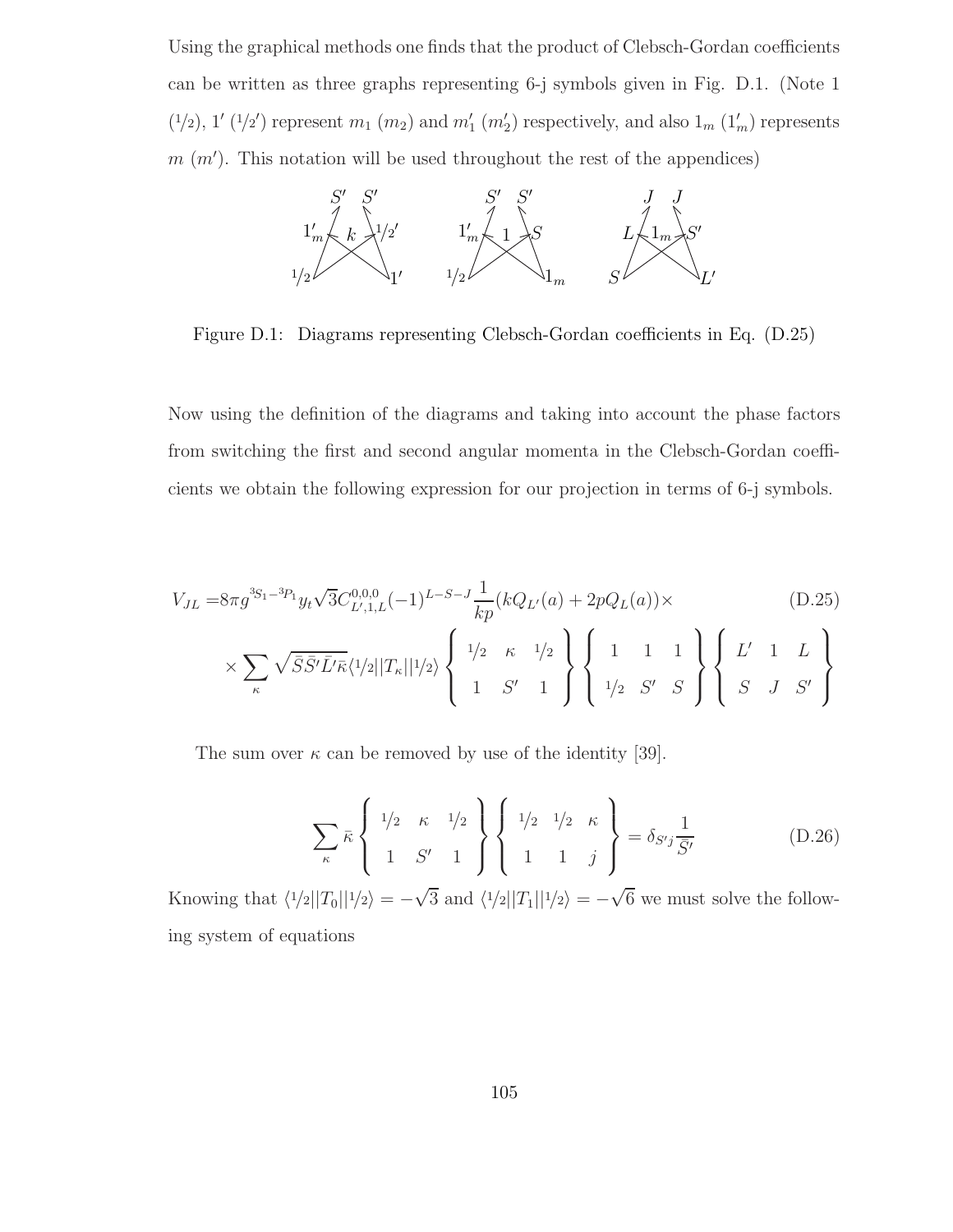$$
-\sqrt{3} = A \begin{Bmatrix} 1/2 & 1/2 & 0 \\ 1 & 1 & 1/2 \\ 0 & 0 & 1 \end{Bmatrix} + B \begin{Bmatrix} 1/2 & 1/2 & 0 \\ 1 & 1 & 3/2 \\ 1 & 1 & 3/2 \end{Bmatrix}
$$
(D.27)  

$$
-\sqrt{6} = \sqrt{3}A \begin{Bmatrix} 1/2 & 1/2 & 1 \\ 1 & 1 & 1/2 \\ 1 & 1 & 1/2 \end{Bmatrix} + \sqrt{3}B \begin{Bmatrix} 1/2 & 1/2 & 1 \\ 1 & 1 & 3/2 \\ 1 & 1 & 3/2 \end{Bmatrix}
$$

whose solutions are  $A = \sqrt{2}$  and  $B = 4\sqrt{2}$ . Combining these values with (D.26) we find the sum over  $\kappa$  is simplified to Eq. (D.28)

$$
\sum_{\kappa} \sqrt{\bar{\kappa}} \langle 1/2 ||T_{\kappa}||1/2 \rangle \left\{ 1/2 \kappa 1/2 \atop 1 \ S' 1 \right\} = \sqrt{2} \left( \frac{1}{2} \delta_{S'1/2} + \delta_{3/2} \right) \tag{D.28}
$$

Thus the  $\kappa$  dependence is removed by Eq. (D.28) and our expression reduces nicely, yielding.

$$
V_{JL} = 8\pi g^{3S_1 - 3P_1} y_t \sqrt{6} C_{L',1,L}^{0,0,0} (-1)^{L-S-J} \sqrt{\bar{S}\bar{S}'\bar{L}'} \left(\frac{1}{2} \delta_{S'1/2} + \delta_{S'3/2}\right) \times \qquad (D.29)
$$
  
\$\times \begin{cases} 1 & 1 & 1 \\ 1/2 & S' & S \end{cases} \begin{cases} L' & 1 & L \\ S & J & S' \end{cases} \begin{cases} \frac{1}{kp}(kQ\_{L'}(a) + 2pQ\_L(a)) \end{cases}

We will now show how to project out the first  $g^{3S_1-1}P_1$  piece of the matrix element  $\left[\left(\mathcal{K}^{ji}\right)_{\alpha a}^{\beta b}(\vec{\mathbf{k}},\vec{\mathbf{p}})\right]$ as given in  $(4.9)$  and  $(4.7a)$ . Again we use the properties of spherical tensors and the Wigner-Eckart theorem to reduce the following expression to a sum over Clebsch-Gordan coefficients.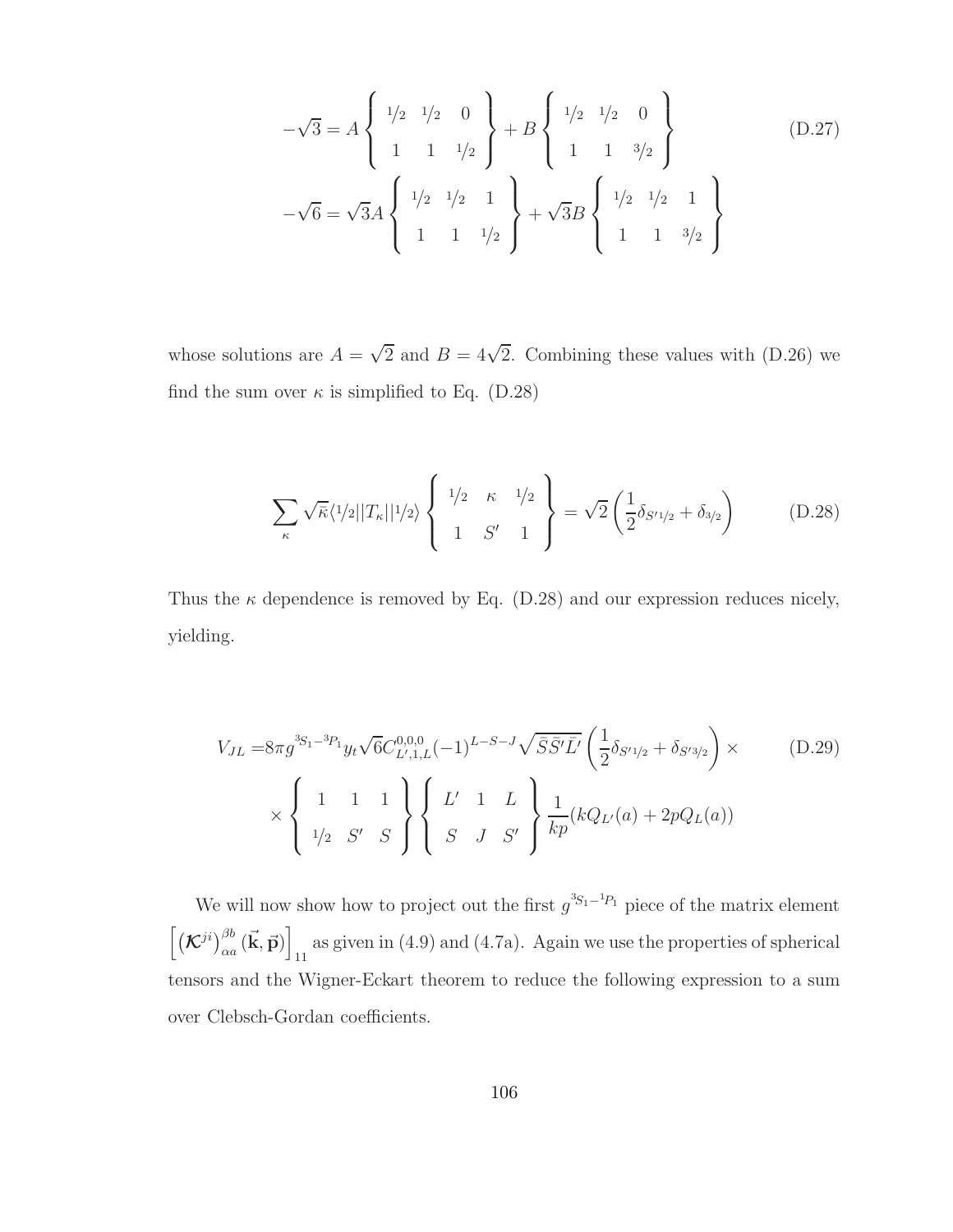$$
U_{JL} = \langle 1/2, m_2' | \sigma^{-m_1'} | 1/2, m_2 \rangle = C_{1/2, 1, 1/2}^{m_2, -m_1', m_2'} \sqrt{3}
$$
 (D.30)

Using the above expression with  $(4.9)$ , $(4.7a)$ , and  $(D.20)$  and, for the time being ignoring the isospin, we find the expression for our projection is.

$$
V_{JL} = \sqrt{4\pi} g^{3S_1 - 1} P_1 y_t \frac{1}{kp} \int d\Omega_p \int d\Omega_k \frac{1}{a + \hat{\mathbf{k}} \cdot \hat{\mathbf{p}}} \sum_{m_1, m_2} \sum_{m_L, m_S} \sum_{m'_1, m'_2} \sum_{m'_L, m'_S} \sum_{m'_L, m'_S} (D.31)
$$
  
\n
$$
C_{1,1/2,S'}^{m'_1, m'_2, m'_S} C_{1,1/2,S}^{m_1, m_2, m_S} C_{L,S,J}^{m_L, m_S, M} C_{L',S',J}^{m'_L, m'_S, M}
$$
  
\n
$$
Y_{L'}^{m'_L}(\hat{\mathbf{p}}) Y_L^{m_L}(\hat{\mathbf{k}}) \left( k Y_1^{m_1}(\hat{\mathbf{k}}) + 2p Y_1^{m_1}(\hat{\mathbf{p}}) \right) (-1)^{m'_1} C_{1/2,1,1/2}^{m_2, -m'_1, m'_2}
$$
 (D.31)

Now we can trivially integrate over the angular variables using Eq. (D.12) giving.

$$
V_{JL} = 4\pi g^{3S_1 - 1} P_1 y_t \sqrt{3} \sqrt{\frac{\overline{L}}{\overline{L}'}} C_{L,1,L'}^{0,0,0} \sum_{m_1, m_2} \sum_{m_L, m_S} \sum_{m'_1, m'_2} \sum_{m'_L, m'_S} (D.32)
$$
  

$$
C_{1,1/2,S'}^{m'_1, m'_2, m'_S} C_{1,1/2,S}^{m_1, m_2, m_S} C_{L,S,J}^{m_L, m_S, M} C_{L',S',J}^{m'_L, m'_S, M}
$$
  

$$
(-1)^{m'_1} C_{L,1,L'}^{m_L, m_1, m'_L} C_{1/2,1,1/2}^{m_2, -m'_1, m'_2} \frac{1}{kp} (kQ_{L'}(a) + 2pQ_L(a))
$$

Using the symmetry property for Clebsch-Gordan coefficients Eq. (D.19) and the orthogonality of Clebsch-Gordan coefficients Eq. (D.17) our projection reduces to give

$$
V_{JL} = -4\pi g^{3S_1 - 1} P_1 y_t \sqrt{3} \sqrt{\frac{2L+1}{2L'+1}} C_{L,1,L'}^{0,0,0} \sum_{m_1, m_2} \sum_{m_L, m_S} \sum_{m'_1, m'_2} \sum_{m'_L, m'_S} (D.33)
$$
  

$$
C_{1,1/2,S}^{m_1, m_2, m_S} C_{L,S,J}^{m_L, m_S, M} C_{L',1/2,J}^{m'_L, m_2, M} C_{L,1,L'}^{m_L, m_1, m'_L} \delta_{S'1/2} \frac{1}{kp} (kQ_{L'}(a) + 2pQ_L(a))
$$

The resulting product of Clebsch-Gordan coefficients can be represented diagrammatically as a 6-j symbol giving the diagram in Fig. D.2.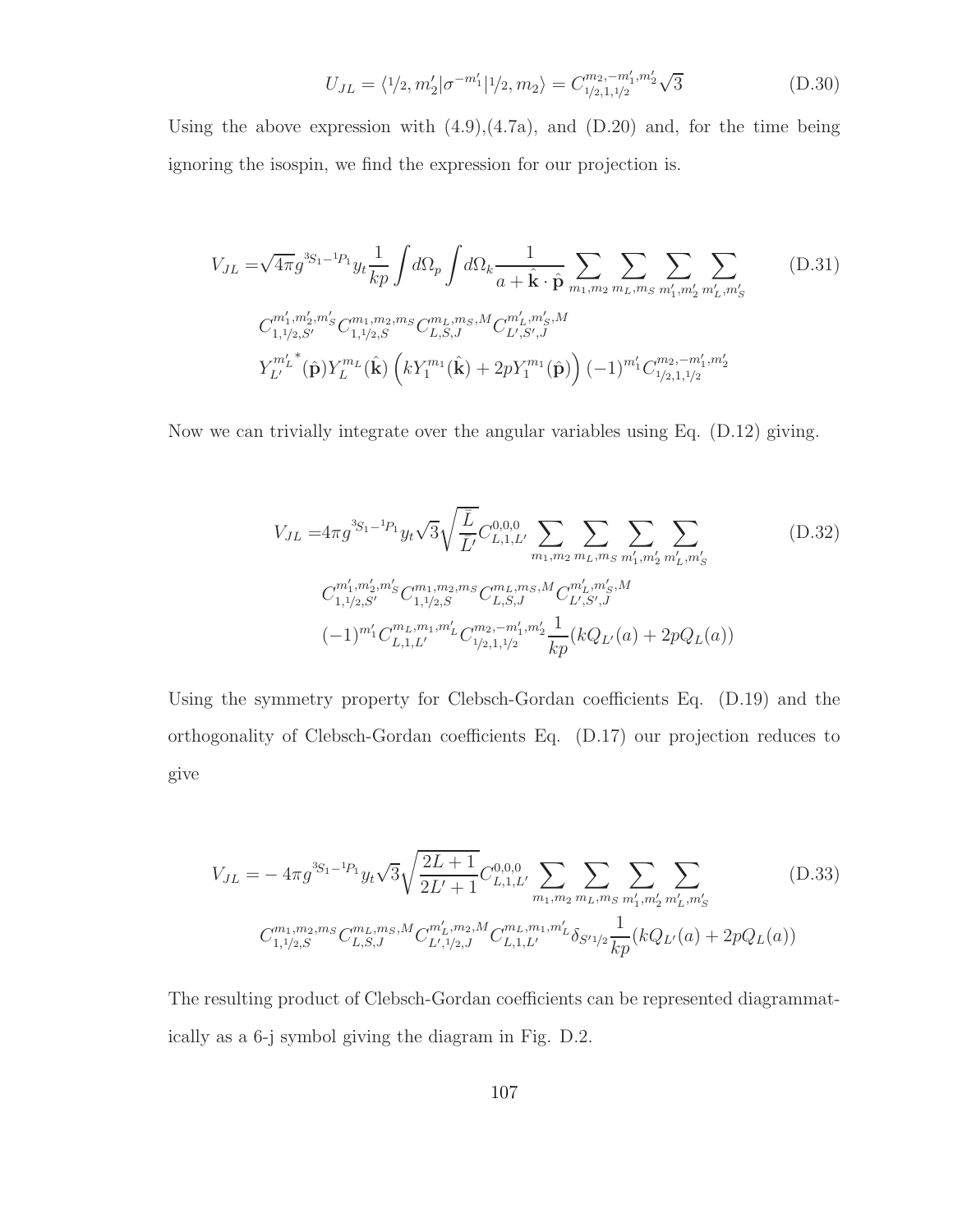

Figure D.2: Diagram representing Clebsch-Gordan coefficients in Eq. (D.33)

Writing out the diagram in terms of 6-j symbols and taking into account phase factors our projection reduces to the form.

$$
V_{JL} = -4\pi g^{3S_1 - 1} \nu_t \sqrt{3} (-1)^{3/2 + 2S + L - J} \delta_{S'1/2} \sqrt{\bar{S}L} C_{L,1,L'}^{0,0,0} \begin{Bmatrix} 1/2 & 1 & S \\ L & J & L' \end{Bmatrix} \times (D.34)
$$
  

$$
\times \frac{1}{kp} (kQ_{L'}(a) + 2pQ_L(a))
$$

Finally using Eqs. (D.29), (D.34), and time reversal invariance, and including the isospin projections, we find the projection for the  $\left[\mathcal{K}(k,p)_{L'S',LS}^J\right]_{11}$  term is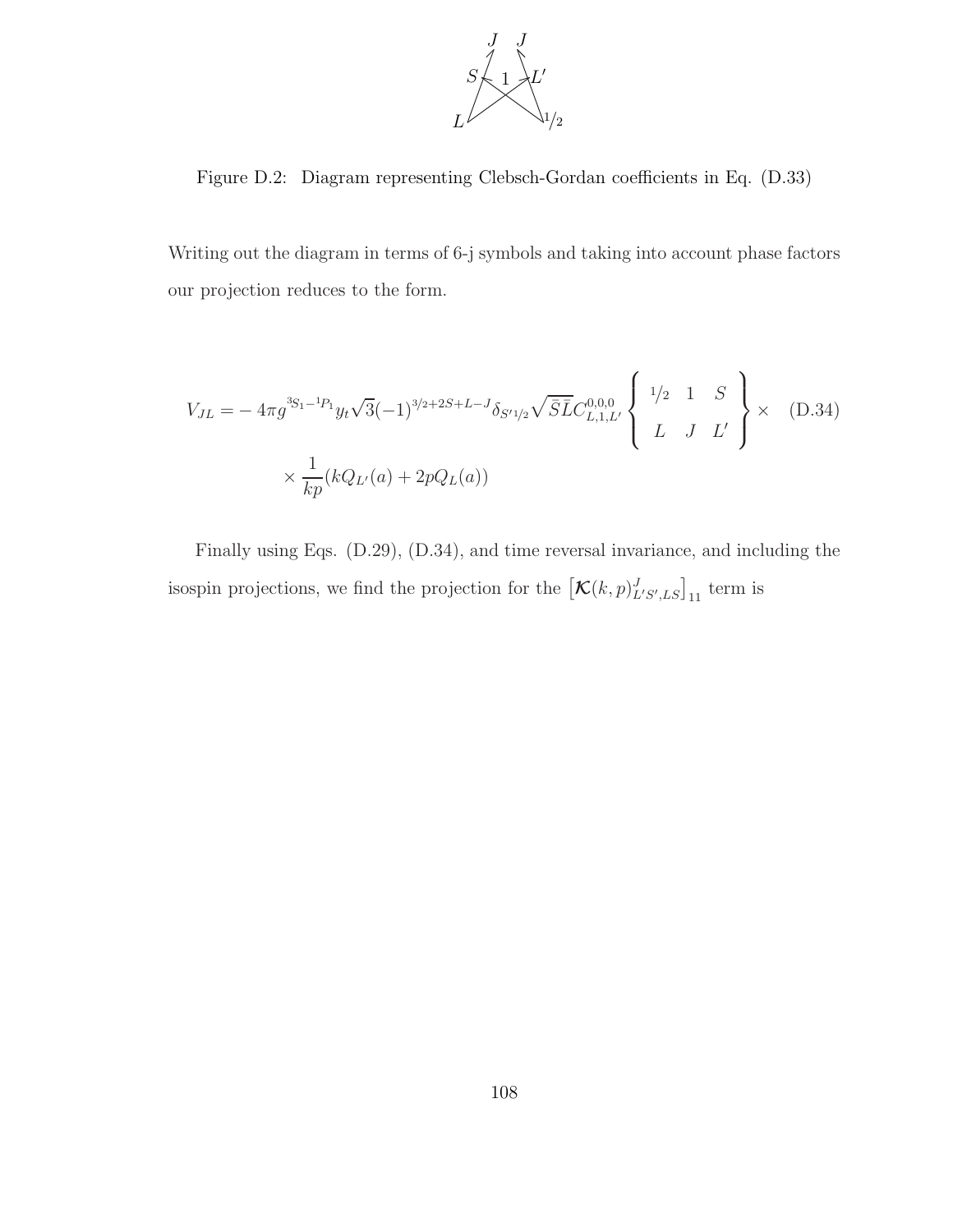$$
-g^{3S_{1}-1}P_{1}y_{t}4\pi\sqrt{3}(-1)^{3/2+2S+L-J}\delta_{S^{I}/2}\sqrt{\overline{S}}\overline{L}C_{L,1,L'}^{0,0,0}\left\{\begin{array}{l}1/2 & 1 & S\\L & J & L'\end{array}\right\}\times
$$
\n
$$
\times \frac{1}{kp}(kQ_{L'}(a)+2pQ_{L}(a))
$$
\n
$$
-g^{3S_{1}-1}P_{1}y_{t}4\pi\sqrt{3}(-1)^{3/2+2S'+L'-J}\delta_{S^{1/2}}\sqrt{\overline{S'}\overline{L}C_{L',1,L}^{0,0,0}}\left\{\begin{array}{l}1/2 & 1 & S'\\L' & J & L\end{array}\right\}\times
$$
\n
$$
\times \frac{1}{kp}(2kQ_{L'}(a)+pQ_{L}(a))
$$
\n
$$
-g^{3S_{1}-3}P_{1}y_{t}8\pi\sqrt{6}C_{L',1,L}^{0,0,0}(-1)^{L-S-J}\sqrt{\overline{S}\overline{S'}\overline{L}C}\left(\frac{1}{2}\delta_{S^{I}/2}+\delta_{S^{I}/2}\right)\left\{\begin{array}{l}1 & 1 & 1\\1/2 & S' & S\end{array}\right\}\times
$$
\n
$$
\times \left\{\begin{array}{l}L' & 1 & L\\S & J & S'\end{array}\right\}\frac{1}{kp}(kQ_{L'}(a)+2pQ_{L}(a))
$$
\n
$$
-g^{3S_{1}-3P_{1}}y_{t}8\pi\sqrt{6}C_{L,1,L'}^{0,0,0}(-1)^{L'-S'-J}\sqrt{\overline{S}\overline{S'}\overline{L}}\left(\frac{1}{2}\delta_{S^{1/2}}+\delta_{S^{3/2}}\right)\left\{\begin{array}{l}1 & 1 & 1\\1/2 & S & S'\end{array}\right\}\times
$$
\n
$$
\times \left\{\begin{array}{l}L & 1 & L'\\S' & J & S\end{array}\right\}\frac{1}{kp}(2kQ_{L'}(a)+pQ_{L}(a))
$$

## D.1.2 Singlet to Deuteron Term

Now for the singlet to deuteron term we have four terms to project out. However two of the terms have the same spin structure. Thus in reality we only have three terms to project. Also it is worth noting that the deuteron to singlet term is just the time reversed version of the singlet to deuteron term. We will first project out the terms corresponding to the coefficients  $g_{(\Delta I=0)}^{1S_0-3P_0}$  and  $g_{(\Delta I=1)}^{1S_0-3P_0}$ , as these terms have the same spin structure. Projecting out the spin structure of these terms in terms of sums over Clebsch-Gordan coefficients by using properties of spherical tensors and the Wigner-Eckart gives.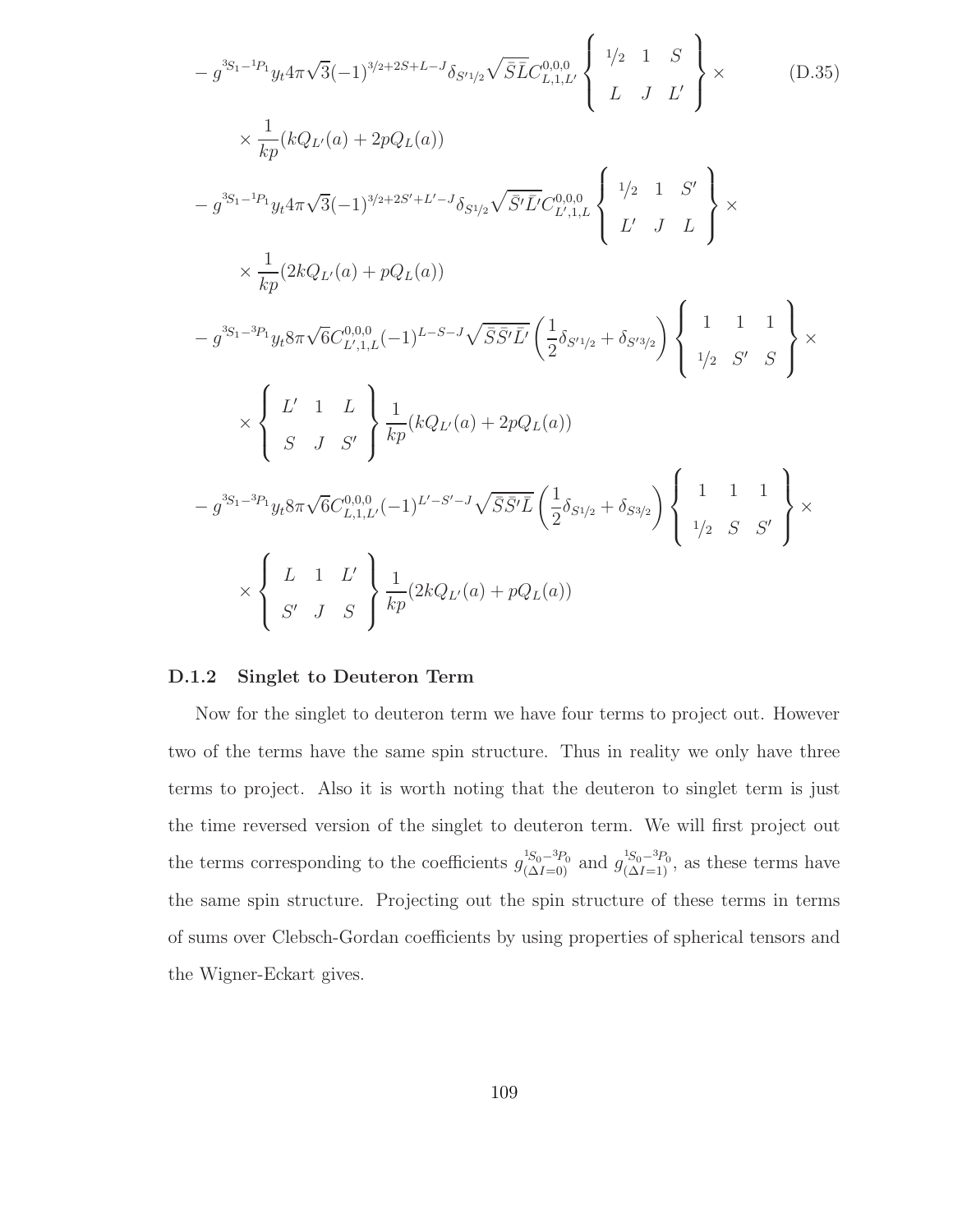$$
U_{JL} = \langle 1/2, m_2' | \sigma^{\ell} \sigma^j | 1/2, m_2 \rangle (\vec{\mathbf{k}} + 2\vec{\mathbf{p}})^{\ell}
$$
(D.36)  

$$
= -\sum_{m} \sum_{\kappa, q} \sqrt{\frac{\bar{\kappa}}{3}} C_{1,\kappa,1}^{m_1', q, m} (-1)^m C_{1/2,\kappa,1/2}^{m_2, q, m_2'} \langle 1/2 | |T_{\kappa}||^2 / 2 \rangle (\vec{\mathbf{k}} + 2\vec{\mathbf{p}})^{-m}
$$

Using Eq. (D.36) with (4.9),(4.7b), and (D.20), and for the time being ignoring the isospin, we find the expression for our projection is. (Note we also do not include the PV coefficients as this spin structure occurs for both  $g_{(\Delta I=0)}^{^{1S_0-3}P_0}$  and  $g_{(\Delta I=1)}^{^{1S_0-3}P_0}$  but they come with different isospin structure.)

$$
V_{JL} = -y_t \sqrt{\frac{4\pi}{3}} \frac{1}{kp} \int d\Omega_p \int d\Omega_k \frac{1}{a + \hat{\mathbf{k}} \cdot \hat{\mathbf{p}}} \sum_{m_2} \sum_{m_L, m_S} \sum_{m'_1, m'_2} \sum_{m'_L, m'_S} \sum_{m'_L, m'_S} (D.37)
$$
  
\n
$$
C_{1,1/2,S'}^{m'_1, m'_2, m'_S} C_{0,1/2,S}^{0, m_2, m_S} C_{L,S,J}^{m_L, m_S, M} C_{L',S',J}^{m'_L, m'_S, M}
$$
  
\n
$$
Y_{L'}^{m'_L}(\hat{\mathbf{p}}) Y_L^{m_L}(\hat{\mathbf{k}}) \sum_{m} \sum_{\kappa,q} \sqrt{\frac{\bar{\kappa}}{3}} \left( k Y_1^{-m}(\hat{\mathbf{k}}) + 2p Y_1^{-m}(\hat{\mathbf{p}}) \right) (-1)^m
$$
  
\n
$$
C_{1,\kappa,1}^{m'_1, q, m} C_{1/2,\kappa 1/2}^{m_2, q, m'_2} \langle 1/2 | |T_{\kappa}| | 1/2 \rangle
$$
\n(11)

The angular integration is trivially performed by Eq. (D.12), yielding

$$
V_{JL} = -4\pi y_t \sqrt{\frac{1}{3}} \sqrt{\frac{\bar{L}}{\bar{L}'}} C_{L,1,L'}^{0,0,0} \sum_{m,m_2} \sum_{m_L,m_S} \sum_{m'_1,m'_2} \sum_{m'_L,m'_S} \sum_{\kappa,q}
$$
\n
$$
\sqrt{\bar{\kappa}} C_{1,1/2,S'}^{m'_1,m'_2,m'_S} C_{0,1/2,S}^{0,m_2,m_S} C_{L,S,J}^{m_L,m_S,M} C_{L',S',J}^{m'_L,m'_S,M}
$$
\n
$$
(-1)^m C_{1,\kappa,1}^{m'_1,q,m} C_{1/2,\kappa1/2}^{m_2,q,m'_2} C_{L,1,L'}^{m_L,-m,m'_L} \langle 1/2 ||T_{\kappa}||1/2 \rangle
$$
\n
$$
\frac{1}{kp} (kQ_{L'}(a) + 2pQ_L(a))
$$
\n(11.1)

We again use the symmetry property Eq. (D.18) of the Clebsch-Gordan coefficients and in addition note that  $C_{0,1/2,S}^{0,m_2,m_S}$  implies  $S = 1/2$  and  $m_2 = m_S$  which give the result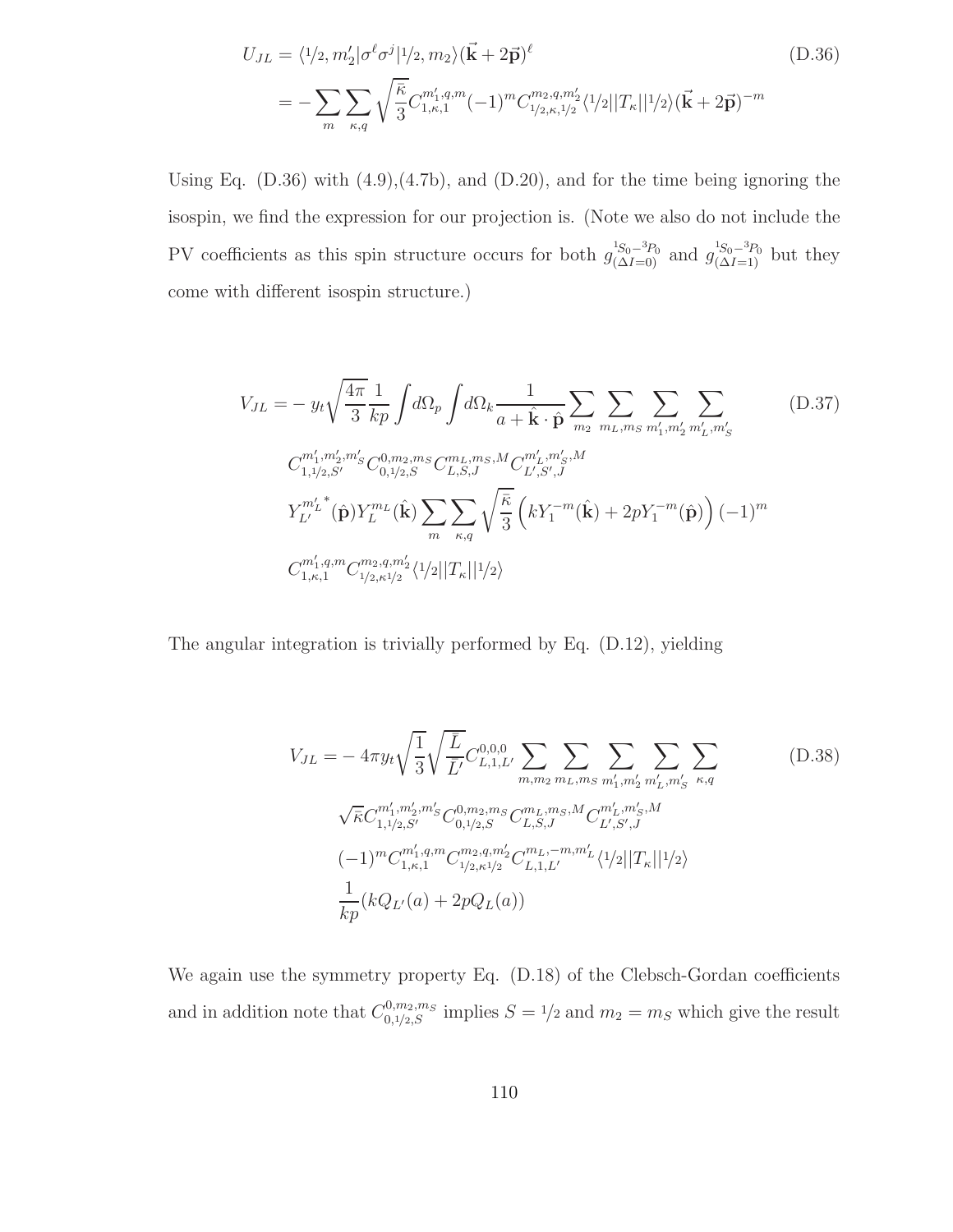$$
V_{JL} = -4\pi y_t (-1)^{L+1-L'} \sqrt{\frac{1}{3}} \sqrt{\frac{\bar{L}'}{\bar{L}}} C_{L',1,L}^{0,0,0} \sum_{m,m_2} \sum_{m_L} \sum_{m'_1, m'_2} \sum_{m'_L, m'_S} \sum_{\kappa,q} \sqrt{\bar{\kappa}} \delta_{S,1/2} C_{1,1/2,S'}^{m'_1, m'_2, m'_S} C_{L,1/2,J}^{m_L, m_2, M} C_{L',S',J}^{m'_L, m'_S, M}
$$
  
\n
$$
C_{1,\kappa,1}^{m'_1, q, m} C_{1/2,\kappa,1/2}^{m_2, q, m'_2} C_{L',1,L}^{m'_L, m, m_L} \langle 1/2 ||T_{\kappa}||1/2 \rangle
$$
  
\n
$$
\frac{1}{kp} (kQ_{L'}(a) + 2pQ_L(a))
$$
\n(10.39)

Representing this product of Clebsch-Gordan coefficients diagrammatically we find the following set of diagrams in Fig. D.3



Figure D.3: Diagram representing Clebsch-Gordan coefficients in Eq. (D.39)

Writing the diagrams in terms of 6-j symbols and taking into account phase factors we obtain

$$
V_{JL} = -4\pi y_t (-1)^{1+S'+L-J} \delta_{S,1/2} \sqrt{2} C_{L',1,L}^{0,0,0} \sum_{\kappa} \sqrt{\bar{L}' \bar{S}'} \bar{\kappa} \langle 1/2 ||T_{\kappa}||1/2 \rangle \begin{Bmatrix} 1/2 & \kappa & 1/2 \\ 1 & S' & 1 \end{Bmatrix} \times \begin{Bmatrix} \sum_{i=1}^{L} 1 & L \\ S & J & S' \end{Bmatrix} \frac{1}{kp} (kQ_{L'}(a) + 2pQ_{L}(a))
$$
\n(D.40)

Finally using Eq. (D.28) we remove the sum over  $\kappa$  and obtain the expression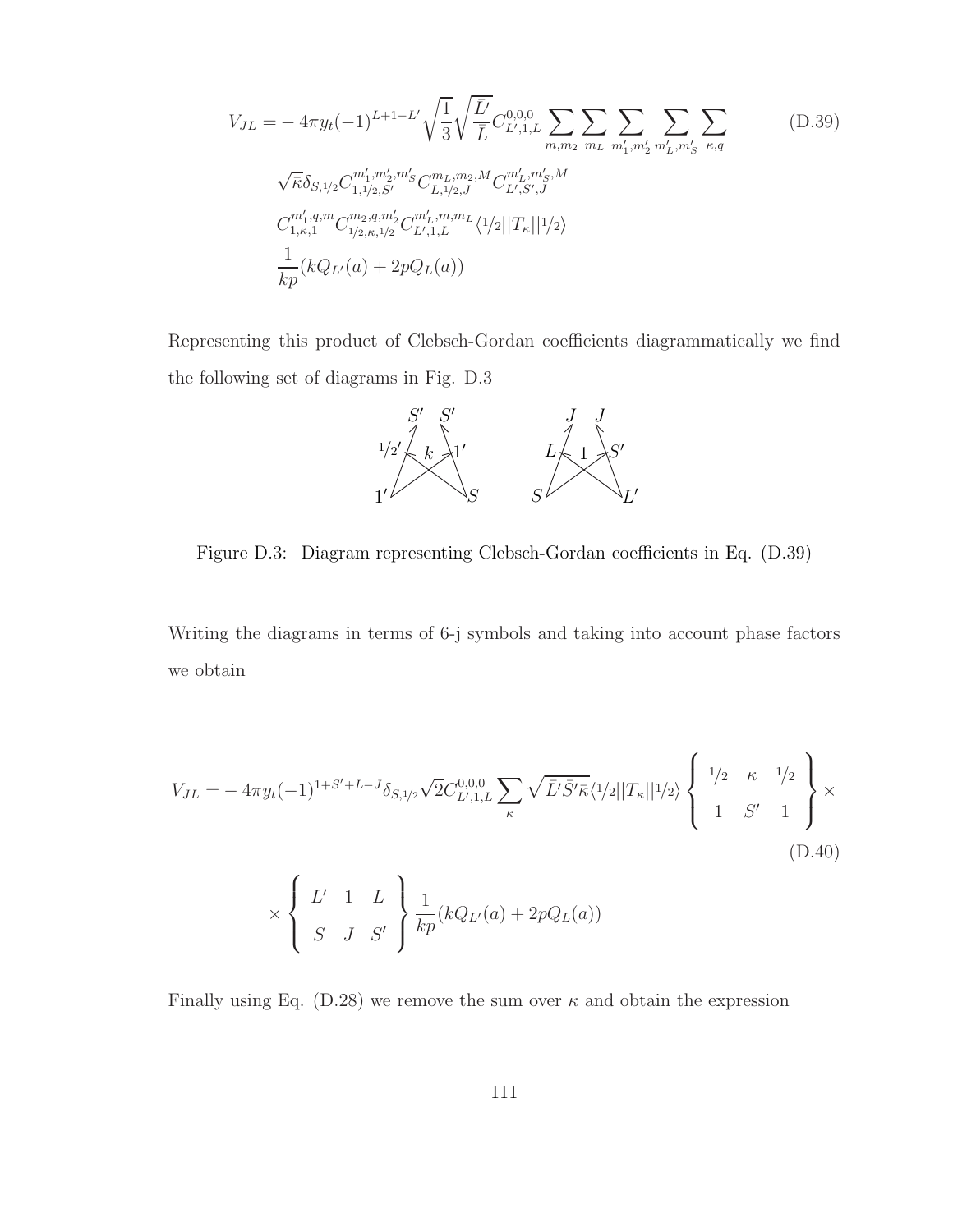$$
-8\pi y_t(-1)^{1+S'+L-J}\delta_{S,1/2}C_{L',1,L}^{0,0,0}\sqrt{\bar{L}'\bar{S}'}\left(\frac{1}{2}\delta_{S'1/2}+\delta_{S'3/2}\right)\left\{\begin{array}{ccc}L' & 1 & L \\ S & J & S'\end{array}\right\}\times (D.41)
$$
  

$$
\times \frac{1}{kp}(kQ_{L'}(a)+2pQ_L(a))
$$

Now we will project out the term corresponding to the  $g^{3S_1-1P_1}$  coefficient. We first project out the spin piece using the properties of spherical tensors and the Wigner-Eckart theorem, yielding

$$
U_{JL} = \langle 1/2, m_2' | 1 | 1/2, m_2 \rangle (2\vec{k} + \vec{p})^j
$$
  
=  $\delta_{m_2, m_2'}(-1)^{m_1'} (2\vec{k} + \vec{p})^{-m_1'}$  (D.42)

Ignoring isospin and using Eq.  $(D.42)$  with Eq.  $(4.9)$ , Eq.  $(4.7b)$ , and Eq.  $(D.20)$  we find the term we must project is

$$
V_{JL} = \sqrt{\frac{4\pi}{3}} g^{3S_1 - 1} P_1 y_s \frac{1}{kp} \int d\Omega_p \int d\Omega_k \frac{1}{a + \hat{\mathbf{k}} \cdot \hat{\mathbf{p}} \sum_{m_2} \sum_{m_L, m_S} \sum_{m'_1, m'_2} \sum_{m'_L, m'_S} (D.43)
$$
  
\n
$$
C_{1,1/2,S'}^{m'_1, m'_2, m'_S} C_{0,1/2,S}^{0, m_2, m_S} C_{L,S,J}^{m_L, m_S, M} C_{L',S',J}^{m'_L, m'_S, M}
$$
  
\n
$$
Y_{L'}^{m'_L}(\hat{\mathbf{p}}) Y_L^{m_L}(\hat{\mathbf{k}}) \sum_m \left(2k Y_1^{-m'_1}(\hat{\mathbf{k}}) + p Y_1^{-m'_1}(\hat{\mathbf{p}})\right) (-1)^{m'_1} \delta_{m_2, m'_2}
$$
\n(D.43)

The angular integration can be trivially performed using Eq. (D.12) yielding

$$
V_{JL} = 4\pi g^{3S_1 - 1} P_1 y_s \sqrt{\frac{\overline{L}}{\overline{L}'}} C_{L,1,L'}^{0,0,0} \sum_{m_L, m_S} \sum_{m'_1} \sum_{m'_L, m'_S} \chi_{m'_L, m'_S} \tag{D.44}
$$
  

$$
C_{1,S,S'}^{m'_1, m_S, m'_S} C_{L,S,J}^{m_L, m_S, M} C_{L',S',J}^{m'_L, m'_S, M} C_{L,1,L'}^{m_L, -m'_1, m_L} (-1)^{m'_1} \delta_{S,1/2} \frac{1}{kp} \left( 2kQ_{L'}(a) + pQ_L(a) \right)
$$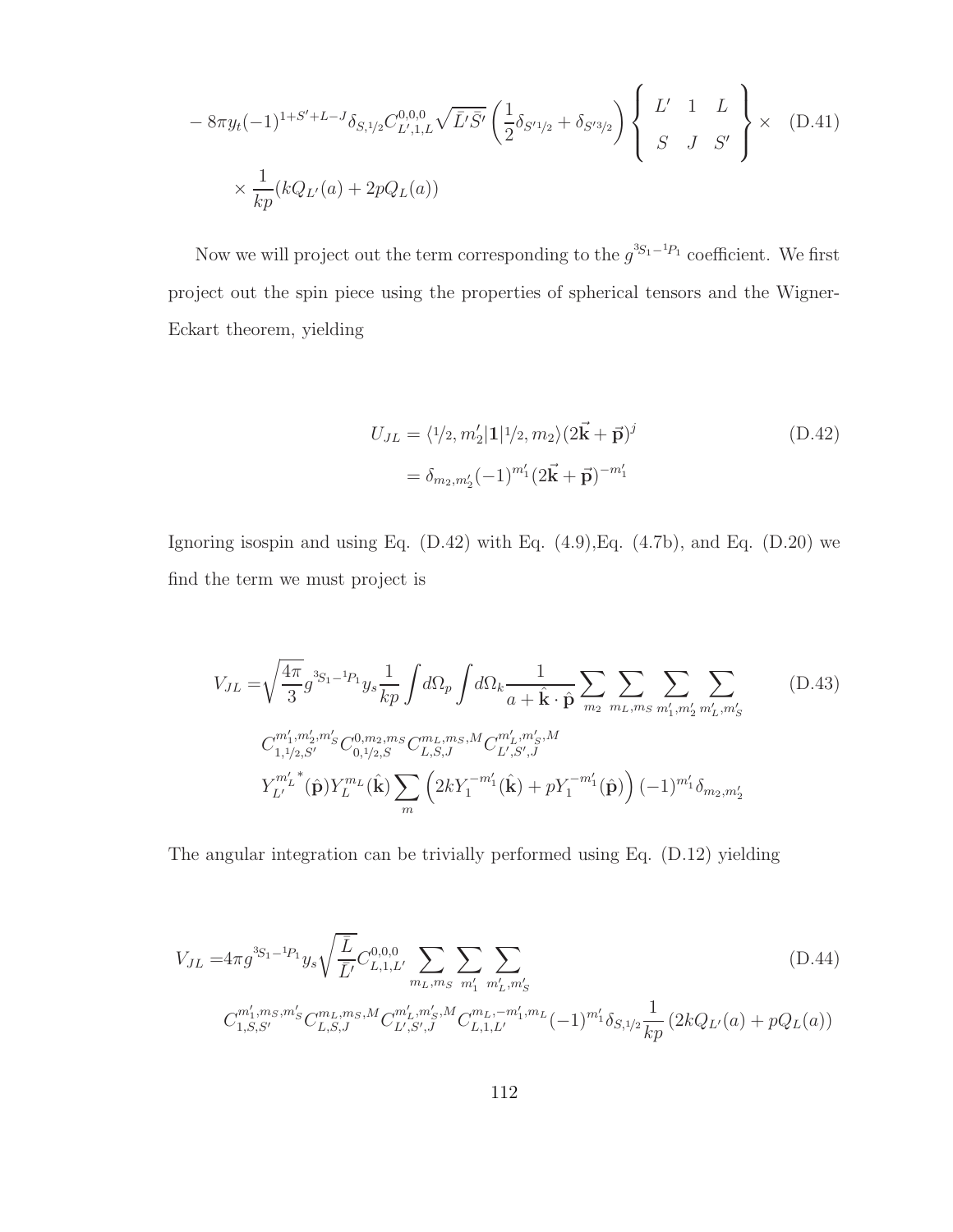Again using the symmetry property Eq. (D.18) of the Clebsch-Gordan coefficients and the fact that  $C_{0,1/2,S}^{0,m_2,m_S} = \delta_{S1/2} \delta_{m_S m_2}$  we find

$$
V_{JL} = 4\pi g^{3S_1 - 1} P_1 y_s (-1)^{L+1-L'} \sqrt{\frac{\bar{L'}}{\bar{L}}} C_{L',1,L}^{0,0,0} \sum_{m_L, m_S} \sum_{m'_1} \sum_{m'_L, m'_S} (D.45)
$$
  

$$
C_{1,S,S'}^{m'_1, m_S, m'_S} C_{L,S,J}^{m_L, m_S, M} C_{L',S',J}^{m'_L, m'_S, M} C_{L',1,L}^{m'_L, m'_1, m_L} \delta_{S,1/2} \frac{1}{kp} (2kQ_{L'}(a) + pQ_L(a))
$$

The resulting product of Clebsch-Gordan coefficients give the following diagram in Fig. D.4



Figure D.4: Diagram representing Clebsch-Gordan coefficients in Eq. (D.45)

Finally rewriting the diagram in terms of 6-j symbols and taking into account phase factors we obtain the expression

$$
V_{JL} = 4\pi g^{3S_1 - 1} y_s (-1)^{1/2 + 2S' + L - J} \delta_{S,1/2} \sqrt{\bar{L}' \bar{S}'} C_{L',1,L}^{0,0,0} \left\{ \begin{array}{ccc} L' & 1 & L \\ S & J & S' \end{array} \right\} \times \qquad (D.46)
$$
  

$$
\times \frac{1}{kp} (2kQ_{L'}(a) + pQ_L(a))
$$

Now we will project out the term corresponding to the  $g^{3S_1-3P_1}$  coefficient. First the spin piece is projected out using the properties of spherical tensors and the Wigner-Eckart theorem giving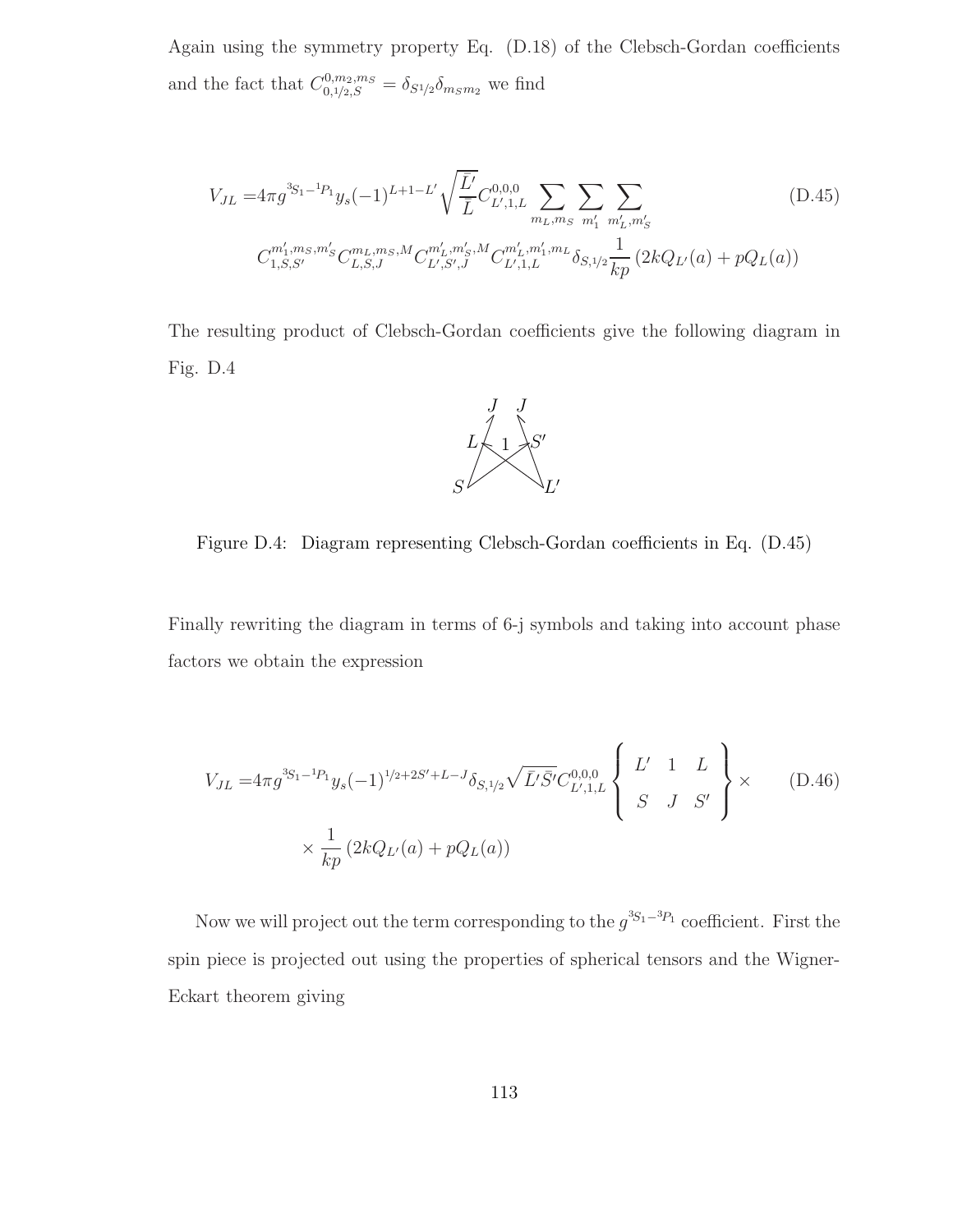$$
U_{JL} = \epsilon^{jm\ell} \langle 1/2, m_2' | \sigma^{\ell} | 1/2, m_2 \rangle (2\vec{k} + \vec{p})^m
$$
  
=  $-i\sqrt{6} \sum_{m,m'} C_{1,1,1}^{m,m',m_1'} C_{1,1/2,1/2}^{m',m_2'} (-1)^m (2\vec{k} + \vec{p})^{-m}$  (D.47)

Combining Eq.  $(D.47)$  with  $(4.9),(4.7b)$ , and  $(D.20)$  and ignoring isospin the term that must be projected is given by

$$
V_{JL} = -i\sqrt{\frac{4\pi}{3}}g^{3S_1-3P_1}y_s \frac{1}{kp}\sqrt{6}\int d\Omega_p \int d\Omega_k \frac{1}{a+\hat{\mathbf{k}}\cdot\hat{\mathbf{p}}} \sum_{m_2} \sum_{m_L, m_S} \sum_{m'_1, m'_2} \sum_{m'_L, m'_S} (D.48)
$$
  
\n
$$
C_{1,1/2,S'}^{m'_1, m'_2, m'_S} C_{0,1/2,S}^{0, m_2, m_S} C_{L,S,J}^{m_L, m_S, M} C_{L',S',J}^{m'_L, m'_S, M}
$$
  
\n
$$
Y_{L'}^{m'_L}(\hat{\mathbf{p}}) Y_{L}^{m_L}(\hat{\mathbf{k}}) \sum_{m,m'} \left(2kY_1^{-m}(\hat{\mathbf{k}}) + pY_1^{-m}(\hat{\mathbf{p}})\right) (-1)^m
$$
  
\n
$$
C_{1,1,1}^{m,m'_1, m'_1} C_{1,1/2,1/2}^{m', m'_2, m_2}
$$
 (2)

The angular integration it trivially carried out via Eq. (D.12) yielding

$$
V_{JL} = -i4\pi g^{3S_1 - 3p_1} y_s \sqrt{6} \sqrt{\frac{\bar{L}}{\bar{L}'}} C_{L,1,L'}^{0,0,0} \sum_{m_2} \sum_{m_L, m_S} \sum_{m'_1, m'_2} \sum_{m'_L, m'_S} (D.49)
$$
  

$$
C_{1,1/2,S'}^{m'_1, m'_2, m'_S} C_{0,1/2,S}^{0, m_2, m_S} C_{L,S,J}^{m_L, m_S, M} C_{L',S',J}^{m'_L, m'_S, M}
$$
  

$$
(-1)^m C_{L,1,L'}^{m_L, -m, m'_L} C_{1,1,1}^{m, m'_1, m'_1} C_{1,1/2,1/2}^{m', m'_2, m_2}
$$
  

$$
\frac{1}{kp} (2kQ_{L'}(a) + pQ_L(a))
$$
 (1)

Again using symmetry property Eq. (D.18) of the Clebsch-Gordan coefficients and the fact that  $C_{0,1/2,S}^{0,m_2,m_S} = \delta_{S1/2} \delta_{m_S m_2}$  we find.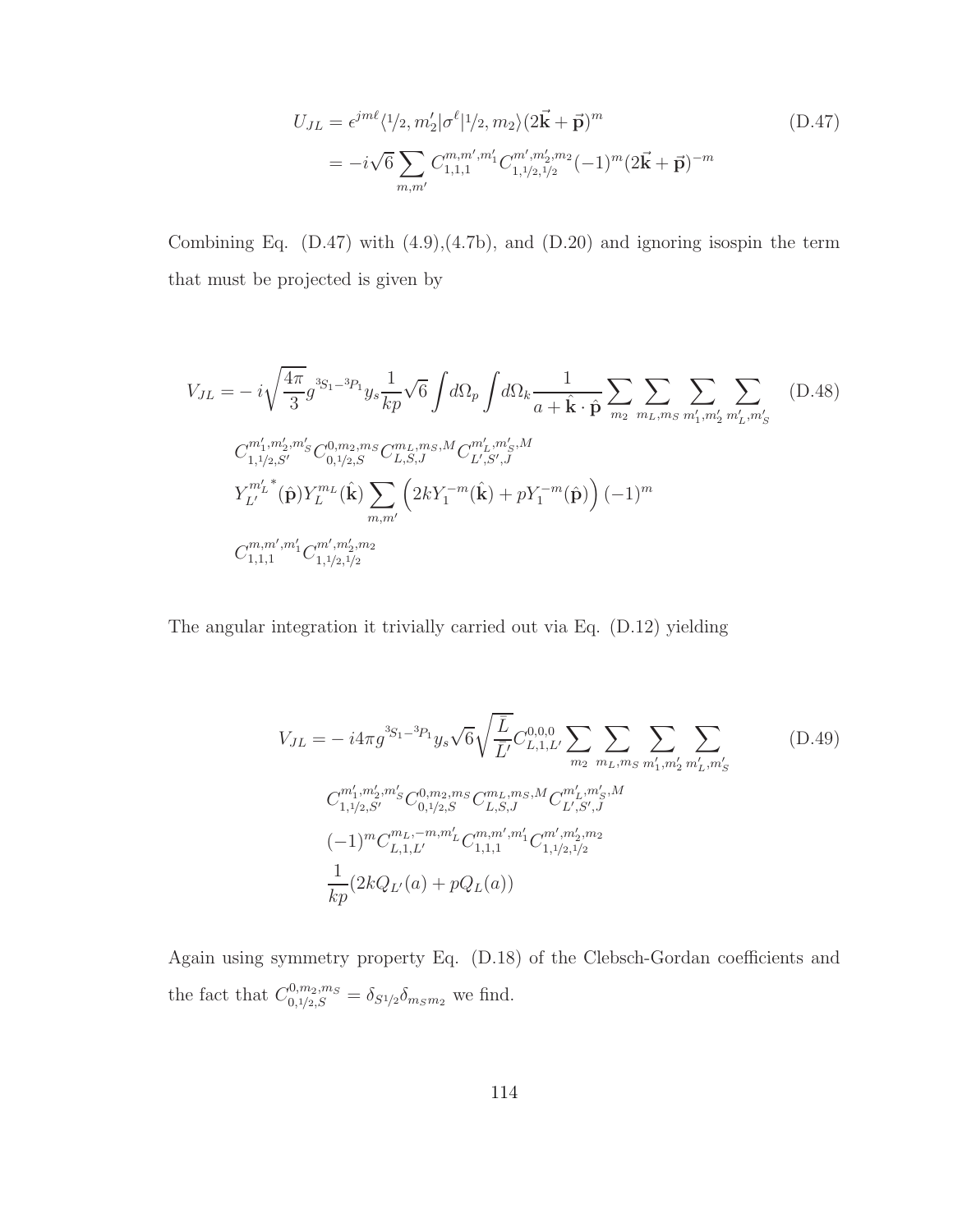$$
V_{JL} = -i4\pi g^{3S_1 - 3P_1} y_s \sqrt{6} \sqrt{\frac{\bar{L}'}{\bar{L}}} (-1)^{L' + 1 - L} C_{L',1,L}^{0,0,0} \sum_{m_2} \sum_{m_L, m_S} \sum_{m'_1, m'_2} \sum_{m'_L, m'_S} \sum_{m'_L, m'_S} \left( D.50 \right)
$$
  

$$
\delta_{S_1/2} C_{1,1/2,S'}^{m'_1, m'_2, m'_S} C_{L,S,J}^{m_L, m_S, M} C_{L',S',J}^{m'_L, m'_S} C_{L',1,L}^{m'_L, m, m_L} C_{1,1,1}^{m, m'_1, m'_1} C_{1,1/2,S}^{m', m'_2, m_S} \frac{1}{kp} (2kQ_{L'}(a) + pQ_L(a))
$$
 (D.50)

This product of Clebsch-Gordan coefficients is then represented through the following diagrams in Fig. D.5



Figure D.5: Diagram representing Clebsch-Gordan coefficients in Eq. (D.50)

Replacing the diagrams with 6-j symbols and taking into account phase factors we obtain

$$
V_{JL} = -i24\pi g^{3S_1 - 3P_1} y_s (-1)^{S'-L-J} \delta_{S^1/2} \sqrt{\bar{S}' \bar{L}'} C_{L',1,L}^{0,0,0} \left\{ \begin{array}{ccc} 1 & 1 & 1 \\ 1/2 & S' & 1/2 \end{array} \right\} \times \left\{ \begin{array}{ccc} L' & 1 & L \\ S & J & S' \end{array} \right\} \frac{1}{kp} (2kQ_{L'}(a) + pQ_L(a))
$$
\n
$$
(D.51)
$$

Now combining Eqs (D.41),(D.46), and (D.51) and adding the isospin projections, as well as the coefficients  $g_{(\Delta I=0)}^{^{1S_0-3p_0}}$  and  $g_{(\Delta I=1)}^{^{1S_0-3p_0}}$  we find the  $[\mathcal{K}(k,p)_{L'S',LS}^J]_{12}$  term projected out is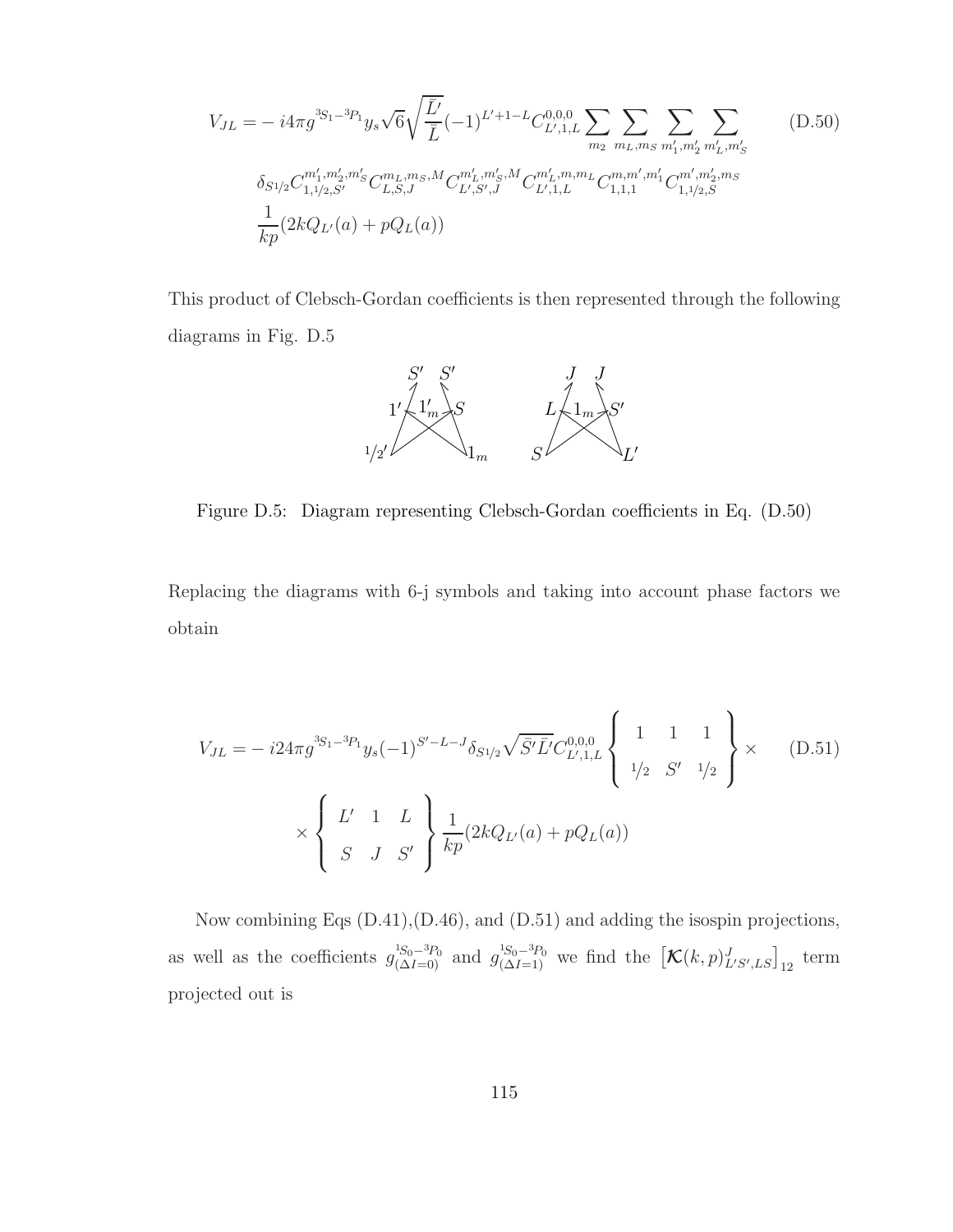$$
-8\pi\sqrt{3}(-1)^{1+S'+L-J}\delta_{S,1/2}y_t\left(\frac{2}{3}g_{(\Delta I=1)}^{1+S_0-3} - g_{(\Delta I=0)}^{1-S_0-3} - \frac{2}{3}\delta_{(\Delta I=0)}^{1-S_0-3} - \frac{2}{3}\delta_{(\Delta I=0)}^{1-S_0-3} - \frac{2}{3}\delta_{(\Delta I=0)}^{1-S_0-3} - \frac{2}{3}\delta_{(\Delta I=0)}^{1-S_0-3} - \frac{2}{3}\delta_{(\Delta I=0)}^{1-S_0-3} - \frac{2}{3}\delta_{(\Delta I=0)}^{1-S_0-3} - \frac{2}{3}\delta_{(\Delta I=0)}^{1-S_0-3} - \frac{2}{3}\delta_{(\Delta I=0)}^{1-S_0-3} - \frac{2}{3}\delta_{(\Delta I=0)}^{1-S_0-3} - \frac{2}{3}\delta_{(\Delta I=0)}^{1-S_0-3} - \frac{2}{3}\delta_{(\Delta I=0)}^{1-S_0-3} - \frac{2}{3}\delta_{(\Delta I=0)}^{1-S_0-3} - \frac{2}{3}\delta_{(\Delta I=0)}^{1-S_0-3} - \frac{2}{3}\delta_{(\Delta I=0)}^{1-S_0-3} - \frac{2}{3}\delta_{(\Delta I=0)}^{1-S_0-3} - \frac{2}{3}\delta_{(\Delta I=0)}^{1-S_0-3} - \frac{2}{3}\delta_{(\Delta I=0)}^{1-S_0-3} - \frac{2}{3}\delta_{(\Delta I=0)}^{1-S_0-3} - \frac{2}{3}\delta_{(\Delta I=0)}^{1-S_0-3} - \frac{2}{3}\delta_{(\Delta I=0)}^{1-S_0-3} - \frac{2}{3}\delta_{(\Delta I=0)}^{1-S_0-3} - \frac{2}{3}\delta_{(\Delta I=0)}^{1-S_0-3} - \frac{2}{3}\delta_{(\Delta I=0)}^{1-S_0-3} - \frac{2}{3}\delta_{(\Delta I=0)}^{1-S_0-3} - \frac{2}{3}\delta_{(\Delta I=0)}^{1-S_0-3} - \frac{2}{3}\delta_{(\Delta I=0)}^{1-S_0-3} - \frac{2}{3}\delta_{(\Delta I=0)}^{1-S_0-3} - \frac{2}{3}\delta_{(\Delta I=0)}^{1-S_0-3} - \frac{2}{3}\delta_{(\Delta I=0)}
$$

# D.1.3 Deuteron to Singlet Term

Now using time reversal symmetry the projection of the  $\left[{\cal K}(k,p)_{L^{\prime}S^{\prime},LS}^J\right]_{21}$  is easily obtained from the projection of the  $\left[\mathcal{K}(k,p)_{L^{\prime}S^{\prime},LS}^J\right]_{12}$  term, yielding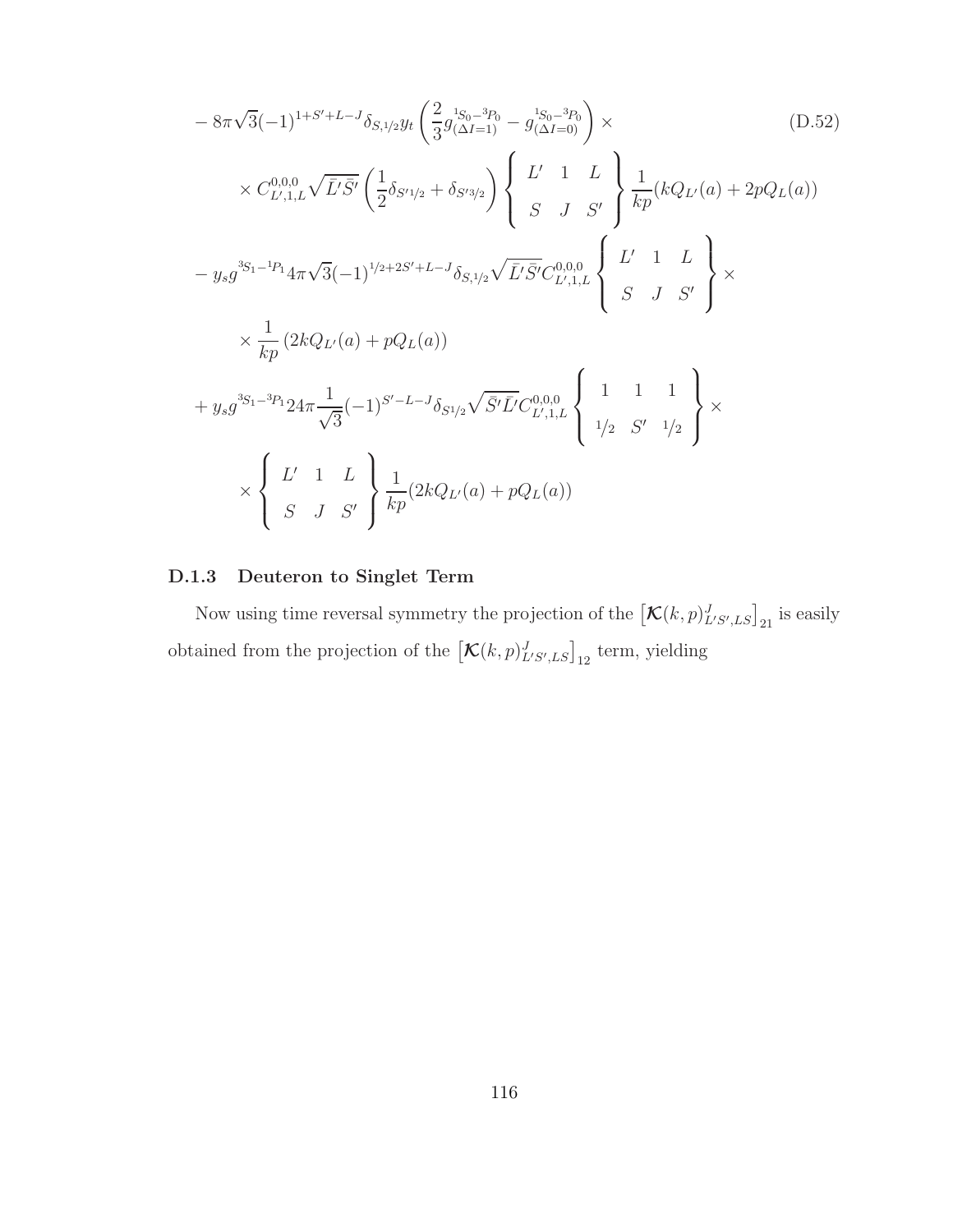$$
-8\pi\sqrt{3}(-1)^{1+S+L'-J}\delta_{S',1/2}y_t\left(\frac{2}{3}g_{(\Delta I=1)}^{3S_0-3p_0} - g_{(\Delta I=0)}^{1S_0-3p_0}\right) \times \qquad (D.53)
$$
  

$$
\times C_{L,1,L'}^{0,0,0}\sqrt{\bar{L}\bar{S}}\left(\frac{1}{2}\delta_{S^{1/2}} + \delta_{S^{3/2}}\right)\left\{\begin{array}{cc}L & 1 & L' \\ S' & J & S\end{array}\right\}\frac{1}{kp}(2kQ_{L'}(a) + pQ_{L}(a))
$$
  

$$
-y_s g^{3S_1-1p_1}4\pi\sqrt{3}(-1)^{1/2+2S+L'-J}\delta_{S',1/2}\sqrt{\bar{L}\bar{S}}C_{L,1,L'}^{0,0,0}\left\{\begin{array}{cc}L & 1 & L' \\ S' & J & S\end{array}\right\} \times \qquad (kQ_{L'}(a) + 2pQ_{L}(a))
$$
  

$$
+y_s g^{3S_1-3p_1}24\pi\frac{1}{\sqrt{3}}(-1)^{S-L'-J}\delta_{S'1/2}\sqrt{\bar{S}\bar{L}}C_{L,1,L'}^{0,0,0}\left\{\begin{array}{cc}1 & 1 & 1 \\ 1/2 & S & 1/2\end{array}\right\} \times \qquad (kQ_{L'}(a) + 2pQ_{L}(a))
$$

#### D.1.4 Singlet to Singlet Term

Now lastly we have to project out the singlet to singlet term. However, this is straightforward as there is four terms but they all have the same spin structure. Projecting out the spin structure in terms of sums of Clebsch-Gordan coefficients using the Wigner-Eckart theorem we find

$$
U_{JL} = \langle 1/2, m_2' | \sigma^m | 1/2, m_2 \rangle (\vec{\mathbf{k}} + 2\vec{\mathbf{p}})^m
$$
  
=  $\sqrt{3} C_{1/2, 1, 1/2}^{m_2, m, m_2'} (-1)^m (\vec{\mathbf{k}} + 2\vec{\mathbf{p}})^{-m}$  (D.54)

Using Eq.  $(D.54)$  with  $(4.9),(4.7d)$ , and  $(D.20)$  and ignoring isospin and the PV coefficients  $g_{(\Delta I=0)}^{1S_0-3p_0}$  and  $g_{(\Delta I=1)}^{1S_0-3p_0}$  for the time being we find the expression we must project is given by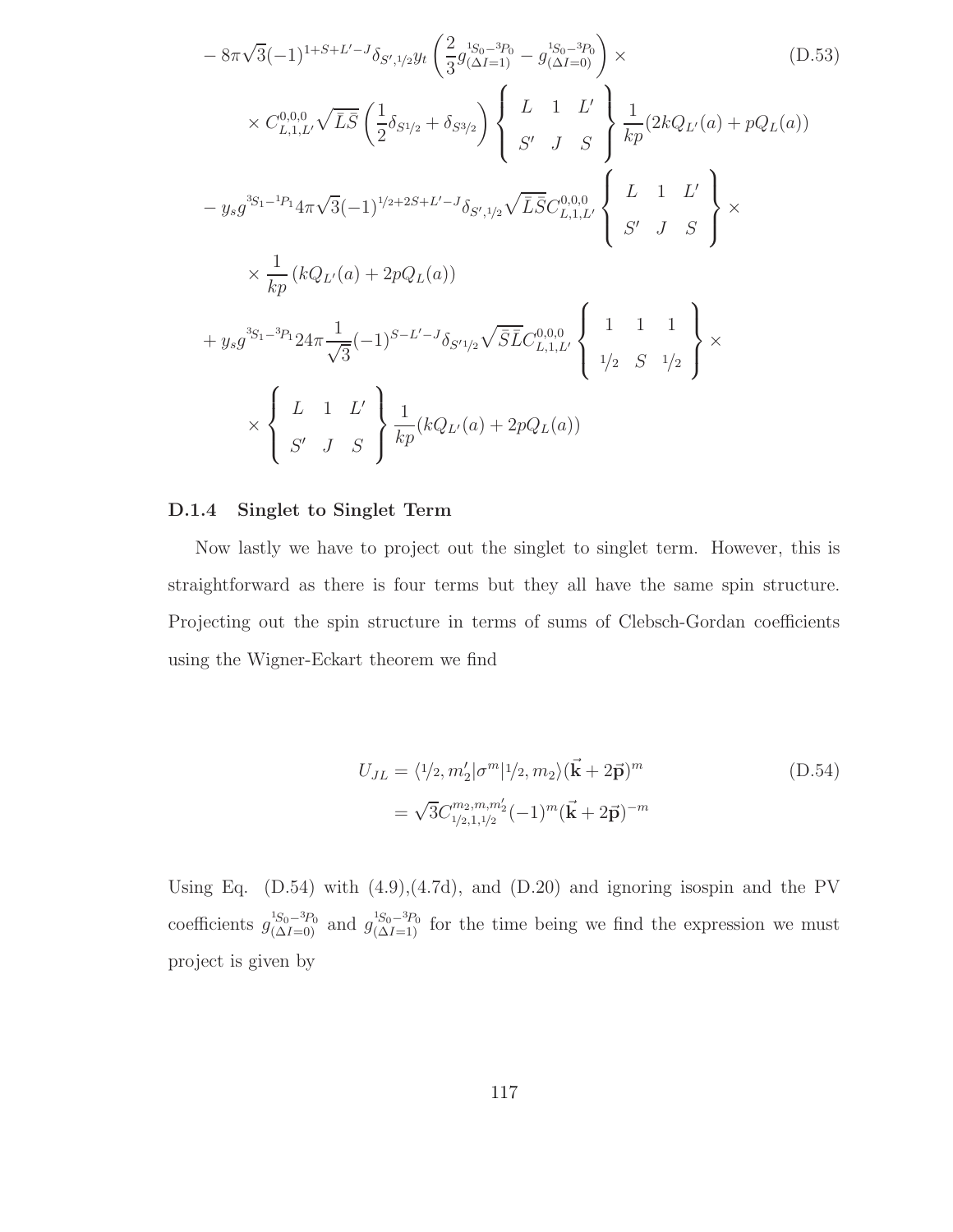$$
V_{JL} = y_s \sqrt{\frac{4\pi}{3}} \frac{1}{kp} \int d\Omega_p \int d\Omega_k \frac{1}{a + \hat{\mathbf{k}} \cdot \hat{\mathbf{p}}} \sum_{m_2, m'_2} \sum_{m_L, m_S} \sum_{m'_L, m'_S} (D.55)
$$
  
\n
$$
C_{0,1/2,S'}^{0,m'_2,m'_S} C_{0,1/2,S}^{0,m_2,m_S} C_{L,S,J}^{m_L,m_S,M} C_{L',S',J}^{m'_L,m'_S,M}
$$
  
\n
$$
Y_{L'}^{m'_L}{}^*(\hat{\mathbf{p}}) Y_L^{m_L}(\hat{\mathbf{k}}) \sum_{m,m'} \left(2kY_1^{-m}(\hat{\mathbf{k}}) + pY_1^{-m}(\hat{\mathbf{p}})\right)
$$
  
\n
$$
(-1)^m \sqrt{3} C_{1/2,1,1/2}^{m_2,m,m'_2}
$$
 (9)

The angular integration is carried out by use of Eq. (D.12) yielding

$$
V_{JL} = 4\pi y_s \sqrt{3} \sqrt{\frac{\overline{L}}{\overline{L}'}} C_{L,1,L'}^{0,0,0} \sum_{m_2,m'_2} \sum_{m_L,m_S} \sum_{m'_L,m'_S} \left( D.56 \right)
$$
  
\n
$$
C_{0,1/2,S'}^{0,m'_2,m'_S} C_{0,1/2,S}^{0,m_2,m_S} C_{L,S,J}^{m_L,m_S,M} C_{L',S',J}^{m'_L,m'_S,M}
$$
  
\n
$$
(-1)^m C_{L,1,L'}^{m_L,-m,m'_L} C_{1/2,1,1/2}^{m_2,m,m'_2}
$$
  
\n
$$
\frac{1}{kp} (kQ_{L'}(a) + 2pQ_L(a))
$$
\n(11)

By the symmetry property Eq. (D.18) of the Clebsch-Gordan coefficients and the fact that  $C_{0,1/2,S}^{0,m_2,m_S} = \delta_{S1/2} \delta_{m_S m_2}$  and  $C_{0,1/2,S'}^{0,m'_2,m'_S} = \delta_{S'1/2} \delta_{m'_S m'_2}$  we find

$$
V_{JL} = 4\pi y_s \sqrt{3}(-1)^{L'+1-L} \sqrt{\frac{\overline{L}'}{\overline{L}}} C_{L',1,L}^{0,0,0} \sum_{m_L, m_S} \sum_{m'_L, m'_S} (D.57)
$$
  
\n
$$
C_{L,S,J}^{m_L, m_S, M} C_{L',S',J}^{m'_L, m'_S, M} C_{L',1,L}^{m'_L, m, m_L} C_{S,1,S'}^{m_S, m, m'_S}
$$
  
\n
$$
\delta_{S',1/2} \delta_{S,1/2} \frac{1}{kp} (kQ_{L'}(a) + 2pQ_L(a))
$$

The resulting product of Clebsch-Gordan coefficients can be represented diagrammatically by the diagram in Fig. D.6

Writing out the diagram as a 6-j symbol and taking into account phase factors we obtain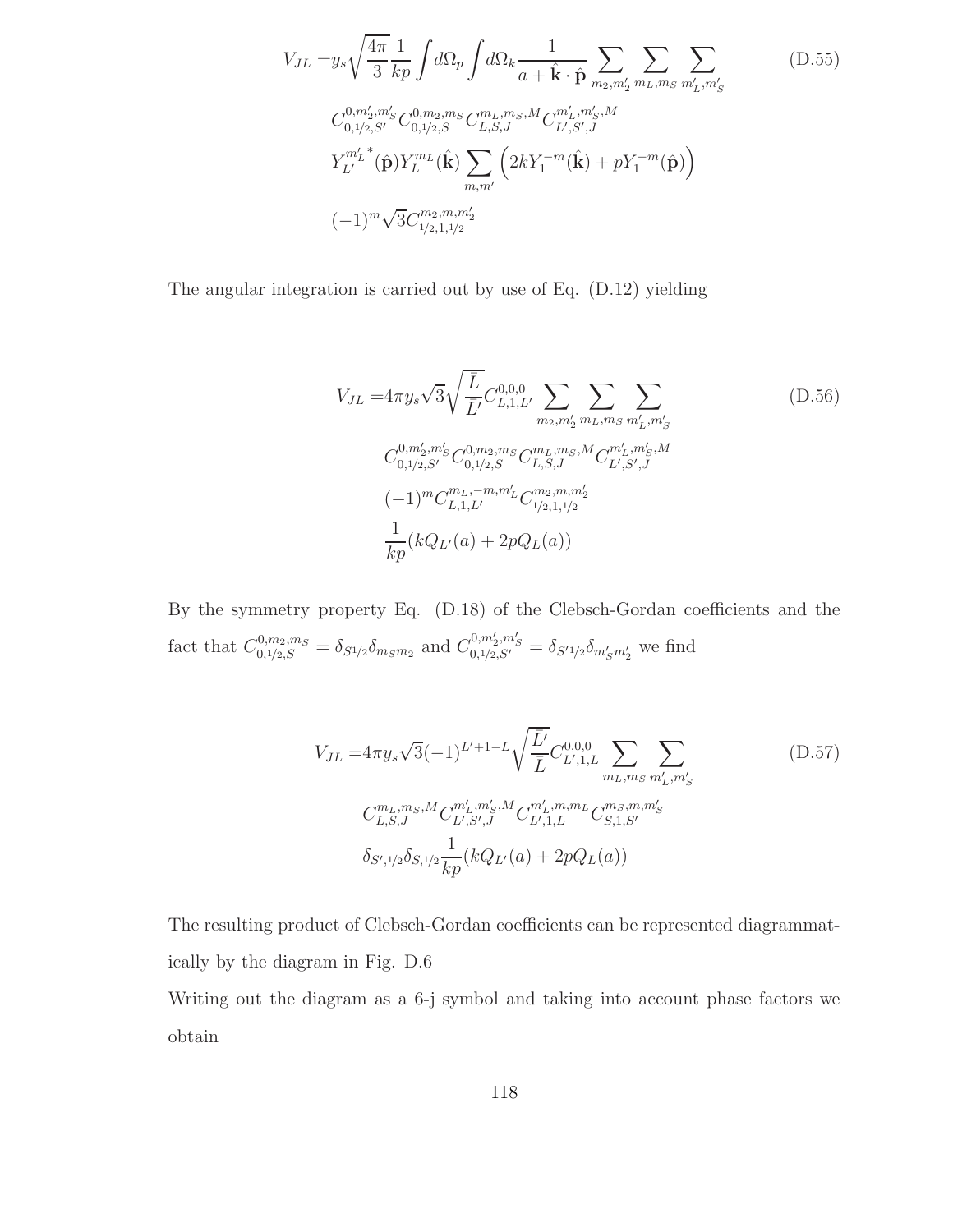

Figure D.6: Diagram representing Clebsch-Gordan coefficients in Eq. (D.57)

$$
4\pi y_s \sqrt{6}(-1)^{1/2-L-J} \delta_{S',1/2} \delta_{S,1/2} \sqrt{\bar{L}'} C_{L',1,L}^{0,0,0} \left\{ \begin{array}{ccc} L' & 1 & L \\ S & J & S' \end{array} \right\} \frac{1}{kp} (kQ_{L'}(a) + 2pQ_L(a))
$$
\n(D.58)

Now combining Eq. (D.58) with isospin projections, the PV coefficients  $g_{(\Delta I=0)}^{1_{S_0-3P_0}}$ and  $g_{(\Delta I=1)}^{^{1S_0-3p_0}}$ , and time reversal symmetry we find the projection of the  $[\mathcal{K}(k,p)_{L'S',LS}^J]_{22}$ term is

$$
- y_s g_{(\Delta I=0)}^{^{1S_0-3P_0} 12\pi \sqrt{6}} (-1)^{^{1/2-L-J} \delta_{S',1/2} \delta_{S,1/2}} \sqrt{\bar{L}'} C_{L',1,L}^{0,0,0} \left\{ \begin{array}{ll} L' & 1 & L \\ S & J & S' \end{array} \right\} \times \qquad (D.59)
$$
  
\n
$$
\times \frac{1}{kp} (kQ_{L'}(a) + pQ_{L}(a))
$$
  
\n
$$
+ y_s g_{(\Delta I=1)}^{^{1S_0-3P_0} 8\pi \sqrt{6}} (-1)^{^{1/2-L-J} \delta_{S',1/2} \delta_{S,1/2}} \sqrt{\bar{L}'} C_{L',1,L}^{0,0,0} \left\{ \begin{array}{ll} L' & 1 & L \\ S & J & S' \end{array} \right\} \times
$$
  
\n
$$
\times \frac{1}{kp} (kQ_{L'}(a) + pQ_{L}(a))
$$

Finally we note that for low energy parity-violation we are only concerned with S-P mixing. The appropriate projections of  $(\mathcal{K}^{xw})_{\alpha a}^{\beta b}(\vec{q}, \vec{\ell})$  in total angular momentum J for S-P mixing are given below.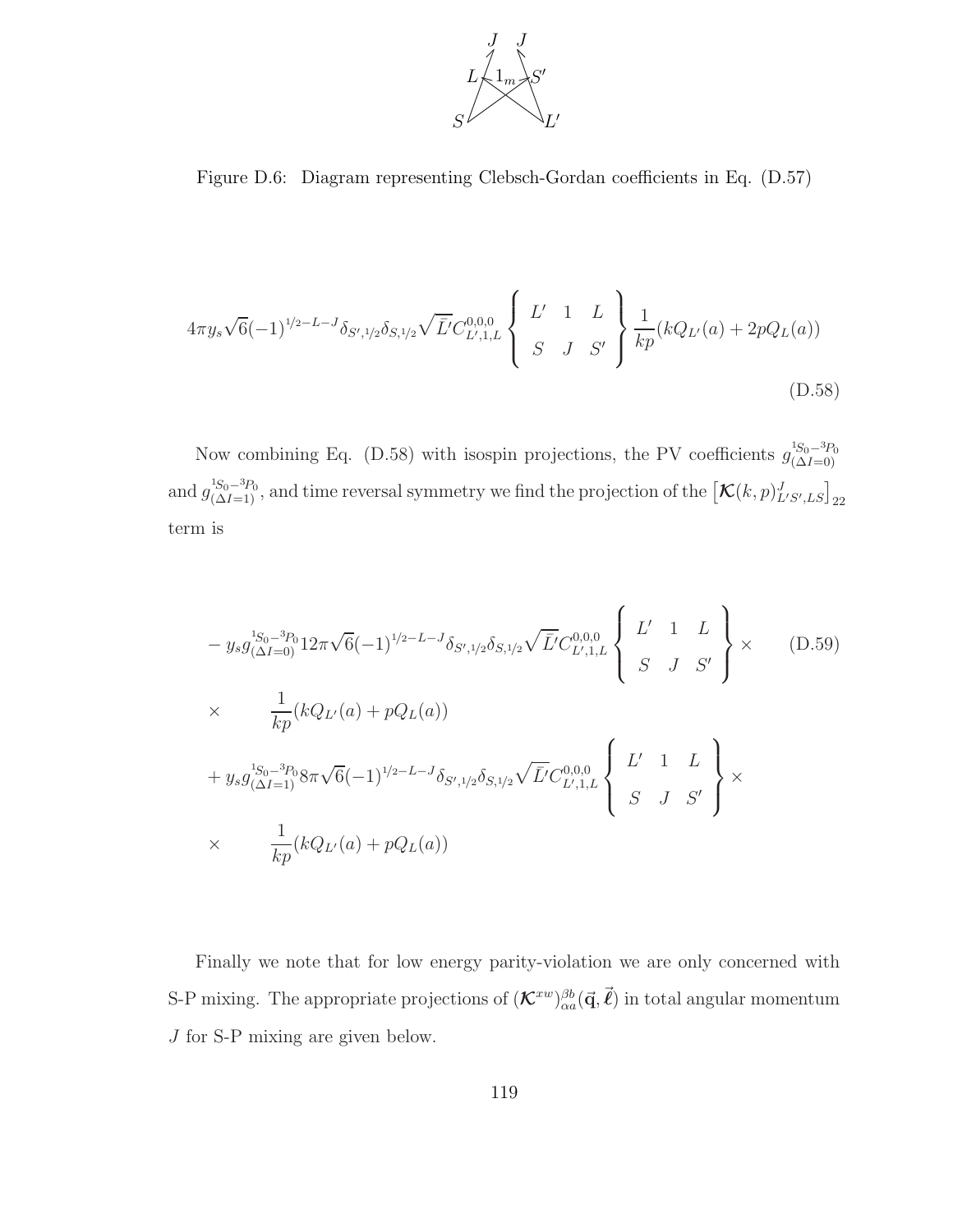$$
\mathcal{K}_{PV}(q,\ell)_{13/2,03/2}^{3/2} = \frac{1}{q\ell} \begin{pmatrix} -8\sqrt{5}y_t^2 g_2 \pi (\ell Q_0(a) + qQ_1(a)) & 0\\ 0 & 0 \end{pmatrix}
$$
 (D.60)

$$
\mathcal{K}_{PV}^{11}(q,\ell)_{11/2,03/2}^{3/2} = 4\pi \frac{1}{q\ell} y_t^2 (-2g_1 \ell Q_0(a) - g_1 q Q_1(a) + g_2 q Q_1(a)) \tag{D.61}
$$

$$
\mathcal{K}_{PV}^{21}(q,\ell)_{11/2,03/2}^{3/2} = y_s y_t \frac{1}{q\ell} \left( -8g_3 + \frac{16}{3}g_4 - 8g_1 - \frac{8}{3}g_2 \right) \pi \ell Q_0(a)
$$
(D.62)  

$$
y_s y_t \frac{1}{q\ell} \left( -16g_3 + \frac{32}{3}g_4 - 4g_1 - \frac{4}{3}g_2 \right) \pi q Q_1(a)
$$

$$
\mathcal{K}_{PV}^{12}(q,\ell)_{11/2,03/2}^{3/2} = \mathcal{K}_{PV}^{22}(q,\ell)_{11/2,03/2}^{3/2} = 0
$$
\n(D.63)

$$
\mathcal{K}_{PV}^{11}(q,\ell)_{13/2,01/2}^{1/2} = y_t^2 \frac{1}{q\ell} \left( 4\sqrt{2}g_1 \ell \pi Q_0(a) - 4\sqrt{2}g_2 \ell \pi Q_0(a) + 8\sqrt{2}g_1 q \pi Q_1(a) \right) \tag{D.64}
$$

$$
\mathcal{K}_{PV}^{12}(q,\ell)_{13/2,01/2}^{1/2} = y_s y_t \frac{1}{q\ell} \left( 16\sqrt{2}g_3 - \frac{32}{3}\sqrt{2}g_4 + 4\sqrt{2}g_1 + \frac{4}{3}\sqrt{2}g_2 \right) \pi \ell Q_0(a) \quad (D.65)
$$

$$
+ y_s y_t \frac{1}{q\ell} \left( 8\sqrt{2}g_3 - \frac{16}{3}\sqrt{2}g_4 Q_1(a) + 8\sqrt{2}g_1 + \frac{8}{3}\sqrt{2}g_4 \right) \pi q Q_1(a)
$$

$$
\mathcal{K}_{PV}^{21}(q,\ell)_{13/2,01/2}^{1/2} = \mathcal{K}_{PV}^{22}(q,\ell)_{13/2,01/2}^{1/2} = 0
$$
\n(D.66)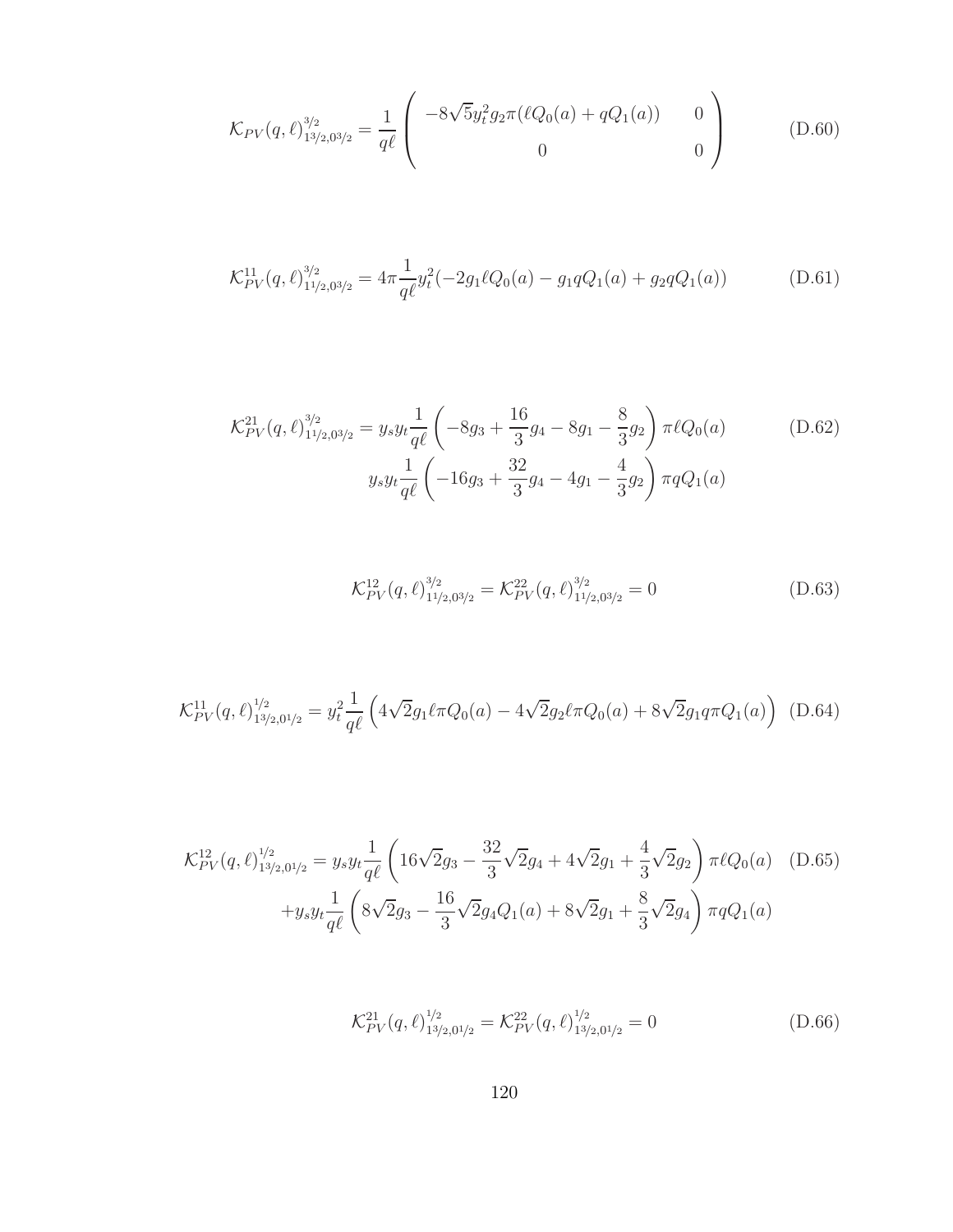$$
\mathcal{K}_{PV}^{11}(q,\ell)_{11/2,01/2}^{1/2} = y_t^2 \frac{1}{q\ell} \left( -12g_1 \ell \pi Q_0(a) + 8g_2 \ell \pi Q_0(a) \right)
$$
\n
$$
+ y_t^2 \frac{1}{q\ell} \left( -12g_1 q \pi Q_1(a) + 8g_2 q \pi Q_1(a) \right)
$$
\n(D.67)

$$
\mathcal{K}_{PV}^{12}(q,\ell)_{11/2,01/2}^{1/2} = y_s y_t \frac{1}{q\ell} \left( 4g_3 - \frac{8}{3}g_4 - 8g_1 + \frac{16}{3}g_2 \right) \pi \ell Q_0(a) \tag{D.68}
$$

$$
+ y_s y_t \frac{1}{q\ell} \left( 8g_3 - \frac{16}{3}g_4 - 4g_1 + \frac{8}{3}g_2 \right) \pi q Q_1(a)
$$

$$
\mathcal{K}_{PV}^{21}(q,\ell)_{11/2,01/2}^{1/2} = y_s y_t \frac{1}{q\ell} \left( 8g_1 3 - \frac{16}{3}g_4 - 4g_1 + \frac{8}{3}g_2 \right) \pi \ell Q_0(a) \tag{D.69}
$$

$$
+ y_s y_t \frac{1}{q\ell} \left( 4g_3 - \frac{8}{3}g_4 - 8g_1 + \frac{16}{3}g_2 \right) \pi q Q_1(a)
$$

$$
\mathcal{K}_{PV}^{22}(q,\ell)_{11/2,01/2}^{1/2} = y_s^2 \frac{1}{q\ell} \left( 4\ell \pi g_3 Q_0(a) - \frac{8}{3} \ell \pi g_4 Q_0(a) \right) + y_s^2 \frac{1}{q\ell} \left( 4q \pi g_3 Q_1(a) - \frac{8}{3} q \pi g_4 Q_1(a) \right)
$$
 (D.70)

## D.2 SD Mixing Projection

In this section we will show how to project out the SD mixing terms that occur at NNLO in nd scattering, and then show that they average to zero as claimed.

## D.2.1 Deuteron to Deuteron Term

We will first project out the deuteron to deuteron amplitude for SD mixing for which the corresponding Feynman diagrams are given in Fig D.7. Note the circle in the diagram represents a vertex from the Lagrangian Eq. (3.7)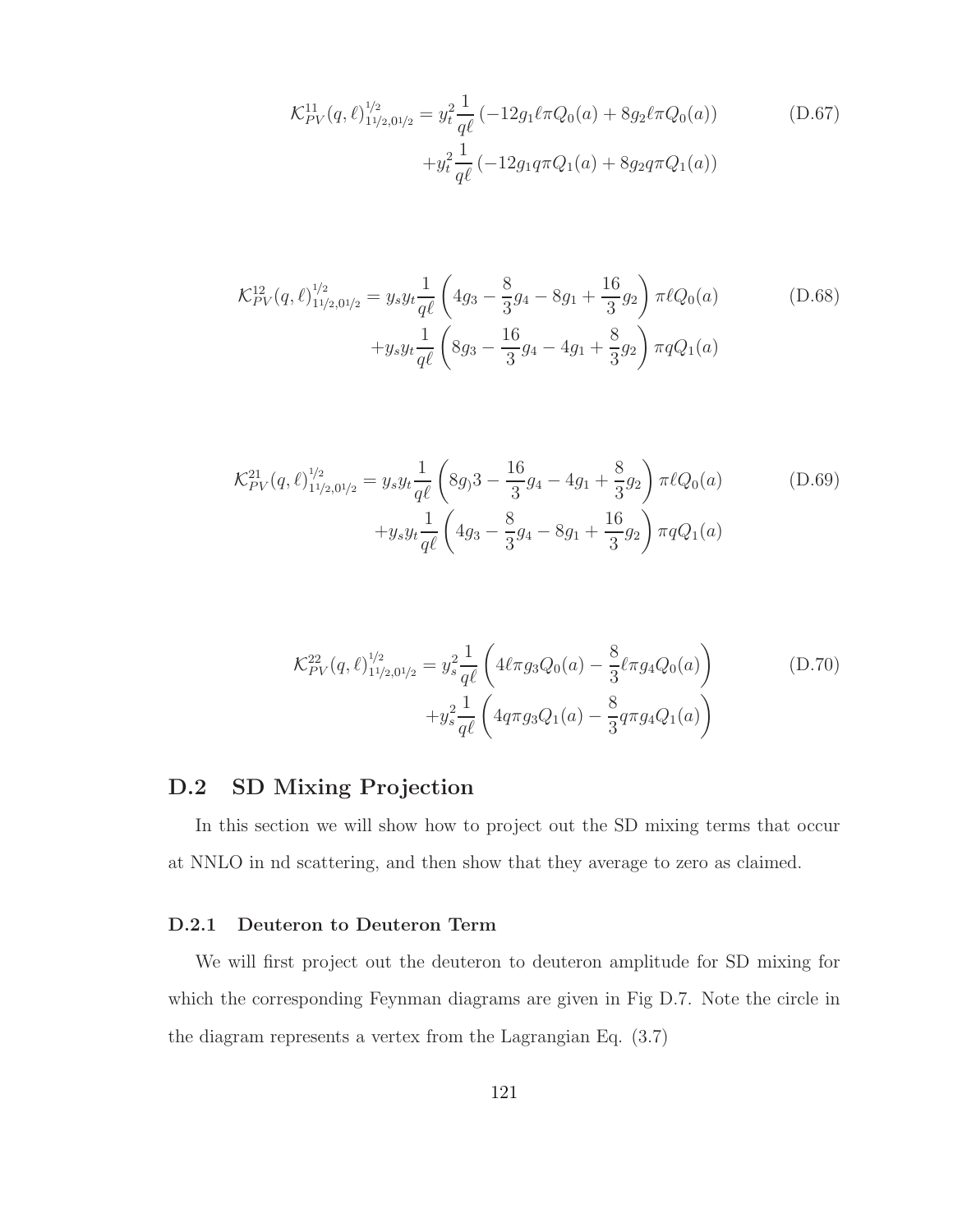

Figure D.7: Feynman diagrams of SD mixing deuteron in initial and final state

We will only project out the first diagram as the second one is related by time reversal symmetry. The part of the the diagram that must be projected out is given by Eq. (D.71) where  $i(j)$  are the initial (final) deuteron polarization,  $\alpha(\beta)$  the initial (final) neutron spinor index, and  $a$   $(b)$  the initial (final) isospinor index.

$$
\frac{1}{kp}\frac{1}{a+\hat{\mathbf{k}}\cdot\hat{\mathbf{p}}}(\sigma^{\ell}\sigma^{j})_{\alpha}^{\beta}\delta_{a}^{b}\left((2\vec{\mathbf{p}}+\vec{\mathbf{k}})^{i}(2\vec{\mathbf{p}}+\vec{\mathbf{k}})^{\ell}-\frac{1}{3}\delta_{i\ell}(2\vec{\mathbf{p}}+\vec{\mathbf{k}})^{2}\right)
$$
(D.71)

We will first project out the  $k^{\ell}k^{j}$  term. The spin structure is projected out using the Wigner-Eckart theorem giving Eq. (D.72)

$$
U_{JL} = \langle 1/2m_2' | \sigma^m \sigma^{-m_1'} | 1/2m_2 \rangle
$$
\n
$$
= -\frac{1}{\sqrt{3}} \sum_{\kappa, q} \sqrt{\bar{\kappa}} C_{1,\kappa,1}^{m_1', q, m} C_{1/2,\kappa,1/2}^{m_2, q, m_2'} \langle 1/2 | |T_{\kappa}||^1/2 \rangle
$$
\n(D.72)

Combining (D.72) with our definition for projection in total angular momentum we find our expression for the projection of the  $k^{i}k^{j}$  term is given by

$$
V_{JL} = -\frac{4\pi}{3} \frac{1}{\sqrt{3}} \frac{1}{kp} \int d\Omega_p \int d\Omega_k \frac{1}{a + \hat{\mathbf{k}} \cdot \hat{\mathbf{p}}} \sum_{m_1, m_2} \sum_{m_L, m_S} \sum_{m'_1, m'_2} \sum_{m'_L, m'_S} \sum_{m'_L, m'_S} \sum_{m'_R, q}
$$
(D.73)  
\n
$$
C_{1,1/2,S}^{m_1, m_2 m_S} C_{1,1/2,S'}^{m'_1, m'_2 m'_S} C_{L,S,J}^{m_L, m_S, M} C_{L',S',J}^{m'_L, m'_S, M}
$$
\n
$$
Y_{L'}^{m'_L}(\hat{\mathbf{p}}) Y_L^{m_L}(\hat{\mathbf{k}}) k^2 Y_1^{m_1}(\hat{\mathbf{k}}) Y_1^{-m}(\hat{\mathbf{k}}) (-1)^{m'_1 + m} \sqrt{\kappa} C_{1,\kappa,1}^{m'_1, q, m} C_{1/2,\kappa,1/2}^{m_2, q, m'_2} \langle 1/2 | |T_{\kappa}| |1/2 \rangle
$$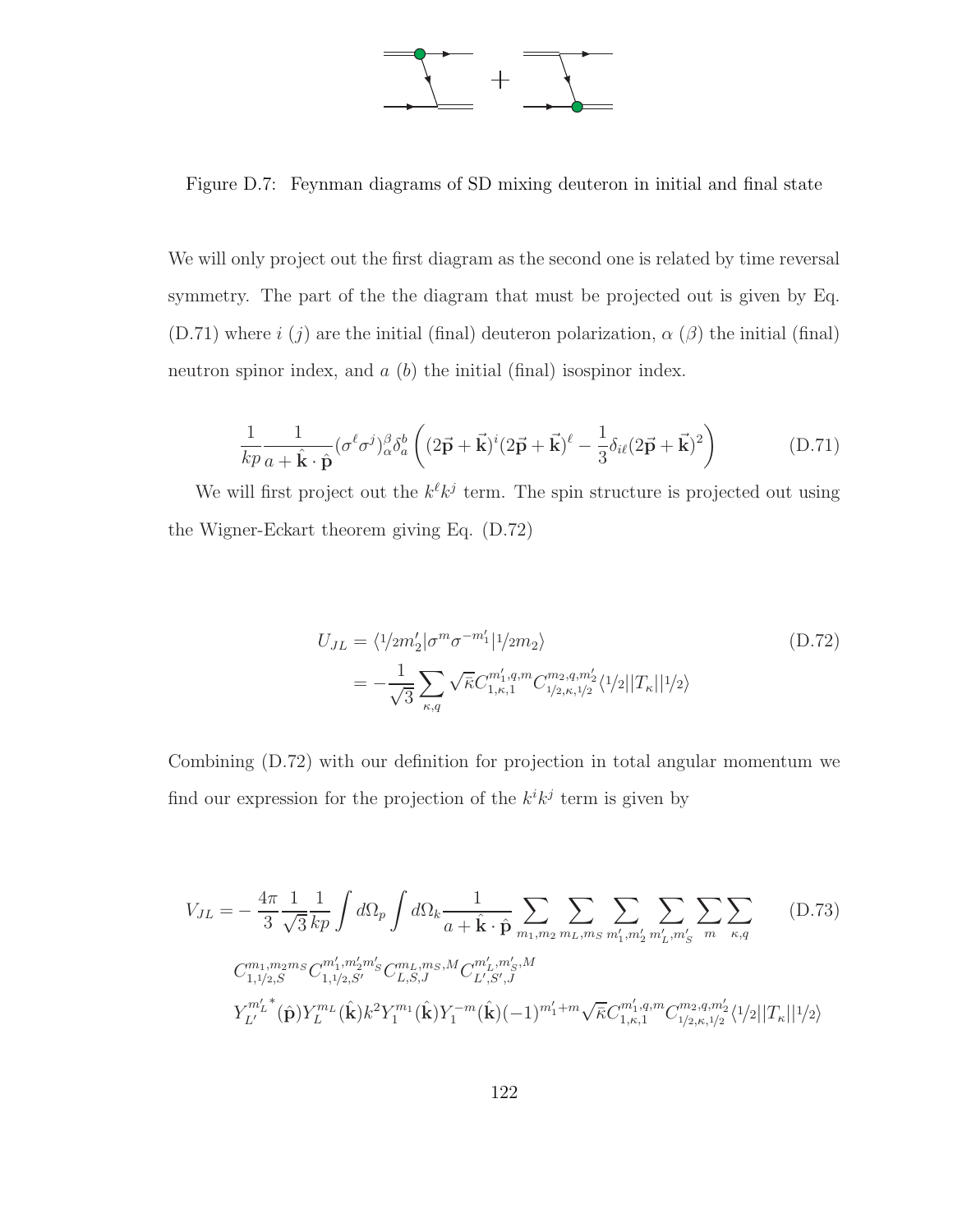Integrating over the angular variables using Eq. (D.13) we obtain

$$
-\frac{4\pi}{\sqrt{3}}k^2\sqrt{\frac{\overline{L}}{\overline{L}'}}\sum_{m_1,m_2}\sum_{m_L,m_S}\sum_{m'_1,m'_2}\sum_{m'_L,m'_S}\sum_{L'',m''} \sum_{\kappa,q}\sum_{m}
$$

$$
C_{1,1/2,S}^{m_1,m_2m_S}C_{1,1/2,S'}^{m'_1,m'_2m'_S}C_{L,S,J}^{m_L,m_S,M}C_{L',S',J}^{m'_L,m'_S,M}C_{1,1,L''}^{m_1,-m,m''}
$$

$$
C_{L,L'',L'}^{m_L,m'',m'_L}C_{1,\kappa,1}^{m'_1,q,m}C_{1/2,\kappa,1/2}^{m_2,q,m'_2}(-1)^m\sqrt{\overline{\kappa}}\langle 1/2||T_{\kappa}||1/2\rangle C_{1,1,L''}^{0,0,0}C_{L,L'',L'}^{0,0,0}\frac{1}{kp}Q_{L'}(a)
$$
(1)

Now using symmetry property Eq. (D.18) of the Clebsch-Gordan coefficients we find

$$
\frac{4\pi}{3}k^2\sqrt{\frac{\overline{L}}{\overline{L}'}}\sum_{m_1,m_2}\sum_{m_L,m_5}\sum_{m'_1,m'_2}\sum_{m'_L,m'_5}\sum_{L'',m''} \sum_{\kappa,q}\sum_{m}
$$
\n
$$
\sqrt{\overline{L}''}C_{1,1/2,S}^{m_1,m_2m_5}C_{1,1/2,S'}^{m'_1,m'_2m'_5}C_{L,S,J}^{m_L,m_5,M}C_{L',S',J}^{m'_L,m'_5,M}C_{1,L'',1}^{m,m'',m_1}
$$
\n
$$
C_{L,L'',L'}^{m_L,m'',m'_L}C_{1,\kappa,1}^{m'_1,q,m}C_{1/2,\kappa,1/2}^{m_2,q,m'_2}\sqrt{\overline{\kappa}}\langle 1/2||T_{\kappa}||1/2\rangle C_{1,1,L''}^{0,0,0}C_{L,L'',L'}^{0,0,0}\frac{1}{kp}Q_{L'}(a)
$$
\n
$$
(D.75)
$$

This product of Clebsch-Gordan coefficients can be written as the following set of diagrams given in Fig. D.8



Figure D.8: Diagrams representing Clebsch-Gordan coefficients in Eq. (D.75)

Rewriting the diagrams as 6-j symbols and adding the appropriate phase factors we find our expression reduces to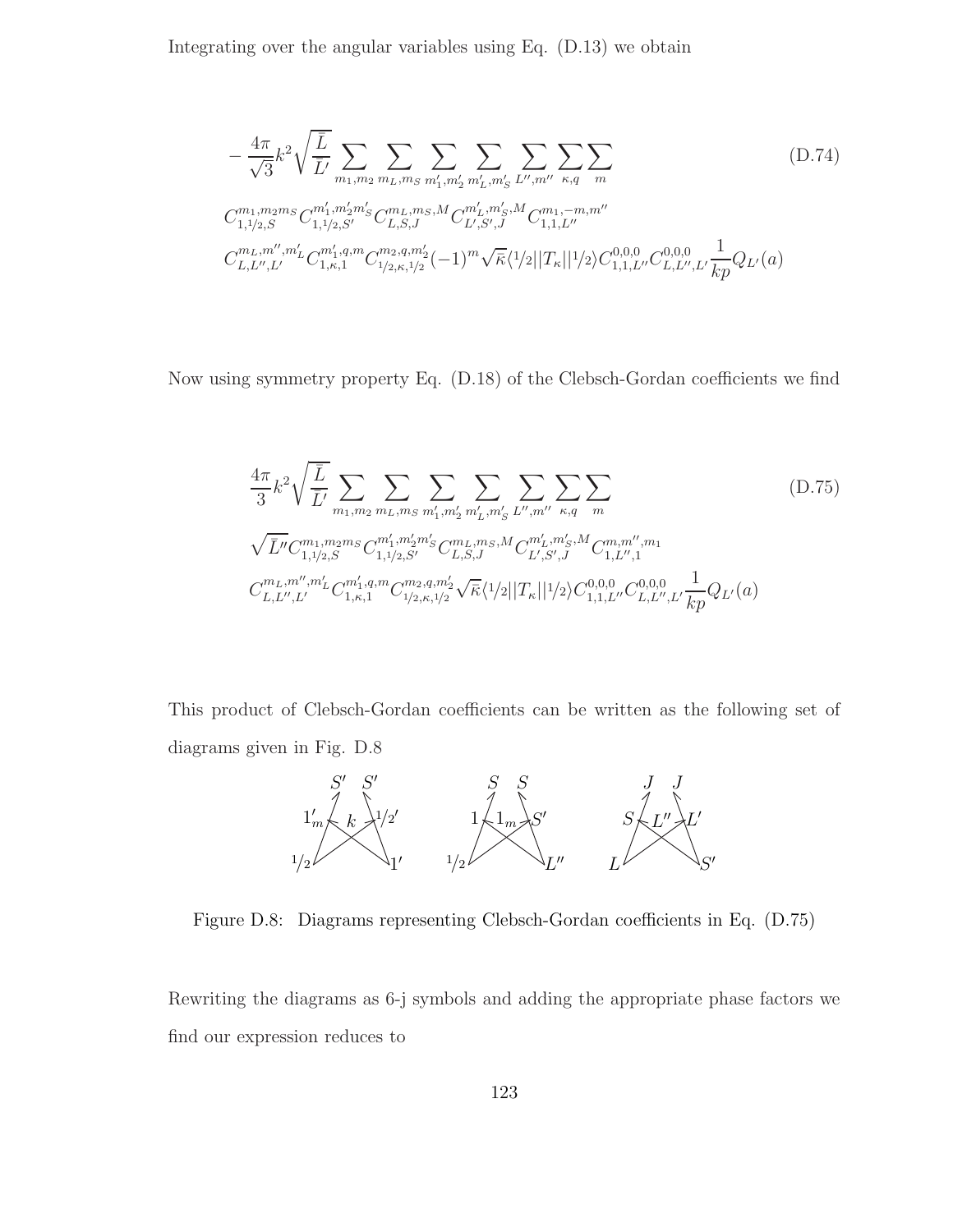$$
4\pi\sqrt{2}k^2\sqrt{\bar{S}\bar{S}'\bar{L}}\sum_{\kappa,L''}C_{1,1,L''}^{0,0,0}C_{L,L'',L'}^{0,0,0}(-1)^{2S'+S+L+L''-J}\sqrt{\bar{\kappa}\bar{L}''}
$$
(D.76)  

$$
\langle 1/2||T_{\kappa}||1/2\rangle\left\{\begin{array}{ccc}1 & \kappa & 1\\1/2 & S' & 1/2\end{array}\right\}\left\{\begin{array}{ccc}L'' & 1 & 1\\1/2 & S & S'\end{array}\right\}\left\{\begin{array}{ccc}S' & L'' & S\\L & J & L'\end{array}\right\}\frac{1}{kp}Q_{L'}(a)
$$

Finally using Eq. (D.28) we find the sum over  $\kappa$  can be removed leaving the final expression

$$
4\pi k^2 \sqrt{\bar{S}\bar{S}'\bar{L}} \left(\delta_{S',1/2} + 2\delta_{S',3/2}\right) \sum_{k,L''} C_{1,1,L''}^{0,0,0} C_{L,L'',L'}^{0,0,0} (-1)^{2S'+S+L+L''-J} \sqrt{\bar{L}''} \times \left(D.77\right)
$$
  
 
$$
\times \left\{\begin{array}{ccc} L'' & 1 & 1\\ 1/2 & S & S' \end{array}\right\} \left\{\begin{array}{ccc} S' & L'' & S\\ L & J & L' \end{array}\right\} \frac{1}{kp} Q_{L'}(a)
$$

Next we project out the  $p^{\ell}p^{j}$  term which has the same spin structure as the  $k^{\ell}k^{j}$ term which is projected out by Eq. (D.72). The projection for the  $p^{\ell}p^{j}$  term is given by

$$
-\frac{16\pi}{3} \frac{1}{\sqrt{3}} p^2 \frac{1}{kp} \int d\Omega_p \int d\Omega_k \frac{1}{a + \hat{\mathbf{k}} \cdot \hat{\mathbf{p}}} \sum_{m_1, m_2} \sum_{m_L, m_S} \sum_{m'_1, m'_2} \sum_{m'_L, m'_S} \sum_{m'_L, m'_S} \sum_{m'_L, m'_S} (D.78)
$$
  

$$
C_{1,1/2,S}^{m_1, m_2 m_S} C_{1,1/2,S'}^{m'_1, m'_2 m'_S} C_{L,S,J}^{m_L, m_S, M} C_{L',S',J}^{m'_L, m'_S, M}
$$
  

$$
Y_{L'}^{m'_L}(\hat{\mathbf{p}}) Y_L^{m_L}(\hat{\mathbf{k}}) Y_1^{m_1}(\hat{\mathbf{p}}) Y_1^{-m}(\hat{\mathbf{p}}) (-1)^{m'_1+m} \sqrt{\bar{\kappa}} C_{1,\kappa,1}^{m'_1, q, m} C_{1/2,\kappa,1/2}^{m_2, q, m'_2} \langle 1/2 | |T_{\kappa}| |1/2 \rangle
$$

Integrating over the angular variables using Eq. (D.14) we find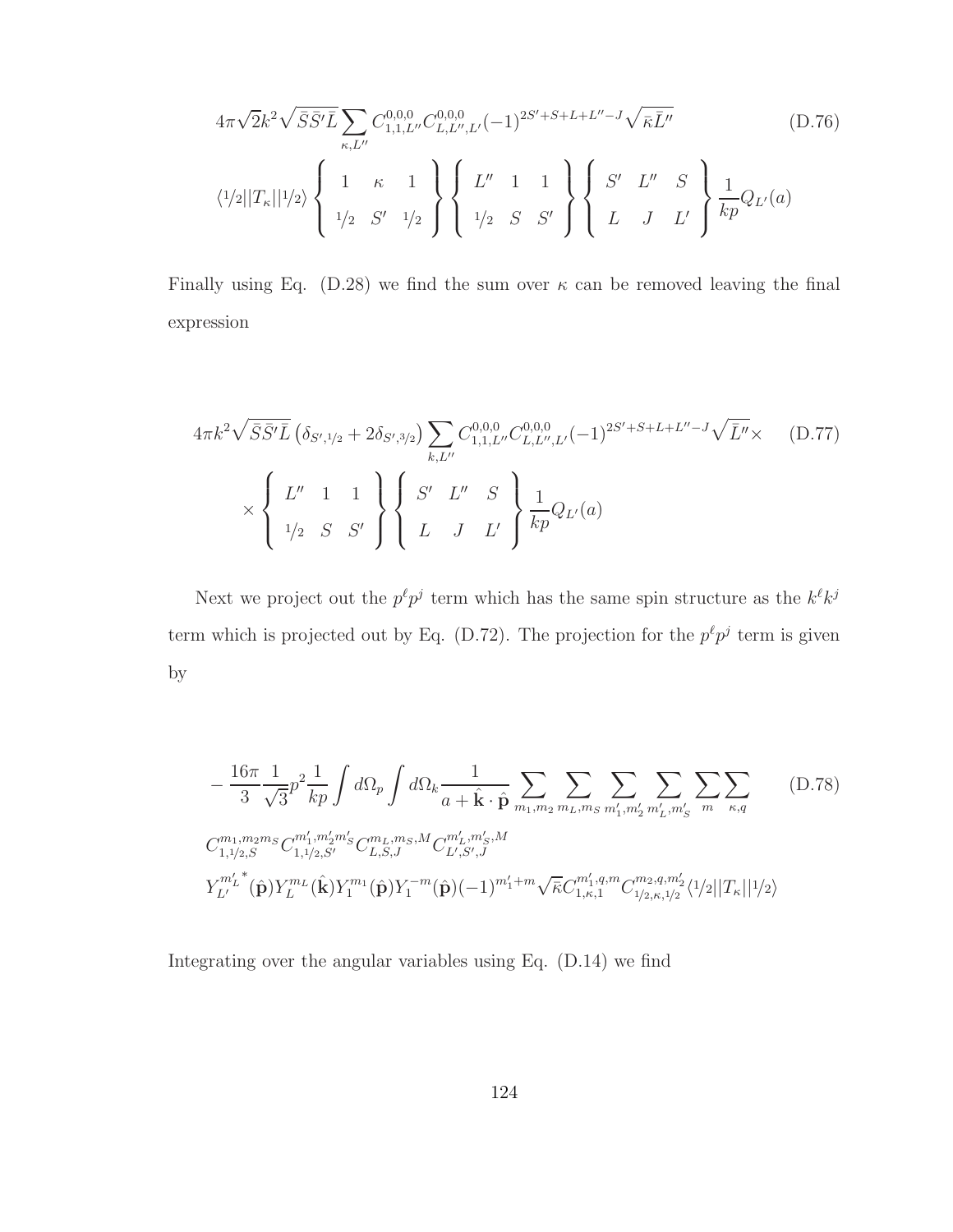$$
-\frac{16\pi}{\sqrt{3}}p^{2}\sqrt{\frac{\overline{L}}{\overline{L}'}}\sum_{m_{1},m_{2}}\sum_{m_{L},m_{S}}\sum_{m'_{1},m'_{2}}\sum_{m'_{L},m''_{S}}\sum_{L'',m''} \sum_{\kappa,q}\sum_{m}
$$

$$
C_{1,1/2,S}^{m_{1},m_{2}m_{S}}C_{1,1/2,S'}^{m'_{1},m'_{2}m'_{S}}C_{L,S,J}^{m_{L},m_{S},M}C_{L',S',J}^{m'_{L},m'_{S},M}C_{1,1,L''}^{m_{1},-m,m''}
$$

$$
C_{L,L'',L'}^{m_{L},m''}C_{1,\kappa,1}^{m'_{1},q,m}C_{1/2,\kappa,1/2}^{m_{2},q,m'_{2}}(-1)^{m}\sqrt{\overline{\kappa}}\langle 1/2||T_{\kappa}||1/2\rangle C_{1,1,L''}^{0,0,0,0}C_{L,L'',L'}^{0,0,0,0}\frac{1}{kp}Q_{L}(a)
$$
(11)

We note that this is exactly the same as the  $k^{\ell}k^{j}$  term except for the factor of four, the  $p^2$  and the  $Q_L(a)$ , thus the end result will be virtually the same as the  $k^{\ell}k^j$  term except for these minor modifications. Therefore the final form of the the projected  $p^{\ell}p^{j}$  term is given by

$$
16\pi p^2 \sqrt{\bar{S}\bar{S}'\bar{L}} \left(\delta_{S',1/2} + 2\delta_{S',3/2}\right) \sum_{k,L''} C_{1,1,L''}^{0,0,0} C_{L,L'',L'}^{0,0,0} (-1)^{2S'+S+L+L''-J} \sqrt{\bar{L}''} \times \text{(D.80)}
$$
  
 
$$
\times \left\{\begin{array}{ccc} L'' & 1 & 1\\ 1/2 & S & S' \end{array}\right\} \left\{\begin{array}{ccc} S' & L'' & S\\ L & J & L' \end{array}\right\} \frac{1}{kp} Q_L(a)
$$

We now project out the  $k^{\ell} p^{j}$  term. Noting that the projected spin structure is still given by Eq. (D.72) the expression we must project for the  $k^{\ell}p^{j}$  term is

$$
-\frac{8\pi}{3} \frac{1}{\sqrt{3}} \frac{1}{kp} \int d\Omega_p \int d\Omega_k \frac{1}{a + \hat{\mathbf{k}} \cdot \hat{\mathbf{p}}} \sum_{m_1, m_2} \sum_{m_L, m_S} \sum_{m'_1, m'_2} \sum_{m'_L, m'_S} \sum_{m \leq \kappa, q} \sum_{\kappa, q}
$$
(D.81)  

$$
C_{1,1/2,S}^{m_1, m_2 m_S} C_{1,1/2,S'}^{m'_1, m'_2 m'_S} C_{L,S,J}^{m_L, m_S, M} C_{L',S',J}^{m'_L, m'_S, M}
$$
  

$$
Y_{L'}^{m'_L}(\hat{\mathbf{p}}) Y_L^{m_L}(\hat{\mathbf{k}}) k p Y_1^{m_1}(\hat{\mathbf{p}}) Y_1^{-m}(\hat{\mathbf{k}}) (-1)^{m'_1 + m} \sqrt{\bar{\kappa}} C_{1,\kappa,1}^{m'_1, q, m} C_{1/2,\kappa,1/2}^{m_2, q, m'_2} (1/2 ||T_{\kappa}||^1/2)
$$

Integration over the angular variables is performed via Eq. (D.15) yielding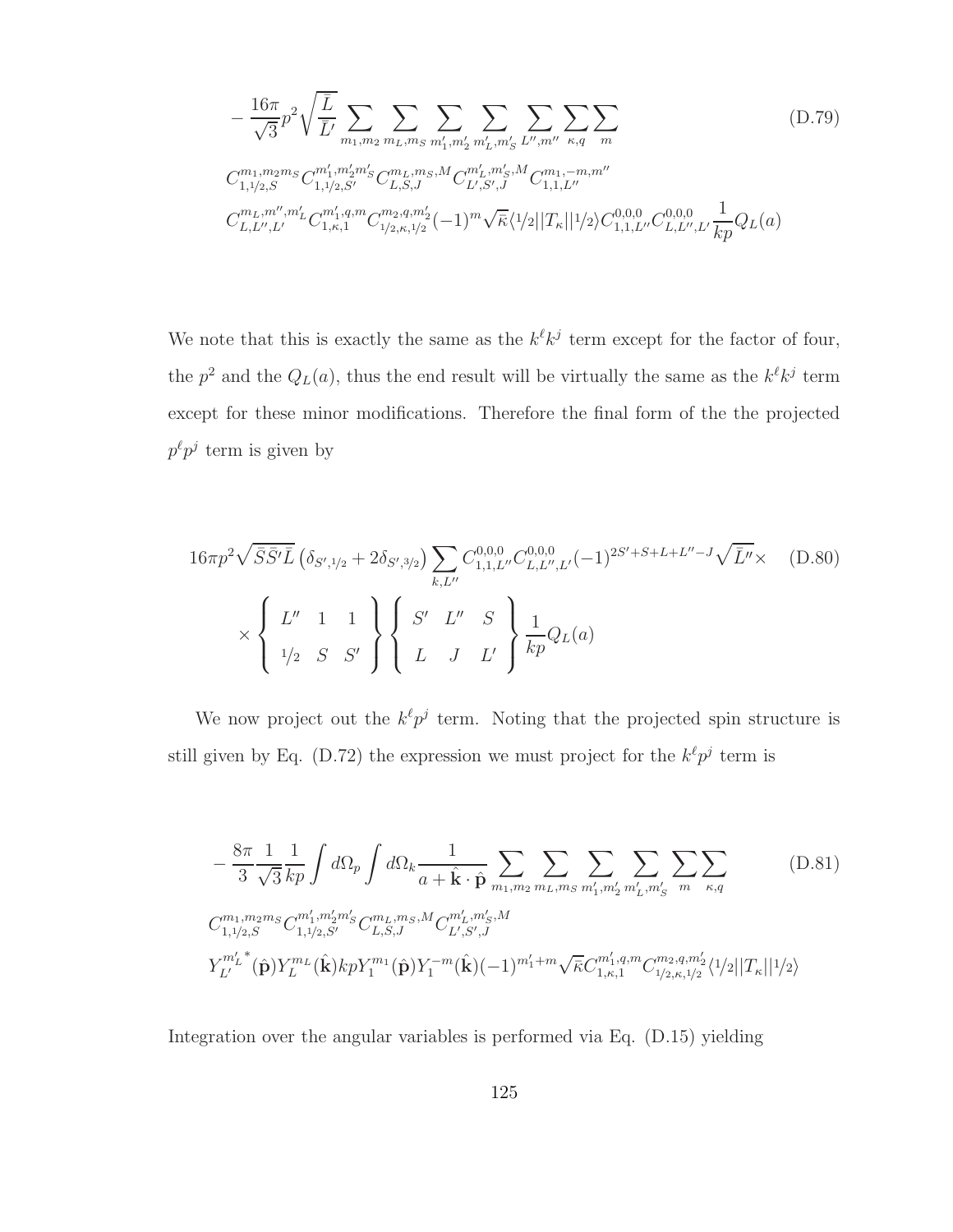$$
-\frac{8\pi}{\sqrt{3}}kp\sqrt{\frac{\overline{L}}{\overline{L}}}\sum_{m_1,m_2}\sum_{m_L,m_S}\sum_{m'_1,m'_2}\sum_{m'_L,m'_S}\sum_{L'',m''} \sum_{\kappa,q}\sum_{m}
$$

$$
C_{1,1/2,S}^{m_1,m_2m_S}C_{1,1/2,S'}^{m'_1,m'_2m'_S}C_{L,S,J}^{m_L,m_S,M}C_{L',S',J}^{m'_L,m'_S,M}C_{L,1,L''}^{m_L,-m,m''}
$$

$$
C_{L'',1,L'}^{m'',m_1,m'_L}C_{1,\kappa,1}^{m'_1,q,m}C_{1/2,\kappa,1/2}^{m_2,q,m'_2}(-1)^m\sqrt{\overline{\kappa}}\langle 1/2||T_{\kappa}||1/2\rangle C_{L,1,L'}^{0,0,0,0}C_{L'',1,L'}^{0,0,0,0}\frac{1}{kp}Q_{L''}(a)
$$
(D.82)

Now using symmetry property Eq. (D.18) of the Clebsch-Gordan coefficients we find

$$
\frac{8\pi}{\sqrt{3}}kp\sqrt{\frac{1}{\bar{L}'}}\sum_{m_1,m_2}\sum_{m_L,m_S}\sum_{m'_1,m'_2}\sum_{m'_L,m'_S}\sum_{L'',m''} \sum_{\kappa,q}\sum_{m}
$$
\n
$$
\sqrt{\bar{L}''}C_{1,1/2,S}^{m_1,m_2m_S}C_{1,1/2,S'}^{m'_1,m'_2m'_S}C_{L,S,J}^{m_L,m_S,M}C_{L',S',J}^{m'_L,m'_S,M}C_{1,L'',L}^{m,m'',m_L}
$$
\n
$$
C_{L'',1,L'}^{m'',m_1,m'_L}C_{1,\kappa,1}^{m'_1,q,m}C_{1/2,\kappa,1/2}^{m_2,q,m'_2}\sqrt{\kappa}\langle 1/2||T_{\kappa}||1/2\rangle C_{L,1,L''}^{0,0,0}C_{L'',1,L'}^{0,0,0}\frac{1}{kp}Q_{L''}(a)
$$
\n
$$
(D.83)
$$

This product of Clebsch-Gordan coefficients can be represented by the following set of diagrams in Fig D.9



Figure D.9: Diagram representing Clebsch-Gordan coefficients in Eq. (D.83)

Using the definition of the diagrams as 6-j and 9-j symbols and taking into account phase factors our expression is reduced to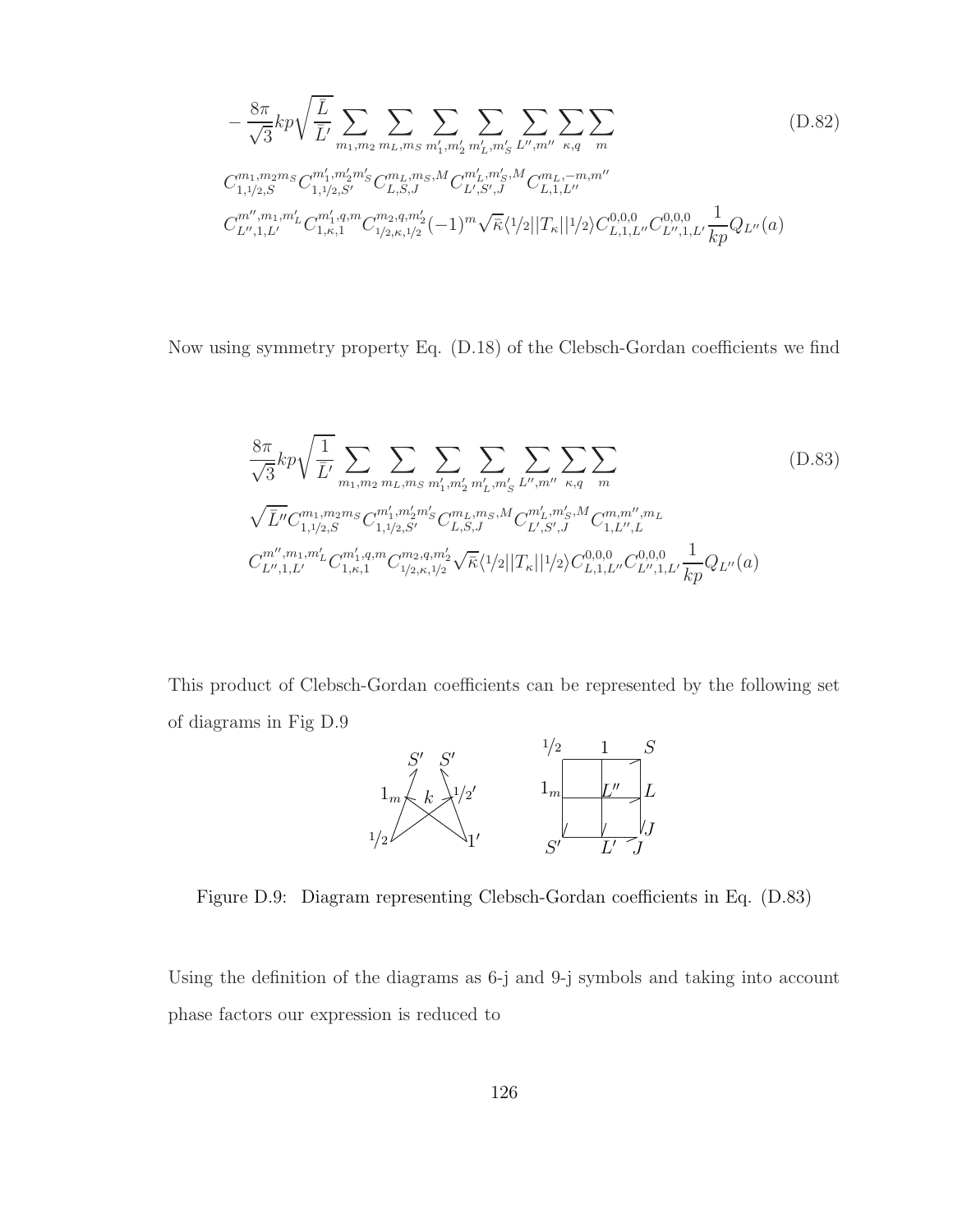$$
8\pi\sqrt{2}\sqrt{\bar{S}\bar{S}'\bar{L}}\sum_{\kappa,L''}C_{L,1,L''}^{0,0,0}C_{L'',1,L'}^{0,0,0}(-1)^{3/2-S'-L-L''}\sqrt{\bar{\kappa}\bar{L}''}\langle 1/2||T_{\kappa}||1/2\rangle \times \qquad (D.84)
$$

$$
\times \left\{\begin{array}{ccc}1 & \kappa & 1\\1/2 & S' & 1/2\\1/2 & S' & 1/2\end{array}\right\} \left\{\begin{array}{ccc}1/2 & 1 & S\\1 & L'' & L\\S' & L' & J\end{array}\right\} Q_{L''}(a)
$$

Finally using Eq. (D.28) the sum over  $\kappa$  can be removed and our expression reduces to its final form

$$
8\pi\sqrt{\bar{S}\bar{S}'\bar{L}}\left(\delta_{S',1/2} + 2\delta_{S',3/2}\right) \sum_{L''} C_{L,1,L''}^{0,0,0} C_{L'',1,L'}^{0,0,0} \times \left(D.85\right)
$$
\n
$$
\times (-1)^{3/2-S'-L-L''} \sqrt{\bar{L}''} \left\{\begin{array}{ccc} 1/2 & 1 & S \\ 1 & L'' & L \\ S' & L' & J \end{array}\right\} Q_{L''}(a)
$$
\n(D.85)

We now project out the  $k^j p^{\ell}$  term. Again we note the spin structure is projected out by Eq. (D.72), thus our projection is given by

$$
-\frac{8\pi}{3} \frac{1}{\sqrt{3}} \frac{1}{kp} \int d\Omega_p \int d\Omega_k \frac{1}{a + \hat{\mathbf{k}} \cdot \hat{\mathbf{p}}} \sum_{m_1, m_2} \sum_{m_L, m_S} \sum_{m'_1, m'_2} \sum_{m'_L, m'_S} \sum_{m'_R, m'_S} \sum_{m'_R, m'_S} \sum_{m'_R, m'_S} \sum_{m'_R, m'_S} \sum_{m'_R, m'_S} \sum_{m'_R, m'_S, m'_S} \sum_{m'_R, m'_S, m'_S} \sum_{m'_R, m'_S, m'_S} \sum_{m'_R, m'_S, m'_S} \sum_{m'_R, m'_S, m'_S} \sum_{m'_R, m'_S} \sum_{m'_R, m'_S} \sum_{m'_R, m'_S} \sum_{m'_R, m'_S} \sum_{m'_R, m'_S} \sum_{m'_R, m'_S} \sum_{m'_R, m'_S} \sum_{m'_R, m'_S} \sum_{m'_R, m'_S} \sum_{m'_R, m'_S} \sum_{m'_R, m'_S} \sum_{m'_R, m'_S} \sum_{m'_R, m'_S} \sum_{m'_R, m'_S} \sum_{m'_R, m'_S} \sum_{m'_R, m'_S} \sum_{m'_R, m'_S} \sum_{m'_R, m'_S} \sum_{m'_R, m'_S} \sum_{m'_R, m'_S} \sum_{m'_R, m'_S} \sum_{m'_R, m'_S} \sum_{m'_R, m'_S} \sum_{m'_R, m'_S} \sum_{m'_R, m'_S} \sum_{m'_R, m'_S} \sum_{m'_R, m'_S} \sum_{m'_R, m'_S} \sum_{m'_R, m'_S} \sum_{m'_R, m'_S} \sum_{m'_R, m'_S} \sum_{m'_R, m'_S} \sum_{m'_R, m'_S} \sum_{m'_R, m'_S} \sum_{m'_R, m'_S} \sum_{m'_R, m'_S} \sum_{m'_R, m'_S} \sum_{m'_R, m'_S} \sum_{m'_R, m'_S} \sum_{m'_R, m'_S} \sum_{m'_R, m'_S} \sum_{m'_R, m'_S} \sum_{m'_R, m'_S} \sum_{m'_R, m'_S} \sum_{m'_R, m'_S} \sum_{m'_R, m'_S} \sum_{m'_R, m'_S} \sum_{m'_R,
$$

Next the angular integration can be carried out trivially using Eq. (D.15) yielding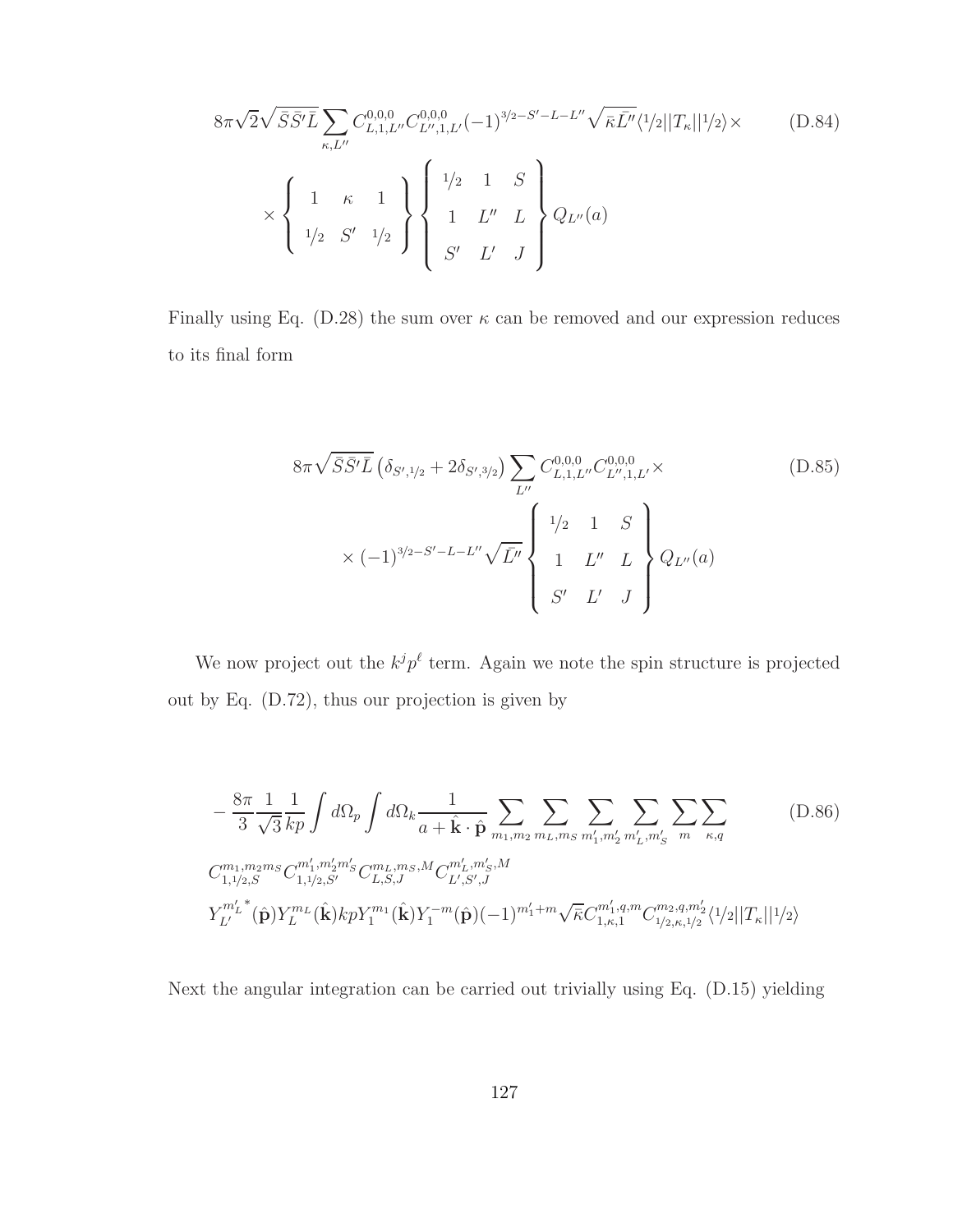$$
-\frac{8\pi}{\sqrt{3}}kp\sqrt{\frac{\overline{L}}{\overline{L}'}}\sum_{m_1,m_2}\sum_{m_L,m_S}\sum_{m'_1,m'_2}\sum_{m'_L,m'_S}\sum_{L'',m''} \sum_{\kappa,q}\sum_{m}
$$

$$
C_{1,1/2,S}^{m_1,m_2m_S}C_{1,1/2,S'}^{m'_1,m'_2m'_S}C_{L,S,J}^{m_L,m_S,M}C_{L',S',J}^{m'_L,m'_S,M}C_{L,1,L''}^{m_L,m_1,m''}
$$

$$
C_{L'',1,L'}^{m'',-m,m'_L}C_{1,\kappa,1}^{m'_1,q,m}C_{1/2,\kappa,1/2}^{m_2,q,m'_2}(-1)^m\sqrt{\overline{\kappa}}\langle 1/2||T_{\kappa}||1/2\rangle C_{L,1,L''}^{0,0,0}C_{L'',1,L'}^{0,0,0}\frac{1}{kp}Q_{L''}(a)
$$
 (D.87)

Using the symmetry property Eq. (D.18) of the Clebsch-Gordan coefficients we find.

$$
\frac{8\pi}{\sqrt{3}}kp\sqrt{\bar{L}}\sum_{m_1,m_2}\sum_{m_L,m_S}\sum_{m'_1,m'_2}\sum_{m'_L,m'_S}\sum_{L'',m''} \sum_{\kappa,q}\sum_{m}
$$
\n
$$
\frac{1}{\sqrt{\bar{L}''}}C_{1,1/2,S}^{m_1,m_2m_S}C_{1,1/2,S'}^{m'_1,m'_2m'_S}C_{L,S,J}^{m_L,m_S,M}C_{L',S',J}^{m'_L,m'_S,M}C_{L,1,L''}^{m_L,m_1,m_L}
$$
\n
$$
C_{1,L',L''}^{m,m'_L,m''}C_{1,\kappa,1}^{m'_1,q,m}C_{1/2,\kappa,1/2}^{m_2,q,m'_2}\sqrt{\kappa}\langle 1/2||T_{\kappa}||1/2\rangle C_{L,1,L'}^{0,0,0,0}C_{L'',1,L'}^{0,0,0,0}\frac{1}{kp}Q_{L''}(a)
$$
\n
$$
(D.88)
$$

The resulting product of Clebsch-Gordan coefficients is represented by the following series of diagrams given in Fig. D.10



Figure D.10: Diagrams representing Clebsch-Gordan coefficients in Eq. (D.88)

Turning the diagrams into the appropriate 6-j symbols and taking into account phase factors we find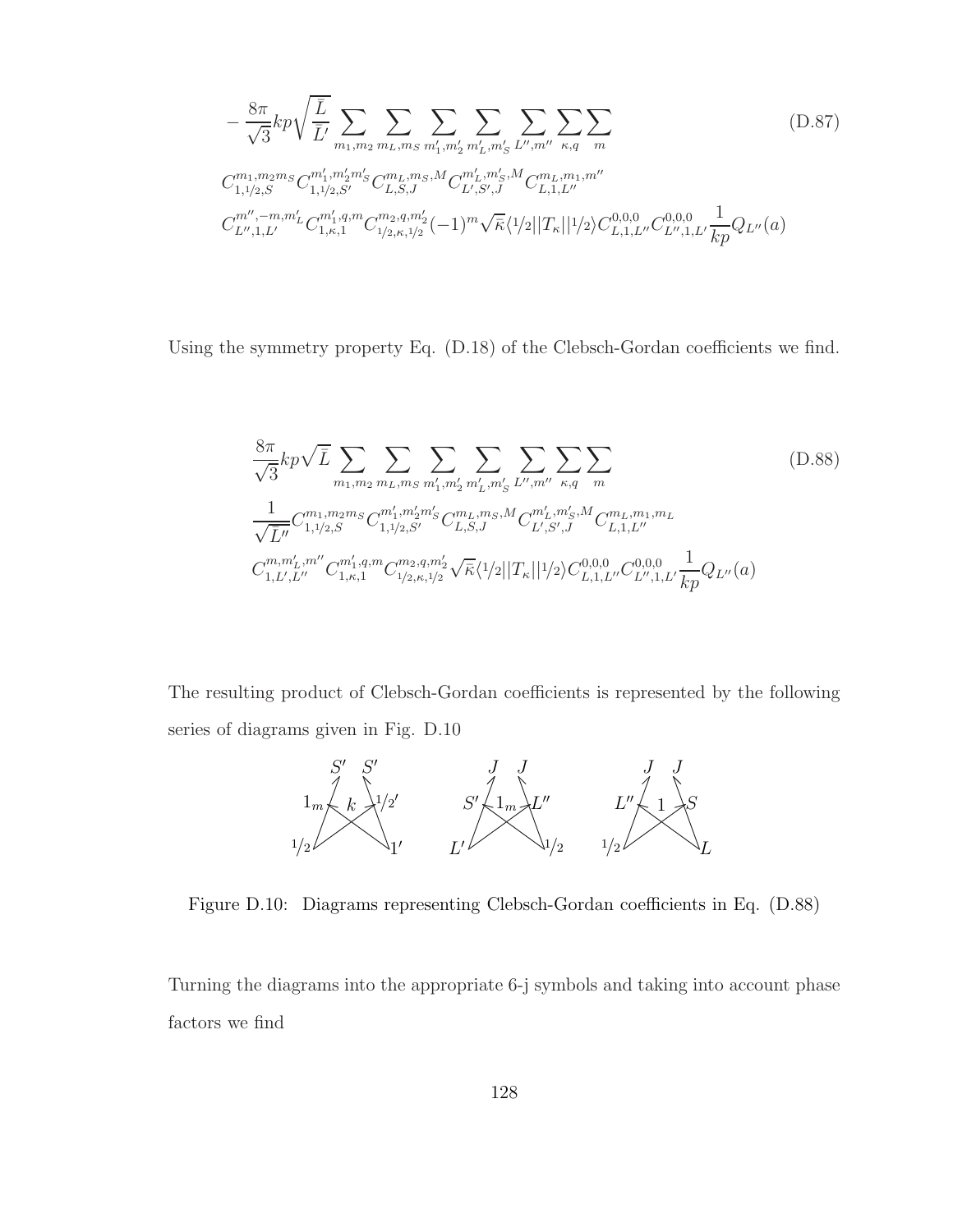$$
8\pi\sqrt{2}\sqrt{\bar{S}}\bar{S}'\bar{L}\sum_{\kappa,L''}C_{L,1,L''}^{0,0,0}C_{L'',1,L'}^{0,0,0}(-1)^{1/2+S'+L+L''}\sqrt{\bar{\kappa}\bar{L}''}
$$
(D.89)  

$$
\langle 1/2||T_{\kappa}||1/2\rangle\left\{\begin{array}{ccc}1 & \kappa & 1\\1/2 & S' & 1\\1/2 & S' & 1/2\end{array}\right\}\left\{\begin{array}{ccc}L & 1 & L''\\L' & J & L''\end{array}\right\}\left\{\begin{array}{ccc}L & 1 & L''\\1/2 & J & S\end{array}\right\}Q_{L''}(a)
$$

Finally using Eq. (D.28) we obtain the final form

$$
8\pi\sqrt{\bar{S}\bar{S}'\bar{L}}\left(\delta_{S',1/2} + 2\delta_{S',3/2}\right) \sum_{L''} C_{L,1,L''}^{0,0,0} C_{L'',1,L'}^{0,0,0} (-1)^{1/2+S'+L+L''} \times \qquad (D.90)
$$
  
 
$$
\times \sqrt{\bar{L}''} \left\{\begin{array}{ccc} 1/2 & 1 & S' \\ L' & J & L'' \end{array}\right\} \left\{\begin{array}{ccc} L & 1 & L'' \\ 1/2 & J & S \end{array}\right\} Q_{L''}(a)
$$

We now project out the  $\vec{k}^2$  term. The spin structure for the  $\vec{k}^2$  term is projected out by the Wigner-Eckart theorem and is given by

$$
U_{JL} = \langle 1/2m_2' | \sigma^{m_1} \sigma^{-m_1'} | 1/2m_2 \rangle
$$
  
= 
$$
-\frac{1}{\sqrt{3}} \sum_{\kappa,q} \sqrt{\bar{\kappa}} C_{1,\kappa,1}^{m_1',q,m_1} C_{1/2,\kappa,1/2}^{m_2,q,m_2'} \langle 1/2 | |T_{\kappa}||^1/2 \rangle
$$
 (D.91)

Now using Eq. (D.91) with our definition for projecting into total angular momentum we find the following projection

$$
\frac{4\pi}{9} \frac{1}{\sqrt{3}} \frac{1}{kp} \int d\Omega_p \int d\Omega_k \frac{1}{a + \hat{\mathbf{k}} \cdot \hat{\mathbf{p}}} \sum_{m_1, m_2} \sum_{m_L, m_S} \sum_{m'_1, m'_2} \sum_{m'_L, m'_S} \sum_{m'_R, q}
$$
\n
$$
C_{1,1/2,S}^{m_1, m_2 m_S} C_{1,1/2,S'}^{m'_1, m'_2 m'_S} C_{L,S,J}^{m_L, m_S, M} C_{L',S',J}^{m'_L, m'_S, M}
$$
\n
$$
Y_{L'}^{m'_L}(\hat{\mathbf{p}}) Y_L^{m_L}(\hat{\mathbf{k}}) k^2 Y_1^m(\hat{\mathbf{k}}) Y_1^{-m}(\hat{\mathbf{k}}) (-1)^m \sqrt{\bar{\kappa}} C_{1,\kappa,1}^{m'_1, q, m_1} C_{1/2,\kappa,1/2}^{m_2, q, m'_2} \langle 1/2 | |T_{\kappa}| | 1/2 \rangle
$$
\n(11)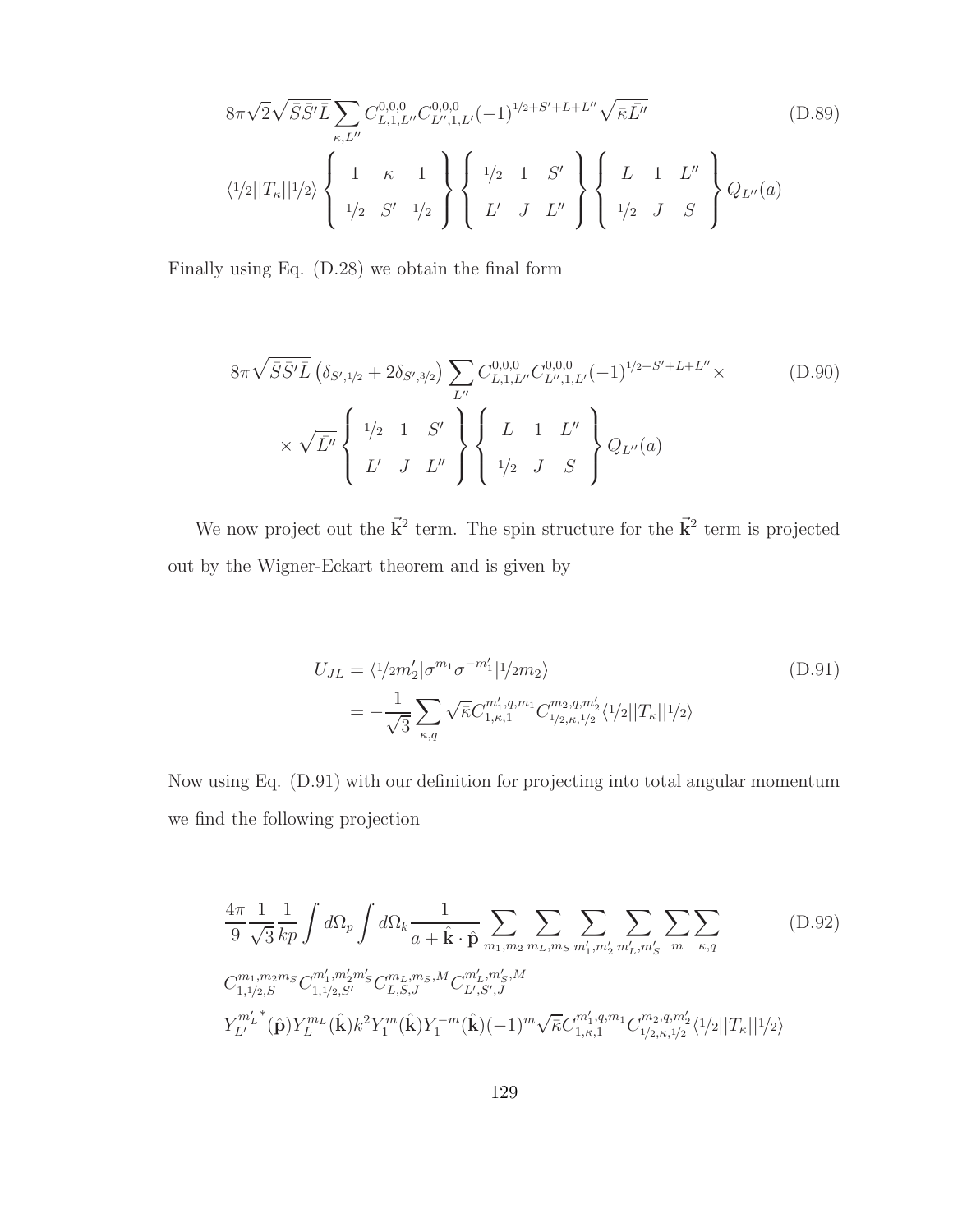Integrating over the angular variables via Eq. (D.13) we find

$$
\frac{4\pi}{3\sqrt{3}}k^2\sqrt{\frac{\overline{L}}{\overline{L}'}}\sum_{m_1,m_2}\sum_{m_L,m_S}\sum_{m'_1,m'_2}\sum_{m'_L,m'_S}\sum_{L'',m''} \sum_{\kappa,q}\sum_{m}
$$
\n
$$
C_{1,1/2,S}^{m_1,m_2m_S}C_{1,1/2,S'}^{m'_1,m'_2m'_S}C_{L,S,J}^{m_L,m_S,M}C_{L',S',J}^{m'_L,m'_S,M}C_{1,1,L''}^{m,-m,m''}
$$
\n
$$
C_{L,L'',L'}^{m_L,m'',m'_L}C_{1,\kappa,1}^{m'_1,m_1}C_{1/2,\kappa,1/2}^{m_2,q,m'_2}(-1)^m\sqrt{\overline{\kappa}}\langle 1/2||T_{\kappa}||1/2\rangle C_{1,1,L''}^{0,0,0}C_{L,L'',L'}^{0,0,0}\frac{1}{kp}Q_{L'}(a)
$$
\n
$$
(D.93)
$$

Next using Eq. (D.16) we can sum over m and find that  $L'' = 0$  and our expression reduces to.

$$
-\frac{4\pi}{3}k^2\sqrt{\frac{\overline{L}}{\overline{L}'}}\sum_{m_1,m_2}\sum_{m_L,m_S}\sum_{m'_1,m'_2}\sum_{m'_L,m'_S}\sum_{\kappa,q}
$$
(D.94)  

$$
C_{1,1/2,S}^{m_1,m_2m_S}C_{1,1/2,S'}^{m'_1,m'_2m'_S}C_{L,S,J}^{m_L,m_S,M}C_{L',S',J}^{m'_L,m'_S,M}
$$
  

$$
C_{L,0,L'}^{m_L,0,m'_L}C_{1,\kappa,1}^{m'_1,q,m_1}C_{1/2,\kappa,1/2}^{m_2,q,m'_2}\sqrt{\overline{\kappa}}\langle 1/2||T_{\kappa}||1/2\rangle C_{1,1,0}^{0,0,0}C_{L,0,L'}^{0,0,0}\frac{1}{kp}Q_{L'}(a)
$$

Noting that  $C_{1,1,0}^{0,0,0} = -1/\sqrt{3}$  and  $C_{L,0,L'}^{0,0,0} = \delta_{L'L}$  we find

$$
\frac{4\pi}{3\sqrt{3}}k^2 \sum_{m_1,m_2} \sum_{m_L,m_S} \sum_{m'_1,m'_2} \sum_{m'_S} \sum_{\kappa,q}
$$
\n
$$
C_{1,1/2,S}^{m_1,m_2m_S} C_{1,1/2,S'}^{m'_1,m'_2m'_S} C_{L,S,J}^{m_L,m_S,M} C_{L,S',J}^{m_L,m'_S,M}
$$
\n
$$
C_{1,\kappa,1}^{m'_1,q,m_1} C_{1/2,\kappa,1/2}^{m_2,q,m'_2} \sqrt{\kappa} \langle 1/2 | |T_{\kappa}| |1/2 \rangle \delta_{L,L'} \frac{1}{kp} Q_{L'}(a)
$$
\n
$$
(D.95)
$$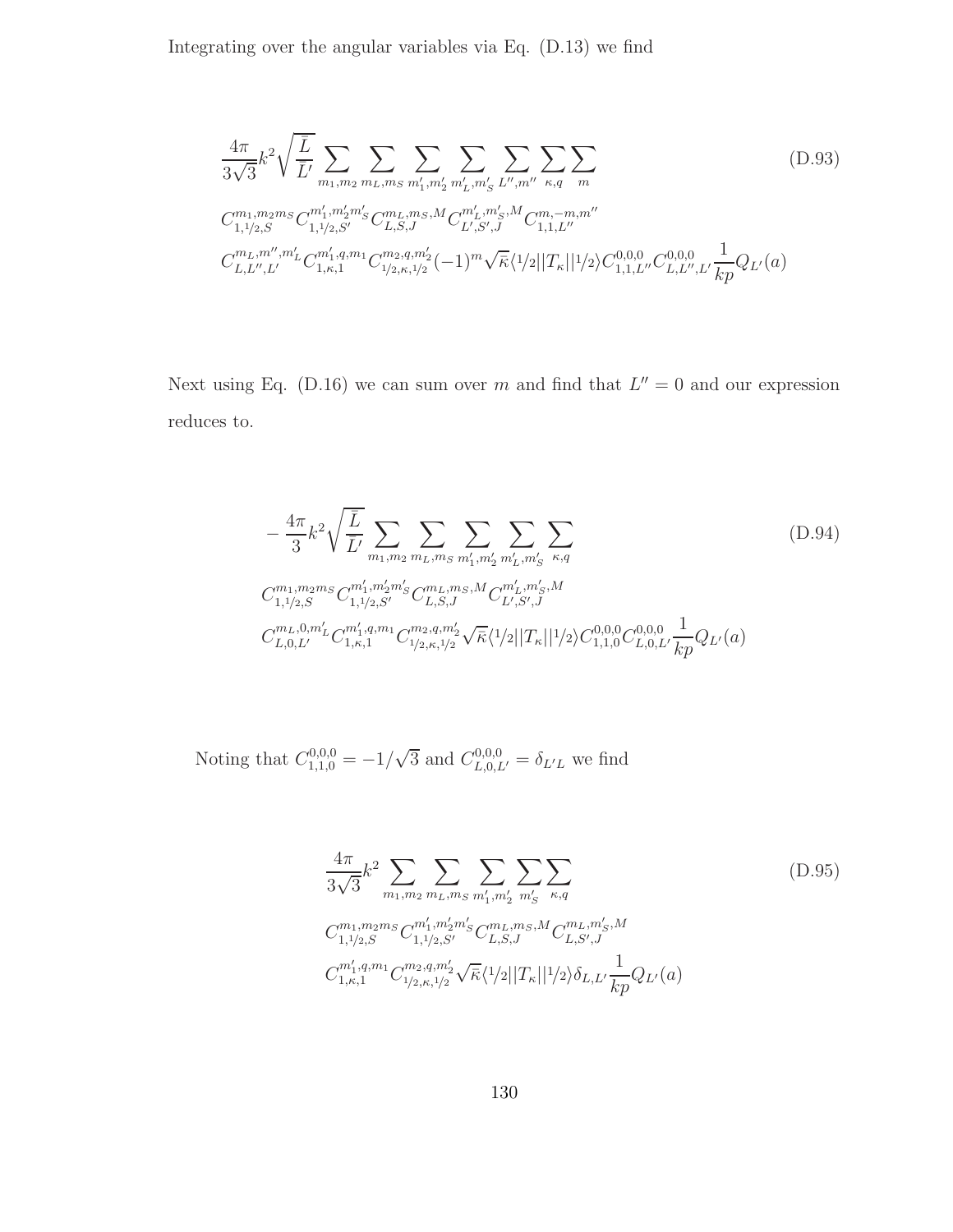Just using some of the resulting Clebsch-Gordan coefficients we find the following diagrams given in Fig. D.11



Figure D.11: Diagrams representing Clebsch-Gordan coefficients in Eq. (D.95)

The first diagram is simply gives an appropriate 6-j symbol with additional factors. The remaining single line diagram represents the Clebsch-Gordan coefficient  $C^{m_1,m_2,m'_S}_{1,1/2,S'}$ . This Clebsch-Gordan coefficient can be used with the remaining Clebsch-Gordan coefficient  $C^{m_1,m_2,m_S}_{1,1/2,S}$  by using the orthogonality of Clebsch-Gordan coefficients given in Eq. (D.17). Using these two Clebsch-Gordan coefficients and orthogonality we get a Kronecker delta  $\delta_{S'S}$ . Finally we are left with two Clebsch-Gordan coefficients that are exactly the same and are  $C_{L,S,J}^{m_L,m_S,M}$ . Again using orthogonality of the Clebsch-Gordan coefficients it can be shown that these two Clebsch-Gordan coefficients after summing over the magnetic quantum numbers give one. Hence our expression reduces to

$$
\frac{4\pi}{3}\sqrt{2}k^2\delta_{L,L'}\delta_{S,S'}\sum_{\kappa}(-1)^{1/2-S'}\sqrt{\bar{\kappa}}\langle 1/2||T_{\kappa}||1/2\rangle\left\{\n\begin{array}{ccc}\n1 & \kappa & 1 \\
1/2 & S' & 1/2\n\end{array}\n\right\}\n\frac{1}{kp}Q_{L'}(a) \quad (D.96)
$$

Finally using Eq. (D.28) we find the final form for our expression

$$
\frac{4\pi}{3}k^2\delta_{L,L'}\delta_{S,S'}(-1)^{1/2-S'}\left(\delta_{S',1/2}+2\delta_{S',3/2}\right)\frac{1}{kp}Q_{L'}(a)
$$
(D.97)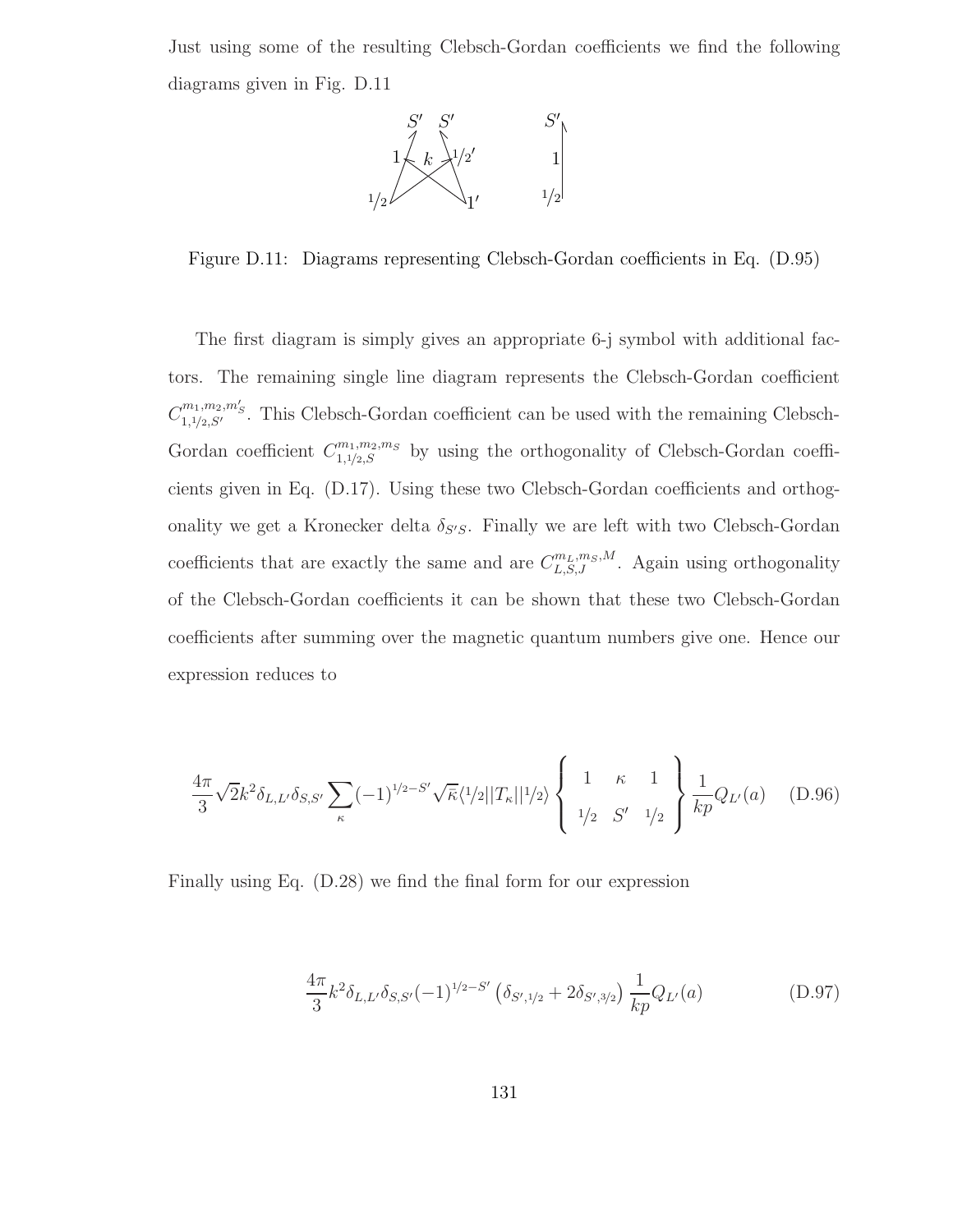We now project out the  $\vec{p}^2$  term and noting that the spin projection is again given by Eq. (D.91) we find our term to be projected is

$$
\frac{16\pi}{9} \frac{1}{\sqrt{3}} \frac{1}{kp} \int d\Omega_p \int d\Omega_k \frac{1}{a + \hat{\mathbf{k}} \cdot \hat{\mathbf{p}}} \sum_{m_1, m_2} \sum_{m_L, m_S} \sum_{m'_1, m'_2} \sum_{m'_L, m'_S} \sum_{m'_R, q}
$$
\n
$$
C_{1,1/2,S}^{m_1, m_2 m_S} C_{1,1/2,S'}^{m'_1, m'_2 m'_S} C_{L,S,J}^{m_L, m_S, M} C_{L',S',J}^{m'_L, m'_S, M}
$$
\n
$$
Y_{L'}^{m'_L}(\hat{\mathbf{p}}) Y_L^{m_L}(\hat{\mathbf{k}}) p^2 Y_1^m(\hat{\mathbf{p}}) Y_1^{-m}(\hat{\mathbf{p}}) (-1)^m \sqrt{\bar{\kappa}} C_{1,\kappa,1}^{m'_1, q, m_1} C_{1/2,\kappa,1/2}^{m_2, q, m'_2} \langle 1/2 ||T_{\kappa}||^{1/2} \rangle
$$
\n(11)

The angular integration is performed trivially using Eq. (D.14) yielding

$$
\frac{16\pi}{3\sqrt{3}}p^2\sqrt{\frac{\overline{L}}{\overline{L}'}}\sum_{m_1,m_2}\sum_{m_L,m_S}\sum_{m'_1,m'_2}\sum_{m'_L,m'_S}\sum_{L'',m''} \sum_{\kappa,q}\sum_{m}
$$
\n
$$
C_{1,1/2,S}^{m_1,m_2m_S}C_{1,1/2,S'}^{m'_1,m'_2m'_S}C_{L,S,J}^{m_L,m_S,M}C_{L',S',J}^{m'_L,m'_S,M}C_{1,1,L''}^{m_1,-m,m''}
$$
\n
$$
C_{L,L'',L'}^{m_L,m'',m'_L}C_{1,\kappa,1}^{m'_1,q,m_1}C_{1/2,\kappa,1/2}^{m_2,q,m'_2}(-1)^m\sqrt{\overline{\kappa}}\langle 1/2||T_{\kappa}||1/2\rangle C_{1,1,L''}^{0,0,0}C_{L,L'',L'}^{0,0,0}\frac{1}{kp}Q_L(a)
$$
\n
$$
(D.99)
$$

We note this has the same form as the  $\vec{k}^2$  term except for the factor of four, the  $p^2$ , and the  $Q_L(a)$ , therefore we can use the answer we obtained for the  $\vec{k}^2$  term with slight modifications. The projected  $\vec{p}^2$  term is given by

$$
\frac{16\pi}{3}p^2\delta_{L,L'}\delta_{S,S'}(-1)^{1/2-S'}\left(\delta_{S',1/2}+2\delta_{S',3/2}\right)\frac{1}{kp}Q_L(a)
$$
 (D.100)

Finally we project out the  $\vec{k} \cdot \vec{p}$  term noting again that the spin structure projected out is given by Eq. (D.91) we find the term we must project is given by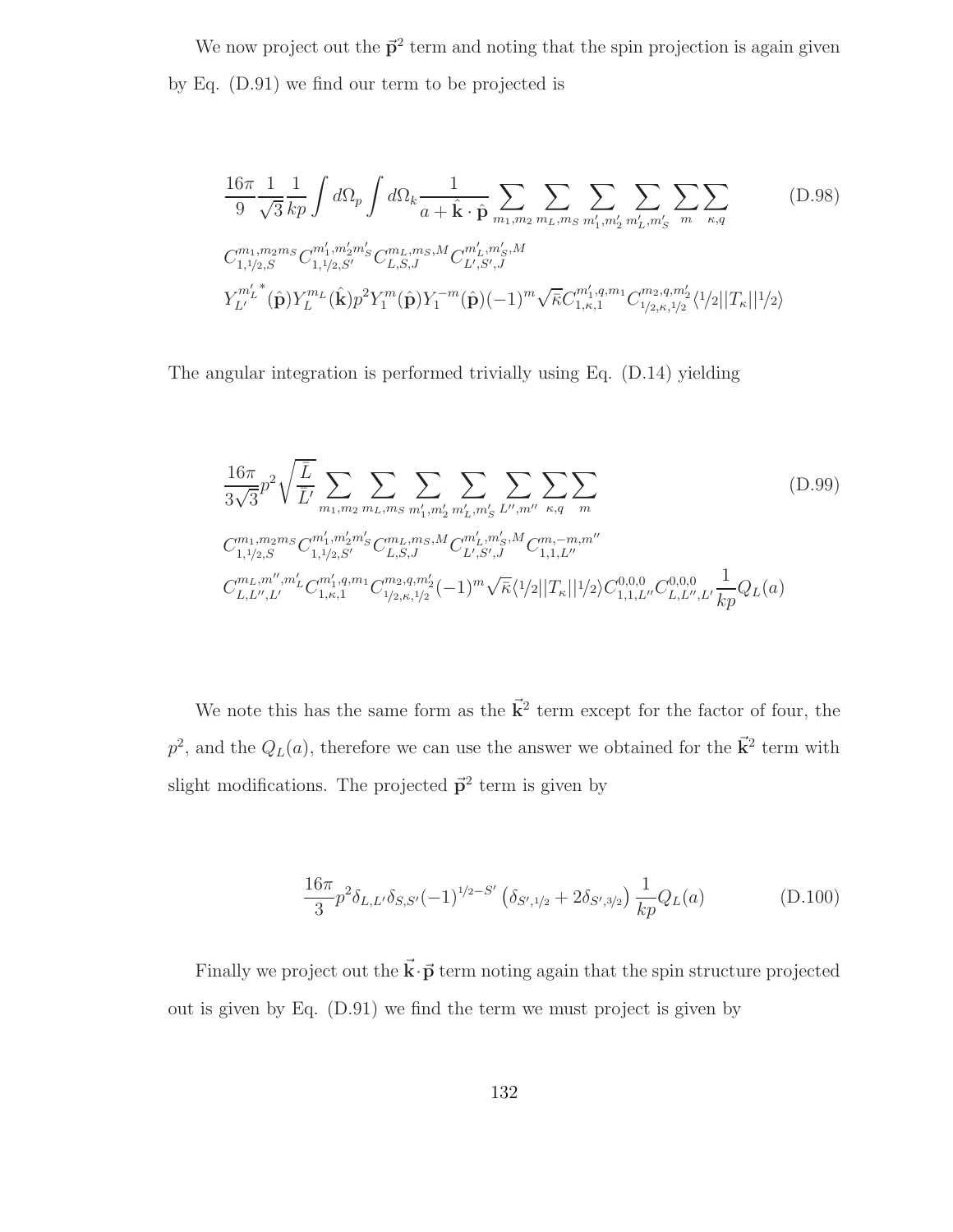$$
\frac{16\pi}{9} \frac{1}{\sqrt{3}} \frac{1}{kp} \int d\Omega_p \int d\Omega_k \frac{1}{a + \hat{\mathbf{k}} \cdot \hat{\mathbf{p}}} \sum_{m_1, m_2} \sum_{m_L, m_S} \sum_{m'_1, m'_2} \sum_{m'_L, m'_S} \sum_{m \ \kappa, q} \sum_{\kappa, q} (D.101)
$$
\n
$$
C_{1,1/2,S}^{m_1, m_2 m_S} C_{1,1/2,S'}^{m'_1, m'_2 m'_S} C_{L,S,J}^{m_L, m_S, M} C_{L',S',J}^{m'_L, m'_S, M}
$$
\n
$$
Y_{L'}^{m'_L}(\hat{\mathbf{p}}) Y_L^{m_L}(\hat{\mathbf{k}}) kp Y_1^m(\hat{\mathbf{k}}) Y_1^{-m}(\hat{\mathbf{p}}) (-1)^{m'_1 + m} \sqrt{\bar{\kappa}} C_{1,\kappa,1}^{m'_1, q, m_1} C_{1/2,\kappa,1/2}^{m_2, q, m'_2} \langle 1/2 | |T_{\kappa}| | 1/2 \rangle
$$

We now carry out the angular integration using Eq. (D.15) which gives

$$
\frac{16\pi}{3\sqrt{3}}kp\sqrt{\frac{\overline{L}}{\overline{L}}}\sum_{m_1,m_2}\sum_{m_L,m_S}\sum_{m'_1,m'_2}\sum_{m'_L,m'_S}\sum_{L'',m''} \sum_{\kappa,q}\sum_{m}
$$
\n
$$
C_{1,1/2,S}^{m_1,m_2m_S}C_{1,1/2,S'}^{m'_1,m'_2m'_S}C_{L,S,J}^{m_L,m_S,M}C_{L',S',J}^{m'_L,m'_S,M}C_{L,1,L''}^{m_L,-m,m''}
$$
\n
$$
C_{L'',1,L'}^{m'',m,m'_{L}}C_{1,\kappa,1}^{m'_1,q,m_1}C_{1/2,\kappa,1/2}^{m_2,q,m'_2}(-1)^m\sqrt{\overline{\kappa}}\langle 1/2||T_{\kappa}||1/2\rangle C_{L,1,L'}^{0,0,0,0}C_{L'',1,L'}^{0,0,0,0}\frac{1}{kp}Q_{L''}(a)
$$
\n
$$
(D.102)
$$

Now using the symmetry properties Eq. (D.18) of the Clebsch-Gordan coefficients we find

$$
-\frac{16\pi}{3\sqrt{3}}kp\sqrt{\frac{1}{\bar{L}'}}\sum_{m_1,m_2}\sum_{m_L,m_5}\sum_{m'_1,m'_2}\sum_{m'_L,m'_S}\sum_{L'',m''} \sum_{\kappa,q}\sum_{m}
$$

$$
\sqrt{\bar{L}''}C_{1,1/2,S}^{m_1,m_2m_S}C_{1,1/2,S'}^{m'_1,m'_2m'_S}C_{L,S,J}^{m_L,m_S,M}C_{L',S',J}^{m'_L,m'_S,M}C_{1,L'',L}^{m,m'',m_L}
$$

$$
C_{L'',1,L'}^{m'',m,m'_{L}}C_{1,\kappa,1}^{m'_1,q,m_1}C_{1/2,\kappa,1/2}^{m_2,q,m'_2}\sqrt{\kappa}\langle 1/2||T_{\kappa}||1/2\rangle C_{L,1,L''}^{0,0,0}C_{L'',1,L'}^{0,0,0}\frac{1}{kp}Q_{L''}(a)
$$
(1103)

Noting that  $C_{L'',1,L'}^{m'',m,m'_L} = (-1)^{1+L''-L'} C_{1,L'',L'}^{m,m'',m'_L}$  we can then use the orthogonality of Clebsch-Gordan coefficients Eq. (D.17) to reduce our expression to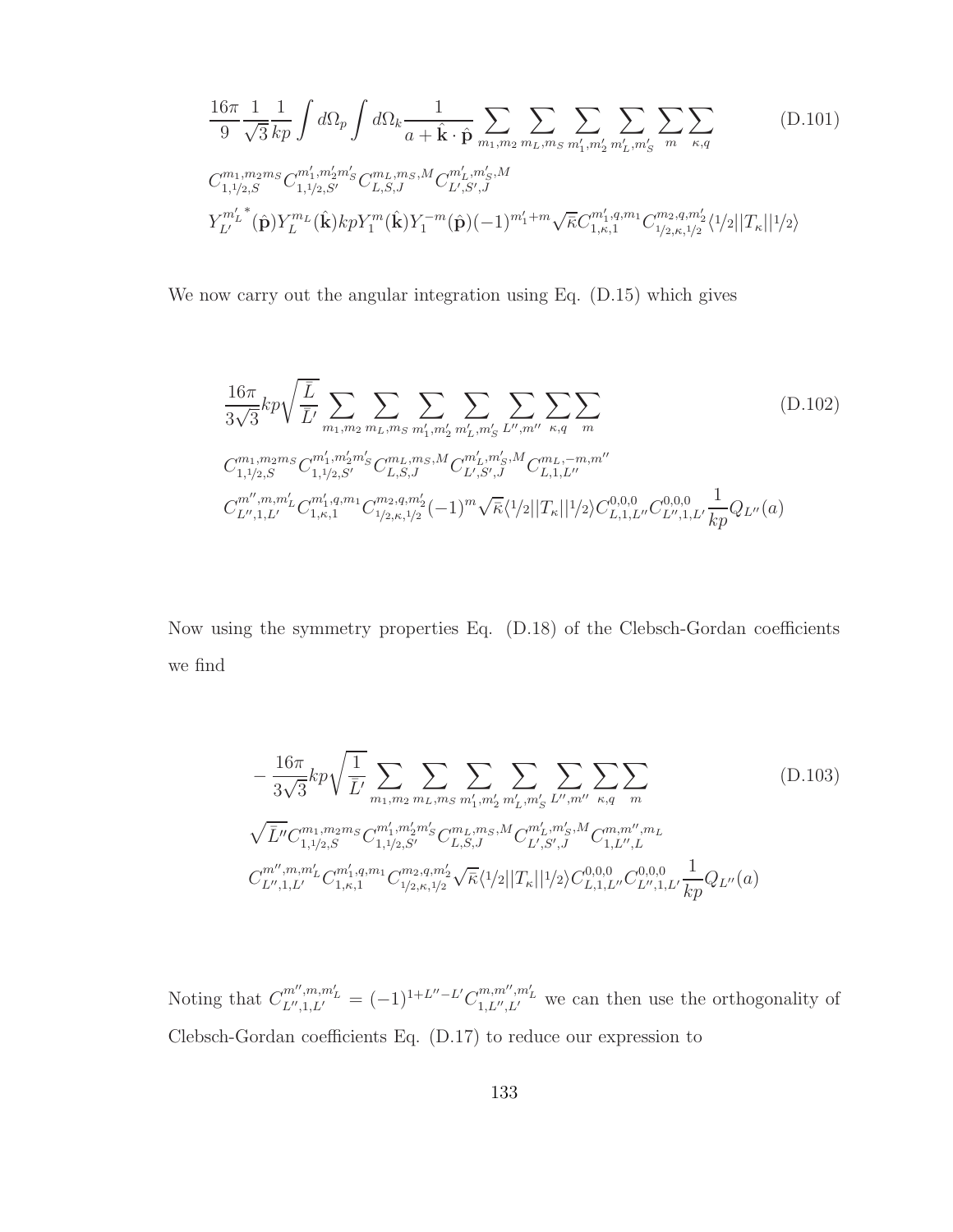$$
-\frac{16\pi}{3\sqrt{3}}kp\sqrt{\frac{1}{\bar{L}}}\delta_{L,L'}\sum_{m_1,m_2}\sum_{m_L,m_S}\sum_{m'_1,m'_2}\sum_{m'_S}\sum_{L''}\sum_{\kappa,q}
$$
(D.104)  

$$
\sqrt{\bar{L}''}C_{1,1/2,S}^{m_1,m_2m_S}C_{1,1/2,S'}^{m'_1,m'_2m'_S}C_{L,S,J}^{m_L,m_S,M}C_{L,S',J}^{m_L,m'_S,M}
$$
  

$$
C_{1,\kappa,1}^{m'_1,q,m_1}C_{1/2,\kappa,1/2}^{m_2,q,m'_2}\sqrt{\kappa}\langle 1/2||T_{\kappa}||1/2\rangle C_{L,1,L''}^{0,0,0}C_{1,L'',L}^{0,0,0}\frac{1}{kp}Q_{L''}(a)
$$

The resulting diagrams for the Clebsch-Gordan coefficients are the same in the  $\vec{k}^2$ case and are given in Fig. D.11. Then carrying out the same procedures as in the  $\vec{k}^2$ case we find the following expression

$$
-\frac{16\pi}{3}\sqrt{2}\frac{1}{\sqrt{L}}(-1)^{1/2-S'}\delta_{L,L'}\delta_{S,S'}\sum_{\kappa,L''}C_{L,1,L''}^{0,0,0}C_{1,L'',L}^{0,0,0}\sqrt{\bar{\kappa}L''}\left\{\begin{array}{ccc}1/2 & \kappa & 1/2\\1 & S' & 1\end{array}\right\}Q_{L''}(a)
$$
\n(D.105)

Finally using Eq. (D.28) we remove the sum over  $\kappa$  and are left with

$$
-\frac{16\pi}{3}\frac{1}{\sqrt{L}}\left(\delta_{S',1/2}+2\delta_{S',3/2}\right)(-1)^{1/2-S'}\delta_{L,L'}\delta_{S,S'}\sum_{L''}C_{L,1,L''}^{0,0,0}C_{1,L'',L}^{0,0,0}\sqrt{\bar{L}''}Q_{L''}(a)\right)
$$
(D.106)

Combining all the  $k^2$  and  $p^2$  terms we find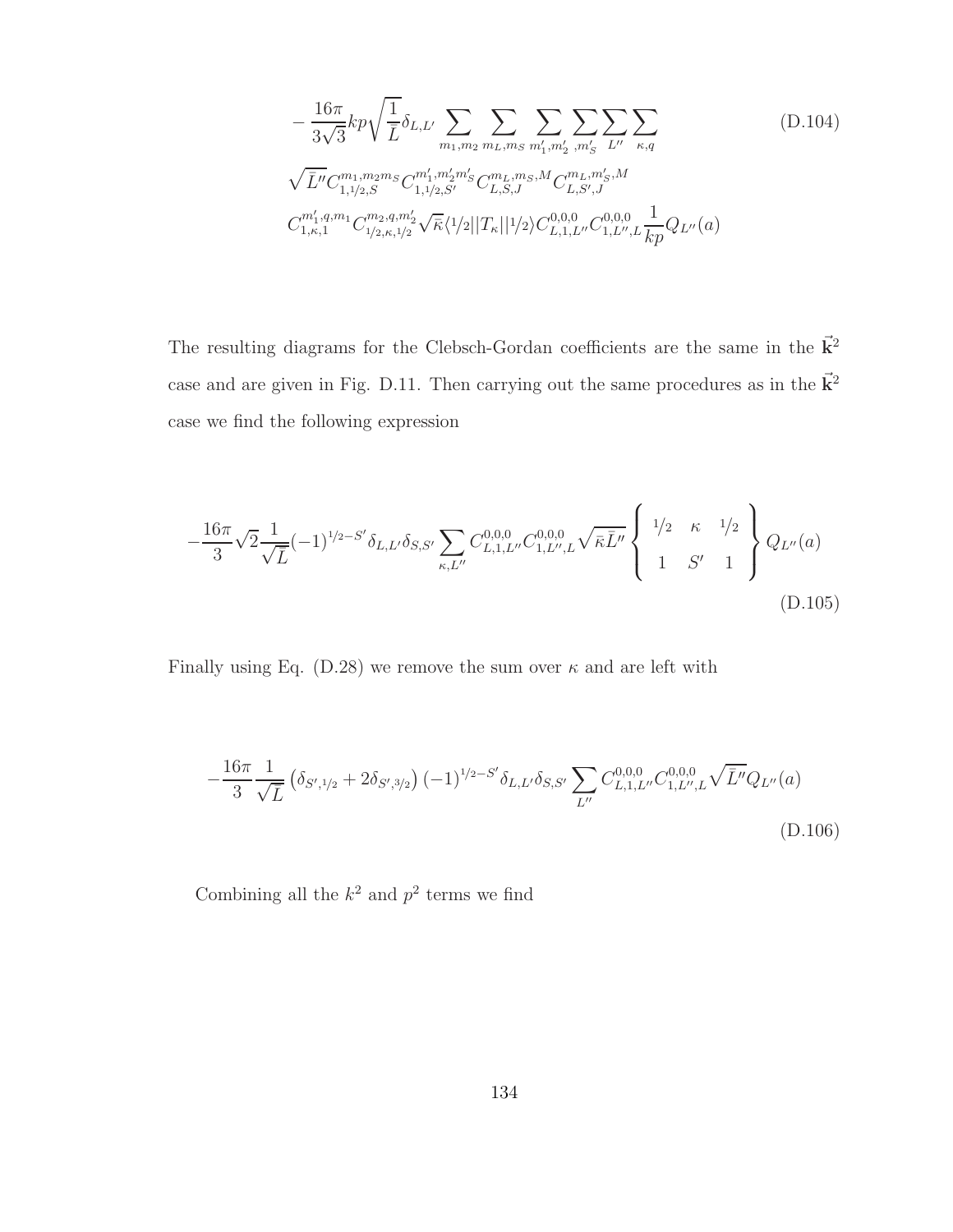$$
4\pi\sqrt{\bar{S}\bar{S}'\bar{L}}\left(\delta_{S',1/2} + 2\delta_{S',3/2}\right) \sum_{L''} C_{1,1,L''}^{0,0,0} C_{L,L'',L'}^{0,0,0} (-1)^{2S'+S+L+L''-J} \sqrt{\bar{L}''}
$$
\n(D.107)\n
$$
\begin{cases}\nL'' & 1 & 1 \\
1/2 & S & S' \\
1/2 & S & S'\n\end{cases}\n\begin{cases}\nS' & L'' & S \\
L & J & L'\n\end{cases}\n\begin{cases}\n(k^2Q_{L'}(a) + 4p^2Q_L(a)) \\
k^2Q_{L'}(a) + 4p^2Q_L(a)\n\end{cases}\n+\frac{4\pi}{3}\delta_{L,L'}\delta_{S,S'}(-1)^{1/2-S'}\left(\delta_{S',1/2} + 2\delta_{S',3/2}\right) \frac{1}{kp}(k^2Q_{L'}(a) + 4p^2Q_L(a))\n\end{cases}
$$

Now the sum over  $L''$  can be simplified by noting that for  $L'' = 1$  the term with L'' dependence is zero since  $C_{1,1,1}^{0,0,0} = 0$ . For the case of  $L'' = 0$  we use the following identity for 6-j symbols

$$
\begin{Bmatrix} j_1 & j_2 & 0 \ j_3 & j_4 & j_5 \end{Bmatrix} = \delta_{j_1, j_2} \delta_{j_3, j_4} \frac{(-1)^{j_1 + j_3 + j_5}}{\sqrt{\bar{j}_1 \bar{j}_3}}
$$
(D.108)

Upon using this identity on can show that both terms cancel for  $L'' = 0$ . Thus the only nonzero value comes from setting  $L'' = 2$ . Setting  $L'' = 2$  for the  $k^2$  and  $p^2$ terms, collecting all the remaining terms, and using time reversal symmetry to find the contribution from the second diagram in Fig. D.7 we finally find Eq. (D.109) for the projected diagrams.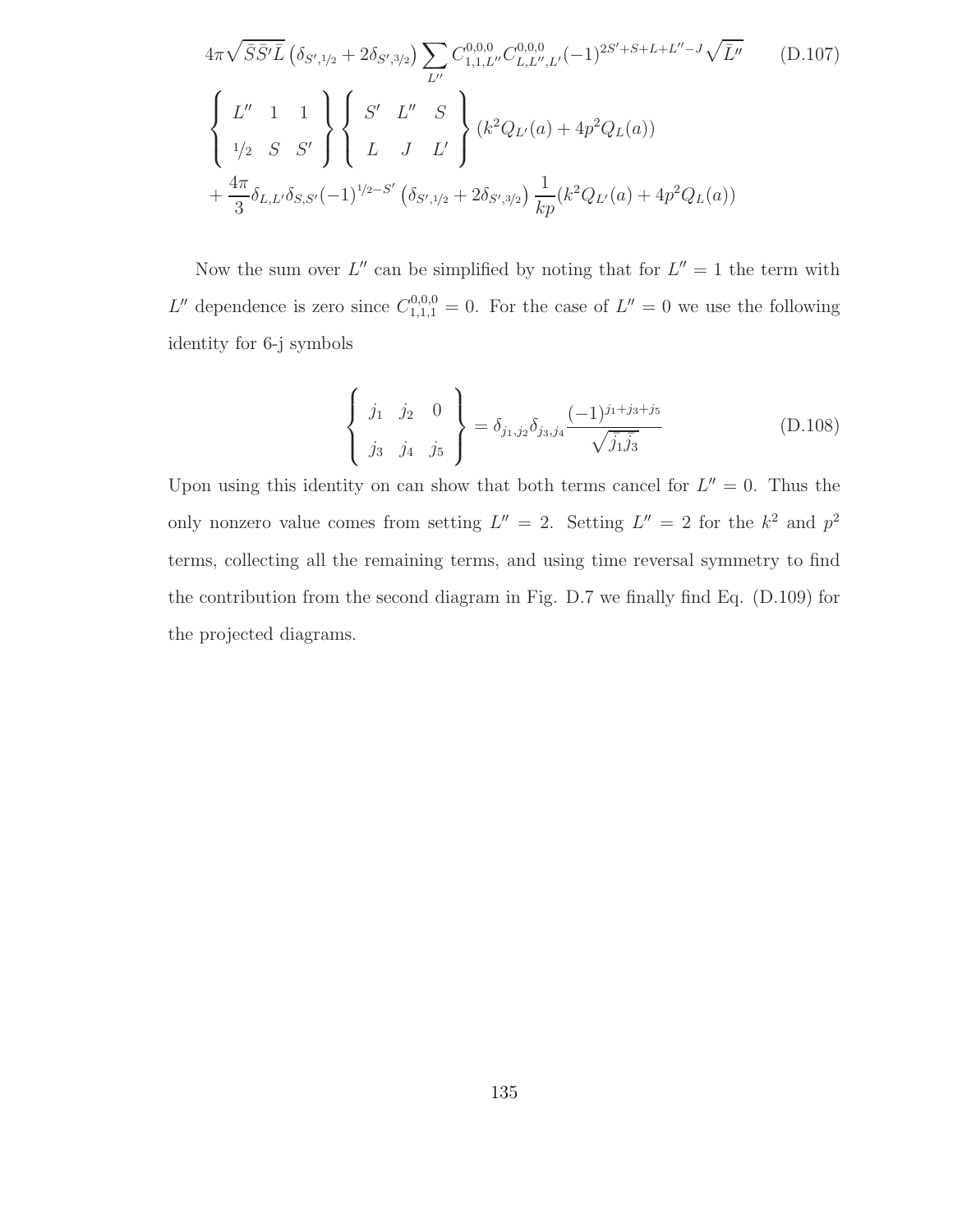$$
4\pi\sqrt{\bar{S}}\bar{S}'\bar{L}\sqrt{\frac{10}{3}}\left(\delta_{S',1/2}+2\delta_{S',3/2}\right)C_{L,2,L'}^{0,0,0}(-1)^{2S'+S+L-J}
$$
\n
$$
\begin{Bmatrix}\n2 & 1 & 1 \\
1/2 & S & S'\n\end{Bmatrix}\n\begin{Bmatrix}\nS' & 2 & S \\
L & J & L'\n\end{Bmatrix}\n\frac{1}{kp}(k^2Q_{L'}(a) + 4p^2Q_{L}(a))
$$
\n
$$
+ 8\pi\sqrt{\bar{S}}\bar{S}'\bar{L}\left(\delta_{S',1/2}+2\delta_{S',3/2}\right)\n\sum_{L''} C_{L,1,L''}^{0,0,0}C_{L'',1,L'}^{0,0,0}\times
$$
\n
$$
\times (-1)^{3/2-S'-L-L''}\sqrt{\bar{L}''}\n\begin{Bmatrix}\n1/2 & 1 & S \\
1 & L'' & L \\
1 & L'' & L\n\end{Bmatrix}\nQ_{L''}(a)
$$
\n
$$
+ 8\pi\sqrt{\bar{S}}\bar{S}'\bar{L}\left(\delta_{S',1/2}+2\delta_{S',3/2}\right)\n\sum_{L''} C_{L,1,L''}^{0,0,0}C_{L'',1,L'}^{0,0,0}(-1)^{1/2+S'+L+L''}\times
$$
\n
$$
\times\sqrt{\bar{L}''}\n\begin{Bmatrix}\n1/2 & 1 & S' \\
L' & J & L''\n\end{Bmatrix}\n\begin{Bmatrix}\nL & 1 & L'' \\
L & 1 & L'' \\
1/2 & J & S\n\end{Bmatrix}\nQ_{L''}(a)
$$
\n
$$
-\frac{16\pi}{3}\frac{1}{\sqrt{L}}\left(\delta_{S',1/2}+2\delta_{S',3/2}\right)(-1)^{1/2-S'}\delta_{L,L'}\delta_{S,S'}\sum_{L''} C_{L,1,L''}^{0,0,0}C_{L,1,L''}^{0,0,0}\sqrt{\bar{L}''}Q_{L''}(a)
$$
\n
$$
+(S \leftrightarrow S')(L \leftrightarrow L')(k \leftrightarrow p)
$$
\n(1)

Now we are at the point where we can show that the projected amplitudes averaged over J give zero. In order to average over J we multiply Eq. (D.109) by  $\bar{J}$  and then sum over all J values. First we will show how the  $Q_{L''}(a)$  terms cancel. For the  $Q_{L''}(a)$  term with no 6-j or 9-j symbols the sum over  $\bar{J}$  simply gives a factor of  $\bar{S}\bar{L}$ since this term has no explicit  $J$  dependence. The 9-j symbol averaged over  $J$  can be obtained using Eq. (D.110) which is derived in the final appendix. The two 6-j symbols averaged over  $J$  can be reduced by using the orthogonality of 6-j symbols Eq. (D.111) [39]. Finally using the symmetry property Eq. (B.1) on the Clebsch-Gordan coefficient  $C_{L'',1}^{0,0,0}$  $L''$ ,  $L''$ , we find that all the  $Q_{L''}(a)$  terms cancel.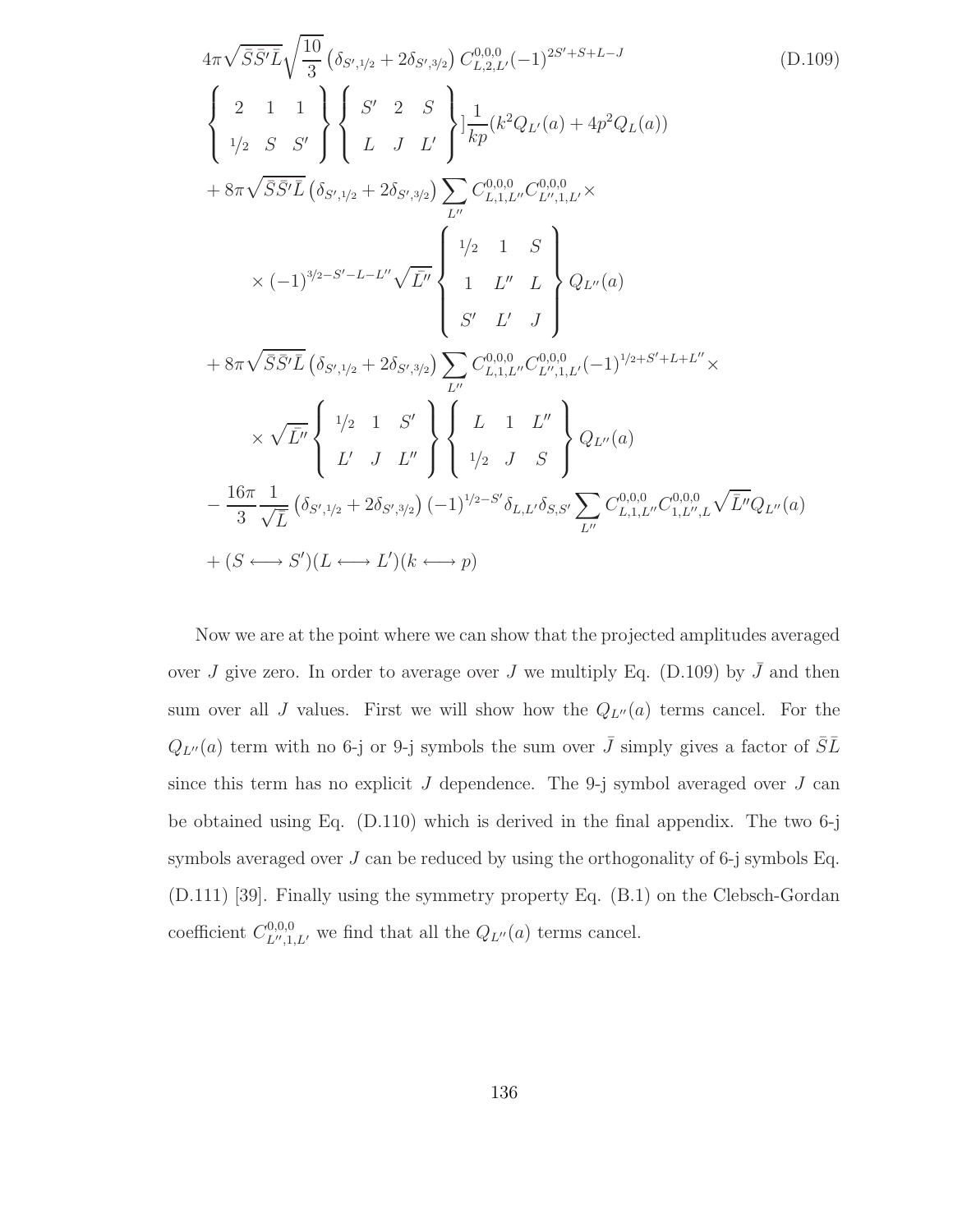$$
\sum_{j_{33}} \bar{j}_3 \begin{Bmatrix} j_{11} & j_{12} & j_{13} \\ j_{21} & j_{22} & j_{23} \\ j_{31} & j_{32} & j_{33} \end{Bmatrix} = \frac{1}{\bar{j}_{12}} \delta_{j_{21}j_{12}} \delta_{j_{13}j_{31}} \delta_{j_{32}j_{23}}
$$
(D.110)

$$
\sum_{j_3} \bar{j}_3 \left\{ j_1 \quad j_2 \quad j_3 \atop j_4 \quad j_5 \quad j_6 \right\} \left\{ j'_1 \quad j'_2 \quad j_3 \atop j'_4 \quad j_5 \quad j'_6 \right\} = \frac{1}{\bar{j}_6} \delta_{j_1 j'_1} \delta_{j_2 j'_2} \delta_{j_4 j'_4} \delta_{j_6 j'_6} \delta(j_1 j_5 j_6) \delta(j_4 j_2 j_6)
$$
\n(D.111)

Next we must show how the  $k^2$  and  $p^2$  terms cancel. The only terms that contain J are the one 6-j symbol and the phase factor. Using the definition of the 6-j symbol the averaging of these terms over  $J$  is given by Eq. (D.112) [39]

$$
\sum_{J} \bar{J}(-1)^{S-J} \begin{Bmatrix} S' & 2 & S \\ L & J & L' \end{Bmatrix} = \sum_{J} \sum_{\text{all } m} \bar{J}(-1)^{\phi} \times \begin{pmatrix} 0.112 \\ \chi \end{pmatrix}
$$
\n
$$
\times \begin{pmatrix} S' & 2 & S \\ m'_S & m_2 & m_S \end{pmatrix} \begin{pmatrix} S' & J & L' \\ -m'_S & M & -m'_L \end{pmatrix} \times \begin{pmatrix} L & 2 & L' \\ -m_L & -m_2 & m'_L \end{pmatrix} \begin{pmatrix} L & J & S \\ m_L & -M & -m_S \end{pmatrix}
$$

where  $\phi = 2S + S' + m_2 + m_S + m_L$ . Now using the symmetry properties of the Wigner-3j symbols Eq. (D.151) and (D.113)

$$
\begin{pmatrix}\nj_1 & j_2 & j_3 \\
m_1 & m_2 & m_3\n\end{pmatrix} = (-1)^{j_1+j_2+j_3} \begin{pmatrix}\nj_1 & j_2 & j_3 \\
-m_1 & -m_2 & -m_3\n\end{pmatrix}
$$
\n(D.113)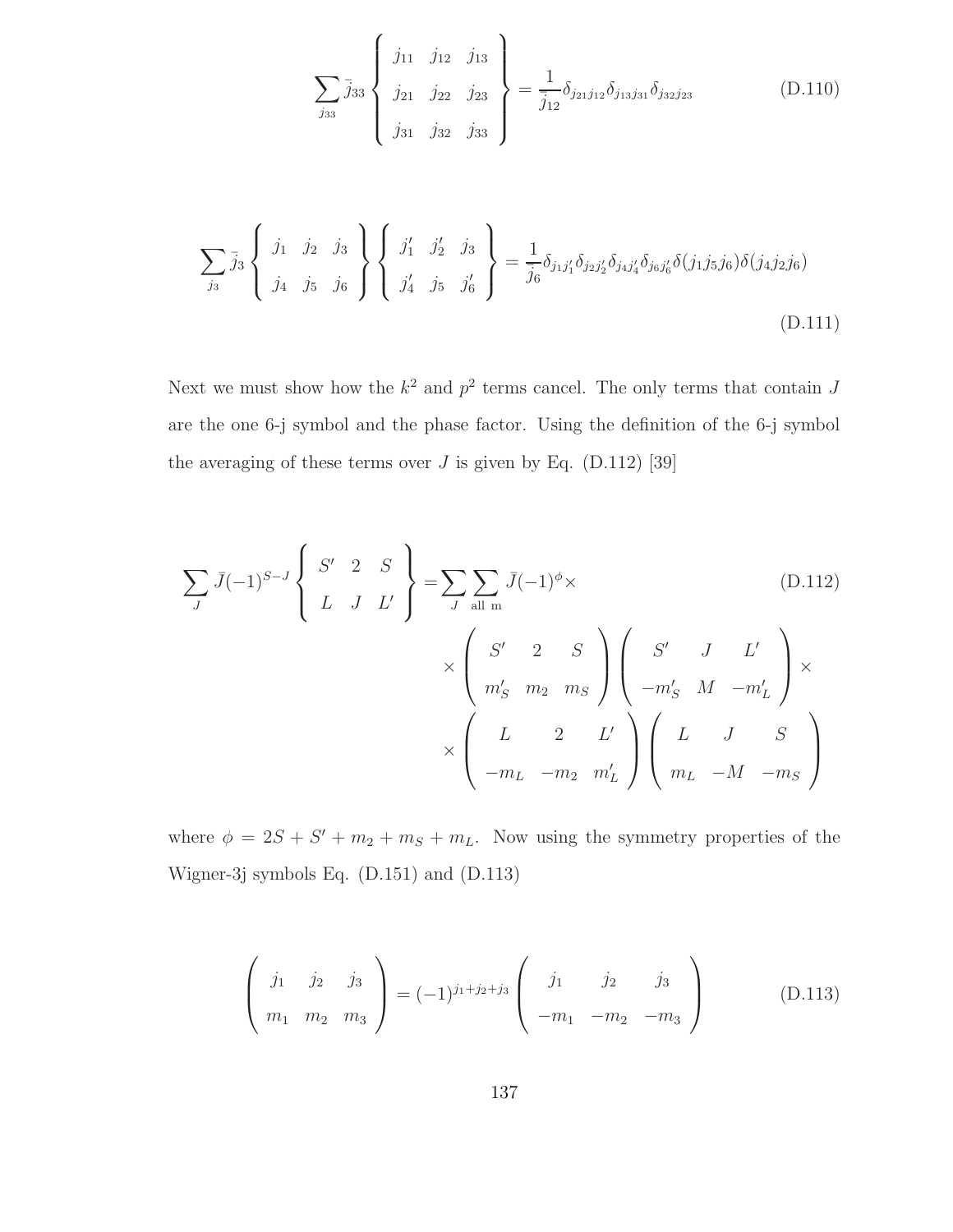and the orthogonality of the Wigner-3j symbols Eq. (D.152) we find our expression reduces to

$$
\sum_{J} \bar{J}(-1)^{S-J} \begin{Bmatrix} S' & 2 & S \\ L & J & L' \end{Bmatrix} = \sum_{m_2, m_S, m_L} (-1)^{3S+m_2+m_S+m_L} \begin{pmatrix} S & 2 & S \\ -m_S & m_2 & m_S \end{pmatrix} \times \begin{pmatrix} L & 2 & L \\ m_L & m_2 & m_L \end{pmatrix} \delta_{SS'} \delta_{LL'} \bar{S} \bar{L}
$$
\n(D.114)

Now again using Eq. (D.113) on the first Wigner-3j symbol and noting the identity Eq. (D.115)

$$
\sum_{m} (-1)^{j-m} \begin{pmatrix} j & j & J \ m & -m & 0 \end{pmatrix} = \sqrt{j} \delta_{J0}
$$
 (D.115)

we find our average over  $J$  reduces to

$$
\sum_{J} \bar{J}(-1)^{S-J} \begin{Bmatrix} S' & 2 & S \\ L & J & L' \end{Bmatrix} = \begin{pmatrix} L & 2 & L \\ 0 & 0 & 0 \end{pmatrix} \delta_{SS'} \delta_{LL'} \bar{S} \bar{L} \sqrt{\bar{S}} \delta_{20} \qquad (D.116)
$$

Finally it is trivial to see that this average gives zero since  $\delta_{20} = 0$ . Therefore the  $k^2$ and  $p<sup>2</sup>$  terms averaged over  $J$  give zero and the whole projected amplitude averaged over J gives zero as claimed

## D.2.2 Deuteron to Singlet Term

We will now project out the SD mixing term where a deuteron goes to singlet dibaryon field. The corresponding diagram of interest is given in Fig. D.12.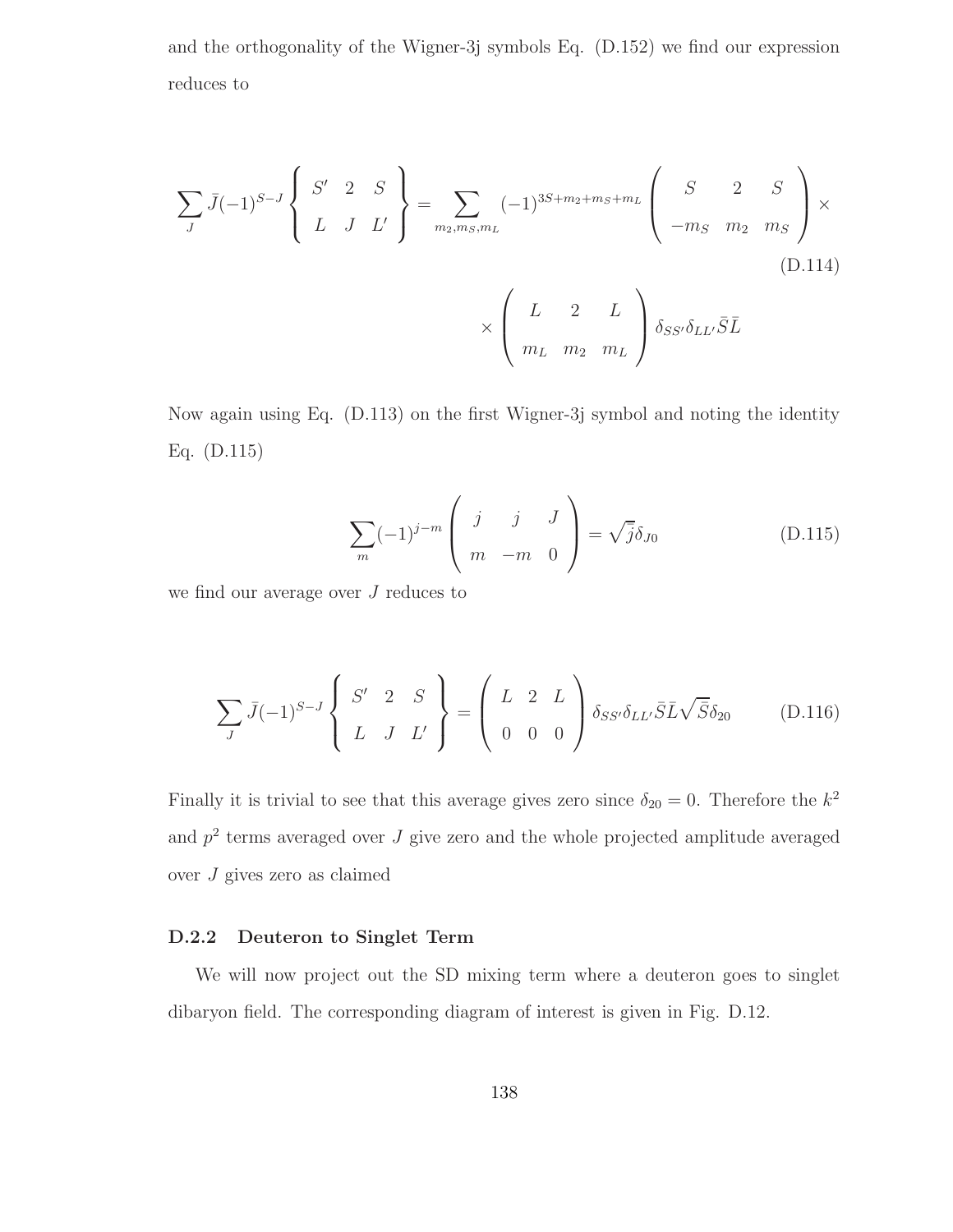

Figure D.12: Feynman diagram for deuteron initial state and singlet dibaryon final state

The resulting spin and isospin dependent structure that one must project out from this diagram is given by

$$
\frac{1}{kp}\frac{1}{a+\hat{\mathbf{k}}\cdot\hat{\mathbf{p}}}(\sigma^{\ell})_{\alpha}^{\beta}(\tau^{B})_{a}^{b}\left((2\vec{\mathbf{p}}+\vec{\mathbf{k}})^{i}(2\vec{\mathbf{p}}+\vec{\mathbf{k}})^{\ell}-\frac{1}{3}\delta_{i\ell}(2\vec{\mathbf{p}}+\vec{\mathbf{k}})^{2}\right)
$$
(D.117)

We will first project out the  $k^{i}k^{\ell}$  term using the Wigner-Eckart theorem we find the spin structure reduces to Eq. (D.118)

$$
\langle 1/2m_2' | \sigma^m | 1/2m_2 \rangle = \sqrt{3} C_{1/2,1,1/2}^{m_2, m, m_2'} \tag{D.118}
$$

Combining Eq. (D.118) with the definition for projection out in total angular momentum, and for the time being ignoring isospin we find the following for the projection of the  $k^{i}k^{\ell}$  term

$$
\frac{4\pi}{3}\sqrt{3}\frac{1}{kp}\int d\Omega_p \int d\Omega_k \frac{1}{a+\hat{\mathbf{k}}\cdot\hat{\mathbf{p}}}\sum_{m_1,m_2} \sum_{m_L,m_S} \sum_{m'_2} \sum_{m'_L,m'_S} \sum_{m'_L,m'_S} \sum_{m'_L,m'_S,m'_S} (D.119)
$$
\n
$$
C_{1,1/2,S}^{m_1,m_2m_S} C_{0,1/2,S'}^{0,m'_2m'_S} C_{L,S,J}^{m_L,m_S,M} C_{L',S',J}^{m'_L,m'_S,M}
$$
\n
$$
Y_{L'}^{m'_L}(\hat{\mathbf{p}}) Y_L^{m_L}(\hat{\mathbf{k}}) k^2 Y_1^{m_1}(\hat{\mathbf{k}}) Y_1^{-m}(\hat{\mathbf{k}}) (-1)^m C_{1/2,1,1/2}^{m_2,m_1,m'_2}
$$
\n(2.119)

The angular integration is then carried out via Eq. (D.13) yielding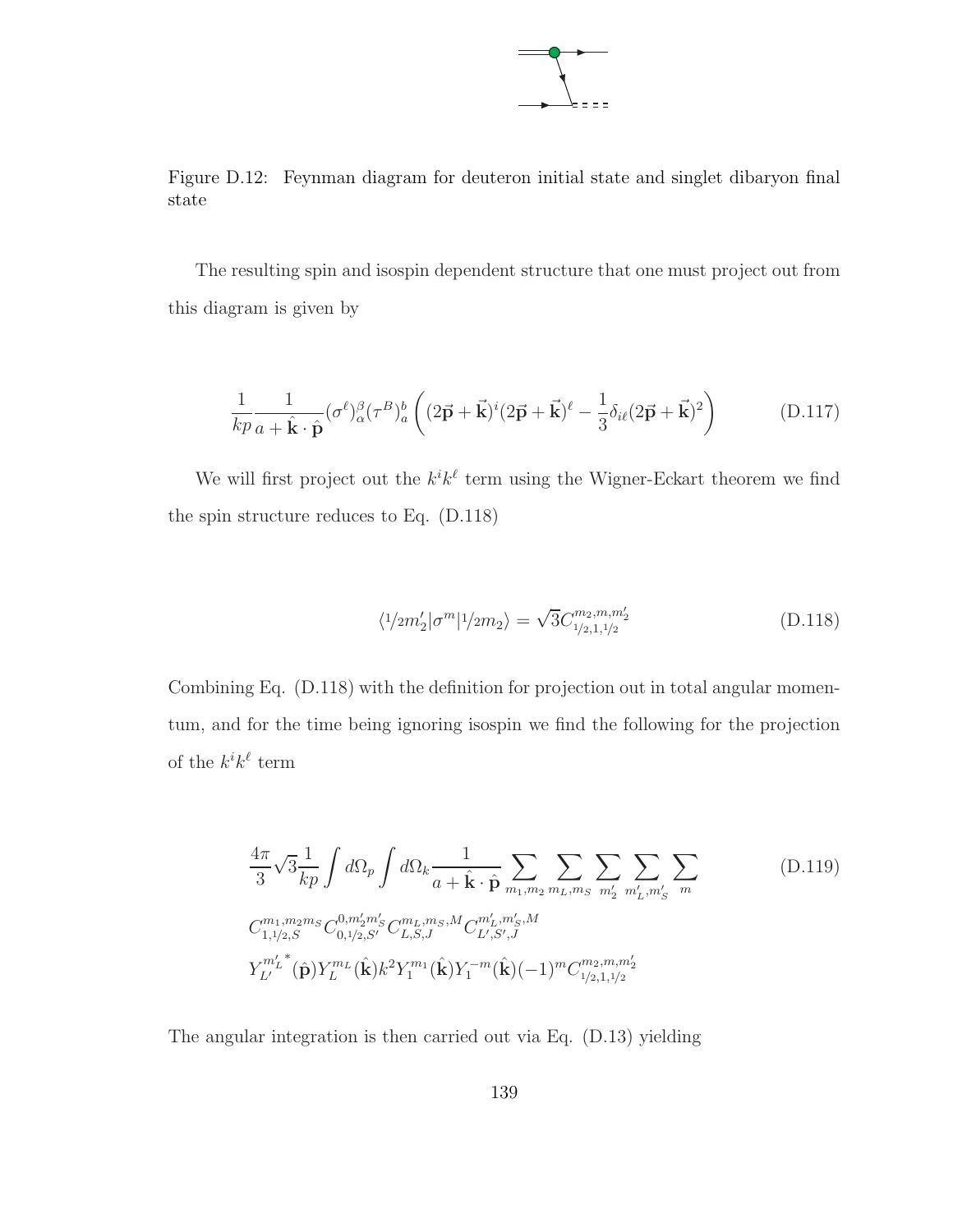$$
4\pi\sqrt{3}k^2\sqrt{\frac{\overline{L}}{\overline{L}'}}\sum_{m_1,m_2}\sum_{m_L,m_S}\sum_{m'_2}\sum_{m'_L,m'_S}\sum_{L'',m''} \sum_{m''} \sum_{m''} \sum_{m_1,m_2m_S} (D.120)
$$
  
\n
$$
C_{1,1/2,S}^{m_1,m_2m_S}C_{0,1/2,S'}^{0,m'_2m'_S}C_{L,S,J}^{m_L,m_S,M}C_{L',S',J}^{m'_L,m'_S,M}C_{1,1,L''}^{m_1,-m,m''}
$$
  
\n
$$
C_{L,L'',L'}^{m_L,m'',m'_L}(-1)^m C_{1/2,1,1/2}^{m_2,m,m'_2}C_{1,1,L''}^{0,0,0}C_{L,L'',L'}^{0,0,0}\frac{1}{kp}Q_{L'}(a)
$$

Now using symmetry property (D.18) of the Clebsch-Gordan coefficients and the fact that  $C_{0,1/2,S'}^{0,m'_2,m'_S} = \delta_{1/2,S'}\delta_{m'_2,m'_S}$  we find

$$
-4\pi k^2 \sqrt{\frac{\bar{L}}{\bar{L}'}} \sum_{m_1,m_2} \sum_{m_L,m_S} \sum_{m'_2} \sum_{m'_L,m'_S} \sum_{L'',m''} \sum_{m''} \sum_{m''} \left( D.121 \right)
$$
  

$$
\sqrt{\bar{L}''} C_{1,1/2,S}^{m_1, m_2m_S} C_{L,S,J}^{m_L, m_S, M} C_{L',S',J}^{m'_L, m'_S, M} C_{1,L'',1}^{m,m'',m_1}
$$
  

$$
C_{L,L'',L'}^{m_L, m'',m'_L} C_{1/2,1,S'}^{m_2, m,m'_S} C_{1,1,L''}^{0,0,0} C_{L,L'',L'}^{0,0,0} \delta_{S'1/2} \frac{1}{kp} Q_{L'}(a)
$$
 (111)

The resulting product of the Clebsch-Gordan coefficients is represented diagrammatically in Fig. D.13



Figure D.13: Diagram representing Clebsch-Gordan coefficients in Eq. (D.121)

Using the definition of the diagrams as 6-j symbols and taking into account phase factors we find the following solution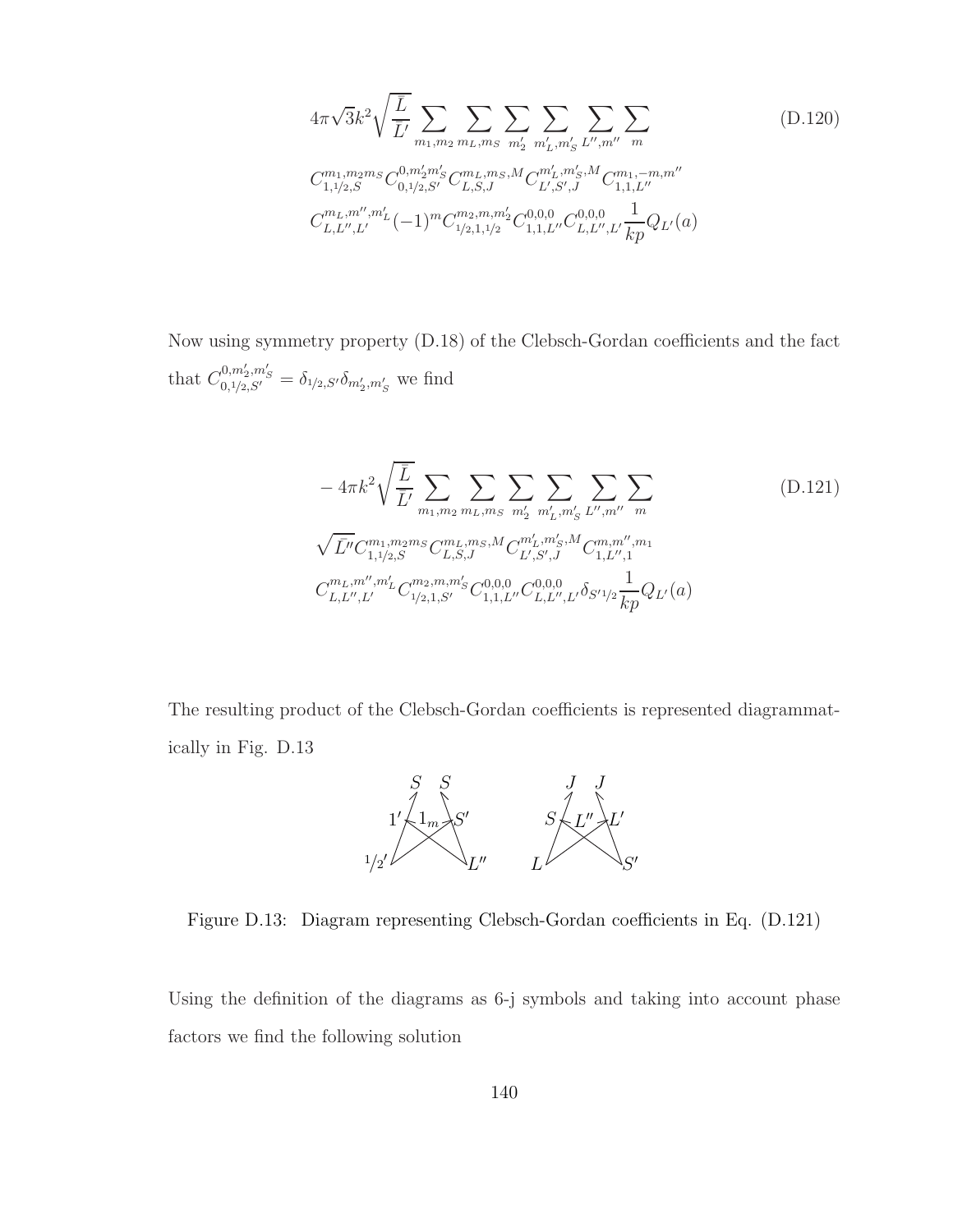$$
4\pi\sqrt{6}k^2\sqrt{\bar{S}}\bar{L}\delta_{S'1/2}\sum_{L''}\sqrt{\bar{L''}}C_{1,1,L''}^{0,0,0}C_{L,L'',L'}^{0,0,0}( -1)^{1+S+L+L''-J}\times (D.122)
$$
  
 
$$
\times \left\{\begin{array}{ccc}L'' & 1 & 1\\1/2 & S & S'\end{array}\right\} \left\{\begin{array}{ccc}S' & L'' & S\\L & J & L'\end{array}\right\} \frac{1}{kp}Q_{L'}(a)
$$

We now calculate the  $p^i p^j$  term, noting that the spin structure is projected out by Eq. (D.118) we find the term we must project out is given by

$$
\frac{16\pi}{3}\sqrt{3}\frac{1}{kp}\int d\Omega_p \int d\Omega_k \frac{1}{a+\hat{\mathbf{k}}\cdot\hat{\mathbf{p}}}\sum_{m_1,m_2} \sum_{m_L,m_S} \sum_{m'_2} \sum_{m'_L,m'_S} \sum_{m'_L,m'_S} \sum_{m'_L,m'_S,m'_S} (D.123)
$$
  
\n
$$
C_{1,1/2,S}^{m_1,m_2m_S} C_{0,1/2,S'}^{0,m'_2m'_S} C_{L,S,J}^{m_L,m_S,M} C_{L',S',J}^{m'_L,m'_S,M}
$$
  
\n
$$
Y_{L'}^{m'_L}(\hat{\mathbf{p}}) Y_L^{m_L}(\hat{\mathbf{k}}) p^2 Y_1^{m_1}(\hat{\mathbf{p}}) Y_1^{-m}(\hat{\mathbf{p}}) (-1)^m C_{1/2,1,1/2}^{m_2,m_1,m'_2}
$$
\n(D.123)

Carrying out the angular integration by using Eq. (D.14) we find

$$
16\pi\sqrt{3}p^{2}\sqrt{\frac{\overline{L}}{\overline{L}'}}\sum_{m_{1},m_{2}}\sum_{m_{L},m_{S}}\sum_{m'_{L}}\sum_{m'_{L},m'_{S}}\sum_{L'',m''} \sum_{m''}
$$
\n
$$
C_{1,1/2,S}^{m_{1},m_{2}m_{S}}C_{0,1/2,S'}^{0,m'_{2}m'_{S}}C_{L,S,J}^{m_{L},m_{S},M}C_{L',S',J}^{m'_{L},m'_{S},M}C_{1,1,L''}^{m_{1},-m,m''}
$$
\n
$$
C_{L,L'',L'}^{m_{L},m'',m'_{L}}(-1)^{m}C_{1/2,1,1/2}^{m_{2},m,m'_{2}}C_{1,1,L''}^{0,0,0}C_{L,L'',L'}^{0,0,0}\frac{1}{kp}Q_{L}(a)
$$
\n
$$
(D.124)
$$

At this point we note that the  $p^i p^{\ell}$  term is identical to the  $k^i k^{\ell}$  term except for the  $p^2$ , the factor of four, and the  $Q_L(a)$ , thus the answer for  $p^i p^{\ell}$  term is identical to the  $k^{i}k^{\ell}$  term except for a few minor modifications. So we simply write down the answer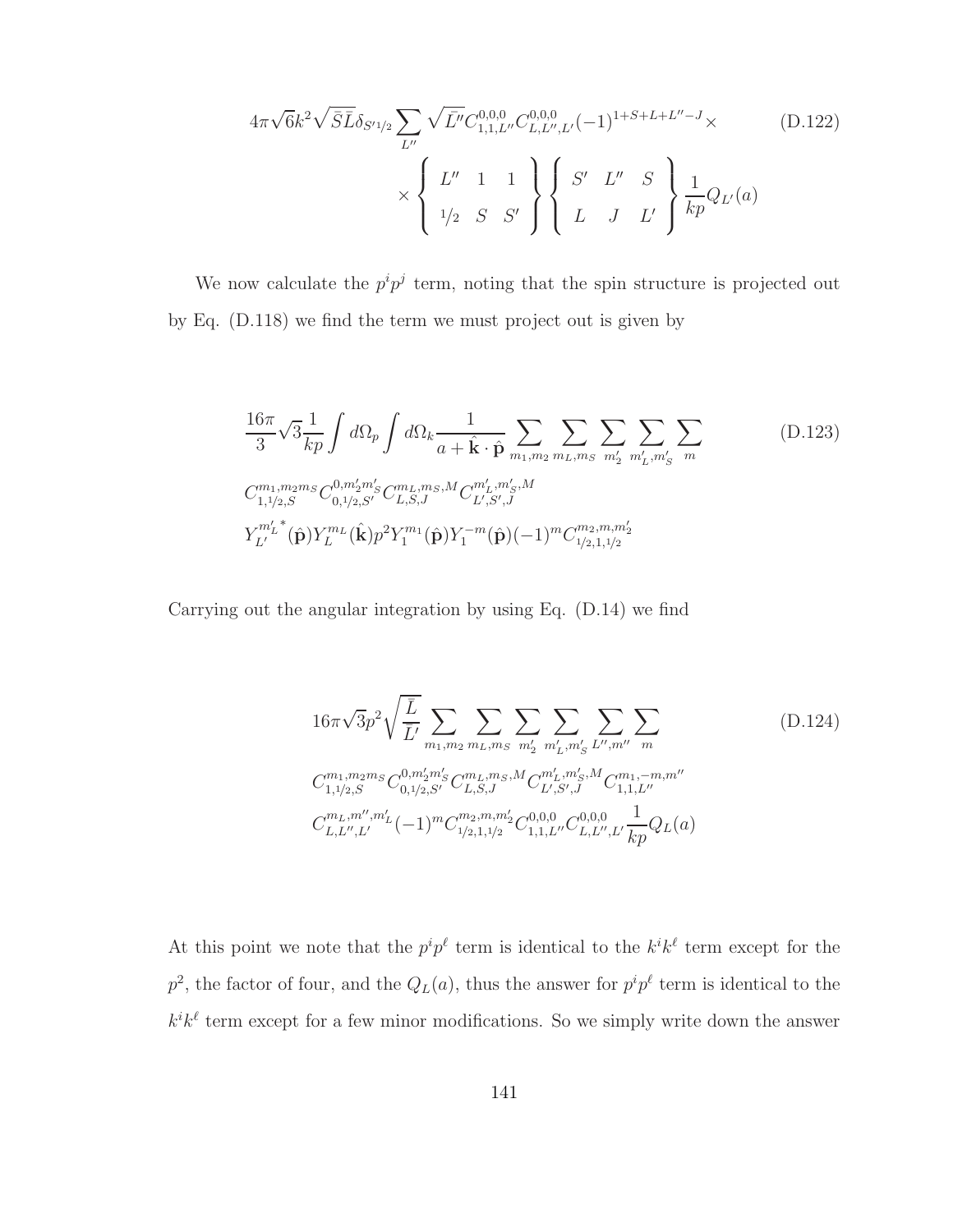$$
16\pi\sqrt{6}p^{2}\sqrt{\bar{S}}\bar{L}\delta_{S'1/2} \sum_{L''} \sqrt{\bar{L}''} C_{1,1,L''}^{0,0,0} C_{L,L'',L'}^{0,0,0}( -1)^{1+S+L+L''-J} \times \left\{\n\begin{array}{ccc}\nL'' & 1 & 1 \\
L'' & 1 & 1 \\
1/2 & S & S'\n\end{array}\n\right\} \left\{\n\begin{array}{ccc}\nS' & L'' & S \\
L & J & L'\n\end{array}\n\right\} \frac{1}{kp} Q_{L}(a)
$$
\n(D.125)

Next we calculate the  $k^i p^{\ell}$  term, and again the spin structure projected out is given by Eq. (D.118) and we find the term we must project is given by

$$
\frac{8\pi}{3}\sqrt{3}\frac{1}{kp}\int d\Omega_{p}\int d\Omega_{k}\frac{1}{a+\hat{\mathbf{k}}\cdot\hat{\mathbf{p}}}\sum_{m_{1},m_{2}}\sum_{m_{L},m_{S}}\sum_{m'_{2}}\sum_{m'_{L},m'_{S}}\sum_{m}
$$
\n
$$
C_{1,1/2,S}^{m_{1},m_{2}m_{S}}C_{0,1/2,S'}^{0,m'_{2}m'_{S}}C_{L,S,J}^{m_{L},m_{S},M}C_{L',S',J}^{m'_{L},m'_{S},M}
$$
\n
$$
Y_{L'}^{m'_{L}}(\hat{\mathbf{p}})Y_{L}^{m_{L}}(\hat{\mathbf{k}})kpY_{1}^{m_{1}}(\hat{\mathbf{k}})Y_{1}^{-m}(\hat{\mathbf{p}})(-1)^{m}C_{1/2,1,1/2}^{m_{2},m,m'_{2}}
$$
\n(D.126)

The angular integration is trivially carried out by using Eq. (D.15) which gives

$$
8\pi\sqrt{3}kp\sqrt{\frac{\overline{L}}{\overline{L}'}}\sum_{m_1,m_2}\sum_{m_L,m_S}\sum_{m'_2}\sum_{m'_L,m'_S}\sum_{m}\sum_{L''}\sum_{m''} \sum_{m''} \sum_{m''} \sum_{m''} \sum_{m''} \sum_{m''} \sum_{m''} \sum_{m''} \sum_{m''} \sum_{m''} \sum_{m''} \sum_{m''} \sum_{m''} \sum_{m''} \sum_{m''} \sum_{m''} \sum_{m''} \sum_{m''} \sum_{m''} \sum_{m''} \sum_{m''} \sum_{m''} \sum_{m''} \sum_{m''} \sum_{m''} \sum_{m''} \sum_{m''} \sum_{m''} \sum_{m''} \sum_{m''} \sum_{m''} \sum_{m''} \sum_{m''} \sum_{m''} \sum_{m''} \sum_{m''} \sum_{m''} \sum_{m''} \sum_{m''} \sum_{m''} \sum_{m''} \sum_{m''} \sum_{m''} \sum_{m''} \sum_{m''} \sum_{m''} \sum_{m''} \sum_{m''} \sum_{m''} \sum_{m''} \sum_{m''} \sum_{m''} \sum_{m''} \sum_{m''} \sum_{m''} \sum_{m''} \sum_{m''} \sum_{m''} \sum_{m''} \sum_{m''} \sum_{m''} \sum_{m''} \sum_{m''} \sum_{m''} \sum_{m''} \sum_{m''} \sum_{m''} \sum_{m''} \sum_{m''} \sum_{m''} \sum_{m''} \sum_{m''} \sum_{m''} \sum_{m''} \sum_{m''} \sum_{m''} \sum_{m''} \sum_{m''} \sum_{m''} \sum_{m''} \sum_{m''} \sum_{m''} \sum_{m''} \sum_{m''} \sum_{m''} \sum_{m''} \sum_{m''} \sum_{m''} \sum_{m''} \sum_{m''} \sum_{m''} \sum_{m''} \sum_{m''} \sum_{m''} \sum_{m''} \sum_{m''} \sum_{m''} \sum_{m''} \sum_{m''} \sum_{m''} \sum_{m''} \sum_{m''} \sum_{m''} \sum_{m''} \sum_{m''} \sum_{m''} \sum_{m''} \sum_{m''} \sum_{m''} \sum_{m''} \sum_{m''} \sum_{m''} \sum_{m''} \sum_{m''} \sum_{m''} \sum_{
$$

Using symmetry property Eq. (D.18) of the Clebsch-Gordan coefficients and the fact that  $C_{0,1/2,S'}^{0,m'_2,m'_S} = \delta_{1/2,S'}\delta_{m'_2,m'_S}$  we find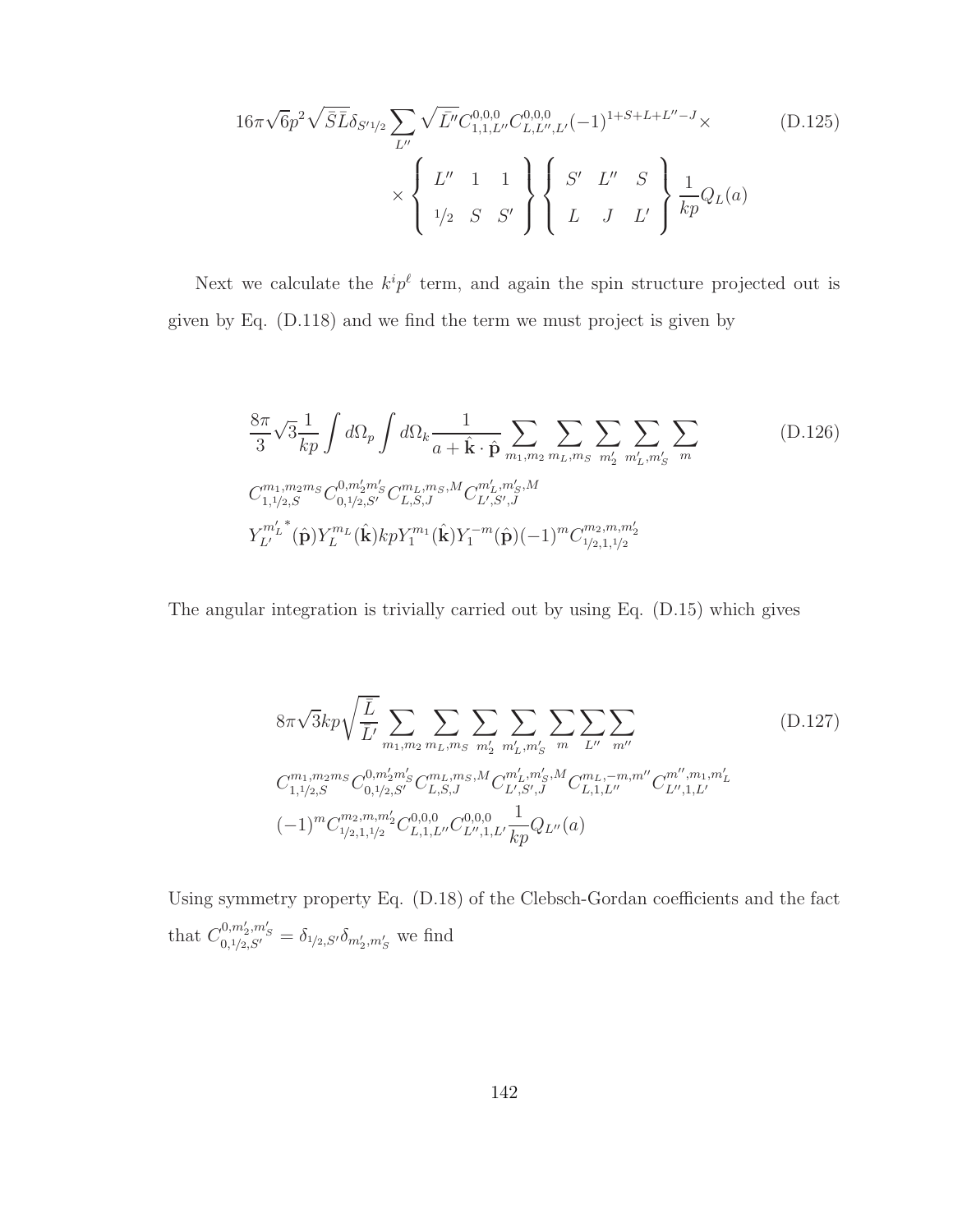$$
-8\pi\sqrt{3}kp\sqrt{\frac{1}{\bar{L}'}}\sum_{m_1,m_2}\sum_{m_L,m_S}\sum_{m'_L,m'_S}\sum_{m}\sum_{L''}\sum_{m''} \sum_{m''} \sum_{m''} \left\langle (D.128)\sqrt{\bar{L}''}C_{1,1/2,S}^{m_1,m_2m_S}C_{L,S,J}^{m_L,m_S,M}C_{L',S',J}^{m'_L,m'_S,M}C_{1,L'',L}^{m,m'',m_L}C_{L'',1,L'}^{m'',m_1,m'_L} \right\langle C_{1/2,1,S'}^{m_2,m,m'_S}C_{L,1,L''}^{0,0,0}C_{L'',1,L''}^{0,0,0}\delta_{S'1/2}\frac{1}{kp}Q_{L''}(a)\right\}
$$

The resulting diagrams for the this product of Clebsch-Gordan coefficients is given in Fig. (D.14)



Figure D.14: Diagram representing Clebsch-Gordan coefficients in Eq. (D.128)

Converting the diagram into its corresponding 9-j symbol and taking into account phase factors we obtain

$$
8\pi\sqrt{6}\sqrt{\bar{L}\bar{S}}\delta_{S'1/2} \sum_{L''} \sqrt{\bar{L}''} C_{L,1,L''}^{0,0,0} C_{L'',1,L'}^{0,0,0} \begin{Bmatrix} 1/2 & 1 & S \\ 1 & L'' & L \\ S' & L' & J \end{Bmatrix} Q_{L''}(a) \quad (D.129)
$$

We now calculate the  $k^{\ell} p^{i}$  term, where the spin structure as before is projected out in Eq. (D.118) and the projection for our term is given by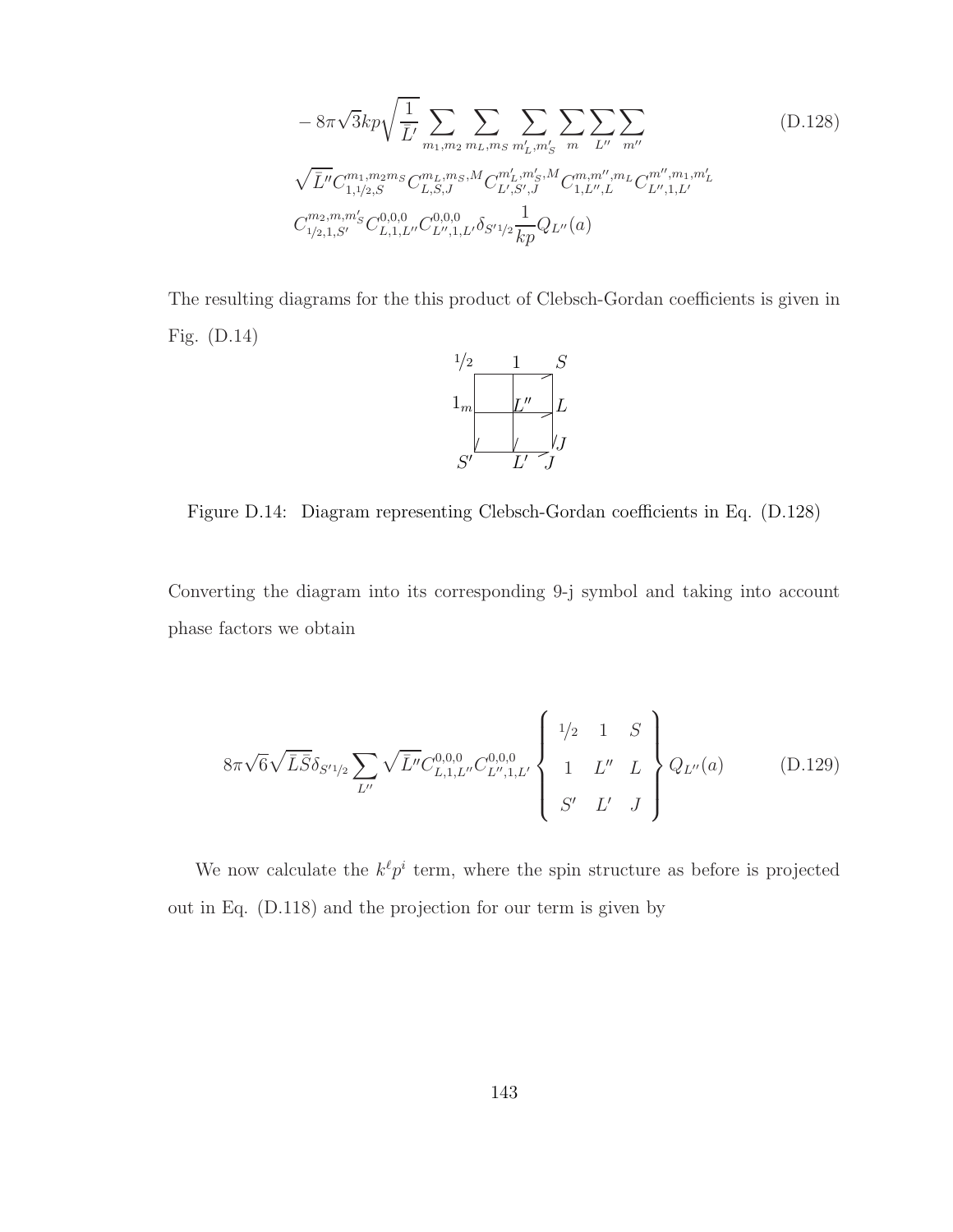$$
\frac{8\pi}{3} \frac{1}{kp} \sqrt{3} \int d\Omega_p \int d\Omega_k \frac{1}{a + \hat{\mathbf{k}} \cdot \hat{\mathbf{p}}} \sum_{m_1, m_2} \sum_{m_L, m_S} \sum_{m'_2} \sum_{m'_L, m'_S} \sum_{m'_L, m'_S} \sum_{m'_L, m'_S, m'_S} (D.130)
$$
  

$$
C_{1,1/2,S}^{m_1, m_2m_S} C_{0,1/2,S'}^{0, m'_2m'_S} C_{L,S,J}^{m_L, m_S, M} C_{L',S',J}^{m'_L, m'_S, M}
$$
  

$$
Y_{L'}^{m'_L}(\hat{\mathbf{p}}) Y_L^{m_L}(\hat{\mathbf{k}}) kp Y_1^{m_1}(\hat{\mathbf{p}}) Y_1^{-m}(\hat{\mathbf{k}}) (-1)^m C_{1/2,1,1/2}^{m_2, m, m'_2}
$$
 (D.130)

The angular integration is then carried out by use of Eq. (D.15) which gives

8π √ 3kp<sup>r</sup> L¯ L¯′ X m1,m<sup>2</sup> X mL,m<sup>S</sup> X m′ 2 X m′ L ,m′ S X m X L′′ X m′′ (D.131) C m1,m2m<sup>S</sup> <sup>1</sup>,1/2,S C 0,m′ 2m′ S <sup>0</sup>,1/2,S′ C mL,mS,M L,S,J C m′ L ,m′ S ,M L′ ,S′ ,J C mL,m1,m′′ L,1,L′′ C m′′ ,−m,m′ L L′′ ,1,L′ (−1)<sup>m</sup><sup>C</sup> m2,m,m′ 2 <sup>1</sup>/2,1,1/<sup>2</sup> C 0,0,0 L,1,L′′C 0,0,0 L′′ ,1,L′ 1 kpQL′′(a)

Using the symmetry property Eq. (D.18) of the Clebsch-Gordan coefficients and the fact that  $C_{0,1/2,S'}^{0,m'_2,m'_S} = \delta_{1/2,S'} \delta_{m'_2,m'_S}$  we find

$$
- 8\pi\sqrt{3}kp\sqrt{\bar{L}} \sum_{m_1,m_2} \sum_{m_L,m_S} \sum_{m'_L,m'_S} \sum_{m} \sum_{L''} \sum_{m''} \sum_{m''} \left( D.132 \right)
$$
  

$$
\sqrt{\frac{1}{\bar{L}''}} C_{1,1/2,S}^{m_1, m_2m_S} C_{L,S,J}^{m_L, m_S, M} C_{L',S',J}^{m'_L, m'_S, M} C_{L,1,L''}^{m_L, m_1, m''} C_{1,L',L''}^{m, m'_L, m''}
$$
  

$$
C_{1/2,1,S'}^{m_2, m, m'_S} C_{L,1,L''}^{0,0,0} C_{L'',1,L'}^{0,0,0} \delta_{S'1/2} \frac{1}{kp} Q_{L''}(a)
$$
 (D.132)

The resulting diagrams for this product of Clebsch-Gordan coefficients is given in Fig. D.15

Then plugging in the definition of the diagrams and taking into account the various phase factors we obtain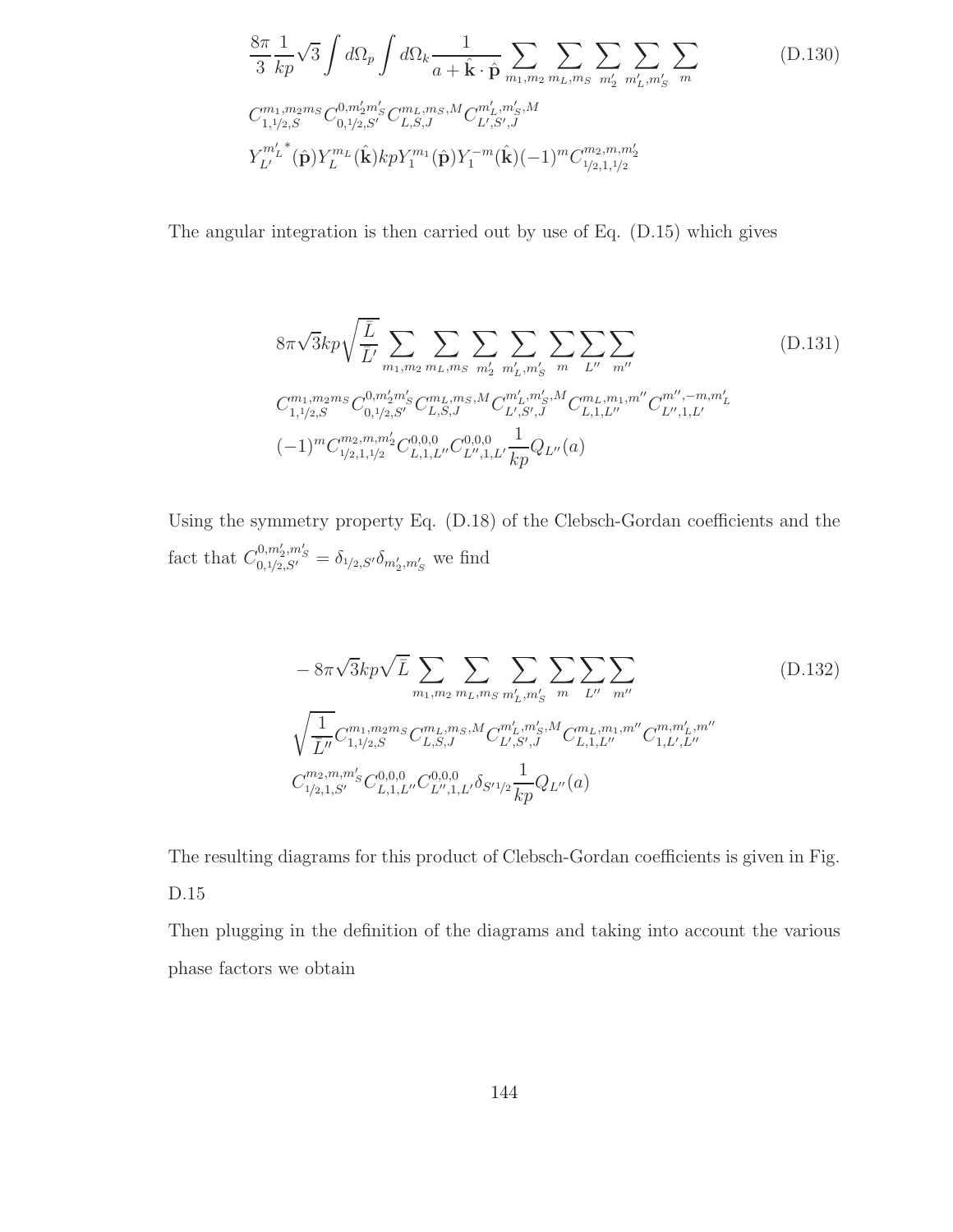

Figure D.15: Diagram representing Clebsch-Gordan coefficients in Eq. (D.132)

$$
8\pi\sqrt{6}\sqrt{\bar{L}\bar{S}}\delta_{S'1/2} \sum_{L''} (-1)^{1+L+L''} \sqrt{\bar{L}''} C_{L,1,L''}^{0,0,0} C_{L'',1,L'}^{0,0,0} \times \begin{Bmatrix} \sum_{l' \atop l/2} 1 & L'' \\ 1 & L'' \\ 1/2 & J & S' \end{Bmatrix} \begin{Bmatrix} L & 1 & L'' \\ 1 & L & 1 \\ 1/2 & J & S \end{Bmatrix} Q_{L''}(a)
$$
 (D.133)

We now project out the  $\vec{k}^2$  term we fist note the Wigner-Eckart theorem tells us the the projected spin component is given by Eq. (D.134)

$$
\langle 1/2m_2'|\sigma^{m_1}|1/2m_2\rangle = \sqrt{3}C_{1/2,1,1/2}^{m_2,m_1,m_2'} \tag{D.134}
$$

Combining Eq. (D.134) with the definition for projection in total angular momentum we find the term we must project is given by

$$
-\frac{4\pi}{9}\sqrt{3}\frac{1}{kp}\int d\Omega_p \int d\Omega_k \frac{1}{a+\hat{\mathbf{k}}\cdot\hat{\mathbf{p}}}\sum_{m_1,m_2} \sum_{m_L,m_S} \sum_{m'_2} \sum_{m'_L,m'_S} \sum_{m'_L,m'_S} \sum_{m'_L,m'_2,m'_S} (D.135)
$$
  

$$
C_{1,1/2,S}^{m_1,m_2m_S} C_{0,1/2,S'}^{0,m'_2m'_S} C_{L,S,J}^{m_L,m_S,M} C_{L',S',J}^{m'_L,m'_S,M}
$$
  

$$
Y_{L'}^{m'_L}(\hat{\mathbf{p}}) Y_L^{m_L}(\hat{\mathbf{k}}) k^2 Y_1^m(\hat{\mathbf{k}}) Y_1^{-m}(\hat{\mathbf{k}}) (-1)^m C_{1/2,1,1/2}^{m_2,m_1,m'_2}
$$

The angular integration is then done using Eq. (D.13) yielding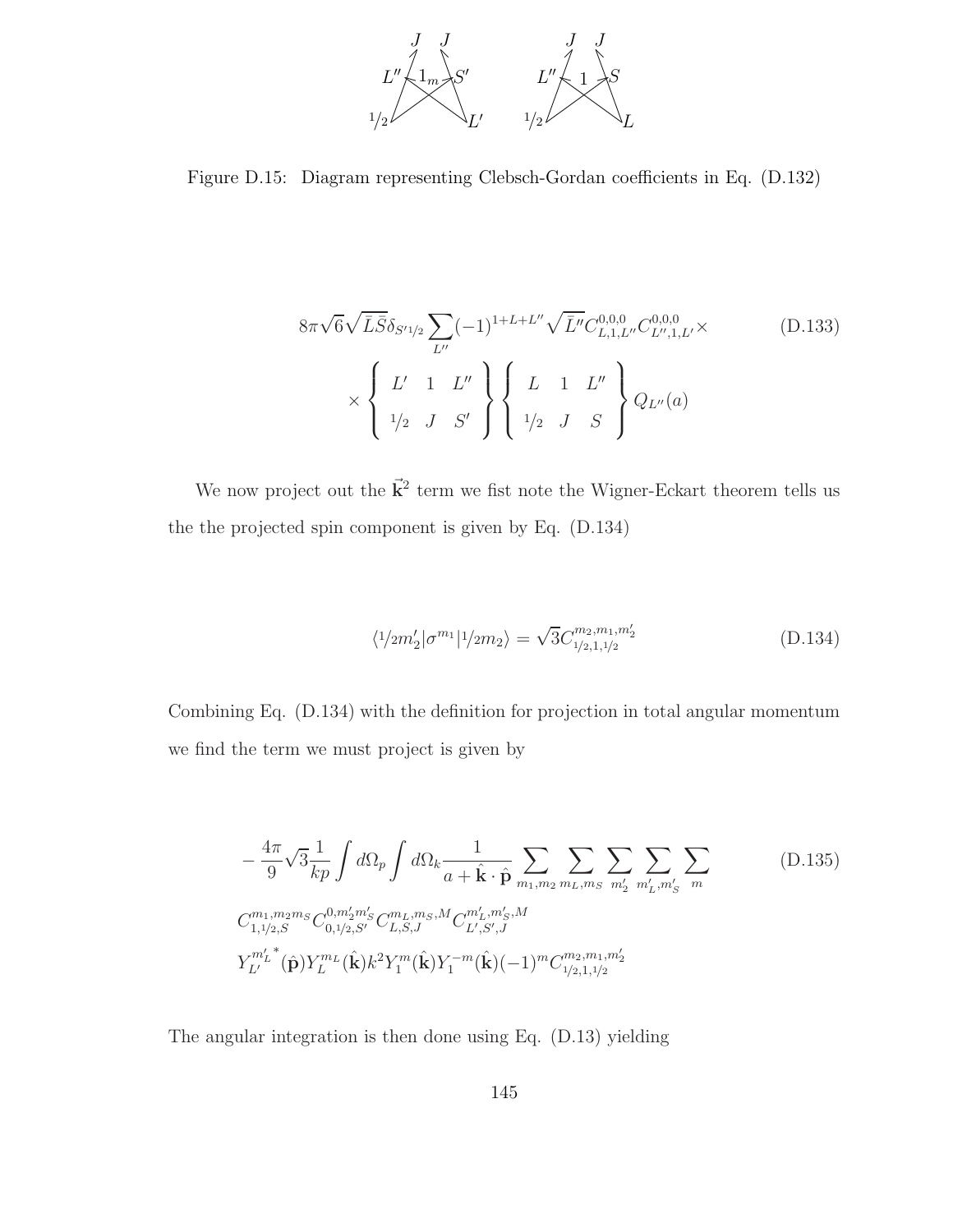$$
\frac{4\pi}{\sqrt{3}}k^2\sqrt{\frac{\overline{L}}{\overline{L}'}}\sum_{m_1,m_2}\sum_{m_L,m_S}\sum_{m'_2}\sum_{m'_L,m'_S}\sum_{L'',m''} \sum_{m''} \sum_{m''} (D.136)
$$
\n
$$
C_{1,1/2,S}^{m_1,m_2m_S}C_{0,1/2,S'}^{0,m'_2m'_S}C_{L,S,J}^{m_L,m_S,M}C_{L',S',J}^{m'_L,m'_S,M}C_{1,1,L''}^{m,-m,m''}
$$
\n
$$
C_{L,L'',L'}^{m_L,m'',m'_L}(-1)^m C_{1/2,1,1/2}^{m_2,m_1,m'_2}C_{1,1,L''}^{0,0,0}C_{L,L'',L'}^{0,0,0}\frac{1}{kp}Q_{L'}(a)
$$

Using Eq. (D.16) on the Clebsch-Gordan coefficient  $C^{m,-m,m''}_{1,1,L''}$  we can remove the sum over m and show that  $L'' = 0$ . Also using the fact that  $C_{0,1/2,S'}^{0,m'_2,m'_S} = \delta_{1/2,S'} \delta_{m'_2,m'_S}$ we find our solution simplifies to

$$
-4\pi k^2 \sqrt{\frac{\overline{L}}{\overline{L}'}} \sum_{m_1, m_2} \sum_{m_L, m_S} \sum_{m'_2} \sum_{m'_L, m'_S} (D.137)
$$
  
\n
$$
C_{1,1/2,S}^{m_1, m_2m_S} C_{0,1/2,S'}^{0, m'_2m'_S} C_{L,S,J}^{m_L, m_S, M} C_{L',S',J}^{m'_L, m'_S, M}
$$
  
\n
$$
C_{L,0,L'}^{m_L,0, m'_L} C_{1/2,1,1/2}^{m_2, m_1, m'_2} C_{1,1,0}^{0,0,0} C_{L,0,L'}^{0,0,0} \delta_{S'1/2} \frac{1}{kp} Q_{L'}(a)
$$

Next we note that  $C_{L,0,L'}^{m_L,0,m'_L} = \delta_{LL'} \delta_{m_L m'_L}, C_{1,1,0}^{0,0,0} = -1/\sqrt{3}$ , and  $C_{0,1/2,S'}^{0,m'_2,m'_S} = \delta_{S'1/2} \delta_{m'_2 m'_S}$ reducing our expression to

$$
-\frac{4\pi}{\sqrt{3}}k^2 \sum_{m_1,m_2} \sum_{m_L,m_S} \sum_{m'_S} C^{m_1,m_2m_S}_{1,1/2,S} C^{m_L,m_S,M}_{L,S,J} C^{m_L,m'_S,M}_{L,S',J} C^{m_2,m_1,m'_S}_{1/2,1,S'} \delta_{L'L} \delta_{S'1/2} \frac{1}{kp} Q_{L'}(a)
$$
\n(D.138)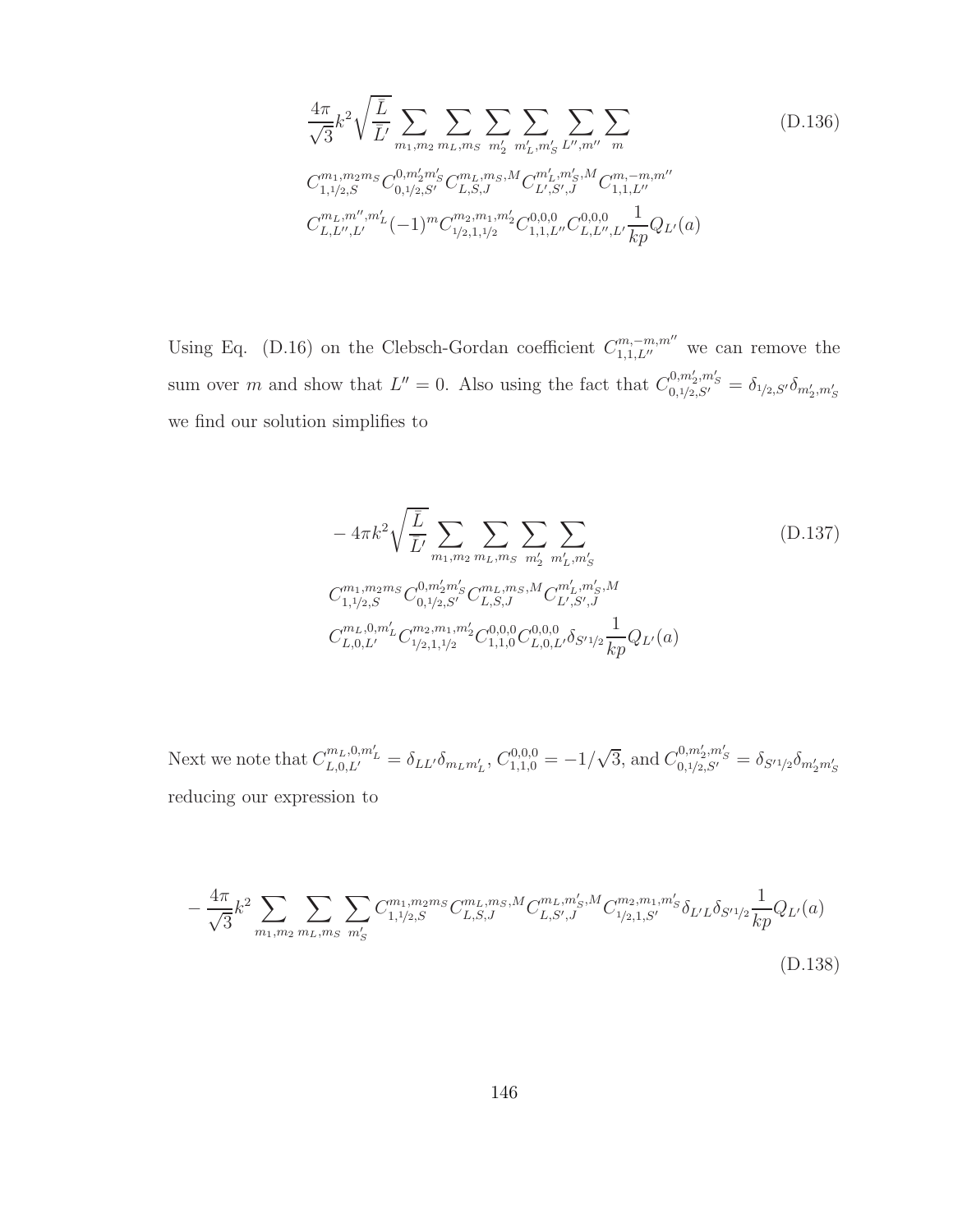Finally using the orthogonality of Clebsch-Gordan coefficients Eq. (D.17) we find expression reduces nicely to

$$
\frac{4\pi}{\sqrt{3}}k^2 \delta_{S'1/2} \delta_{S'S} \delta_{L'L} \frac{1}{kp} Q_{L'}(a)
$$
 (D.139)

We now project out the  $p^2$  term, noting that the spin projection is again given by Eq. (D.134) we find the projection for the  $p^2$  term is given by

$$
-\frac{16\pi}{9}\sqrt{3}\frac{1}{kp}\int d\Omega_p \int d\Omega_k \frac{1}{a+\hat{\mathbf{k}}\cdot\hat{\mathbf{p}}}\sum_{m_1,m_2} \sum_{m_L,m_S} \sum_{m'_2} \sum_{m'_L,m'_S} \sum_{m'_L,m'_S} \sum_{m'_L,m'_S,m'_S} (D.140)
$$
  

$$
C_{1,1/2,S}^{m_1,m_2m_S} C_{0,1/2,S'}^{0,m'_2m'_S} C_{L,S,J}^{m_L,m_S,M} C_{L',S',J}^{m'_L,m'_S,M}
$$
  

$$
Y_{L'}^{m'_L}(\hat{\mathbf{p}}) Y_L^{m_L}(\hat{\mathbf{k}}) p^2 Y_1^m(\hat{\mathbf{p}}) Y_1^{-m}(\hat{\mathbf{p}}) (-1)^m C_{1/2,1,1/2}^{m_2,m_1,m'_2}
$$
 (D.140)

The angular integration then performed by Eq. (D.14) which gives

$$
\frac{16\pi}{\sqrt{3}}p^2\sqrt{\frac{\overline{L}}{\overline{L}}}\sum_{m_1,m_2}\sum_{m_L,m_S}\sum_{m'_2}\sum_{m'_L,m'_S}\sum_{L'',m''} \sum_{m''} \sum_{m''} \sum_{m_1,m_2m_S} (D.141)
$$
\n
$$
C_{1,1/2,S}^{m_1,m_2m_S}C_{0,1/2,S'}^{0,m'_2m'_S}C_{L,S,J}^{m_L,m_S,M}C_{L',S',J}^{m'_L,m'_S,M}C_{1,1,L''}^{m,-m,m''}
$$
\n
$$
C_{L,L'',L'}^{m_L,m'',m'_L}(-1)^m C_{1/2,1,1/2}^{m_2,m_1,m'_2}C_{1,1,L''}^{0,0,0}C_{L,L'',L'}^{0,0,0}\frac{1}{kp}Q_L(a)
$$
\n
$$
(D.141)
$$

This again is identical to the  $\vec{k}^2$  term except for  $p^2$ , the factor of 4, and  $Q_L(a)$ , thus the solution for  $p^2$  is the same as that for  $k^2$  except for these few minor modifications. Hence the solution for the  $p^2$  term is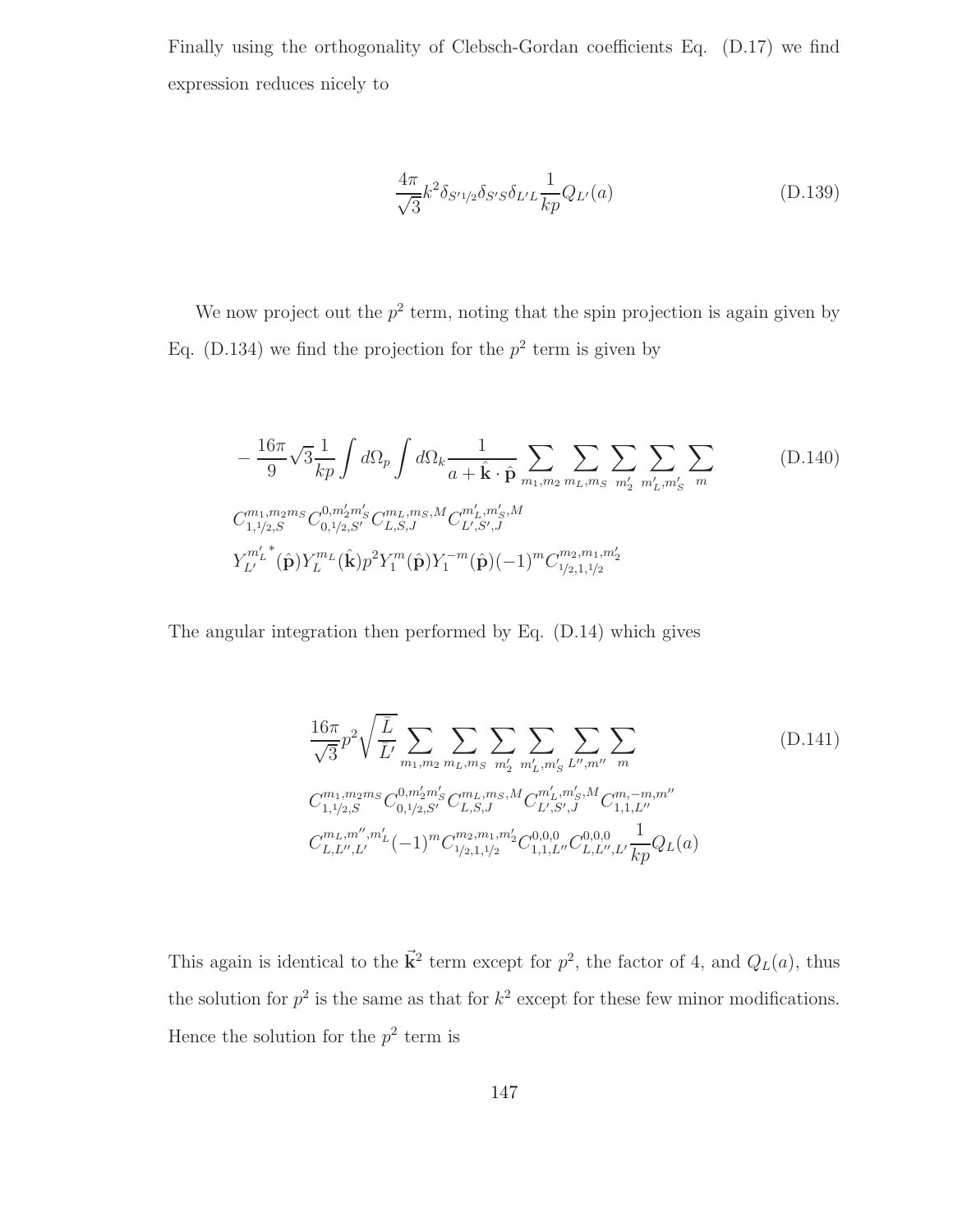$$
\frac{16\pi}{\sqrt{3}}p^2 \delta_{S'1/2} \delta_{S'S} \delta_{L'L} \frac{1}{kp} Q_L(a)
$$
 (D.142)

Finally we project out the  $\vec{k} \cdot \vec{p}$  term. Again the projected spin structure is given by Eq. (D.134) and therefore the projection for the  $\vec{k} \cdot \vec{p}$  term is given by

$$
-\frac{16\pi}{9}\sqrt{3}\frac{1}{kp}\int d\Omega_p \int d\Omega_k \frac{1}{a+\hat{\mathbf{k}}\cdot\hat{\mathbf{p}}}\sum_{m_1,m_2} \sum_{m_L,m_S} \sum_{m'_2} \sum_{m'_L,m'_S} \sum_{m'_L,m'_S} \sum_{m'_L,m'_S,m'_S} (D.143)
$$
  

$$
C_{1,1/2,S}^{m_1,m_2m_S} C_{0,1/2,S'}^{0,m'_2m'_S} C_{L,S,J}^{m_L,m_S,M} C_{L',S',J}^{m'_L,m'_S,M}
$$
  

$$
Y_{L'}^{m'_L}(\hat{\mathbf{p}}) Y_{L}^{m_L}(\hat{\mathbf{k}}) k p Y_1^m(\hat{\mathbf{k}}) Y_1^{-m}(\hat{\mathbf{p}}) (-1)^m C_{1/2,1,1/2}^{m_2,m_1,m'_2}
$$

Carrying out the angular integration via Eq. (D.15) we find

$$
\frac{16\pi}{\sqrt{3}}kp\sqrt{\frac{\overline{L}}{\overline{L}'}}\sum_{m_1,m_2}\sum_{m_L,m_S}\sum_{m'_2}\sum_{m'_L,m'_S}\sum_{L'',m''} \sum_{m''}
$$
\n
$$
C_{1,1/2,S}^{m_1,m_2m_S}C_{0,1/2,S'}^{0,m'_2m'_S}C_{L,S,J}^{m_L,m_S,M}C_{L',S',J}^{m'_L,m'_S,M}C_{L,1,L''}^{m_L,m,m''}
$$
\n
$$
C_{L'',1,L'}^{m'',-m,m'_L}(-1)^m C_{1/2,1,1/2}^{m_2,m_1,m'_2}C_{L,1,L''}^{0,0,0}C_{L'',1,L'}^{0,0,0}\frac{1}{kp}Q_{L''}(a)
$$
\n
$$
(D.144)
$$

Now using Eq. (D.18) of the Clebsch-Gordan coefficients we have  $C_{L,1,L''}^{m_L,m,m''} = (-1)^{1-m} \sqrt{L''/LC_{1,L'',L}^{-m,m'',m_L}}$ . Then we can use the orthogonality of the Clebsch-Gordan coefficients Eq. (D.17) to sum over  $m$  and  $m''$  and obtain a Kronecker delta of  $\delta_{L'L}$ . Also noting that  $C_{0,1/2,S'}^{0,m'_2,m'_S} = \delta_{S'1/2} \delta_{m'_2m'_S}$  we find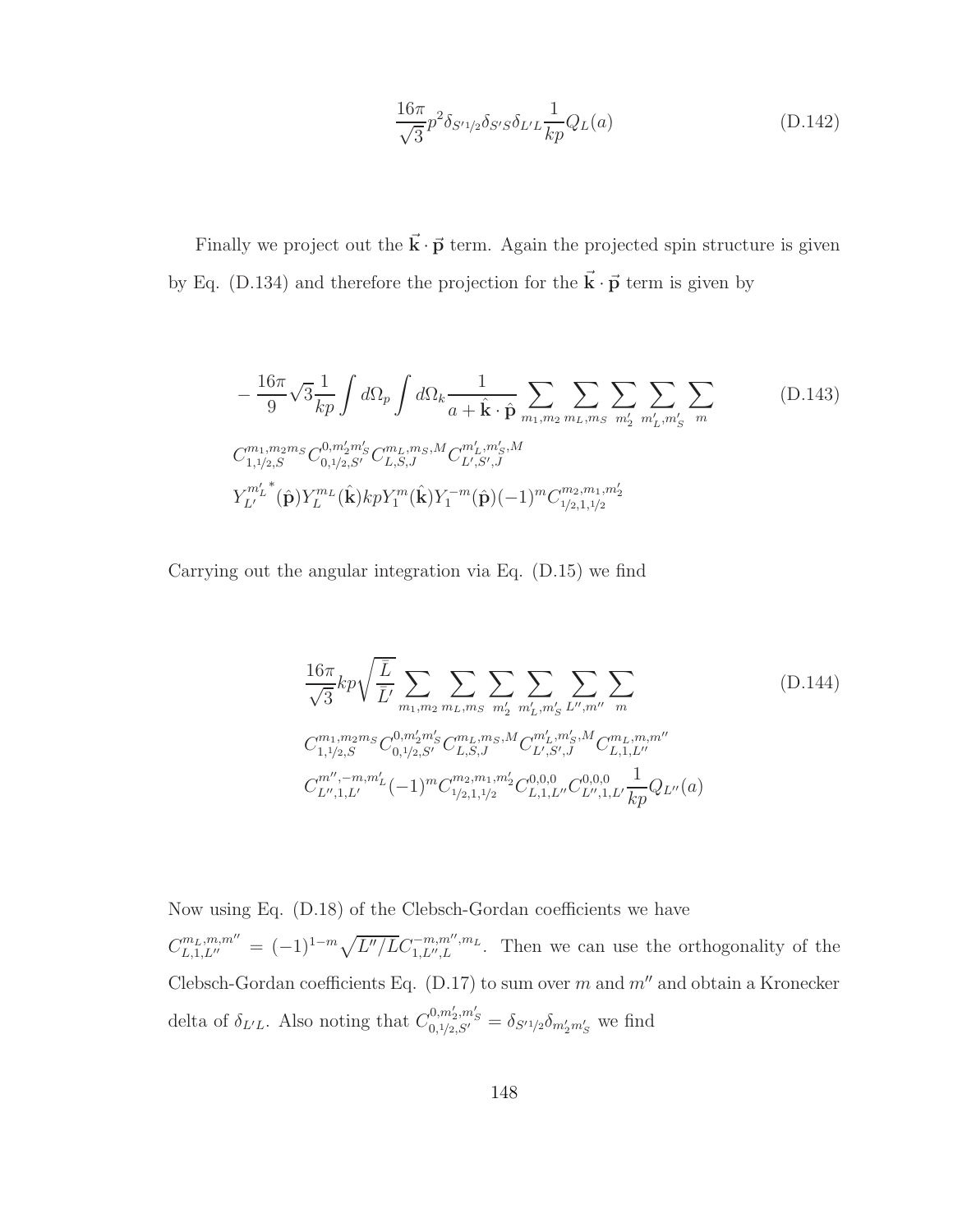$$
\frac{16\pi}{\sqrt{3}}kp(-1)^{L''-L}\sqrt{\frac{1}{\bar{L}'}}\sum_{m_1,m_2}\sum_{m_L,m_S}\sum_{m'_S}\sum_{L''}\n\sqrt{\bar{L}''}C_{1,1/2,S}^{m_1,m_2m_S}C_{L,S,J}^{m_L,m_S,M}C_{L,S',J}^{m_L,m'_S,M}
$$
\n
$$
C_{1/2,1,S'}^{m_2,m_1,m'_S}C_{L,1,L''}^{0,0,0}C_{L'',1,L'}^{0,0,0}\delta_{L'L}\delta_{S'1/2}\frac{1}{kp}Q_{L''}(a)
$$
\n(1145)

Next we use orthogonality of the Clebsch-Gordan coefficients Eq. (D.17) to obtain

$$
\frac{16\pi}{\sqrt{3}}(-1)^{L''-L}\sqrt{\frac{1}{\bar{L}'}}\sum_{L''}\sqrt{\bar{L}''}C_{L,1,L''}^{0,0,0}C_{L'',1,L'}^{0,0,0}\delta_{S'1/2}\delta_{S'S}\delta_{L'L}Q_{L''}(a)
$$
(D.146)

As before the sum over  $L''$  can be simplified by noting that for  $L'' = 1$  the term with L'' dependence is zero since  $C_{1,1,1}^{0,0,0} = 0$ . For the case of  $L'' = 0$  we use identity Eq (D.108) for 6-j symbols. Upon using this identity one can show that both terms cancel for  $L'' = 0$ . Thus the only nonzero value comes from setting  $L'' = 2$ . Setting  $L'' = 2$  for the  $k^2$  and  $p^2$ , collecting all the  $Q_{L''}(a)$  terms we finally find the following expression for the projected diagrams.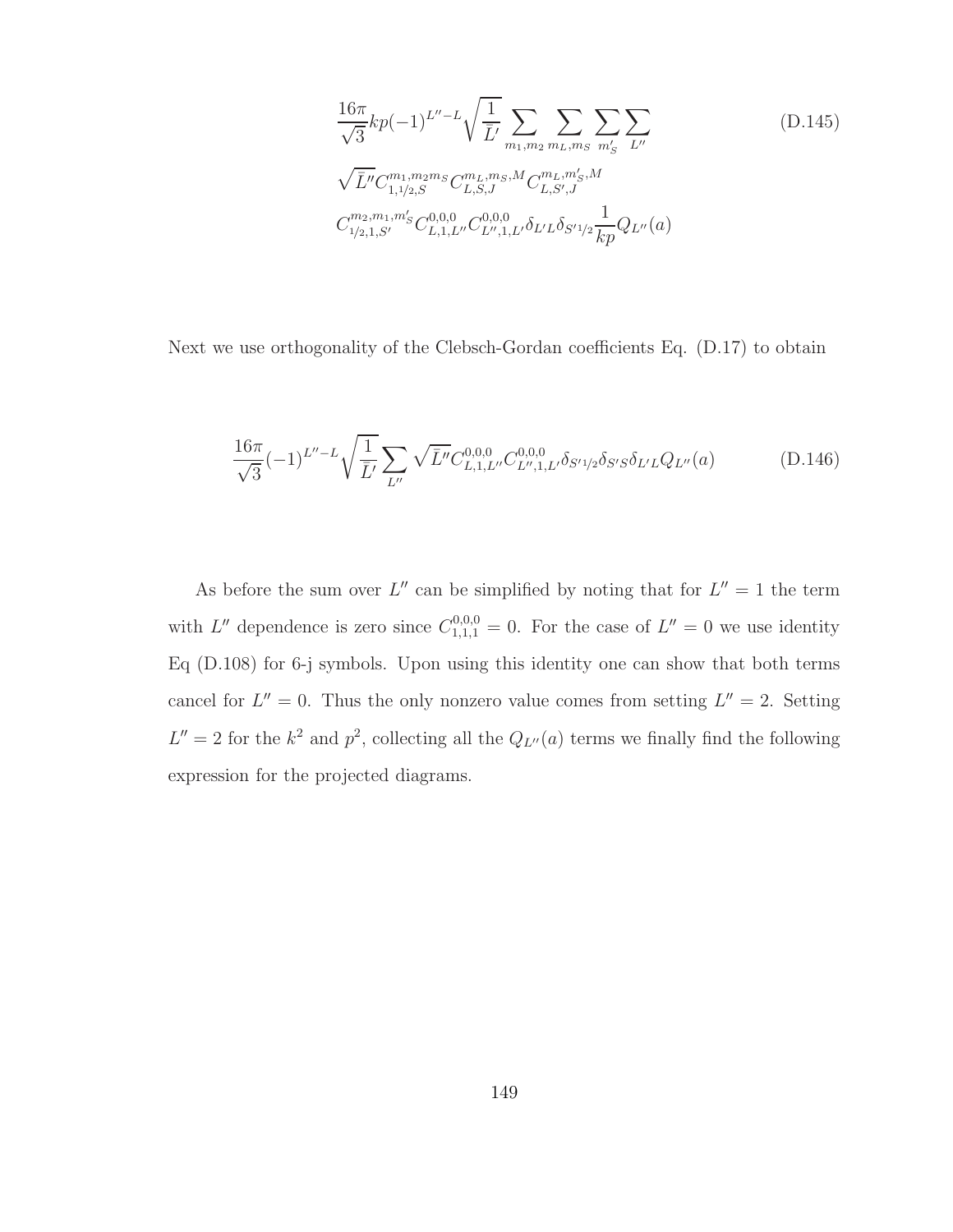$$
8\pi\sqrt{5}\sqrt{\bar{S}}\bar{L}\delta_{S'1/2}C_{L,2,L'}^{0,0,0}(-1)^{1+S+L-J}
$$
\n
$$
\begin{Bmatrix}\n2 & 1 & 1 \\
1/2 & S & S'\n\end{Bmatrix}\n\begin{Bmatrix}\nS' & 2 & S \\
L & J & L'\n\end{Bmatrix}\n\frac{1}{kp}(k^2Q_{L'}(a) + 4p^2Q_L(a))
$$
\n
$$
+ 8\pi\sqrt{6}\sqrt{\bar{L}}\bar{S}\delta_{S'1/2}\sum_{L''}\sqrt{\bar{L''}}C_{L,1,L''}^{0,0,0}C_{L'',1,L'}^{0,0,0}\n\begin{Bmatrix}\n1/2 & 1 & S \\
1 & L'' & L \\
S' & L' & J\n\end{Bmatrix}\nQ_{L''}(a)
$$
\n
$$
+ 8\pi\sqrt{6}\sqrt{\bar{L}}\bar{S}\delta_{S'1/2}\sum_{L''}(-1)^{1+L+L''}\sqrt{\bar{L''}}C_{L,1,L''}^{0,0,0}C_{L'',1,L'}^{0,0,0}
$$
\n
$$
\times \begin{Bmatrix}\nL' & 1 & L'' \\
L' & 1 & L'' \\
1/2 & J & S'\n\end{Bmatrix}\n\begin{Bmatrix}\nL & 1 & L'' \\
L & 1 & L'' \\
1/2 & J & S\n\end{Bmatrix}\nQ_{L''}(a)
$$
\n
$$
+ \frac{16\pi}{\sqrt{3}}(-1)^{L''-L}\sqrt{\frac{1}{L'}}\sum_{L''}\sqrt{\bar{L''}}C_{L,1,L''}^{0,0,0}C_{L'',1,L''}^{0,0,0}\delta_{S'1/2}\delta_{S'S}\delta_{L'L}Q_{L''}(a)
$$

This can again be shown to give zero when averaged over J. The average over J for the  $k^2$  and  $p^2$  terms is zero by the exact same reasoning as in the deuteron to deuteron case. The  $Q_{L''}(a)$  terms again vanish by the same reasoning as in the deuteron to deuteron case. However, here we do not need to change the Clebsch-Gordan coefficients, as they are all the same for each  $Q_{L''}(a)$  term.

## D.3 9-j Identity

In this last section we will derive (D.110). We do this by first noting the following definition for 9-j symbols in terms of Wigner-3j symbols [39]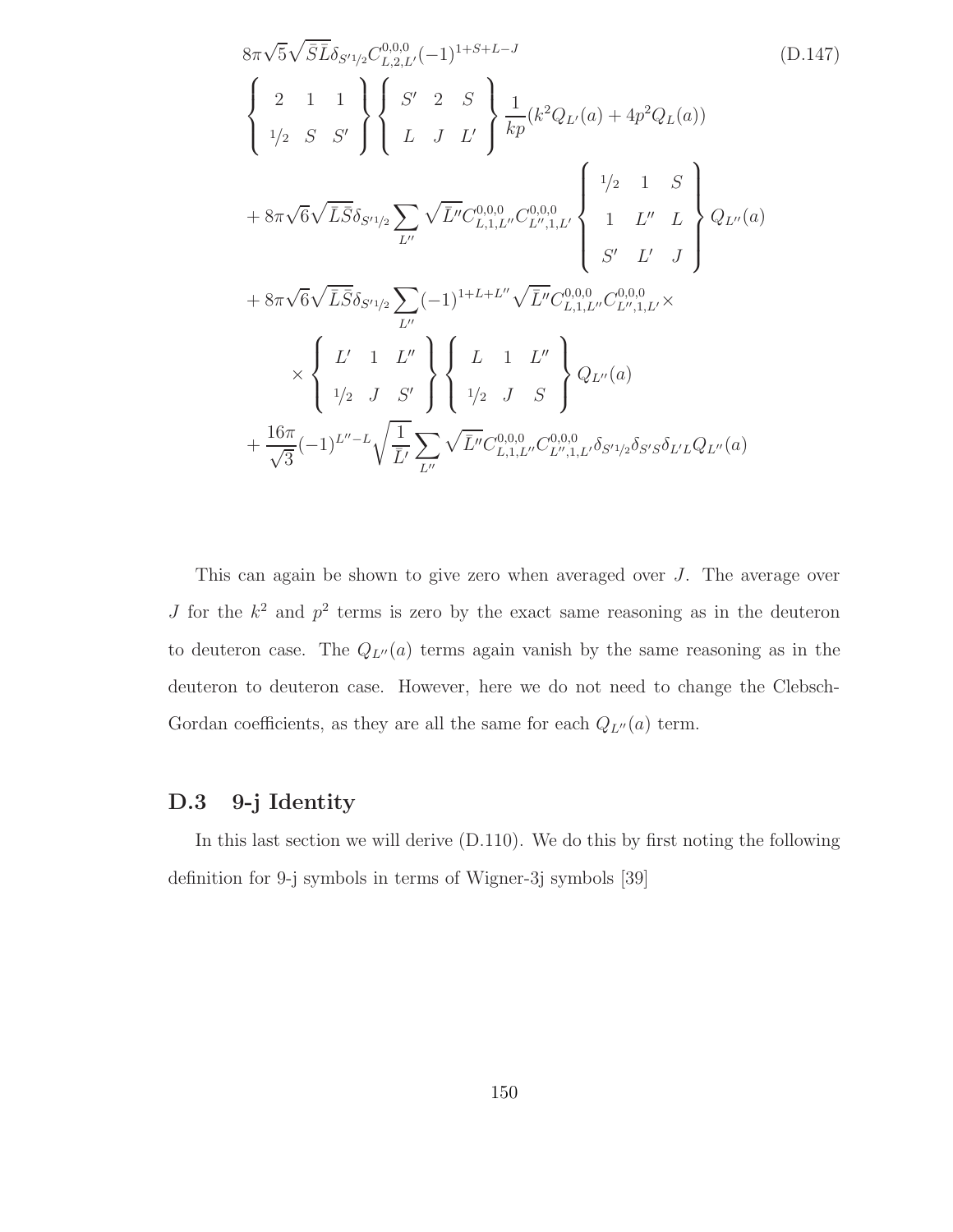$$
\begin{Bmatrix}\nj_{11} & j_{12} & j_{13} \\
j_{21} & j_{22} & j_{23} \\
j_{31} & j_{32} & j_{33}\n\end{Bmatrix} = \sum_{\text{all } m's} \begin{pmatrix}\nj_{11} & j_{12} & j_{13} \\
m_{11} & m_{12} & m_{13}\n\end{pmatrix} \begin{pmatrix}\nj_{21} & j_{22} & j_{23} \\
m_{21} & m_{22} & m_{23}\n\end{pmatrix} \times (D.148)
$$
\n
$$
\times \begin{pmatrix}\nj_{31} & j_{32} & j_{33} \\
m_{31} & m_{32} & m_{33}\n\end{pmatrix} \begin{pmatrix}\nj_{11} & j_{21} & j_{31} \\
m_{11} & m_{21} & m_{31}\n\end{pmatrix} \times
$$
\n
$$
\times \begin{pmatrix}\nj_{12} & j_{22} & j_{32} \\
m_{12} & m_{22} & m_{32}\n\end{pmatrix} \begin{pmatrix}\nj_{13} & j_{23} & j_{33} \\
m_{13} & m_{23} & m_{33}\n\end{pmatrix}
$$

Next we use the orthogonality property of the Wigner-3j symbols given in Eq. (D.149)

$$
\sum_{j_3m_3} \bar{j}_3 \begin{pmatrix} j'_1 & j'_2 & j_3 \ m'_1 & m'_2 & m_3 \end{pmatrix} \begin{pmatrix} j_1 & j_2 & j_3 \ m_1 & m_2 & m_3 \end{pmatrix} = \delta_{j_1j'_1} \delta_{j_2j'_2} \delta m_1 m'_1 \delta_{m_2m'_2}
$$
 (D.149)

to sum over  $j_{33}$  giving

$$
\begin{Bmatrix}\nj_{11} & j_{12} & j_{13} \\
j_{21} & j_{22} & j_{23} \\
j_{31} & j_{32} & j_{33}\n\end{Bmatrix} = \sum_{\text{all } m's} \begin{pmatrix}\nj_{11} & j_{12} & j_{13} \\
m_{11} & m_{12} & m_{13}\n\end{pmatrix} \begin{pmatrix}\nj_{21} & j_{22} & j_{23} \\
m_{21} & m_{22} & m_{23}\n\end{pmatrix} \times (D.150)
$$
\n
$$
\times \begin{pmatrix}\nj_{11} & j_{12} & j_{13} \\
m_{11} & m_{12} & m_{13}\n\end{pmatrix} \begin{pmatrix}\nj_{12} & j_{22} & j_{23} \\
m_{21} & m_{22} & m_{23}\n\end{pmatrix} \delta_{j_{13}j_{31}} \delta_{j_{32}j_{23}}
$$

Now using the symmetry property Eq. (D.151)

$$
\begin{pmatrix}\nj_1 & j_2 & j_3 \\
m_1 & m_2 & m_3\n\end{pmatrix} = (-1)^{P(j_1 + j_2 + j_3)} \begin{pmatrix}\nj_{\sigma(1)} & j_{\sigma(2)} & j_{\sigma(3)} \\
m_{\sigma(1)} & m_{\sigma(2)} & m_{\sigma(3)}\n\end{pmatrix}
$$
\n(D.151)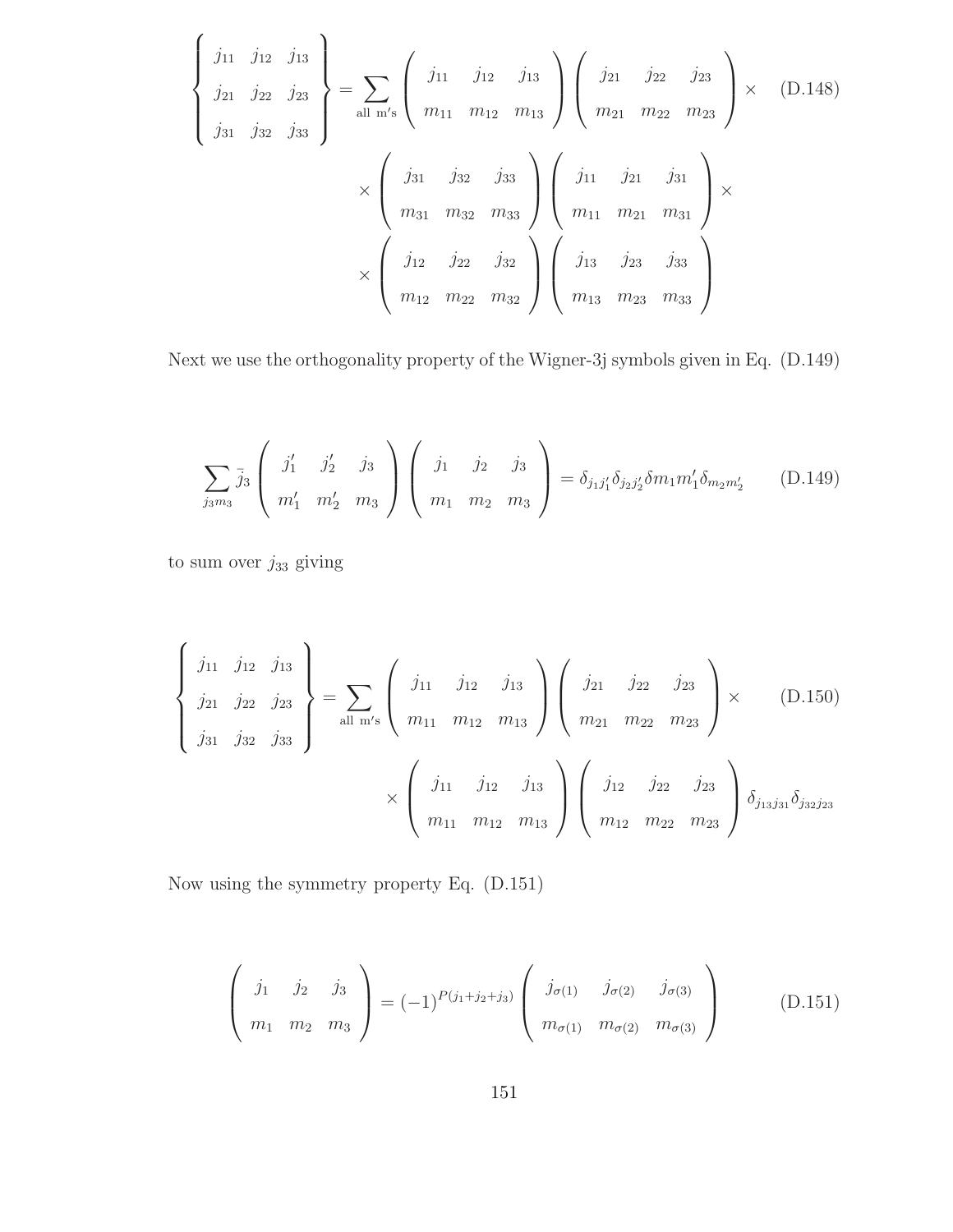(where  $\{\sigma(1)\sigma(2)\sigma(3)\}\in S_3$  and  $P=0$  if  $\{\sigma(1)\sigma(2)\sigma(3)\}\$ is an even permutation and  $P = 1$  otherwise) we will reorder the second and fourth Wigner-3j symbol such that  $j_{21}$  and  $j_{12}$  are at the end. Then we can use the orthogonality of the Wigner-3j symbols Eq. (D.152)

$$
\sum_{m_1 m_2} \left( \begin{array}{ccc} j_1 & j_2 & j_3 \\ m_1 & m_2 & m_3 \end{array} \right) \left( \begin{array}{ccc} j_1 & j_2 & j'_3 \\ m_1 & m_2 & m'_3 \end{array} \right) = \frac{1}{j_3} \delta_{j_3 j'_3} \delta_{m_3 m'_3} \delta(j_1 j_2 j_3) \tag{D.152}
$$

to reduce our expression down to

$$
\begin{Bmatrix}\nj_{11} & j_{12} & j_{13} \\
j_{21} & j_{22} & j_{23} \\
j_{31} & j_{32} & j_{33}\n\end{Bmatrix} = \sum_{\text{all } m's} \begin{pmatrix}\nj_{11} & j_{12} & j_{13} \\
m_{11} & m_{12} & m_{13}\n\end{pmatrix} \times \begin{pmatrix}\nD.153 \\
\frac{1}{2} & \frac{1}{2} & \frac{1}{2} \\
m_{11} & m_{12} & m_{13}\n\end{pmatrix} \frac{1}{j_{12}} \delta_{j_{12}j_{12}} \delta_{j_{13}j_{31}} \delta_{j_{32}j_{23}}
$$

Finally using Eq. (D.152) again we find our desired expression

$$
\begin{Bmatrix}\nj_{11} & j_{12} & j_{13} \\
j_{21} & j_{22} & j_{23} \\
j_{31} & j_{32} & j_{33}\n\end{Bmatrix} = \frac{1}{j_{12}} \delta_{j_{12}j_{12}} \delta_{j_{13}j_{31}} \delta_{j_{32}j_{23}}
$$
\n(D.154)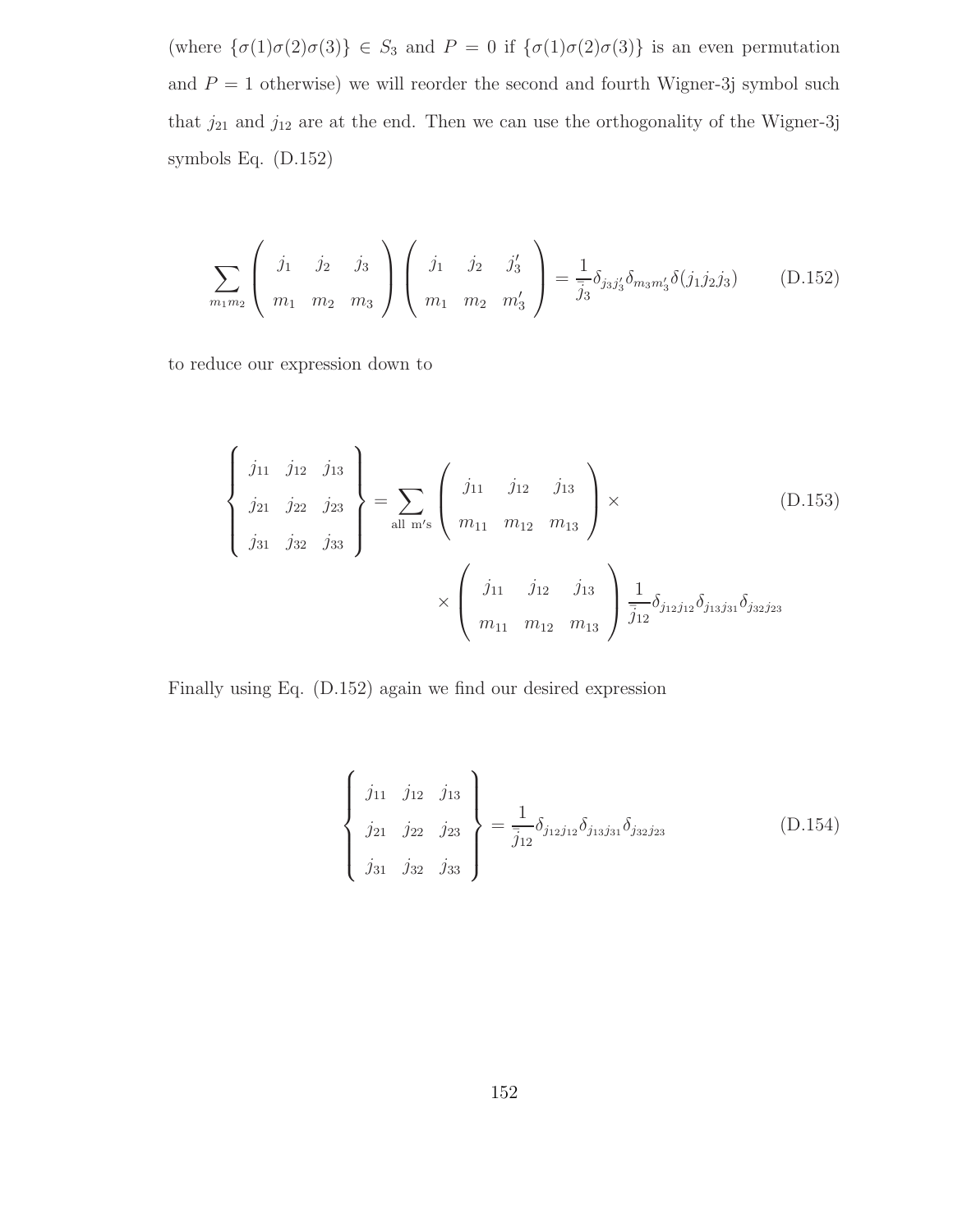## BIBLIOGRAPHY

- [1] Aaron, R., and Amado, R. D. Theory of the Reaction  $n+d \rightarrow n+n+p$ . Phys. *Rev.* 150 (1966), 857–866.
- [2] Adelberger, E. G., Hindi, M. M., Hoyle, C. D., Swanson, H. E., Von Lintig, R. D., and Haxton, W. C. Beta decays of <sup>18</sup>Ne and <sup>19</sup>Ne and their relation to parity mixing in <sup>18</sup>F and <sup>19</sup>F. *Phys. Rev. C 27* (Jun 1983), 2833-2856.
- [3] Altarelli, Guido, Ellis, R. Keith, Maiani, L., and Petronzio, R. The Structure of Parity Violating Strangeness Conserving Weak Nonleptonic Amplitudes in an Asymptotically Free Theory. Nucl.Phys. B88 (1975), 215.
- [4] Altarelli, Guido, and Maiani, L. Octet Enhancement of Nonleptonic Weak Interactions in Asymptotically Free Gauge Theories. Phys.Lett. B52 (1974), 351–354.
- [5] Ando, Shung-ichi, and Birse, Michael C. Effective field theory of 3He. J. Phys. G37 (2010), 105108.
- [6] A.P. Yutsis, I.B. Levinson, V.V. Vanagas. Mathematical Apparatus of the Theory of Angular Momentum. Academy of Sciences of the Lithuanian SSR, 1960. translated into English by the Israel Program for Scientific Translations, Jerusalem, 1962.
- [7] Barnes, C.A., Lowry, M.M, Davidson, J.M., Marrs, R.E., Morinigo, F.B., et al. Search for Neutral Weak Current Effects in the Nucleus F-18. Phys.Rev.Lett. 40 (1978), 840–843.
- [8] Barton, G. Notes on the static parity non-conserving internucleon potential. Nuovo Cim. 19 (1961), 512–527.
- [9] Beane, Silas R., Bedaque, Paulo F., Haxton, Wick C., Phillips, Daniel R., and Savage, Martin J. From hadrons to nuclei: Crossing the border.
- [10] Beane, Silas R., and Savage, Martin J. Hadronic parity violation on the lattice. Nucl.Phys. B636 (2002), 291–304.
- [11] Bedaque, Paulo F., and Griesshammer, Harald W. Quartet S Wave Neutron Deuteron Scattering in Effective Field Theory. Nucl. Phys. A671 (2000), 357– 379.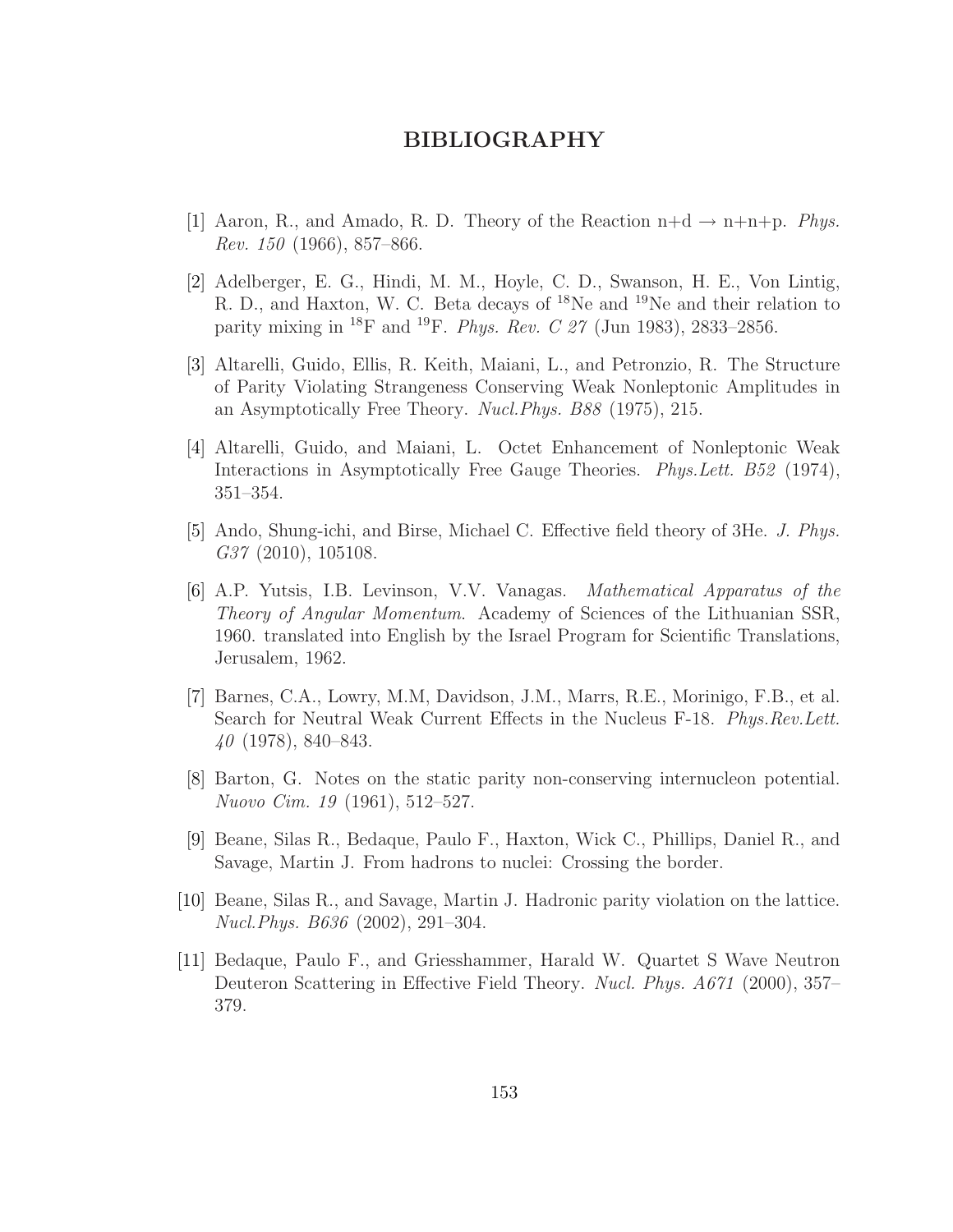- [12] Bedaque, Paulo F., Hammer, H.W., and van Kolck, U. Renormalization of the three-body system with short range interactions. *Phys.Rev.Lett.* 82 (1999), 463–467.
- [13] Bedaque, Paulo F., Hammer, H.W., and van Kolck, U. The Three boson system with short range interactions. Nucl. Phys.  $A646$  (1999), 444–466.
- [14] Bedaque, Paulo F., Hammer, H.W., and van Kolck, U. Effective theory of the triton. Nucl.Phys. A676 (2000), 357–370.
- [15] Bedaque, Paulo F., Rupak, Gautam, Griesshammer, Harald W., and Hammer, Hans-Werner. Low Energy Expansion in the Three Body System to All Orders and the Triton Channel. Nucl. Phys. A714 (2003), 589–610.
- [16] Bini, M., Bizzeti, P.G., and Sona, P. Calculation of the parity mixing between the lowest 0-, 0 and 0+, 1 levels in F-18. *Phys.Rev.*  $C23$  (1981), 1265–1268.
- [17] Bini, M., Fazzini, T.F., Poggi, G., and Taccetti, N. Search for the Circular Polarization of the 1081-keV Gamma Ray in F-18. Phys.Rev.Lett. 55 (1985), 795–798.
- [18] Bizzeti, P.G., Fazzini, T.F., Maurenzig, P.R., Perego, A., Poggi, G., et al. SEARCH FOR PARITY MIXING IN F-18. Lett.Nuovo Cim. 29 (1980), 167– 172.
- [19] Brayshaw, D. D. Off- and on-shell analyticity of three-particle scattering amplitudes. Phys. Rev. 176 (1968), 1855–1870.
- [20] Brink, D.M., and Satchler, G.R. Angular Momentum. Clarendon Press, Oxford, 1979.
- [21] Cahill, R.T., and Sloan, I.H.
- [22] Carlson, J., Schiavilla, R., Brown, V.R., and Gibson, B.F. Parity violating interaction effects 1: The Longitudinal asymmetry in pp elastic scattering. Phys.Rev. C65 (2002), 035502.
- [23] Chen, Jiunn-Wei, Rupak, Gautam, and Savage, Martin J. Nucleon nucleon effective field theory without pions. *Nucl. Phys.*  $A653$  (1999), 386–412.
- [24] Chodos, A., Jaffe, R.L., Johnson, K., and Thorn, Charles B. Baryon Structure in the Bag Theory. Phys.Rev. D10 (1974), 2599.
- [25] Chodos, A., Jaffe, R.L., Johnson, K., Thorn, Charles B., and Weisskopf, V.F. A New Extended Model of Hadrons. Phys.Rev. D9 (1974), 3471–3495.
- [26] C.S. Wu, E. Ambler, R.W. Hayward D.D. Hoppes, and Hudson, R.P. Experimental test of parity conservation in beta decay. Phys. Rev. 105 , 1413.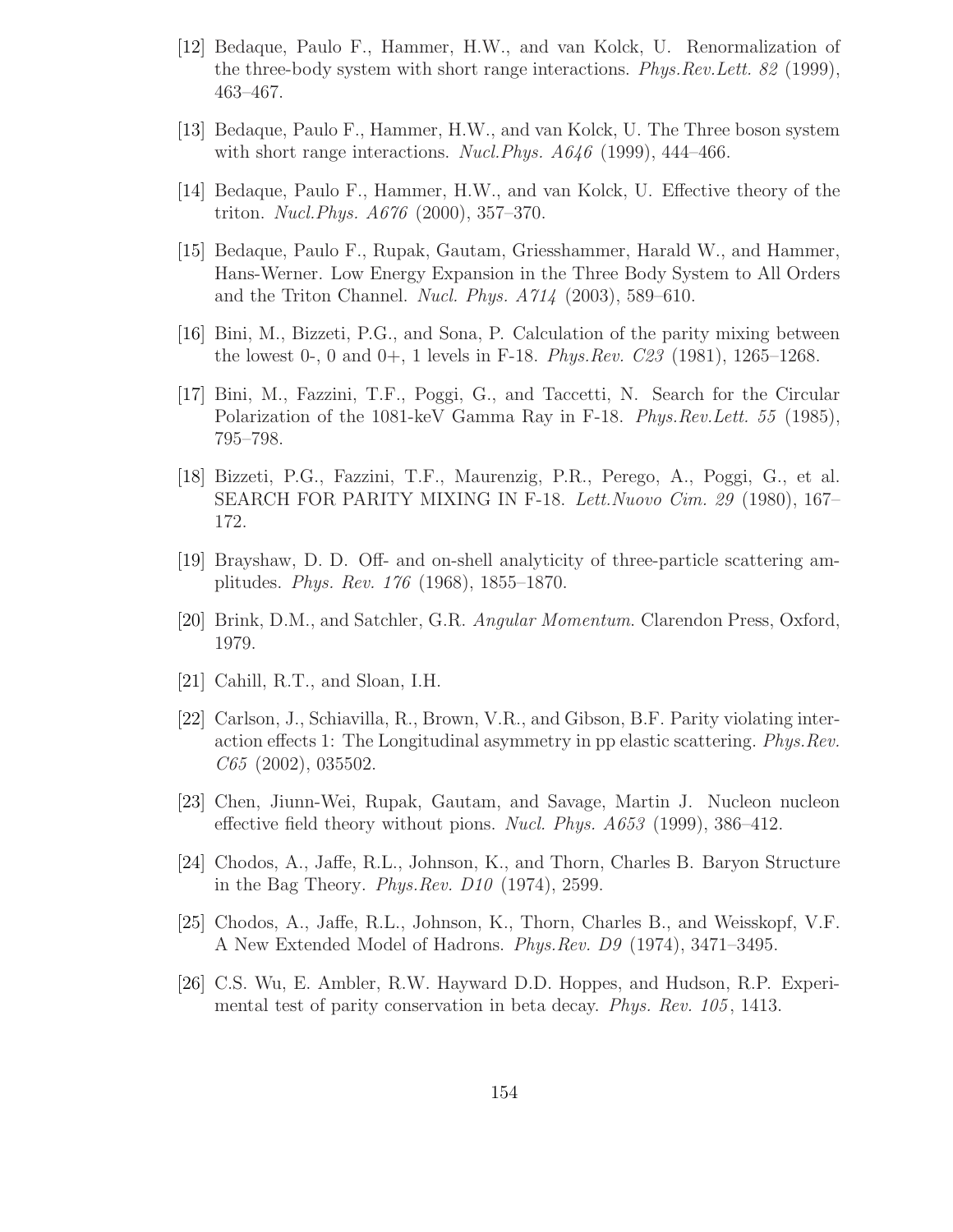- [27] D.A. Varshalovich, A.N. Moskalev, and Khersonskii, V.K. Quantum Theory of Angular Momentum. Nauka, Leningrad, 1975.
- [28] Danilov, G.S. *Phys. Lett.* 18 (1965), 40.
- [29] Delves, L. M., and Walsh, J. Numerical Solution of Integral Equations. Clarendon, Oxford.
- [30] Desplanques, B. Parity-non-conservation in nuclear forces at low energy: Phenomenology and questions. Phys.Rept. 297 (1998), 1–61.
- [31] Desplanques, Bertrand, Donoghue, John F., and Holstein, Barry R. Unified Treatment of the Parity Violating Nuclear Force. Ann. Phys. 124 (1980), 449.
- [32] Desplanques, Bertrand, and Missimer, John H. An Analysis of Parity Violating Nuclear Effects at Low-Energy. Nucl.Phys. A300 (1978), 286–312.
- [33] Donoghue, John F., Golowich, Eugene, and Holstein, Barry R. Kaon decays and a determination of the scale of chiral symmetry. Phys. Rev. D 30 (Aug 1984), 587–593.
- [34] Driscoll, D.E., and Meissner, Ulf G. Topological soliton model calculation of the proton proton parity violating interaction. Phys.Rev. C41 (1990), 1303–1305.
- [35] Driscoll, D.E., and Miller, G.A. POTENTIAL MODEL CALCULATIONS OF PARITY VIOLATION IN PROTON PROTON SCATTERING. *Phys.Rev. C39* (1989), 1951–1962.
- [36] Driscoll, D.E., and Miller, G.A. Relativistic and strong distortion effects in proton proton parity violation. Phys.Rev. C40 (1989), 2159–2167.
- [37] Dubovik, V. M., and Zenkin, S. V. FORMATION OF PARITY NONCON-SERVING NUCLEAR FORCES IN THE STANDARD MODEL SU(2)(L) X  $U(1)$  X SU(3)(C). Annals Phys. 172 (1986), 100–135.
- [38] Earle, E.D., Mcdonald, A.B., Adelberger, E.G., Snover, K.A., Swanson, H.E., et al. PARITY MIXING IN NE-21: EVIDENCE FOR WEAK NEUTRAL CURRENTS IN NUCLEI. (TALK). Nucl.Phys. A396 (1983), 221C–230C.
- [39] Edmonds, A.R. Angular Momentum In Qauntum Mechanics. Princeton University Press, 1960.
- [40] Edwards, N.H., Phipp, S.J., Baird, P.E.G., and Nakayama, S. Precise Measurement of Parity Nonconserving Optical Rotation in Atomic Thallium. Phys.Rev.Lett. 74 (1995), 2654–2657.
- [41] El-Baz, E., and Castel, B. Graphical Methods of Spin Algebras. Marcel Dekker, New York, 1972.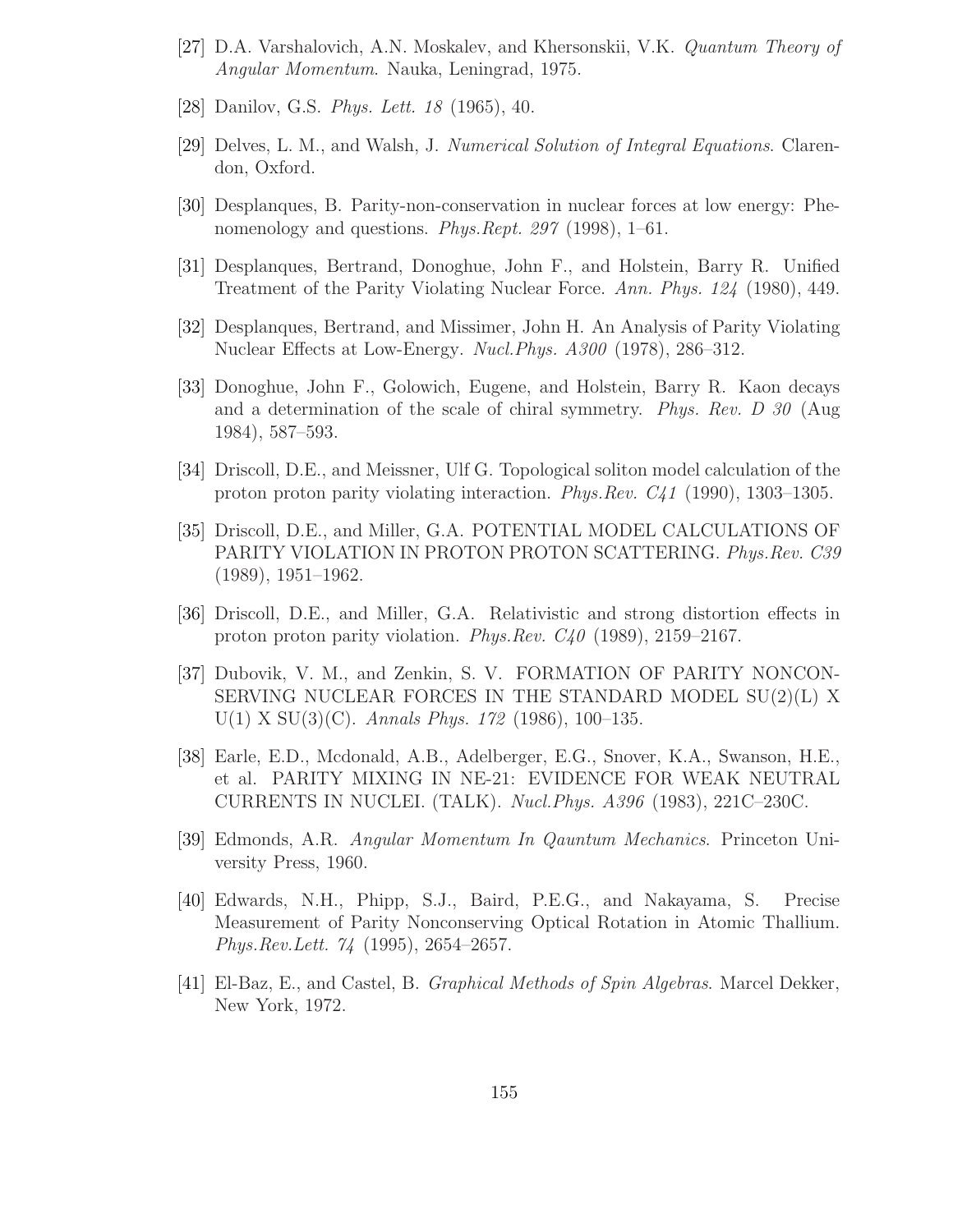- [42] Elsener, K., Grubler, W., Konig, V., Schmelzbach, P.A., Ulbricht, J., et al. CONSTRAINTS ON WEAK MESON NUCLEON COUPLING FROM PAR-ITY NONCONSERVATION IN F-19. Phys.Rev.Lett. 52 (1984), 1476–1479.
- [43] Elsener, K., Grubler, W., Konig, V., Schmelzbach, P.A., Ulbricht, J., et al. PARITY NONCONSERVATION IN F-19 NUCLEI. Nucl. Phys. A461 (1987), 579–602.
- [44] Endt, P.M., and vaderLeun, C.
- [45] Endt, P.M., and vaderLeun, C.
- [46] et al., P.D. Evershiem. . *Phys. Lett. B256* (1991), 11.
- [47] Evans, H.C., Ewan, G.T., Kwan, S.-P., Leslie, J.R., MacArthur, J.D., et al. Parity Mixing of 0+ and 0- Levels in F-18. Phys.Rev.Lett. 55 (1985), 791–794.
- [48] Feldman, G. B., Crawford, Gregory A., Dubach, J., and Holstein, Barry R. Delta contributions to the parity violating nuclear interaction. Phys. Rev. C43 (1991), 863–874.
- [49] G. Ahrens, W. Harfst, J.R. Kass E.V. Mason-H. Schober G. Steffens H. Waeffler. Search for parity violation in the 1081 keV gamma transition of F-18. Nucl. Phys. A390 (1982), 486–508.
- [50] Gabbiani, Fabrizio, Bedaque, Paulo F., and Griesshammer, Harald W. Higher partial waves in an effective field theory approach to n d scattering. Nucl. Phys. A675 (2000), 601–620.
- [51] Gaillard, M.K., and Lee, Benjamin W. Delta  $I = 1/2$  Rule for Nonleptonic Decays in Asymptotically Free Field Theories. Phys.Rev.Lett. 33 (1974), 108.
- [52] Gericke, M.T., Alarcon, R., Balascuta, S., Barron-Palos, L., Blessinger, C., et al. Measurement of parity-violating gamma-ray asymmetry in the capture of polarized cold neutrons on protons. Phys.Rev. C83 (2011), 015505.
- [53] Girlanda, Luca. On a redundancy in the parity-violating 2-nucleon contact Lagrangian. Phys.Rev. C77 (2008), 067001.
- [54] Grach, I., and Shmatikov, M. Parity violation in p p scattering and quark degrees of freedom. Phys.Lett. B316 (1993), 467–471.
- [55] Griesshammer, Harald W. Improved Convergence in the Three-Nucleon System at Very Low Energies. Nucl. Phys. A744 (2004), 192–226.
- [56] Griesshammer, Harald W., and Schindler, Matthias R. On Parity-Violating Three-Nucleon Interactions and the Predictive Power of Few-Nucleon EFT at Very Low Energies. Eur. Phys. J. A46 (2010), 73–83.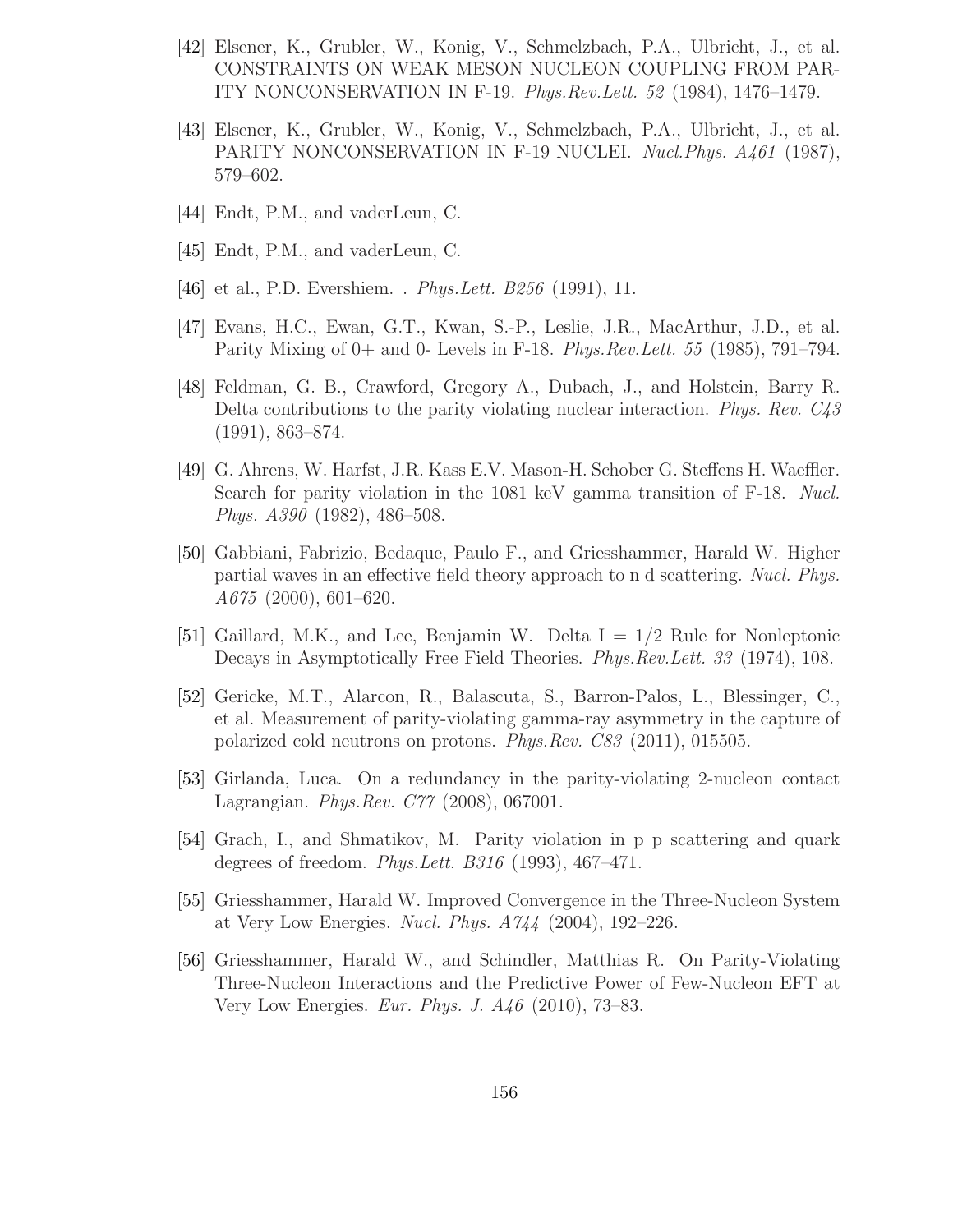- [57] Griesshammer, Harald W., Schindler, Matthias R., and Springer, Roxanne P. Parity-violating neutron spin rotation in hydrogen and deuterium. Eur.Phys.J. A48 (2012), 7. 44 pages, 17 figures/ minor corrections/ to be published in EPJA.
- [58] Gudkov, Vladimir. Parity violation in  $n + 3$  He  $\rightarrow 3$  H + p reaction: resonance approach. Phys. Rev. C82 (2010), 065502.
- [59] Gudkov, Vladimir, and Song, Young-Ho. Faddeev-type equations for three-body symmetry violating scattering amplitudes. *Phys.Rev. C82* (2010), 028502.
- [60] G.V.Skornyakov, and K.A.Ter-Martirosian. Sov. Phys.JETP 4 .
- [61] Haxton, W.C., Gibson, B.F., and Henley, E.M. PARITY NONCONSERVA-TION IN F-18, F-19, AND NE-21. Phys.Rev.Lett. 45 (1980), 1677–1681.
- [62] Haxton, W.C., Liu, C.P., and Ramsey-Musolf, M.J. Nuclear anapole moments. Phys.Rev. C65 (2002), 045502.
- [63] Haxton, W.C., and Wieman, Carl E. Atomic parity nonconservation and nuclear anapole moments. Ann.Rev.Nucl.Part.Sci. 51 (2001), 261–293.
- [64] Hetherington, J. H., and Schick, L. H. Exact Multiple-Scattering Analysis of Low-Energy Elastic K–d Scattering with Separable Potentials. Phys. Rev. 137 (1965), B935–B948.
- [65] Holstein, Barry R. Topics in advanced quantum mechanics. Redwood City, USA: Addison-Wesley (1992) 436 p. (The advanced book program).
- [66] Holstein, Barry R. NUCLEAR PARITY VIOLATION PARAMETER H (RHO) (1)'. Phys.Rev. D23 (1981), 1618–1623.
- [67] Holstein, Barry R. Hadronic parity violation. Nucl. Phys. A844 (2010), 160c– 164c.
- [68] Iqbal, M.J., and Niskanen, J.A. Isobar excitation in parity nonconserving proton proton scattering. Phys.Rev. C49 (1994), 355–359.
- [69] J. Lang, Th. Maier, R. Muller F. Nessi-Tedaldi Th. Roser M. Simonius, and Sromicki, J.
- [70] Kaplan, D. B. Effective field theory expansions for nonrelativistic scattering. Prepared for INT Workshop on Nuclear Physics with Effective Field Theory, Seattle, Washington, 25-26 Feb 1999.
- [71] Kaplan, David B., Savage, Martin J., and Wise, Mark B. A new expansion for nucleon nucleon interactions. Phys. Lett. B424 (1998), 390–396.
- [72] Kaplan, David B., Savage, Martin J., and Wise, Mark B. Two-nucleon systems from effective field theory. Nucl. Phys.  $B534$  (1998), 329–355.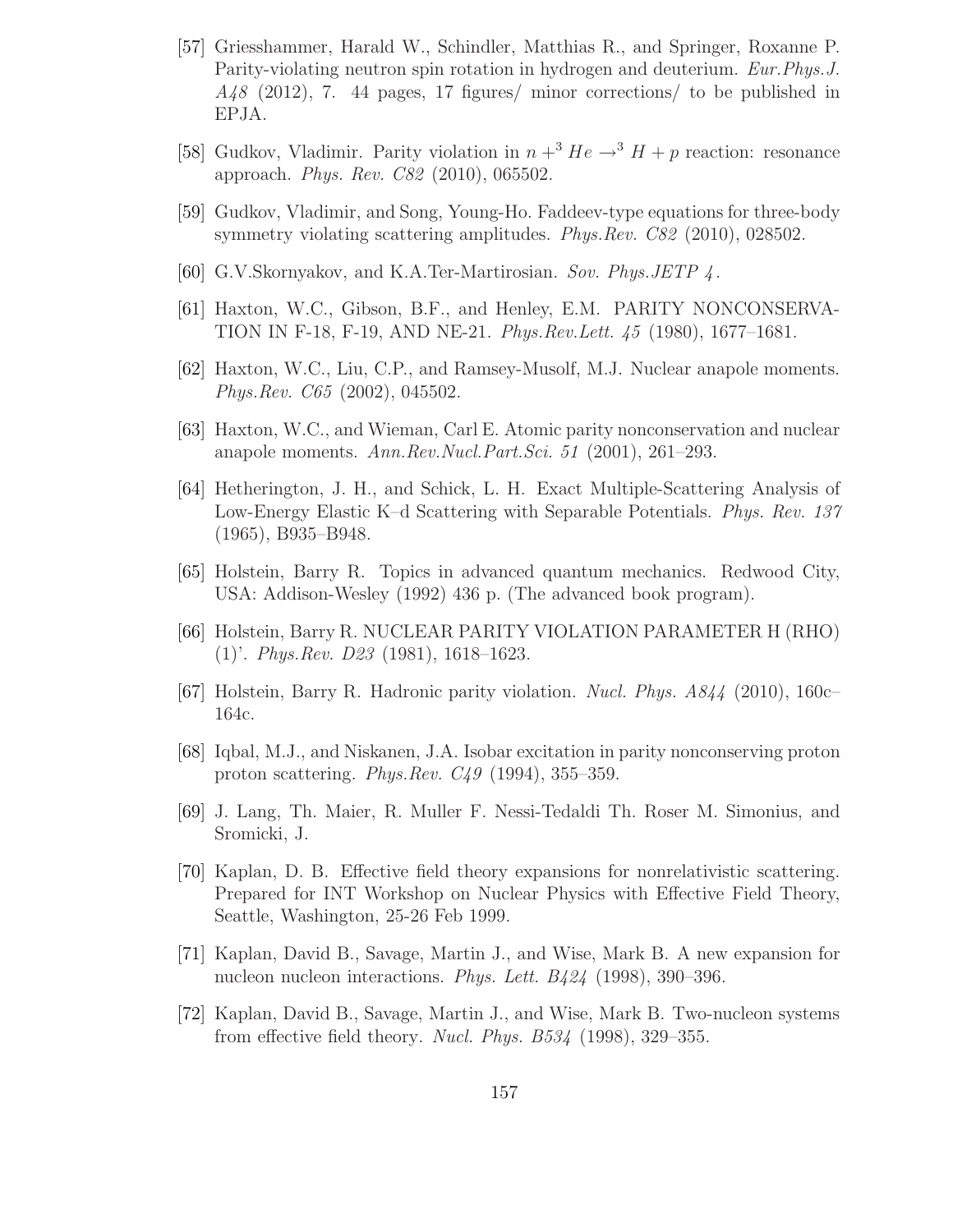- [73] Keinonen, J., Mak, H.B., Alexander, T.K., Ball, G.C., Davies, W.G., et al. Lifetime of the 1.04 MeV state in F-18, measured through the inverse reaction He-3 (O-16, p) F-18. Phys.Rev. C23 (1981), 2073–2077.
- [74] Keinonen, J., Mak, H.B., Skensved, P., Leslie, J.R., and McLatchie, W. Lifetime of the 1.04 MeV state in F-18. Phys.Rev. C22 (1980), 351–355.
- [75] Kok, Lambrecht P., and van Haeringen, H. Off-shell Coulomb T matrix in connection with the exact solution of three-particle equations with Coulomb interaction. Phys. Rev. C21 (1980), 512–517.
- [76] Konig, Sebastian, and Hammer, H. W. Low-energy p-d scattering and He-3 in pionless EFT. Phys. Rev. C83 (2011), 064001.
- [77] Krane, K. S., Olsen, C. E., Sites, James R., and Steyert, W. A. Observation of 1.5Phys. Rev. Lett. 26 (1971), 1579–1581.
- [78] Krane, K. S., Olsen, C. E., Sites, James R., and Steyert, W. A. Parity-Violating Asymmetry of the 501-keV Gamma Ray Emitted in the Decay of Hf-180m. Phys. *Rev.*  $C_4$  (1971), 1906–1913.
- [79] L.C. Biedenharn, J.D. Louck. Angular Momentum In Qauntum Physics. Addison-Wesley Publishing Company, 1981.
- [80] Lee, T.D., and Yang, C.N. Question of parity conservation in weak interactions. Phys. Rev. 104 , 254.
- [81] Liu, C.-P. Parity-Violating Observables of Two-Nucleon Systems in Effective Field Theory. Phys.Rev. C75 (2007), 065501.
- [82] Manohar, Aneesh, and Georgi, Howard. Chiral Quarks and the Nonrelativistic Quark Model. Nucl.Phys. B234 (1984), 189.
- [83] McDonald, A. B., Earle, E. D., Simpson, J. J., Robertson, R. G. H., and Mak, H. B. Measurement of pair emission from the 2.8-mev parity-mixed doublet of <sup>21</sup>Ne. *Phys. Rev. Lett.*  $47$  (Dec 1981), 1720–1723.
- [84] Mckellar, B.H.J., and Pick, P. Pion-pole dominance of the divergence of the weak parity-nonconserving n n rho amplitude. Phys.Rev. D6 (1972), 2184–2188.
- [85] Mckellar, B.H.J., and Pick, P. Su(6)w model of delta-s=0 and delta-s=1 nonleptonic parity-violating weak interactions. Phys.Rev. D7 (1973), 260–266.
- [86] Michel, F. Curtis. Parity Nonconservation in Nuclei. Phys.Rev. 133 (1964), B329–B349.
- [87] Phillips, Daniel R., Rupak, Gautam, and Savage, Martin J. Improving the convergence of N N effective field theory. *Phys. Lett.*  $B473$  (2000), 209–218.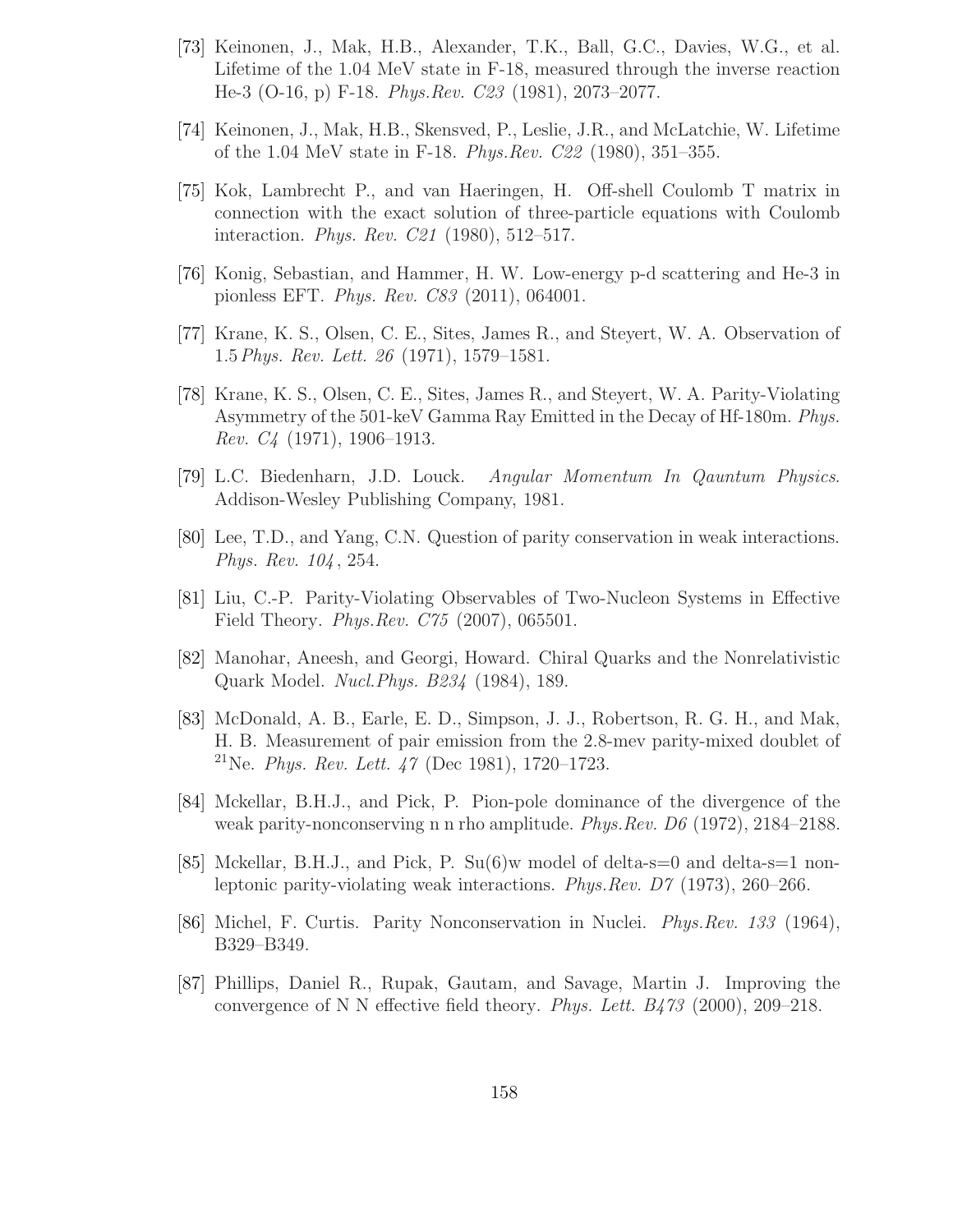- [88] Phillips, Daniel R., Schindler, Matthias R., and Springer, Roxanne P. An effective-field-theory analysis of low-energy parity- violation in nucleon-nucleon scattering. Nucl. Phys. A822 (2009), 1–19.
- [89] R. Balzer, R. Henneck, Ch. Jacquemart J. Lang-M. Simonius W. Haeberli Ch. Weddigen, Reichart, W., and Jaccard, S. Measurement of parity nonconservation in pp scattering at 45 mev. Phys.Rev.Lett. 44 (1980), 699.
- [90] Rupak, Gautam. Precision calculation of n+p-¿d+gamma cross section for Big-Bang Nucleosyntesis. Nucl. Phys. A678 (2000), 405–423.
- [91] Rupak, Gautam, and Kong, Xin-wei. Quartet S-wave p d scattering in EFT. Nucl. Phys. A717 (2003), 73–90.
- [92] S. Kistryn, J. Lang, J. Liechti Th. Maier-R. M¨uller F. Nessi-Tedaldi M. Simonius J. Smyrski S. Jaccard W. Haeberli, and Sromicki, J. Precision measurement of parity nonconservation in proton-proton scattering at 45 mev. Phys.Rev.Lett. 58 (1987), 1616.
- [93] Sakurai, J.J. Modern Quantum Mechanics. Addison-Wesley, 1994.
- [94] Schiavilla, R., Carlson, J., and Paris, M. W. Parity-Violating Interaction Effects in the np System. Phys. Rev. C70 (2004), 044007.
- [95] Schiavilla, R., Viviani, M., Girlanda, L., Kievsky, A., and Marcucci, L. E. Erratum: Neutron spin rotation in  $\vec{n}$ -d scattering [phys. rev. c 78, 014002 (2008)]. Phys. Rev. C 83 (Feb 2011), 029902.
- [96] Schiavilla, R., Viviani, M., Girlanda, L., Kievsky, A., and Marcucci, L.E. Neutron spin rotation in n-polarized - d scattering. Phys.Rev. C78 (2008), 014002.
- [97] Schindler, Matthias R., and Springer, Roxanne P. Two parity violating asymmetries from  $np \rightarrow d\gamma$  in pionless effective field theories. Nucl. Phys. A846 (2010), 51–62.
- [98] Schmid, E.W., and Ziegelmann, H. The Qauntum Mechanical Three-Body Problem, Vieweg Tract in Pure and Applied Physics Vol. 2. Pergamon Press, 1974.
- [99] Snover, K.A., von Lintig, R., Adelberger, E.G., Swanson, H.E., Trainor, T.A., et al. Upper Limit on Parity Mixing in Ne-21. Phys.Rev.Lett. 41 (1978), 145– 148.
- [100] Song, Young-Ho, Lazauskas, Rimantas, and Gudkov, Vladimir. Parity violation in low energy neutron deuteron scattering. Phys.Rev. C83 (2011), 015501.
- [101] Strobel, George. Nucl. Phys. A96 (1967), 229–237.
- [102] Tanner, N. Parity in nuclear reactions. Phys. Rev. 107 , 1203.